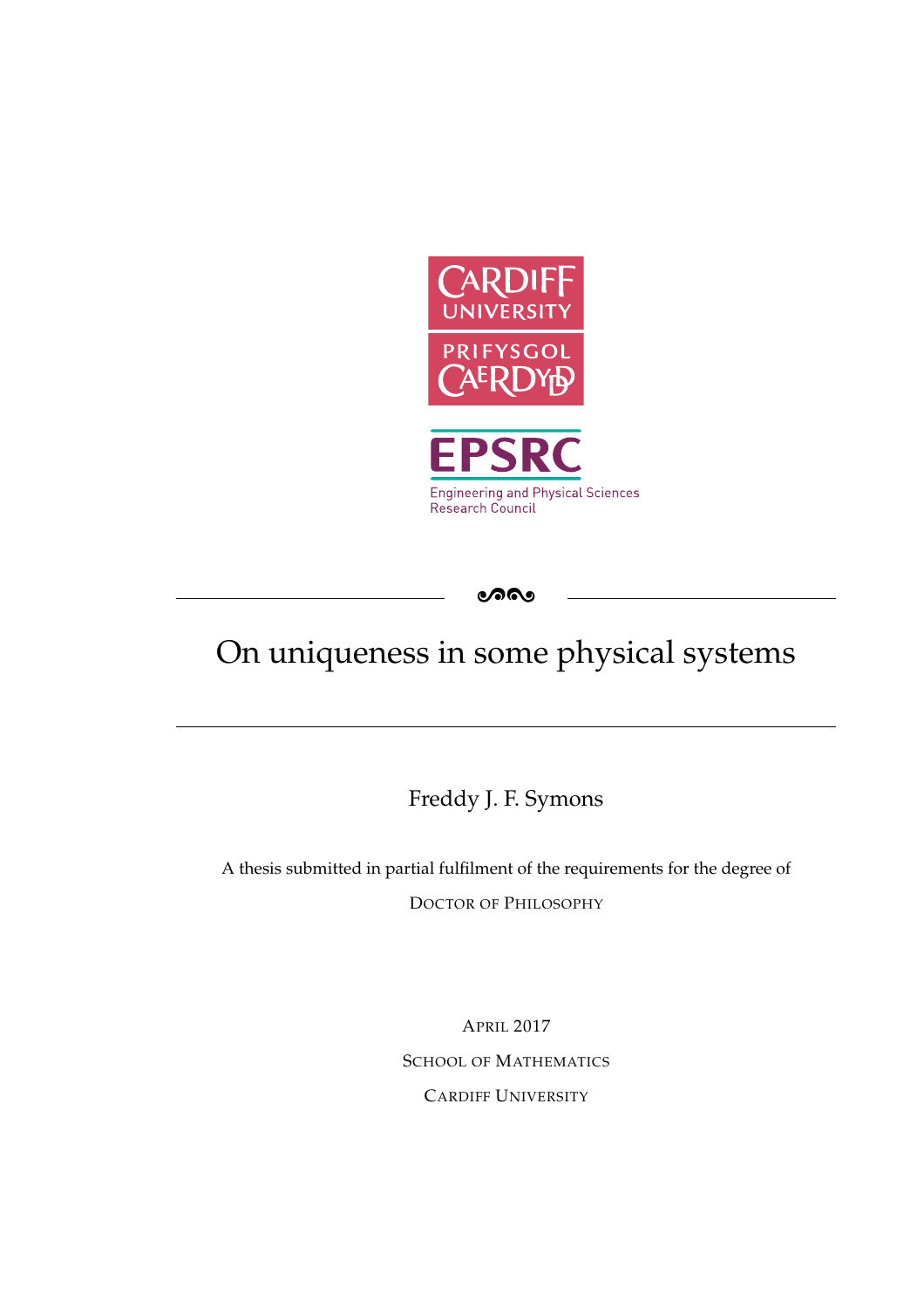### **Abstract**

In this work we present some uniqueness and cloaking results for a related pair of inverse problems. The first concerns recovering the parameter *q* in the Besseltype operator pencil, over  $L^2(0, 1; r dr)$ , formally given by

$$
-\frac{1}{r}\frac{d}{dr}\left(r\frac{d}{dr}u(r;\lambda)\right) + q(r)u(r;\lambda) = \lambda w(r)u(r;\lambda) \quad (0 < r < 1)
$$

from (a generalisation of) the Weyl–Titchmarsh boundary *m*-function

$$
m(\lambda)=-\frac{u'(1;\lambda)}{u(1;\lambda)}.
$$

We assume that both *w* and *q* are singular at 0. We prove *q* is uniquely determined by the sequence  $m(-n^2)$  ( $n = 1, 2, 3, ...$ ), using asymptotic and spectral analysis and *m*-function interpolation results. For corollary we find, in a halfdisc with a singular "Dirichlet-point" boundary condition on the straight edge, a singular radial Schrödinger potential is uniquely determined by Dirichlet-to-Neumann boundary measurements on the semi-circular edge.

The second result concerns recovery of three things—a Schrödinger potential in a planar domain, a Dirichlet-point boundary condition on part of the boundary, and a self-adjointness-imposing condition—from Dirichlet-to-Neumann measurements on the remaining boundary. With modern approaches to the inverse conductivity problem and a solution-space density argument we show the boundary condition cloaks the potential and *vice versa*. Appealing to negative eigen-value asymptotics we find the full-frequency problem has full uniqueness.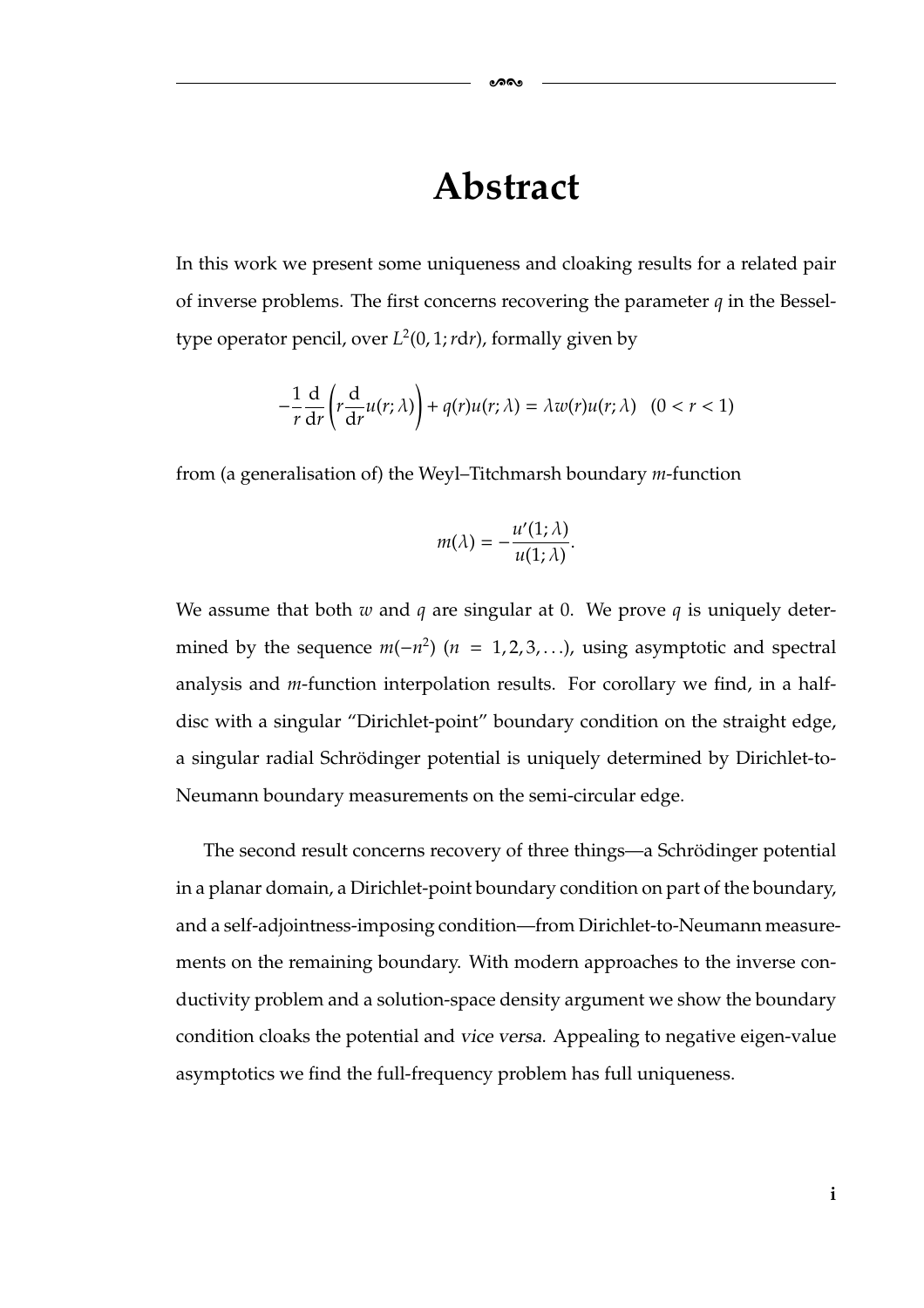### **Dedication**

-

Writing a thesis, even so modest as this example, is no mean feat, as anybody who has done so will undoubtedly attest. Yet without the help I have received the result would have been indubitably meaner and cruder. For that reason I will remain indebted to many people. Firstly, I thank Professors Marco Marletta and Malcolm Brown, my supervisors, for their patience with my endless questions, their invaluable feedback on my work, their encouragement and knowledge, their continually insightful ideas, and their consistently incising questions, which separated the wheat from the chaff.

I thank my parents Bridgit and Nick, my step-parents Elke and Henry, my brother Henry and all the rest of my closer and extended family, for their boundless support, in the good times and bad, as well as an upbringing that led me to question everything with which I am presented and only to believe that which I have personally verified. Moreover the endless laypersons' questions are always deeply appreciated! I will be forever grateful to my housemates, friends and colleagues, present and past—you are too many for me to name all and not forget one or two—for the stimulating and fun environments shared, knowledge and jokes exchanged, and life advice freely offered.

I thank the Engineering and Physical Sciences Research Council for funding my studies these four years, and Cardiff University and the School of Mathematics for hosting me as I conducted my research. I also thank my lecturers and teachers, for exciting and challenging me, thereby stoking the flame of my passion, as well as the School administrative staff for their kind help at all hours and at the shortest notice, especially Catherine, Vicky, Alastair, Jonathan, Rob and Paul.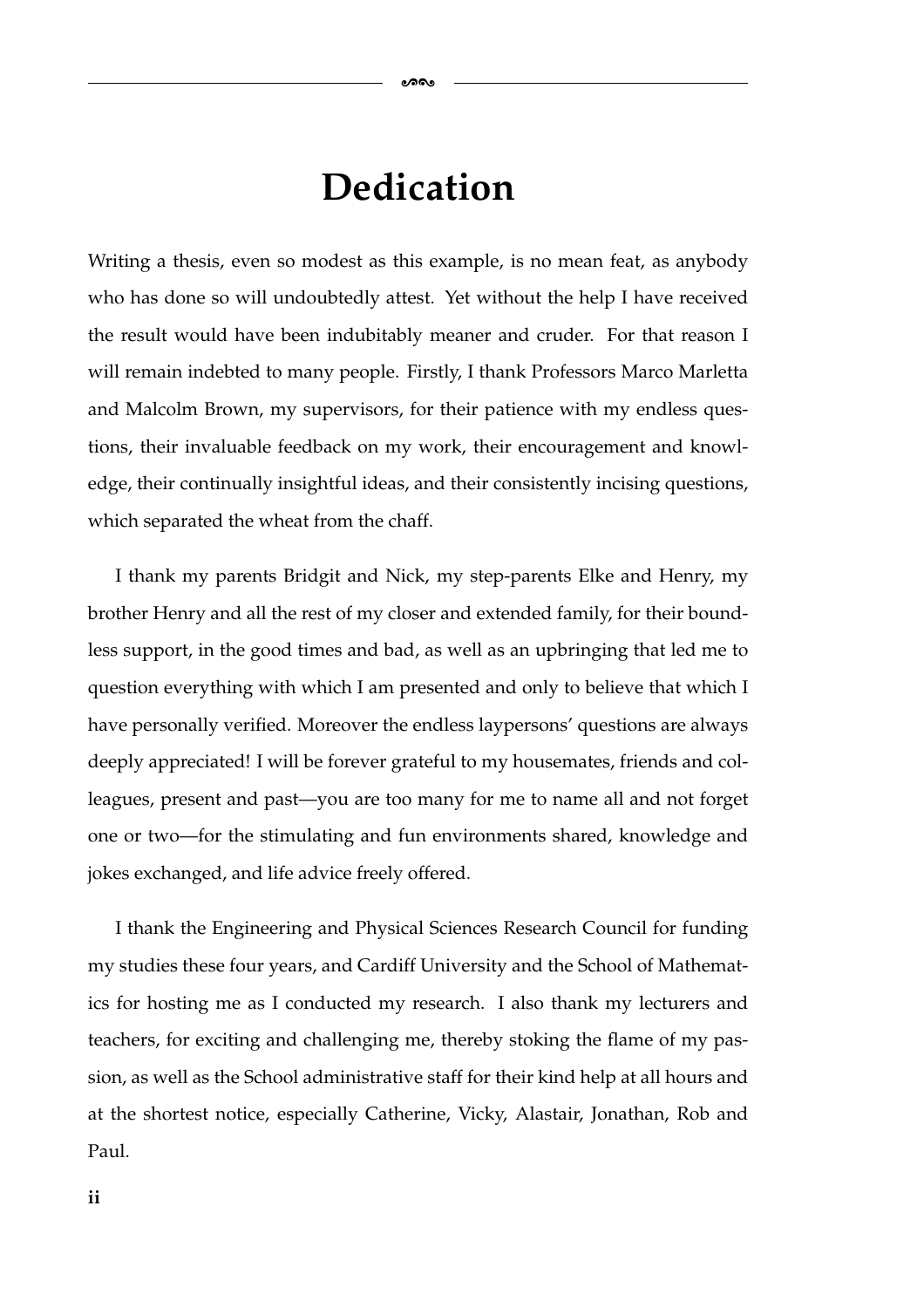I offer deep gratitude to Professors Karl Michael Schmidt and Sasha Pushnitski, my examiners, for the many improvements due to their valuable comments, and I give many thanks to my proof-readers: in particular to Dr. Christoph Fischbacher for his detailed and indispensable suggestions, as well as the many mathematical and philosophical conversations shared over more than one beer.

And finally, I thank Chiara, for her infinite kindness and wisdom, her patience and optimism, her inspiring yet pragmatic ideas, the laughter and love shared, and especially the physical and soul food that kept me writing through many a long evening.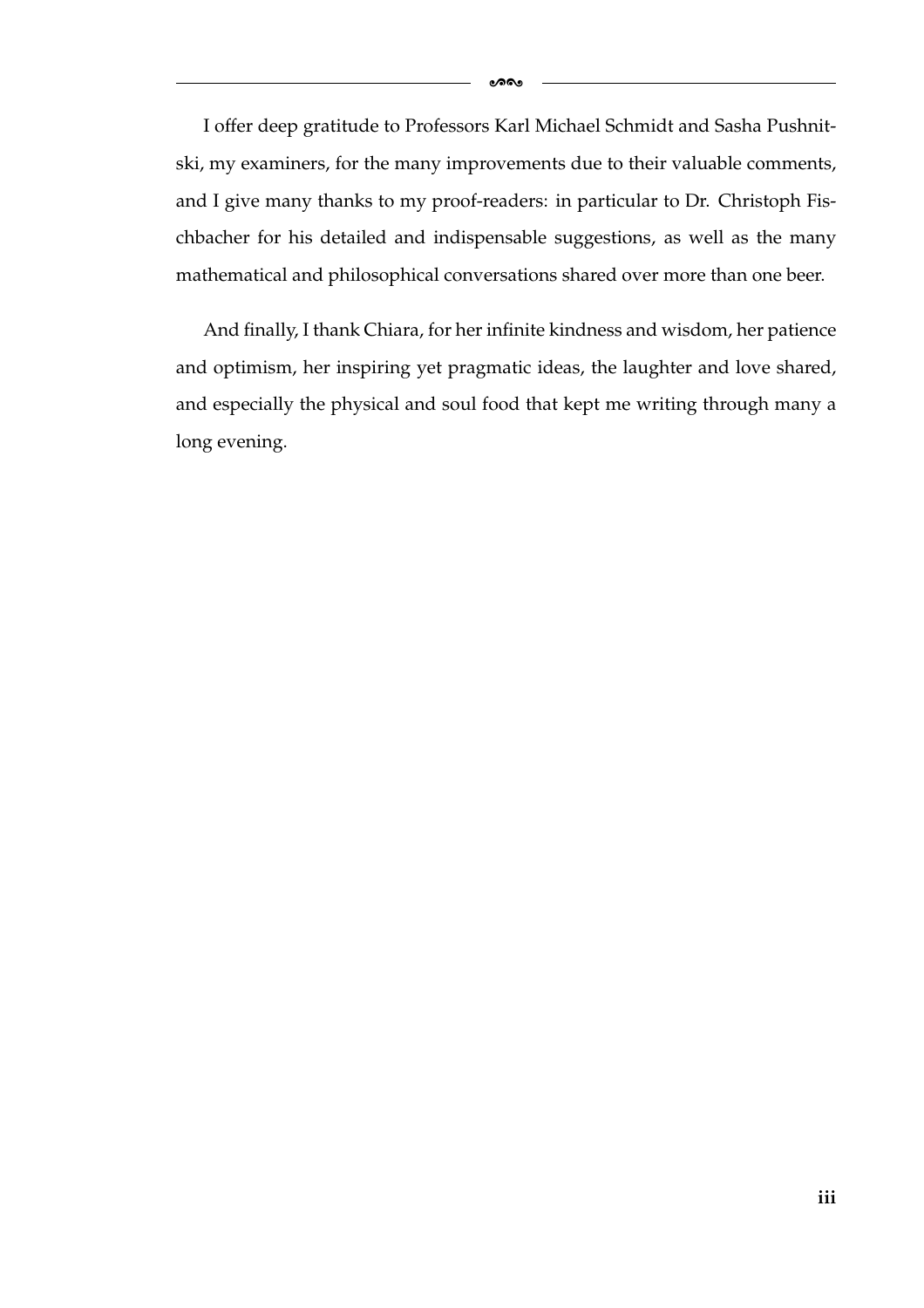## **Contents**

| $\mathbf{1}$   |                                               | Introduction to inverse problems                  |                          |  |  |
|----------------|-----------------------------------------------|---------------------------------------------------|--------------------------|--|--|
|                | 1.1                                           |                                                   | $\overline{\phantom{a}}$ |  |  |
|                | 1.2                                           | Singular boundary conditions and pencils          | 7                        |  |  |
|                | 1.3                                           |                                                   | 13                       |  |  |
| $\overline{2}$ | Preliminaries and existing work               |                                                   |                          |  |  |
|                | 2.1                                           |                                                   | 20                       |  |  |
|                | 2.2                                           |                                                   |                          |  |  |
|                | 2.3                                           | Inverse spectral theory: one-dimensional review   | 32                       |  |  |
|                | 2.4                                           | Calderón's inverse conductivity problem 37        |                          |  |  |
| 3              | Second-order linear pencils and discrete data |                                                   | 49                       |  |  |
|                | 3.1                                           |                                                   |                          |  |  |
|                | 3.2                                           | Pencil-limit-point and -limit-circle behaviour 58 |                          |  |  |
|                | 3.3                                           |                                                   |                          |  |  |
|                |                                               |                                                   |                          |  |  |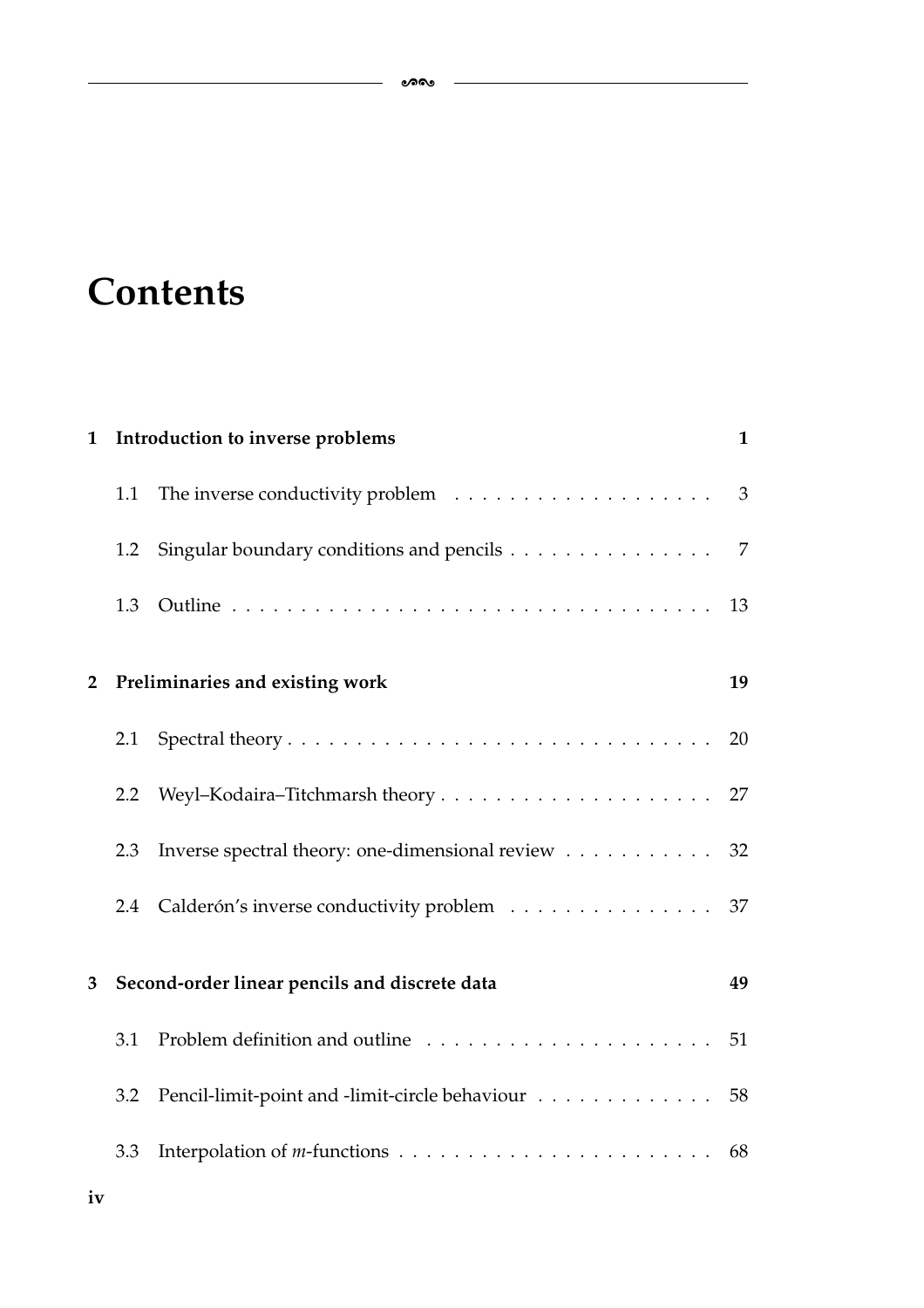|                   | 3.4                 | Uniqueness theorems for the inverse problem 84                      |     |  |  |  |  |
|-------------------|---------------------|---------------------------------------------------------------------|-----|--|--|--|--|
|                   | 3.5                 |                                                                     |     |  |  |  |  |
| 4                 |                     | Partial data in two-dimensional domains with boundary singularities | 99  |  |  |  |  |
|                   | 4.1                 |                                                                     |     |  |  |  |  |
|                   |                     |                                                                     |     |  |  |  |  |
|                   |                     |                                                                     |     |  |  |  |  |
|                   |                     |                                                                     |     |  |  |  |  |
|                   |                     |                                                                     |     |  |  |  |  |
| 5                 |                     | <b>Further work</b>                                                 | 143 |  |  |  |  |
| Appendices<br>148 |                     |                                                                     |     |  |  |  |  |
|                   | A                   |                                                                     |     |  |  |  |  |
|                   |                     |                                                                     |     |  |  |  |  |
|                   | $\mathsf{C}$        | Asymptotics for Sturm-Liouville problems 155                        |     |  |  |  |  |
|                   | D                   |                                                                     |     |  |  |  |  |
|                   | Bibliography<br>173 |                                                                     |     |  |  |  |  |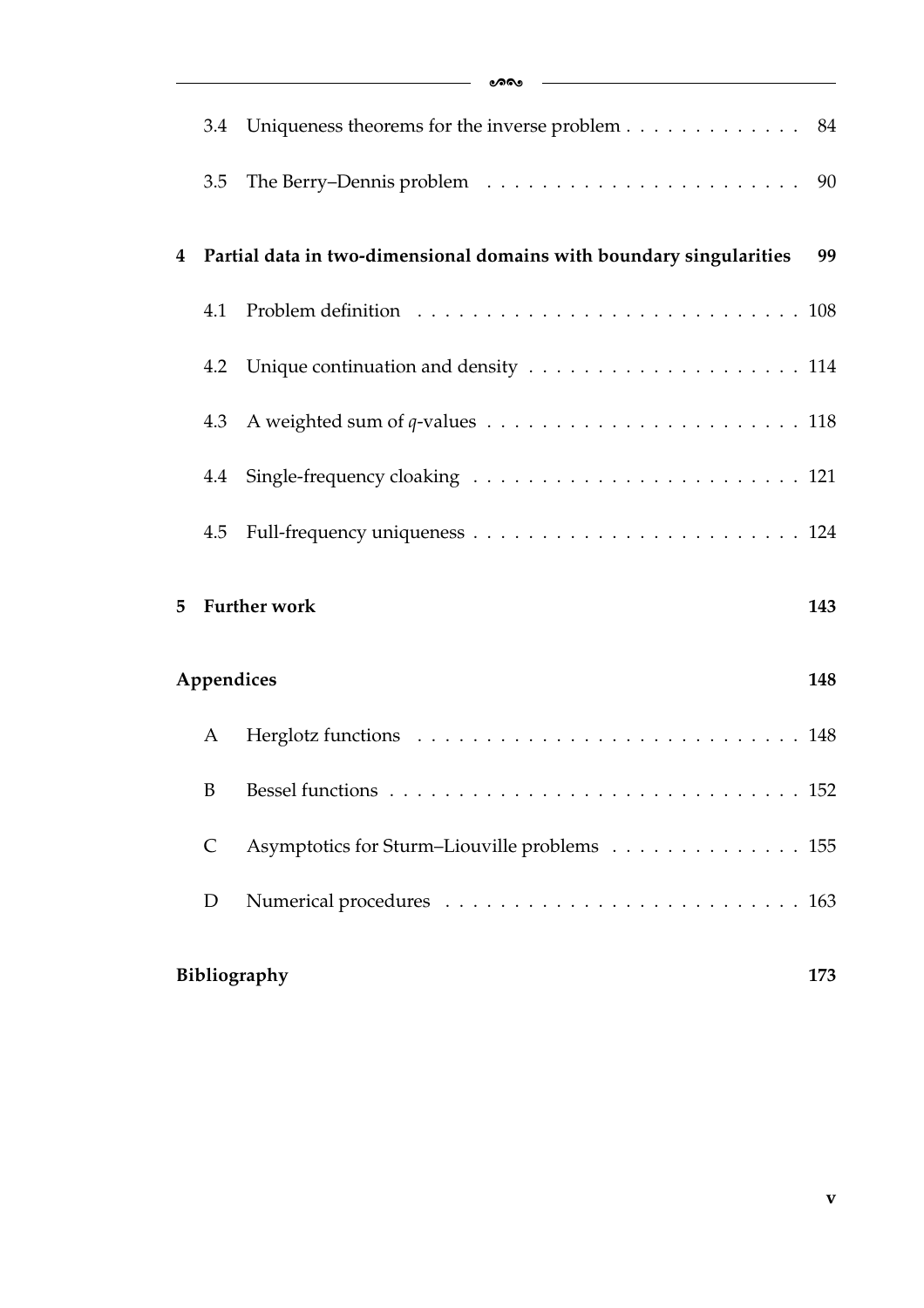*'*Τηλέμαχ᾿, ἄλλα μὲν αὐτὸς ἐνὶ φρεσὶ σῇσι νοήσεις, ἄλλα δὲ καὶ δαίμων ὑποθήσεται.*'*

– "Ομηρος

*'Telemachus, some things you will think of yourself, and others the gods will put into your mind.'*

 $-$  Homer $<sup>1</sup>$ </sup>

<span id="page-6-0"></span><sup>1</sup>᾿Αθήνη, or Athena, in ᾿Οδύσσεια, or *Odyssey*, Book III, Line 26 (ca. C8 BCE)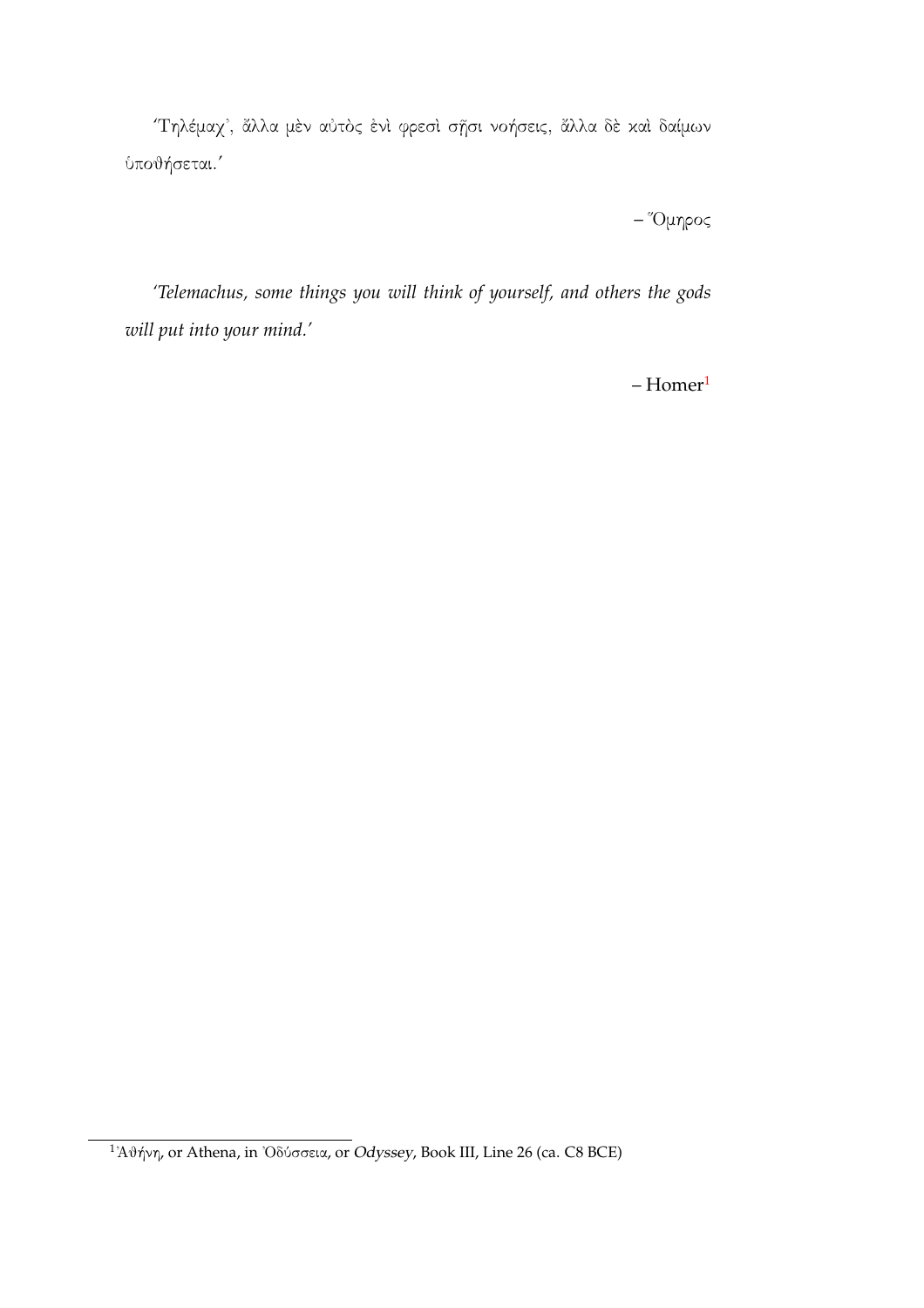### **Introduction to inverse problems**

*'Can one hear the shape of a drum?'*

<span id="page-7-0"></span>**1**

 $-$  Mark Kac<sup>1.1</sup>

**"Definition".** *We call two problems inverses of one another if the formulation of each involves all or part of the solution of the other. Often, for historical reasons, one of the two problems has been studied extensively for some time, while the other is newer and not so well understood. In such cases, the former is called the direct problem, while the latter is called the inverse problem.*

This oft-quoted definition<sup>1.2</sup> was first put down by Keller [\[76\]](#page-184-1). Examples of inverse problems arise naturally in physics, though only within the last century has their framework become mathematically well formalised.

Such physical examples range from the famous (X-ray tomography, ultrasound computer tomography) to the lesser-known (electrical impedance tomography (EIT), land-mine detection, inverse wave scattering) or the abstract ("hear-

<span id="page-7-2"></span><sup>1.1</sup>*The American Mathematical Monthly*, (1966) [\[74\]](#page-184-0).

<span id="page-7-1"></span><sup>&</sup>lt;sup>1.2</sup>'Definition' is intended here with a looser, not-necessarily-mathematical meaning.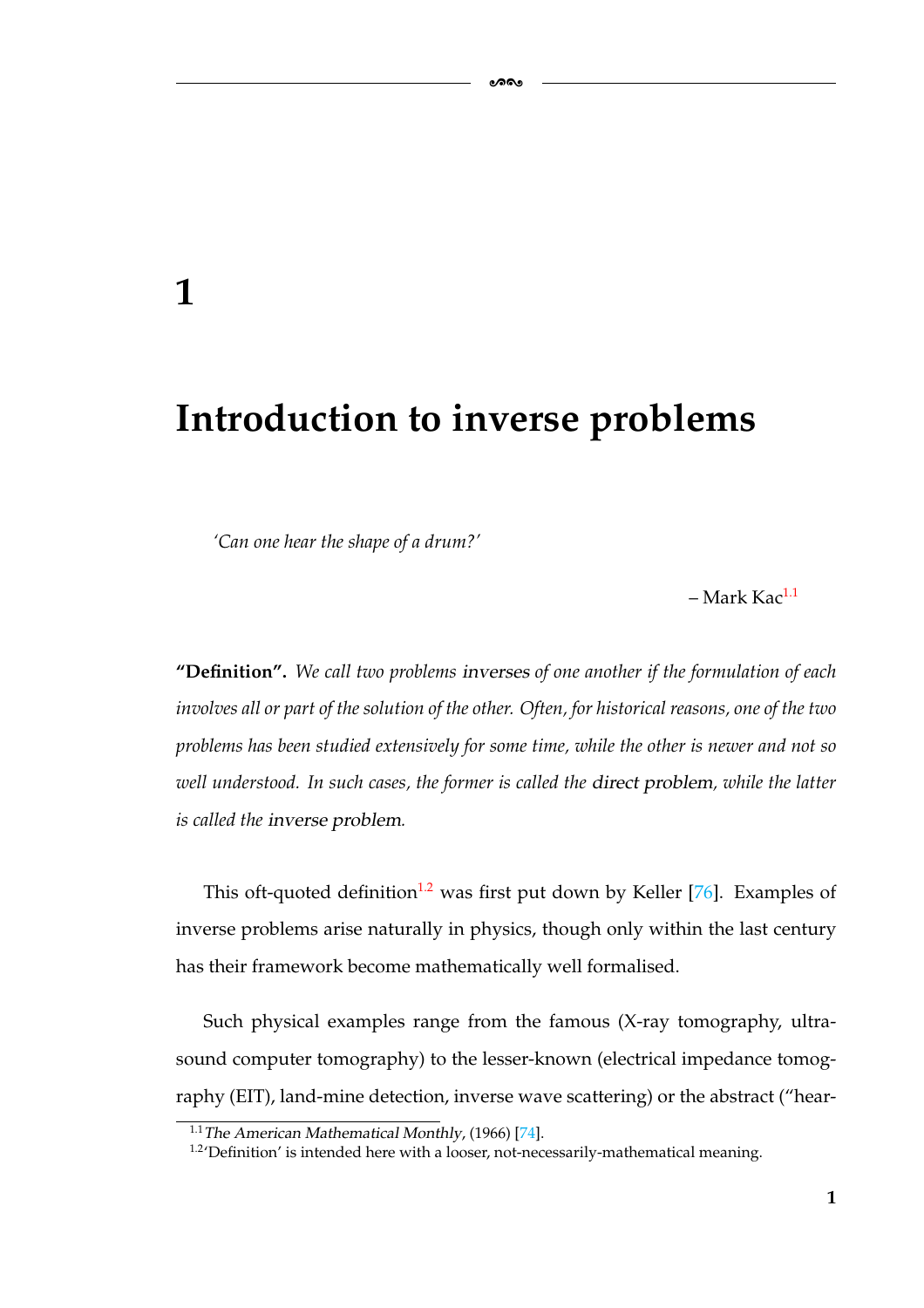ക്ക

ing" shapes of resonators). Since the first X-ray images of internal physiology, there has been great medical interest in developing techniques for non-invasive imaging. More generally, the determination of material properties or object locations from scattered radiation or far-/near-field effects has manifold applications, including but not limited to astronomy, flight control and military systems, oceanography and geological surveying<sup>1.3</sup>. Much time and resource has been invested in developing methods of recovery of such material properties, usually involving numerical procedures applied to measured data, which return mathematical models describing the desired properties.

Of paramount importance, however, is assurance of the *uniqueness* of the recovered solution. Without such a guarantee the recovery efforts may turn out to be in vain. If the recovered "solution" is radically different from the real answer, yet both return the same measured data, there could be inconvenient or even disastrous consequences such as faulty prediction of extreme weather, malfunctioning flight equipment or failure to locate a malignant tumour. On the other hand, there has been a recent surge of interest in the concept of *invisibility cloaking* and its applications, which is an example exhibiting precisely the non-uniqueness that could cause so many problems in the aforementioned cases. A great deal of effort has recently been made to realise the theory of cloaking in practical terms, and the interested reader is directed to the substantial and detailed review of this, and the underlying theory, available in [\[59\]](#page-183-0).

As worthwhile and popular as recovery procedures and practical cloaking devices are, in this thesis we will focus almost entirely on the mathematical issue of uniqueness, in the case of some newly formulated and connected inverse

<span id="page-8-0"></span><sup>&</sup>lt;sup>1.3</sup>A selection of detailed review articles or books covering these particular topics is as follows: X-ray tomography [\[97\]](#page-185-1), ultrasound tomography [\[43\]](#page-182-0), EIT [\[105,](#page-186-1) Ch. 12], landmine detection [\[96\]](#page-185-0), inverse scattering [\[1\]](#page-179-1), hearing the shape of a drum [\[74\]](#page-184-0), astronomy [\[39\]](#page-181-0), flight control/simulation [\[106\]](#page-186-0), oceanography [\[138\]](#page-188-1) and gravimetry [\[141\]](#page-188-0). Of course these topics are not the focus of this thesis, and are simply included for the reader sufficiently interested to read further.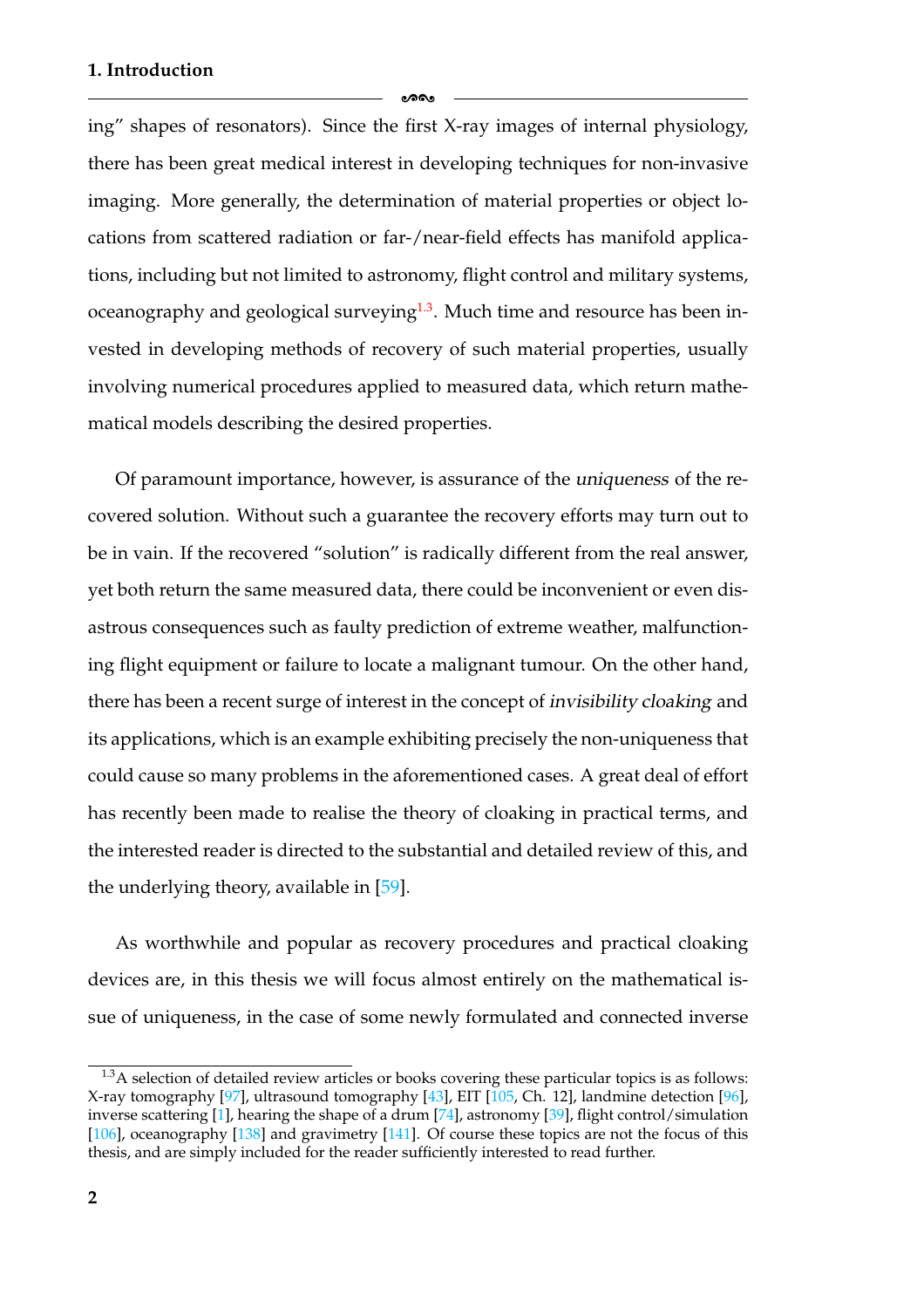problems. By way of a preliminary introduction we will now describe in Section [1.1](#page-9-0) one of the earliest inverse problems mathematically related to our new work. This will illustrate the concerns faced by those working on problems of this nature, motivating a general definition of solvability. Subsequently, in Section [1.2](#page-13-0) we will outline the novel problems worked on in this thesis. To conclude the chapter we will describe in Section [1.3](#page-19-0) the structure of the rest of the thesis and provide a list of symbols defined.

ക്ക

#### <span id="page-9-0"></span>**1.1 The inverse conductivity problem**

In the 1940s the engineer A. P. Calderón worked for the Argentine state oil company, Yacimientos Petrolíferos Fiscales. Whilst there he conceived the problem of determining the conductivity in a medium from measurements of current and voltage made at the boundary of said medium. His original aim was the location of oil reserves, but the ideas generated in response to his problem have found numerous other applications, notably in  $EIT<sup>1.4</sup>$ , for example in locating malignant tumours, known to have a different conductivity to surrounding healthy tissue. For a recent detailed survey of Calderón's problem, focusing on analytic approaches to uniqueness, see [\[129\]](#page-187-0).

Consider a volume  $\Omega$  of material in the Earth's crust, with surface boundary denoted Γ, a subset of the full boundary  $\partial\Omega$  of  $\Omega$ . Calderón envisaged embedding electrodes at a grid of points on  $\Gamma$ , passing an input set of currents through the electrodes into the crust, and then measuring the resulting potential differences between pairs of points in an interspersed grid on the surface. From these measurements he hoped to determine the material conductivity in the entire volume.

<span id="page-9-1"></span> $1.4$ It is worth pointing out for the attentive reader that strictly speaking tomography involves reconstruction from "slices" through the medium, by which definition EIT is a misnomer. The name has stuck by historical convention. For a brief discussion of this issue and a detailed survey of some numerical approaches, see [\[93\]](#page-185-2).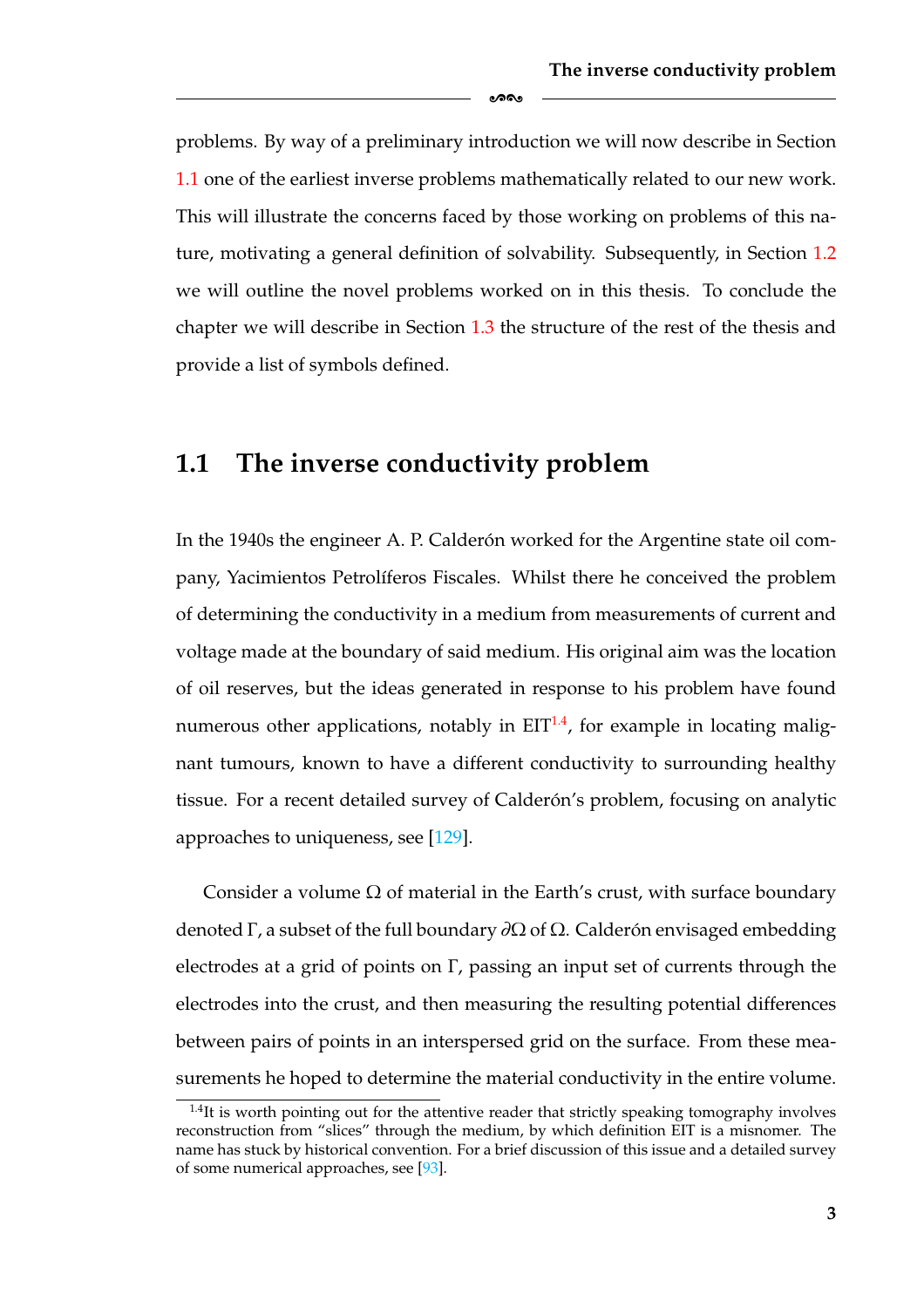This set-up is a discrete approximation to inputting a current function all over the continuous surface, and measuring on the same surface the voltage function. This is mathematically formalised as follows.

ക്കം

The input current function *h* is set to be the normalised normal derivative on Γ of the voltage density in the volume Ω, and the output voltage then represents the restriction of this voltage density back to the surface. Making such a measurement is equivalent to solving the conductivity boundary-value problem

<span id="page-10-0"></span>
$$
\begin{cases}\n-\nabla \cdot (\gamma \nabla u) = 0 \text{ in } \Omega, \\
u = 0 \text{ on } \partial \Omega \setminus \Gamma, \\
\gamma \partial_{\nu} u = h \text{ on } \Gamma\n\end{cases}
$$
\n(1.1.1)

for the voltage density *u* in all of  $\Omega$ , then restricting to *u*  $\Gamma$ . Repeating this process for every (admissible) *h* produces in this case what is called the *current-to-voltage map* on Γ; in general such a map is referred to as a *Neumann-to-Dirichlet map*, as it maps the normal derivative, called the Neumann data-set, to the trace, called the Dirichlet data-set. In modern notation, this is usually denoted  $N_{\gamma} \Gamma : h \mapsto u \Gamma$ .

More generally,  $Ω$  is taken to be a bounded domain in  $\mathbb{R}^n$ , with a sufficiently smooth boundary  $\partial\Omega$  (usually, though not always, Lipschitz) containing the connected and (relatively) open subset Γ, referred to as the *accessible boundary*. The conductivity  $\gamma$  is assumed to be positive and uniformly bounded from above and below. For mathematical reasons one usually prefers to work with the negative of the inverse map, called Dirichlet-to-Neumann, and denoted  $\Lambda_{\nu,\Gamma}$ . With these considerations  $\Lambda_{\nu,\Gamma}$  is well defined on the domain  $H^{1/2}(\Gamma)$  and has range the dual space  $H^{-1/2}(\Gamma)$ . Calderón's problem, then, is thus:

**Inverse Problem.** *Given the map*  $\Lambda_{\nu,\Gamma}$ *, recover the conductivity*  $\gamma$  *everywhere in*  $\Omega$ *.* 

Whilst there has been prolonged and deep study of this problem and the ram-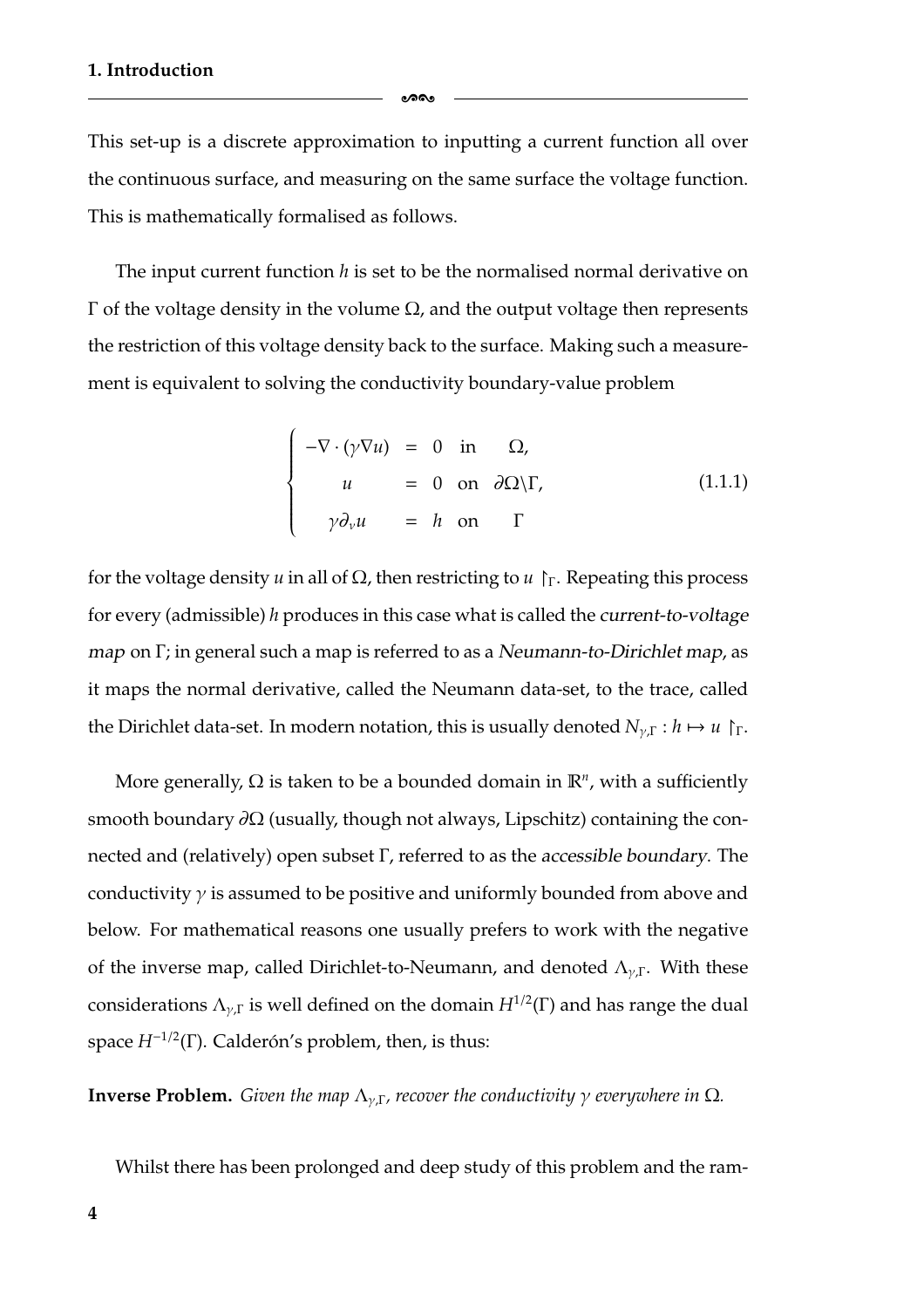ifications of results concerning it, for brevity of this introduction we save our survey of the state-of-the-art for Section [2.4.](#page-43-0) Instead we outline two key features. The first is explained by the following example.

-

**Example 1** (Alessandrini, 2007 [\[5\]](#page-179-3)). Let  $\Omega = B_1(0)$  be the ball in  $\mathbb{R}^n$  with centre 0 and *radius* 1, and set  $\gamma_{\varepsilon}(\mathbf{x}) = 1 + \chi_{B_{1/2}(\varepsilon_{e_1})}(\mathbf{x})$  for every  $0 \le \varepsilon < 1/4$ , where  $e_1 = (1, 0, \ldots, 0)^T$ . *Then*

$$
\|\gamma_0-\gamma_{\varepsilon}\|_{L^{\infty}(\Omega)}=1\quad(0<\varepsilon<1/4).
$$

*For each*  $0 \leq \varepsilon < 1/4$  *define*  $\Lambda_{\gamma_{\varepsilon},\partial\Omega}: H^{1/2}(\partial\Omega) \ni h \mapsto -\partial_{\nu}u_{\varepsilon} \in H^{-1/2}(\partial\Omega)$  *where*  $u_{\varepsilon}$ *solves*  $\overline{1}$ 

$$
\begin{cases}\n-\nabla \cdot (\gamma_{\varepsilon} \nabla u_{\varepsilon}) = 0 & \text{in } \Omega, \\
u_{\varepsilon} = h & \text{on } \partial \Omega.\n\end{cases}
$$

*As is proven in the reference, one can show that there are constants*  $C > 0$  *and*  $0 < \delta < 1$ *such that*

$$
\|\Lambda_{\gamma_0,\partial\Omega}-\Lambda_{\gamma_\varepsilon,\partial\Omega}\|_{\mathcal{L}(H^{1/2}(\partial\Omega)\to H^{-1/2}(\partial\Omega))}\leq C\varepsilon^\delta\quad(0<\varepsilon<1/4).
$$

The above example demonstrates there can be instability in determining  $\gamma$ from  $\Lambda_{\nu}$  in the *L*<sup>∞</sup>-norm, even when we take data on the full boundary. However, we have the following pair of theorems, describing the second aforementioned feature.

**Theorem 1.1** (Caro–Rogers, 2016 [\[36\]](#page-181-1)). Let  $n \geq 3$  and  $\Omega \subset \mathbb{R}^n$  a bounded domain so *that*  $\partial\Omega$  *is Lipschitz. Suppose*  $\gamma_1$  *and*  $\gamma_2 \in C^{0,1}(\overline{\Omega})$ *, and are both bounded from below by*  $c > 0$ *. If*  $\Lambda_{\gamma_1, \partial\Omega} = \Lambda_{\gamma_2, \partial\Omega}$  *then*  $\gamma_1 = \gamma_2$ *.* 

**Theorem 1.2** (Astala–Päivärinta, 2006 [[9\]](#page-179-2)). Let  $\Omega \subset \mathbb{R}^2$  be a bounded domain. Sup*pose*  $\gamma_1$  *and*  $\gamma_2 \in L^{\infty}(\Omega)$  *and both are bounded from below by a constant*  $c > 0$ . If  $\Lambda_{\gamma_1,\partial\Omega} = \Lambda_{\gamma_2,\partial\Omega}$  *then*  $\gamma_1 = \gamma_2$ *.* 

<span id="page-11-0"></span>These theorems $1.5$  establish uniqueness of the conductivity from knowledge  $1.5$ They are, at the time of writing, the best results yet for full-boundary uniqueness. For a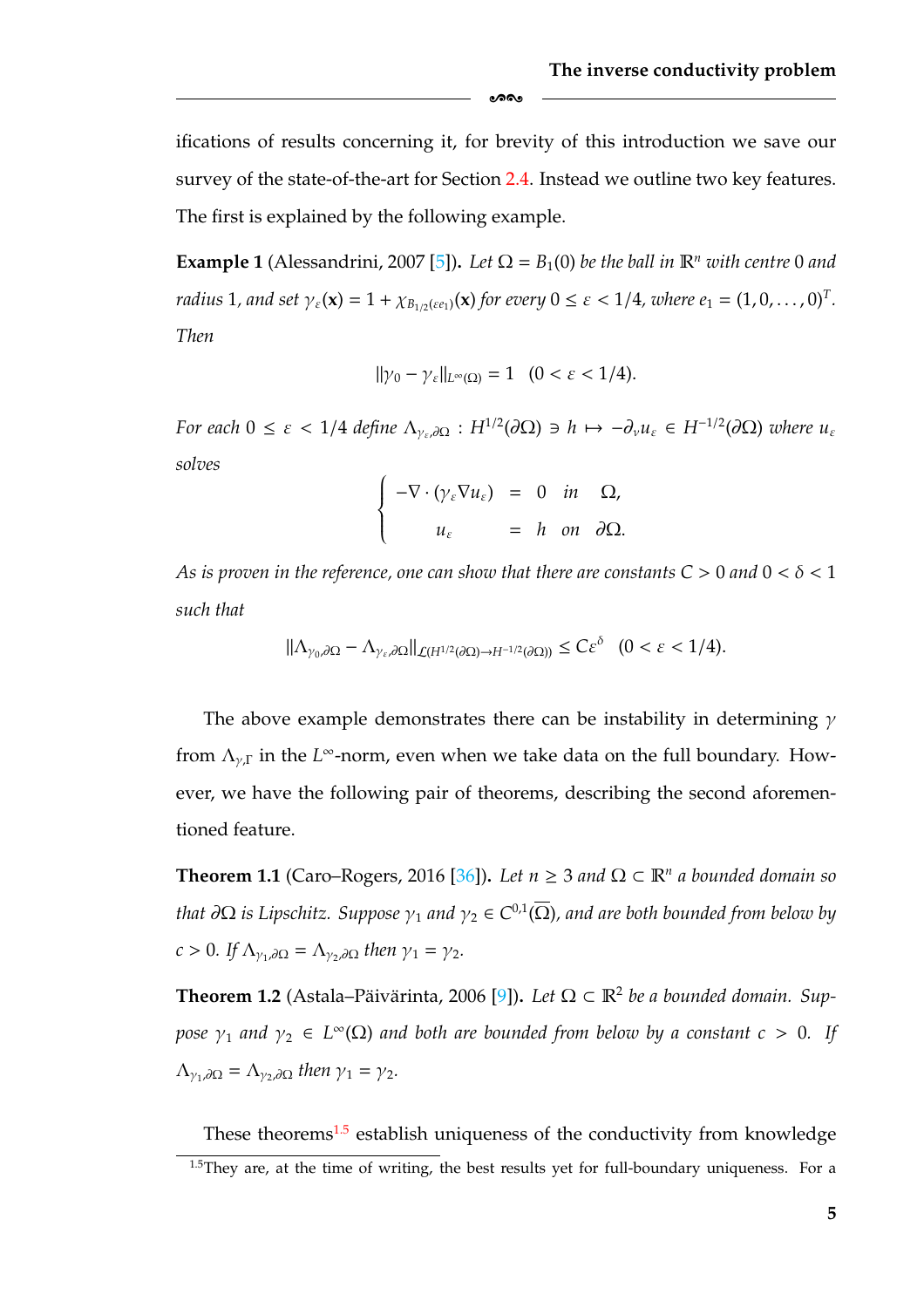of the Dirichlet-to-Neumann map on the whole boundary.

Calderón's problem illustrates a property common to many physically inspired questions, namely failure of the solution to satisfy one or more of the three given criteria: existence, uniqueness and stability. In particular inverse problems frequently act in this disagreeable fashion. We now give a definition to formalise these concepts. We use a general classification of many problems (e.g., mathematical or physical in nature) given succinctly by Hadamard [\[64\]](#page-183-1) and which can be written as follows:

ക്കം

**Definition 1.1.** *Suppose U and V are topological spaces, and*  $T: U \rightarrow V$  *is a continuous mapping between them. We consider the problem of finding*  $u \in U$  *given some*  $v \in V$ *(called the data) such that*  $T(u) = v$ . We say that this problem is ill-posed if any of the *following three conditions are violated:*

- *1. a solution always exists, i.e., for each*  $v ∈ V$  *there is*  $u ∈ U$  *such that*  $T(u) = v$ ;
- *2. any solution is unique, i.e., if*  $T(u_1) = T(u_2)$  *for some u<sub>1</sub> and u<sub>2</sub>*  $\in$  *U then u<sub>1</sub> = u<sub>2</sub><i>;*
- *3. any solution u depends continuously on the data v, i.e., if there are u* ∈ *U* and  $v \in V$  with  $T(u) = v$ , then for any open set  $O \subseteq U$  containing u there is an open  $\tilde{O} \subseteq V$  containing v such that  $\tilde{O} \subseteq T(O)$ .

*If all are satisfied then we say the problem is well-posed.*

Whilst well-posed problems are the easiest to understand and solve, commonly—as observed above, in at least one key example—in physics and applied mathematics one encounters ill-posed problems. There are various methods of approaching the latter, usually involving some techniques for restoration of wellposedness. We will not study these techniques, however the methods can be found in the literature, e.g., [\[48,](#page-182-1) [104,](#page-186-2) [126\]](#page-187-1).

review see Section [2.4.](#page-43-0)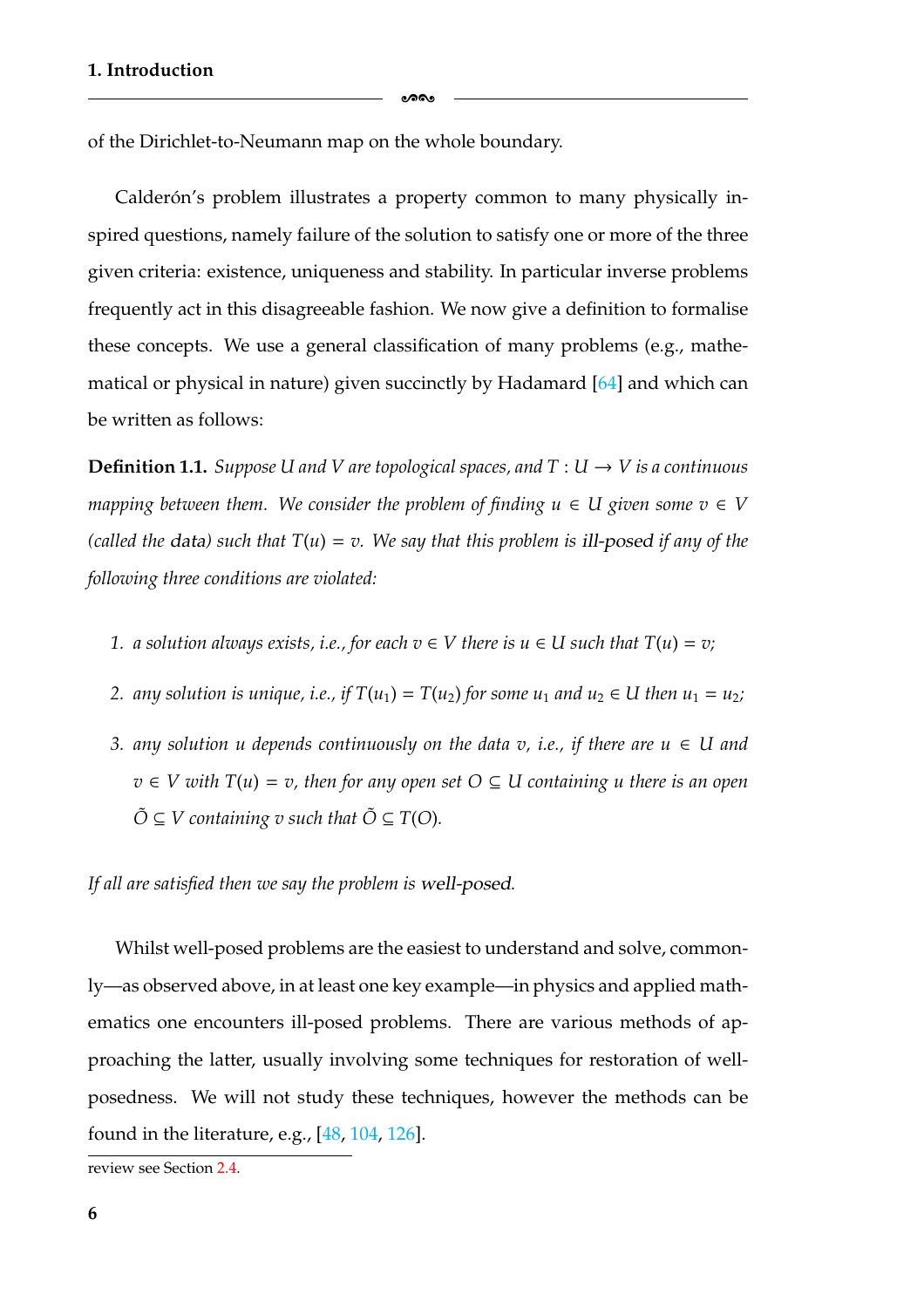### <span id="page-13-0"></span>**1.2 Singular boundary conditions and pencils**

We now outline, briefly and roughly, the original problems of this work, which are linked to Calderón's in the following way. Consider again the conductivity boundary-value problem [\(1.1.1\)](#page-10-0), and let  $\gamma$  be a twice continuously differentiable conductivity on  $\Omega$ . Then with the substitutions

-

$$
u = \gamma^{-1/2} v, \quad q = \gamma^{-1/2} \Delta \gamma^{1/2}, \quad g = \gamma^{1/2} h \tag{1.2.1}
$$

we may derive the Schrödinger form of  $(1.1.1)$  $(1.1.1)$ :

$$
\begin{cases}\n(-\Delta + q)v = 0 & \text{in } \Omega, \\
v = 0 & \text{on } \Gamma_c, \\
v = g & \text{on } \Gamma.\n\end{cases}
$$

The Dirichlet-to-Neumann operator on Γ may then be realised as the map

$$
\Lambda_{q,\Gamma}:H^{1/2}(\Gamma)\ni g\mapsto -\partial_\nu v\restriction_\Gamma\in H^{-1/2}(\Gamma).
$$

In 2008 Berry and Dennis [\[21\]](#page-180-0) considered the Helmholtz equation

$$
-\Delta u = k^2 u \quad \text{on } \Omega
$$

where the two-dimensional Ω is one of two domains: the unit disc *D* or the upper half-plane *H*. They imposed the following boundary condition, written using, respectively, polar and Cartesian coordinates:

$$
\begin{cases}\n\kappa(\vartheta)u(1,\vartheta) + \partial_{\tau}u(1,\vartheta) = 0 \quad (\vartheta \in [0,2\pi)), & \Omega = D, \\
\kappa(x)u(x,0) - \partial_{y}u(x,0) = 0 \quad (x \in \mathbb{R}), & \Omega = H,\n\end{cases}
$$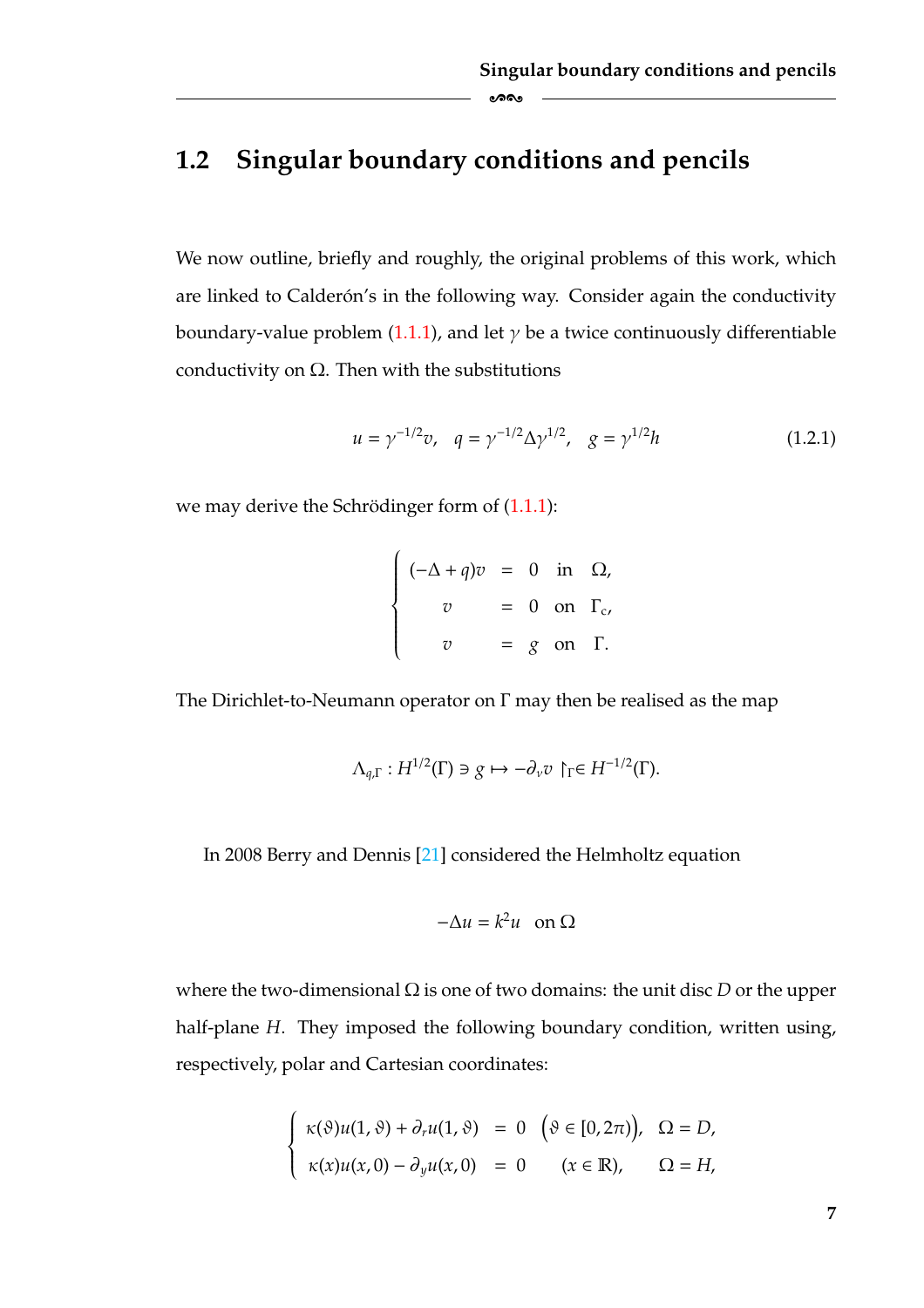where  $\kappa$  is real-valued and  $2\pi$ -periodic. Then they made a crucial observation: when  $\kappa$  is allowed to have a (non-empty, discrete set of) simple pole(s), the spectrum of the associated operator<sup>1.6</sup>

-

$$
D(L_{\kappa,\Omega}) := \{ u \in L^2(\Omega) \mid \Delta u \in L^2(\Omega), (\kappa u + \partial_\nu u) \upharpoonright_{\partial\Omega} = 0 \},
$$
  

$$
L_{\kappa,\Omega} u := -\Delta u,
$$

fills the real line, and entirely comprises eigen-values of  $L_{k,\Omega}$ . This would be contradictory if  $L_{\kappa,\Omega}$  were self-adjoint<sup>1.7</sup>, since the eigen-functions of a self-adjoint operator must be countable.

Marletta and Rozenblum offered a resolution to the "paradox" in 2009 [\[99\]](#page-185-3), showing that a related operator is not actually self-adjoint by working roughly as follows. Consider the special geometry of the unit half-disc $1.8$ 

$$
\Omega_1 = \{(x, y) \in \mathbb{R}^2 \mid x^2 + y^2 < 1, x > 0\}
$$

with boundary  $\partial\Omega_1$  divided into the straight portion  $\Gamma_1$  and semi-circular  $\Gamma_i$ :

$$
\Gamma_1 = \{ (0, y) \mid y \in (-1, 1) \};
$$
  
\n
$$
\Gamma_i = \{ (x, y) \mid x^2 + y^2 = 1, x > 0 \}
$$

Then, for a fixed  $\varepsilon > 0$ , the operator

$$
D(\ell) := \{ U \in L^{2}(\Omega_{1}) \mid \Delta U \in L^{2}(\Omega_{1}), U \upharpoonright_{\Gamma_{i}} = 0, (U + \varepsilon y \partial_{\nu} U) \upharpoonright_{\Gamma_{1}} = 0 \},
$$
  
\n
$$
\ell U := -\Delta U,
$$
\n(1.2.2)

admits decomposition, *via* separation of variables, into the orthogonal sum of

<span id="page-14-2"></span><span id="page-14-1"></span><sup>&</sup>lt;sup>1.6</sup>We will more precisely define what we mean by operators on Hilbert space in Section [2.1.](#page-26-0) 1.7See Section [2.1.](#page-26-0)

<span id="page-14-0"></span> $1.8$ The notation is for consistency with Chapter [4.](#page-105-0)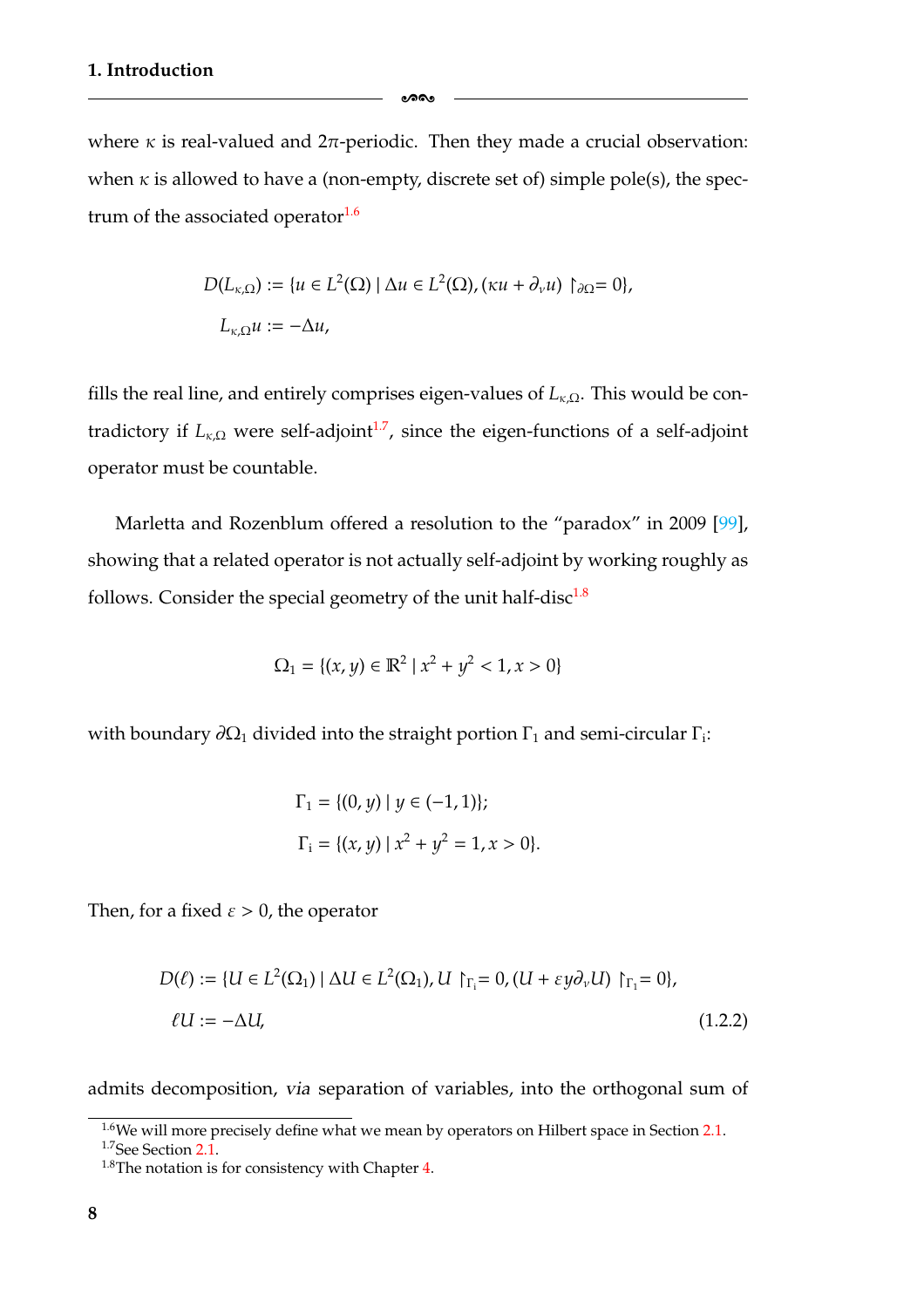ordinary differential operators

$$
D(\ell_0) := \left\{ u \in L^2(0, 1; r \, dr) \mid r^{-1} \left( ru'(r) \right)' + \varepsilon^{-2} r^{-2} \in L^2(0, 1; r \, dr), u(1) = 0 \right\},\
$$
  
\n
$$
\ell_0 u(r) := -\frac{1}{r} \frac{d}{dr} \left( r \frac{du}{dr}(r) \right) - \frac{1}{\varepsilon^2 r^2} u(r),
$$
  
\n
$$
D(\ell_n) := \left\{ u \in L^2(0, 1; r \, dr) \mid r^{-1} \left( ru'(r) \right)' - n^2 r^{-2} \in L^2(0, 1; r \, dr), u(1) = 0 \right\},\
$$
  
\n
$$
\ell_n u(r) := -\frac{1}{r} \frac{d}{dr} \left( r \frac{du}{dr}(r) \right) + \frac{n^2}{r^2} u(r) \quad (n \ge 1).
$$

Their key observation is that of all the  $\ell_n$ , only  $\ell_0$  is not self-adjoint, possessing a one-dimensional deficiency space<sup>1.9</sup>.

To find self-adjoint restrictions of  $\ell$  they added a boundary condition to the definition of  $\ell_0$ . Taking the function  $u_0(r) = \sin(\varepsilon^{-1} \log(r))$  from the kernel of  $\ell_0$ they formed the new operator

$$
D(\ell'_0) := D(\ell_0) \cap \{u \in L^2(0, 1; r \, dr) \mid [u, u_0](r) \to 0 \ (r \to 0)\},\
$$
  

$$
\ell'_0 u(r) := -\frac{1}{r} \frac{d}{dr} \left(r \frac{du}{dr}(r)\right) - \frac{1}{\varepsilon^2 r^2} u(r).
$$
 (1.2.3)

Here  $[u, v](r) := r(uv' - u'v)(r)$  is the associated Lagrange bracket. Then the orthogonal sum of  $\ell_0$  and  $\ell_n$  ( $n \geq 1$ ) generates the self-adjoint partial differential operator

$$
D(\ell') = \left\{ U \in L^2(\Omega_1) \mid \Delta U \in L^2(\Omega_1), U \restriction_{\Gamma_1} = 0 = (U + \varepsilon y \partial_v U) \restriction_{\Gamma_1}, \int_{\Omega_1} u_0 \Delta U = 0 \right\},\
$$
  

$$
\ell'U = -\Delta U.
$$

We may add a real-valued Schrödinger potential<sup>[1.10](#page-15-0)</sup>  $q$  to form the boundary-

<span id="page-15-1"></span><span id="page-15-0"></span><sup>&</sup>lt;sup>1.9</sup>The reasoning behind this and the other claims in this section will be given in Section  $3.5$ .

 $1.10$ It will be taken from a class of functions to be defined more precisely in Chapter [3;](#page-55-0) in particular, we will allow *q* to be singular as its argument approaches 0.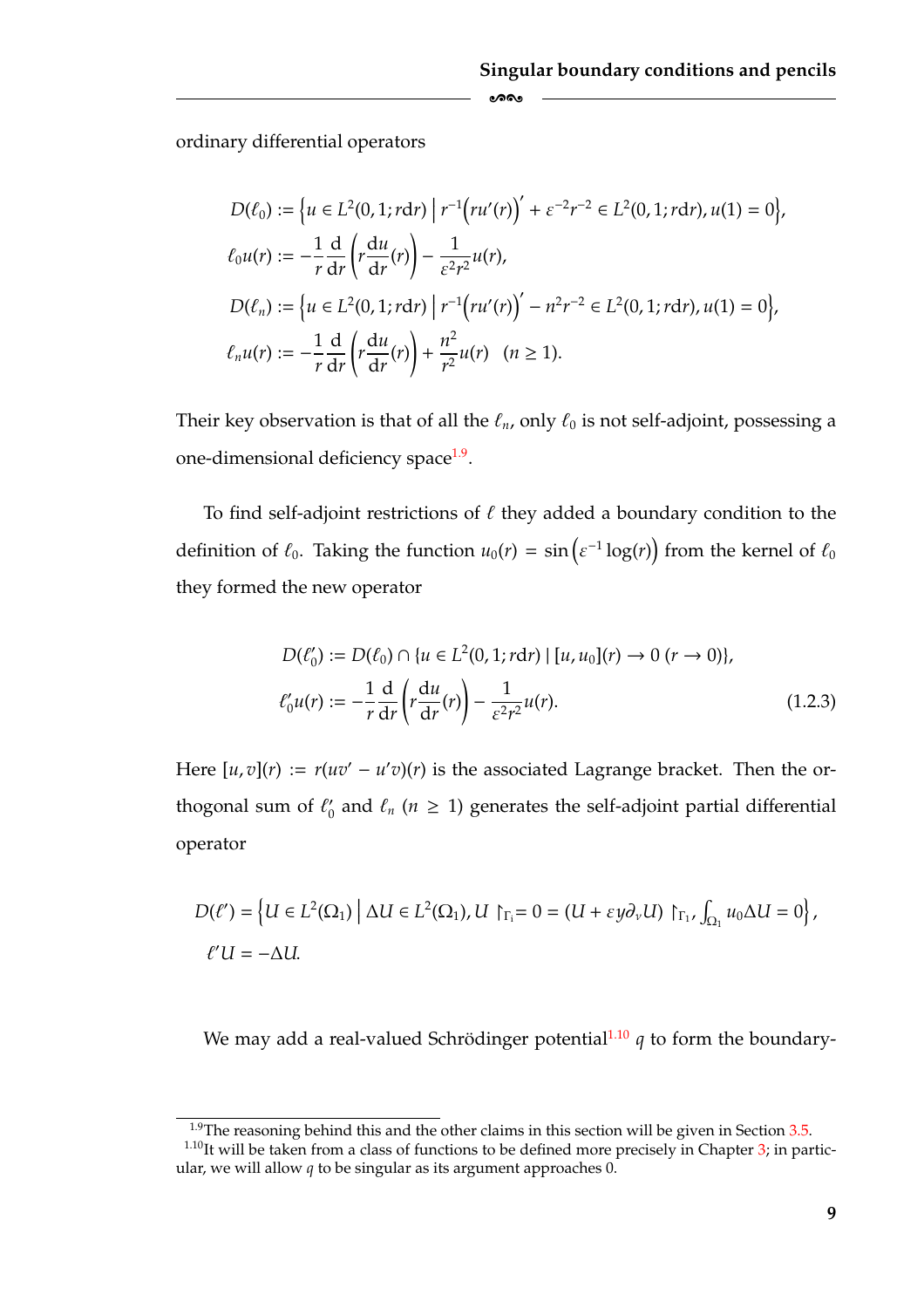value problem

$$
(-\Delta + q)U = 0 \text{ in } \Omega_1,
$$
  
\n
$$
U + \varepsilon y \partial_v U = 0 \text{ on } \Gamma_1,
$$
  
\n
$$
[U, u_0] = 0 \text{ at } 0,
$$
  
\n
$$
U = g \text{ on } \Gamma_1.
$$
  
\n(1.2.4)

Provided 0 is not in the spectrum of the operator underlying this problem<sup>1.11</sup>, [\(1.2.4\)](#page-16-0) uniquely determines a solution *u* for each  $g \in H^{1/2}(\Gamma)$ , since said operator is a self-adjoint perturbation of  $\ell'$ . Thus we may form the Dirichlet-to-Neumann operator  $\Lambda_{q,\Gamma_i}: H^{1/2}(\Gamma_i) \ni g \mapsto -\partial_{\nu} u \restriction_{\Gamma_i} \in H^{-1/2}(\Gamma_i).$ 

-

 $\overline{1}$ 

 $\begin{bmatrix} \phantom{-} \end{bmatrix}$ 

<span id="page-16-0"></span> $\begin{matrix} \end{matrix}$ 

Now suppose this Schrödinger potential is radially symmetric,  $q(x) = q(|x|)$ . Then the separation of variables decomposition may again be performed, and one finds that in the basis of angular eigen-functions on  $\Gamma_i$  the Dirichlet-to-Neumann operator  $\Lambda_{q,\Gamma_i}$  takes the form of the diagonal matrix

| $m(-\lambda_0)$ |                 | O               |  |
|-----------------|-----------------|-----------------|--|
| $\overline{0}$  | $m(-\lambda_1)$ | 0               |  |
|                 | 0               | $m(-\lambda_2)$ |  |
|                 |                 |                 |  |

in which the diagonal terms are all point evaluations of (a suitable generalisation of) the Weyl–Titchmarsh *m*-function for the problem

<span id="page-16-2"></span>
$$
\begin{cases}\n-\frac{1}{r}\left(ru'(r;\lambda)\right)' + q(r)u(r;\lambda) & = \lambda \frac{1}{r^2}u(r;\lambda) & \left(r \in (0,1)\right), \\
SA[u](r) & \to & 0 & (r \to 0).\n\end{cases}
$$
\n(1.2.5)

Here SA[*u*] denotes the Lagrange bracket  $[u, u_0](r) = r(uu'_0 - u'u_0)(r)$  if the ordi-

<span id="page-16-1"></span><sup>&</sup>lt;sup>1.11</sup>For the class of *q* considered in this work, this operator has discrete spectrum. Moreover regarding the inverse problems considered, it does not matter whether we recover *q* or *q* − λ for some fixed  $\lambda$ , meaning for our purposes we can translate 0 out of the spectrum of this operator; see the hypothesis on p. [114.](#page-119-0)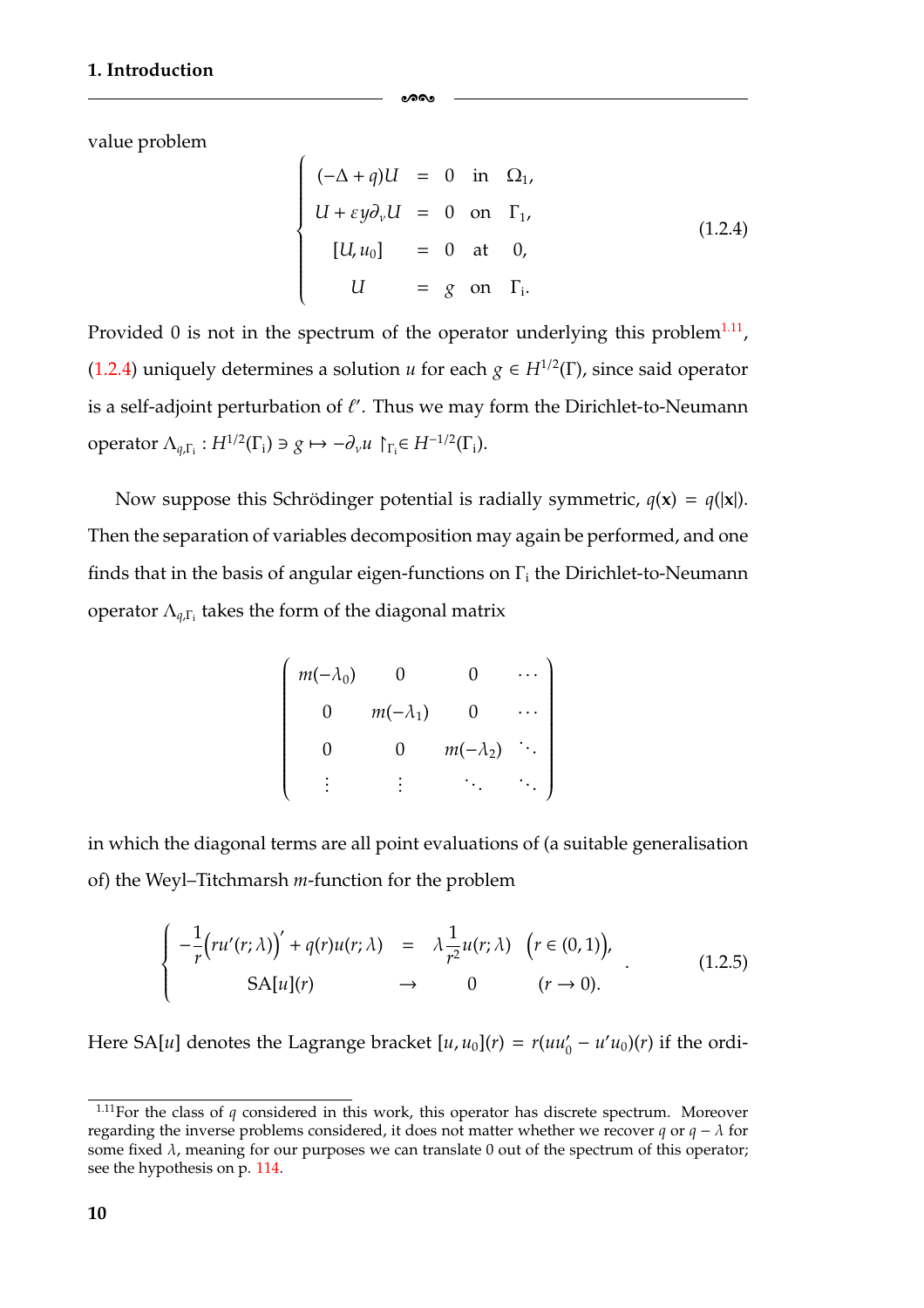nary differential equation has two dimensions to its  $L^2(0, 1; r dr)$ -solution space, whilst it is identically 0 if not<sup>1.12</sup>; the  $\lambda_n$  are angular eigen-values for the operator underlying [\(1.2.4\)](#page-16-0) and are given by the sequence  $\lambda_0 = -\varepsilon^{-2}$ ,  $\lambda_n = n^2$  ( $n \ge 1$ ). The *m*-function is then defined (for any  $\lambda \in \mathbb{C} \backslash \mathbb{R}$ ) to be  $m(\lambda) = -u'(1; \lambda)/u(1; \lambda)$  for any non-trivial solution  $u(\cdot;\lambda)$ .

As we shall see, the ordinary differential problem  $(1.2.5)$  may be written using a pencil of operators. Roughly, the operator  $L$ , whose action on  $u(r)$  is formally given by  $-\frac{1}{r}$  $\left(ru'(r)\right)' + q(r)u(r)$ , and  $P_0$ , whose action is the multiplicative  $\frac{1}{r^2}u(r)$ , densely defined over the Hilbert space  $L^2(0, 1; r dr)$ , may be assembled into

$$
(L - \lambda P_0)u(\cdot; \lambda) = 0,
$$

which is formally identical to the differential equation in  $(1.2.5)$ . If we could determine *q* from knowledge of  $m(-\lambda_n)$  for every *n* then we would have solved the inverse Schrödinger problem in this case of special geometry and singular boundary condition.

More generally, we can consider the multiplicative operator formally prescribed by  $Pu(r) = w(r)u(r)$  where  $w(r) = r^{-\nu}(1 + o(1))$  and  $\nu$  is some non-negative parameter. The pencil it generates,  $L - \lambda P$ , turns out to behave similarly over  $L^2(0, 1; r dr)$  to  $L - \lambda P_0$ . Inspired thus, the first inverse problem we will consider is as follows:

<span id="page-17-0"></span>**Inverse Problem 1.** *Let*  $m(-\lambda_n)$  *be given for each*  $n ≥ 0$ *, and w(r) be known to satisfy asymptotic equivalence with r*<sup>−</sup><sup>ν</sup> *for some* ν ≥ 0 *(in particular, w is not necessarily known exactly, although its growth parameter* ν *is). Determine q in the interval* (0, 1)*.*

The following is then related to Inverse Problem [1,](#page-17-0) so we will also examine it.

<span id="page-17-1"></span><sup>1.12</sup>These cases are traditionally referred to as *limit-circle* and *limit-point*. A classical introduction to the terms is in Section [2.2,](#page-33-0) whilst the details of the case at hand may be found in Chapter [3.](#page-55-0)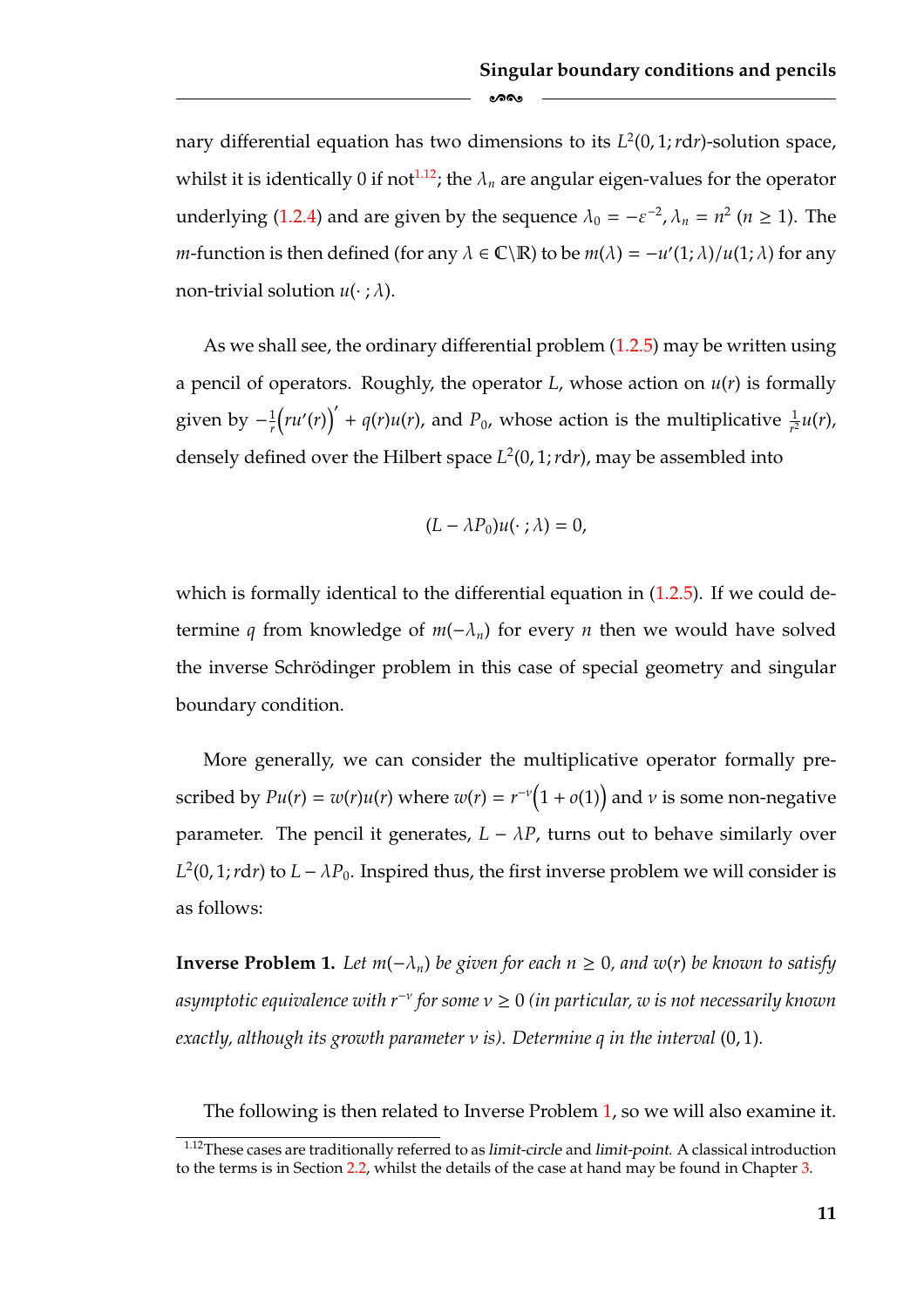**Inverse Problem 1'.** *Given*  $\Lambda_{q,\Gamma_1}$ , recover q in  $\Omega_1$ .

Another class of problems we will consider is thus. We take the boundary-value problem [\(1.2.4\)](#page-16-0) and "embed" its spatial domain  $Ω_1$  into the larger  $Ω$ , with *q* now only being radially symmetric in  $\Omega_1$  and more arbitrarily specified elsewhere. Again, we take  $\partial\Omega$  to be sufficiently smooth, and  $\Gamma$  a connected subset of  $∂Ω$ . We require moreover that Γ ∩ Γ<sub>1</sub> = *Φ*, and we extend *f*(*y*) = *εy* to the rest of  $\partial\Omega$ \Γ so that it presents no simple zeros. Next we take not only  $u_0$  from earlier but also  $v_0(r) = \cos(\varepsilon^{-1} \log(r))$ , and let  $\beta \in \mathbb{R}$  parameterise the boundary condition  $[u, u_0 + \beta v_0](r, \vartheta) \to 0$  ( $r \to 0$ ). Now our Dirichlet-to-Neumann operator takes the form  $\Lambda_{q,f,\beta}: H^{1/2}(\Gamma) \ni g \mapsto -\partial_{\nu} u \upharpoonright_{\Gamma} \in H^{-1/2}(\Omega)$  where *u* uniquely solves

-

$$
\begin{cases}\n(-\Delta + q)u = 0 \text{ in } \Omega, \\
u + f\partial_v u = 0 \text{ on } \partial\Omega \setminus \Gamma, \\
[u, u_0 + \beta v_0] = 0 \text{ at } 0, \\
u = g \text{ on } \Gamma.\n\end{cases}
$$

Thus, the second inverse inverse problem we will examine is as follows:

<span id="page-18-0"></span>**Inverse Problem 2.** Let  $\Lambda_{q,f,\beta}$  be given. Determine the potential q, the singular bound*ary condition f and the self-adjointness-imposing condition* β*.*

Most of the purpose of this thesis is to investigate the question of uniqueness for both Inverse Problems [1](#page-17-0) and [2.](#page-18-0) Without giving away the spoiler of our methods, we simply state now that we will find an affirmative answer for the first and a conditional answer for the second. The latter we interpret as being a cloaking result, in which choosing *f* appropriately may "hide" the *q* to which it is adjoined. The final inverse problem considered in this work aims to restore full uniqueness to the triple  $(q, f, \beta)$ . We achieve this by introducing a spectral parameter to the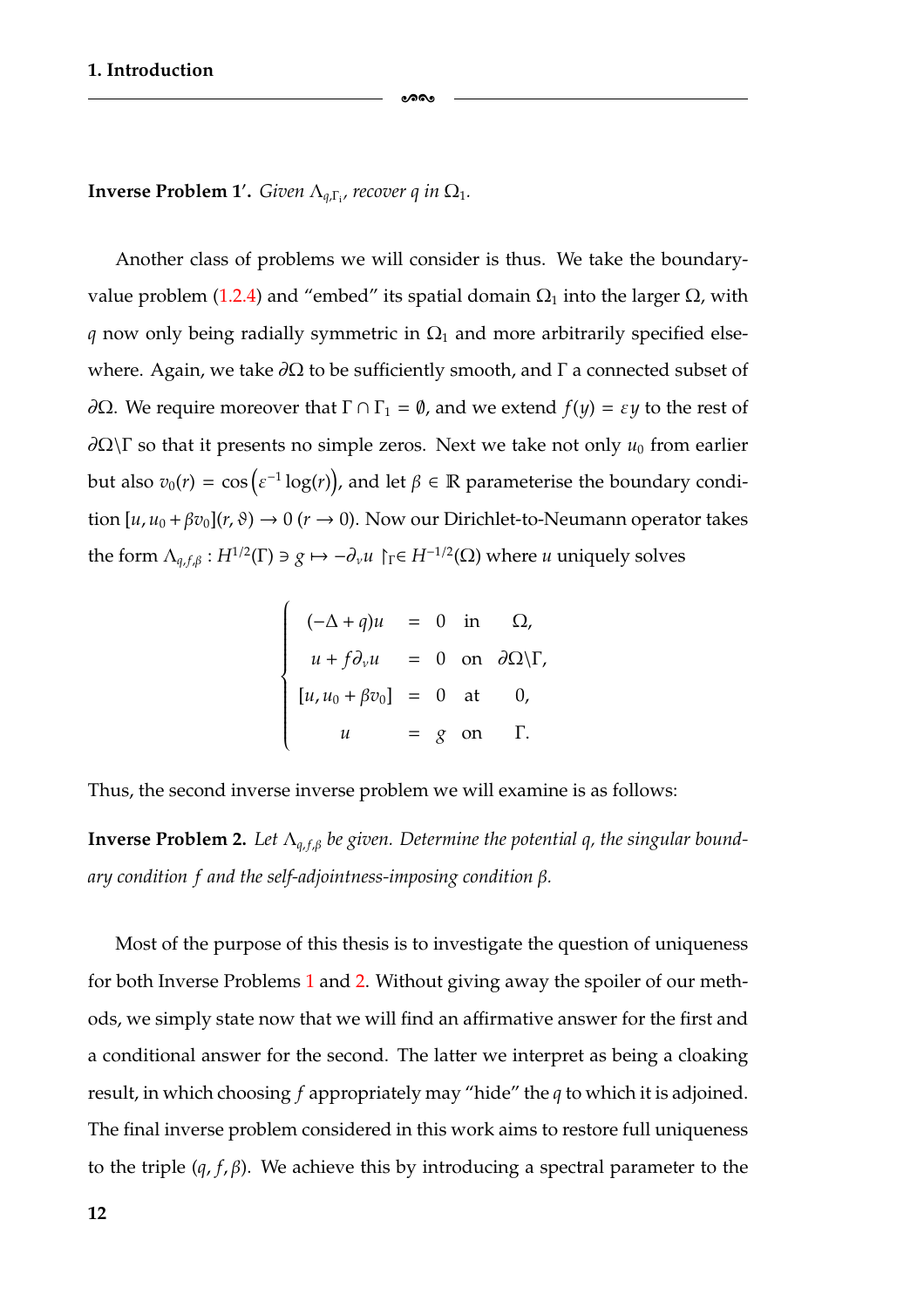problem, thus modifying our input data and consequently Inverse Problem [2.](#page-18-0) Consider the full-frequency spectral Dirichlet-to-Neumann map  $\Lambda(\lambda) := \Lambda_{q-\lambda,f,\beta,f}$ mapping  $H^{1/2}(\Gamma) \ni g \mapsto -\partial_{\nu}u(\cdot;\lambda) \upharpoonright_{\Gamma} \in H^{-1/2}(\Gamma)$  with  $u(\cdot;\lambda)$  uniquely solving

-

$$
\begin{cases}\n(-\Delta + q)u(\cdot;\lambda) = \lambda u(\cdot;\lambda) & \text{in } \Omega, \\
-f\partial_{\nu}u(\cdot;\lambda) = u(\cdot;\lambda) & \text{on } \partial\Omega\backslash\Gamma, \\
[u(\cdot;\lambda),u_0+\beta v_0] = 0 & \text{at } 0, \\
u(\cdot;\lambda) = g & \text{on } \Gamma.\n\end{cases}
$$

In the final stages of the thesis we will prove a full uniqueness theorem for the following:

**Inverse Problem 2'.** Let  $\Lambda(\lambda)$  be given for every  $\lambda \in \mathbb{R}$ . Determine q, f and  $\beta$ .

#### <span id="page-19-0"></span>**1.3 Outline**

The remaining work is roughly divided into three parts. The first, Chapter [2,](#page-25-0) contains the introduction to the necessary preliminary material for understanding the other two parts. We will briefly run through the parts of the spectral theory of self-adjoint operators in a Hilbert space that we will need later on. The focus is on the finicky question of self-adjointness, and in particular the realisation of selfadjoint restrictions of symmetric operators. A great rôle will also be played by the spectral theorem for diagonalisation of self-adjoint operators. Following this, we will need to describe roughly the techniques for analysing one-dimensional second-order formally symmetric boundary-value problems, usually referred to as Sturm–Liouville type, since we will need to adapt such techniques to our situations. Specifically we will briefly cover the ideas developed by Weyl, Kodaira and Titchmarsh [\[134,](#page-187-3) [135,](#page-188-3) [136,](#page-188-2) [78,](#page-184-2) [127\]](#page-187-2) for classifying such equations by the number of linearly independent solutions.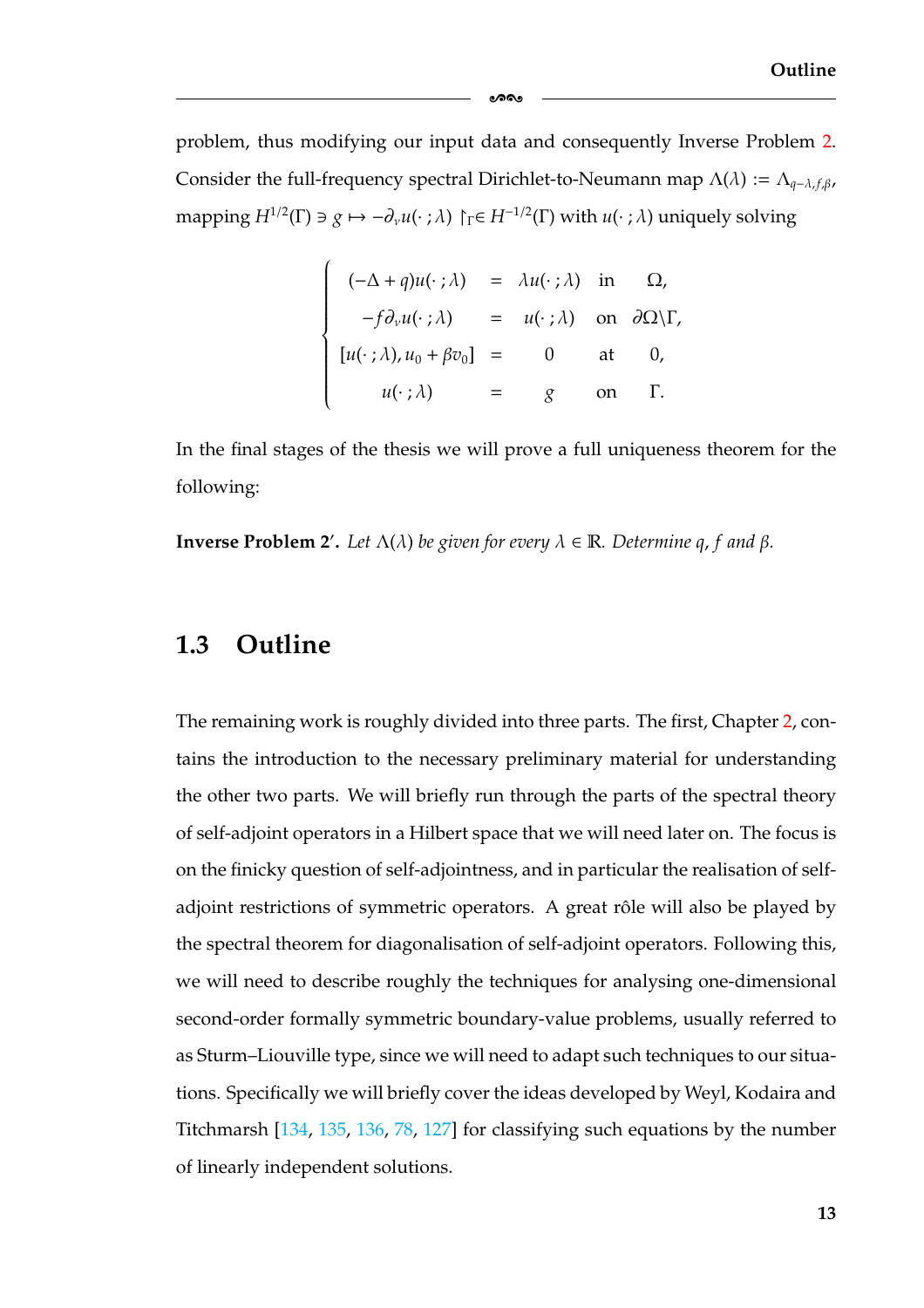A natural and useful continuation of this line of thought is into the inverse spectral theory of Sturm–Liouville problems. We will need to run through the state-of-the-art regarding the uniqueness theorems for this, which are named after Borg and Marčenko  $[23, 101]$  $[23, 101]$  $[23, 101]$  $[23, 101]$ . In particular we will focus on the recent approach by Avdonin, Mikhaylov and Rybkin [\[14\]](#page-180-1) using boundary control methods, as it will play an important part in our own proofs.

ക്ക

We conclude the preliminary work with a survey of the work on uniqueness for Calderón's problem, starting in three dimensions and moving down to two, in which our last two inverse problems lie. In two dimensions we will concentrate on the recent work of Imanuvilov, Uhlmann and Yamamoto [\[67\]](#page-183-2), who examine recovery from partial data, and to whose work our own problem is linked.

The second part of the three, in Chapter [3,](#page-55-0) is a detailed exposition of original work on the aforementioned second-order pencils, namely a proof of uniqueness for Inverse Problem [1.](#page-17-0) We develop a classification, analogous to that of Weyl– Kodaira–Titchmarsh, by which we may classify such pencils by the dimension of their solution-space. This allows us to define our boundary data rigorously, represented here as a single *m*-function.

As mentioned in our introductory descriptions, we want to recover the coefficient of a differential equation from discrete values of the *m*-function. Our method is *via* interpolation of the *m*-function from these values; in a certain classical case an interpolation formula exists, and we will simply derive another version of it for a different case. The final proof of uniqueness will follow by appropriately transforming our differential equation and then applying the Borg– Marčenko theorem. To conclude the chapter we will link the result back to the inverse problem inspired by the Berry–Dennis–Marletta–Rozenblum work.

In Chapter [4](#page-105-0) we will disseminate the third and final main part. To start with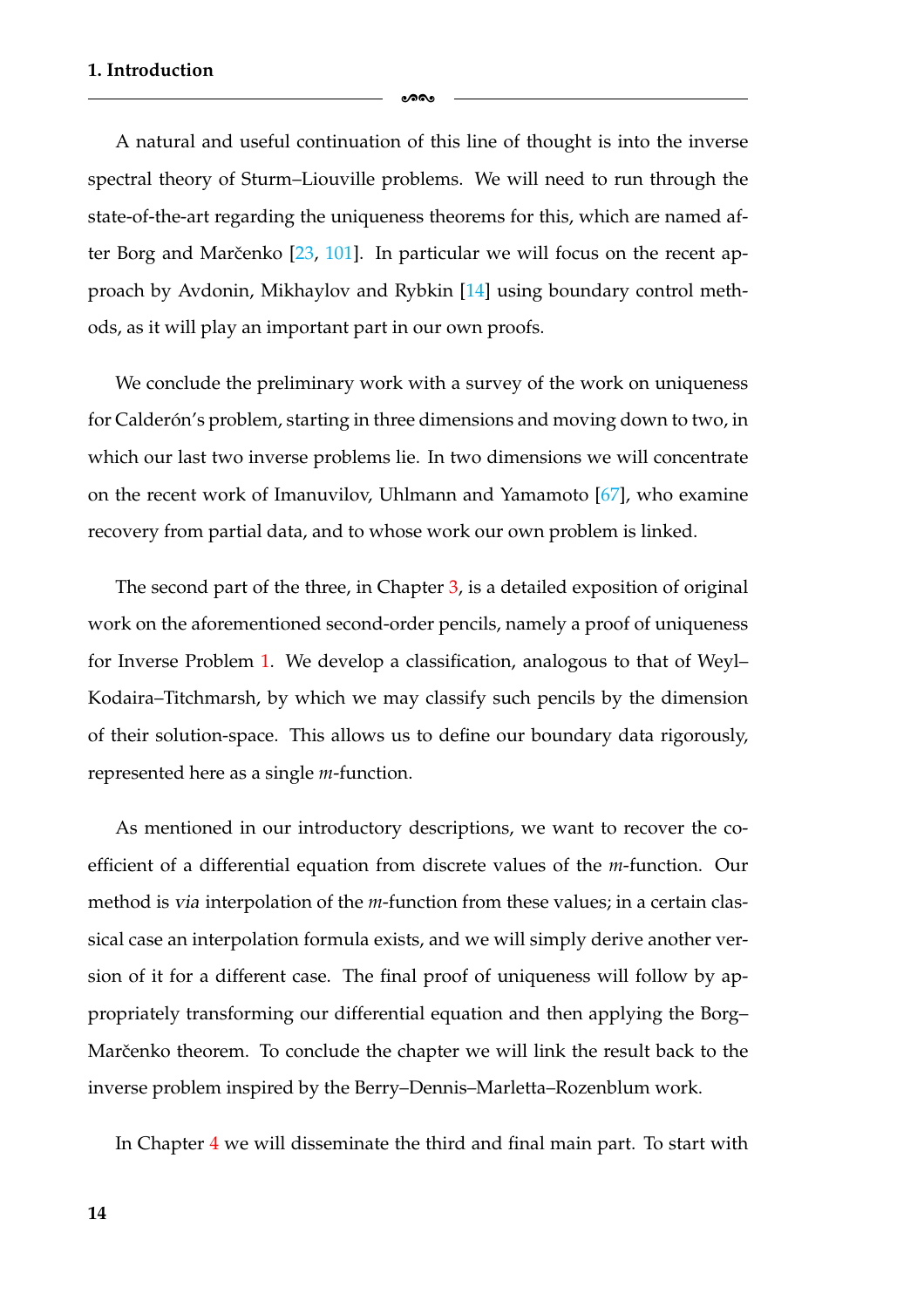we will define precisely the underlying boundary-value problem for which In-verse Problems [2](#page-18-0) and 2' are defined. Subsequently we will define special oscillatory solutions to the boundary-value problem, and we will need to show density of these in a "fuller" set of solutions. These results, along with an adapted version of some of the Imanuvilov–Uhlmann–Yamamoto theorems, will prove conditional uniqueness—or, alternatively, cloaking—for Inverse Problem [2.](#page-18-0)

-

To draw a satisfying close to this conditional uniqueness, we will spend the remainder of that chapter developing an argument involving the asymptotics of negative eigen-values. This will establish a proper uniqueness result for Inverse Problem [2](#page-18-0)', in the case of full-frequency data. Finally, in Chapter [5](#page-149-0) we will offer our concluding thoughts on the work as well as ideas for future research.

In the [Appendices](#page-154-1) we will collect some important results that would have otherwise detracted from the coherence of the presentation in this thesis. Some of these are novel and necessary to a complete understanding of the original work here, whilst others are simply existing results, either with the proof omitted and referred to, or included in a hopefully clearer style. Also attached is a collection of MATLAB codes that were utilised to illustrate the cloaking in Chapter [4.](#page-105-0)

We assume the reader is familiar with basic concepts in complex analysis (holomorphy, contour integration, residues, etc.), spectral theory on Hilbert spaces (spectrum, adjoint, compactness, resolvent sets and operators, extensions, spectral theorem), the theory of ordinary differential equations (unique continuation, fundamental systems, Wronskians, transformations) and the theory of partial differential operators (in particular Sobolev spaces of integer and non-integer order). Although we mention in passing some concepts—for example, *pseudodifferential operators*—familiarity with them will not be necessary. Since there is often variability in different authors' notation, and since we also introduce some new notation, for the rest of this introduction we fix a list of symbols and notation.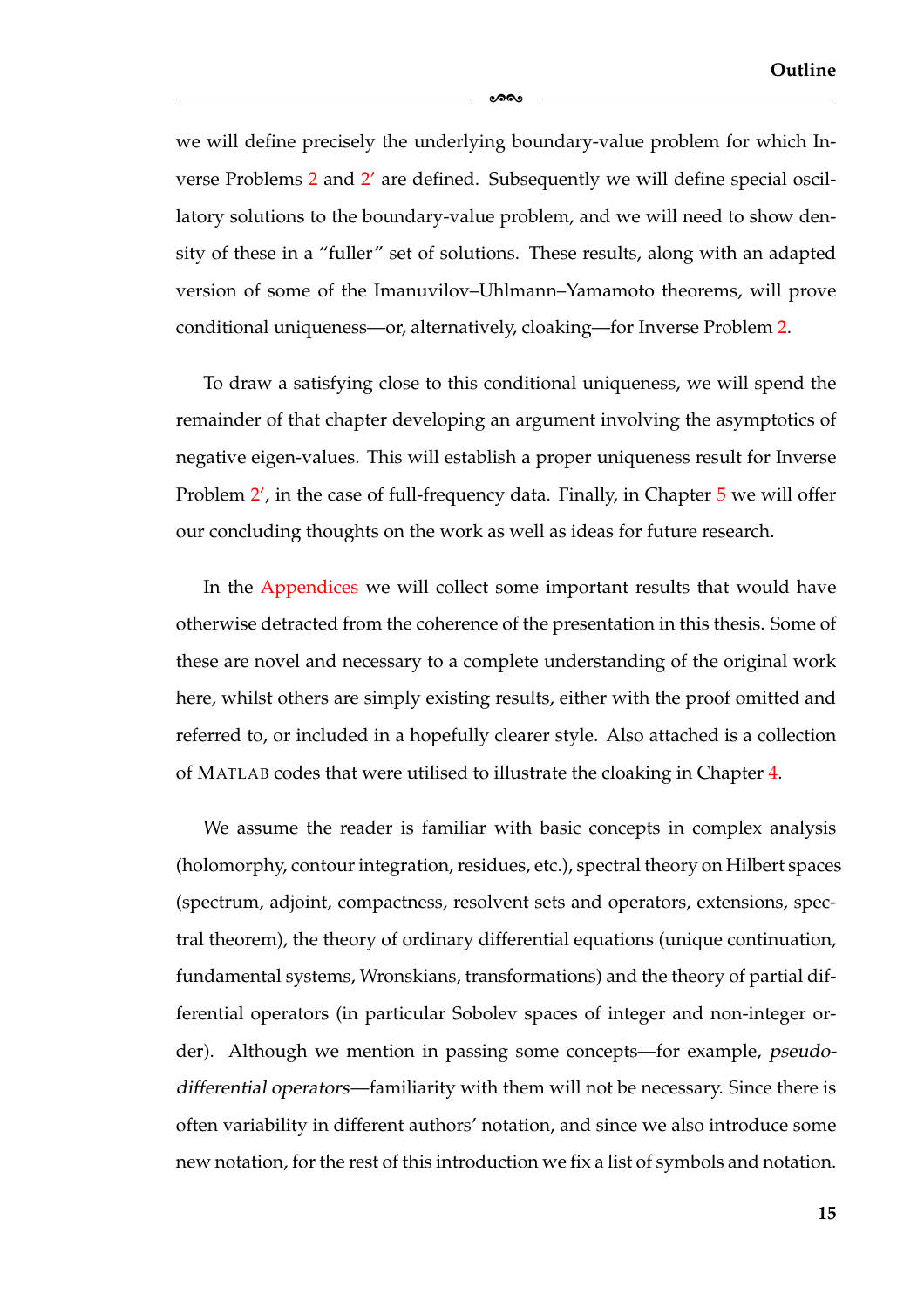#### **Dramatis Personae**

- $\mathbb{N}$  the natural numbers 1, 2, 3, ...;
- **x** a point  $(x_1, \ldots, x_n)^T$  in  $\mathbb{R}^n$ ;
- **z** an *n*-tuple  $(z_1, \ldots, z_n)^T$  of complex numbers;
- $\mathbf{x}^T$ ,  $A^T$  the transpose of a vector **x** or matrix *A*;
	- **z**  $\cdot$  **w** the scalar product of two complex *n*-tuples **z** and **w**, given by  $z_1w_1 + ... + z_nw_n;$ 
		- *A* the topological closure of *A* ⊆  $\mathbb{R}^n$ , i.e., the intersection of all closed sets containing *A*;
- int(*A*) the topological interior of *A* ⊆  $\mathbb{R}^n$ , i.e., the union of all open subsets of *A*;
	- *∂A* the boundary of *A* ⊂  $\mathbb{R}^n$  defined to be  $\overline{A}$ \int(*A*);
	- Ω a bounded domain, i.e., an open, simply connected, bounded subset of  $\mathbb{R}^n$ ; in  $\mathbb{R}^2$  also a domain in  $\mathbb{C}$  *via*  $(x_1, x_2) \leftrightarrow x_1 + ix_2$ ;
- $\Omega'$ ,  $\Omega_0$ ,  $\Omega_1$ ,  $\Omega_2$  subdomains of  $\Omega$ , i.e., subsets that are domains;
	- Γ, Γ', Γ<sub>j</sub> connected subsets of boundaries  $\partial\Omega$ ,  $\partial\Omega'$ , etc., taken to be open with respect to the (*n* − 1)-dimensional manifold topology of the boundary;
		- $Γ<sub>c</sub>$  the relative interior of the complement in ∂Ω of Γ;
		- $\overline{z}$ ,  $\overline{f}$  the complex conjugate of the complex number *z* or function *f*;
		- $\sqrt{\cdot}$  the square root in  $\mathbb C$ , with branch cut on  $(0,+\infty)$ ;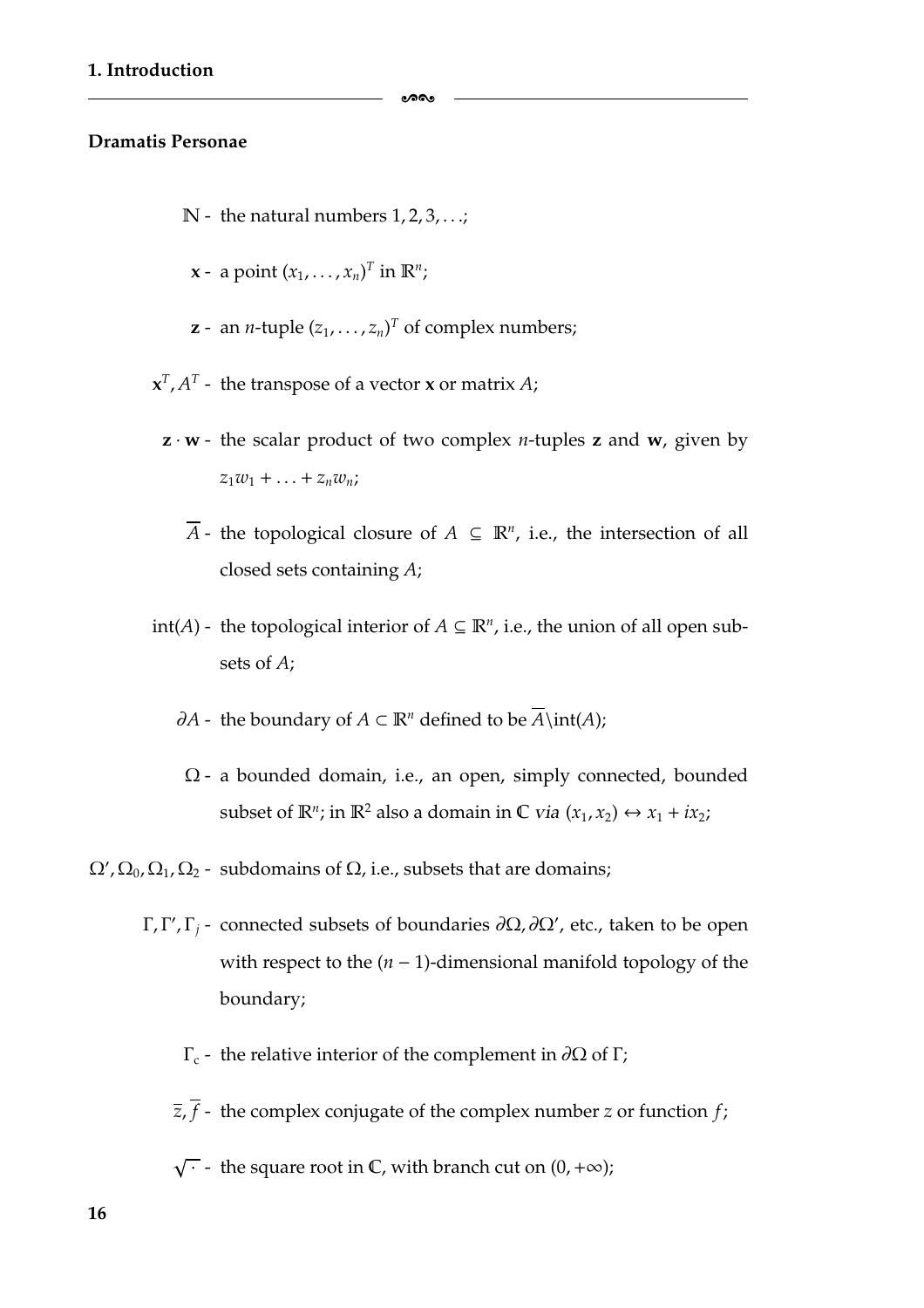dρ, ρ; d*x*, d**x** - a measure on R, or increasing function; Lebesgue measure on R and  $\mathbb{R}^n$ ;

-

- d  $\frac{d}{dx}$ ,  $\frac{d}{dr}$ , etc. - one-dimensional derivatives with respect to *x*, *r*, etc.;
	- ∂*j*, ∂*r*, ∂ϑ partial derivatives: in R*<sup>n</sup>* with respect to the Cartesian variable  $x_i$ , and in  $\mathbb{R}^2$  with respect to the polar variables *r* and  $\vartheta$ ;
		- ∂*z*, ∂*<sup>z</sup>* derivative operations in C: given, in terms of Cartesian coordinates *x*<sub>1</sub> and *x*<sub>2</sub>, by  $(\partial_1 - i\partial_2)/2$  and  $(\partial_1 + i\partial_2)/2$ ;
		- $\nabla, \Delta$  the del operator in  $\mathbb{R}^n$ , returning  $(\partial_1, \ldots, \partial_n)^T$ , and the Laplacian in  $\mathbb{R}^n$ , given by  $\nabla \cdot \nabla$ ;
			- $\partial_{\nu}$  the normal derivative on a  $C^1$  part of the boundary of a spatial domain, defined to be  $v \cdot \nabla$  where v is the outward-directed unit normal to said boundary;
	- $\Lambda_{q,\Gamma}$ ,  $\tilde{\Lambda}_{\nu,\Gamma}$  Dirichlet-to-Neumann operators on Γ;
	- Λ*<sup>q</sup>*, *<sup>f</sup>*,β(λ) the spectral Dirichlet-to-Neumann operator on Γ for Berry–Dennistype and self-adjointness-imposing boundary conditions on  $\Gamma_c$ ;
		- *H* usually a Hilbert space;
- $\langle \cdot, \cdot \rangle_H$ ,  $\|\cdot\|_H$  the inner product and norm on *H*, the former linear and conjugate linear in respectively the first and second slots;
	- *T*<sup>∗</sup> the Hilbert-space adjoint of a linear operator *T*;
	- $\lambda$  spectral parameter;
	- $\sigma(T)$  the spectrum of a linear operator *T*;
	- $\sigma_d(T)$  the isolated eigen-values of *T* with finite multiplicity;
		- $\rho(T)$  the resolvent set of *T*.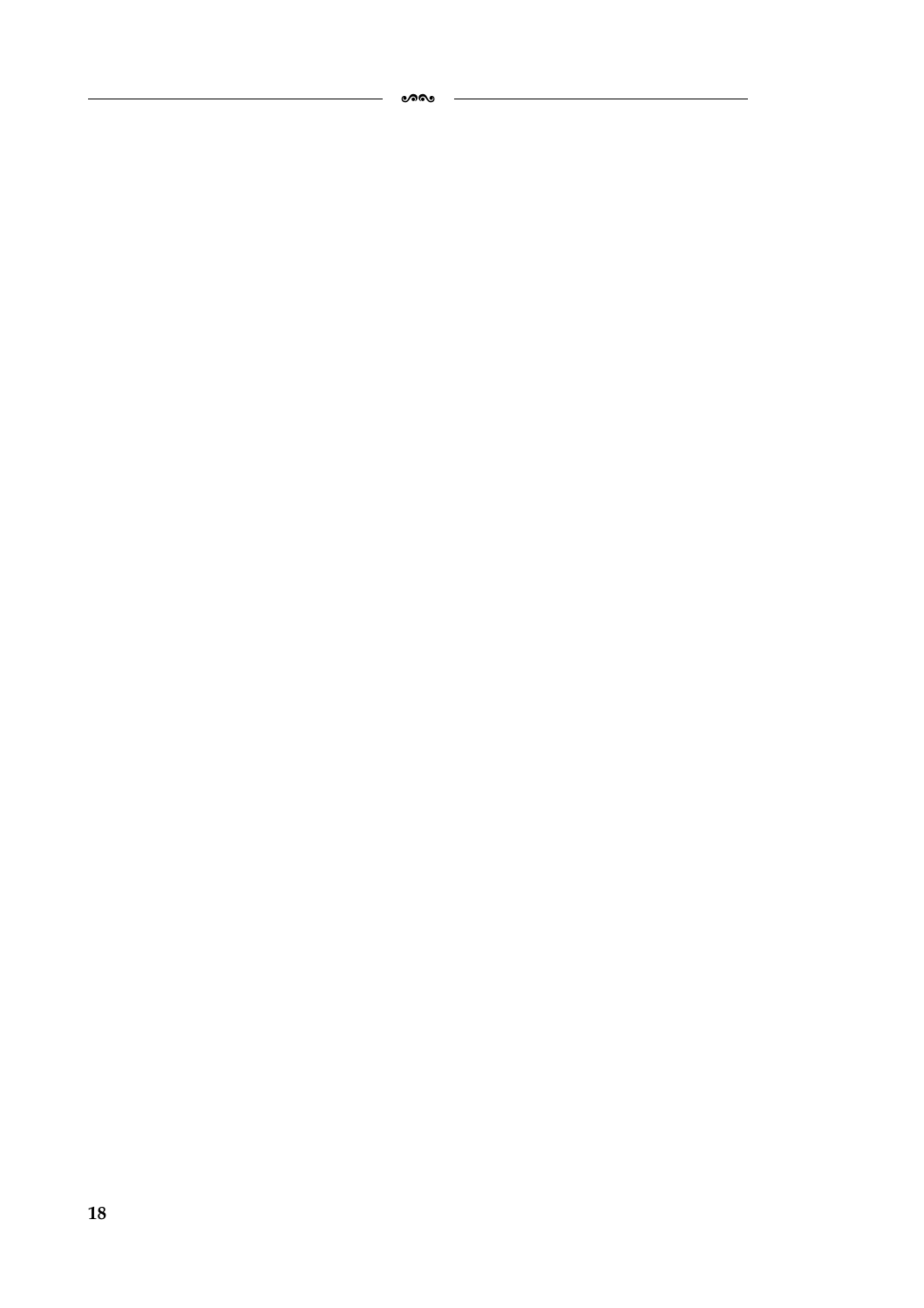### <span id="page-25-0"></span>**2**

## **Preliminaries and existing work**

*'The beginner [...] should not be discouraged if he finds that he does not have the prerequisites for reading the prerequisites.'*

-

 $-$  Paul Halmos<sup>2.1</sup>

We will deal with inverse problems of both a spectral and non-spectral nature. In this chapter we will present much of the material requisite to a broad understanding of some differential problems in these areas. Broadly speaking, this will include a brief reminder of some elements of spectral theory, including the famous spectral theorem for self-adjoint operators, von Neumann's theory of self-adjoint realisations, as well as the concrete example of these that is the analysis of second-order ordinary differential operators. The first two are covered in Section [2.1](#page-26-0) and the third in Section [2.2.](#page-33-0) To maintain a light tone in these sections we will focus on illustrating the results with examples. In Section [2.3](#page-38-0) we review developments in the inverse spectral theory of Sturm–Liouville operators, with a focus on some recent results. We conclude the chapter in Section [2.4](#page-43-0) by examining developments regarding the aforementioned inverse conductivity problem.

<span id="page-25-1"></span><sup>2.1</sup>*Measure Theory* (1950).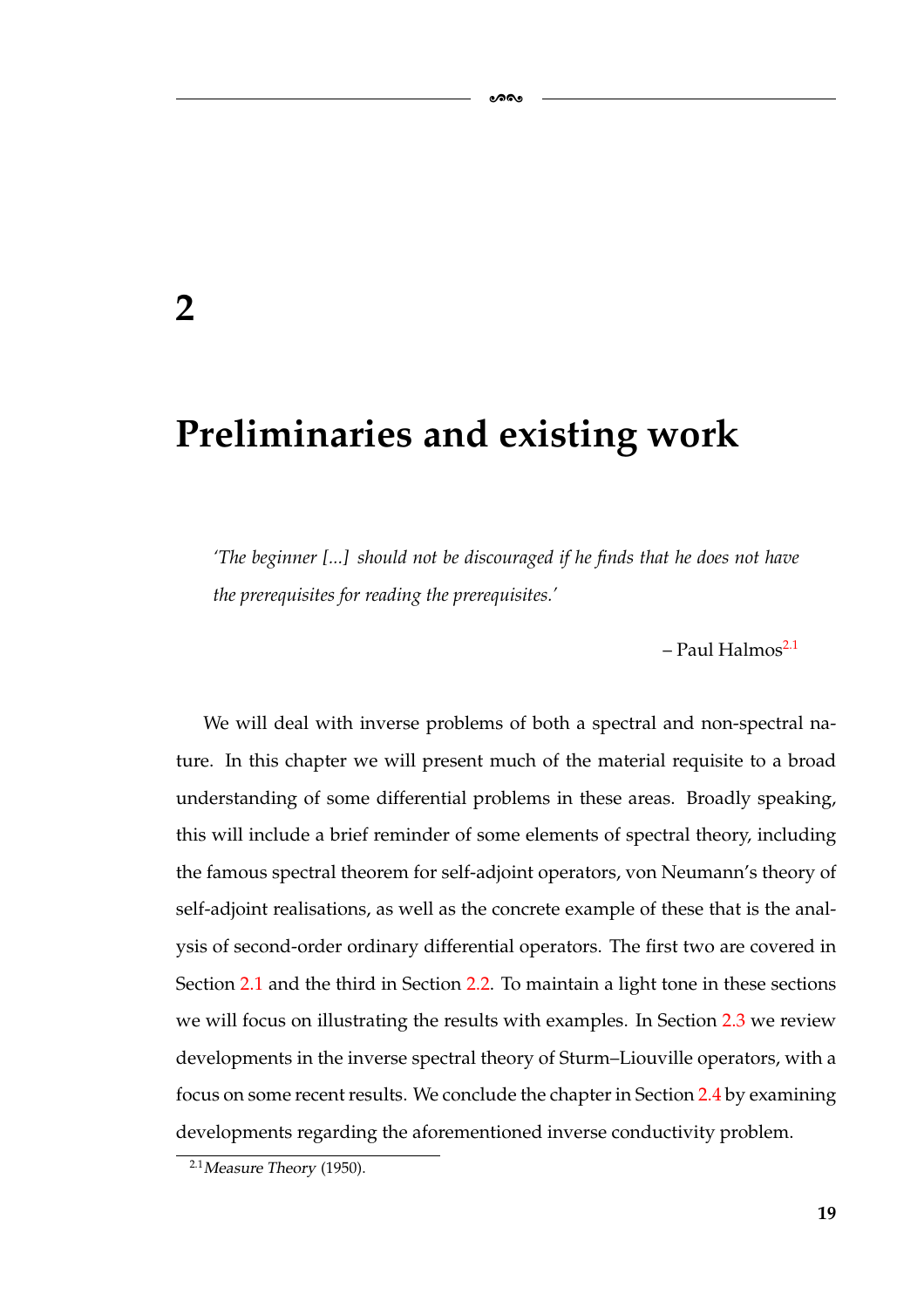#### <span id="page-26-0"></span>**2.1 Spectral theory**

Everything in this section can be found in any "good" reference on the topic. In the author's opinion one of the most lucid texts is Reed and Simon's treatise on mathematical physics, and in particular the first two volumes [\[116,](#page-186-4) [115\]](#page-186-3). Other good options include [\[92,](#page-185-5) [47,](#page-182-2) [19\]](#page-180-3).

ക്ക

First, we remind the reader what we mean by spectrum, and the various ways it may be decomposed. Consider a linear operator *T*, closed, densely defined and mapping between Banach spaces *X* and *Y*, i.e., *T* :  $D(T) \rightarrow Y$  with  $D(T) = X$ . The *spectrum* of *T* is the set  $\sigma(T)$  comprising all  $\lambda \in \mathbb{C}$  such that  $T - \lambda$  fails to have a bounded inverse. We also refer to  $\mathbb{C}\setminus\sigma(T)$  as the *resolvent set* of *T*, and denote it

 $\rho(T) := {\lambda \in \mathbb{C} \mid T - \lambda \text{ is boundedly invertible on all of } Y}.$ 

Spectral theory consists largely in the study of the relationship between *T* and  $\sigma(T)$ , alongside certain other spectral quantities. There are many different types of spectrum that can be defined, all of which have different qualitative properties and arise, roughly speaking, from consideration of how "badly" *T* fails to have a bounded inverse. We will describe a simple decomposition, parts of which play some rôle in later calculations.

We say  $\lambda \in \mathbb{C}$  is an *eigen-value* for *T* if there is  $v \in X$  with  $Tv = \lambda v$  or equivalently, if  $T - \lambda$  is not injective (it has non-trivial kernel). Such a *v* is called an *eigen-vector* for *T*. Corresponding to each eigen-value  $\lambda$  there is a subspace of *X* whose elements are all the eigen-vectors corresponding to  $\lambda$ . The dimension of this subspace is termed the (geometric) *multiplicity* of  $\lambda$ ; an eigen-value with multiplicity one is called *simple*. The set of all eigen-values  $\lambda$  of *T*, with finite multiplicity and a neighbourhood containing no other spectrum of *T*, is called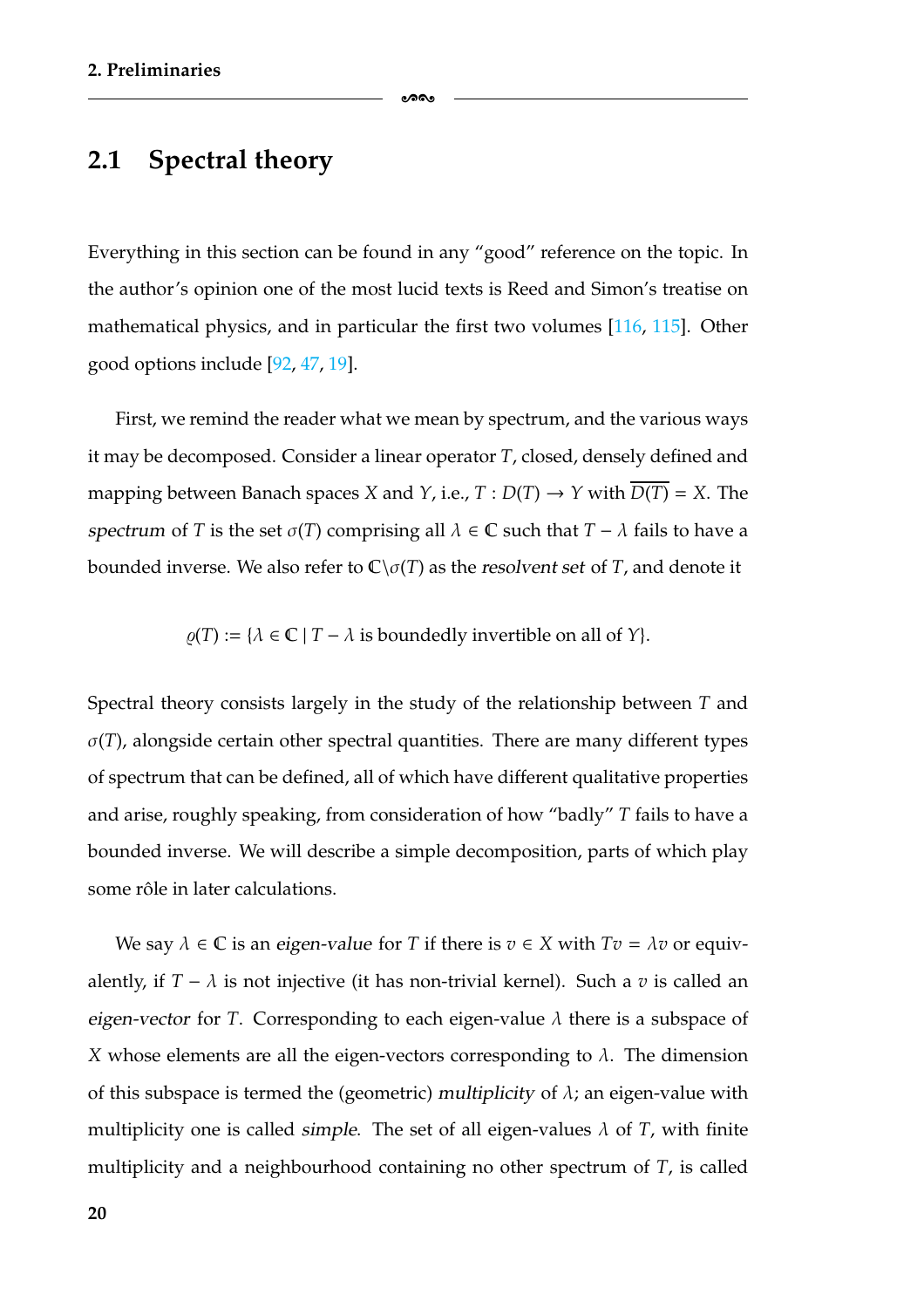the *discrete spectrum* and is labelled  $\sigma_d(T)$ .

For its utility, we also refer to

$$
\sigma_{\rm ess}(T):=\sigma(T)\backslash \sigma_{\rm d}(T)
$$

-

as the *essential spectrum*. By mutual exhaustion, we have the disjoint unions

$$
\varrho(T) \cup \sigma_d(T) \cup \sigma_{\rm ess}(T) = \varrho(T) \cup \sigma(T) = \mathbb{C}.
$$

We restrict our attention to Banach spaces possessing an inner product, known as Hilbert spaces. Let *H* be a separable Hilbert space with inner product  $\langle \cdot, \cdot \rangle_H$ , by convention conjugate linear in the second entry, and corresponding norm  $||h||_H :=$  $\langle h, h \rangle_H^{1/2}$ . Further, let *T* be a linear operator densely defined on *H*. Consider pairs  $(g, g^*)$  of elements of *H* that satisfy<sup>2.2</sup>

$$
\langle Tf, g \rangle_H = \langle f, g^* \rangle_H \quad \big(f \in D(T)\big).
$$

By density of  $D(T)$ , to each  $g \in H$  there is at most one such corresponding  $g^*$ ; this can also be concluded from Riesz's representation theorem. Hence this defines a linear map  $T^*$ :  $g \mapsto g^*$  on the subspace  $D(T^*)$  comprising all  $g$  for which there exists such a *g*<sup>∗</sup> . *T*<sup>∗</sup> is called the *adjoint* of *T*.

*T* is called *self-adjoint* if it equals its adjoint, i.e., *T* = *T*<sup>∗</sup> , and in particular  $D(T) = D(T^*)$ . This is a stronger condition than *symmetry*—usually written as *T* = *T*<sup>∗</sup>  $\uparrow$  *D*(*T*), or *T* ⊆ *T*<sup>\*</sup>—and in general is a difficult property to verify. All selfadjoint operators have wholly real spectrum  $[115, Thm. X.1]$  $[115, Thm. X.1]$ . The same might not be true of symmetric operators.

<span id="page-27-1"></span>**Example 2.** *Consider the Hilbert space H* =  $L^2(0, 1)$ *, and the operator*  $T = i \frac{d}{dx}$  *acting on* 

<span id="page-27-0"></span><sup>&</sup>lt;sup>2.2</sup>There is always at least the pair  $(0, 0)$ .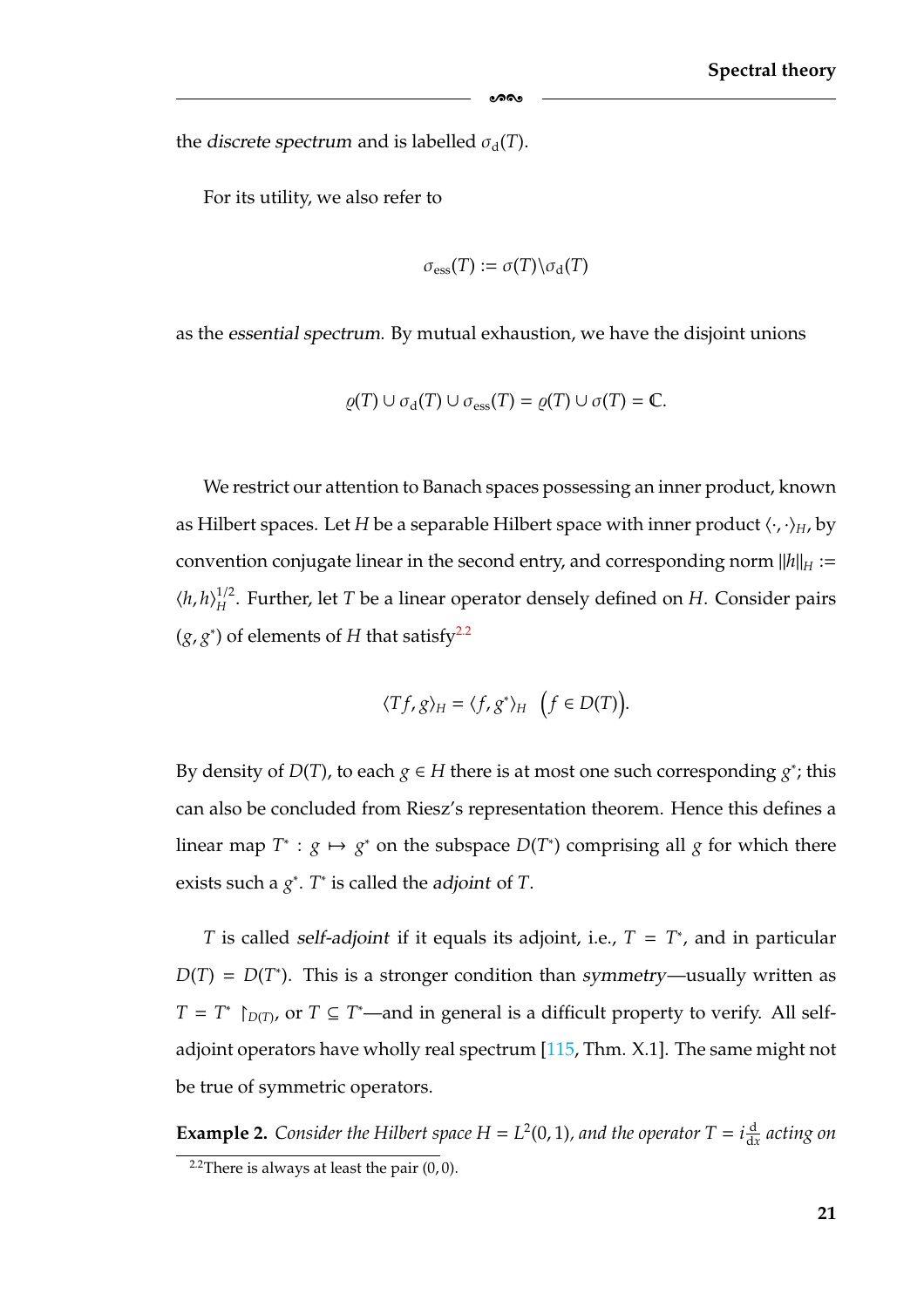*the densely-defined domain*<sup>2.3</sup>  $D(T) = \{u \in L^2(0, 1) | u' \in L^2(0, 1), u(0) = 0 = u(1)\}\$ . This *operator is symmetric, since for each u and v in D*(*T*) *we have the integration-by-parts formula*

ക്കം

$$
\langle Tu, v \rangle_H = \int_0^1 (iu')\overline{v} = i[uv]_0^1 - i \int_0^1 u\overline{v}' = \langle u, Tv \rangle_H.
$$

*Now assume*  $\lambda \in \varrho(T)$  *and consider*  $f \in L^2(0, 1)$ *. Then there is*  $u \in D(T)$  *satisfying*  $(T - \lambda)u = f$ . Multiplying by the integrating factor  $e^{i\lambda x}$  we see that this u must satisfy

$$
\frac{\mathrm{d}}{\mathrm{d}x}\left(e^{i\lambda x}u(x)\right)=-ie^{i\lambda x}f(x).
$$

*From this and u*(0) = 0 *we may deduce that u*(*x*) =  $-ie^{-i\lambda x}\int_0^x e^{i\lambda t}f(t)dt$ . But then attempting to apply  $u(1) = 0$  results in the requirement  $\int_0^1 e^{i\lambda t} f(t) dt = 0$ . Clearly f *must be chosen to depend on* λ *in some way, but then we are not free to choose arbitrary*  $f \in L^2(0, 1)$ *. It follows that*  $\lambda \notin \varrho(T)$ *. Hence*  $\varrho(T) = \emptyset$ *, and consequently*  $\sigma(T) = \mathbb{C}$ *.* 

Non-symmetric operators also need not have real spectrum.

<span id="page-28-2"></span>**Example 3.** *Now let H* =  $L^2(0, \pi)$ *, and consider the operator*<sup>2.4</sup>  $T_{\text{max}} = -\frac{d^2}{dx^2}$  *acting on*  $D(T_{\text{max}}) = \{u \in L^2(0, \pi) \mid u'' \in L^2(0, \pi), u(0) = 0\}$ . This operator fails to be symmetric, *since integrating by parts for any*  $u, v \in D(T_{\text{max}})$  *yields* 

$$
\langle T_{\max} u, v \rangle_H - \langle u, T_{\max} v \rangle_H = \int_0^{\pi} (u'' \overline{v} - u \overline{v}'') \n= [u' \overline{v} - u \overline{v}']_0^{\pi} \n= u'(\pi) \overline{v(\pi)} - u(\pi) \overline{v'(\pi)},
$$

*which* a priori need not vanish. Moreover any  $\lambda \in \mathbb{C}$  is an eigen-value, with eigen-

<span id="page-28-1"></span> $2.3$  Here, and throughout this thesis, to keep the exposition as simple as possible, we take the liberty of assuming that when we write, e.g.,  $\overline{u}'$ ,  $u''$ , ..., the functions in question possess sufficient regularity to well-define these expressions. Here, for example, in defining *D*(*T*) we abbreviate the pair of conditions  $u \in AC_{loc}[0,1]$  and  $u' \in L^2(0,1)$  solely by the second condition, since by our convention simply writing *u'* forces the first condition.

<span id="page-28-0"></span><sup>&</sup>lt;sup>2.4</sup>The reason for the notation " $T_{\text{max}}$ " will become apparent shortly when we discuss self-adjoint realisations.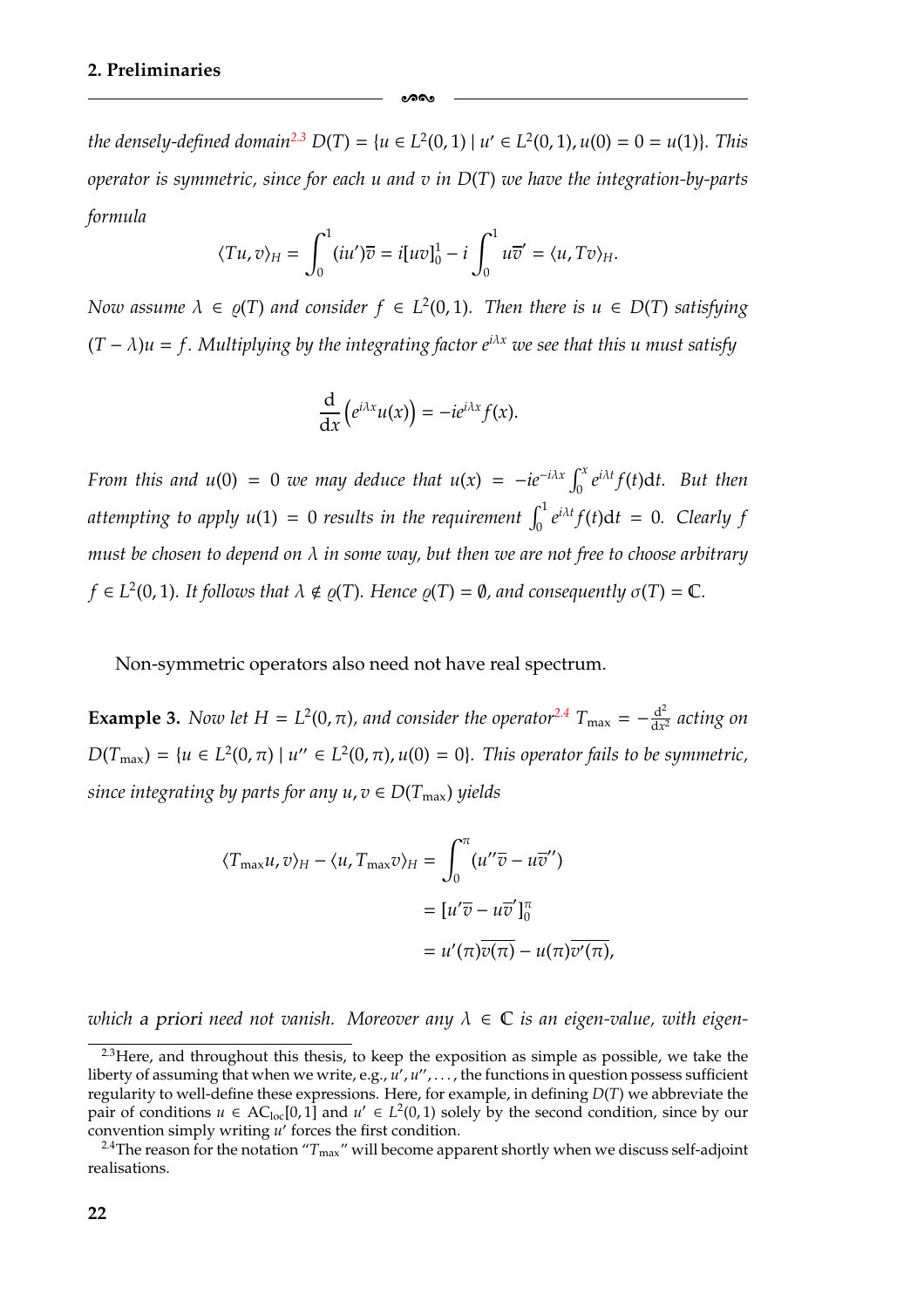*function*  $\sin(\sqrt{\lambda}x) \in D(T_{\text{max}})$ *.* 

The operator  $T_{\text{max}}$  is an example of a *formally symmetric differential operator*, i.e., an operator for which the formal adjoint agrees formally with the original operator. The following example illustrates how the full adjoint of a formally symmetric operator can be symmetric, and how "between" the two lies a selfadjoint realisation of the formally symmetric operator.

-

<span id="page-29-1"></span>**Example 4.** *Take the operator*  $T_{\text{max}}$  *from Example [3.](#page-28-2) We wish to calculate its adjoint. Since it is formally symmetric (its adjoint has identical action on functions) we simply need to calculate the domain of its adjoint. This can be expressed as*

$$
D(T_{\max}^*) = \left\{ v \in H \mid \langle T_{\max}u, v \rangle_H = \langle u, T_{\max}^*v \rangle_H \left( u \in D(T_{\max}) \right) \right\}
$$
  
= 
$$
\left\{ v \in L^2(0, \pi) \mid v'' \in L^2(0, \pi), \int_0^{\pi} (-u''v + uv'') = 0 \left( u \in D(T_{\max}) \right) \right\},
$$

*and performing the integration by parts we see that*  $v \in D(T_{\text{max}}^*)$  *if and only if*  $v, v'' \in$  $L^2(0, \pi)$  and the boundary terms  $[uv' - u'v]_0^1$  are 0 for every  $u \in D(T_{\max})$ . Since such u *satisfy*  $u(0) = 0$  *we see that v must satisfy*  $v(0) = v(\pi) = v'(\pi) = 0$ , *i.e.*,

$$
D(T_{\max}^*) = \left\{ v \in L^2(0, \pi) \mid v'' \in L^2(0, \pi), v(0) = 0 = v(\pi) = v'(\pi) \right\}.
$$

As in Example [2](#page-27-1) we may integrate by parts (twice, here) to see that T<sub>™ax</sub> is symmetric. *Additionally T*<sup>∗</sup> max *also has empty resolvent, though the argumen[t2.5](#page-29-0) to establish this fact*  $i$  *s* more involved than that used in Example [2.](#page-27-1) In fact, the adjoint  $(T^*_{\text{max}})^* = T_{\text{max}}$ , so by *symmetricity we have*  $T^*_{\text{max}} \subset T_{\text{max}}$ . We denote  $T^*_{\text{max}} = T_{\text{min}}$ .

<span id="page-29-0"></span><sup>&</sup>lt;sup>2.5</sup>One way is to attempt to calculate, using variation of parameters (Proposition  $C$ 2), the solution *u* to  $(T_{\text{max}}^* - \lambda)u = f$  when *f* comes from a dense set in  $L^2(0, \pi)$ , e.g., the Fourier basis  $e^{ijx}$   $(x \in (0, \pi), j \in \mathbb{Z})$ .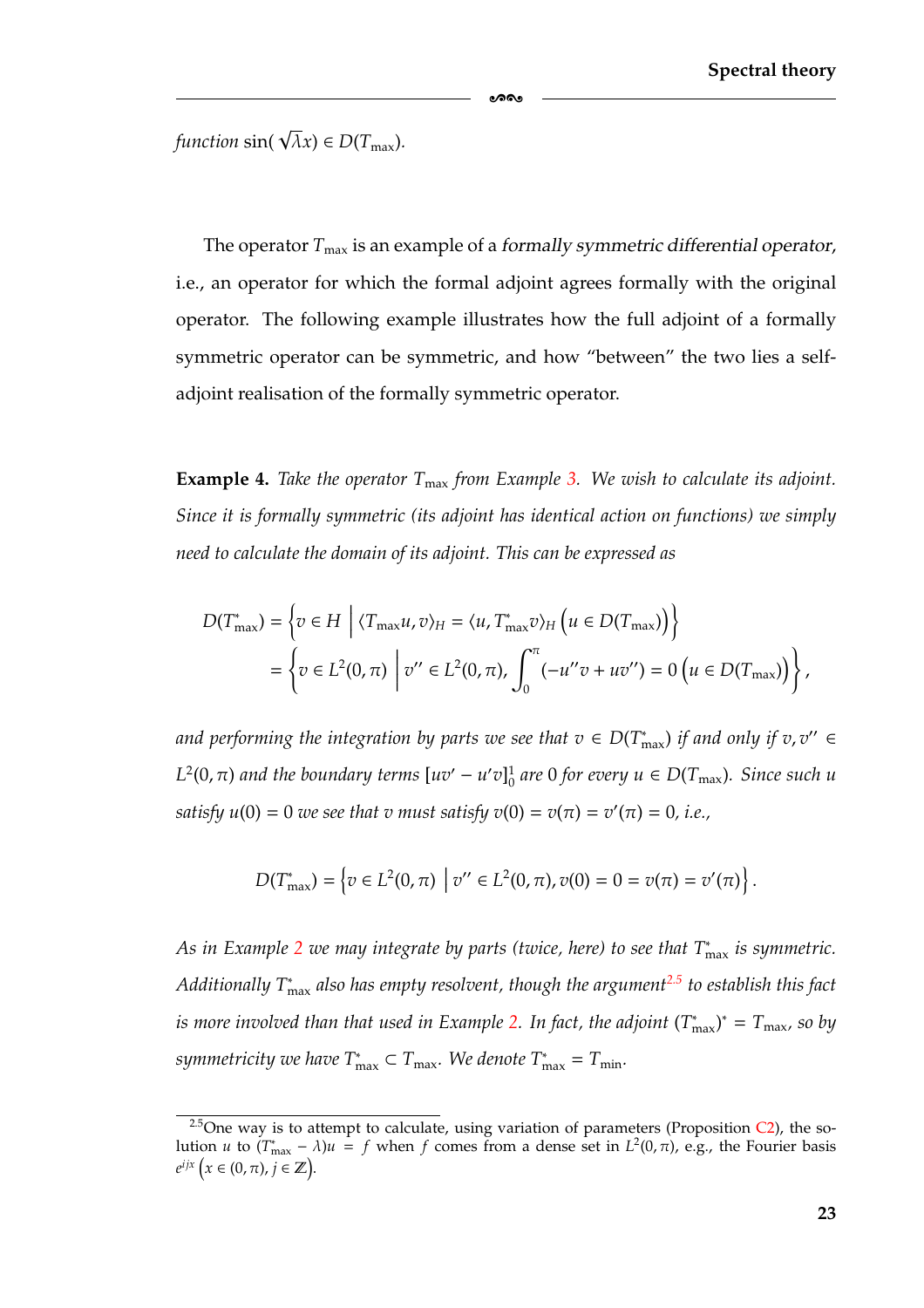*Now consider*  $T_h \supset T_{\min}$  *with domain* 

$$
D(T_h) = \{ v \in L^2(0, \pi) \mid v'' \in L^2(0, \pi), v(0) = 0 = v'(\pi) - hv(\pi) \},\
$$

-

*for a given fixed h* ∈  $\mathbb{R} \cup \{\infty\}$  *(with h* =  $\infty$  *representing the Dirichlet condition v*( $\pi$ ) = 0). *Integrating by parts twice we easily observe that its adjoint is*  $T_h$ *, and clearly*  $T_h \subset T_{\text{max}}$ . *So we have*

$$
T_{\min} \subset T_h = T_h^* \subset T_{\max}.
$$

*The operator Th is called a self-adjoint realisation of the differential expression*

$$
\tau u=-u'',
$$

*and T*min *and T*max *are, respectively, minimal and maximal operators generated by the expression.*

**Remark.** *There are additional possible self-adjoint realisations of* τ*. Some involve nonlocal boundary conditions (periodic, anti-periodic or further mixed; for a treatment of all types of boundary condition in one formalism see, e.g., [\[81\]](#page-184-3)), corresponding to different choices of minimal operator and extensions. We shall see in Example [5](#page-31-0) a concrete proof that this T*min *has a one-parameter family of self-adjoint extensions, necessarily possessing a separated boundary condition at* π*.*

The following theorem is due to von Neumann [\[131\]](#page-187-4), though it was essentially proved in a simple case for a second-order differential operator by Weyl [\[136\]](#page-188-2). It provides an abstract representation of a method for constructing all self-adjoint realisations of a given symmetric minimal operator, generalising the above example.

**Theorem 2.1** (von Neumann). Let  $T_{\text{min}}$  be symmetric, closed and densely-defined on *a Hilbert space, and denote by T*max *the adjoint T*<sup>∗</sup> min*. Then T* ⊆ *T*max *is a self-adjoint*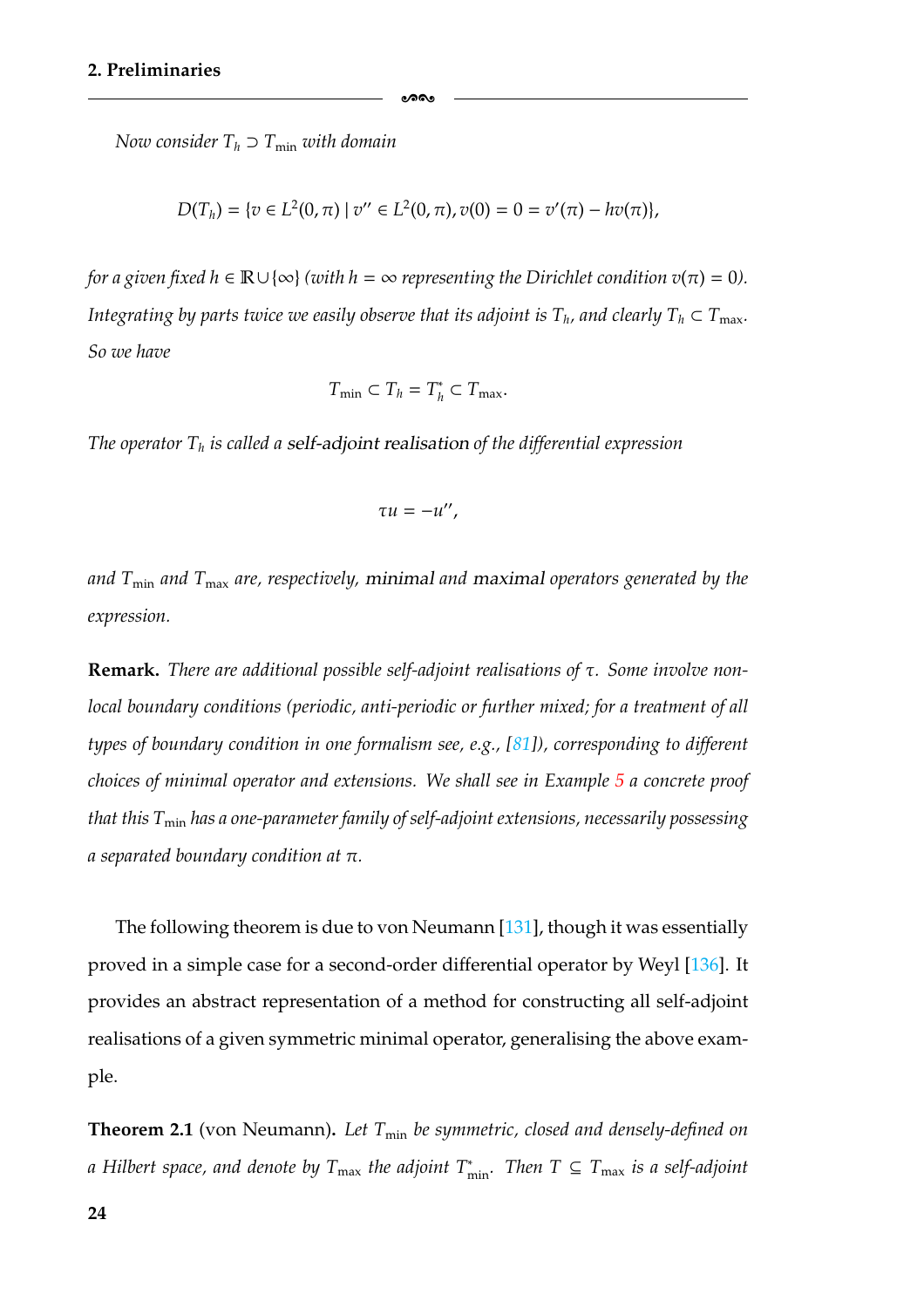*extension of*  $T_{\text{min}}$  *if and only if there is an n*  $\in \mathbb{N} \cup \{0, \infty\}$  *and an n* × *n unitary matrix U (bijectively) mapping*

-

$$
\ker(T_{\max} - i) \to \ker(T_{\max} + i).
$$

*Proof.* A proof of the theorem may be found in any comprehensive text on the spectral theory of operators on Hilbert spaces, for example [\[109,](#page-186-5) [133,](#page-187-5) [19\]](#page-180-3).  $\Box$ 

**Remark.** *The kernels*  $\ker(T_{\text{max}} \mp i)$  *are referred to as deficiency spaces and their respective dimensions n*<sup>±</sup> *are the deficiency indices. Then T*min *has self-adjoint extensions if and only if n* =  $n_{+}$ *.* 

<span id="page-31-0"></span>**Example 5.** *For*  $T_{\text{min}}$  *as in Example* [4](#page-29-1) *we find that*  $\ker(T_{\text{max}} \mp i)$  *are the one-dimensional*  $spaces \, \text{lin} \{ (\sinh \cdot \cos \pm i \cos \cdot \sinh)(x / \cos \cdot \sinh)(\cos \frac{\pi}{2}) \}$ √ 2)}*, between the two of which we may define the unitary*  $1 \times 1$  *map e<sup>i* $\varphi$ *</sup> for some*  $\varphi \in [0, 2\pi)$ *. Corresponding to each such*  $\varphi$  *there is precisely one h* = tan(ϕ/2) ∈ R ∪ {∞} *parameterising a self-adjoint boundary condition. Hence every self-adjoint extension of*  $T_{\text{min}}$  *is of the form*  $T_h$  *as in Example* [4.](#page-29-1)

In the next section we will apply von Neumann's extension theory to a general class of second-order ordinary differential operators. The other main result we will need from the spectral theory of self-adjoint operators gives a means by which one may "diagonalise" an unbounded linear operator on a Hilbert space. In the case of an operator with purely discrete spectrum, the theorem provides an orthonormal Hilbert-space basis comprising the system of eigen-vectors of the operator, yielding a natural isomorphism of the space with *l* 2(N). For operators with non-discrete spectrum, the theorem gives a continuous generalisation of this diagonalisation.

**Theorem 2.2** (Spectral theorem of self-adjoint operators)**.** *Let H be a separable Hilbert space. Then T is a self-adjoint operator, closed and densely-defined on H, if and only if there is a right-continuous* projection-valued measure  $E_s$ , for each measurable  $S \subseteq \mathbb{R}$ , *defined by the conditions*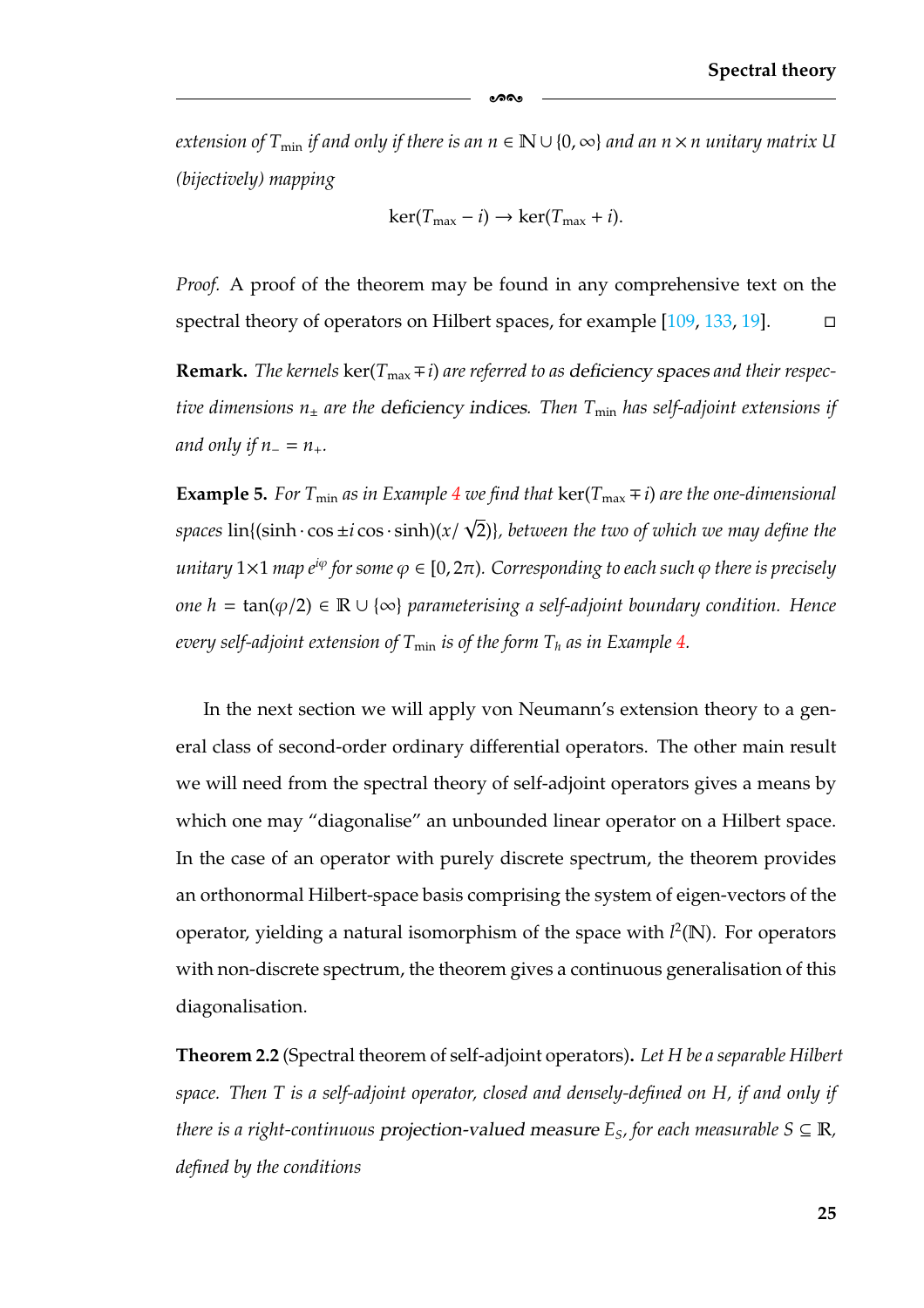- *(i) for each S the operator*  $E<sub>S</sub>$  *is an orthogonal projection in H*,
- *(ii)*  $E_{\emptyset} = 0$  *and*  $E_{\mathbb{R}} = 1$ *,*
- *(iii) if*  $S = \bigcup_{n=1}^{\infty} S_n$  *and*  $S_n \subseteq S_{n+1}$  *then for each*  $h \in H$  *we have*  $||E_S h E_{S_n} h||_H \rightarrow 0$  *as*  $n \rightarrow \infty$ *, and*

ക്കപ്പ

*(iv)* for each *S* and *R* the product  $E_S E_R = E_{S \cap R}$ ,

*for which*

$$
T=\int_{\mathbb{R}} t \mathrm{d}E_{(-\infty,t]}.
$$

*We interpret this integral in the sense that for any Borel-measurable function f we have the functional calculus*

$$
\langle f(T)h,h\rangle_H = \int_{\mathbb{R}} f(t) d\langle E_{(-\infty,t]}h,h\rangle_H,
$$

*where*  $d(E_{(-\infty,t]}h, h)_H$  *is a complex-valued measure.* 

*Proof.* See, for example, [\[116,](#page-186-4) Thms. VIII.4–6], or any other good text on Hilbert space spectral theory.  $\Box$ 

**Remark.** *If f is real-valued then f(T) is also self-adjoint. A real number*  $\lambda \in \sigma(T)$  *if and only if*  $E_{(\lambda-\varepsilon,\lambda+\varepsilon)} \neq 0$  *(ε > 0), and is an isolated eigen-value of finite multiplicity if and only if*  $E_{(-\infty,t]}$  "jumps" at  $\lambda$ , i.e.,  $E_{(-\infty,\lambda]}$  –  $E_{(-\infty,\lambda-\varepsilon]}$   $\to 0$  ( $\varepsilon \to 0$ ). Thus, in general

$$
f(T) = \int_{\sigma(T)} f(t) \mathrm{d}E_{(-\infty,t)},
$$

*and if*  $\sigma(T) = \sigma_d(T) = {\lambda_n}_{n=1}^{\infty}$  *then* 

$$
f(T)=\sum_{n=1}^{\infty}f(\lambda_n)E_{\lambda_n},
$$

**26**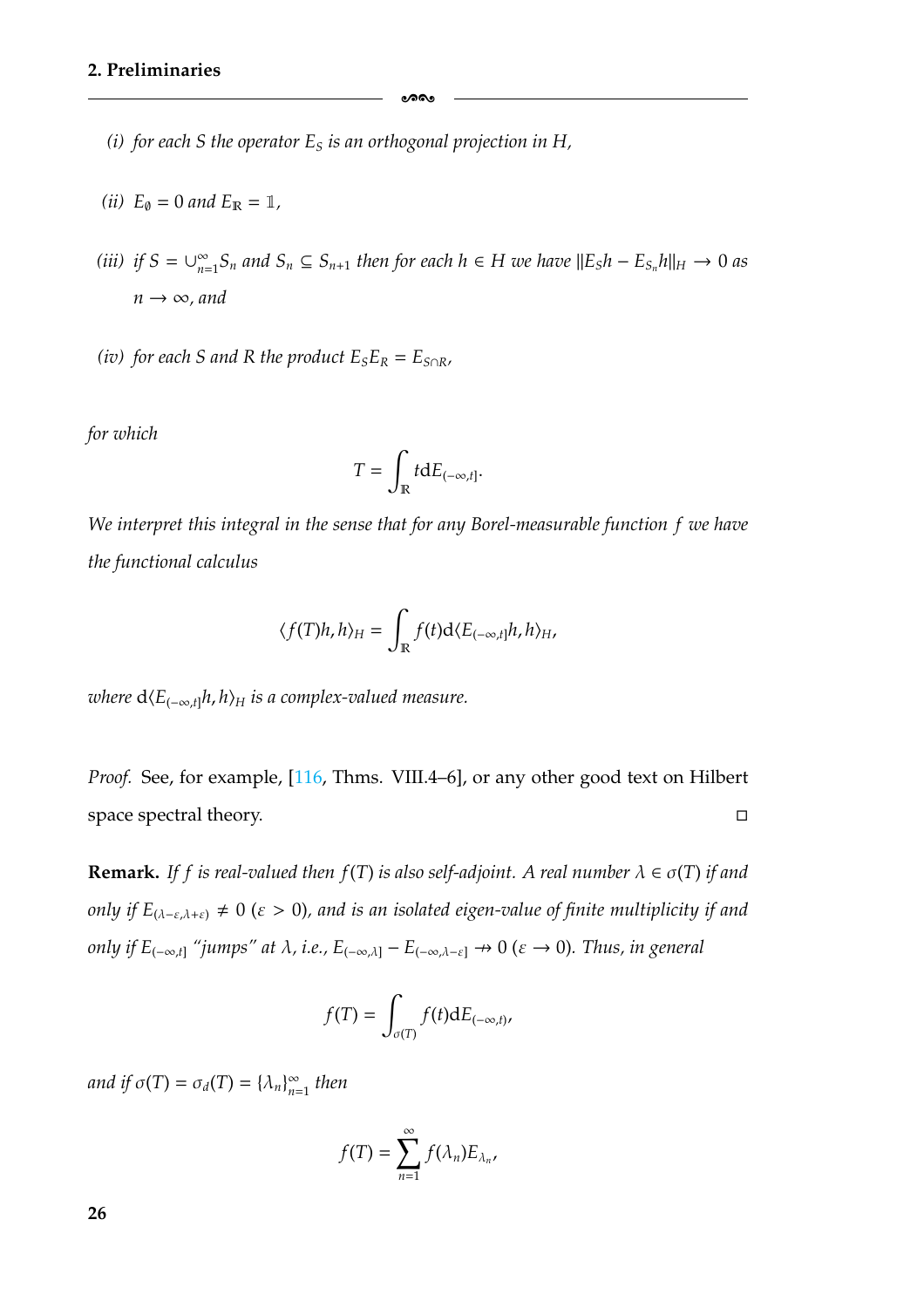*where*  $E_t := \lim_{\varepsilon \to 0} (E_{(-\infty,t]} - E_{(-\infty,t-\varepsilon)})$ . If  $\lambda$  *is an eigen-value for* T then  $E_\lambda$  *is the projection onto the corresponding eigen-space. Then the final formula above provides the famous Fourier-type-series when applied to*  $f(t) = 1 = t^0$ , whilst  $f(t) = t$  yields the di*agonalisation of T. In Appendix [A](#page-154-0) we outline some key connections between this theory and the theory for Herglotz functions.*

-

**Example 6.** Let  $T_{\infty}$  be as in Example [4.](#page-29-1) We can easily calculate that  $T_{\infty}$  has eigen*values*  $\lambda_n = n^2 \in \mathbb{N}$  and corresponding eigen-functions  $\varphi_n(x) = \frac{2}{\pi} \sin(nx)$   $\left(n \in \mathbb{N}, x \in \mathbb{N}\right)$ (0, π) *normalised so their L*2(0, π)*-norm is* 1*. Then the eigen-spaces are the spans of the eigen-vectors, so each*  $E_{\lambda_n}$  *projects onto*  $\text{lin}\{\varphi_n\}$ *. Since*  $E_t$  *are all orthogonal projections, we may calculate that*  $E_{\lambda_n} h = \frac{2}{\pi}$  $\int_0^{\pi} h(x) \sin(nx) dx = \langle h, \varphi_n \rangle_{L^2(0,\pi)}$ . Thus we have the standard Fourier-series representation  $h=\sum_{n=1}^\infty \langle h,\varphi_n\rangle_{L^2(0,\pi)}\varphi_n.$  We will use such series *decompositions later.*

A useful corollary to the spectral theorem is that it implies the normalised sequence of eigen-functions of a self-adjoint operator is in fact an orthonormal basis for the Hilbert space. This can be written in the following way:

**Corollary 2.1.** *Suppose* T *is self-adjoint over the Hilbert space H, and*  $\sigma(T) = \sigma_d(T)$ *.* Denote the eigen-values of T as the sequence  $(\lambda_n)_{n=1}^\infty$  and the corresponding normalised *eigen-functions as*  $(\varphi_n)_{n=1}^{\infty}$ . Then for any  $u \in H$  and  $\lambda \in \varrho(T)$  we have

$$
u=\sum_{n=1}^{\infty}\langle u,\varphi_n\rangle_H\varphi_n,
$$

<span id="page-33-0"></span>*which converges in norm.*

#### **2.2 Weyl–Kodaira–Titchmarsh theory**

We now relate some of the abstract theory of the last section to the second-order ordinary differential equations named after Sturm and Liouville, in parts roughly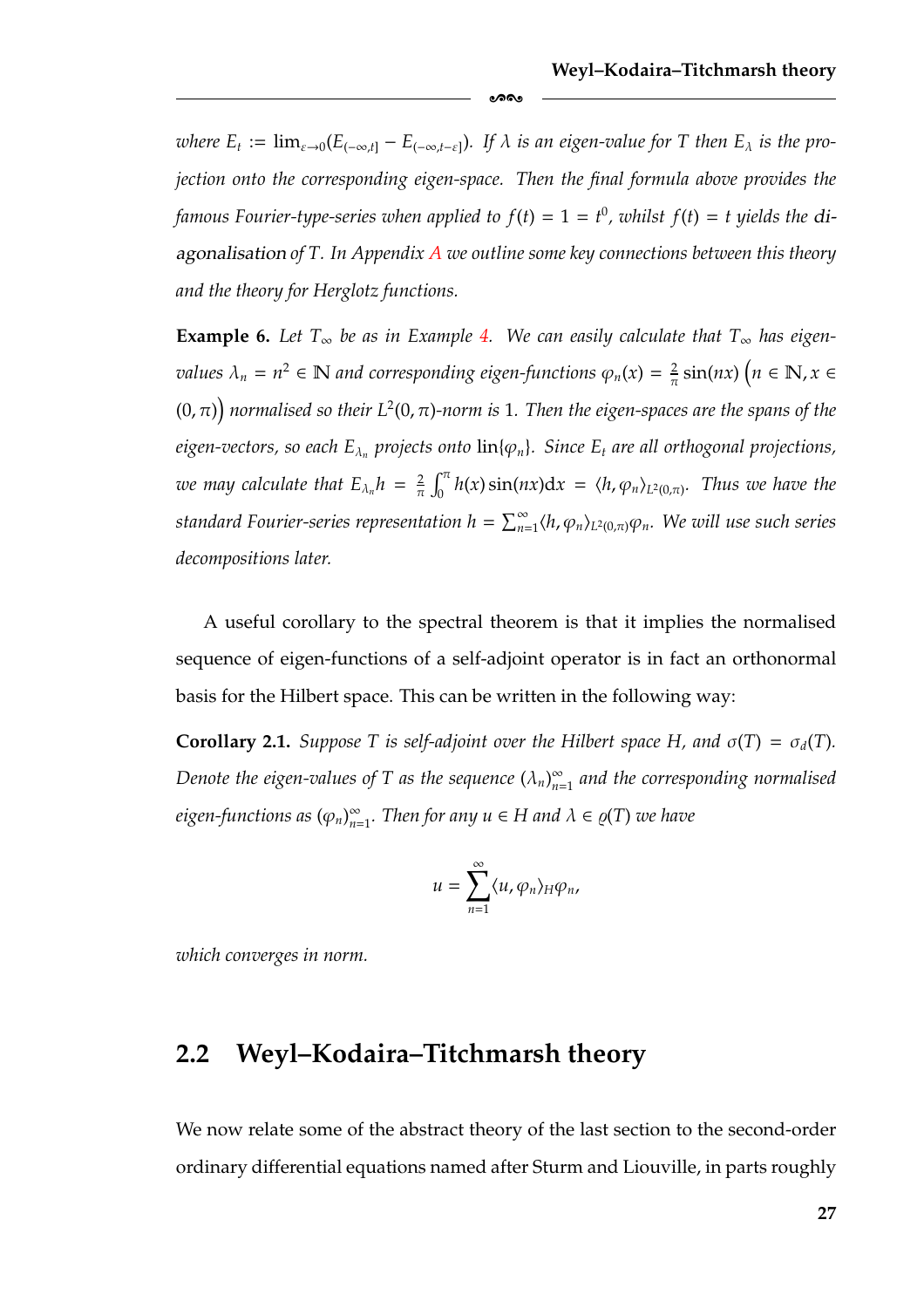following the recent formulation of Schmidt [\[119\]](#page-187-6). Any good text [\[37,](#page-181-2) [92,](#page-185-5) [133,](#page-187-5) for example] on the topic will do equally well as an introduction, and a wellresearched review and collection of the proofs was also put together by Zettl [\[140\]](#page-188-4). The original analysis was conducted by Weyl [\[134,](#page-187-3) [135,](#page-188-3) [136\]](#page-188-2) and furthers the results of Sturm and Liouville from their series of papers (the lengthy list of references can be found in the bibliography of [\[95\]](#page-185-6)). A comprehensive exposition of the history from Weyl onwards was given by Everitt [\[50\]](#page-182-3), to which the reader is directed for references.

ക്കം

Let  $-\infty < a < b \le +\infty$  and suppose we have functions *p*, *w* > 0 and *q* on (*a*, *b*) with  $1/p, q, w \in L^1_{loc}[a, b)$ . Then the *Sturm–Liouville* equation

<span id="page-34-1"></span>
$$
-\left(pu'(\cdot;\lambda)\right)' + qu(\cdot;\lambda) = \lambda w u(\cdot;\lambda) \text{ on } (a,b) \tag{2.2.1}
$$

is called *regular at b* if  $1/p, q, w \in L^1(a, b)$ . If this is not the case it is called *singular at b*. If  $\lambda$  is non-real one can show that in the regular case the space of solutions of [\(2.2.1\)](#page-34-1) that are in

$$
L^2(a,b;w(x)\mathrm{d}x):=\left\{v:(a,b)\rightarrow\mathbb{C}\ \left|\ \int_a^b w(x)|v(x)|^2\mathrm{d}x<\infty\right.\right\}
$$

is two-dimensional. In the singular case this space may have dimension two or less than two—independently<sup>2.6</sup> of  $\lambda \in \mathbb{C}$ —and the equation is then respectively referred to as *limit-circle* or *limit-point, at b*. Moreover we may classify the equation as *oscillatory* or *non-oscillatory* at *b* according to whether its solutions have, respectively, infinitely or finitely many zeros in any given neighbourhood of *b*.

**Remark.** *The terms limit-point and limit-circle originate in the considerations of Weyl as to wherein lies the soon-to-be-defined coefficient m*(λ)*, with a fixed* λ *from the upper half-plane* C<sup>+</sup> *and a varied boundary condition at b. For a full explanation the reader*

<span id="page-34-0"></span> $2.6$ See [\[92,](#page-185-5) Thm. II.2.2].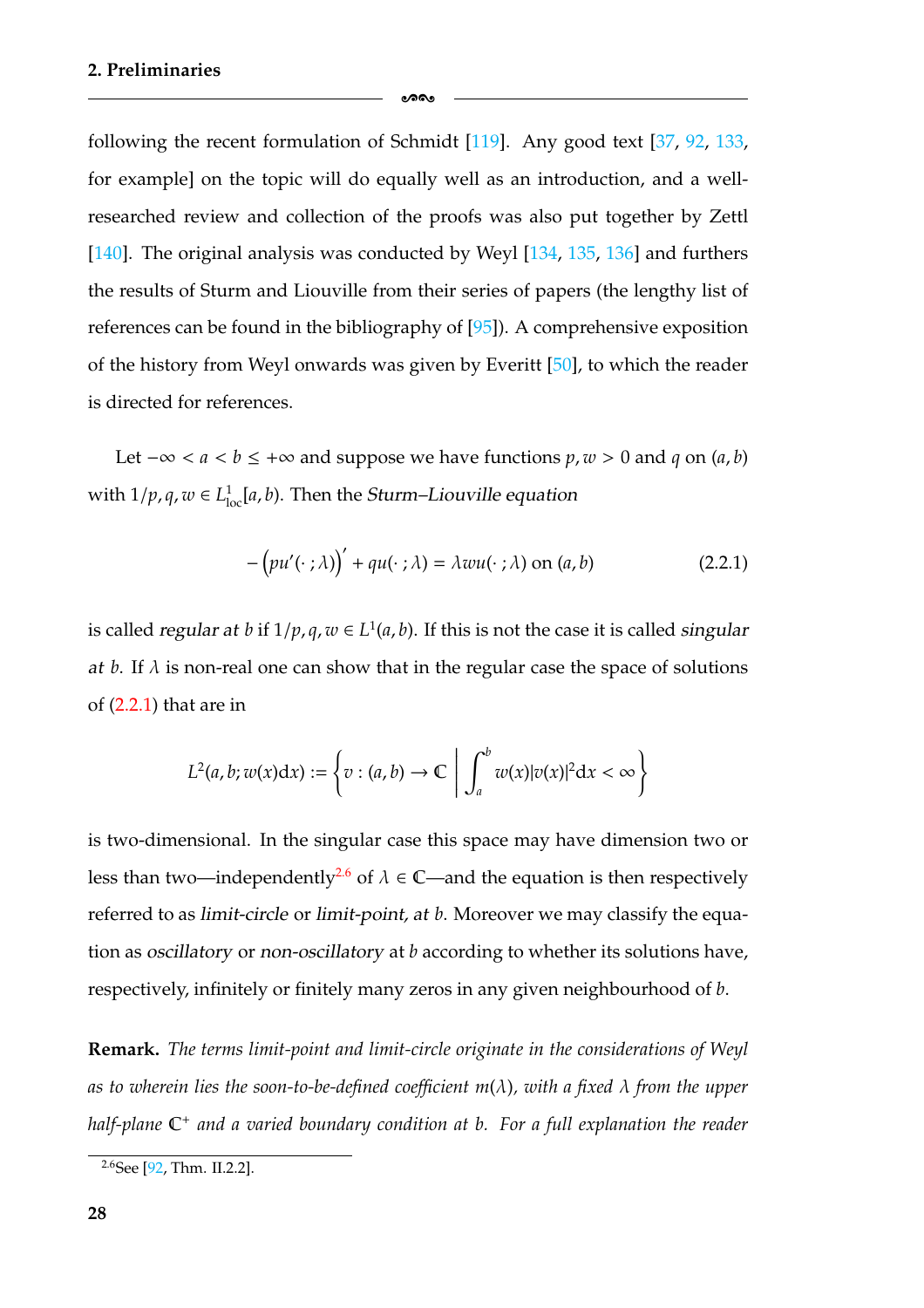*should consult any of the aforementioned appropriate references, e.g., [\[92,](#page-185-5) Sec. II.2]. It is important we also note that, whilst regular equations always have bounded continuous solutions, their singular counterparts, as the name suggests, can have solutions becoming arbitrarily large or oscillating arbitrarily rapidly in a neighbourhood of the singular endpoint [\[92,](#page-185-5) Ch. I & II].*

-

Suppose  $\alpha, \beta \in [0, \pi)$ , and in either of the two-dimensional cases (regular or limit-circle) affix to [\(2.2.1\)](#page-34-1) the boundary condition

<span id="page-35-0"></span>
$$
[u, u_0](b^-; \lambda) = 0,\t(2.2.2)
$$

*where*  $u_0$  ∈ *L*<sup>2</sup>(*a*, *b*; *w*(*x*)d*x*) is any given pre-specified solution to  $-(pu'_0)' + qu_0 = 0$ . Additionally in all cases apply the boundary condition

<span id="page-35-1"></span>
$$
u(a; \lambda)\cos(\alpha) = [pu'](a; \lambda)\sin(\alpha). \tag{2.2.3}
$$

The conditions together are an example of the separated boundary conditions mentioned in the previous section. It is not hard to prove the classical result:

**Lemma 2.1.** *The differential expression*

$$
\ell_{p,q,w}(x,\cdot) := \frac{1}{w(x)} \left( -\frac{d}{dx} \left( p(x) \frac{d}{dx} \right) + q(x) \right) \quad \left( x \in (a,b) \right) \tag{2.2.4}
$$

*has a self-adjoint realisation given by the operator*

$$
D(L) := \left\{ u \in L^2(a, b; w(x)dx) \mid \left( -(pu')' + qu \right) / w \in L^2(a, b; w(x)dx), (2.2.3) holds
$$
  
and, if  $\ell_{p,q,w}$  is not limit-point at b, (2.2.2) holds
$$
L u := \frac{1}{w} \left( -(pu')' + qu \right).
$$

*Proof.* See, for example, [\[37,](#page-181-2) Sec. 9.3] or [\[92,](#page-185-5) Sec. II.2].

**29**

 $\Box$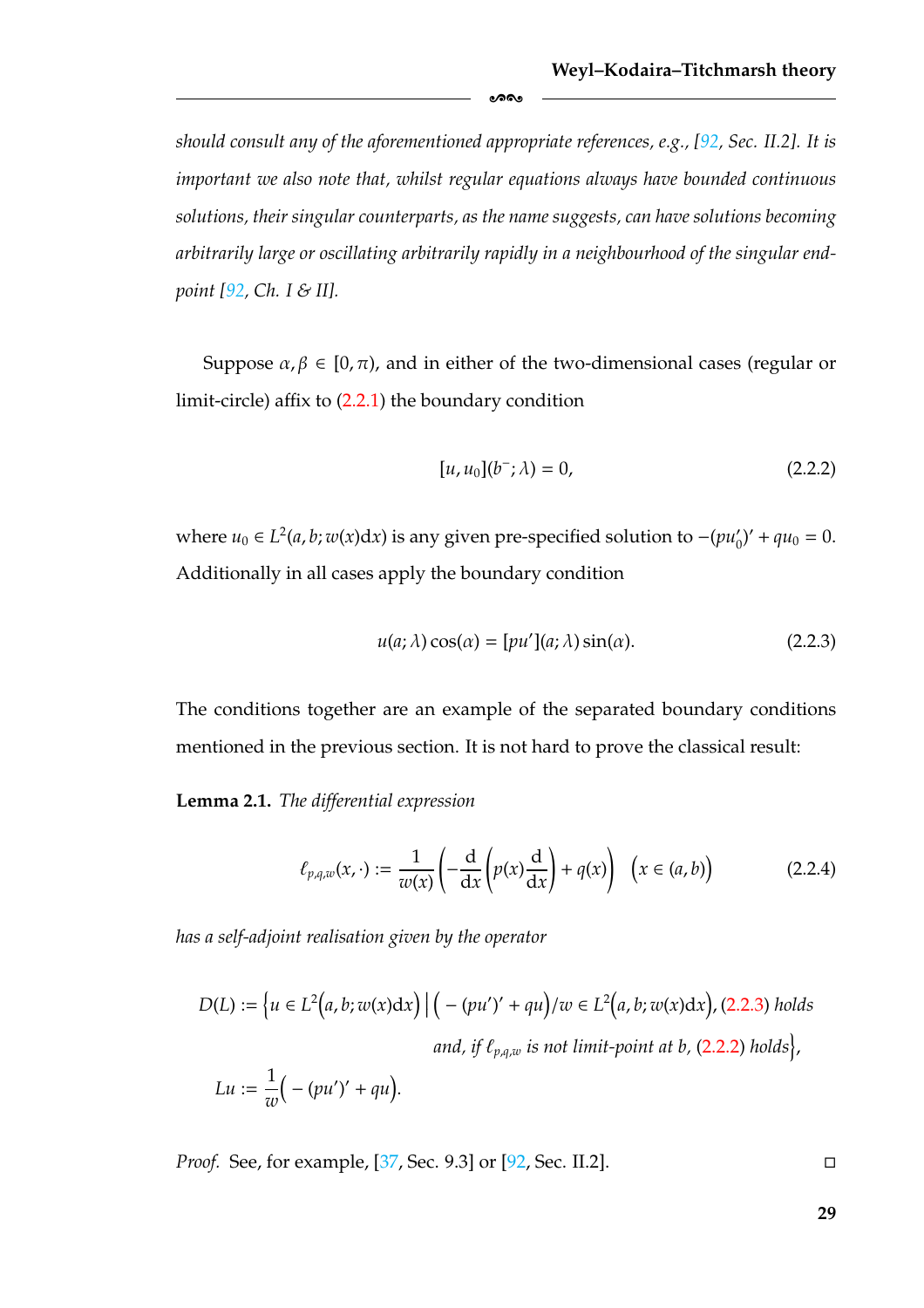**Remark.** *Applying these boundary conditions is precisely an example in action of von Neumann's theory for self-adjoint extensions.*

-

Now suppose we drop the boundary condition at *a*. In all three cases—regular, limit-circle and limit-point—when Im( $\lambda$ )  $\neq$  0 we are left with just one  $L^2(a, b; w(x)dx)$ solution of  $Lu = \lambda u$ , up to multiplication by a constant. Consider for such a solution  $u(\cdot; \lambda)$  the fraction

<span id="page-36-1"></span>
$$
m(\lambda) := \frac{\cos(\alpha)[pu'](a; \lambda) - \sin(\alpha)u(a; \lambda)}{\sin(\alpha)[pu'](a; \lambda) + \cos(\alpha)u(a; \lambda)}
$$
(2.2.5)

called the *Weyl–Titchmarsh m-function*. One can show that *m* is in the Herglotz class<sup>2.7</sup> of functions that analytically map the upper and lower half-planes  $\mathbb{C}^{\pm}$  to themselves. Thanks to  $(A.2)$  it admits the Stieltjes integral representation [\[92,](#page-185-0) Thm. II.5.2]

$$
m(\lambda) = A + B\lambda + \int_{\mathbb{R}} \left( \frac{1}{t - \lambda} - \frac{t}{1 + t^2} \right) d\rho(t)
$$
 (2.2.6)

for some increasing  $\rho$  satisfying the growth condition  $\int (1 + t^2)^{-1} d\rho(t) < \infty$ . By [\(A.3\)](#page-156-0), Stieltjes' inversion formula [\[92,](#page-185-0) Thm. II.5.1], we have

$$
\rho(y) - \rho(x) = \lim_{\varepsilon \searrow 0} \frac{1}{\pi i} \int_x^y \left( m(v + i\varepsilon) - m(v - i\varepsilon) \right) dv.
$$
 (2.2.7)

Moreover *m* has analytic continuation from C<sup>+</sup> to C<sup>−</sup> through any interval *I* ⊆  $\mathbb{R}\setminus\sigma(L)$ . This is owing to Theorem [A3](#page-157-0) and the fact that *m* can be analytically extended to the full resolvent set of *L*.

Furthermore one can show that *m* has poles at the eigen-values of *L*—this is done in a particular case in Section [3.3,](#page-74-0) but is also crudely observed from the fact that, as  $\lambda$  approaches an eigen-value  $\lambda_0$ ,  $m(\lambda)$  has denominator that is exactly  $O(1/|\lambda - \lambda_0|)$  as well as bounded numerator. Now suppose we are given such an

<span id="page-36-0"></span><sup>&</sup>lt;sup>2.7</sup>See [A](#page-154-0)ppendix A for a discussion of some key properties of these functions. In Section  $3.3$  we show briefly the standard calculation proving the Herglotz property.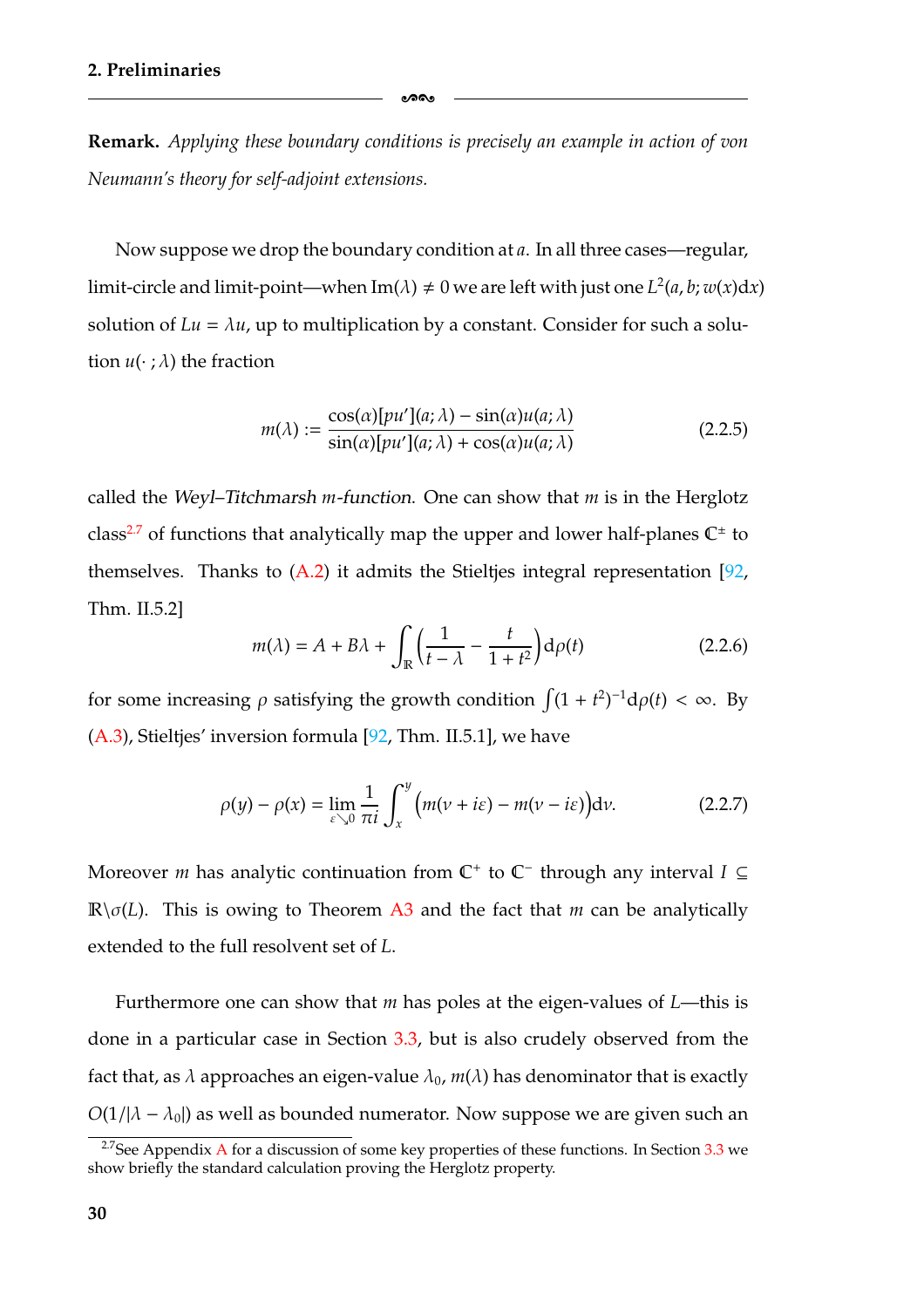isolated eigen-value  $\lambda$ . Then we may find  $\varepsilon, \delta > 0$  such that

$$
2\pi i \operatorname{Res}(m;\lambda) = -\int_{\lambda-\delta}^{\lambda+\delta} \Big(m(s+i\varepsilon)-m(s-i\varepsilon)\Big) \mathrm{d} s - i \int_{-\varepsilon}^{\varepsilon} \Big(m(\lambda-\delta+i\sigma)-m(\lambda+\delta-i\sigma)\Big) \mathrm{d} \sigma.
$$

ക്ക

The second integral is across the real line, but crosses subintervals of the resolvent set. Since *m* is continuous on this contour it is also bounded, so taking the limit as  $\varepsilon \to 0$  we find

$$
0 \neq \text{Res}(m; \lambda) = -(\rho(\lambda + \delta) - \rho(\lambda - \delta)).
$$

The residue was independent of  $\delta$  all along, so we see that  $\rho$  has a jump discontinuity at  $\lambda$ . In addition the same argument applied to real points in the resolvent set shows that  $\rho$  is constant at such points. These facts will prove crucial in Section [3.3.](#page-74-0)

Not only does the *m*-function have poles at the eigen-values, but it turns out that further spectral information is encoded in the function. Namely the residues of *m* at the eigen-values are the so-called *norming constants*, where  $\alpha := ||u||_{L^2(a,b)}$  is a norming constant for an eigen-value  $\lambda$  if  $u$  solves the Sturm–Liouville problem

$$
\begin{cases}\n-(pu')' + qu = \lambda wu \text{ on } (a, b), \\
[u, u_0](b^-; \lambda) = 0, \\
u(a) = 1.\n\end{cases}
$$

It is for this reason *m* is often taken as the starting data in inverse spectral theory for the Sturm–Liouville problem and its generalisations. This is discussed in more detail in Section [2.3.](#page-38-0) For a deeper discussion of some aspects to this topic see Appendix  $C$ , in which we mention asymptotic expansions of fundamental systems and of  $m(\lambda)$ , as well as [A](#page-154-0)ppendix A where we detail general properties of Herglotz functions.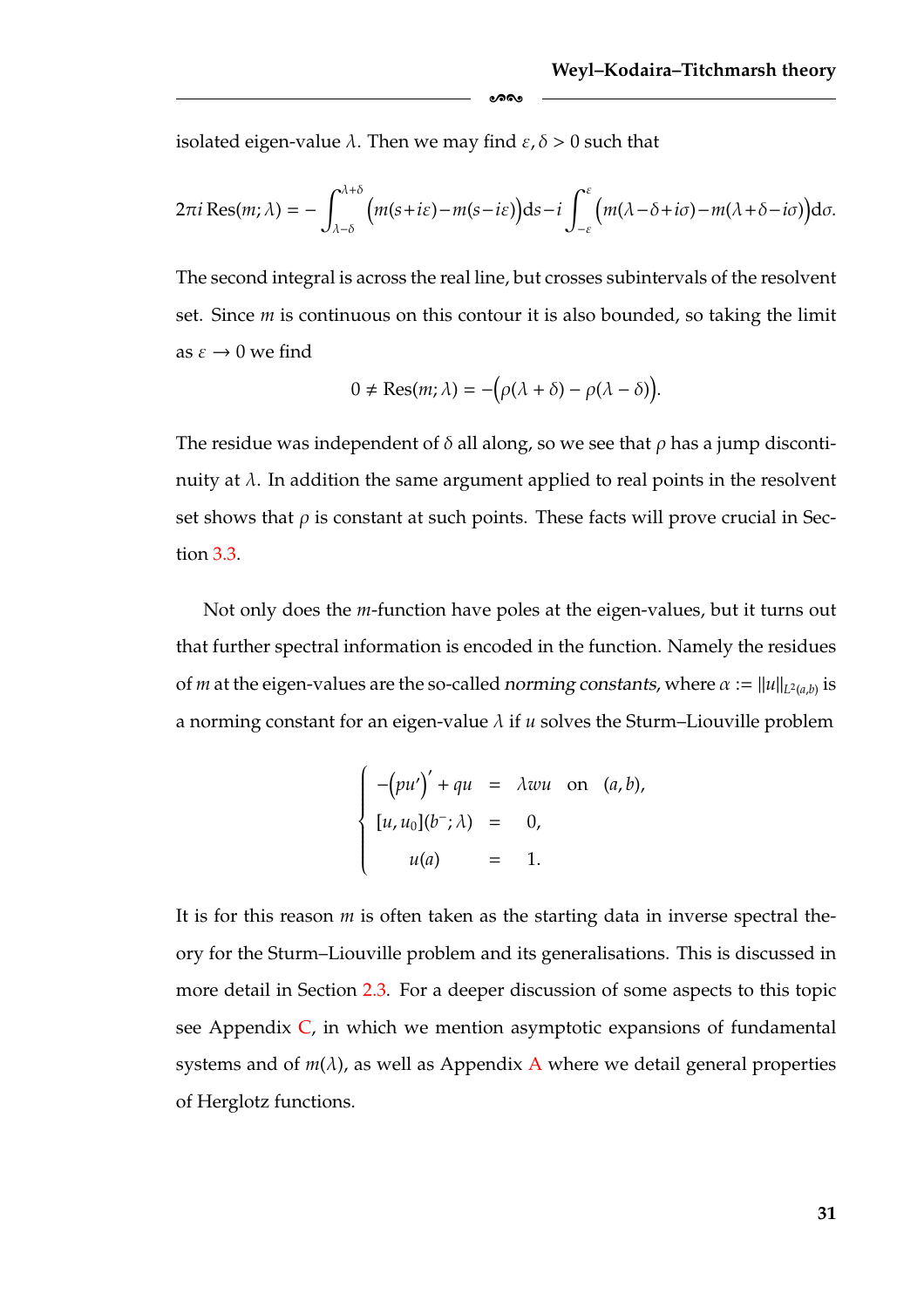### <span id="page-38-0"></span>**2.3 Inverse spectral theory: one-dimensional review**

-

An excellent illustration of the utility of spectral theory for differential operators is in the well-developed inverse theory for Sturm–Liouville equations. We will review some classical and more recent uniqueness results for this class of inverse problems. To start with we will define the inverse problem, then state and offer the ideas in one of the first proofs of the first uniqueness theorem offered for it, independently established by Borg  $[23]$  and Marčenko  $[101]$  $[101]$ . Following that we will explain how the result has been improved, finishing with the current strongest version: a local uniqueness result also independently due to Simon [\[120\]](#page-187-0) and Bennewitz [\[20\]](#page-180-0). To round off the section we will mention a key result in one of the proofs of this current version, which provides an alternative representation for the *m*-function that we will need to use later.

Let  $0 < b \le \infty$ , and take any real-valued and locally integrable q on  $(0, b)$  that allows the differential expression

$$
\ell_q(x,\cdot):=-\frac{\mathrm{d}^2}{\mathrm{d}x^2}+q(x)\ \ \Big(x\in (0,b)\Big),
$$

to be regular at 0. Then define the boundary expression

<span id="page-38-2"></span>
$$
\mathbb{C} \ni SA_q[u] := \begin{cases} 0 & \text{if } \ell_q \text{ is limit-point at } b, \\ [u, u_0](b^-) & \text{otherwise,} \end{cases}
$$
 (2.3.1)

where  $u_0$  is non-trivial and solves  $-u_0'' + qu_0 = 0$  on  $(0, b)$ . Thanks to the results of the previous section, for any  $\lambda \in \mathbb{C} \backslash \mathbb{R}$  the problem

<span id="page-38-1"></span>
$$
\begin{cases}\n\ell_q(x, u(x; \lambda)) = \lambda u(x; \lambda) & (x \in (0, b)), \\
SA_q[u(\cdot; \lambda)] = 0, & (2.3.2) \\
u(\cdot; \lambda) & \in L^2(0, b)\n\end{cases}
$$

**32**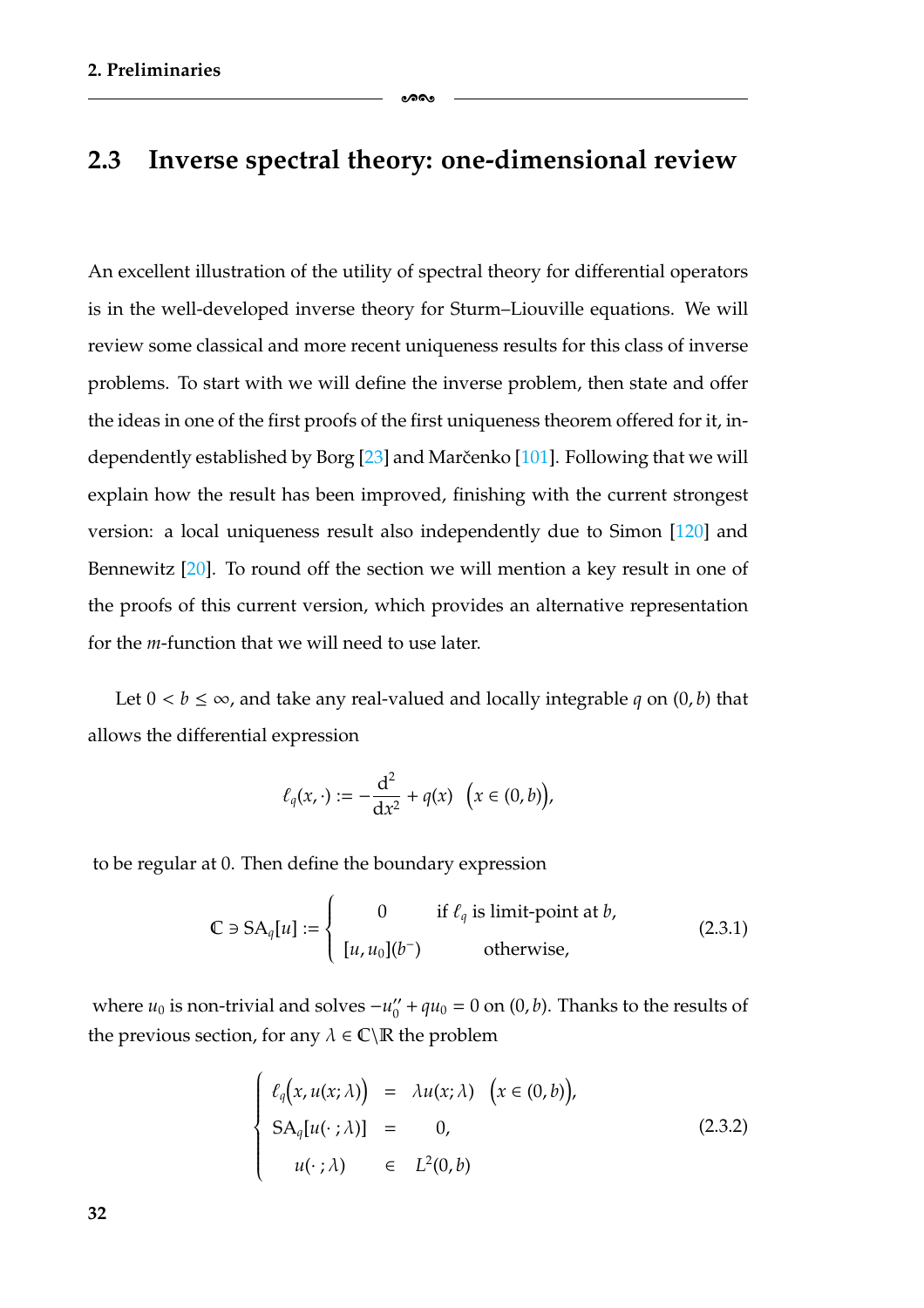has a one-dimensional space of solutions. This space defines the Weyl–Titchmarsh *m*-function. Let  $u(\cdot; \lambda)$  be any non-trivial element of this space. Then

ക്ക

<span id="page-39-3"></span>
$$
m(\lambda) := \frac{u'(0; \lambda)}{u(0; \lambda)}
$$
\n(2.3.3)

is well defined for every  $\lambda \in \mathbb{C} \backslash \mathbb{R}$ , and is moreover a Herglotz function<sup>2.8</sup>.

<span id="page-39-4"></span>**Inverse Problem 3.** *Let m*(·) *be a Herglotz function. Recover the potential q (if it exists) for which the problem* [\(2.3.2\)](#page-38-1) *generates m*(·) *in the above fashion.*

One of the most celebrated results was made public independently by Borg and Marčenko in the same year $2.9$  [\[23,](#page-180-1) [101\]](#page-185-1).

**Theorem 2.3** (Borg–Marcenko, 1952) ˇ **.** *Given a Weyl–Titchmarsh m-function m*(·) *there is at most one such differential expression*  $\ell_q$  *that may have given rise to it.* 

*Proof.* We will present the ideas of the Gel'fand–Levitan proof [\[54\]](#page-182-0). In its entirety this approach can be found in, e.g., [\[91,](#page-185-4) Sec. 2.2]. The main tool used is the *transformation kernel*, which is the solution  $K(\cdot, \cdot)$  to the wave-equation problem

$$
\begin{cases}\n\frac{\partial^2 K(x,t) - \partial^2 K(x,t)}{\partial x(t)} &= q(x)K(x,t) \quad (0 < t < x < \infty), \\
\frac{\partial^2 K(x,t) + \partial^2 K(x,t)}{\partial x(t)} &= \frac{1}{2}q(x) \quad (0 < x < \infty), \\
\frac{\partial^2 K(x,0)}{\partial x(t)} &= 0 \quad (0 < x < \infty).\n\end{cases}
$$

This is not a hyperbolic initial-boundary-value problem, so standard existence and uniqueness theorems fail<sup>2.10</sup> Instead one may guarantee the existence and

<span id="page-39-2"></span><sup>&</sup>lt;sup>2.8</sup>For simplicity we restrict our attention to the *m*-function of the form [\(2.2.5\)](#page-36-1) with  $\alpha = 0$ , although the results in this section would hold for any choice of  $\alpha$ .<br><sup>2.9</sup>Although strictly speaking Borg was the first in 1946, he published in German in a relatively

<span id="page-39-1"></span>little-known journal  $[22]$ . A linked result was due to Levinson in 1949 [\[90\]](#page-185-3). Marčenko first published his result in 1950, in a Soviet journal [\[100\]](#page-185-2), and it was not until 1952 that his result was publicised globally.

<span id="page-39-0"></span><sup>&</sup>lt;sup>2.10</sup>In fact the diagonal  $x = t$  turns out to be a characteristic curve of the differential equation, on which one is not traditionally supposed to specify "boundary" data.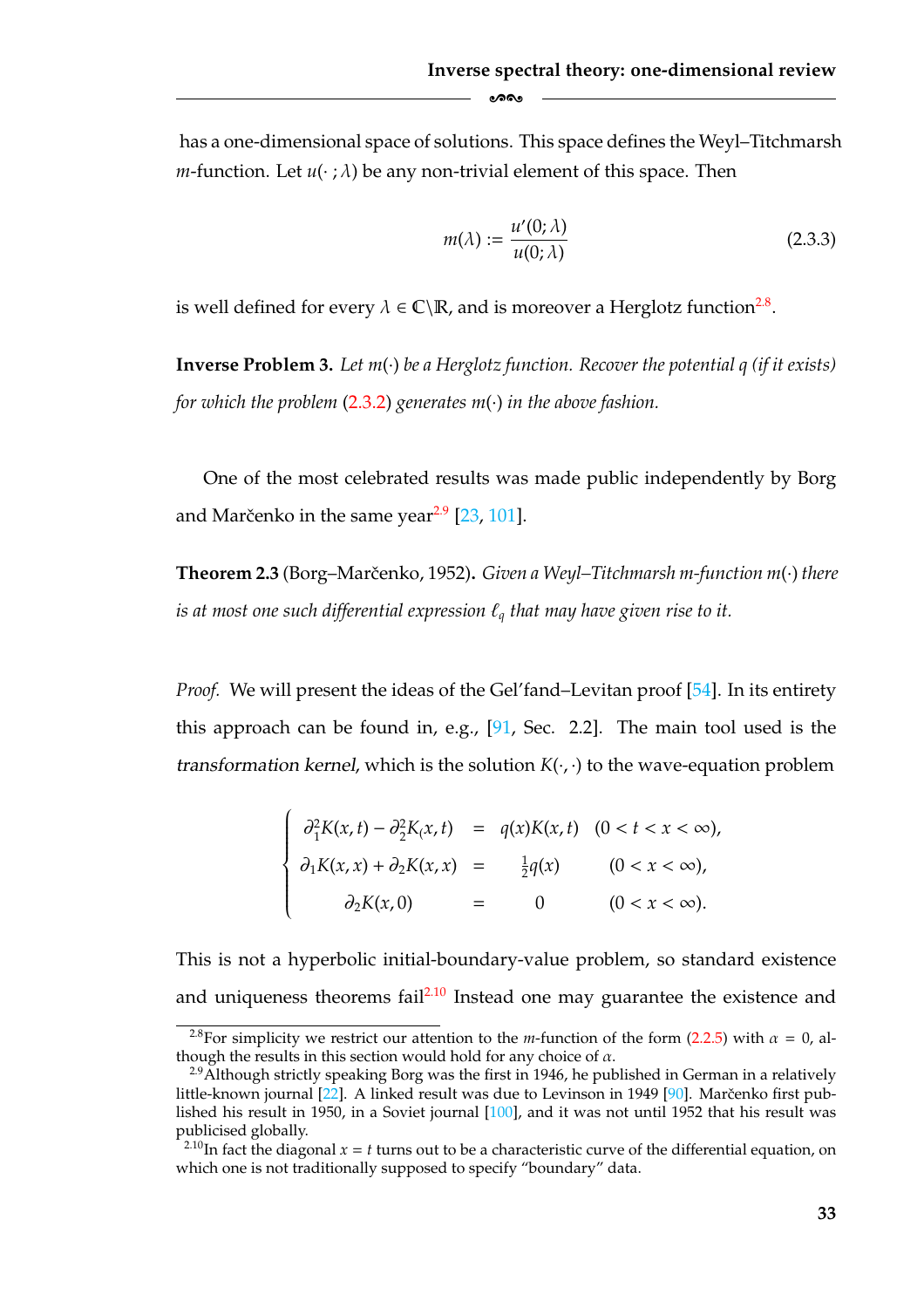uniqueness of  $K(x, t)$  ( $0 < t < x < \infty$ ) by *ad hoc* methods such as the analysis in [\[91,](#page-185-4) Ch. 1].

ക്കം

This function  $K(\cdot, \cdot)$  owes its name to the rôle it plays in transforming the solutions of one Sturm–Liouville problem to another. Namely, if  $c_0(\cdot;\lambda)$  solves

$$
\begin{cases}\n-c_0''(x;\lambda) = \lambda c_0(x;\lambda) & (0 < x < \infty), \\
c_0(0;\lambda) = 1, \\
c_0'(0;\lambda) = 0,\n\end{cases}
$$
\n(2.3.4)

then the solution to the initial-value problem

$$
\begin{cases}\n-c''(x;\lambda) + q(x)c(x;\lambda) &= \lambda c(x;\lambda) & (0 < x < \infty), \\
c(0;\lambda) &= 1, \\
c'(0;\lambda) &= 0\n\end{cases}
$$

—provided  $\lambda$  is not in the spectrum of the associated operator—is given by

$$
c(x; \lambda) := c_0(x; \lambda) + \int_0^x K(x, t)c_0(t; \lambda)dt.
$$
 (2.3.5)

To show that *q* is uniquely determined by  $m(\lambda)$  one proceeds roughly as follows. Firstly construct a spectral measure  $d\rho(\lambda)$  *via* Stieltjes' inversion formula [\(A.3\)](#page-156-0). Secondly show this spectral measure defines an integral equation for *K*(*x*, *t*). Finally conclude *K* and therefore  $q(x) = 2\frac{d}{dx}K(x, x)$  are uniquely determined.  $\Box$  $\Box$ 

This deep result not only establishes uniqueness of  $\ell_q$  from  $m(\cdot)$ , it also provides through the above proof a means of reconstructing the Schrödinger potential  $q(\cdot)$  from the data of this spectral function. Precursor results include Ambarzumian [\[6\]](#page-179-0), who in 1929 showed the Neumann-boundary-condition eigen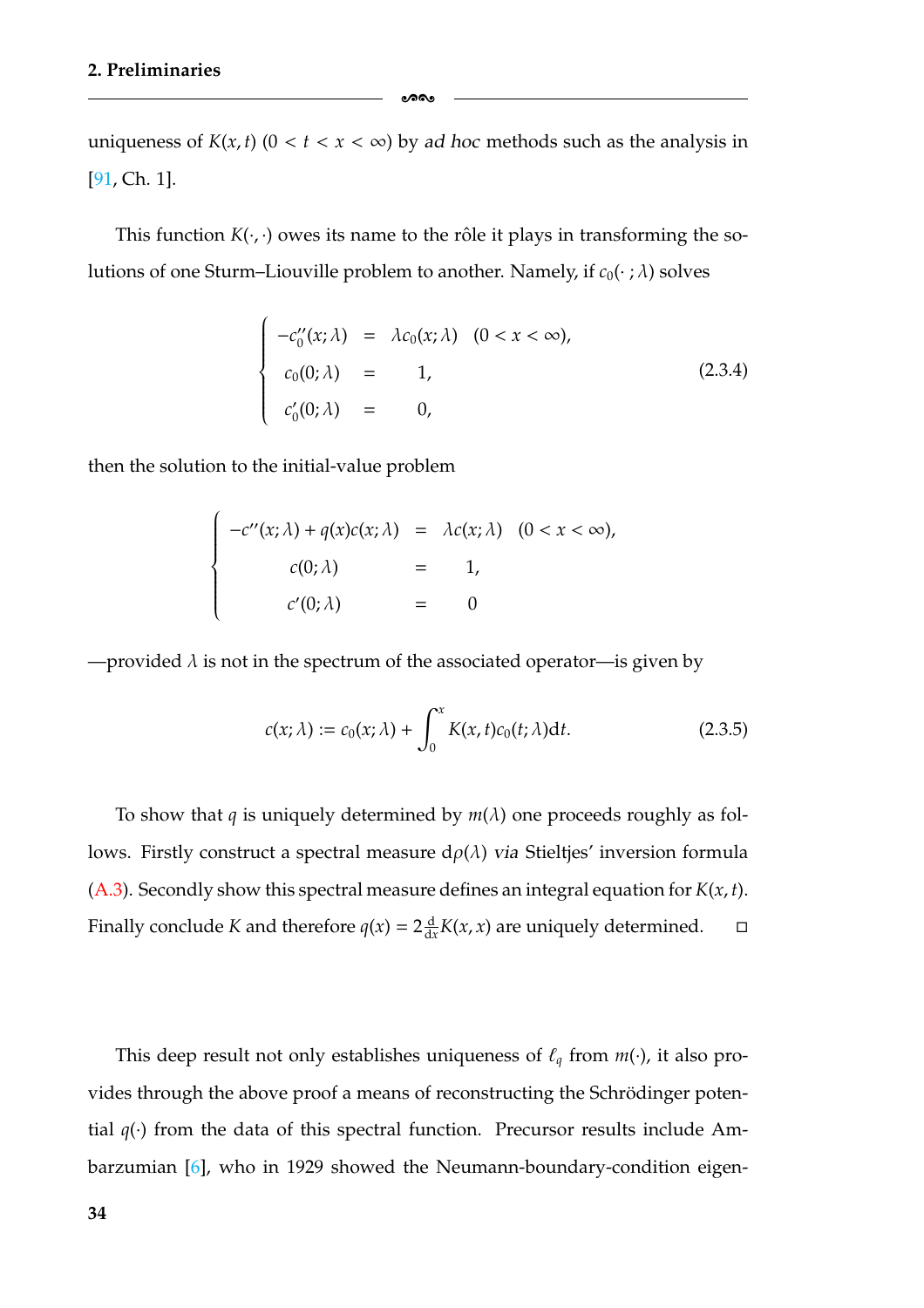values  $0^2$ ,  $1^2$ ,  $2^2$ ,  $3^2$ , ... uniquely determine the 0 potential<sup>2.11</sup> on the interval  $(0, \pi)$ , as well as Tikhonov, who in 1949 proved a limited version of the theorem, with certain restrictions on *q* [\[125\]](#page-187-1). As we saw above, the Gel'fand–Levitan approach of 1951 [\[54\]](#page-182-0) uses the spectral measure, which thanks to the Herglotz representation and Stieltjes inversion formulae— $(A.2)$  and  $(A.3)$ —is completely equivalent to the *m*-function. Kreĭn also published a contemporary pair of papers in 1951 and 1953, outlining his own method involving transfer functions [\[82,](#page-184-1) [83\]](#page-184-0).

 $\circ$ ൈ

Since this pioneering work of the '50s, there was essentially no progress made until 1999. We will now present this leap forward. Elements of the new theory associated with it will inform the original work presented later in this thesis. The main improvement it offers is to relax the requirement of knowing the *m*-function everywhere, instead necessitating only negative-exponentially good knowledge of  $m(\lambda)$  as  $\lambda \to \infty$  on a ray in the upper half-plane  $\mathbb{C}^+$ .

<span id="page-41-2"></span>**Theorem 2.4** (Simon, 1999; Gesztesy–Simon, 2000; Bennewitz, 2001)**.** *Consider any real-valued*  $q_j \in L^1_{loc}[0,b_j)$  ( $j = 1, 2$ ) and  $b_1, b_2 \in (0,\infty]$ , and take  $m_j(\lambda)$  ( $\lambda \in \mathbb{C} \setminus \mathbb{R}$ ,  $j = 1$ 1, 2) *to be the Dirichlet m-function[s2.12](#page-41-0) associated respectively with the differential expressions*

$$
\ell_{q_j}(x,\cdot)=-\frac{\mathrm{d}^2}{\mathrm{d}x^2}+q_j(x)\quad(x\in(0,b_j),j=1,2),
$$

*with self-adjoint boundary conditions at bj if needed, i.e., we impose* [\(2.3.1\)](#page-38-2) *with q replaced by q<sub>1</sub> or q<sub>2</sub>. In addition let*  $0 < \vartheta < \pi/2$  *and*  $0 < a < \min\{b_1, b_2\}$ . Define  $\mathcal{R}_\vartheta := \{te^{i\vartheta} \mid t \in (0,\infty)\}\$ , a ray in the upper half-plane. If, for every  $\varepsilon > 0$ , as  $\mathcal{R}_\vartheta \ni \lambda \to \infty$ *we have*

$$
m_1(\lambda) - m_2(\lambda) = O(e^{-2a(1-\varepsilon)\operatorname{Re}(\sqrt{\lambda})}), \qquad (2.3.6)
$$

<span id="page-41-1"></span> $2.11$ This is a curious result, since in general one needs more than just one set of eigen-values to ensure uniqueness, this being the original result of Levinson [\[90\]](#page-185-3). Much more recently, Davies [\[41\]](#page-182-1) has published a substantial generalisation of Ambarzumian's theorem to compact Riemannian manifolds, compact quantum graphs and finite combinatorial graphs, all with Neumann boundary conditions.

<span id="page-41-0"></span><sup>&</sup>lt;sup>2.12</sup>These are *m*-functions of the form [\(2.2.5\)](#page-36-1) with  $\alpha = 0$ .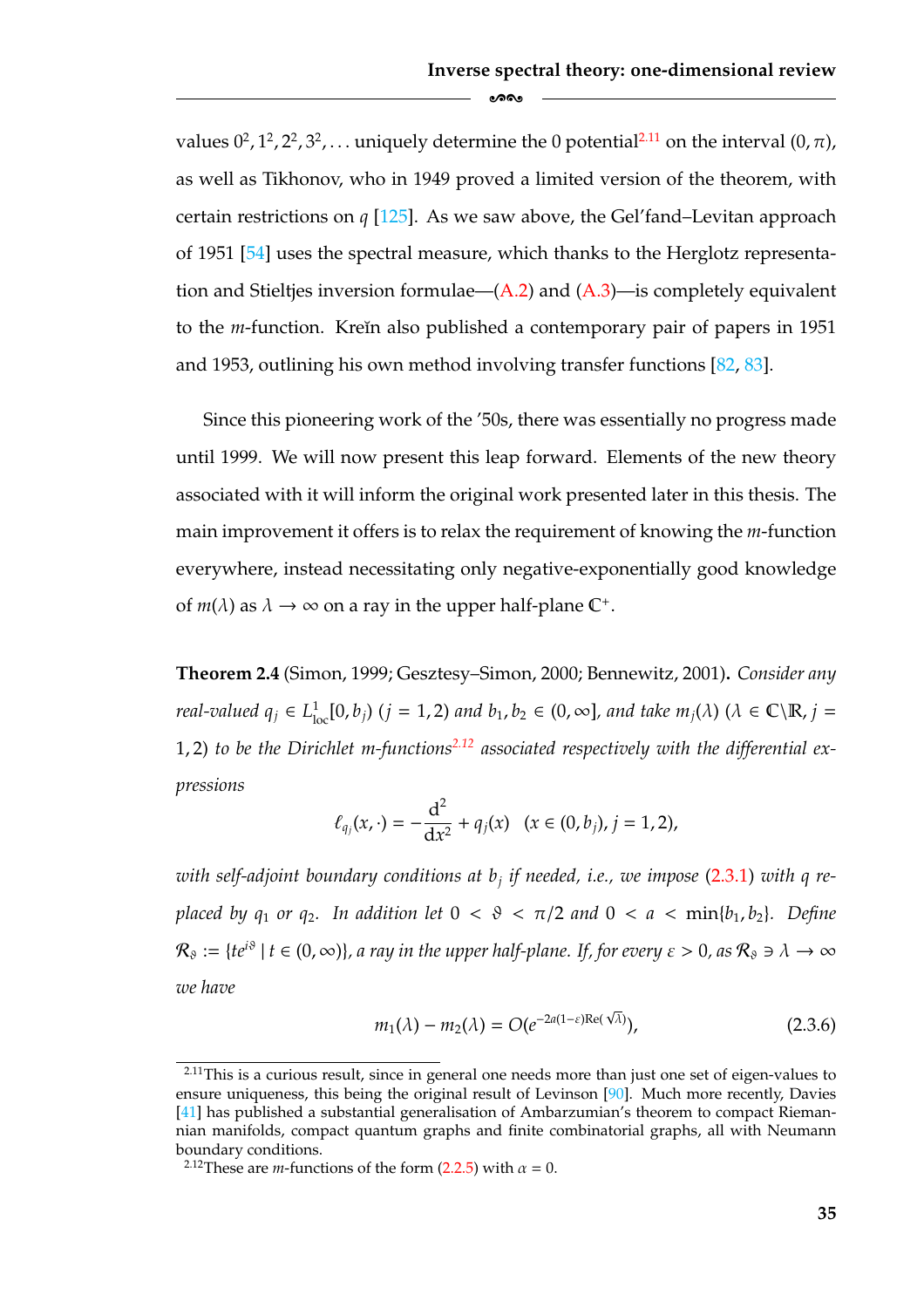-

*then*  $q_1 = q_2$  *almost everywhere on*  $(0, a)$ *.* 

*Proof.* Simon's original version [\[120,](#page-187-0) Thm. 1.2] is less general, requiring knowledge of  $m(\cdot)$  in a sector in the upper-half-plane. The proof involves writing the *m*-function in a novel form, discussed shortly in Theorem [2.5,](#page-42-1) and originally formulated in [\[120,](#page-187-0) Thm. 2.1]. The key object in this formulation is the so-called *A-amplitude*. Simon's method was continued by Simon and Gesztesy [\[56,](#page-183-0) Thm. 1.1]. The latest proof by Bennewitz [\[20,](#page-180-0) Thm. 1] is more direct, relying on asymptotic estimates for the *m*-function, special solutions of the differential equation, and some classical complex analysis.  $\Box$ 

Subsequent work by Avdonin, Mikhaylov and Rybkin [\[14\]](#page-180-5) links the *A*-amplitude with the *boundary control approach* towards the inverse spectral theory of the one-dimensional Schrödinger operator $2.13$ . In particular, they show that the so-called *response operator* for the inverse problem has integral kernel in one-toone constructive correspondence with the *A*-amplitude. The main outcome is a new way to compute the *m*-function, giving us a means to solve our own novel inverse problems later. We will briefly present their main results [\[14,](#page-180-5) Eq. (2.15), Thm. 2].

<span id="page-42-1"></span>**Theorem 2.5** (Avdonin–Mikhaylov–Rybkin, 2007). *Suppose*  $q \in l^{\infty}(L^1)(0, \infty)$ , *i.e.*,

$$
\|q\|:=\|q\|_{l^\infty(L^1)(0,\infty)}:=\sup_{x\geq 0}\int_x^{x+1}|q|<\infty.
$$

*Then for m*( $\lambda$ ) *defined in* [\(2.3.3\)](#page-39-3), *there is*  $A(\alpha)$  ( $\alpha \ge 0$ ) *called the* A-amplitude *such that* 

$$
m(-\kappa^2) = -\kappa + \int_0^\infty e^{-2\kappa\alpha} A(\alpha) d\alpha,
$$
 (2.3.7)

<span id="page-42-0"></span><sup>&</sup>lt;sup>2.13</sup>See, for example, [\[18\]](#page-180-4) for an extensive review of the history of boundary control, and [\[13\]](#page-180-3) for a further analysis of its connections with all approaches to the inverse spectral theory for Sturm– Liouville problems, as well as a healthy list of references.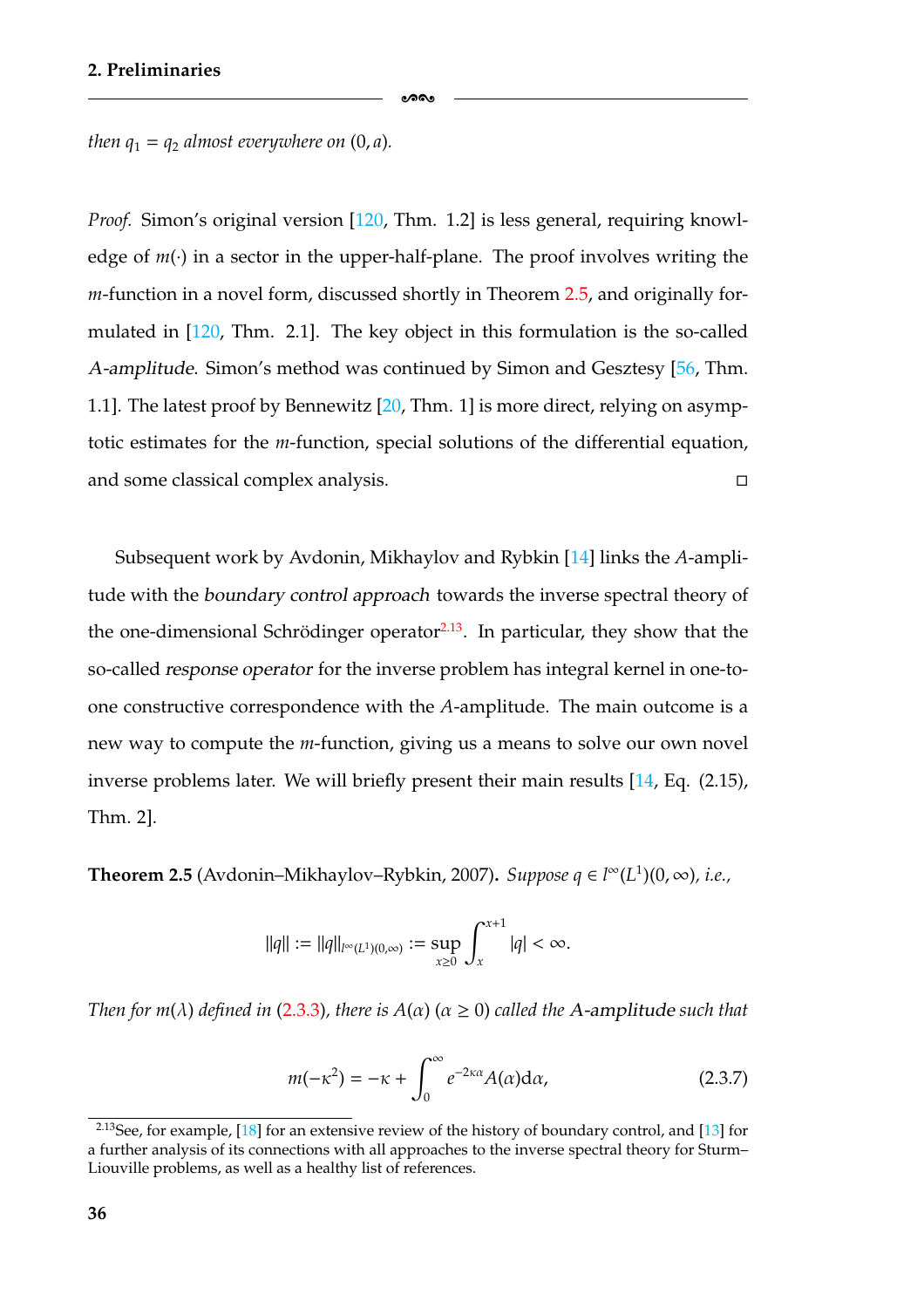and the integral is absolutely convergent when  $\text{Re}(\kappa) > 2\max\{\sqrt{2||q||}, e||q||\}$ . Moreover, *for any*  $\alpha \geq 0$ *, the A-amplitude satisfies* 

-

<span id="page-43-0"></span>
$$
|A(\alpha) - q(\alpha)| \le \frac{1}{2} \left( \int_0^{\alpha} |q| \right)^2 \left( e^{2\sqrt{2||q||\alpha}} + \frac{e^{2e||q||\alpha}}{\sqrt{2\pi}} \right). \tag{2.3.8}
$$

**Remark.** *In fact they do not prove the result for A*(α)*, but rather for the integral convolution kernel r*( $\alpha$ ) =  $-A(\alpha/2)/2$  *of the response operator. See, for example,* [\[12,](#page-179-2) [11\]](#page-179-1)*.* Note *that there is a deep link between the boundary control approach and the Gel'fand–Levitan method, which is carefully highlighted in [\[13\]](#page-180-3).*

This theorem may be understood as an implicit connection between *m* and *q* that is in most situations more applicable or useful than the approach of directly solving the differential equation. It is this connection—and that in Simon's version, which has a different bound in place of the right-hand side of [\(2.3.8\)](#page-43-0) which largely underlies Simon's original proof of Theorem [2.4](#page-41-2) [\[120\]](#page-187-0) and his and Gesztesy's subsequent development of an alternative approach to this inverse spectral theory [\[55\]](#page-183-1). Moreover, the power and utility of this theorem is apparent from its appearance in the proof of new results for interpolation of *m*-functions. We will make use of these in Section [3.3.](#page-74-0)

### **2.4 Caldero´n's inverse conductivity problem**

All the work described in Section [2.3](#page-38-0) relates to one-dimensional Schrödinger operators, with a real-valued potential  $q \in L^1_{loc}[0, b)$  for some  $0 < b \leq \infty$ . These take the form

$$
D(S_q) := \{ u \in L^2(0, b) \mid -u'' + qu \in L^2(0, b), u(0) = 0, SA_q[u] = 0 \},
$$
  

$$
S_q u := -u'' + qu.
$$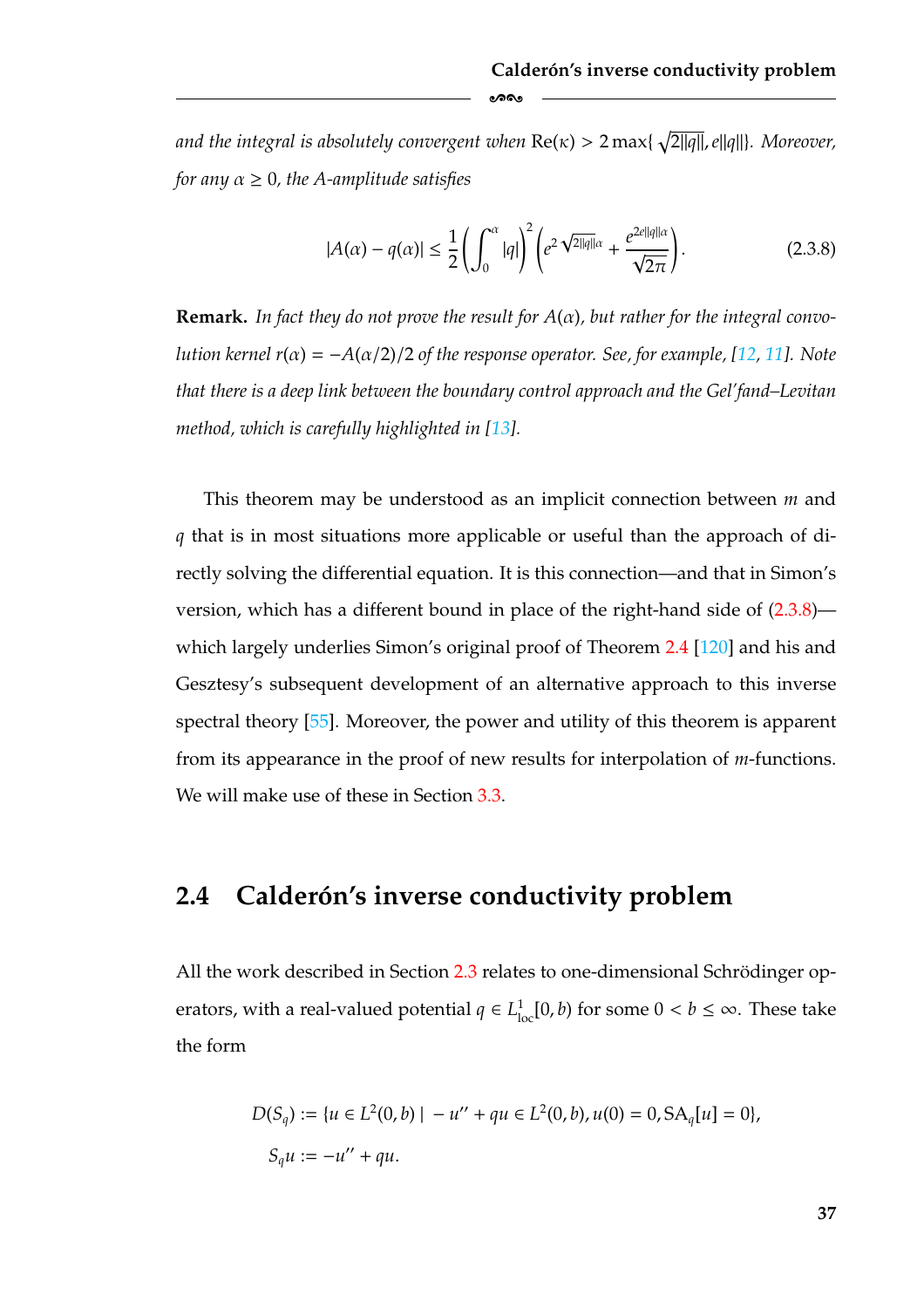Here  $SA_{q}[u] = 0$  denotes the self-adjointness-imposing boundary condition [\(2.2.2\)](#page-35-0) at *b* if the differential expression underlying  $S_q$  is limit-circle or regular there, or is the null condition  $0 = 0$  if the differential expression is limit-point at *b*. The resulting *m*-function can be interpreted as a map in the following way. Let  $c \in \mathbb{C}$ and suppose  $u(\cdot;\lambda)$  is the square-integrable solution to

ക്ക

$$
\begin{cases}\n-u''(x;\lambda) + q(x)u(x;\lambda) &= \lambda u(x;\lambda) & (0 < x < b), \\
SA_q[u] &= 0, \\
u(0) &= c.\n\end{cases}
$$
\n(2.4.1)

If  $u(x; \lambda) = 0$  (0 < *x* < *b*) then clearly *c* must have already been zero. If the Dirichlet datum  $c \neq 0$  and  $\lambda \in \mathbb{C} \backslash \mathbb{R}$  then there is a valid and non-trivial squareintegrable solution to the problem. We may then make the Neumann "measurement"  $u'(0; \lambda)$  and form the well-defined ratio

$$
m(\lambda) = \frac{u'(0;\lambda)}{u(0;\lambda)},
$$

which is clearly a multiplicative operator mapping  $u(0; \lambda) \mapsto u'(0; \lambda)$ . In the spirit of the discussion of Calderón's problem in Section [1.1,](#page-9-0) then, it seems reasonable to call it a Dirichlet-to-Neumann map. We will now spell out its link with as well as formalise rigorously the concepts from that section. Following this we will run through the developments in uniqueness for Calderón's problem.

As before, take any bounded domain  $\Omega \subset \mathbb{R}^n$  ( $n \geq 2$  fixed) whose boundary is now piecewise  $C<sup>1</sup>$  and admits the decomposition into the non-empty, connected, *accessible*  $\Gamma$  and remaining, *inaccessible*  $\Gamma_c := \partial \Omega \backslash \Gamma$ . Suppose we have a measurable function  $\gamma : \Omega \to (0, \infty)$  bounded away from 0 and  $\infty$ , called a *conductivity*. Let  $f \in H^{1/2}(\Gamma)$  and take  $\partial_{\nu}$  to denote the outward-directed normal derivative on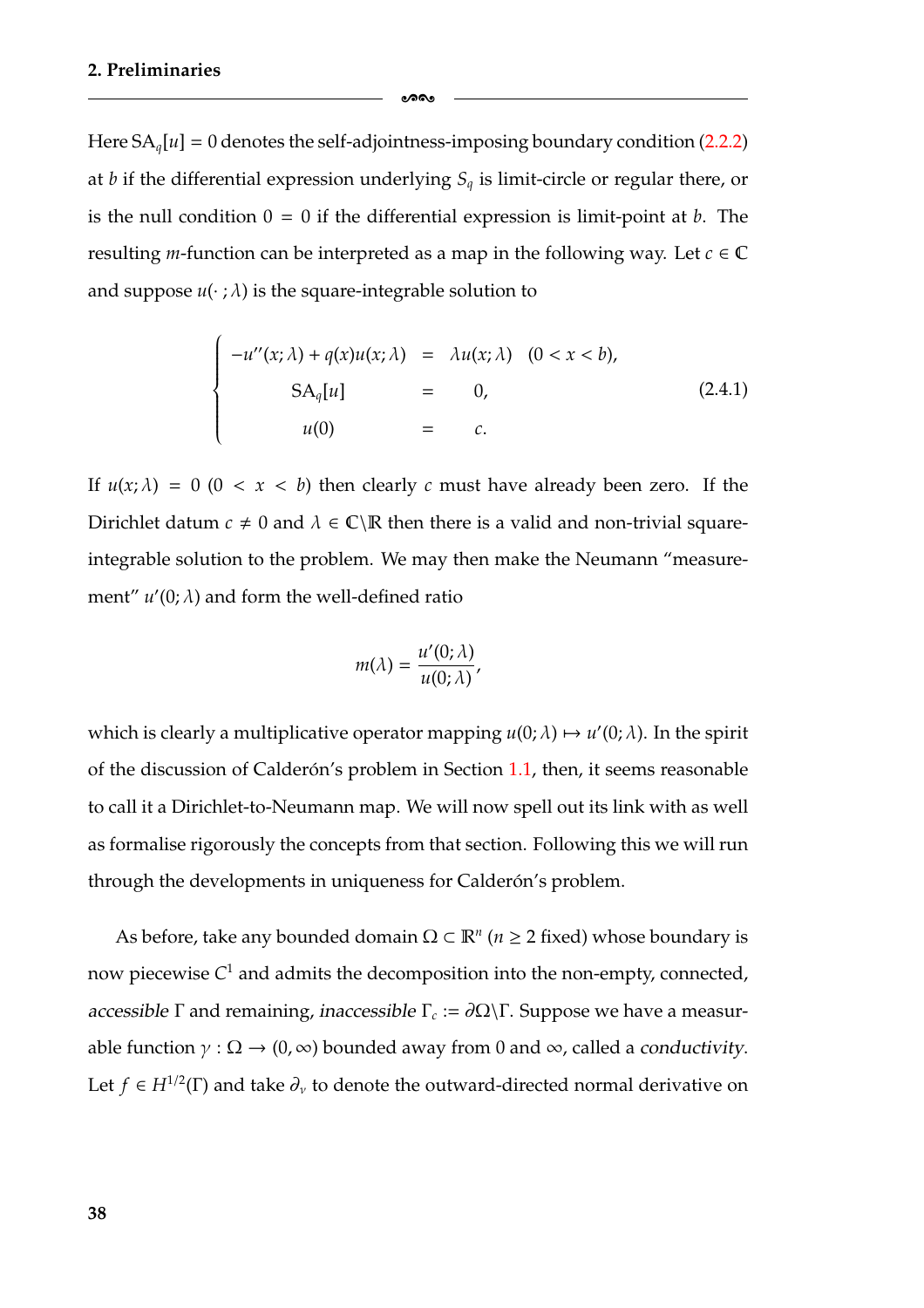∂Ω. Then, as with the *m*-function and Section [1.1,](#page-9-0) the solution *u*(· ; λ) to

-

<span id="page-45-0"></span>
$$
\begin{cases}\n-\nabla \cdot (\gamma \nabla u(\cdot;\lambda)) = \lambda \gamma u(\cdot;\lambda) & \text{in } \Omega, \\
u(\cdot;\lambda) = 0 & \text{on } \Gamma_c, \\
u(\cdot;\lambda) = f & \text{on } \Gamma,\n\end{cases}
$$
\n(2.4.2)

defines a map—provided  $\lambda$  is not in the spectrum of the  $L^2(\Omega)$ -operator associated with this problem—in the following way. We may make measurements *γ* $\partial_{\nu}$ *u* on Γ; this can be seen to be a map from *u*(·; λ)  $\Gamma$ <sub>Γ</sub> to  $-\gamma \partial_{\nu} u$ (·; λ)  $\Gamma$ <sub>Γ</sub>, which we denote by

$$
\check{\Lambda}_{\gamma,\Gamma}(\lambda) : f \mapsto -\gamma \partial_{\nu} u(\cdot \; ; \lambda) \in H^{-1/2}(\Gamma). \tag{2.4.3}
$$

**Definition 2.1.** *The map*  $\check{\Lambda}_{\gamma,\Gamma}(\lambda)$  *is called the Dirichlet-to-Neumann map for the conductivity* γ *and accessible boundary* Γ*.*

**Remark.** *We map to negative Neumann data to ensure the so-called half-plane property, proved in Proposition [2.2.](#page-47-0) The same convention applies to m*(λ)*, since u* (0; λ) *is a negative normal derivative at the boundary of the interval* (0, *b*)*. In Chapter [3](#page-55-0) we will examine an m-function at the other end of the interval* (0, 1)*, and for the same reason we will map*  $u(1; \lambda) \mapsto -u'(1; \lambda)$ *.* 

*The Dirichlet-to-Neumann map can also be realised as a graph: the set*

$$
\check{C}_{\gamma,\Gamma}(\lambda) := \left\{ \left( u, \gamma \partial_{\nu} u \right) (\cdot \; ; \lambda) \; \upharpoonright_{\Gamma} \; \Big| \; u(\cdot \; ; \lambda), \nabla \cdot \left( \gamma \nabla u(\cdot \; ; \lambda) \right) / \gamma \in L^{2}(\Omega), \right. \\ \left. \left( \nabla \cdot (\gamma \nabla) + \lambda \gamma \right) u(\cdot \; ; \lambda) \; \upharpoonright_{\Omega} = 0 = u(\cdot \; ; \lambda) \; \upharpoonright_{\Gamma_{c}} \right\}
$$

*is referred to as the set of Cauchy boundary data, and is equivalent to*  $\check{\Lambda}_{\nu}(\lambda)$  *when* λ *is not an element of the spectrum. For a fixed, given* λ *it can be more convenient to work with these data, though it is not necessary. In the more general case we will prefer to work with*  $\check{\Lambda}_{\gamma,\Gamma}(\lambda)$  *and its equivalent in the Schrödinger problem, because of the following results.*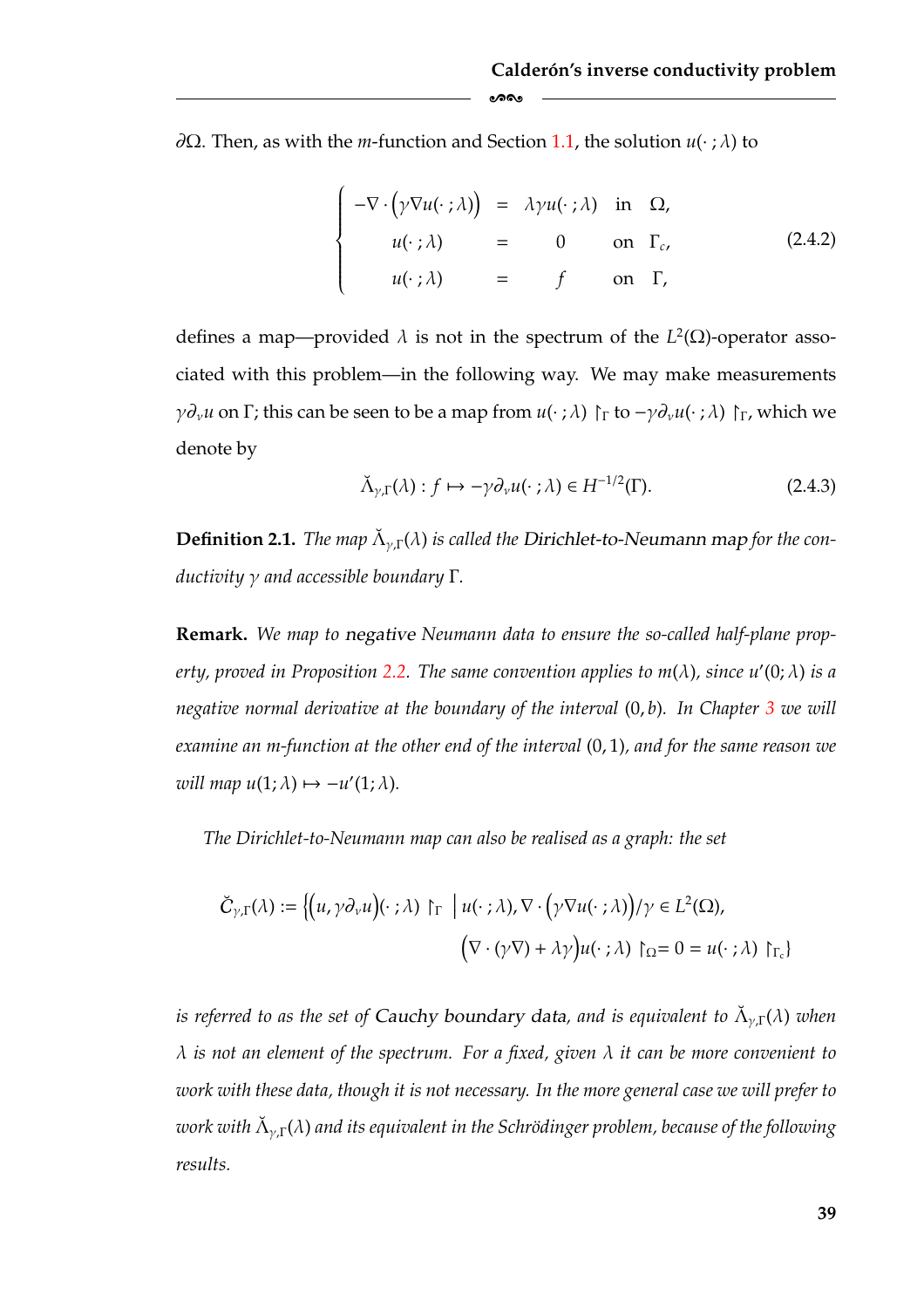**Proposition 2.1** (Analyticity of the Dirichlet-to-Neumann map)**.** *For each real-valued*  $\gamma \in C^2(\overline{\Omega})$  *with*  $\gamma$ ,  $1/\gamma \in L^{\infty}(\Omega)$  *the map*  $\lambda \mapsto \check{\Lambda}_{\gamma}(\lambda)$  *is an analytic function on the re* $s$ *olvent set*  $\varrho(A)$  *of the operator* 

ക്കം

$$
D(A) := \{ u \in L^{2}(\Omega) \mid \nabla \cdot (\gamma \nabla u) / \gamma \in L^{2}(\Omega), u \restriction_{\partial \Omega} = 0 \}
$$
  
 
$$
Au := -\frac{1}{\gamma} \nabla \cdot (\gamma \nabla u),
$$

in the sense that there is an operator  $\breve{\Lambda}_{\gamma,\Gamma}'(\lambda): H^{1/2}(\Gamma) \to H^{3/2}(\Gamma)$   $\Big(\frac{1}{\gamma}\Big)^{\frac{1}{2}}$  $\lambda \in \varrho(A)$  for which

$$
\left\|\frac{\check{\Lambda}_{\gamma,\Gamma}(\lambda)-\check{\Lambda}_{\gamma,\Gamma}(\mu)}{\lambda-\lambda_0}-\check{\Lambda}'_{\gamma,\Gamma}(\mu)\right\|_{B\left(H^{1/2}(\Gamma)\right)}\to 0 \quad \big(\mu\to\lambda\in\varrho(A)\big),
$$

*where*  $\|\cdot\|_{B(H^{1/2}(\Gamma))}$  *denotes the standard operator norm on*  $H^1/2(\Gamma)$ *.* 

*Proof.* Choosing any  $w_0 \in L^2(\Omega)$  taking the value *f* on Γ, and satisfying  $w_0 \upharpoonright_{\Gamma_c} = 0$ and  $\nabla \cdot (\gamma \nabla w_0)/\gamma \in L^2(\Omega)$ , we see that the solution to the boundary-value problem  $(2.4.2)$  is given by  $∈ L<sup>2</sup>(Ω)$  tal<br> *(a* + *A*) *(A − λ*)

$$
\left[\mathbbm{1}-(A-\lambda)^{-1}\left(-\frac{1}{\gamma}\nabla\cdot(\gamma\nabla)-\lambda\right)\right]w_0.
$$

Hence, in terms of the trace maps

$$
D(\text{tr}) = \{v \in L^{2}(\Omega) \mid \nabla \cdot (\gamma \nabla v) / \gamma \in L^{2}(\Omega), v \upharpoonright_{\Gamma_{c}} = 0\}, \text{ tr } \upharpoonright_{C^{0}(\Omega)} : v \mapsto v \upharpoonright_{\Gamma},
$$
  
\n
$$
D(\partial_{\nu}) = \{v \in L^{2}(\Omega) \mid v \upharpoonright_{\Gamma_{c}} = 0\}, \qquad \partial_{\nu} \upharpoonright_{C^{1}(\Omega)} : v \mapsto v \cdot (\gamma \nabla v \upharpoonright_{\Gamma})
$$
  
\nwhere  $\nu$  is the outward directed unit normal, we see that  
\n
$$
\breve{\Lambda}_{\gamma, \Gamma}(\lambda) = \partial_{\nu} \left[ \mathbb{1} - (A - \lambda)^{-1} \left( -\frac{1}{2} \nabla \cdot (\gamma \nabla) - \lambda \right) \right] \text{tr}^{-1},
$$

where  $\nu$  is the outward directed unit normal, we see that

$$
\check{\Lambda}_{\gamma,\Gamma}(\lambda) = \partial_{\nu} \left[ \mathbbm{1} - (A - \lambda)^{-1} \left( -\frac{1}{\gamma} \nabla \cdot (\gamma \nabla) - \lambda \right) \right] \mathrm{tr}^{-1},
$$

where by tr<sup>-1</sup> we mean any right-inverse of tr. Thus we may calculate, applying the resolvent formula [\[116,](#page-186-0) Thm. VIII.2], that for every  $\lambda$  and  $\mu \in \rho(A)$  we have

$$
\frac{\breve{\Lambda}_{\gamma,\Gamma}(\lambda)-\breve{\Lambda}_{\gamma,\Gamma}(\mu)}{\lambda-\mu}=
$$

**40**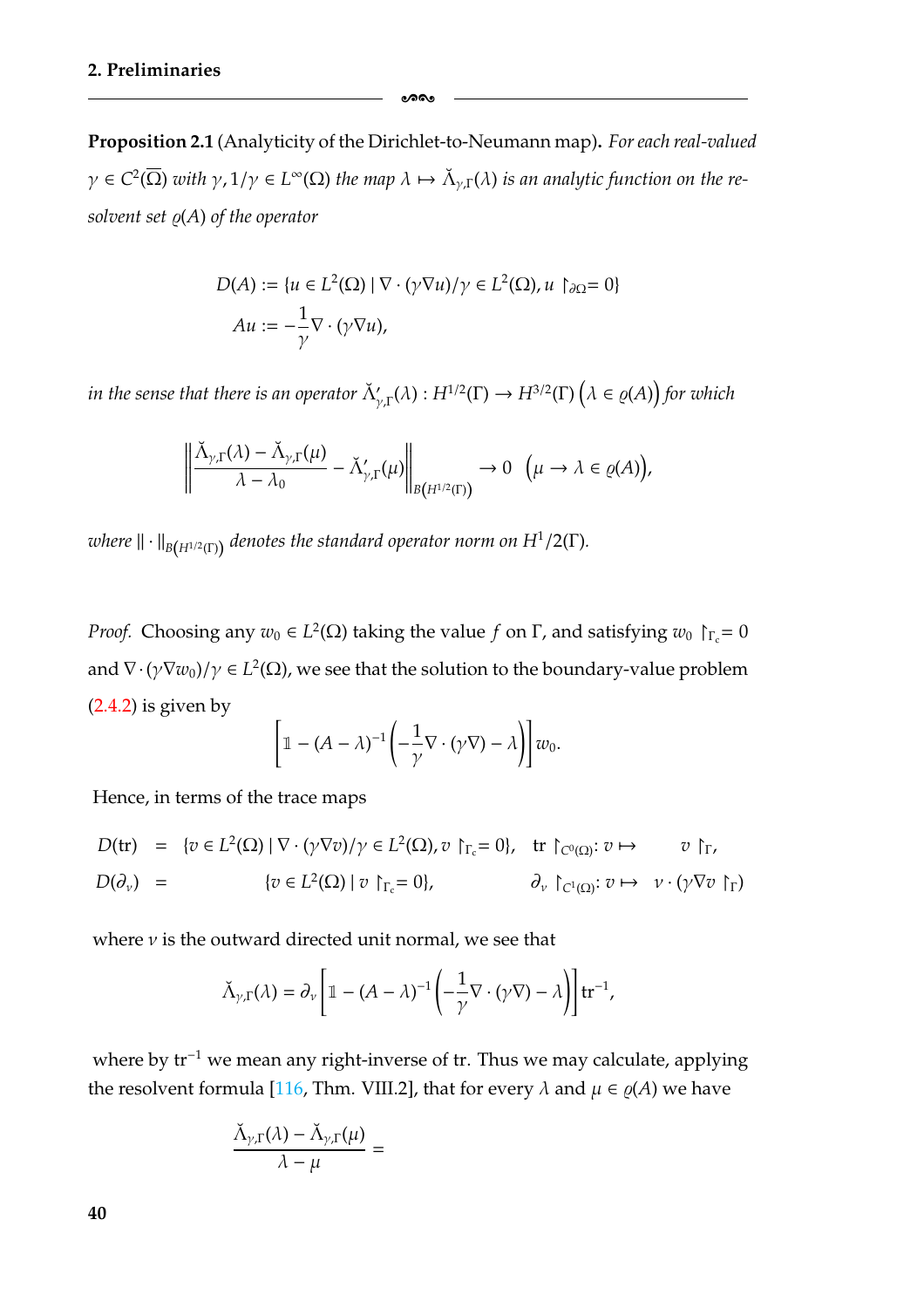$$
= \partial_{\nu} \frac{(A - \lambda)^{-1}(\frac{1}{\gamma}\nabla \cdot (\gamma \nabla) + \lambda) - (A - \mu)^{-1}(\frac{1}{\gamma}\nabla \cdot (\gamma \nabla) + \mu)}{\lambda - \mu} tr^{-1}
$$
  
=  $\partial_{\nu} \frac{\lambda(A - \lambda)^{-1} - \mu(A - \mu)^{-1} + ((A - \lambda)^{-1} - (A - \mu)^{-1})(\frac{1}{\gamma}\nabla \cdot (\gamma \nabla))}{\lambda - \mu} tr^{-1}$   
=  $\partial_{\nu}(A - \lambda)^{-1} [\mathbb{1} - (A - \mu)^{-1}(-\frac{1}{\gamma}\nabla \cdot (\gamma \nabla) - \mu)]tr^{-1}$  (2.4.4)

-

has order −1 on the scale of Sobolev spaces on Γ, since it is a product (from right to left) of operators with order 1/2, 0, −2 and 1/2. By Sobolev embedding [\[47,](#page-182-2) Thm. V.4.18] this Newton quotient is compact, and in particular is bounded. As  $\mu \rightarrow \lambda$ , its norm limit is the compact operator  $V$ 2, 0, −2 ar<br>
t is compa<br>
act operato:<br>  $\mathbb{1} - (A - λ)$ 

$$
\breve{\Lambda}'_{\gamma,\Gamma}(\lambda) = \partial_{\nu}(A-\lambda)^{-1}\left[\mathbbm{1} - (A-\lambda)^{-1}\left(-\frac{1}{\gamma}\nabla\cdot(\gamma\nabla) - \lambda\right)\right] \mathrm{tr}^{-1}.
$$

By construction, the resulting operator is independent of the left-inverse tr<sup>-1</sup>.  $\Box$ 

<span id="page-47-0"></span>**Proposition 2.2** (Half-plane property for the Dirichlet-to-Neumann form)**.** *For each*  $\gamma$ ,  $1/\gamma \in L^{\infty}(\Omega)$  *and*  $f \in H^{1/2}(\Gamma)$  *the map*  $\lambda \mapsto \langle \tilde{\Lambda}_{\gamma}(\lambda)f, f \rangle_{L^2(\Gamma)}$  *maps each halfplane* C<sup>±</sup> *into itself.*

*Proof.* Without a loss of generality take *f* to be defined on ∂Ω, extending it by 0 into  $\Gamma_c$ . If the given solution *u* of [\(2.4.2\)](#page-45-0)—defining  $\check{\Lambda}_{\nu}(\lambda)$ —is in  $H^2(\Omega)$  and its quasi-derivative  $\gamma \nabla u$  is in  $H^1(\Omega)$ , we can use Green's formula to show the usual identity

<span id="page-47-1"></span>
$$
\int_{\Omega} \gamma \left( \nabla u \cdot \overline{\nabla u} - \lambda u \overline{u} \right) = \int_{\partial \Omega} \gamma (\partial_{\nu} u) \overline{u}.
$$
\n(2.4.5)

However, since  $\gamma \in L^{\infty}(\Omega)$  we must in general interpret the differential equation in [\(2.4.2\)](#page-45-0) in its weak formulation. Moreover this forces a weaker definition of normal derivative. We shall use that specified in [\[9,](#page-179-4) Eq. (1.3)] and [\[7,](#page-179-3) p. 2101]: the normal quasi-derivative  $\gamma \partial_\nu v$  of a given  $v \in H^1(\Omega)$  with  $\nabla \cdot (\gamma \nabla v) \in L^2(\Omega)$  is the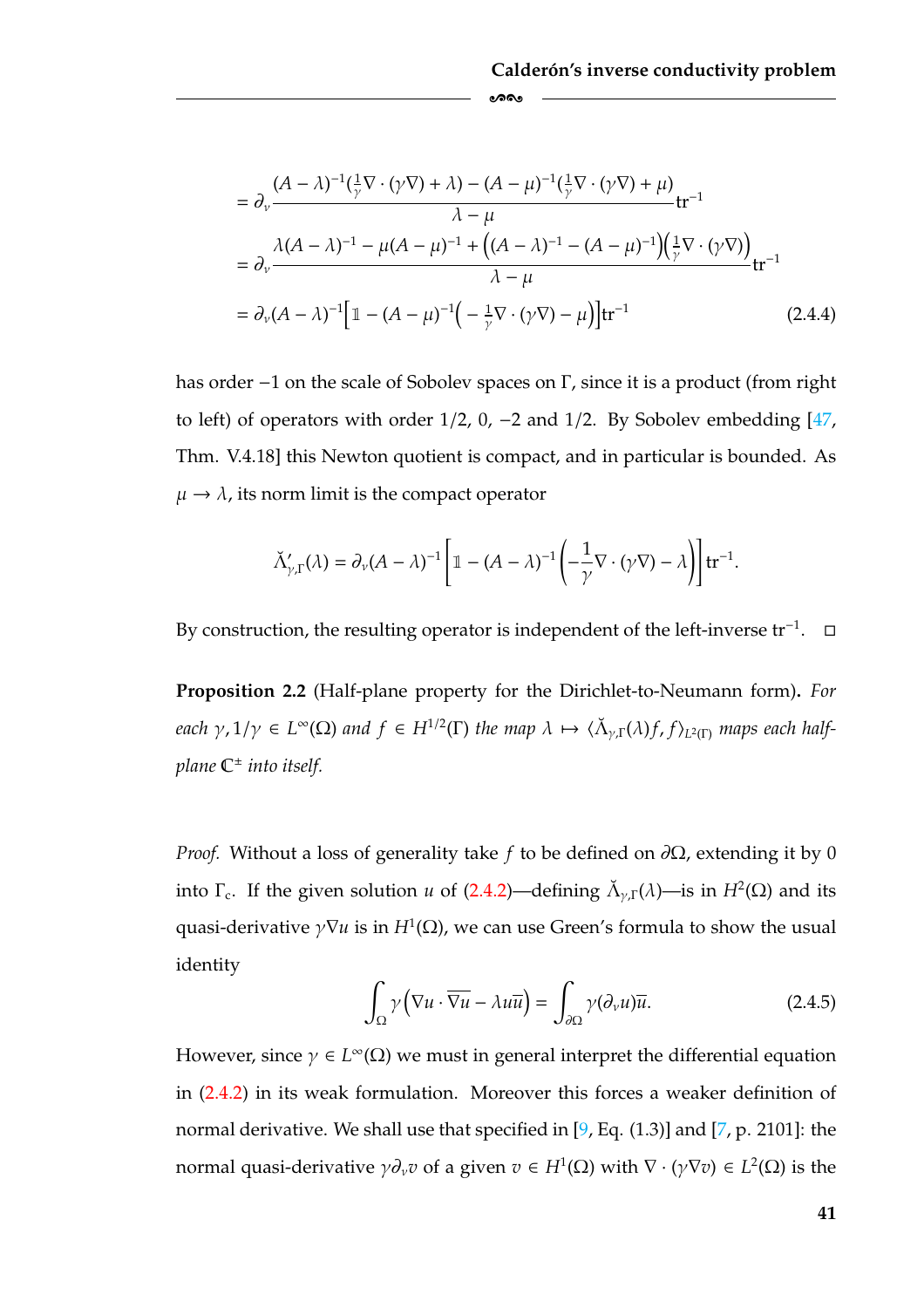unique  $\psi \in H^{-1/2}(\partial \Omega)$  defined by the duality relation

$$
\langle \psi, w \rangle = \int_{\Omega} \left( \gamma \nabla v \cdot \nabla w + \nabla \cdot (\gamma \nabla v) w \right) \, \big( w \in H^1(\Omega) \big).
$$

-

In this case we *define*

$$
\int_{\partial\Omega}\gamma(\partial_\nu v)w:=\langle \gamma\partial_\nu v,w\rangle\ \ \Big(v,w\in H^1(\Omega),\nabla\cdot(\gamma\nabla v)\in L^2(\Omega)\Big),
$$

which agrees with Green's formula. Replacing *v* by the solution *u* to [\(2.4.2\)](#page-45-0) and *w* by  $\overline{u}$  we arrive immediately at [\(2.4.5\)](#page-47-1). Taking the imaginary parts of either side of the latter equation concludes the proof.  $\Box$ 

Put together, the two results above imply that  $\check{\Lambda}_{\nu,\Gamma}(\lambda)$  is what the literature refers to as a *generalised* or *operator-valued Herglotz function*. These considerations, especially in light of the transformation  $(1.2.1)$  to Schrödinger form, clearly show the direct analogue between the Dirichlet-to-Neumann map  $\check{\Lambda}_{\nu}(\lambda)$  and the Weyl–Titchmarsh *m*-function *m*(λ).

The natural analogue to Inverse Problem [3](#page-39-4) for this higher-dimensional situa-tion is simply Calderón's; see Section [1.1.](#page-9-0) We re-phrase it here.

**Inverse Problem 4** (Calderón). Given the fixed-frequency Dirichlet-to-Neumann op*erator*  $\breve{\Lambda}_{\nu}(\mathbf{0})$  *recover the conductivity*  $\gamma$  *on*  $\Omega$  *which gave rise to it.* 

**Remark.** We are able to consider  $\tilde{\Lambda}_{\nu,\Gamma}$  at but one frequency owing to the fact that this *contains enough independent information to perform the recovery. Indeed, in dimension n* = 3 *or greater, there is "surplus" information, overdetermining* γ*, whilst at n* = 2 *both*  $\widetilde{\Lambda}_{\gamma,\Gamma}(0)$  *and*  $\gamma$  *contain the same amount of information. Roughly speaking, calculating the Schwartz kernel*<sup>2.14</sup> *of*  $\check{A}_{\nu}(\theta)$  *shows it is a function of* 2(*n* − 1) *linearly independent variables, whilst* γ *takes n variables as argument.*

<span id="page-48-0"></span><sup>&</sup>lt;sup>2.14</sup>See, e.g.,  $[124, Sec. 0.2]$  $[124, Sec. 0.2]$ .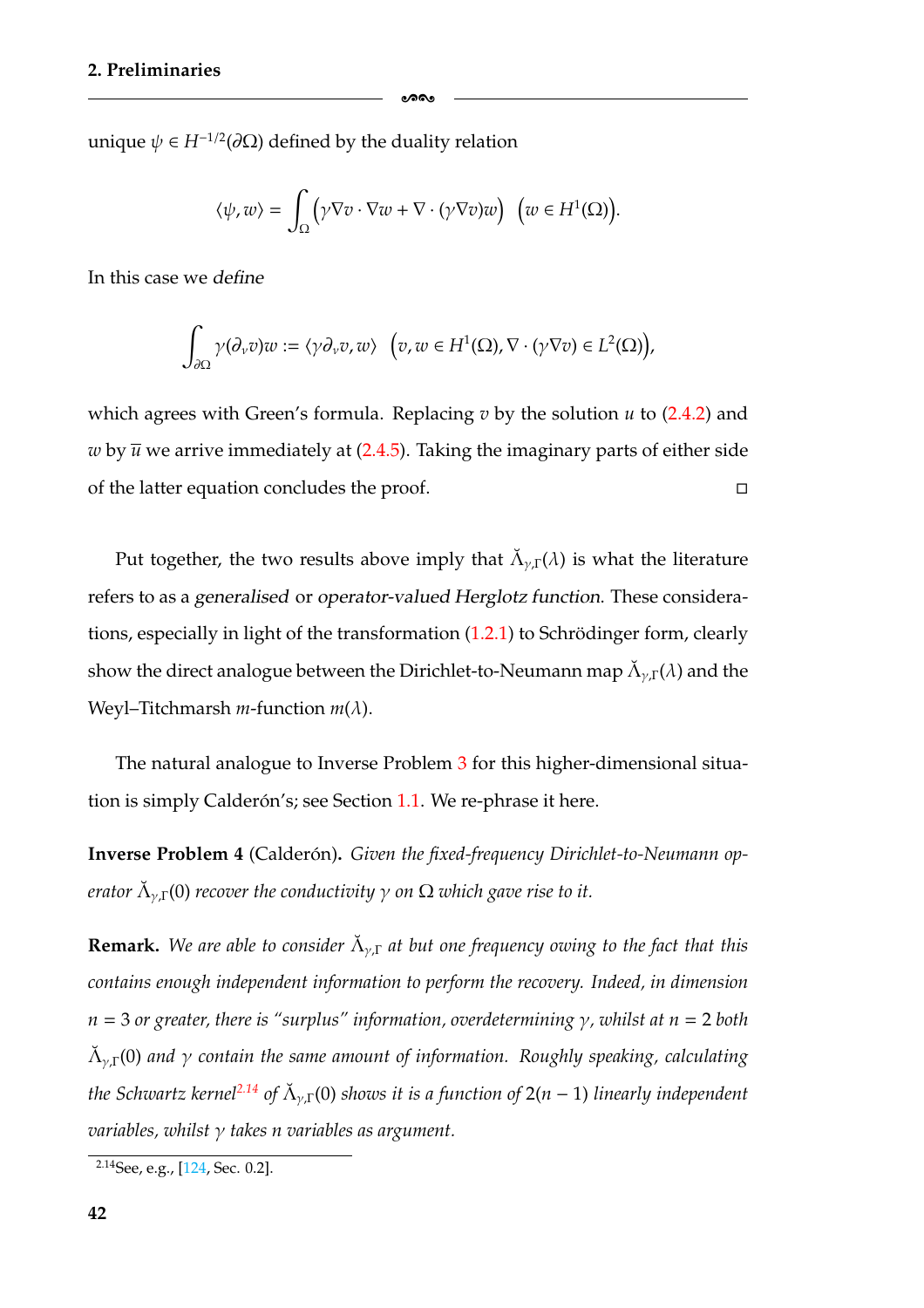Originally presenting his work at a conference in 1980, Calderón proved that in the linearised version of the problem there are complex-exponential oscillatory solutions of the form  $e^{i\zeta \cdot x}$  ( $\zeta \in \mathbb{C}, \zeta \cdot \zeta = 0, x \in \Omega$ ) that may be used to determine  $\gamma = 1$  uniquely from global boundary data. These are simply Dirichlet-to-Neumann data on the whole boundary  $\partial\Omega$ . Calderón was preceded by Langer [\[87\]](#page-185-5) who formulated the problem on a half-plane and considered conductivities that were analytic and only dependent on depth, and later by Cannon, Douglas and Jones [\[34\]](#page-181-1) who worked on cylindrical domains and conductivities independent of height. The problem may also be rephrased in Schrödinger form, precisely the formal higher-dimensional analogue of Inverse Problem [3:](#page-39-4)

-

**Inverse Problem 4'.** *Given*  $\Lambda_{q,\Gamma}(0)$  *recover the potential*  $q(\cdot)$  *on*  $\Omega$  *giving rise to it.* 

The earliest efforts to establish stronger uniqueness results than Calderón's focused on dimensions strictly greater than 2; as remarked earlier, this was initially found to be easier, until alternative techniques were developed. We will devote the remainder of this section to understanding some of the general principles used to prove uniqueness from full boundary data in all dimensions *n* and reviewing the progress made, distinguishing first the case  $n \geq 3$  from  $n = 2$ , presented second, except where the two overlap.

Calderón was, more precisely, able to show analyticity of  $\gamma \mapsto \check{\Lambda}_{\gamma,\partial\Omega}(0)$  in the following sense [\[33\]](#page-181-0). Define the quadratic form  $Q_{\gamma}(f) = \int_{\Omega} \gamma |\nabla u|^2 (f \in H^{1/2}(\partial \Omega))$ where  $u \in H^1(\Omega)$  uniquely solves the Dirichlet problem [\(2.4.2\)](#page-45-0) with  $\Gamma_c = \emptyset$  and  $\lambda$  = 0. Then we may apply Green's formula to integrate by parts and see

$$
Q_{\gamma}(f)=-\int_{\partial\Omega}\overline{u}\gamma\partial_{\nu}u=\langle\Lambda_{\gamma,\partial\Omega}(0)f,f\rangle_{L^{2}(\partial\Omega)}.
$$

**43**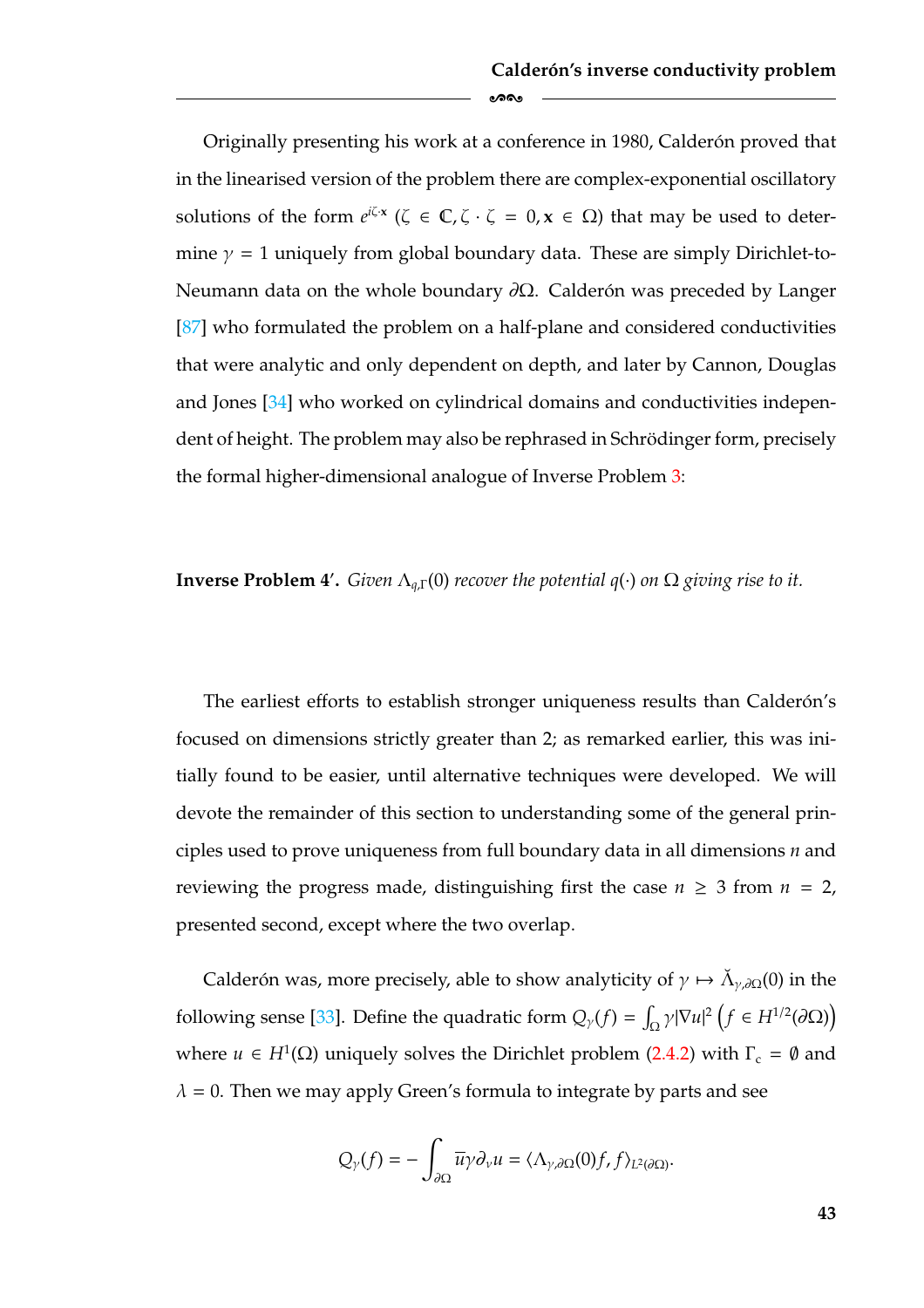Now define the norms

$$
||f||_{\Omega}^{2} = \int_{\Omega} |\nabla v|^{2} \quad \left(f \in H^{1/2}(\partial \Omega)\right),
$$

-

where *v* solves

$$
\begin{cases}\n\Delta v = 0 \text{ in } \Omega, \\
v = f \text{ on } \partial\Omega,\n\end{cases}
$$

and

$$
||Q||_{\sup} = \sup_{||f||_{\Omega}=1} |Q(f)|.
$$

Then  $\gamma \mapsto \check{\Lambda}_{\gamma,\partial\Omega}(0)$  is analytic on real-valued functions  $\gamma$  satisfying  $\gamma$ ,  $1/\gamma \in L^{\infty}(\Omega)$ in the sense that we have  $dQ_\gamma$  such that for any  $\varepsilon > 0$  there is  $\delta > 0$  with

$$
\frac{\|Q_\gamma-Q_{\gamma_0}-dQ_{\gamma-\gamma_0}\|_{\sup}}{\|\gamma-\gamma_0\|_{L^\infty(\Omega)}}\leq \varepsilon\hbox{ if } \|\gamma-\gamma_0\|_{L^\infty(\Omega)}<\delta,\frac{1}{\gamma_0}\in L^\infty(\Omega,\mathbb{R}).
$$

Moreover he showed that  $\gamma \mapsto dQ_{\gamma}$  is injective at constant conductivities  $\gamma$ . This means that the linearised problem has an affirmative answer for uniqueness. But  $\gamma \mapsto dQ_{\gamma}$  has an image that is not closed, or in other words its left inverse is not bounded. Hence he was unable to conclude injectivity of  $\gamma \mapsto Q_{\gamma}$  in a non-linear neighbourhood of constant conductivities.

A rough outline of subsequent progress is as follows. Kohn and Vogelius [\[79\]](#page-184-3) proved in  $n \geq 2$  dimensions that all partial derivatives of smooth  $\gamma$ , to arbitrary non-negative order, are uniquely determined in some neighbourhood of a smooth  $\mathsf{boundary}\ \partial\Omega$ , by the values of  $\mathcal{Q}_{\gamma}(f)\left(f\in H^{1/2}(\Gamma)\right)$  for any fixed, connected and non-empty Γ. Hence an analytic, real-valued  $\gamma$  is fully determined by  $Q_{\gamma}$ ; they later generalised this to include piece-wise analytic conductivities [\[80\]](#page-184-2). Sylvester and Uhlmann utilised the *complex geometric optics* solutions [\[122\]](#page-187-3) introduced by Faddeev in scattering theory [\[52\]](#page-182-3). With a conductivity in *C*∞(Ω) and smooth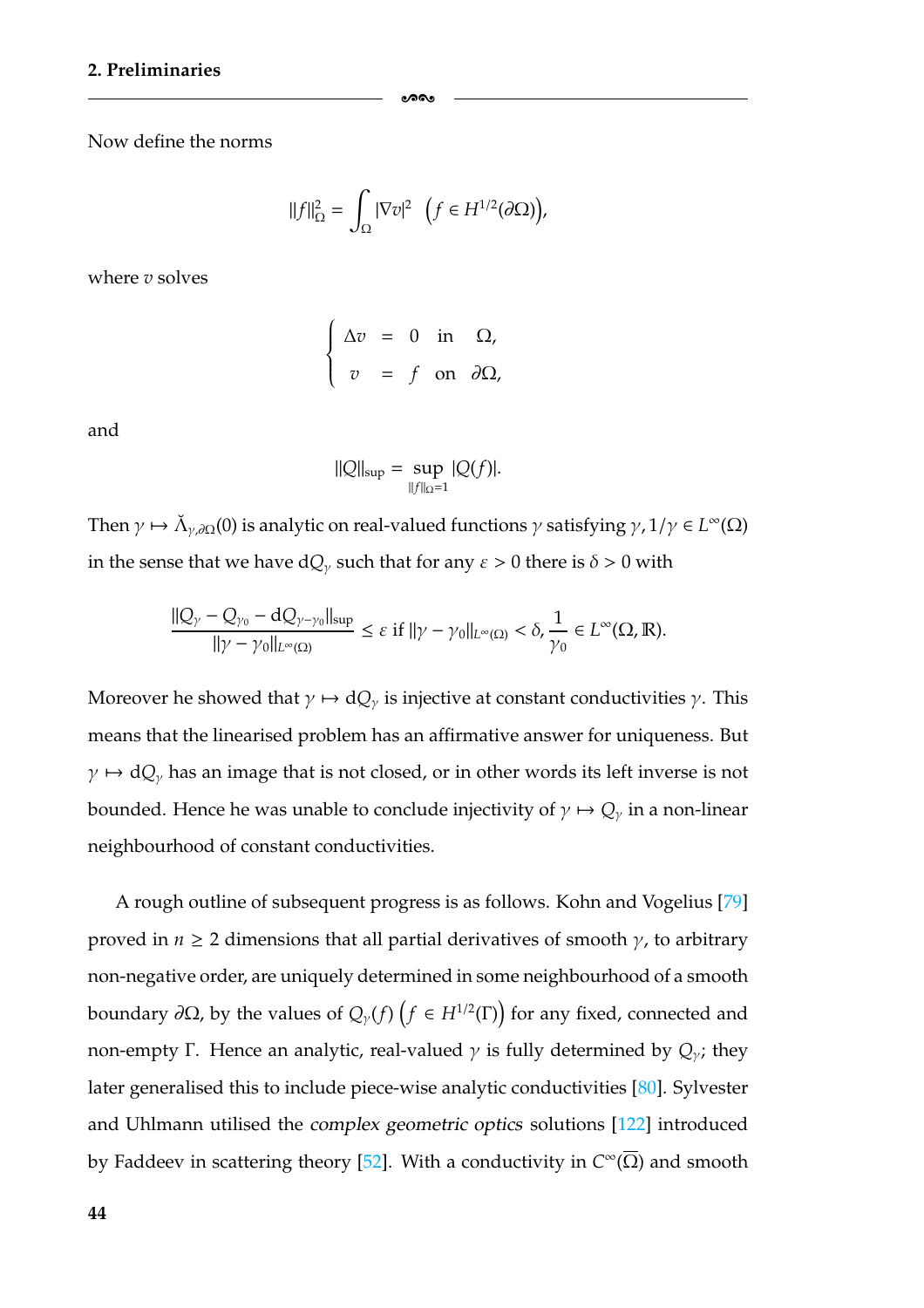boundary, they linked the large complex frequency asymptotics of these solutions to the Fourier transform in every frequency of the conductivity [\[123\]](#page-187-4); their trick in finding this link, which influenced much of the later work on the problem, limited them to no less than three dimensions.

ക്കം

Soon after, Alessandrini generalised both [\[80\]](#page-184-2) and [\[123\]](#page-187-4). Assuming a Lipschitzregular boundary he showed that, when  $n = 2$  a Lipschitz conductivity  $\gamma$  is determined uniquely by  $\Lambda_{\nu,\partial\Omega}(0)$  amongst its piece-wise analytic perturbations  $\gamma + \varphi$ , whilst when  $n \geq 3$  the conductivity is determined uniquely in  $W^{2,\infty}(\Omega)$  [\[3,](#page-179-6) [4\]](#page-179-5). He used a related result of Nachman, Sylvester and Uhlmann [\[108\]](#page-186-2) in his proof. Later Brown [\[28\]](#page-181-3) showed that when  $\gamma$  has  $3/2 + \varepsilon$  derivatives then it is uniquely recoverable from  $\Lambda_{\gamma,\partial\Omega}(0)$ . The first main improvements to this result came in 2003 both from Päivärinta, Panchenko and Uhlmann  $[113]$  $[113]$  and Brown and Torres [\[29\]](#page-181-2). Both worked on a spatial domain with Lipschitz boundary  $\partial\Omega$ ; the former established uniqueness when  $\gamma$  is *a priori* from the Sobolev class  $W^{3/2,\infty}(\Omega)$  and is strictly positive on  $\overline{\Omega}$ , whilst the latter generalised this slightly to include all  $\gamma \in W^{3/2,2n+\epsilon}(\Omega)$  for some fixed  $\varepsilon > 0$ . See also [\[60\]](#page-183-4) for techniques developed on manifolds.

Uhlmann conjectured at the International Congress of Mathematicians of 1998 that Lipschitz conductivities are the optimal case for dimension  $n \geq 3$ . This was later established for conductivities that are also sufficiently close<sup>2.15</sup> to 1, by Haberman and Tataru [\[63\]](#page-183-3), who introduced the idea of the geometric optics remainder term decaying in average by applying theory for spaces of Bourgain type, and subsequently with that condition relaxed in dimensions  $n = 3$  and  $4$  by Haberman [\[62\]](#page-183-2). Shortly thereafter, Caro and Rogers finally reached Uhlmann's hypothesis, showing that any Lipschitz conductivity with  $n \geq 3$  is uniquely determined. Currently this is the best result from full data in three or more dimen-

<span id="page-51-0"></span><sup>&</sup>lt;sup>2.15</sup>The "closeness" is measured by the norm  $||\nabla \gamma||_{L^{\infty}(\Omega)}$ .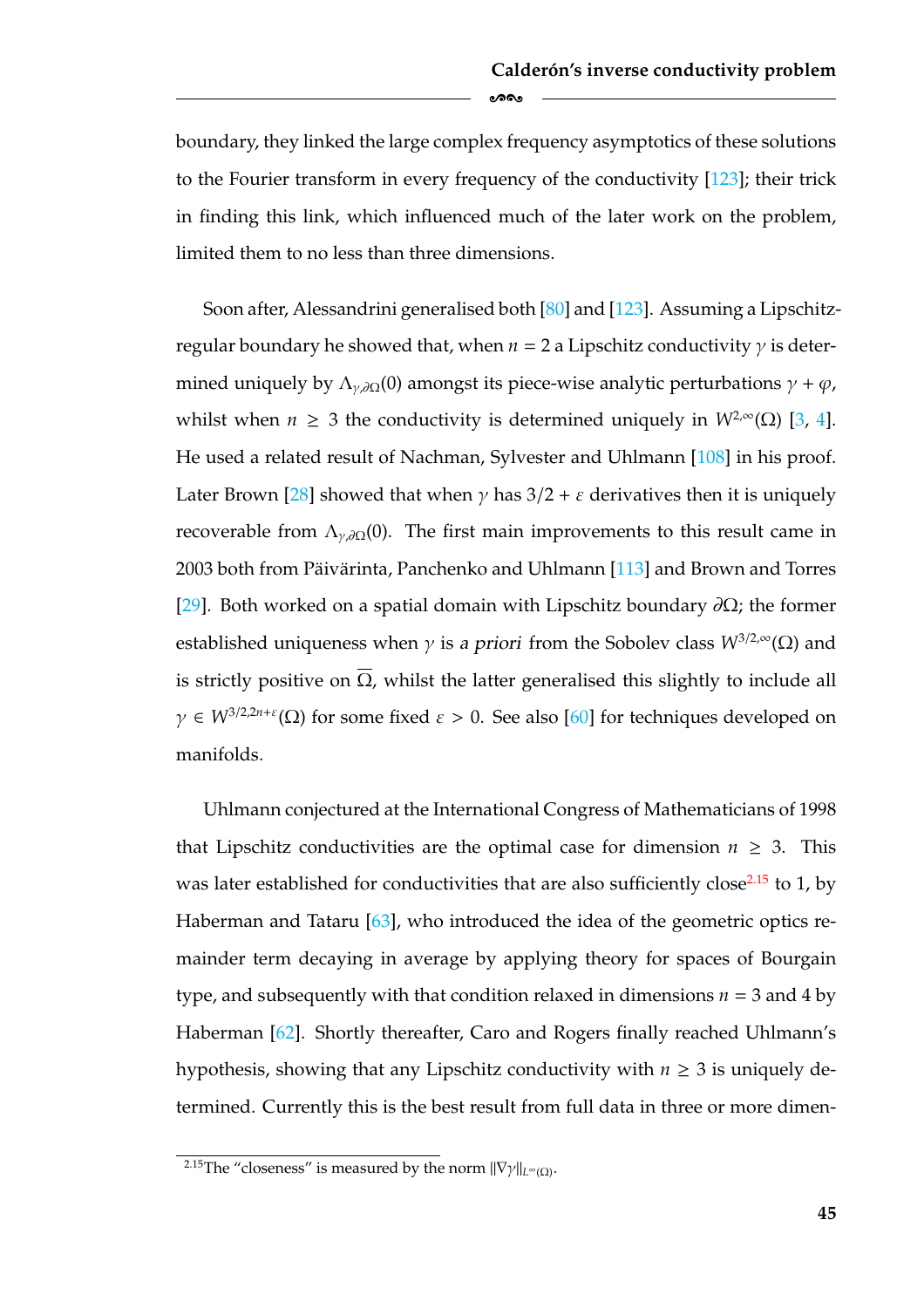sions; the question of its optimality still remains open.

In two dimensions, since the trick of Sylvester and Uhlmann has no utility, no progress was made for the decade after Kohn and Vogelius until Nachman [\[107\]](#page-186-3) was able to show that a twice continuously differentiable conductivity is uniquely determined. He used what has become referred to as a  $\overline{\partial}$ -method<sup>2.16</sup>, relating the scattering transform of *q* to the Dirichlet-to-Neumann map, then showing this transform uniquely determines *q* and hence γ. Brown and Uhlmann [\[30\]](#page-181-4) showed soon afterwards that, adapting first-order system scattering methods of Beals and Coifman [\[16,](#page-180-7) [17\]](#page-180-6), one may relax the regularity to  $\gamma \in W^{1,p}(\Omega)$  for any fixed  $p > 2$ .

ക്കം

It took almost another decade for this result to be improved upon. Astala and Päivärinta, in a mathematical tour de force, resolved the problem completely [[9\]](#page-179-4). Briefly, we will present this.

**Theorem 2.6.** *Let*  $\Omega \subset \mathbb{R}^2$  *be a bounded, simply-connected domain. Suppose*  $\gamma_1$  *and*  $\gamma_2$ *are measurable in*  $\Omega$  *and that there is a constant c* > 0 *such that*  $c^{-1} \leq \gamma_i \leq c$  (*j* = 1, 2)*. If*  $\tilde{\Lambda}_{\gamma_1,\partial\Omega} = \tilde{\Lambda}_{\gamma_2,\partial\Omega}$  *then*  $\gamma_1 = \gamma_2$ *.* 

**Remark.** *The lack of any boundary regularity does not prevent one from specifying*  $\tilde{\Lambda}_{\gamma,\partial\Omega}$ . Its domain is defined by  $H^{1/2}(\partial\Omega) = H^1(\Omega)/H^1_0(\Omega)$  in the sense that elements *of*  $H^1(\Omega)$  are equivalent—and therefore correspond to the same element of  $H^{1/2}(\partial\Omega)$ —if and only if they differ by an element of  $H_0^1(\Omega)$ . This extends the usual Sobolev defini*tion. Then the range is simply the dual H*−1/2(∂Ω) := *H*<sup>1</sup>/2(∂Ω) ∗ *, so the range elements are defined distributionally instead of differentiably. The resulting Dirichlet-to-Neumann map is well defined and bounded.*

Their proof avoids the standard transformation to Schrödinger form, by instead constructing the real-valued *γ*-harmonic conjugate  $v \in H^1(\Omega)$  of the real-

<span id="page-52-0"></span><sup>&</sup>lt;sup>2.16</sup>Pronounced "dee bar".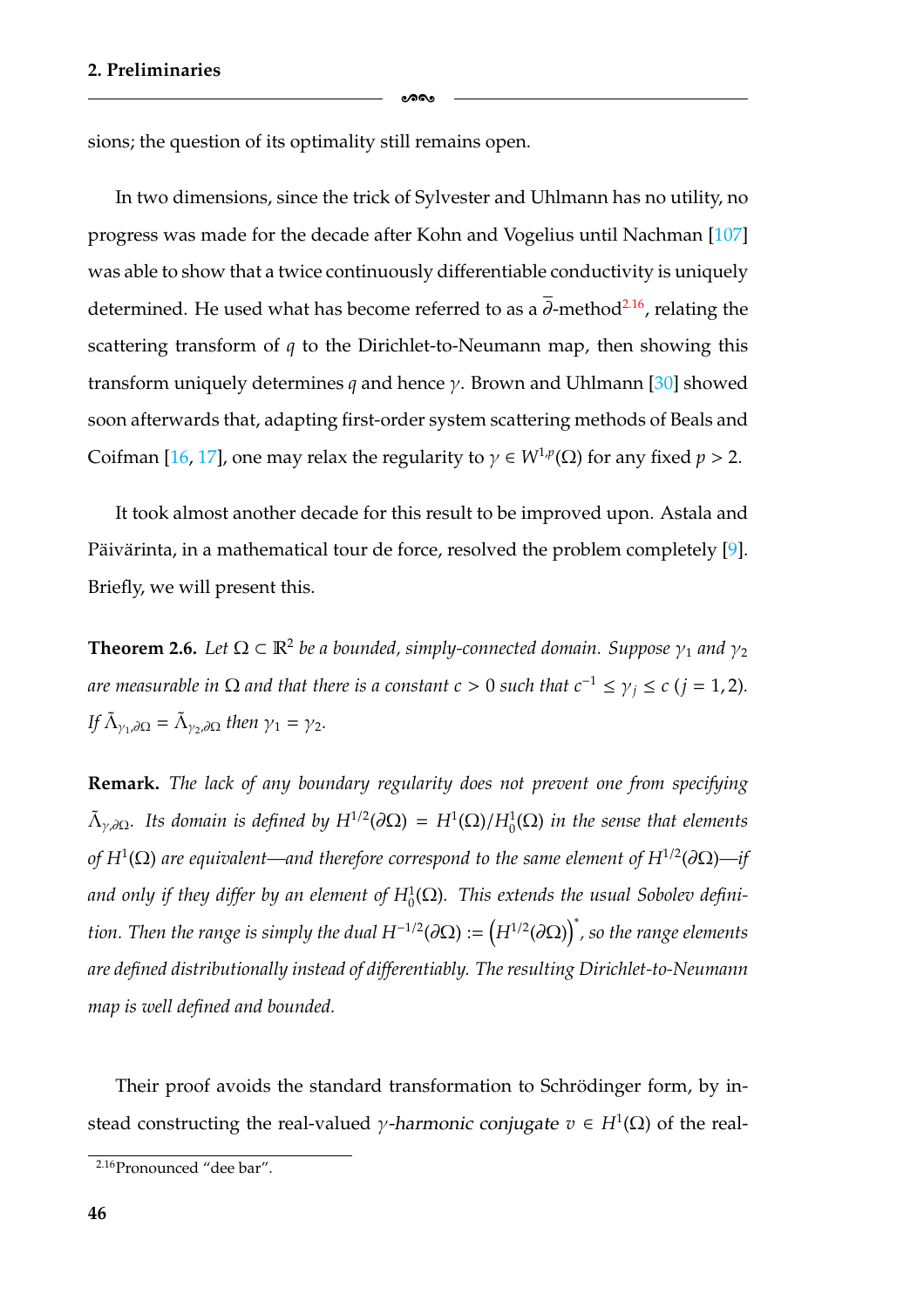valued solution *u* ∈ *H*<sup>1</sup>(Ω) to

$$
\begin{cases}\n-\nabla \cdot (\gamma \nabla u) = 0 & \text{in } \Omega, \\
u = h & \text{on } \partial \Omega.\n\end{cases}
$$

-

This is defined up to a constant so that  $f := u + iv$  satisfies the Beltrami equation

$$
\partial_{\overline{z}}f=\mu\overline{\partial_zf}\ \ \text{in}\ \Omega,
$$

where  $\partial_z := (\partial_1 - i \partial_2)/2$  and  $\partial_{\bar{z}} := \overline{\partial_z}$ , whilst  $\mu = (1 - \gamma)/(1 + \gamma)$ . They then find complex geometric optics solutions to the Beltrami equation, with the crux of the reasoning being a careful analysis of the subtle asymptotics of the remainder term in these solutions by use of *quasi-conformal* maps. The transformation back to the conductivity equation necessitates the boundedness of  $1/\gamma$  as well as  $\gamma$ , and the proof is concluded by establishing certain properties of a so-called *transport matrix* for the problem.

All of the above are results for an isotropic medium, utilising data from the full boundary. We make no mention of anisotropic media, since we are not immediately concerned with such a case in our original work. We will discuss data on the partial boundary in greater depth in the opening portion of Chapter [4.](#page-105-0)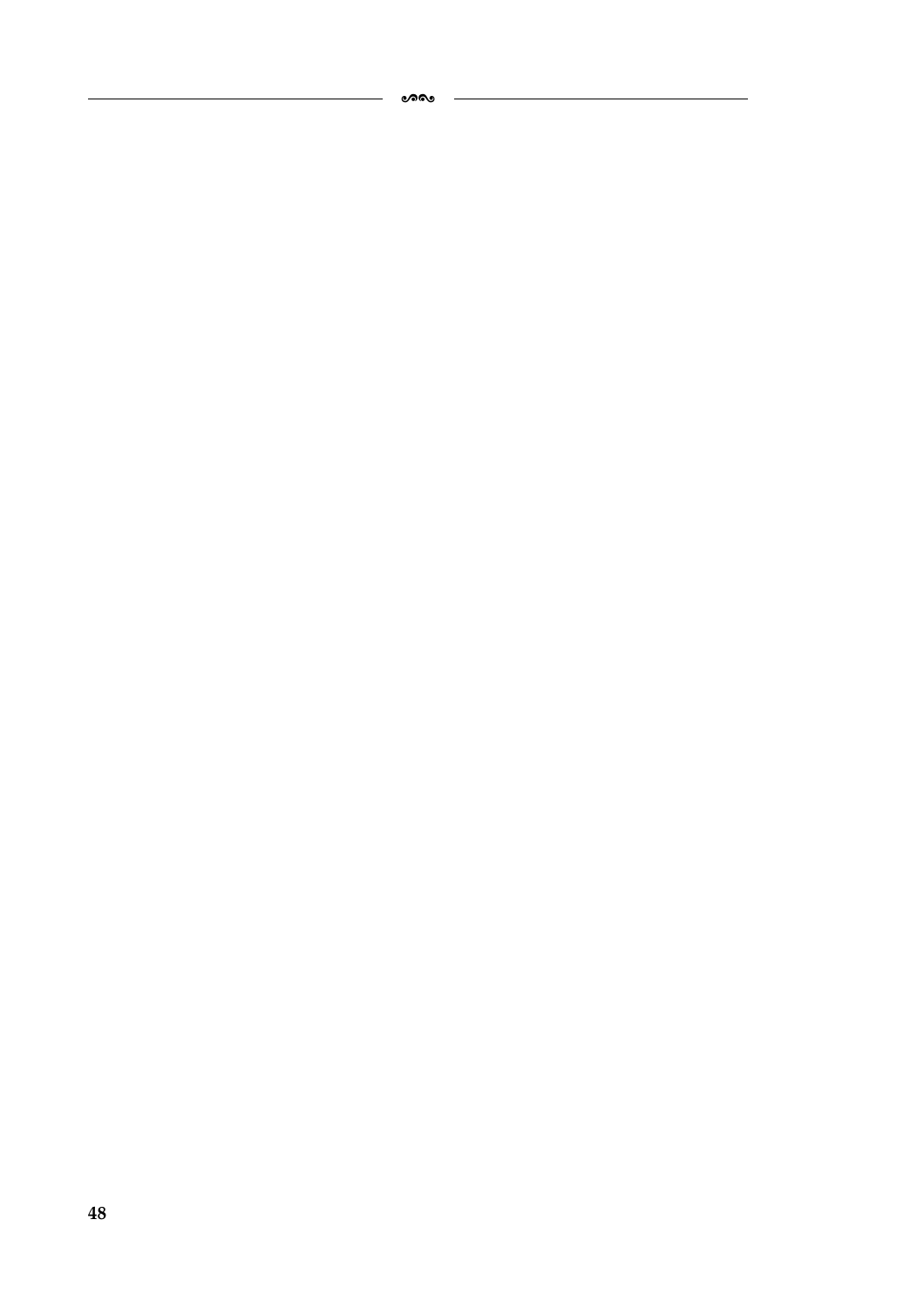## <span id="page-55-0"></span>**3**

# **Second-order linear pencils and discrete data**

*'The art of doing mathematics consists in finding that special case which contains all the germs of generality.'*

-

 $-$  David Hilbert<sup>3.1</sup>

In any physically inspired problem, a simple improvement to a given solution is that of using fewer starting data. In the case of the classical inverse spectral problem described in Section [2.3](#page-38-0) our starting data in all cases were an *m*-function, considered as measurements of boundary values at one end-point of the interval on which the differential operator is defined. These measurements were assumed to be made for all  $\lambda$  for which they make sense—i.e., not associated eigen-values or spectrum. Being able to perform a similar recovery for measurements from a smaller set of  $\lambda$ —or indeed for a discrete, countable such set—would represent a substantial strengthening of the result. Moreover, practically one never has access to measurements over a continuous or infinite set of spectral parameters,

<span id="page-55-1"></span><sup>3.1</sup>*Hilbert*, Constance Reid (1970).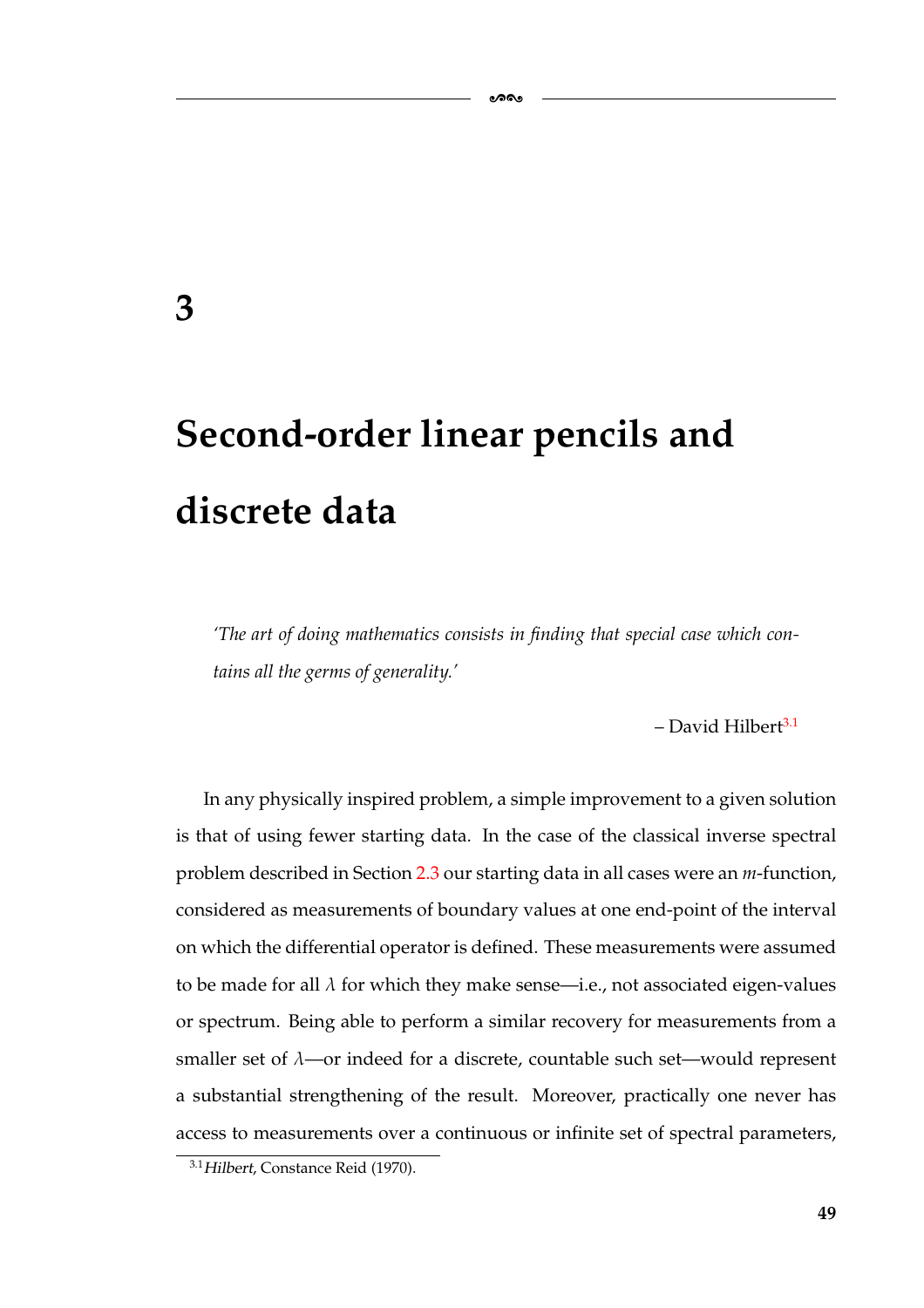ക്ക

so avoiding such a restriction could provide greater applicability of the relevant uniqueness results.

It is with this in mind that we approach this chapter. We will consider a linear pencil of ordinary differential operators, with highest order 2. In this situation we can formulate an inverse problem, and for it we prove a uniqueness theorem. The data we allow ourselves are discrete, comprising the sequence of values  $m(-n^2)$  ( $n = 1, 2, 3, ...$ ) where *m* is a suitably-generalised Weyl–Titchmarsh-type *m*-function for the pencil of operators. As outlined in Section [1.3,](#page-19-0) this secondorder pencil is a generalisation of a specific pencil arising from separating the variables in a certain Schrödinger singular-boundary-value problem in two dimension. To conclude the chapter we will formulate this problem, show the link with the pencil, and prove uniqueness for it from our results for the pencil. A concise version of most of the material in this chapter was published in 2016 [\[27\]](#page-181-5). Here we have expanded on much of the details and arguments involved.

Pencils of second-order differential operators are not new, though so far it is mostly the quadratic pencils which have seen attention. These are usually written

$$
-\nabla \cdot (p\nabla u(\cdot;\lambda)) + qu(\cdot;\lambda) = (\lambda w + \lambda^2)u(\cdot;\lambda)
$$

in some domain of one or more dimensions, sometimes with a manifold instead of a linear structure. The works  $[85, 88]$  $[85, 88]$  $[85, 88]$  in particular focus on manifolds. There are also many examples of such work on a one-dimensional interval, both finite and half-infinite. These are not of interest in our situation, which is a linear pencil and involves highly singular coefficients. The interested reader is directed, for example, to [\[73,](#page-184-4) [139\]](#page-188-0) or [\[46\]](#page-182-4) and its substantial list of references, or the book chapter [\[103\]](#page-186-4) for a list of applications.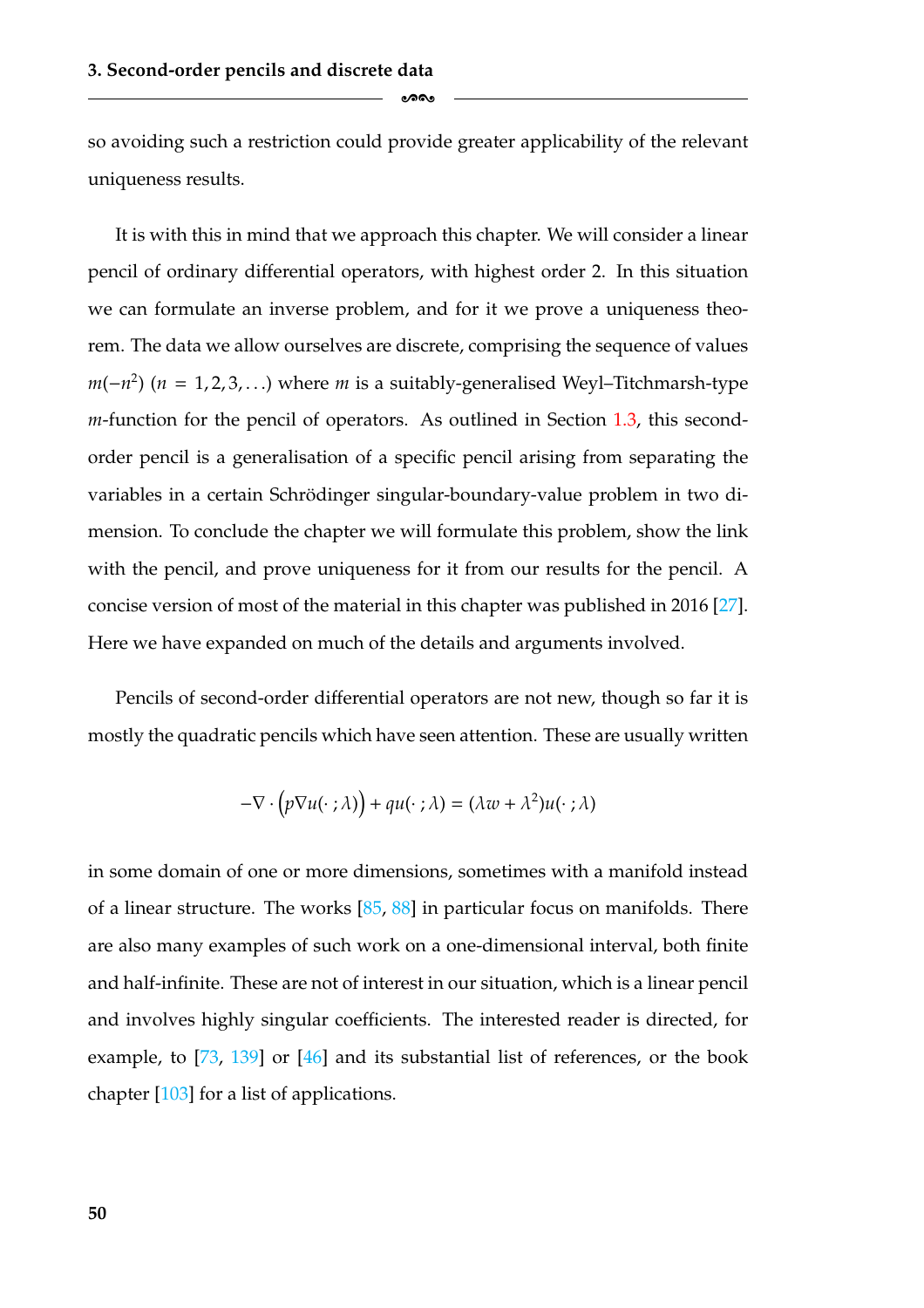### **3.1 Problem definition and outline**

We recall from Section [2.1](#page-26-0) or, for example, [\[115,](#page-186-5) Thm. X.1] that a sufficient condition for the spectrum of an operator to be real is that the operator be self-adjoint; this is important, since to avoid dealing with unnecessary technical complications a meaningful, non-trivial spectrum is necessary to constitute part of the input data for associated inverse spectral problems. Indeed it is usually in this case that one defines a boundary map associated to a differential operator<sup>3.2</sup>. The issue is the same when dealing with pencils of operators.

-

For reasons outlined shortly, the Hilbert space we consider in this chapter is

$$
H := L^{2}(0, 1; r dr) = \left\{ u : (0, 1) \to \mathbb{C} \middle| \int_{0}^{1} r |u(r)|^{2} dr < \infty \right\}.
$$

Let us take both  $q, w \in L^{\infty}_{loc}(0, 1]$ , with additionally  $q$  real-valued and  $w$  almost everywhere positive. We construct the following pencil of operators over *H*:

<span id="page-57-1"></span>
$$
Lu(r; \lambda) = \lambda Pu(r; \lambda) \quad (r \in (0, 1)). \tag{3.1.1}
$$

The differential expression

$$
\ell[u](r) = -\frac{1}{r}(ru'(r))' + q(r)u(r)
$$
\n(3.1.2)

defines the action of the operator *L*. The domain of *L* will be defined precisely shortly. The multiplication operator

$$
Pu(r) = w(r)u(r) \tag{3.1.3}
$$

<span id="page-57-0"></span> $3.2$ Of course inverse problems for some non-self-adjoint operators have been considered, e.g., Simon and Bennewitz's work [\[120,](#page-187-0) [20\]](#page-180-0) allows for a complex-valued Schrödinger potential, and the Weyl–Kodaira–Titchmarsh theory of Section [2.2](#page-33-0) has more recently been extended similarly to allow complex coefficients [\[24\]](#page-180-8).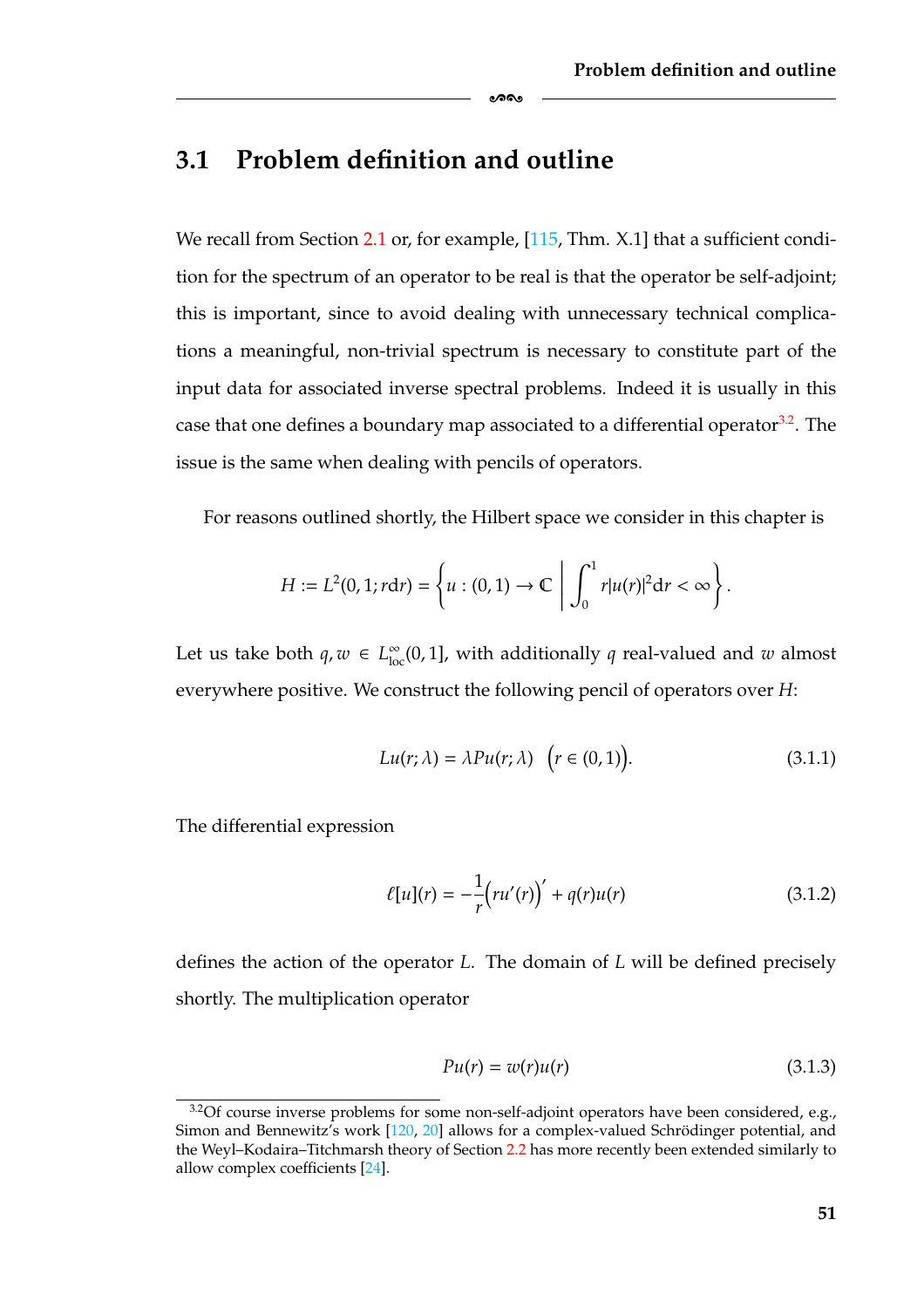possessing domain

$$
D(P) = \left\{ u \in H \mid \int_0^1 w(r)^2 |u(r)|^2 r dr < \infty \right\} = L^2(0, 1; w(r)^2 r dr)
$$

-

making it self-adjoint, is unbounded—except when  $v = 0$ —since *w* is assumed to satisfy

$$
w(r) = \frac{1}{r^{\nu}}\big(1 + o(1)\big) \quad (r \to 0),
$$

with a fixed  $\nu \geq 0$ .

In Section [2.2](#page-33-0) we presented a version of the approach developed by Weyl and later Titchmarsh for analysing the singular behaviour of Sturm–Liouville problems. This analysis formed the means by which we constructed an *m*-function. This will be our standard choice of boundary spectral data for any one-dimensional problem. In their framework we would write [\(3.1.1\)](#page-57-1) in the form

$$
\frac{1}{rw(r)}\Big(ru'(r)\Big)'+\frac{q(r)}{w(r)}u(r)=\lambda u(r).
$$

We would then note that, over  $L^2(0, 1; rw(r)dr)$ , the expression on the left hand side is formally symmetric, and perform our analysis using this as our underlying Hilbert space. However it turns out that from a certain physically motivated perspective the most natural space is instead *H*, which we explain now.

Letting *w*(*r*) be precisely *r*<sup>−2</sup>—i.e., *ν* = 2—and replacing  $λ$  by the sequence  $-λ<sub>n</sub>$ generates from [\(3.1.1\)](#page-57-1) the Bessel-type system of equations

<span id="page-58-0"></span>
$$
-\frac{1}{r}\left(ru'_{n}(r;\mu)\right)' + q(r)u_{n}(r;\mu) + \frac{\lambda_{n}}{r^{2}}u_{n}(r;\mu) = \mu u_{n}(r;\mu), \qquad (3.1.4)
$$

in the case where  $\mu = 0$ . In a natural way, we may pre-specify  $\lambda_n$  as the angular eigen-values of a boundary-value problem for a spherically-symmetric Schrödinger equation in any sub-domain of  $\mathbb{R}^2$ . Separation of the variables for this equation,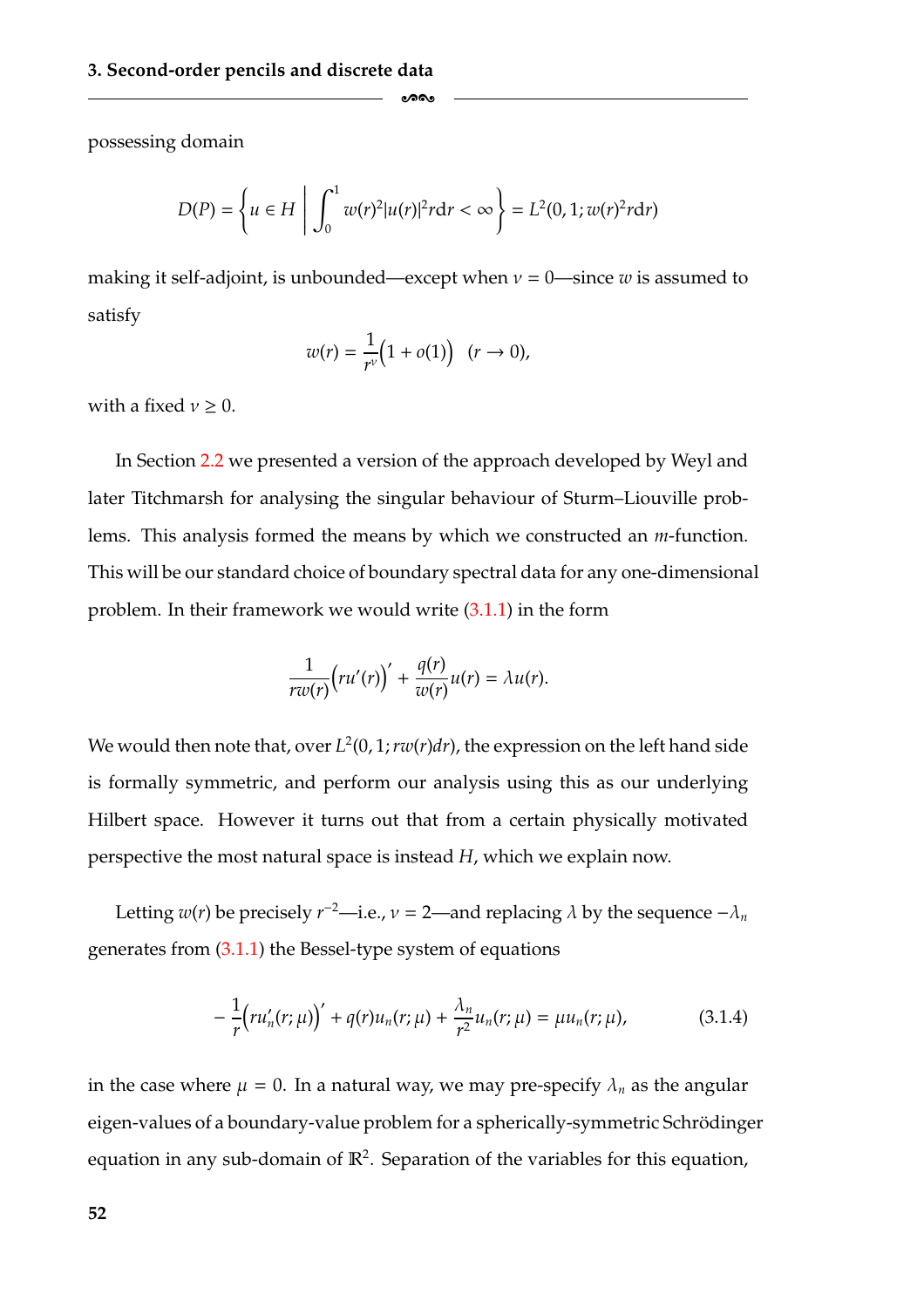in polar coordinates, yields precisely the system [\(3.1.4\)](#page-58-0) with *un* playing the part of the radial component of the solutions for the boundary-value Schrödinger problem. Under such a separation of variables, the Lebesgue area measure d**x** becomes *rdrd* $\vartheta$ , the radial part of which we take as the measure for our  $L^2$ -type Hilbert space *H*.

-

Indeed, the Bessel equation arises naturally in such scenarios as the radial equation, hence a natural choice for  $\lambda_n$  are the aforementioned eigen-values. Of course the domain and boundary conditions are needed to determine the eigenvalues. As previously mentioned, later in the chapter we will apply our onedimensional uniqueness result to a partial differential operator. For this operator we will provide a domain and boundary conditions, and explain how these λ*<sup>n</sup>* arise in this particular case.

We must now precisely define the domain of *L*, or, rather, the domain of the pencil  $L - \lambda P$ . To do so in a consistent way we need to develop a classification, similar to that of the Weyl–Titchmarsh limit-point or limit-circle<sup>3.3</sup>, which we may apply to our pencil of operators. This is explained in the following definition.

**Definition 3.1.** *The equation*

<span id="page-59-0"></span>
$$
-\frac{1}{r}\left(ru'(r)\right)' + q(r)u(r) = \lambda w(r)u(r) \tag{3.1.5}
$$

*is said to be in pencil-limit-circle at* 0 *whenever, for all*  $\lambda \in \mathbb{C}$ *, the space of its solutions that lie in*  $L^2(0, 1; r dr)$  *is two-dimensional. Otherwise—i.e., if for all*  $\lambda \in \mathbb{C}$  *this solutionspace is one- or zero-dimensional—we say* [\(3.1.5\)](#page-59-0) *is in pencil-limit-point at* 0*. We abbreviate these two cases, respectively, by PLC and PLP. Sometimes we will also refer to the differential expression*  $\ell - \lambda w$  *using this classification.* 

<span id="page-59-2"></span>**Remark.** In Section [3.2](#page-64-0) we prove that, when  $w(r) = r^{-\nu}(1 + o(1))$  ( $r \to 0$ ) and satisfies

<span id="page-59-1"></span><sup>&</sup>lt;sup>3.3</sup>These were defined in Section [2.2.](#page-33-0)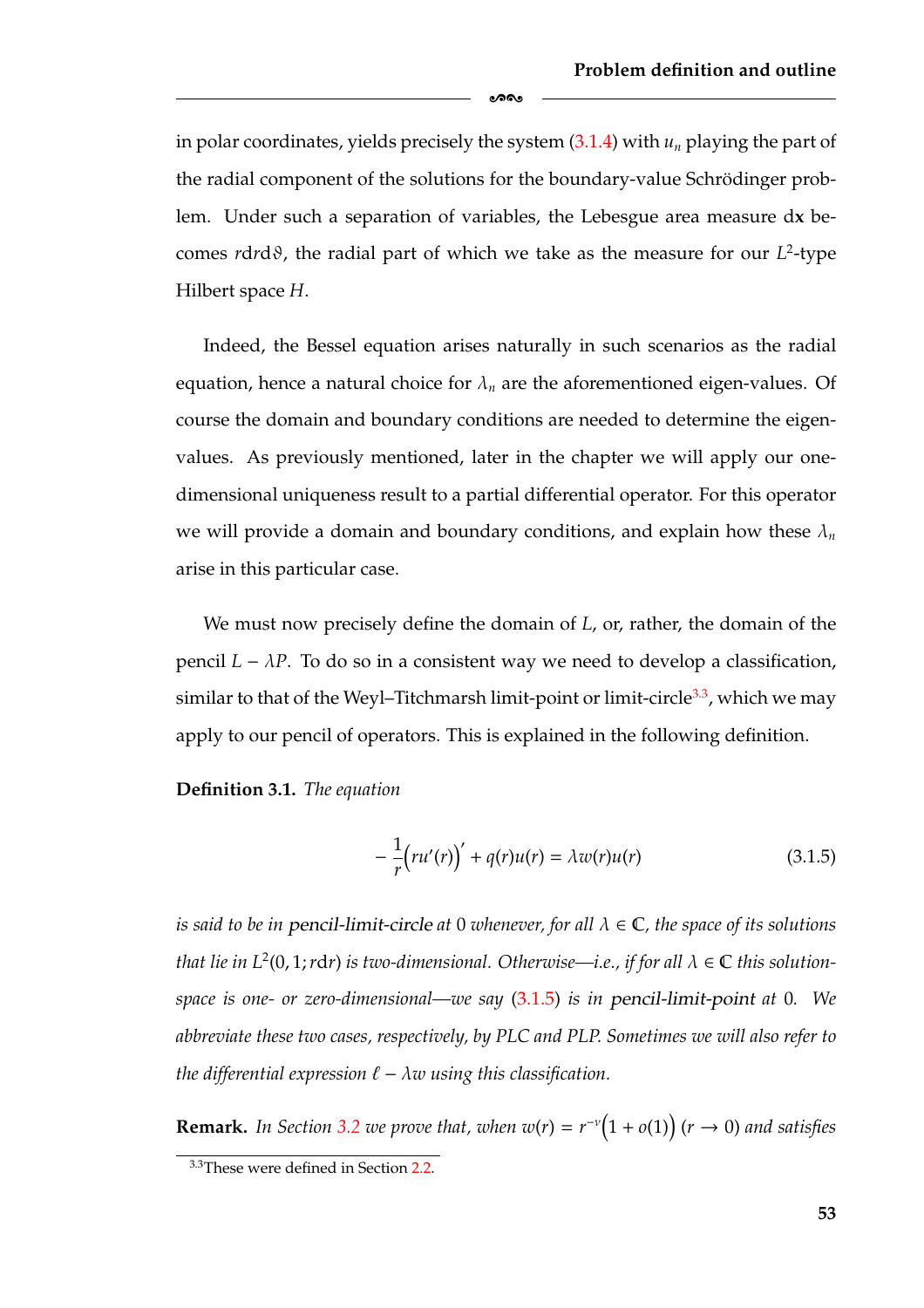*certain technical conditions, we have the following classification. Equation* [\(3.1.1\)](#page-57-1) *is in PLC at* 0 *for* ν ∈ [0, 2)*, it is in PLP at* 0 *for* ν ∈ (2, ∞)*, and it is in a "mixed",* λ*-dependent*  $s$ ituation when  $v = 2$ . Indeed, when  $v = 2$  and  $\text{Im}(\lambda) \neq 0$ , if  $\text{Im}(\sqrt{\lambda}) \geq 1$  then  $(3.1.1)$ *is in PLP at* <sup>0</sup>*, whilst if* Im( <sup>√</sup> λ) < 1 *then the equation is in PLC at* 0*. In other words, for*  $v = 2$ *, we may divide*  $\mathbb{C} \setminus \mathbb{R}$  *into the components*  $\Omega_p$  *and*  $\Omega_c$  *either side of the parabola* Im(  $\sqrt{\lambda}$ ) = 1, where  $\lambda \in \Omega_p$  puts the equation in PLP and  $\lambda \in \Omega_c$  puts it in PLC, at 0. *For a visual representation of this classification, see Figure [3.1.](#page-60-0)*

-

<span id="page-60-0"></span>

*Figure 3.1:* λ*-plane for equation* [\(3.1.5\)](#page-59-0) *with* ν = 2

It is well known [\[37,](#page-181-6) [133,](#page-187-5) [15\]](#page-180-9) that for Sturm–Liouville problems that are regular or classical limit-circle at a given end-point of the interval, one may use a solution of the equation for any real  $\lambda$  in the resolvent set of the associated Sturm– Liouville operator—possibly, for example,  $\lambda = 0$ —to define a boundary condition at the given end-point. This owes to the fact that the limit-circle/-point classification may be extended from  $\mathbb{C}\backslash\mathbb{R}$  to all of this resolvent set.

The same extension and boundary condition may be utilised here, with care taken to choose  $\lambda$  from  $\mathbb R$  to ensure that, in cases where the pencil has mixed classification, e.g.,  $v = 2$ , the expression  $\ell - \lambda w$  has a two-dimensional  $L^2_{loc}[0,1)$ solution space. We may assume with no loss of generality that this condition is automatically satisfied, for the pencil [\(3.1.5\)](#page-59-0) when  $w(r) \sim r^{-\nu}$  ( $r \to 0$ ), by the choice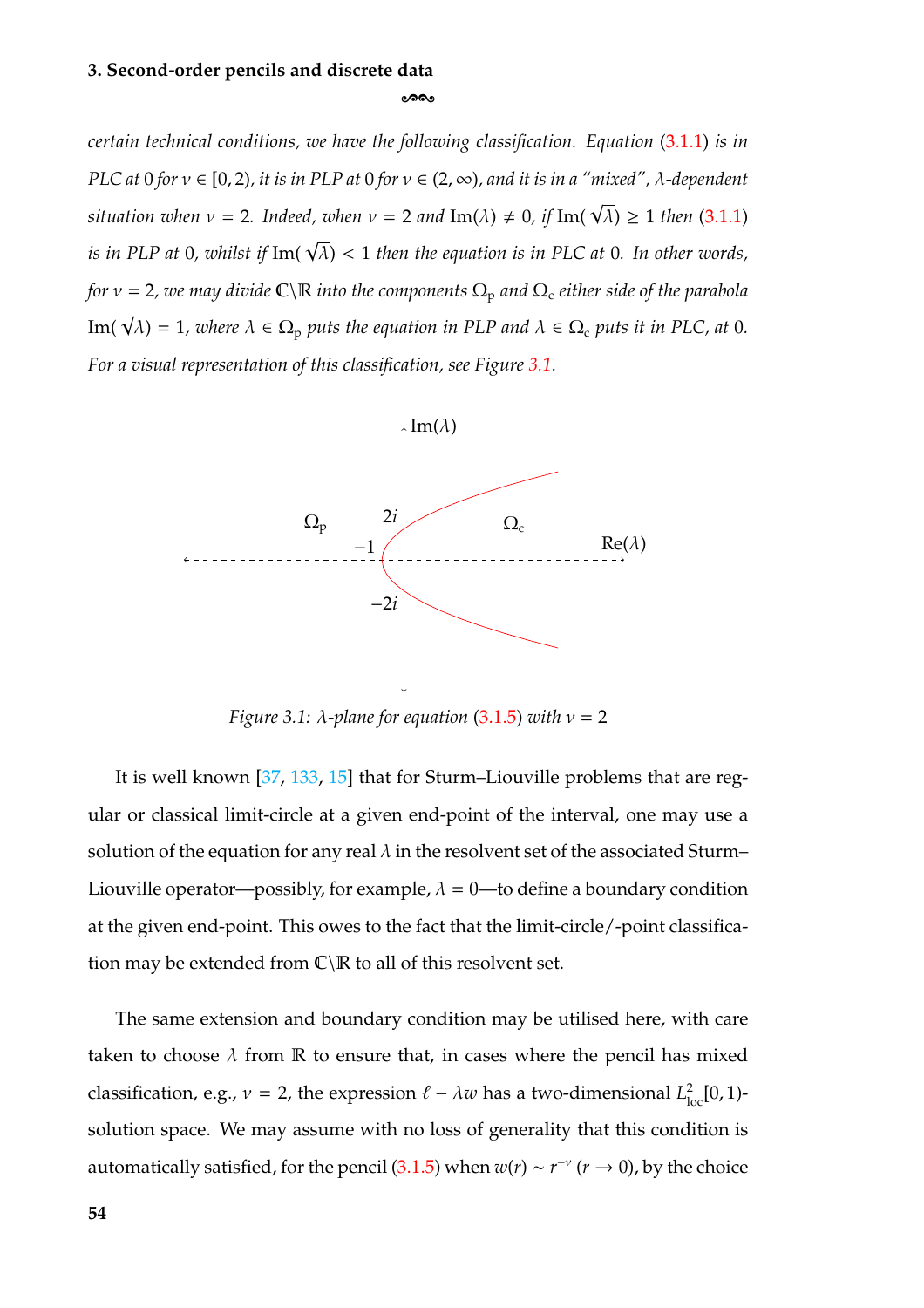$\lambda = 0$ , thanks to the discreteness of the spectrum of  $L - \lambda P$  and the fact that we may translate *q* by any real  $\lambda$  without affecting uniqueness or its properties in the coming theorems. Define the Lagrange bracket,  $[u, v](r) = r(uv' - u'v)(r)$ , for the differential expression  $\ell$ . This is a compact notation for the boundary term that emerges from a double integration by parts, as follows:

ക്ക

$$
\int_r^1 (v\ell u - u\ell v) = [u, v](r) \quad (r \in (0, 1], u, v \in C^2(0, 1], u(1) = v(1) = 0).
$$

**Definition 3.2.** *Suppose*  $\ell - \lambda w$  *is in PLC at 0, and that the not-everywhere-zero, realvalued function U solves U* = 0*. Then a function u satisfies the boundary condition parameterised by U if and only if*

<span id="page-61-0"></span>
$$
[u, U](0^+) = \lim_{r \searrow 0} r(u(r)U'(r) - u'(r)U(r)) = 0.
$$
 (3.1.6)

**Remark.** *Conversely, it can be shown that any self-adjoint boundary condition for*  $ℓ - λw$ *at the PLC end-point* 0 *may be written in the form* [\(3.1.6\)](#page-61-0)*. By self-adjoint boundary condition we mean any boundary condition that would restrict the operator generated by* − λ*w and a homogeneous Dirichlet condition at* 1*, to a self-adjoint realisation.*

<span id="page-61-1"></span>**Definition 3.3** (Domain of  $L - \lambda P$ ). Let Im( $\lambda$ )  $\neq$  0*. When*  $\ell - \lambda w$  is in PLP at 0*, we define*

$$
D(L - \lambda P) = \{u \in H \mid \ell u - \lambda w u \in H, \ \ u(1; \lambda) = 0\},
$$

*and when it is in PLC at* 0*, we define*

$$
D(L - \lambda P) = \{u \in H | \ell u - \lambda w u \in H, \ \ u(1; \lambda) = 0, \ [u, U](0^+; \lambda) = 0\}.
$$

Owing to the Remark on page [53](#page-59-2) we make the following definition.

**Definition 3.4.** Let  $\text{Im}(\lambda) \neq 0$ . If  $\ell - \lambda w$  is in PLP at 0, define  $u(\cdot; \lambda)$  to be the *unique solution in H, up to a constant multiple, of equation* [\(3.1.5\)](#page-59-0). If  $\ell - \lambda w$  is in PLC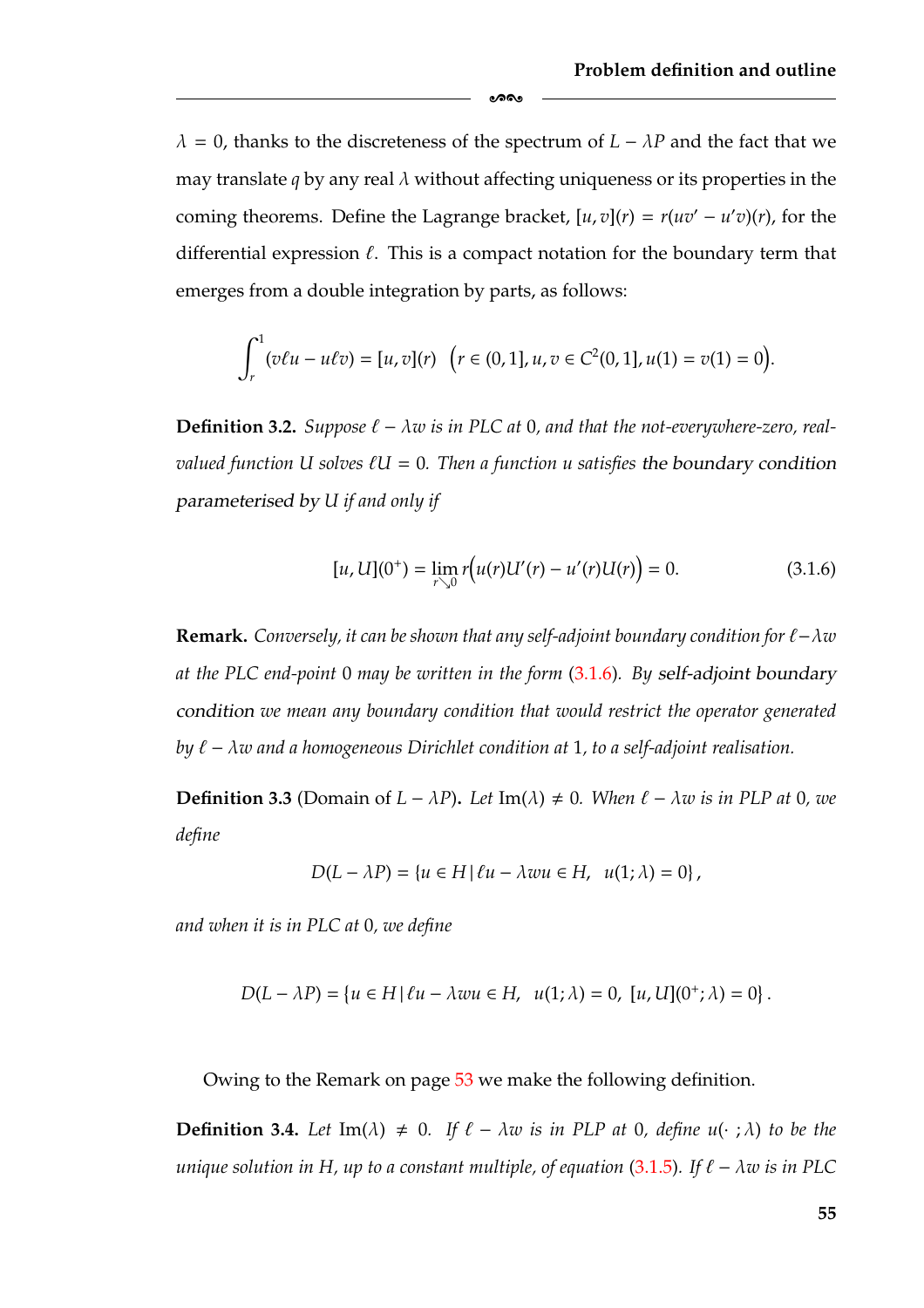*at* 0, denote by  $u(\cdot; \lambda)$  the unique (up to constant multiple) solution in H, of [\(3.1.5\)](#page-59-0), *satisfying some self-adjoint boundary condition*  $[u, U](0^+; \lambda) = 0$  *for some non-trivial* U *solving*  $\ell U = 0$ *. We then define the Dirichlet m-function by* 

ക്കം

<span id="page-62-0"></span>
$$
m(\lambda) = -\frac{u'(1;\lambda)}{u(1;\lambda)} \quad \text{(Im}(\lambda) \neq 0\text{)}.
$$
\n(3.1.7)

**Remark.** *This function may be extended analytically to the resolvent set of*  $L - \lambda P$ *. We remind the reader that it has a "*−*" to ensure the correct sign for the Herglotz property, i.e., so that it maps*  $\mathbb{C}^{\pm} \to \mathbb{C}^{\pm}$ —otherwise it would be anti-Herglotz, mapping  $\mathbb{C}^{\pm} \to \mathbb{C}^{\mp}$ .

When  $v = 2$  there is no reason to expect the above-defined *m* to be continuous across the curve Im(  $\sqrt{\lambda}$ ) separating  $\Omega_{\text{p}}$  from  $\Omega_{\text{c}}.$  It is not hard to convince oneself of the following proposition, though since it is not necessary for the purposes of this work we omit the proof.

**Proposition 3.1.** When  $v = 2$ , there are analytic continuations  $m_p$  and  $m_c$  of, respec*tively m*  $\bigcap_{\Omega_p}$  *and m*  $\bigcap_{\Omega_c}$ , *whose domains both include*  $\mathbb{C}\setminus\mathbb{R}$ *. Moreover,* 

$$
m_p \upharpoonright_{\mathbb{C}\backslash\mathbb{R}} \neq m_c \upharpoonright_{\mathbb{C}\backslash\mathbb{R}}
$$

*and the boundary condition required for*  $\ell - \lambda w$  *to generate*  $m_p$  *in the region*  $\Omega_c \backslash \mathbb{R}$  *is not of a self-adjoint type.*

Moreover, in the vein of the discussion in Section [2.2](#page-33-0) one can show that the following holds.

**Proposition 3.2.** *The pencil*  $L - \lambda P$  *is boundedly invertible wherever m(* $\lambda$ *) is analytic, and its eigen-values are the poles of m*(λ)*. The multiplicities of the poles are exactly the multiplicities of the eigen-values.*

As we stated in the beginning of the chapter, we will prove a (pair of) unique-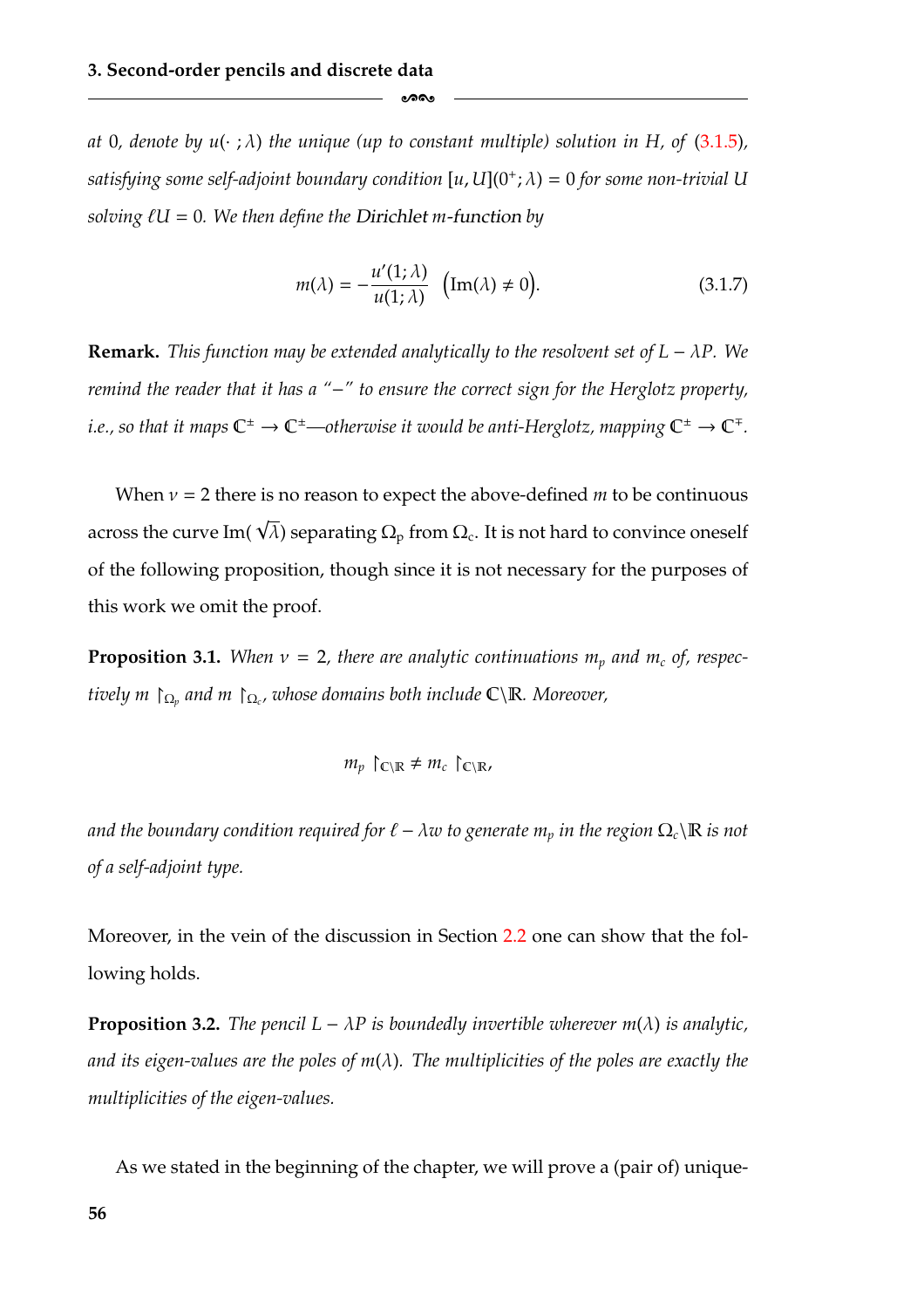ness theorem(s) for a particular inverse problem, which we may now formulate.

ക്കം

<span id="page-63-0"></span>**Inverse Problem I.** *Consider a locally bounded*  $w : (0,1] \rightarrow (0,+\infty)$ *, so that* [\(3.1.1\)](#page-57-1) *is in PLP at* 0*, or in PLC at* 0 *equipped with the self-adjoint boundary condition from Definition [3.3.](#page-61-1) Suppose we have specified the admissible sequence*  $\mathcal{S}:=\left( (-n^{2},m_{n})\right) _{n=1}^{\infty}$  *of points from the graph of some generalised Titchmarsh–Weyl m-function for* [\(3.1.5\)](#page-59-0)*. From* S *and w recover the potential q.*

To establish uniqueness for this problem, we will proceed as follows. First we transform the differential expression  $\ell - \lambda w$  to Liouville normal form. In our PLP case—i.e.,  $v \ge 2$ ; we will establish in Section [3.2](#page-64-0) that the "mixed" case  $v = 2$  turns out to be treatable as PLP—the spatial domain transforms from  $(0, 1)$  to  $(0, \infty)$ , with the new differential expression chosen to be regular at 0 and in PLP at  $\infty$ . In our PLC case— $0 \le v < 2$ —the transformation maps  $(0, 1)$  to some finite interval, which we scale to be  $(0, 1)$ , and whose orientation we choose to ensure that the new expression is regular at 1 and in PLC at 0.

**Remark.** *Intuitively, we may interpret this difference in transformation as owing to the PLC "singularity" at* 0 *being too "weak" for the associated transformation to map the unit interval to the half-line, whereas the PLP expression is "sufficiently" singular.*

Next we note that the transformation to Liouville normal form correspondingly transforms the *m*-function, in the sense that the new equation has an *m*function associated with it that is a (non-linear) transformation of the original *m*-function [\(3.1.7\)](#page-62-0). This means that we may interpolate the original *m*-function by instead interpolating its transformed version. Moreover, because the classical limit-point and limit-circle *m*-functions are formally identical to, respectively, the PLP and PLC *m*-functions, we see that we simply need interpolation results for the classical counterparts. Such a result already exists [\[118\]](#page-186-6) for the classical limit-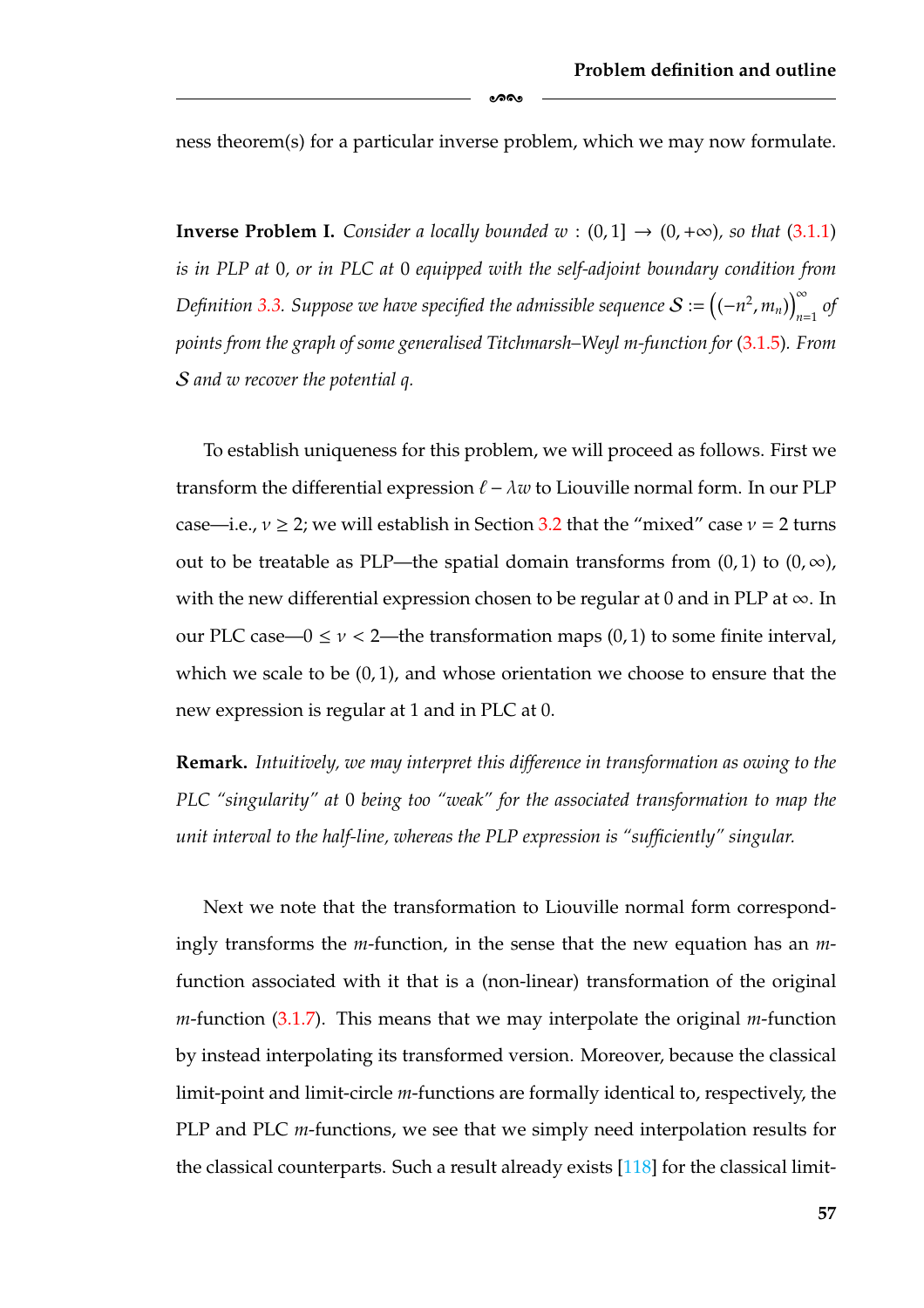point case, and we present it in Section [3.3.](#page-74-0) However an analysis of the available literature indicates there is no interpolation result for a classical limit-circle *m*-function, and a study of the proof for limit-point interpolation offers further indication that the methods involved are not adaptable to the limit-circle case. In the same section we discuss this issue, and present a novel proof of interpolation of a particular classical limit-circle *m*-function, which corresponds exactly to our transformed PLC *m*-function. These results, together, allow us to move from knowing the discrete sequence S to knowing the full (PLP or PLC) *m*-function.

ക്കം

The final step is application of the generalised Borg–Marcenko theorem. This classical and far-reaching result was discussed in depth in Section [2.3.](#page-38-0)

The remaining chapter is divided into the following sections. We analyse the solution-space dimensions for equation [\(3.1.5\)](#page-59-0) in Section [3.2,](#page-64-0) proving concretely the pencil-limit-point/-circle classification of  $\ell - \lambda w$  alluded to earlier. In Section [3.3](#page-74-0) we discuss the problem of interpolating classical limit-point *m*-functions and present our interpolation of a classical limit-circle *m*-function. We then pull all the results together in Section [3.4](#page-90-0) and round off the proofs of two uniqueness theorems for Inverse Problem [I.](#page-63-0) Finally, in Section [3.5](#page-96-0) we apply this uniqueness of a pencil of ordinary differential operators to a problem involving partial differential operators, singular partial boundary conditions and partial boundary data of Cauchy type, which we call the Berry–Dennis inverse problem.

#### <span id="page-64-0"></span>**3.2 Pencil-limit-point and -limit-circle behaviour**

We will analyse here the dimension of the solution space of [\(3.1.5\)](#page-59-0) with  $w(r) \sim r^{-\nu}$ and  $v \ge 0$ . It will be helpful to treat the two cases  $v \ge 2$  and  $0 \le v < 2$  separately, respectively in Lemmata [3.2](#page-66-0) and [3.3.](#page-71-0) The first analysis is *via* transforming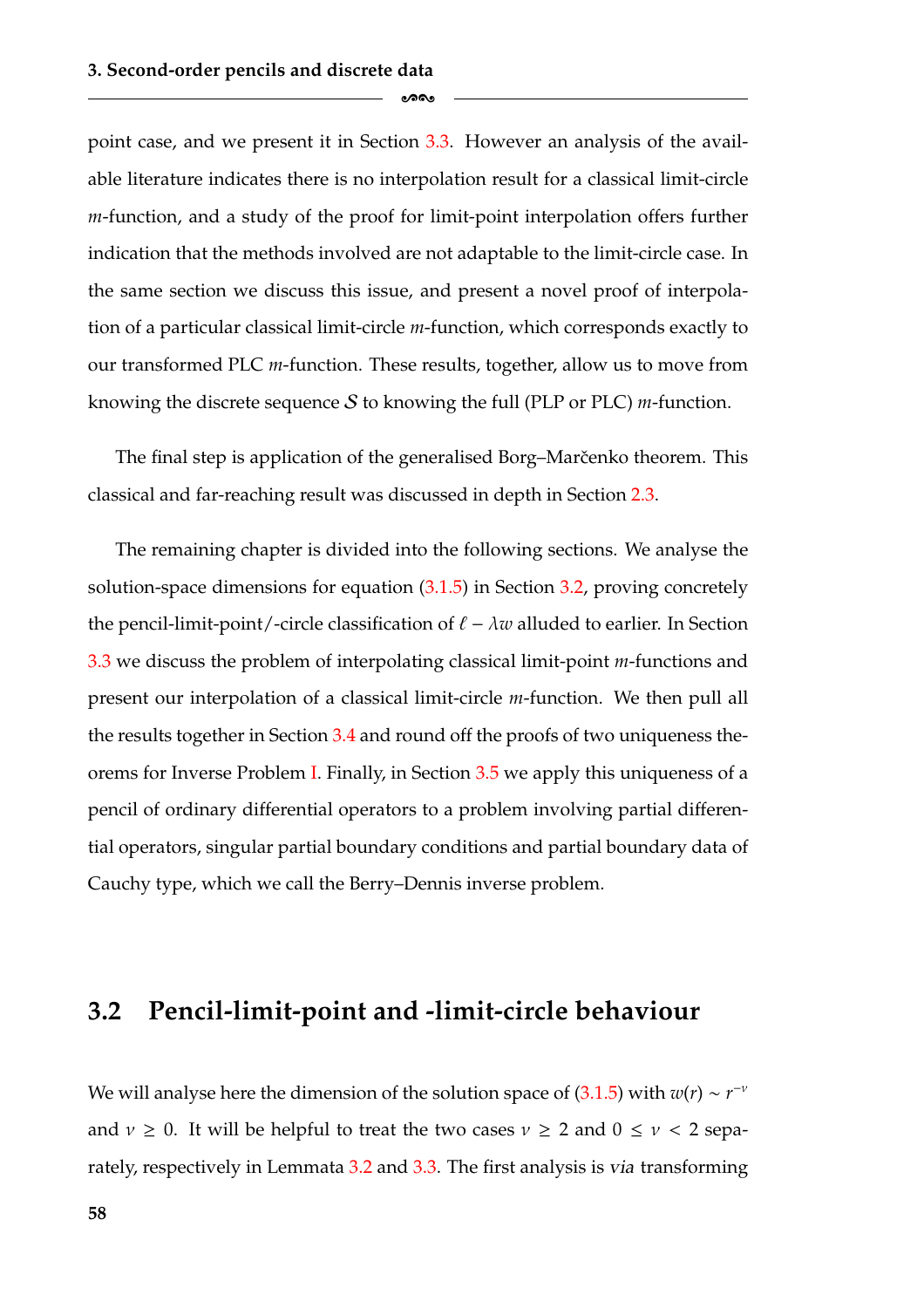the problem to Liouville normal form on the half-line and using known large-*x* asymptotics of solutions. The second follows a different approach, using asymptotic analysis and variation of parameters to build recursion formulae that can be used to construct a pair of linearly independent solutions to the original equation. In this second case we could, equivalently, work with the Liouville normal form on the finite interval, but it is just as convenient here to use  $(3.1.5)$  in its original form.

ക്ക

The understanding of *x*-asymptotics is deeper for equations in Liouville normal form when they are presented on the half-line rather than on a finite interval. The asymptotics we will use for the half-line problem arise from analyses collected by Eastham [\[45\]](#page-182-5). They and related asymptotics all emerge naturally as corollaries or generalisations of the Asymptotic Levinson Theorem [\[89\]](#page-185-7). This theorem states the following, where we follow the style of [\[45,](#page-182-5) Thm. 1.3.1].

**Proposition 3.3** (The Asymptotic Levinson Theorem). Let  $Y'(x) = (D(x)+R(x))Y(x)$ *x* ∈ (0, ∞) *be an n* × *n system with coefficients satisfying*

- the matrix  $D(x)$  *is diagonal with diagonal entries labelled*  $d_k(x)$  ( $k = 1, \ldots, n$ ),
- *•* uniformly in *i*, *j*, *t* and *x* the integrated difference  $\int_t^x \text{Re}(d_i d_j)$  *is either bounded from above or below,*
- *whilst the remainder term*  $R \in L^1(0, \infty; \mathbb{C}^{n \times n})$ *.*

*Then there is an*  $n \times n$  *fundamental matrix*  $Y(x)$  *whose components satisfy* 

$$
Y_{jk}(x) = (\delta_{jk} + o(1))e^{\int_0^x d_k} \quad (x \to \infty),
$$
 (3.2.1)

*where*  $\delta_{ik}$  *is the Kronecker-* $\delta$ *, taking the value* 1 *when*  $j = k$  *and* 0 *otherwise.* 

One may then prove the following lemma, presented as an example in [\[45,](#page-182-5)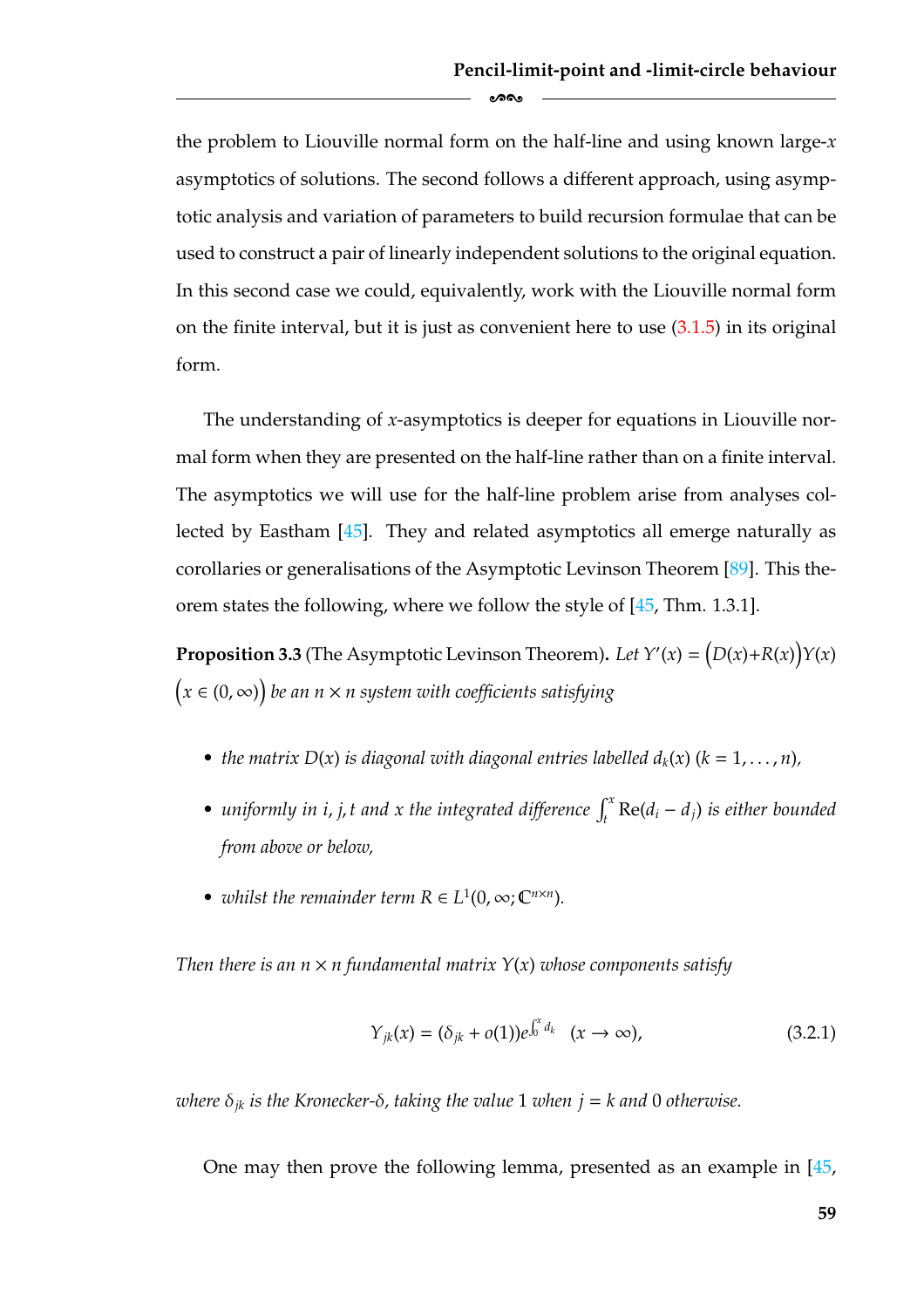Ex. 1.9.1], that describes the asymptotic form of solutions to the one-dimensional Schrödinger problem with square-integrable potential.

-

**Remark.** *The potential being in*  $L^2(0, \infty)$  *is sufficient to ensure that the one-dimensional Schrödinger problem is in classical limit-point at*  $+\infty$ *.* 

<span id="page-66-1"></span>**Lemma 3.1** (Eastham). Let c be non-zero and  $R \in L^2(a,\infty)$ . Then the differential equa*tion*

$$
-y'' + Ry = c^2y \quad on \ (a,\infty)
$$

*has a linearly independent pair of solutions*  $y_{\pm}$  *asymptotically given, as*  $x \rightarrow \infty$ *, by* 

$$
y_{\pm}(x) = \exp\left(\pm i\left(cx - \frac{1}{2c} \int_a^x R\right)\right)\left(1 + o(1)\right).
$$

Eastham's Lemma is the key ingredient in the proof of the following classification, the first main result of this section.

<span id="page-66-0"></span>**Lemma 3.2.** *Suppose*  $v \ge 2$  *and*  $\alpha > \frac{v-2}{2}$ *, and furthermore let*  $q, w \in L^{\infty}_{loc}(0, 1]$  *be realvalued and satisfy, as*  $r \rightarrow 0$ *,* 

$$
(i) \ w(r) = \frac{1}{r^v}(1 + O(r^{\alpha})),
$$

- *(ii)*  $w(r) \ge \omega > 0$  *almost everywhere, and*
- $(iii)$   $q(r) = w(r)O(r^{\alpha})$

*Then equation* [\(3.1.5\)](#page-59-0) *is*

- **1.** in PLP at 0 when  $v > 2$  or  $\text{Im } \sqrt{\lambda} \ge 1$ , and
- *2. in PLC at 0 when*  $v = 2$  *and*  $1 > \text{Im } \sqrt{\lambda} > 0$ *.*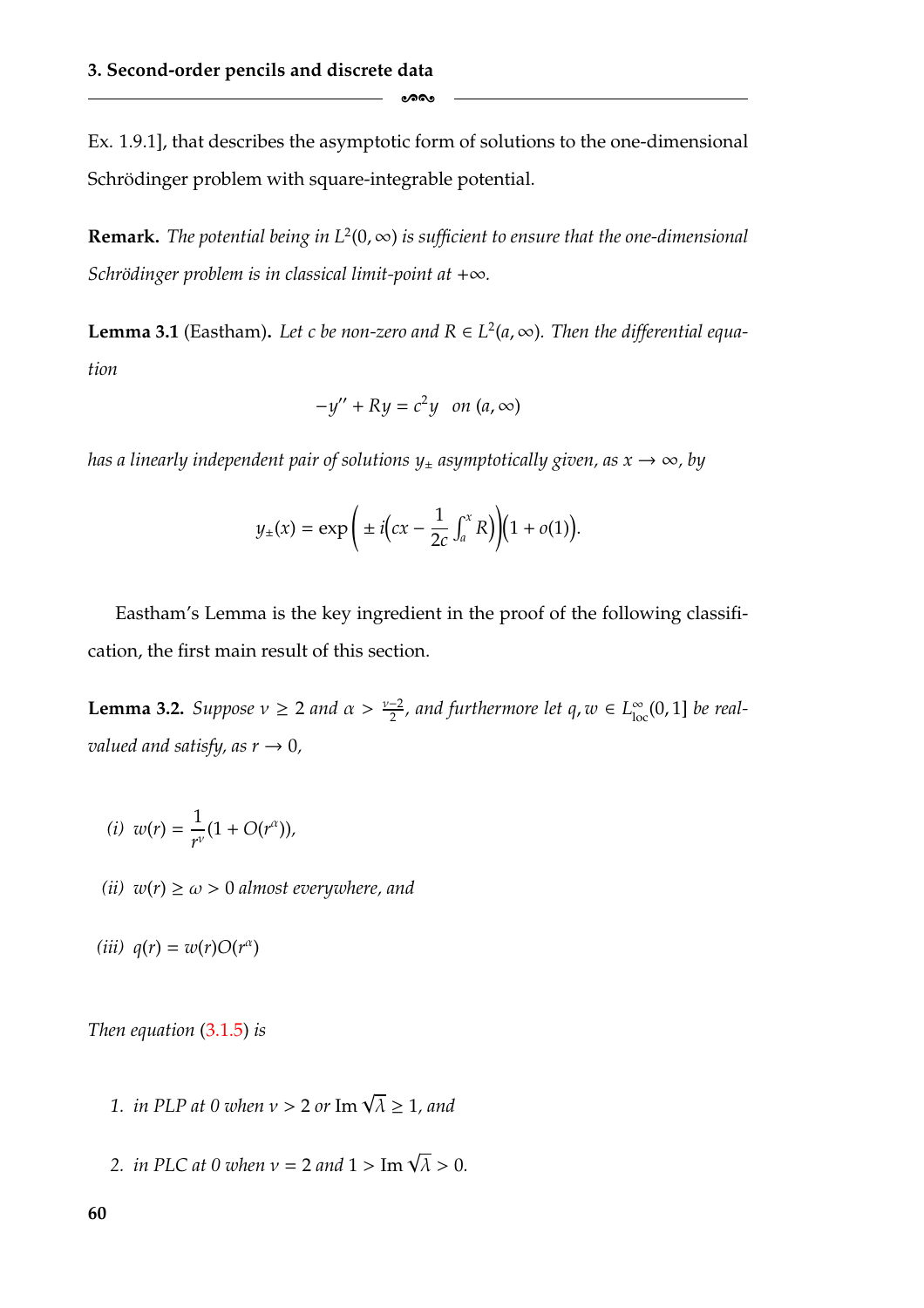*Proof.* We write

$$
w(r) = \frac{1}{r^{\nu}} \Big( 1 + \varepsilon_1(r) \Big) \text{ and}
$$
  

$$
\frac{q(r)}{w(r)} = \varepsilon_2(r) \quad (r \in (0, 1]),
$$

-

where

<span id="page-67-1"></span>
$$
\varepsilon_j(r) = O(r^{\alpha}) \ (r \to 0, \ j = 1, 2). \tag{3.2.2}
$$

By performing a Liouville–Green transformation [\[45,](#page-182-5) Sec. 2.5], with

$$
t = \tau(r) = \int_{r}^{1} \rho^{-\nu/2} d\rho \quad (r \in (0, 1)),
$$
  
\n
$$
z(t) = \tau^{-1}(t)^{\frac{2-\nu}{4}} u(\tau^{-1}(t)) \quad (t \in (0, \infty)),
$$
\n(3.2.3)

we arrive at the equation

<span id="page-67-2"></span><span id="page-67-0"></span>
$$
-z''(t; \lambda) + Q(t; \lambda)z(t; \lambda) = \lambda z(t; \lambda), \qquad (3.2.4)
$$

$$
Q(t; \lambda) := \left(\varepsilon_1 \varepsilon_2 - \lambda \varepsilon_1 + \varepsilon_2\right) \left(\tau^{-1}(t)\right) - \left(\frac{\nu - 2}{4}\right)^2 \tau^{-1}(t)^{\nu - 2}, \tag{3.2.5}
$$

where  $t \in (0, \infty)$ . Note that if  $\nu > 2$  we have  $\tau(r) = \frac{\nu - 2}{2} (r^{1 - \nu/2} - 1)$ , whereas if  $\nu = 2$ then  $\tau(r) = -\log(r)$ .

Consider first the case  $v > 2$ . In order to apply Lemma [3.1](#page-66-1) to [\(3.2.4\)](#page-67-0) we need  $Q(\cdot;\lambda) \in L^2(0,\infty)$ . Firstly note that we have  $Q(\cdot;\lambda) \in L^{\infty}_{loc}[0,\infty)$  since, as  $t \to 0$ ,

$$
\varepsilon_1(\tau^{-1}(t)) = \tau^{-1}(t)^{\nu} w(\tau^{-1}(t)) - 1
$$
  
\n
$$
= \left( \left( 1 + \frac{2t}{\nu - 2} \right)^{\frac{2}{2-\nu}} \right)^{\nu} w(\tau^{-1}(t)) - 1
$$
  
\n
$$
= O(1),
$$
  
\n
$$
\varepsilon_2(\tau^{-1}(t)) = \frac{q}{w}(\tau^{-1}(t))
$$
\n(3.2.6)

**61**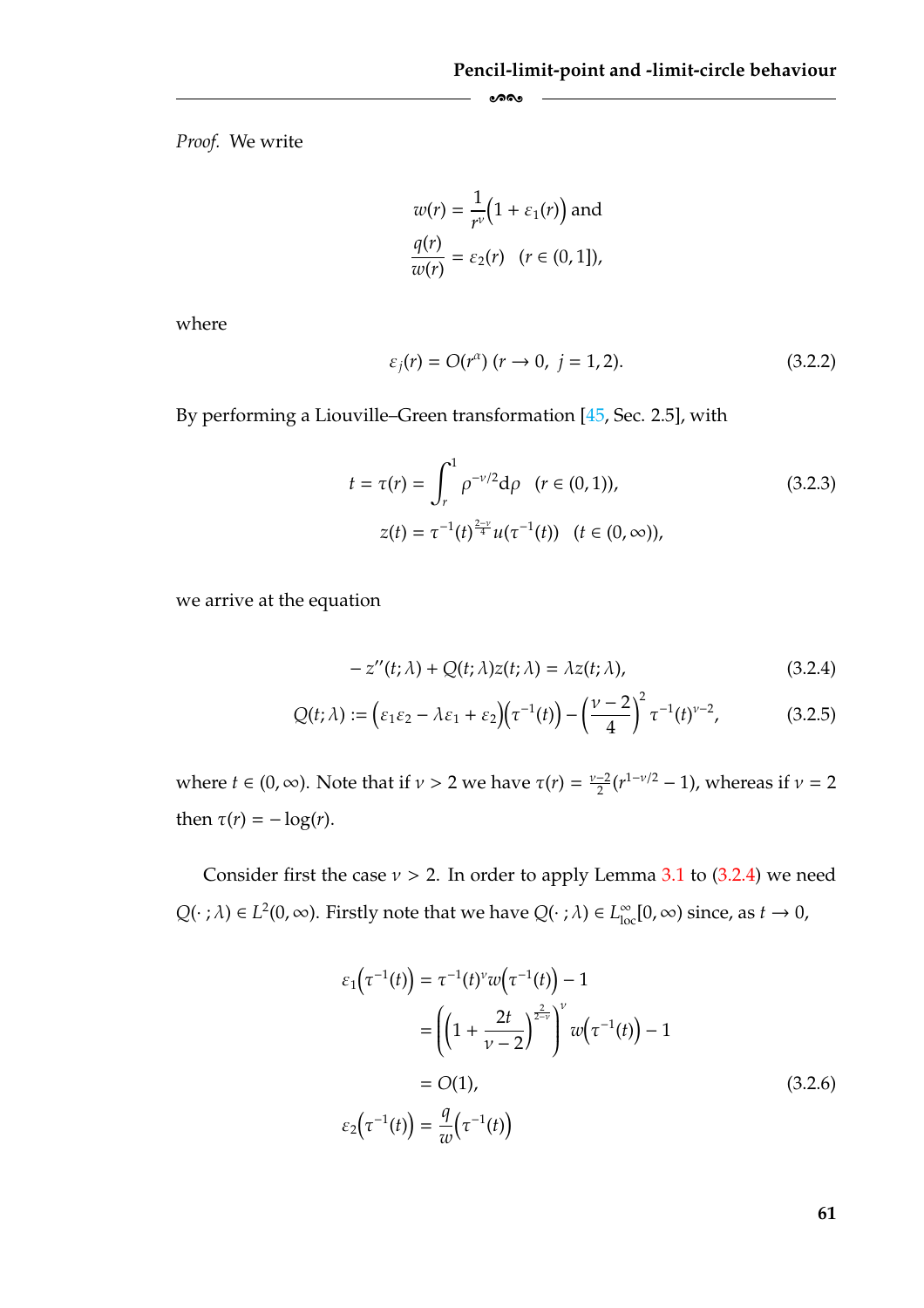$$
\leq \frac{q(\tau^{-1}(t))}{\omega}
$$
  
= O(1), (3.2.7)  

$$
\tau^{-1}(t)^{\nu-2} = \left(1 + \frac{2t}{\nu - 2}\right)^{-2}
$$
  
= O(1). (3.2.8)

Thus, from  $(3.2.5)$  we see that only the large-*t* behaviour of  $Q(t; \lambda)$  determines its square integrability. Moreover, since  $\tau^{-1}(t)^{\nu-2}$  is square-integrable for *t* in a neighbourhood of  $\infty$  it is clear from [\(3.2.5\)](#page-67-2) that  $Q(\cdot; \lambda) \in L^2(0, \infty)$  if and only if

-

<span id="page-68-0"></span>
$$
\infty > \int_0^\infty \left| \left( \varepsilon_1 \varepsilon_2 - \lambda \varepsilon_1 + \varepsilon_2 \right) (\tau^{-1}(t)) \right|^2 dt = \int_0^1 r^{-\nu/2} \left| \left( \varepsilon_1 \varepsilon_2 - \lambda \varepsilon_1 + \varepsilon_2 \right) (r) \right|^2 dr. \tag{3.2.9}
$$

Recall that [\(3.2.2\)](#page-67-1) tells us  $\varepsilon_i(r) = O(r^{\alpha})$  ( $r \to 0$ ,  $j = 1, 2$ ) where, by the hypothesis of the lemma,  $\alpha > v/2 - 1$ . This implies that the integrand of the right-hand side of [\(3.2.9\)](#page-68-0) is asymptotically bounded, as  $r \to 0$ , by a constant times

$$
r^{-\nu/2}r^{2\alpha} < r^{-\nu/2+\nu-2} < r,
$$

since  $v > 2$ . Thus by Eastham's Lemma [3.1](#page-66-1) we have a linearly independent pair of solutions  $z_{\pm}(\cdot; \lambda)$  for equation [\(3.2.4\)](#page-67-0) given, as  $t \to \infty$ , by

<span id="page-68-2"></span>
$$
z_{\pm}(t;\lambda) = \exp\left(\pm i\left(\sqrt{\lambda}t - \frac{1}{2\sqrt{\lambda}}\int_0^t Q(\cdot;\lambda)\right)\right) \left(1 + o(1)\right).
$$
 (3.2.10)

Now, by a change of variables, the integral in the argument of this exponential is easily seen to be

<span id="page-68-1"></span>
$$
\int_{\tau^{-1}(t)}^1 \left\{ \left( \varepsilon_1 \varepsilon_2 - \lambda \varepsilon_1 + \varepsilon_2 \right) (\rho) - \left( \frac{\nu - 2}{4} \right)^2 \rho^{\nu - 2} \right\} \rho^{-\nu/2} d\rho. \tag{3.2.11}
$$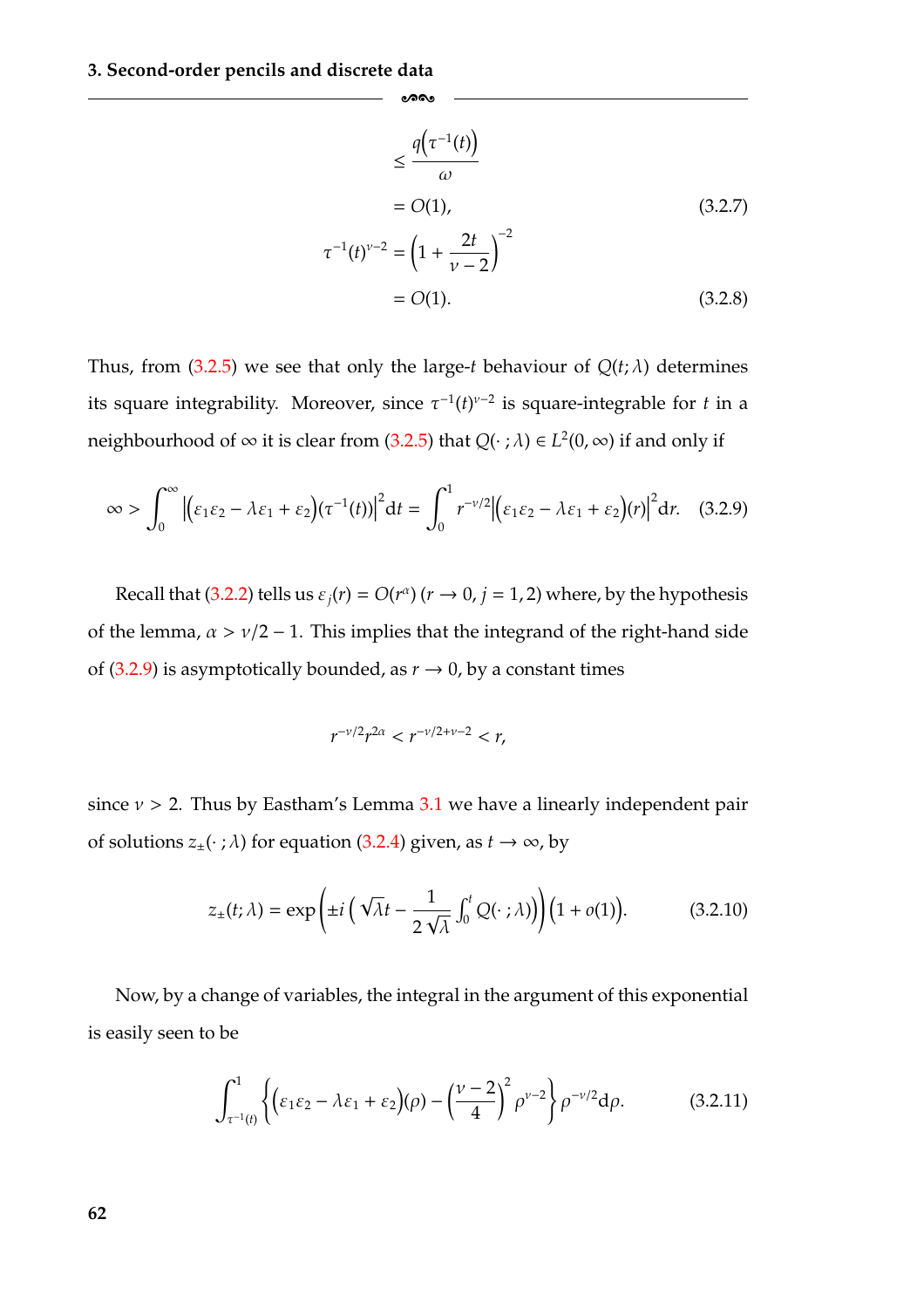For sufficiently large *t* we may split the first part of the integral [\(3.2.11\)](#page-68-1) so that its absolute value satisfies

-

$$
\left|\int_{\tau^{-1}(t)}^1 \Bigl(\varepsilon_1\varepsilon_2-\lambda\varepsilon_1+\varepsilon_2\Bigr)(\rho)\rho^{-\nu/2}{\rm d}\rho\right|\leq \left|\int_{\tau^{-1}(t)}^{\delta} |\varepsilon_1\varepsilon_2-\lambda\varepsilon_1+\varepsilon_2|(\rho)\rho^{-\nu/2}{\rm d}\rho\right| \nonumber\\ \left.+\int_{\delta}^1 |\varepsilon_1\varepsilon_2-\lambda\varepsilon_1+\varepsilon_2|(\rho)\rho^{-\nu/2}{\rm d}\rho.
$$

By the hypotheses *w*,  $1/w$  and  $q \in L^{\infty}_{loc}(0, 1]$  the second integral here is bounded. Moreover since both  $\varepsilon_j(\rho) = O(\rho^{\alpha})$  and  $\alpha > \frac{\nu-2}{2}$  the first integral is also bounded. Hence [\(3.2.11\)](#page-68-1) converges as  $t \to \infty$ , pointwise for each  $\lambda \in \mathbb{C}$  and  $\nu \geq 2$ . We denote by  $C(\lambda)$  the limit of  $(3.2.11)$ .

Now  $v > 2$  implies  $v - 2 - v/2 > -1$ , so the second part of the integral in [\(3.2.11\)](#page-68-1) is clearly convergent as  $t \rightarrow \infty$ , possessing integrand asymptotically bounded near  $\rho = 0$  by a monomial whose order is strictly greater than -1. Thus we observe the leading-order asymptotics

<span id="page-69-0"></span>
$$
z_{\pm}(t;\lambda) = e^{\pm i\sqrt{\lambda}t} \exp\left(\mp \frac{iC(\lambda) + o(1)}{2\sqrt{\lambda}}\right) \left(1 + o(1)\right)
$$
  

$$
\rightarrow : C_{\pm}(\lambda)
$$

$$
= e^{\pm i\sqrt{\lambda}t} \left(C_{\pm}(\lambda) + o(1)\right).
$$
(3.2.12)

Now consider the case  $v = 2$ . As remarked after [\(3.2.5\)](#page-67-2) the transformed variable  $t = \tau(r)$  is now given by  $-\log(r)$ , and as before, we need to show  $Q(\cdot; \lambda) \in$  $L^2(0, \infty)$  to apply Eastham's Lemma. Again,  $Q(\cdot;\lambda) \in L^{\infty}_{loc}[0, \infty)$ , since, as  $t \to 0$ 

$$
\varepsilon_1(\tau^{-1}(t)) = \tau^{-1}(t)^2 w(\tau^{-1}(t)) - 1
$$

$$
= e^{-2t} w(e^{-t}) - 1
$$

$$
= O(1),
$$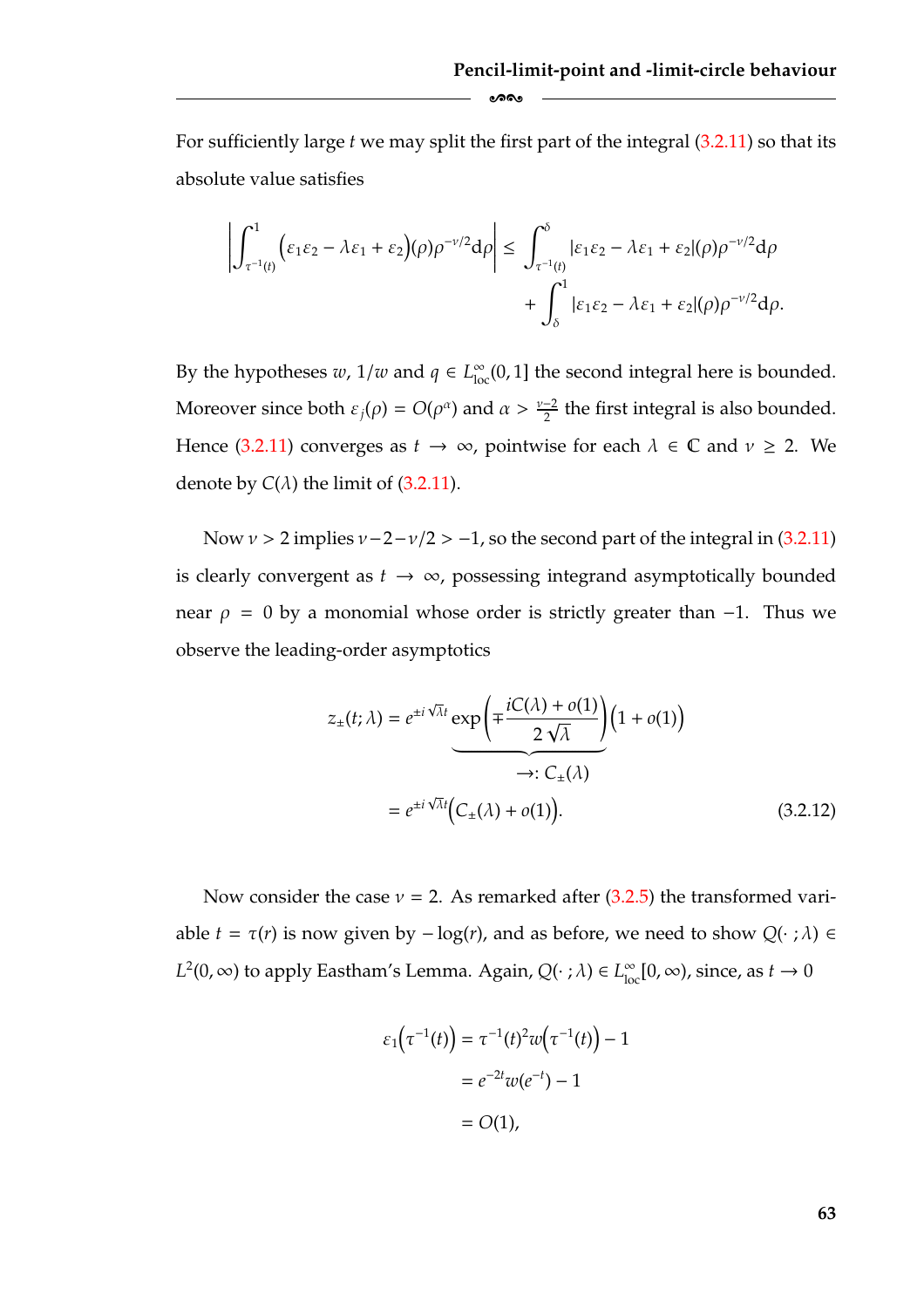$$
\varepsilon_2(\tau^{-1}(t)) = \frac{q}{w}(\tau^{-1}(t))
$$

$$
\leq \frac{q(\tau^{-1}(t))}{\omega}
$$

$$
= O(1),
$$

-

and  $Q(t; \lambda) = (\varepsilon_1 \varepsilon_2 - \lambda \varepsilon_1 + \varepsilon_2)(\tau^{-1}(t))$  precisely. Thus, by the same reasoning as before,  $Q(\cdot;\lambda)$  is indeed in  $L^2(0,\infty)$ , allowing Eastham's Lemma [3.1](#page-66-1) to provide us with the same linearly independent solution-pair as in [\(3.2.10\)](#page-68-2). In turn, the same reasoning shows that these solutions satisfy the simpler relation in [\(3.2.12\)](#page-69-0).

Now, in both cases  $v > 2$  and  $v = 2$ , for any solution  $u(\cdot; \lambda)$  of equation [\(3.1.5\)](#page-59-0) and its corresponding transformed solution  $z(\cdot; \lambda)$  of [\(3.2.4\)](#page-67-0) we have

$$
\int_0^1 r|u(r;\lambda)|^2\mathrm{d}r=\int_0^\infty \tau^{-1}(t)^2|z(t;\lambda)|^2\mathrm{d}t.
$$

But the leading-order asymptotics [\(3.2.12\)](#page-69-0) show that

<span id="page-70-0"></span>
$$
\int_0^\infty \tau^{-1}(t)^2 |z_\pm(t;\lambda)|^2 dt < \infty
$$

if and only if

$$
\infty > \int_0^\infty \tau^{-1}(t)^2 |e^{\pm i\sqrt{\lambda}t}|^2 dt = \int_0^\infty \tau^{-1}(t)^2 e^{\pm 2\mathrm{Im}\sqrt{\lambda}t} dt.
$$
 (3.2.13)

When  $\nu > 2$  and Im( $\lambda$ )  $\neq 0$ , the transformation  $\tau^{-1}(t) = \left(1 - \frac{2-\nu}{2}t\right)^{\frac{2}{2-\nu}}$ , so the growth of the integrand of [\(3.2.13\)](#page-70-0) is governed by real-exponential large-*t* asymptotics. Since the integrand for  $u_+(\cdot; \lambda)$  grows and that for  $u_-(\cdot; \lambda)$  decays, only the latter solution of equation  $(3.1.5)$  (up to scaling by a constant) is in  $L^2(0, 1; r dr)$ . In other words, for  $v > 2$  and Im( $\lambda$ )  $\neq$  0, [\(3.1.5\)](#page-59-0) is in PLP at 0.

On the other hand, when  $v = 2$ , we find  $\tau^{-1}(t)^2 = e^{-2t}$ . When multiplied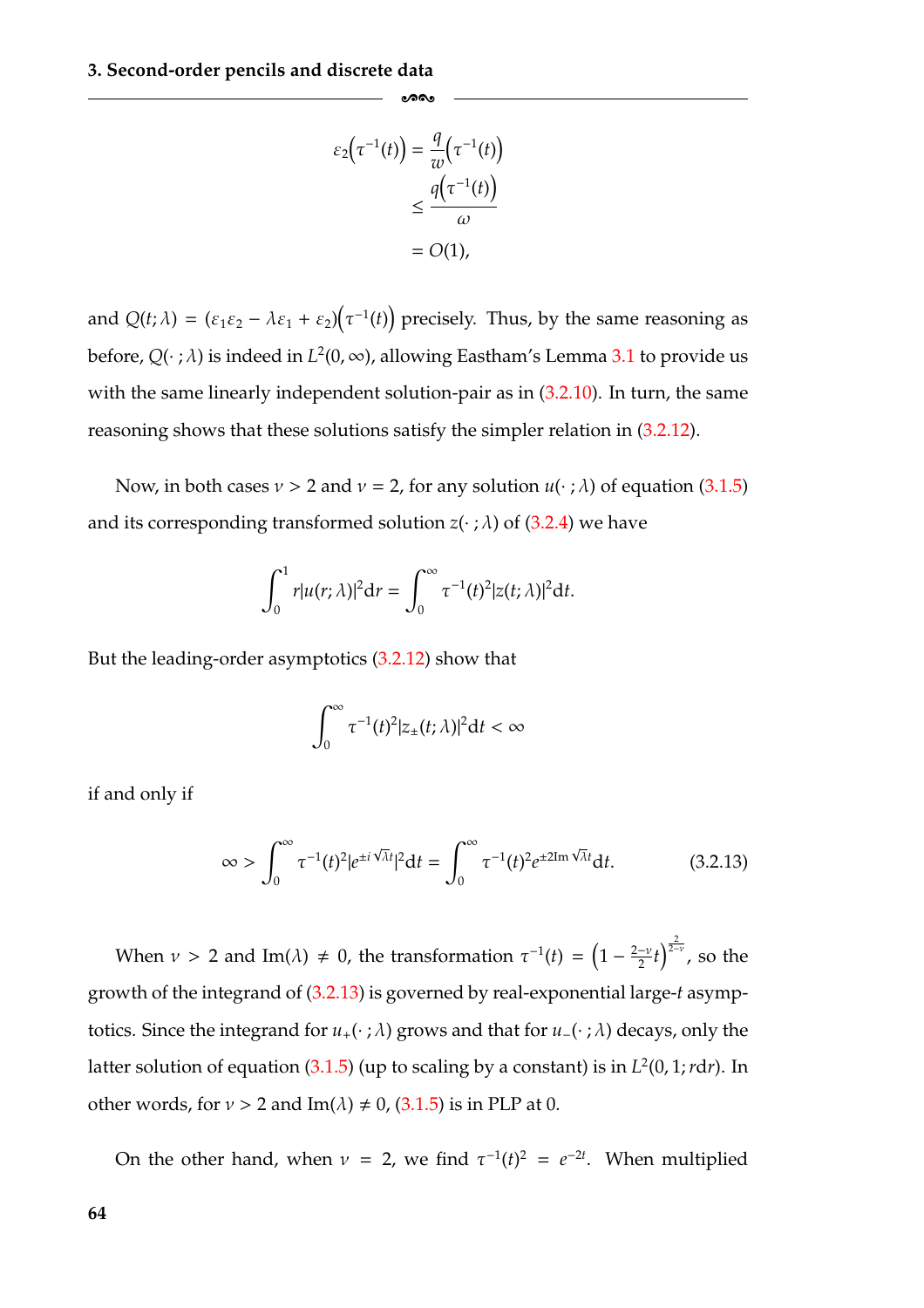with the other exponential factor  $e^{\pm 2\text{Im}\sqrt{\lambda}t}$  in [\(3.2.13\)](#page-70-0) we see that if Im  $\sqrt{\lambda} \geq 1$  and Im( $\lambda$ )  $\neq$  0 then [\(3.1.5\)](#page-59-0) is PLP at 0, whilst if Im  $\sqrt{\lambda}$  < 1 the latter is PLC at 0.  $\qquad \Box$  $\Box$ 

-

**Remark.** When  $v = 2$  we may represent graphically the  $L^2(0, 1; r dr)$  nature of the so-*lutions of [\(3.1.5\)](#page-59-0); see Figure [3.1.](#page-60-0) Here,*  $\Omega_{\rm p} := \{ \lambda \in \mathbb{C} \mid \text{Im } \sqrt{\lambda} \geq 1 \}$  *and*  $\Omega_{\rm c} := \{ \lambda \in \mathbb{C} \mid \text{Im } \sqrt{\lambda} \geq 1 \}$  $\mathbb{C} \mid \text{Im } \sqrt{\lambda} < 1$ }, so that if  $\lambda \in \Omega_{\text{p}}$  or  $\Omega_{\text{c}}$  then equation [\(3.1.5\)](#page-59-0) is respectively PLP or PLC.

We now proceed with the proof of the classification of  $(3.1.5)$  as pencil limitcircle when  $0 \le v < 2$ . Since we cannot apply Eastham's Lemma, we will instead analyse directly the asymptotics and integrability of the solutions of the equation.

<span id="page-71-0"></span>**Lemma 3.3.** *Consider equation* [\(3.1.5\)](#page-59-0) *with real-valued*  $w, q \in L^{\infty}_{loc}(0, 1]$ *. Suppose that* 0 ≤ ν < 2*, and that*

$$
w(r) = \frac{1}{r^{\nu}} (1 + \varepsilon_1(r)),
$$
  
\n
$$
q(r) = w(r) \varepsilon_2(r),
$$
  
\n
$$
\varepsilon_j(r) = o(1) \ (r \to 0, j = 1, 2).
$$
\n(3.2.14)

*Then there is a fundamental system*  $\{u_1(\cdot;\lambda), u_2(\cdot;\lambda)\}$  *satisfying*  $u_1(r;\lambda) \rightarrow 1$  *and*  $u_2(r; \lambda) \sim \log(r)$  *as*  $r \to 0$ *, and both*  $u_1(\cdot; \lambda)$  *and*  $u_2(\cdot; \lambda)$  *are in*  $L^2(0, 1; r dr)$ *.* 

*Proof.* Transform by  $v(r) = r^{1/2}u(r)$ , so that [\(3.1.5\)](#page-59-0) becomes

$$
-v''(r; \lambda) - \frac{1}{4r^2}v(r; \lambda) = (\lambda w - q)(r)v(r; \lambda)
$$
\n
$$
= r^{-\nu}\Big(1 + \varepsilon_1(r)\Big)(\lambda - \varepsilon_2(r)\Big)v(r; \lambda).
$$
\n(3.2.15)

Consider the sequences  $(v_k(\cdot;\lambda))_k^{\infty}$  $\int_{k=0}^{\infty}$  and  $\big(y_k(\cdot\ ;\lambda)\big)_{k=0}^{\infty}$  defined by

$$
-v_{k+1}^{\prime\prime}(r;\lambda)-\frac{1}{4r^2}v_{k+1}(r;\lambda)=\big(\lambda w-q\big)(r)v_k(r;\lambda),
$$

**65**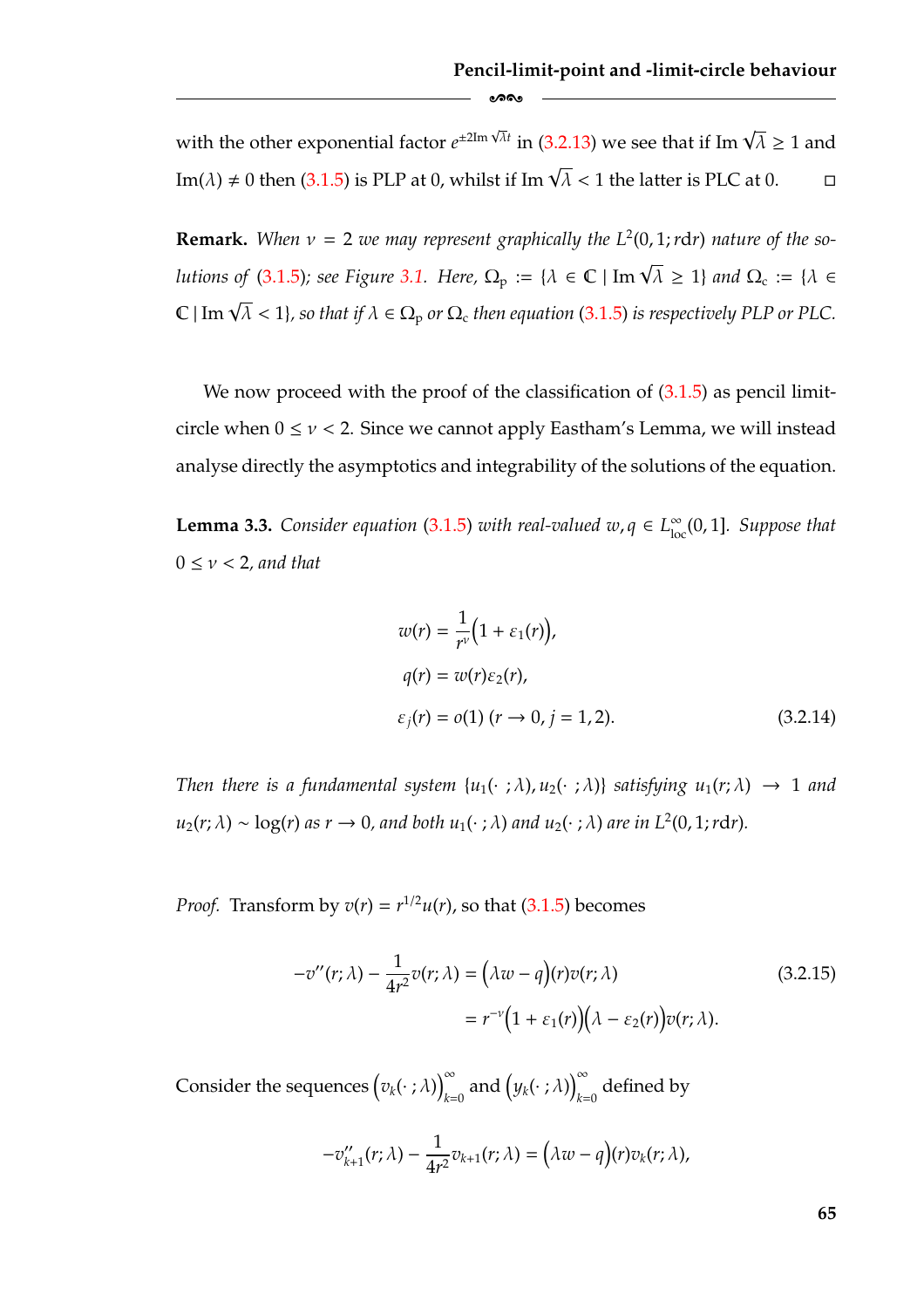and an equation of the same form for  $y_k$ , satisfying  $v_0(r; \lambda) = r^{1/2}$  and  $y_0(r; \lambda) =$  $r^{1/2}$  log(*r*). After imposing the boundary conditions

-

$$
\begin{aligned}\n v_k(r) \\
 y_k(r)\n \end{aligned}\n = o(r^{1/2}) \quad (r \to 0, k \in \mathbb{N}),
$$

we find that both sequences are well-defined, as each step simply involves solving a linear second-order equation with an inhomogeneity; this is be variation of parameters, and shortly we will do the explicit calculation.

We will now drop the  $\lambda$ -dependency to simplify notation. If we can show that the series (note, starting from  $k = 1$ )  $V := \sum_{k=1}^{\infty} v_k$  and  $Y := \sum_{k=1}^{\infty} y_k$  converge uniformly near 0, and satisfy the asymptotics

<span id="page-72-1"></span>
$$
V(r) = o(r^{1/2}), Y(r) = o(r^{1/2}\log(r))(r \to 0),
$$
\n(3.2.16)

then  $v = v_0 + V$  and  $y = y_0 + Y$ , after division by  $r^{1/2}$ , is the required solution pair.

Note that  $v_0$ ,  $y_0$  form a fundamental system in the kernel of the left-hand side of [\(3.2.15\)](#page-71-1), and their Wronskian is 1. Therefore, by the variation of parameters given in Proposition  $C_2$ ,  $v_k$  (and  $y_k$  in place of  $v_k$ ) must satisfy

$$
v_{k+1}(r) = \int_0^r \Big( v_0(r) y_0(s) - y_0(r) v_0(s) \Big) \Big( \lambda w - q \Big) v_k(s) ds
$$
  
=  $r^{1/2} \int_0^r s^{1/2 - \nu} \Big( \log(s) - \log(r) \Big) \Big( 1 + \varepsilon_1(s) \Big) \Big( \lambda - \varepsilon_2(s) \Big) v_k(s) ds.$  (3.2.17)

We want to estimate this integrand. By  $(3.2.14)$ , this is straight-forward. Since  $\varepsilon_i(r) = o(1)$  ( $r \to 0$ ), for each fixed  $\lambda$  there is  $\delta_1 > 0$  such that

<span id="page-72-0"></span>
$$
\left| \left(1 + \varepsilon_1(r)\right) \left(\lambda - \varepsilon_2(r)\right) \right| < 2|\lambda| \quad (0 < r < \delta_1). \tag{3.2.18}
$$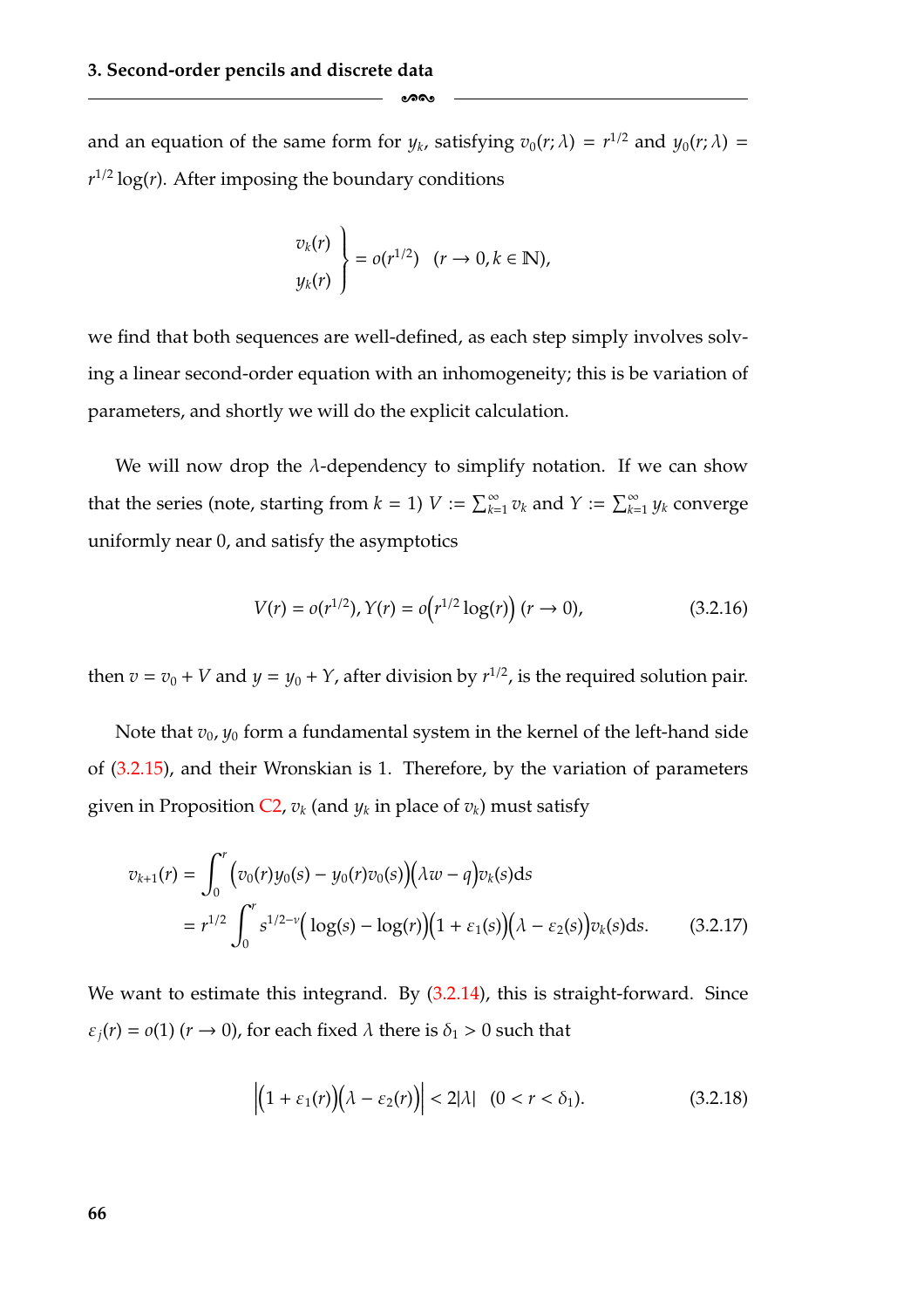Furthermore there is  $0 < \delta_2 < 1$  with

<span id="page-73-2"></span>
$$
|\log(s) - \log(r)| < |\log(r)| < r^{-1+\nu/2} \quad (0 < s < r < \delta_2). \tag{3.2.19}
$$

Hence define  $\delta(\varepsilon_0) = \min{\{\delta_1, \delta_2\}}$  and  $\varepsilon_0 = 1 - \nu/2 > 0$ .

We will focus on  $v_k$  for now. By the triangle inequality,  $(3.2.18)$  and  $(3.2.19)$  we have, for  $0 < r < \delta$  and  $k = 0, 1, 2, \ldots$ , the estimate

-

$$
|v_{k+1}(r)| \leq 2|\lambda|r^{1/2}\left\{\int_0^r s^{\varepsilon_0-3/2}|v_k(s)|ds + r^{-\varepsilon_0}\int_0^r s^{2\varepsilon_0-3/2}|v_k(r)|ds\right\}.
$$

From this and  $|v_0(r)| \le r^{1/2}$  we derive inductively that

<span id="page-73-1"></span>
$$
|v_k(r)| \le \frac{(3/2)_k}{(k+1)!k!} r^{1/2} \left(\frac{4|\lambda|r_0^{\varepsilon}}{\varepsilon_0}\right)^k \quad (0 < r < \delta, k = 1, 2, 3, ...),
$$
 (3.2.20)

where  $(z)_k := z(z+1)\cdots(z+k-1)$  is the *Pochhammer symbol*. But for all  $j \ge 0$  we have

$$
\frac{3/2+j}{2+j} < 1 \implies \frac{(3/2)_k}{(k+1)!} < 1 \quad (k \in \mathbb{N}).
$$

Thus [\(3.2.20\)](#page-73-1) simplifies to

<span id="page-73-0"></span>
$$
|v_k(r)| < r^{1/2} \frac{1}{k!} \left( \frac{4|\lambda|r_0^{\varepsilon}}{e} \right)^k \quad (0 < r < \delta, k \in \mathbb{N}), \tag{3.2.21}
$$

implying, by Weierstraß' M-test for convergence of functional series, that *V* is uniformly convergent on the interval  $(0, \delta)$ . Furthermore, by  $(3.2.21)$ , all terms in *V* are  $O(r^{1/2+\epsilon_0}) = o(r^{1/2})$ , so one half of [\(3.2.16\)](#page-72-1) is satisfied; it follows that  $v(r) =$  $r^{1/2} (1 + O(r^{\varepsilon_0}))$   $(r \to 0)$ , as required.

We appeal to a similar argument in the case of *y*, using [\(3.2.18\)](#page-72-0) alongside the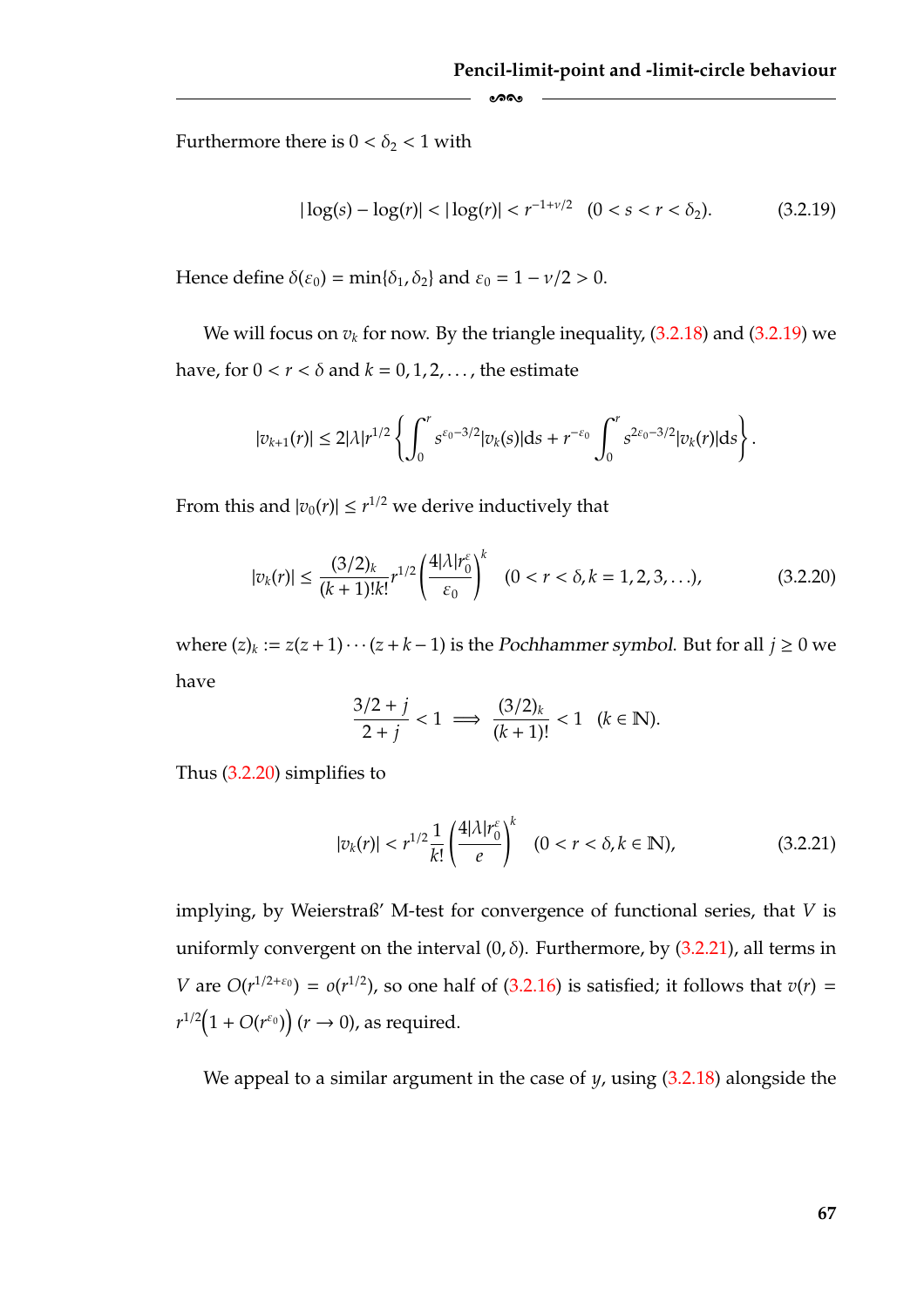slightly different estimates

$$
\begin{aligned} |\log(r)| &< r^{-\varepsilon_0/2} \ \left( 0 < r < \delta(\varepsilon_0/2) \right), \\ |y_1(r)| &\leq \frac{10 |\lambda| r^{1/2 + \varepsilon_0}}{3\varepsilon_0} \ \left( 0 < r < \delta(\varepsilon_0/2) \right), \\ |y_{k+1}(r)| &\leq 2 |\lambda| r^{1/2} \left\{ \int_0^r s^{\varepsilon_0 - 3/2} |y_k(s)| \, \mathrm{d}s + r^{-\varepsilon_0} \int_0^r s^{2\varepsilon_0 - 3/2} |y_k(s)| \, \mathrm{d}s \right\} \ \left( 0 < r < \delta(\varepsilon_0), k \in \mathbb{N} \right). \end{aligned}
$$

ക്ക

These can be used inductively to show that

$$
|y_k(r)|\leq \frac{2(3/2)_k}{(k+1)!k!}r^{1/2}\left(\frac{4|\lambda|r_0^\varepsilon}{\varepsilon_0}\right)^k\quad \bigl(0
$$

Thus, as with  $v_k$ , the series Y is uniformly convergent on  $(0, \delta(\varepsilon_0/2))$ , and the estimates prove the second part of [\(3.2.16\)](#page-72-1):  $Y(r) = O(r^{1/2+\epsilon_0}) = o(r^{1/2} \log(r)).$ 

The last claim is that both  $u_1(r) = r^{-1/2}v(r)$  and  $u_2(r) = r^{-1/2}v(r)$  are in  $L^2(0, 1; r dr)$ . Clearly, for any  $\delta > 0$ , on the interval  $(\delta, 1)$  the equation  $(3.1.5)$  is regular, so its solutions are all continuous. We now see that  $u_1(r) \rightarrow 1$ ,  $u_2(r) \sim \log(r)$  as  $r \rightarrow 0$ , so the claim follows immediately.  $\Box$ 

**Remark.** *These results are the realisation of an analogue to Weyl's alternative ([\[134,](#page-187-1) [136,](#page-188-1) [135\]](#page-188-0); see, e.g., [\[133,](#page-187-0) Thm. 5.6]) in the case of the pencil* [\(3.1.1\)](#page-57-0)*. The curious distinction between the classical case and ours is that for pencils the dimension of the solution space can depend on* λ*, as when* ν = 2*. This is in contrast with Weyl's original result, where if the Sturm–Liouville equation* [\(2.2.1\)](#page-34-0) *is classically limit-circle for one fixed*  $\lambda = \lambda_0$ *, then it is limit-circle for every*  $\lambda \in \mathbb{C}$ *.* 

#### <span id="page-74-0"></span>**3.3 Interpolation of** *m***-functions**

The problem of exact interpolation of complex-valued analytic functions is classical. In the early 20th century Pick [\[114\]](#page-186-2) and Nevanlinna [\[110,](#page-186-1) [111\]](#page-186-0) independently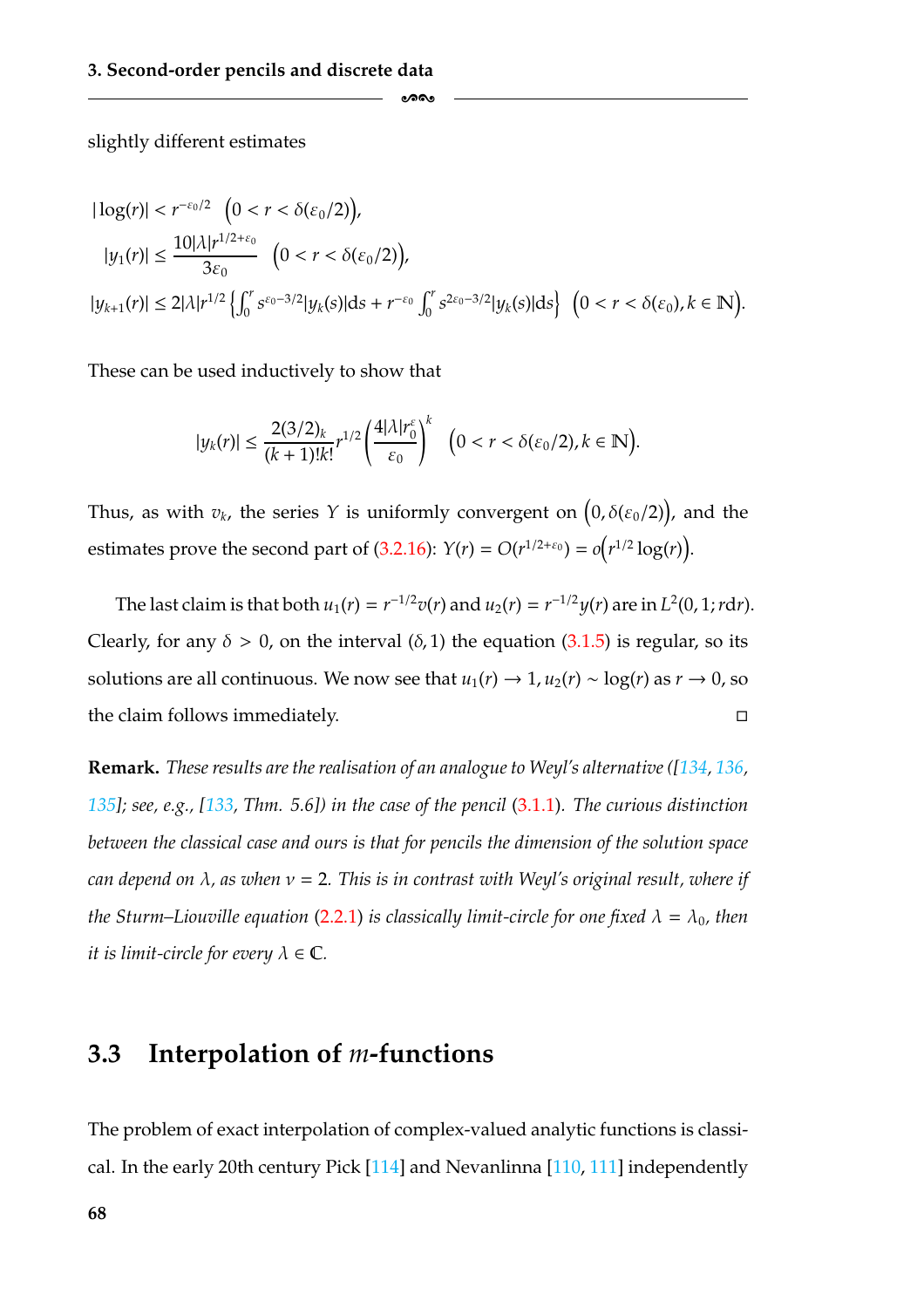examined the following.

**Problem.** Let  $D$  denote the open unit disc in  $C$ ,  $n \in \mathbb{N}$  and  $z_1, \ldots, z_n$ ,  $w_1, \ldots, w_n \in D$ . *Can we find an analytic*  $f : \mathbb{D} \to \overline{\mathbb{D}}$  *such that*  $f(z_i) = w_i$   $(i = 1, ..., n)$ ?

ക്ക

They each obtained necessary and sufficient conditions for the existence of such an *f*, but uniqueness of the function fails since one may add to *f* any non-trivial function whose zeros lie at the set of  $z_i$  and which has arbitrarily small bound over  $D$ , for example a polynomial.<sup>3.4</sup> More generally, one may consider interpolation from an infinite sequence of points.

**Problem.** Let  $(z_n)_{n=1}^{\infty}$  and  $(w_n)_{n=1}^{\infty}$  be complex sequences, and suppose  $|z_n| \to \infty$   $(n \to \infty)$ . *Can we find an analytic f such that*  $f(z_n) = w_n$  *(* $n \in \mathbb{N}$ *)?* 

In this case existence is automatically guaranteed by the theorems of Weierstraß and Mittag-Leffler [\[98,](#page-185-0) Thms. 10.1 and 10.10] (indeed, this is a special case of [\[117,](#page-186-4) Thm. 15.13]). Once again uniqueness fails<sup>3.5</sup>, since Weierstraß' theorem guarantees the existence of a non-trivial entire function that vanishes at all the *zn*.

As outlined in Section [3.1,](#page-57-1) we would like to interpolate<sup>3.6</sup> the *m*-function [\(3.1.7\)](#page-62-0) uniquely from its values  $m_n$  at the sequence of points  $z_n = -n^2$ . It is apparent that the methods of complex analysis are likely insufficient of themselves to achieve the uniqueness aspect to this. However a recent result [\[118,](#page-186-3) Thm. 5] in the spectral theory of Sturm–Liouville equations provides just such a unique interpolation.

<span id="page-75-2"></span> $\frac{3.4}{100}$  Note, however, that requiring  $||f||_{L^{\infty}(\mathbb{D})}$  be minimised, the solution is uniquely found to be a constant multiple of a Blaschke product; see, e.g., [\[121\]](#page-187-2) and the references therein.

<span id="page-75-1"></span><sup>3.5</sup>The Blaschke product is still the unique *minimal* analytic interpolant, but there is a necessary and sufficient condition on the interpolation sequence to ensure convergence of the now infinite product; again, see [\[121\]](#page-187-2).

<span id="page-75-0"></span><sup>&</sup>lt;sup>3.6</sup>Whilst it might seem that constructive interpolation is unnecessarily stronger than mere unique determination of [\(3.1.7\)](#page-62-0) from the interpolation sequence, it appears from the author's calculations that the latter is not an easy result to establish without resorting to these constructive methods.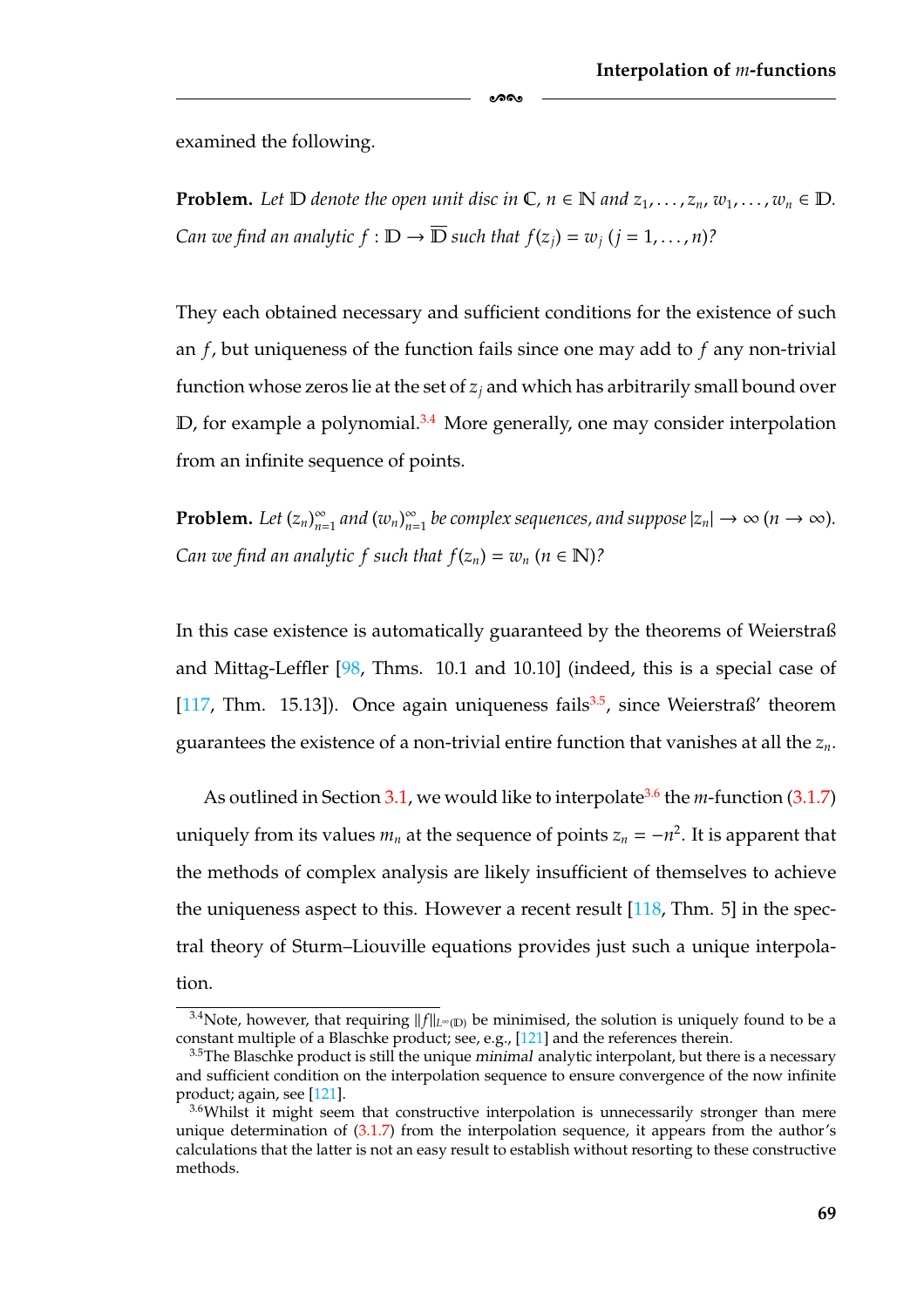<span id="page-76-1"></span>**Theorem 3.1** (Rybkin–Tuan, 2009). Let  $Q \in l^{\infty}(L^1)(0, \infty)$  be real-valued, where this *class comprises all*  $f : [0, \infty) \to \mathbb{C}$  *such that* 

-

$$
||f||:=||f||_{l^{\infty}(L^1)(0,\infty)}:=\sup_{x\geq 0}\int_x^{x+1}|f|<\infty.
$$

Suppose  $m<sub>S</sub>$  is the Weyl–Titchmarsh m-function associated with the limit-point one*dimensional Schrödinger operator<sup>3.7</sup>* 

$$
S(x, \cdot) := -\frac{d^2}{dx^2} + Q(x) \quad (x \in (0, \infty))
$$

*on*  $L^2(0, \infty)$ , *i.e.*,  $m_S(\lambda) := u'(0, \lambda)/u(0, \lambda)$  (Im( $\lambda$ )  $\neq$  0) for any non-trivial square*integrable solution u(·;*  $\lambda$ *) of Su(·;*  $\lambda$ *) =*  $\lambda u$ *(·;*  $\lambda$ *). If*  $\lambda$  *is from the concave parabolic region with*  $(Im \lambda)^2 > 4\beta_0^2 Re \lambda + 4\beta_0^4$  *then* 

$$
m_S(\lambda) - i\sqrt{\lambda} = \sum_{n\geq 0} c_n(-i\sqrt{\lambda} - \beta_0 + 1) \sum_{k=0}^n a_{nk} (m_S(-\omega_k^2) + \omega_k),
$$

*where*

$$
\beta_0 := \max \left\{ \sqrt{2||Q||}, e||Q|| \right\} + \frac{1}{2} + \varepsilon_0,
$$
  
\n
$$
\varepsilon_0 > 0 \text{ is any fixed number,}
$$
  
\n
$$
c_n(z) := (2n + 1) \frac{(1/2 - z)_n}{(1/2 + z)_{n+1}} \text{ (for a.e. } z \in \mathbb{C}),
$$
  
\n
$$
(z)_n := z(z + 1) \cdots (z + n - 1) \text{ (}z \in \mathbb{C),}
$$
  
\n
$$
a_{nk} := \frac{(-n)_k (n + 1)_k}{(k!)^2} \text{ (}n, k \ge 0 \text{), and}
$$
  
\n
$$
\omega_k := k + \beta_0 - \frac{1}{2}.
$$

**Remark.** We may write the parabolic region of convergence more concisely as  $\text{Im}(\sqrt{\lambda})$  > β0*. It is the concave part of the plane, and its intersection with any non-real ray through*

<span id="page-76-0"></span><sup>&</sup>lt;sup>3.7</sup>This is the *m*-function defined in [\(2.2.5\)](#page-36-0) with  $a = 0$ ,  $b = \infty$  and  $\alpha = 0$ .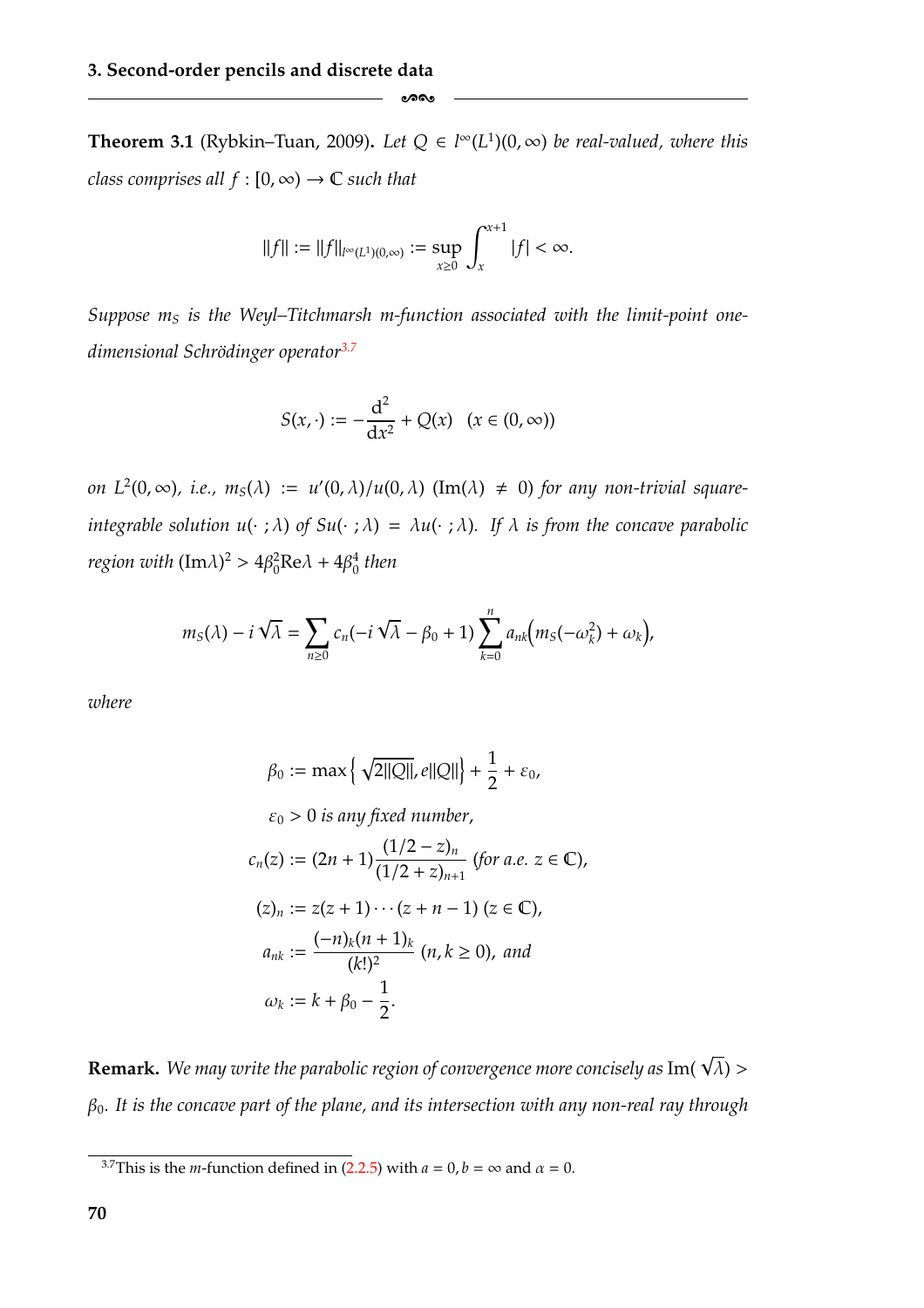*the origin is an infinite complex interval.*

This result does not include, and cannot—to the best of our knowledge—be immediately generalised to, a classical limit-circle case. Indeed, the proof in [\[118\]](#page-186-3) relies on the *A*-amplitude representation of  $m<sub>S</sub>(\lambda)$ , discussed in Section [2.3.](#page-38-0)

-

As we desire a limit-circle version to complete our proofs of uniqueness, it will be instructive at this point to discuss the proof of Theorem [3.1.](#page-76-1) Two main ingredients are needed, one of which we already mentioned as Theorem [2.5.](#page-42-0) The other is the following lemma [\[118,](#page-186-3) Thm. 4]:

<span id="page-77-1"></span>**Lemma 3.4** (Interpolation of a Laplace transform, Rybkin–Tuan)**.** *Suppose*

$$
F(z) = \mathscr{L}[f](z) = \int_0^\infty e^{-zt} f(t) dt \quad (\text{Re}(z) > 0)
$$

*is the Laplace transform of measurable f , and that f satisfies*

<span id="page-77-2"></span>
$$
\int_0^\infty e^{-\varepsilon_0 t} |f(t)| \mathrm{d}t < \infty \quad (\varepsilon_0 > 0). \tag{3.3.1}
$$

*Then, for any*  $\varepsilon_0 > 0$ , uniformly<sup>3.8</sup> in any compact subset of the half-plane Re(*z*) >  $\varepsilon_0 + 1/2$  *we have* 

<span id="page-77-3"></span>
$$
F(z) = \sum_{n=0}^{\infty} c_n \left( z + \frac{1}{2} - \varepsilon_0 \right) \sum_{k=0}^{n} a_{nk} F(k + \varepsilon_0), \tag{3.3.2}
$$

*where cn*, *ank are defined in Theorem [3.1.](#page-76-1)*

**Remark.** *Noting that*

$$
e^{2\sqrt{2||Q||}\alpha} + \frac{e^{2e||Q||\alpha}}{\sqrt{2\pi}} \leq \left(1 + \frac{1}{\sqrt{2\pi}}\right)e^{2\gamma x}
$$

 $\tilde{D}_{\text{w}} := \max\{\sqrt{2||Q||}, e||Q||\}$  we start to see where the constant  $\beta_0 = \gamma + 1/2 + \varepsilon_0$  comes

<span id="page-77-0"></span><sup>&</sup>lt;sup>3.8</sup>The authors also provide the error  $O(N^{-Re(z)+1/2+\epsilon_0})$  upon truncation of the series at its *N*-th term, which is superfluous to our needs, but is useful when implementing the series in a numerical procedure.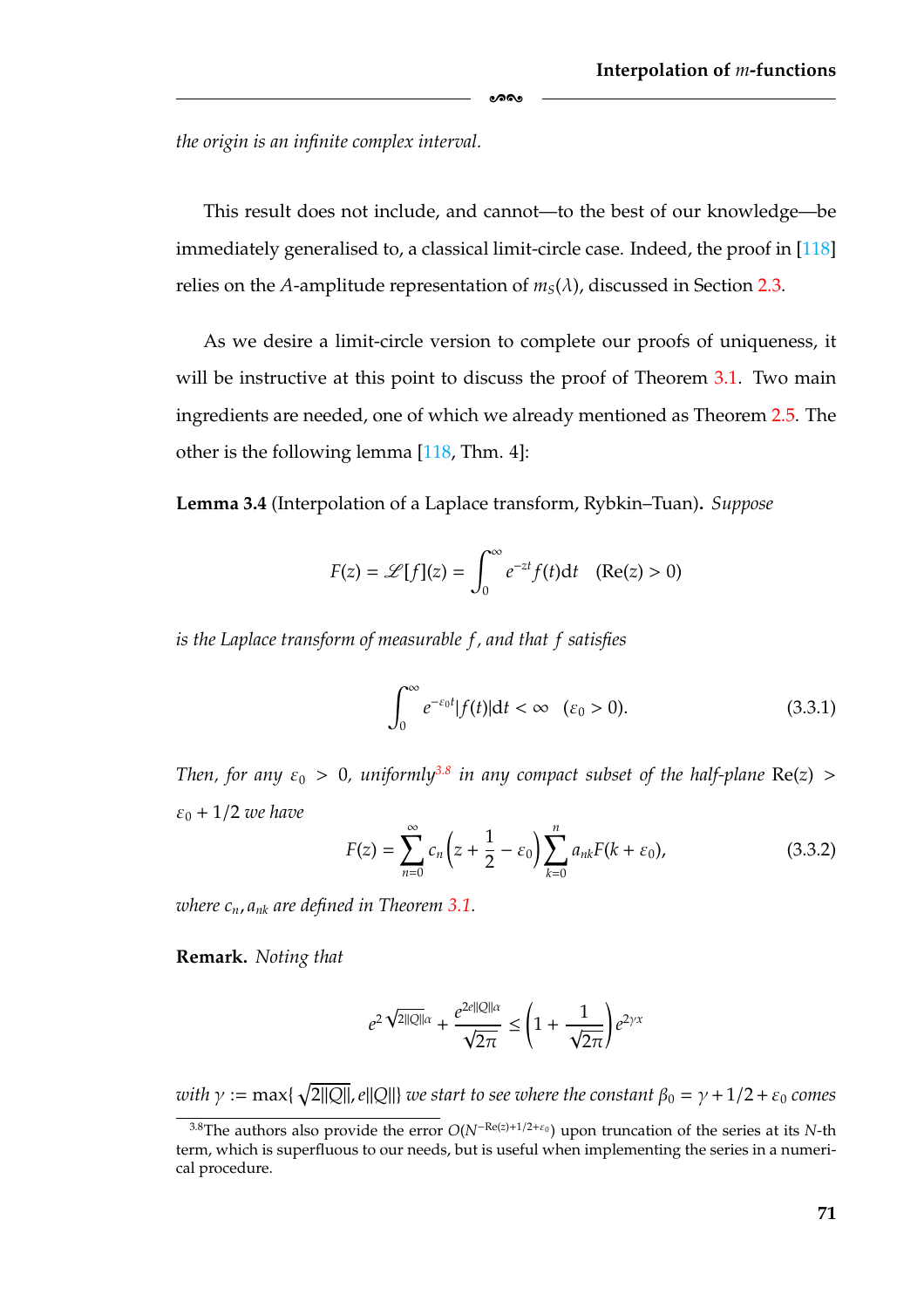*from in Theorem* [3.1](#page-76-1) (the  $1/2 + \varepsilon_0$  *part lies in Lemma* [3.4\)](#page-77-1). Clearly from [\(2.3.7\)](#page-42-1) we see *that*  $m_S(-\kappa^2) + \kappa$  *is of the form F(* $\kappa$ *) to be plugged into Lemma [3.4.](#page-77-1)* One only needs to *check that it may be written in a way that involves an appropriate f. This is achieved by carefully splitting up the exponential term, using part as the Laplace transform integral kernel and the other part to ensure the negative-exponentially weighted L*<sup>1</sup>*-convergence required by the Lemma. The appropriate way to do this emerges from Theorem [2.5.](#page-42-0)*

ക്ക

*A further remark is that, since the proof of Theorem [3.1](#page-76-1) relies fundamentally on the exact formula [2.3.7,](#page-42-1) one would need an equivalent version for the classical limit-circle case on the finite interval* (0, *b*)*. Such an exact formula does not (yet) exist. The best found yet comes from Simon's original work on the matter, [\[120,](#page-187-4) Eq. (1.24)]. In our case, it amounts to truncating the integral to the interval*  $(0, a) \subset (0, b)$ *, and noting the resulting error is of order*  $O(e^{-2a(1-\delta)Re(\kappa)})$  *for every*  $\delta > 0$ *.* 

*We also observe that this is quite different from the classical interpolation result of, say, Lagrang[e3.9](#page-78-0) [\[86\]](#page-185-1). Classically to interpolate (formally) from an infinite sequence one truncates the sequence at the N-th term, constructs the (at most) N-th-order Lagrange polynomial interpolant, then takes the limit as*  $N \rightarrow \infty$ *. This differs from Lemma [3.4,](#page-77-1) since it produces a sequence of polynomials where the latter instead has partial summands that are rational functions. Moreover the convergence of the Lagrange interpolants takes place uniformly in any compact subset of*  $\mathbb{C}$ *, without the restriction*  $\text{Re}(z) > \varepsilon_0 + 1/2$ *.* 

The remainder of this section is dedicated to establishing an analogous result to Theorem [3.1,](#page-76-1) for a particular finite-interval classical limit-circle Sturm– Liouville problem. The methods we will use are of a more elementary, *ad hoc* nature than those underlying Rybkin and Tuan's deep result. Nevertheless, we hope the result can be generalised in method and scope.

<span id="page-78-1"></span>**Proposition 3.4.** *Suppose*  $0 < b < \infty$  *and*  $Q \in L^1(0, b)$  *is real-valued. At* 0 *the differen-*

<span id="page-78-0"></span> $3.9$ Actually, it was originally due to Waring [\[132\]](#page-187-3); for a detailed review of the topic, see [\[102\]](#page-186-5).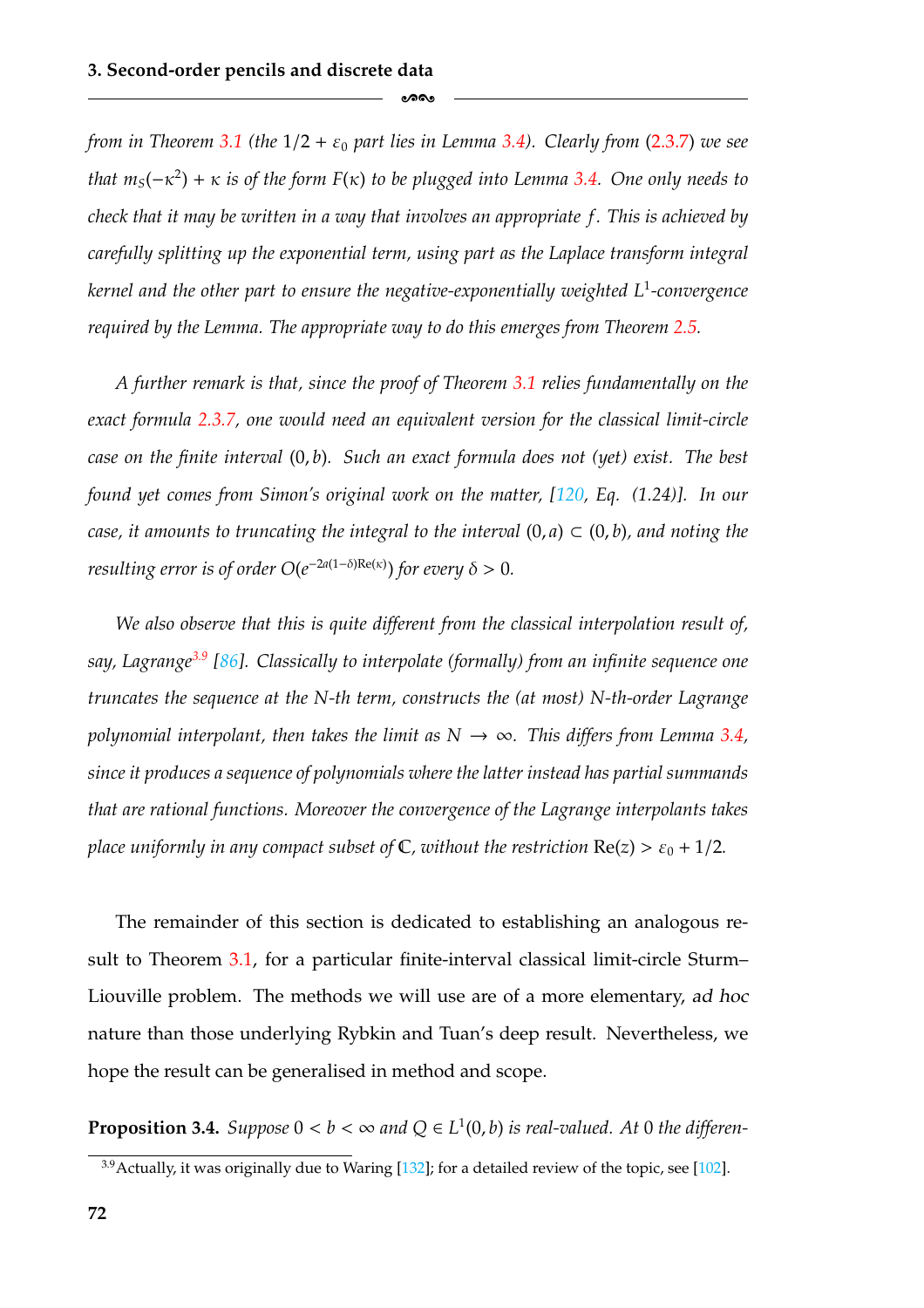*tial equation*

<span id="page-79-0"></span>
$$
-z''(x;\lambda) + \left(Q(x) - \frac{1}{4x^2}\right)z(x;\lambda) = \lambda z(x;\lambda) \quad \left(x \in (0,b)\right) \tag{3.3.3}
$$

*is classical limit-circle non-oscillatory over*  $L^2(0, b)$ *.* 

*Proof.* If we were to restrict the problem to the interval  $(0, 1)$  it is almost exactly of the form in Lemma [3.3,](#page-71-2) with  $w(x) = 1$  (i.e.,  $v = 0$  and  $\varepsilon_1(x) = 0$ ). The major difference is that to apply the lemma directly we would require at least  $Q(x)$  =  $o(1)$  ( $x \rightarrow 0$ ). Whilst this is clearly not necessarily true, we can easily adapt the methods of proof.

ക്ക

As before we seek a pair of solutions, which we denote  $z(\cdot; \lambda)$  and  $y(\cdot; \lambda)$ . Define the sequences

$$
\begin{cases}\n-z''_{k+1}(x;\lambda) - \frac{1}{4x^2}z_{k+1}(x;\lambda) = (\lambda - Q(x))z_k(x;\lambda), & z_0(x;\lambda) = x^{1/2}, \\
-y''_{k+1}(x;\lambda) - \frac{1}{4x^2}y_{k+1}(x;\lambda) = (\lambda - Q(x))y_k(x;\lambda), & y_0(x;\lambda) = x^{1/2}\log(x),\n\end{cases}
$$

and impose the boundary conditions

$$
\begin{cases} z_k(x) \\ y_k(x) \end{cases} = o(x^{1/2}) \quad (x \to 0, k \in \mathbb{N}).
$$

Firstly note that  $z_0$  and  $y_0$  are always a fundamental system in the kernels of the left-hand sides of the differential equations defining the sequences, and their Wronskian is 1. Hence by variation of parameters

$$
z_{k+1}(x; \lambda) = x^{1/2} \int_0^x s^{1/2} (\log(s) - \log(x)) (\lambda - Q(s)) z_k(s; \lambda) ds,
$$
  

$$
y_{k+1}(x; \lambda) = x^{1/2} \int_0^x s^{1/2} (\log(s) - \log(x)) (\lambda - Q(s)) y_k(s; \lambda) ds,
$$

**73**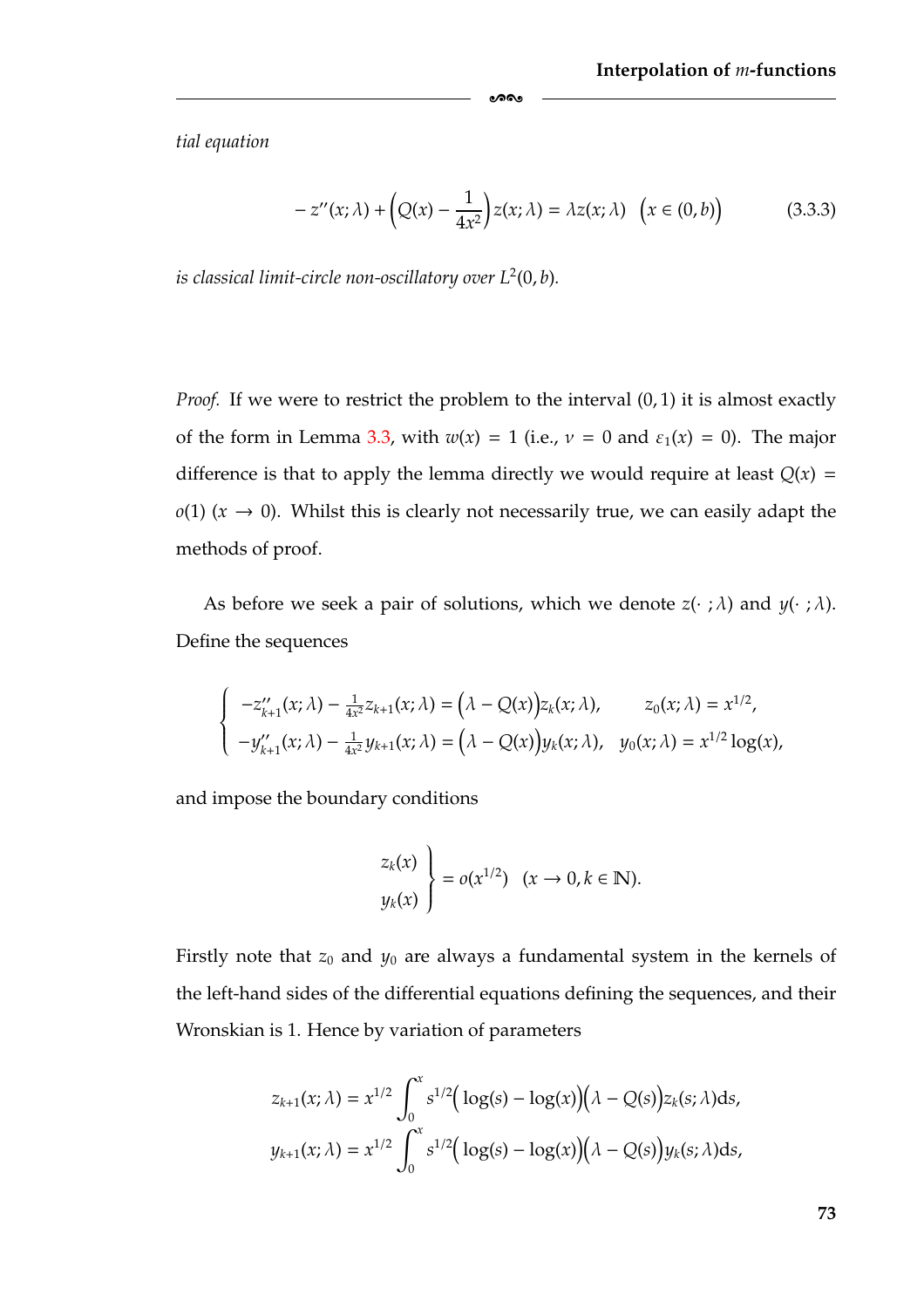and if we choose  $x < 1$  we may estimate

$$
|z_{k+1}(x;\lambda)| \leq x^{1/2} \int_0^x s^{1/2} |\log(s)| |\lambda - Q(s)| |z_k(s;\lambda)| ds,
$$
  

$$
|y_{k+1}(x;\lambda)| \leq x^{1/2} \int_0^x s^{1/2} |\log(s)| |\lambda - Q(s)| |y_k(s;\lambda)| ds.
$$

-

Clearly  $\int_0^x |\lambda - Q| \le ||\lambda - Q||_{L^1(0,1)}$ , and for each  $\varepsilon_0 > 0$  there is some  $0 < \delta < 1$  such that  $x \mid \log(x) \mid < x \mid \log(x) \mid^2 \leq x^{1-\epsilon_0}$  whenever  $0 < x < \delta$ . Working inductively we are then able to show that, when  $x < \delta$ , both

$$
|z_k(x;\lambda)|, |y_k(x;\lambda)| \leq x^{1/2} (x^{1-\varepsilon_0} ||\lambda - Q||_{L^1(0,1)})^k \quad (k \geq 1).
$$

Hence for  $0 < x < \min\{\delta, ||\lambda - Q||\}$  we see that the series

$$
z(x; \lambda) := \sum_{k=0}^{\infty} z_k(x; \lambda),
$$

$$
y(x; \lambda) := \sum_{k=0}^{\infty} y_k(x; \lambda)
$$

are absolutely and uniformly convergent.

In a neighbourhood of 0 both sums formally solve [\(3.3.3\)](#page-79-0). Moreover we may estimate the tails of the sums and write

$$
z(x; \lambda) = x^{1/2} \Big( 1 + O(x^{1-\varepsilon_0}) \Big) \text{ and } y(x; \lambda) = x^{1/2} \log(x) \Big( 1 + O(x^{1-\varepsilon_0}) \Big).
$$

By unique continuation these may be extended to solutions of  $(3.3.3)$  on the whole of  $(0, b)$ . Since the differential equation is regular on  $(\delta/2, b)$ , all solutions are in  $L^2(\delta/2, b)$ . It follows from the asymptotics of the series that both  $z(\cdot; \lambda)$  and  $y(\cdot;\lambda) \in L^2(0,b)$ . Finally, the last pair of asymptotic relations demonstrates that neither solution has any zeros in a sufficiently small neighbourhood of 0.  $\Box$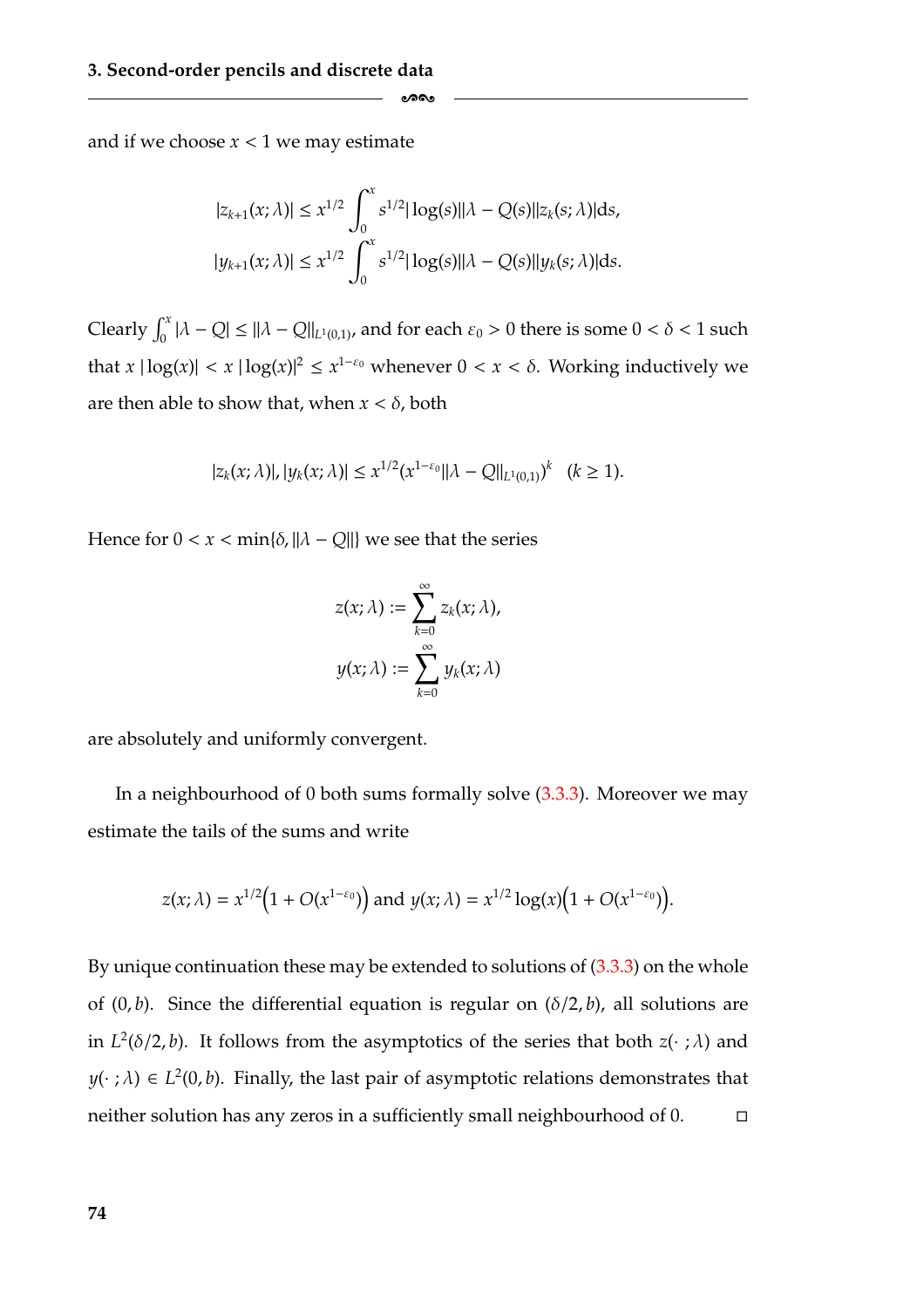Since the problem is limit-circle at 0 we require a boundary condition there so we may define our *m*-function at the other end-point. We will use the *Friedrichs* or *principal* condition. Let  $U_p$  be a principal solution of  $(3.3.3)$ , i.e.,  $U_p$  is nontrivial and for any linearly independent solution *V* we have  $U_p(x; \lambda) = o(V(x; \lambda))$ as  $x \to 0$ . The Friedrichs boundary condition at 0 is the requirement that a solution *z* satisfy

-

<span id="page-81-3"></span><span id="page-81-1"></span>
$$
Fr[z](0^+; \lambda) := [z, U_p](0^+; \lambda) = 0.
$$
 (3.3.4)

**Remark.** *This boundary condition forms part of a characterisation of the so-called Friedrichs extension. The details may be found in, e.g., [\[112,](#page-186-6) Thm. 4.3].*

We write [\(3.3.3\)](#page-79-0) and [\(3.3.4\)](#page-81-1) as the partial boundary-value problem

$$
\begin{cases}\n-z''(x;\lambda) + (Q(x) - \frac{1}{4x^2})z(x;\lambda) & = \lambda z(x;\lambda) & (x \in (0,b)), \\
\text{Fr}[z](x;\lambda) & \to & 0 & (x \to 0),\n\end{cases}
$$
\n(3.3.5)

which, up to a constant multiple, uniquely specifies a solution  $z(\cdot;\lambda)$  thanks to Proposition [3.4.](#page-78-1) Taking such a non-trivial solution, we choose a purely Robin (-to-Robin) *m*-function, i.e., for  $h \neq H$  both real, the unique  $m_{h,H}(\lambda)$  satisfying<sup>3.10</sup>

<span id="page-81-2"></span>
$$
z'(b; \lambda) - Hz(b; \lambda) = m_{h,H}(\lambda) (z'(b; \lambda) - hz(b; \lambda)).
$$
 (3.3.6)

We will interpolate this *m*-function, in the style of Theorem [3.1.](#page-76-1) One portion of the work is the application of the interpolation result for Laplace transforms, Lemma [3.4,](#page-77-1) in the same way it was used for Theorem [3.1.](#page-76-1)

The other portion is as follows. We will find a Laplace transform representation of *mh*,*<sup>H</sup>*(λ) by first constructing its so-called *Mittag-Leffler series expansion*

<span id="page-81-0"></span><sup>&</sup>lt;sup>3.10</sup>Whilst this is not simply a constant times any *m*-function of the form [\(2.2.5\)](#page-36-0), it is clearly a fractional linear transformation of one. By Corollary [A1,](#page-155-0) if  $h > \lfloor \lt d \rfloor H$  then  $m_h$ <sub>*H*</sub> is [anti-]Herglotz. We will provide an alternative more direct proof of this latter fact on page [79.](#page-85-0)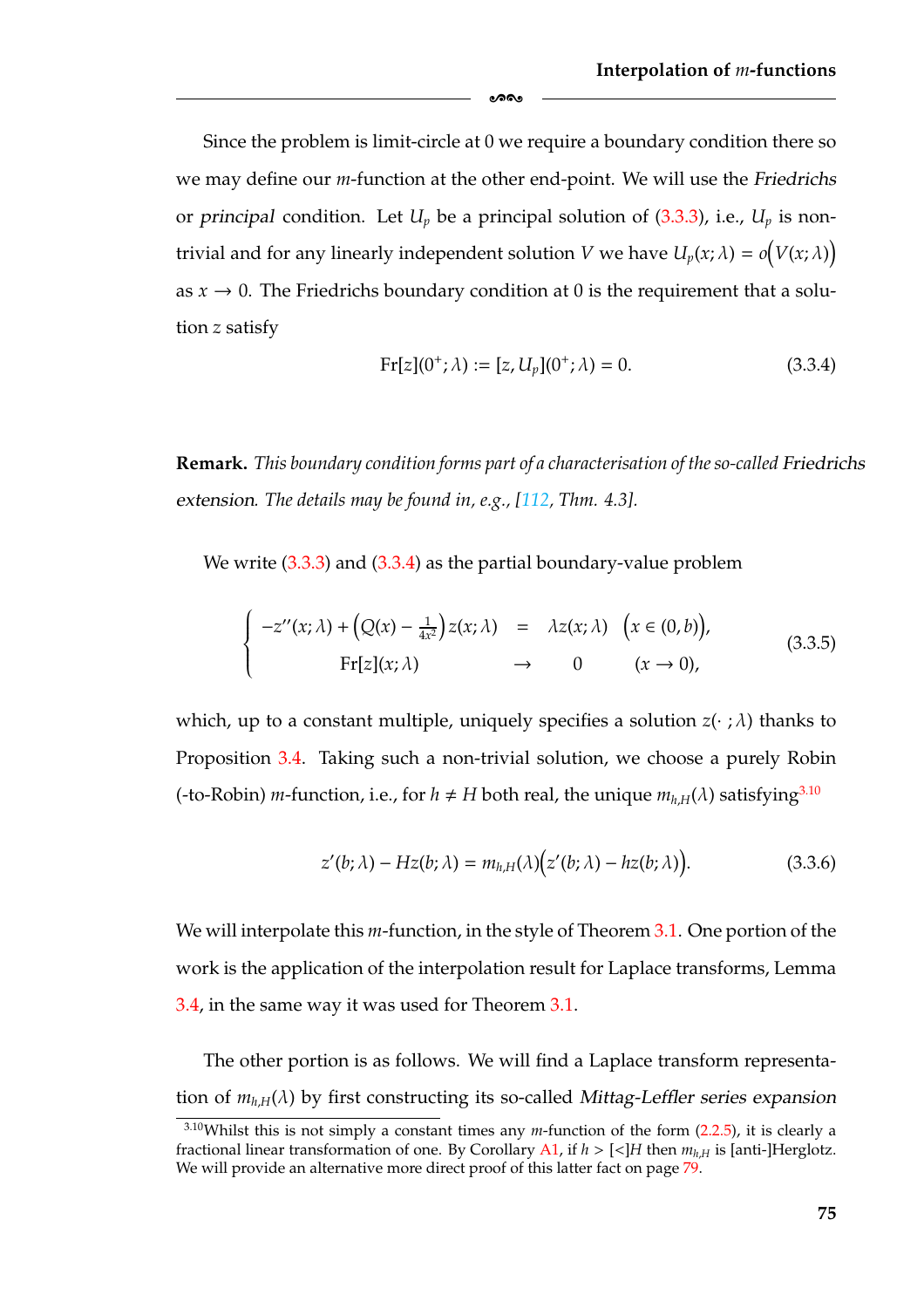(see, e.g., [\[38,](#page-181-1) Ch. 8]) then algebraically relating it to a Laplace transform. We then prove that condition [\(3.3.1\)](#page-77-2) holds, allowing us to apply Lemma [3.4.](#page-77-1)

-

First we mention some preliminary results. The following is well known:

<span id="page-82-0"></span>**Lemma 3.5.** *A self-adjoint operator associated with a classical limit-circle non-oscillatory Sturm–Liouville expression and separated boundary conditions on a finite interval possesses a spectrum comprising simple eigen-values accumulating only at* +∞*.*

*Proof.* One way to observe this is to use the Niessen–Zettl transformation [\[112\]](#page-186-6) of such a problem to a regular problem on the same interval, then recall that spectra of regular separated Sturm–Liouville problems also comprise simple eigen-values only accumulating at +∞; see, e.g., [\[37\]](#page-181-0). Alternatively the eigen-value fact is proved in general in, e.g.,  $[92, Ch. 2]$  $[92, Ch. 2]$ .

Define the operator

$$
D(L_h) = \{ z \in L^2(0, b) \mid -z''(x) + (Q(x) - 1/4x^2)z(x) \in L^2(0, b; dx),
$$

$$
[z, U_p](0^+) = 0, z'(b) = hz(b)\},
$$

$$
L_h z(x) = -z''(x) + (Q(x) - 1/4x^2)z(x) \quad (x \in (0, b)).
$$

**Lemma 3.6.** *The Weyl–Titchmarsh m-function*  $m_{h,H}$  *is meromorphic in*  $\mathbb{C}$ *. Its poles and zeros are simple, interlace on* R*, and are found at the eigen-values of, respectively, Lh and L*<sub>*H*</sub>, *accumulating only at*  $+\infty$ *.* 

*Proof.* The differential expression is classical limit-circle at *b*, so with the given boundary conditions,  $L_h$  and  $L_H$  are self-adjoint owing to Lemma [2.1.](#page-35-0) Since the boundary conditions are separated the eigen-values must be simple, by Lemma [3.5.](#page-82-0) Classical interlacing theorems [\[92,](#page-185-2) Thm. I.3.1-2] guarantee that when  $h \neq H$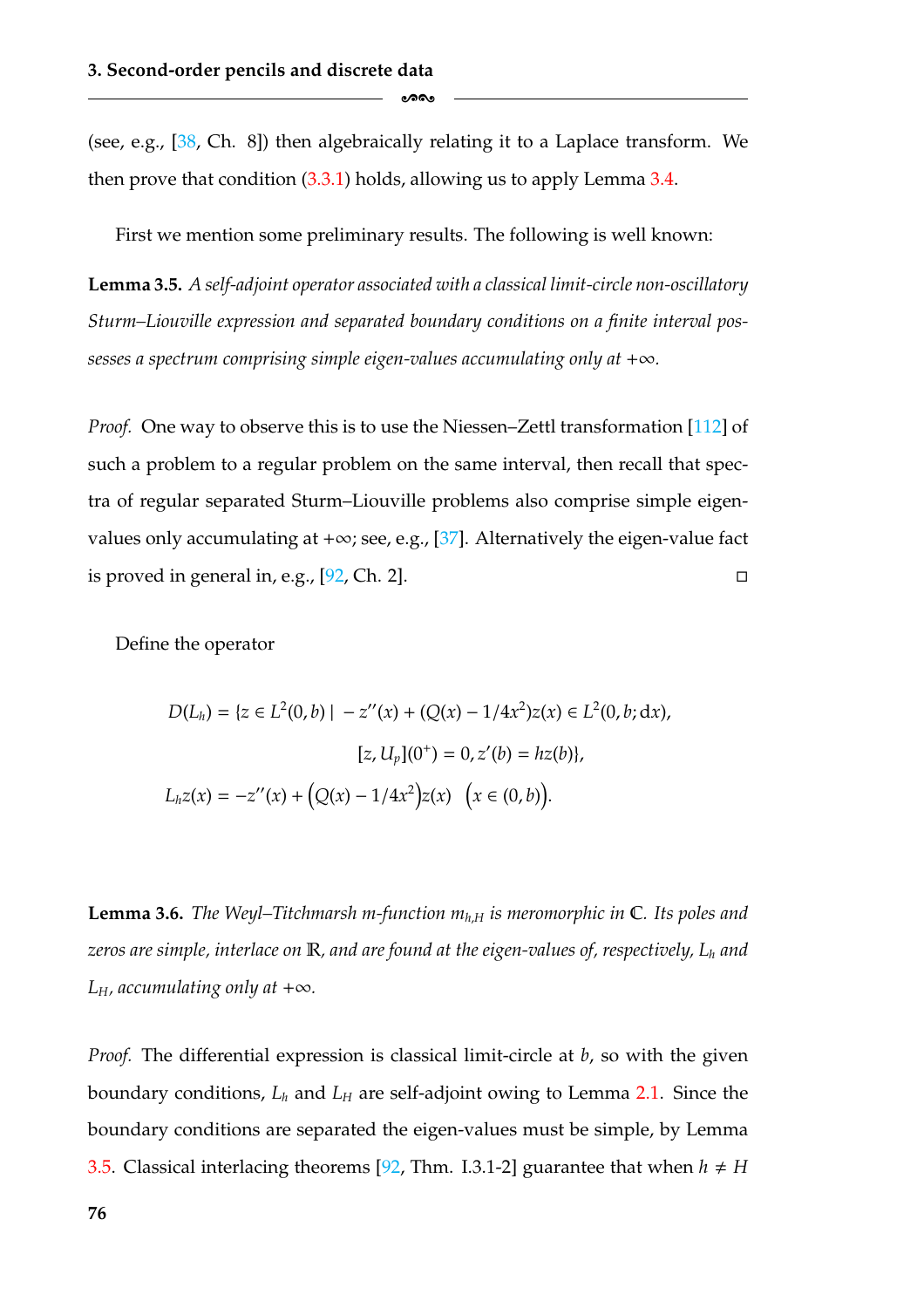the eigen-values for  $L_h$  and  $L_H$  interlace. That they accumulate only at  $+\infty$  follows from Lemma [3.5.](#page-82-0)

ക്ക

Finally we observe that the poles of  $m_{h,H}$  occur at  $\lambda$  for which the non-trivial solution  $z(\cdot; \lambda)$  to [\(3.3.5\)](#page-81-3) satisfies

$$
z'(b; \lambda) = hz(b; \lambda), \tag{3.3.7}
$$

i.e., when this solution is an eigen-function of  $L<sub>h</sub>$ . Similarly the zeros occur when  $z'(b; \lambda) = Hz(b; \lambda).$  $\Box$ 

In Lemma [B1](#page-158-0) we show that in the classical limit-circle non-oscillatory case, enumerating the eigen-values in increasing order as  $\lambda_n$ ,  $n = 1, 2, 3, \dots$ , we have

$$
\lambda_n = (n + 1/4)^2 \pi^2 / b^2 + O(1),
$$
  
\n
$$
\sqrt{\lambda}_n = (n + 1/4) \pi / b + O(1/n) \quad (n \to \infty).
$$
 (3.3.8)

For each *n*, the eigen-function  $\varphi_n$  corresponding to  $\lambda_n$  is defined by

<span id="page-83-0"></span>
$$
\varphi_n=\varphi(\cdot\ ;\lambda_n),
$$

where  $\varphi$  solves [\(3.3.3\)](#page-79-0) with initial conditions  $\varphi(b; \lambda) = 1, \varphi'(b; \lambda) = h$ . Suppose  $\psi$ is the linearly independent solution with  $\psi(b; \lambda) = 1$ ,  $\psi'(b; \lambda) = H$ , and

$$
\Phi(\lambda) := \varphi(0^+;\lambda), \quad \Psi(\lambda) := \psi(0^+;\lambda).
$$

Then, by checking that  $f(x; \lambda) := \psi(x; \lambda) + m_{h,H}(\lambda)\varphi(x; \lambda)$  satisfies the "boundary" condition" in  $(3.3.6)$ , it follows that

<span id="page-83-1"></span>
$$
m_{h,H}(\lambda) = -\frac{\Psi(\lambda)}{\Phi(\lambda)}.
$$
\n(3.3.9)

**77**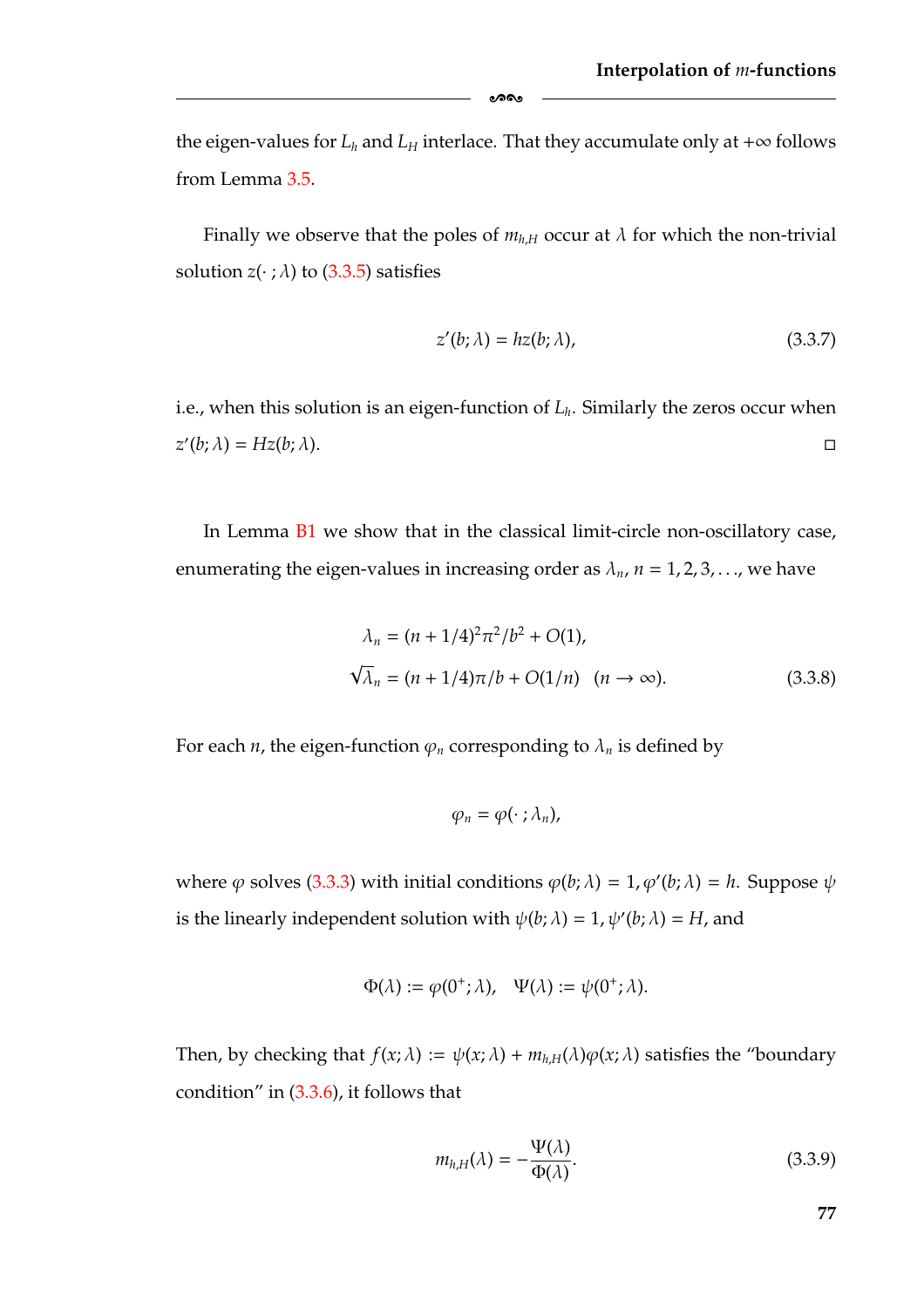Therefore,  $\Phi(\lambda_n)$  being 0 implies *via* integration by parts that,

$$
H - h = f'(b; \lambda)\varphi_n(b) - f(b; \lambda)\varphi'_n(b)
$$
  
\n
$$
= (\lambda - \lambda_n) \int_0^b f(\cdot; \lambda)\varphi_n
$$
  
\n
$$
= (\lambda - \lambda_n) \int_0^b \psi(\cdot; \lambda)\varphi_n - (\lambda - \lambda_n) \frac{\Psi(\lambda)}{\Phi(\lambda) - \Phi(\lambda_n)} \int_0^b \varphi(\cdot; \lambda)\varphi_n
$$
  
\n
$$
\to -\frac{\Psi(\lambda_n)}{\Phi'(\lambda_n)} \int_0^b \varphi_n^2 \text{ as } \lambda \to \lambda_n.
$$
 (3.3.10)

<span id="page-84-1"></span>-

If we denote the norming constants associated with  $\lambda_n$  by  $\alpha_n := \int_0^b \varphi_n^2$  then we see from [\(3.3.9\)](#page-83-1), [\(3.3.10\)](#page-84-1) and the standard formula for evaluating residues at simple poles that the residue of the *m*-function at its poles is given by

<span id="page-84-3"></span>
$$
Res(m_{h,H}; \lambda_n) = -\frac{\Psi(\lambda_n)}{\Phi'(\lambda_n)} = \frac{H - h}{\alpha_n}.
$$
 (3.3.11)

In Lemma [B2](#page-160-0) we show that the norming constants satisfy

<span id="page-84-0"></span>
$$
\alpha_n = b/2 + O(1/n). \tag{3.3.12}
$$

We may now state the Mittag-Leffler series result for  $m_{h,H}$ :

<span id="page-84-2"></span>**Lemma 3.7.** *Uniformly for*  $\lambda$  *in any compact set that is non-intersecting with*  $\{\lambda_n\}_{n=0}^{\infty}$ *we have a Mittag-Leffler series representation for the Robin m-function given by*

<span id="page-84-4"></span>
$$
m_{h,H}(\lambda) - \frac{H}{h} = \sum_{n=1}^{\infty} \frac{h - H}{\alpha_n(\lambda_n - \lambda)}.
$$
 (3.3.13)

*Proof.* The asymptotics [\(3.3.12\)](#page-84-0) and [\(3.3.8\)](#page-83-0) immediately imply that, uniformly for  $\lambda$  in any compact set bounded away from  $\{\lambda_n\}_{n=1}^{\infty}$ , as  $n \to \infty$  we have

$$
\alpha_n(\lambda-\lambda_n)=\bigg(\frac{b}{2}+O\bigg(\frac{1}{n}\bigg)\bigg)\bigg(\bigg(n+\frac{1}{4}\bigg)^2\frac{\pi^2}{b^2}+O(1)\bigg)\sim\frac{n^2\pi^2}{2b}.
$$

**78**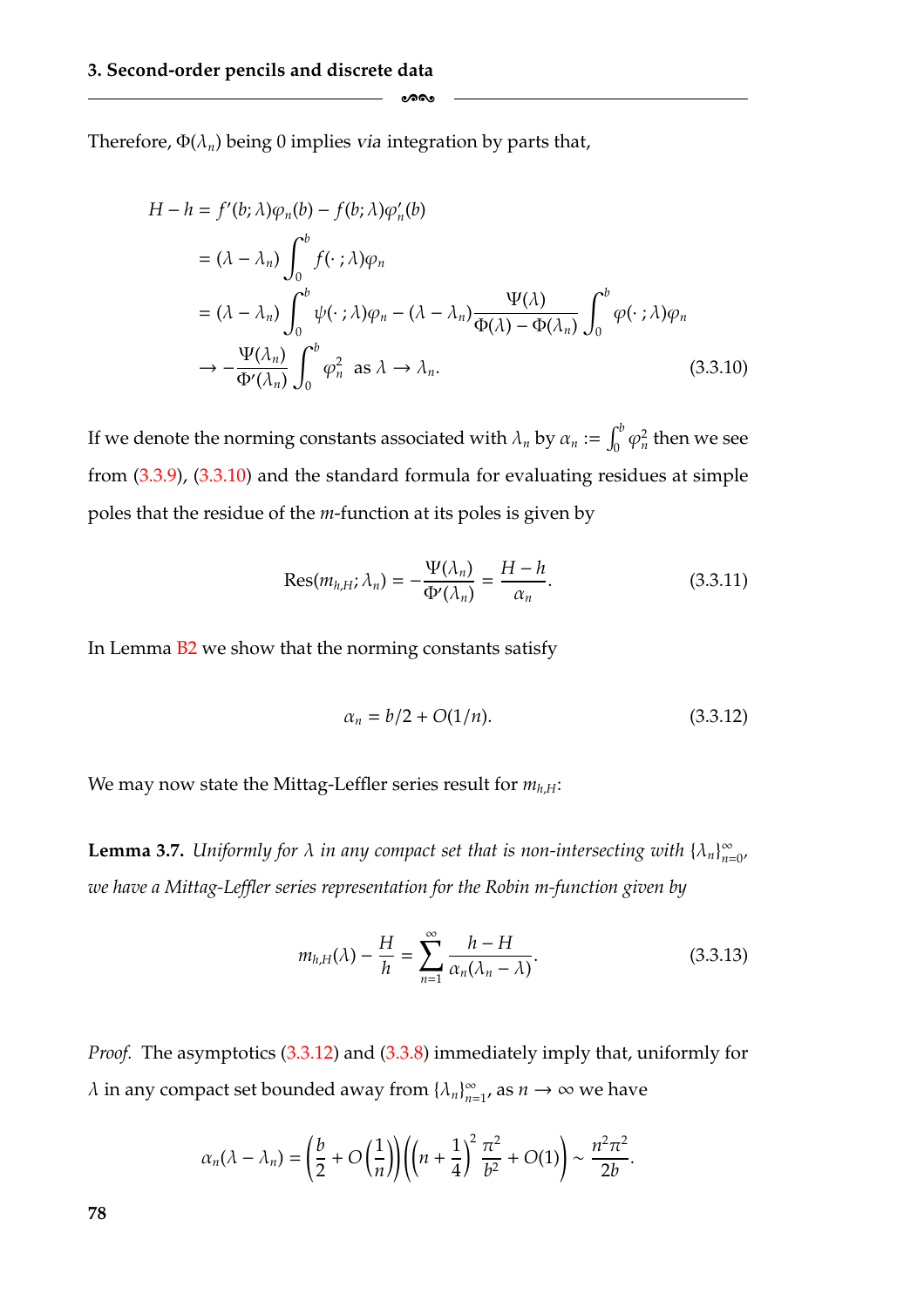Thus  $\sum_{n=1}^{\infty} \frac{1}{\alpha_n(\lambda-\lambda_n)}$  is convergent, uniformly for the same choice of  $\lambda$ . Moreover,

ക്ക

<span id="page-85-0"></span>
$$
\sum_{n=1}^{\infty} \frac{1}{\alpha_n (\lambda - \lambda_n)} \to 0 \quad (\text{Im}(\lambda) \to \infty). \tag{3.3.14}
$$

We need to link the series with the *m*-function. We do this *via* Herglotz-type properties of  $m_{h,H}$ . For completeness we briefly repeat here the following well-known calculation, showing that  $m_{h,H}$  is (anti-)Herglotz (see Section [2.2](#page-33-0) and Appendix [A\)](#page-154-0). Observe that for any non-trivial solution  $z(\cdot; \lambda)$  of [\(3.3.3\)](#page-79-0) and [\(3.3.4\)](#page-81-1) we have

$$
(\lambda - \bar{\lambda}) \int_0^b z(\cdot\ ;\lambda)z(\cdot\ ;\bar{\lambda}) = (h-H)\big(m_{h,H}(\lambda)-m_{h,H}(\bar{\lambda})\big),
$$

so subtracting the complex conjugate of this whilst noting  $z(\cdot;\bar{\lambda}) = \overline{z(\cdot;\lambda)}$  shows that  $\Delta$ 

$$
\int_0^b |z(\cdot; \lambda)|^2 = (h - H) \frac{\mathrm{Im}\big(m_{h,H}(\lambda)\big)}{\mathrm{Im}(\lambda)}.
$$

Hence, if  $h > H$  then  $m_{h,H}$  is in the Herglotz class of functions that map the upper and lower half-planes to themselves, whilst if  $h < H$  then  $m_{h,H}$  is the negative of such a function, known as anti-Herglotz.

As remarked in equation  $(2.2.6)$  and Appendix  $\overline{A}$ , all (anti-)Herglotz functions have a Stieltjes integral representation; here

$$
m_{h,H}(\lambda) = A + B\lambda + \int_{\mathbb{R}} \left( \frac{1}{t - \lambda} - \frac{t}{1 + t^2} \right) d\rho(t),
$$

where  $\rho$  is the spectral measure associated with the problem [\(3.3.3\)](#page-79-0), and

$$
A = \text{Re}\big(m_{h,H}(i)\big), \quad B = \lim_{\tau \to +\infty} \frac{m_{h,H}(i\tau)}{i\tau}.
$$

Note that  $\rho$  is increasing if and only if  $h > H$ . Furthermore as a measure it assigns "mass" only at points in the spectrum of the Sturm–Liouville operator associated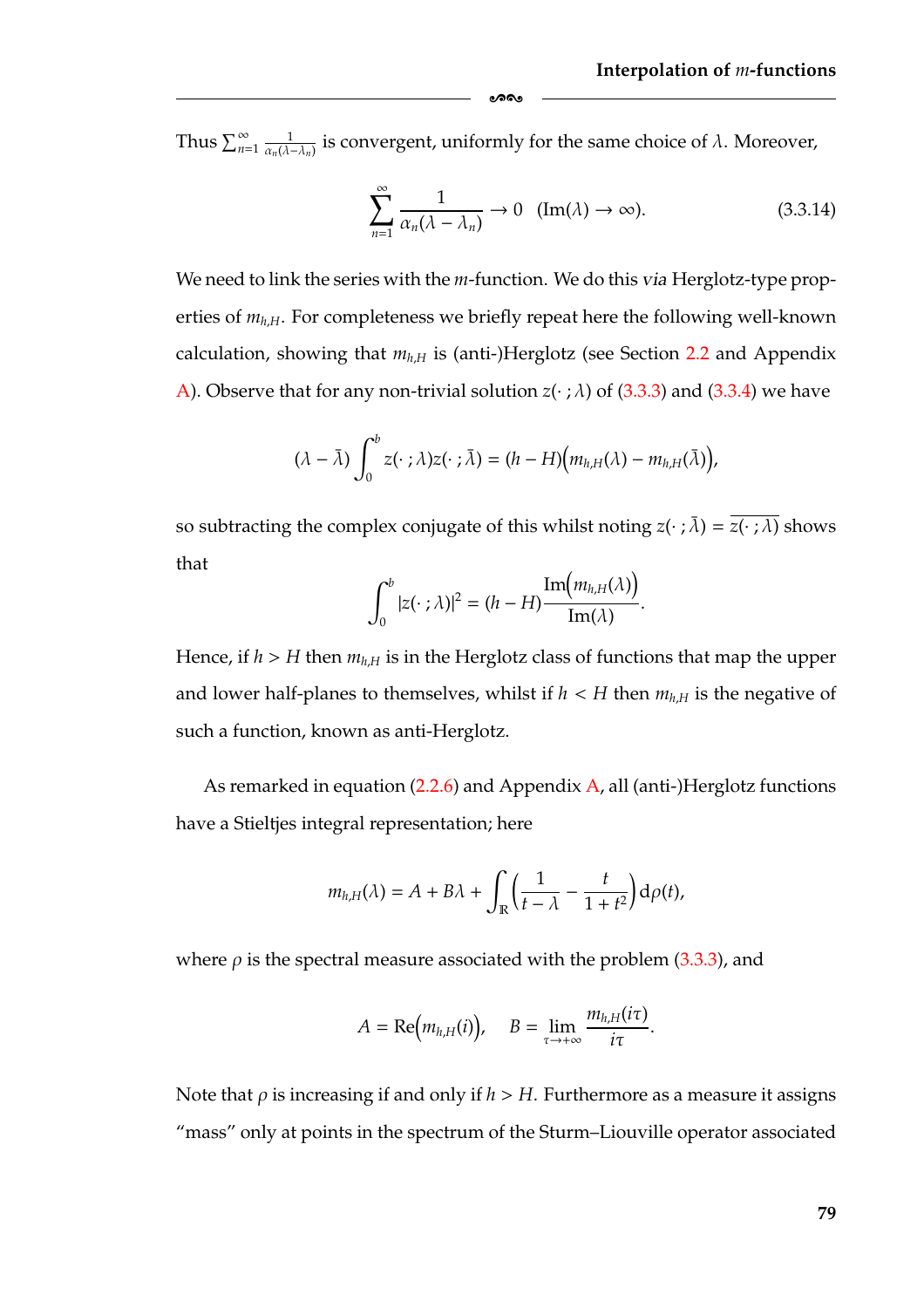with [\(3.3.3\)](#page-79-0), i.e., for any dρ-integrable *g*,

$$
\int_{\mathbb{R}} g(t) d\rho(t) = \sum_{n=1}^{\infty} \gamma_n g(\lambda_n),
$$

-

 $\gamma_n$  being the mass at  $\lambda_n$ . Thus

$$
m_{h,H}(\lambda) = A + B\lambda + \sum_{n=1}^{\infty} \gamma_n \left( \frac{1}{\lambda_n - \lambda} - \frac{\lambda_n}{1 + \lambda_n^2} \right).
$$

Integrating anti-clockwise on a sufficiently small, simple, closed contour around  $\lambda_n$  and comparing with [\(3.3.11\)](#page-84-3) shows that  $\gamma_n = -\text{Res}(m_{h,H}; \lambda_n) = \frac{h-H}{\alpha_n}$ . Hence we may split up the sum and write

<span id="page-86-1"></span>
$$
m_{h,H}(\lambda) = \tilde{A} + B\lambda + \sum_{n=1}^{\infty} \frac{h - H}{\alpha_n(\lambda_n - \lambda)}.
$$
 (3.3.15)

To proceed, we need large-Im( $\lambda$ ) asymptotics of  $m_{h,H}(\lambda)$ . Expressing  $m_{h,H}$  in terms of the Neumann *m*-function  $m_N(\lambda) := z(b; \lambda)/z'(b; \lambda)$  and using Lemma [C3,](#page-165-0) we see

$$
m_{h,H}(\lambda) = \frac{1 - Hm_N(\lambda)}{1 - hm_N(\lambda)} \sim \frac{1 + iH\sqrt{\lambda}}{1 + ih\sqrt{\lambda}} \to \frac{H}{h} \quad (\text{Im}(\lambda) \to +\infty).
$$

Applying this and [\(3.3.14\)](#page-85-0) to [\(3.3.15\)](#page-86-1) we see<sup>3.11</sup> that  $\tilde{A} = H/h$  and  $B = 0$ .  $\Box$ 

**Remark.** *Our calculations proving this result are adapted from parts of a calculation in [\[91,](#page-185-3) Ch. 3] for a regular Sturm–Liouville problem in normal form.*

Lemma [3.7](#page-84-2) gives us enough to deduce a Laplace transform representation of  $m_{h,H}$ , and hence our interpolation result. For the reader's convenience we state the theorem in full.

<span id="page-86-2"></span>**Theorem 3.2** (Classical limit-circle *m*-function interpolation)**.** *Under the hypothesis*

<span id="page-86-0"></span><sup>&</sup>lt;sup>3.11</sup>This corrects the minor error " $\tilde{A}$  = 1" in [\[27\]](#page-181-2).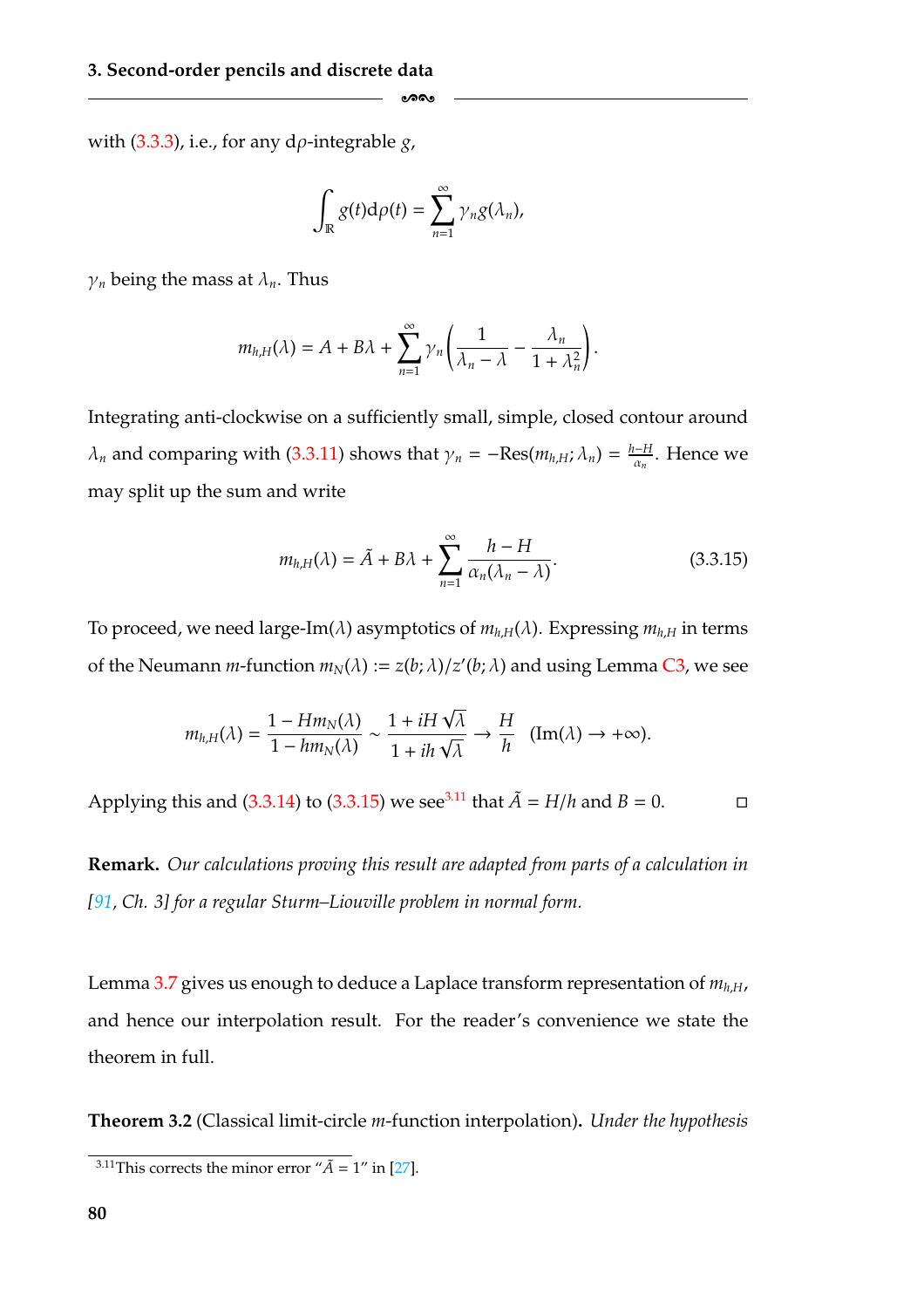*that*  $Q \in L^2(0, b)$  *is real-valued, the Robin m-function* 

$$
m_{h,H}(\lambda) = \frac{z'(b;\lambda) - Hz(b;\lambda)}{z'(b;\lambda) - hz(b;\lambda)}
$$

-

*for any non-trivial square-integrable solution z*(· ; λ) *of the limit-circle non-oscillatory problem*

$$
\begin{cases}\n-z''(x;\lambda) + \left(Q(x) - \frac{1}{4x^2}\right)z(x;\lambda) & = \lambda z(x;\lambda) \quad \big(x \in (0,b)\big), \\
[U_p, z](0^+;\lambda) & = 0,\n\end{cases}
$$

*satisfies the interpolation formula*

$$
m_{h,H}(\lambda)-\frac{H}{h}=\sum_{n=0}^\infty c_n(1/2-\beta-i\sqrt{\lambda})\sum_{k=0}^n a_{nk}\bigg(m_{h,H}\big(-{(k+\beta)^2}\big)-\frac{H}{h}\bigg).
$$

*Here*  $\beta > 0$  *is fixed,* 

$$
c_n(z) := (2n + 1) \frac{(1/2 - z)_n}{(1/2 + z)_{n+1}} \text{ (for a.e. } z \in \mathbb{C}\text{)},
$$
  
\n
$$
(z)_n := z(z + 1) \cdots (z + n - 1) \text{ (}z \in \mathbb{C}\text{)},
$$
  
\n
$$
a_{nk} := \frac{(-n)_k (n + 1)_k}{(k!)^2} \text{ (}n, k \ge 0\text{)},
$$

and the convergence of the series is uniform in any compact subset of  ${\rm Im} (\sqrt{\lambda})$   $>1/2$  +  $\beta$ .

The proof uses Lebesgue's dominated convergence theorem. To apply it we will need the following lemma:

<span id="page-87-0"></span>**Lemma 3.8.** *Let*  $\varepsilon_0 > 0$  *and denote*  $\rho_n = \sqrt{\lambda_n}$ . *Then*  $g_N(t) := e^{-\varepsilon_0 t} \sum_{n=1}^N f_n$  $\frac{\sin(\rho_n t)}{\alpha_n \rho_n}$  *is uniformly bounded, in*  $t \in (0, \infty)$  *and*  $N \in \mathbb{N}$ *, by a fixed integrable function.* 

*Proof.* Firstly note that the asymptotic expansion [\(3.3.8\)](#page-83-0) may be written as  $\rho_n$  =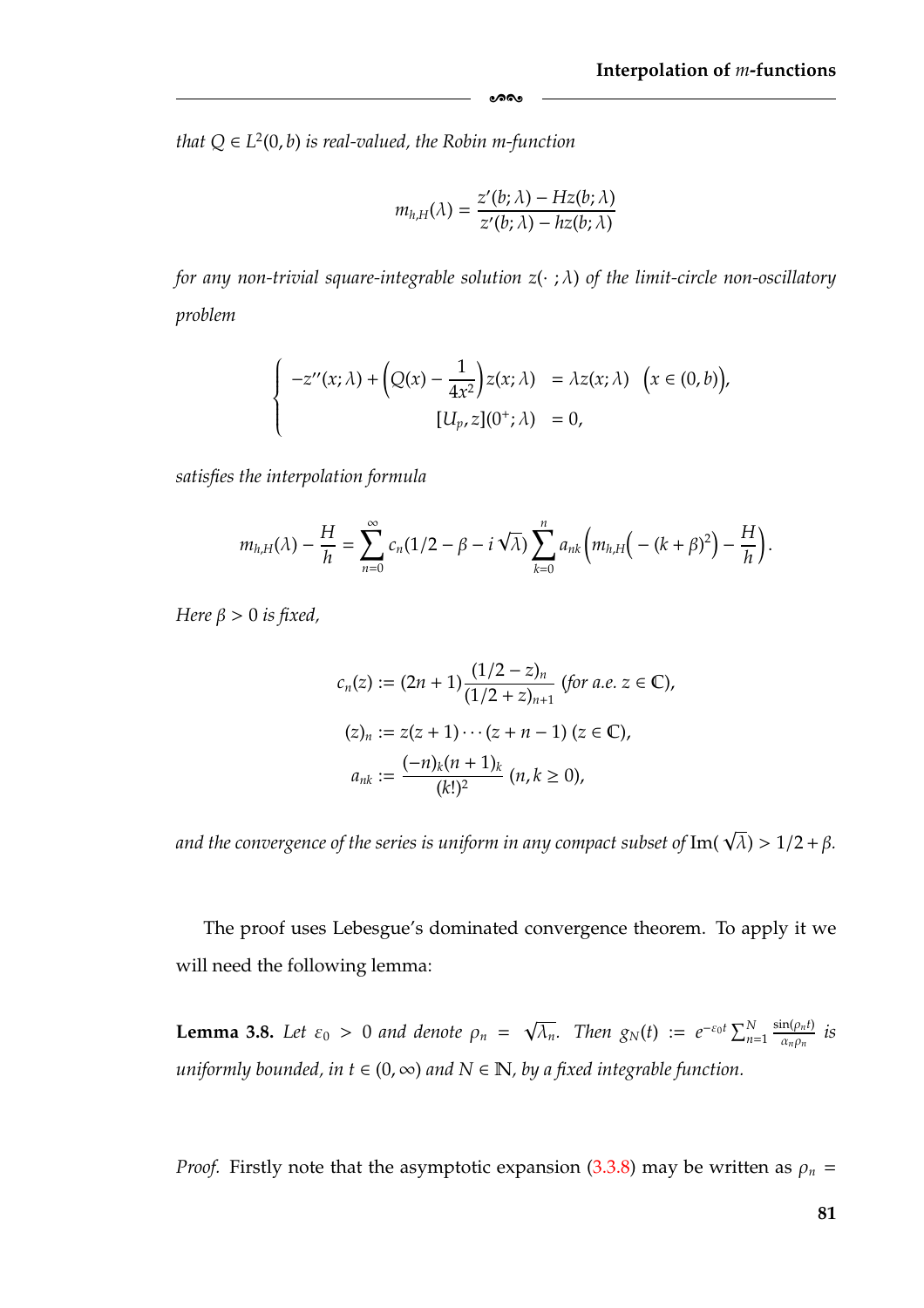$(n + 1/4)\pi + \varepsilon_n$ , where  $\varepsilon_n = O(1/n)$ . Then, for each fixed  $t \ge 0$ ,

$$
\sin(\rho_n t) = \sin\left((n+1/4)\pi t\right)\cos(\varepsilon_n t) + \cos\left((n+1/4)\pi t\right)\sin(\varepsilon_n t). \tag{3.3.16}
$$

Write  $\varepsilon_0 = 2\sigma$ . It would be enough to find an  $L^1(0, 2\pi)$  function that bounds, uniformly in *N*, the expression

<span id="page-88-0"></span>-

$$
s_N(t) := e^{-\sigma t} \sum_{n=1}^N \frac{\sin(\rho_n t)}{\alpha_n \rho_n} \quad \big( t \in (0, 2\pi) \big),
$$

so that  $g_N(t) = e^{-\sigma t} s_N(t)$  ( $t \in (0, \infty)$ ) is dominated by an  $L^1(0, \infty)$  function, thanks to the exponential decay of *e*<sup>−</sup>σ*<sup>t</sup>* . So, notice that

$$
\begin{cases}\n|\varepsilon_n t| = O(\log(n)/n) & (0 \le t < \sigma^{-1} \log(n)), \\
e^{\sigma t} \le e^{-\sigma \sigma^{-1} \log(n)} = 1/n, & (t \ge \sigma^{-1} \log(n)),\n\end{cases}
$$

so that  $e^{-\sigma t}$   $\sin(\varepsilon_n t) = O(1/\sqrt{n})$ ; by a similar argument  $e^{-\sigma t}(\cos(\varepsilon_n t) - 1) = O(1/n)$ . Both estimates are uniform in  $t \ge 0$ . With [\(3.3.16\)](#page-88-0), these are enough to ensure a constant bound for

$$
s_N(t) - e^{-\sigma t} \sum_{n=1}^N \frac{\sin\left((n+1/4)\pi t\right)}{\alpha_n \rho_n} \quad \left(t \in (0, 2\pi)\right).
$$

Hence, substituting the asymptotic expansions  $(3.3.8)$  and  $(3.3.12)$  into the second sum in the above expression means the following: if we can show that both  $\sum_{n=1}^{N}$  cos(*nx*)/*n* and  $\sum_{n=1}^{N}$  sin(*nx*)/*n* (*x* ∈ (0, 2 $\pi$ )) are bounded, uniformly in *N*, by some fixed element of  $L^1(0, 2\pi)$ , then it will follow that so is  $s_N(t)$   $(t \in (0, 2\pi))$ , proving the lemma.

We will prove the uniform  $L^1(0, 2\pi)$  bound for the cos-series; the same approach produces a similar bound for the sin-series. Denote by  $c_N(x)$  the partial sum  $\sum_{n=1}^{N} \cos(nx)/n$ . This is an anti-derivative of the conjugate Dirichlet kernel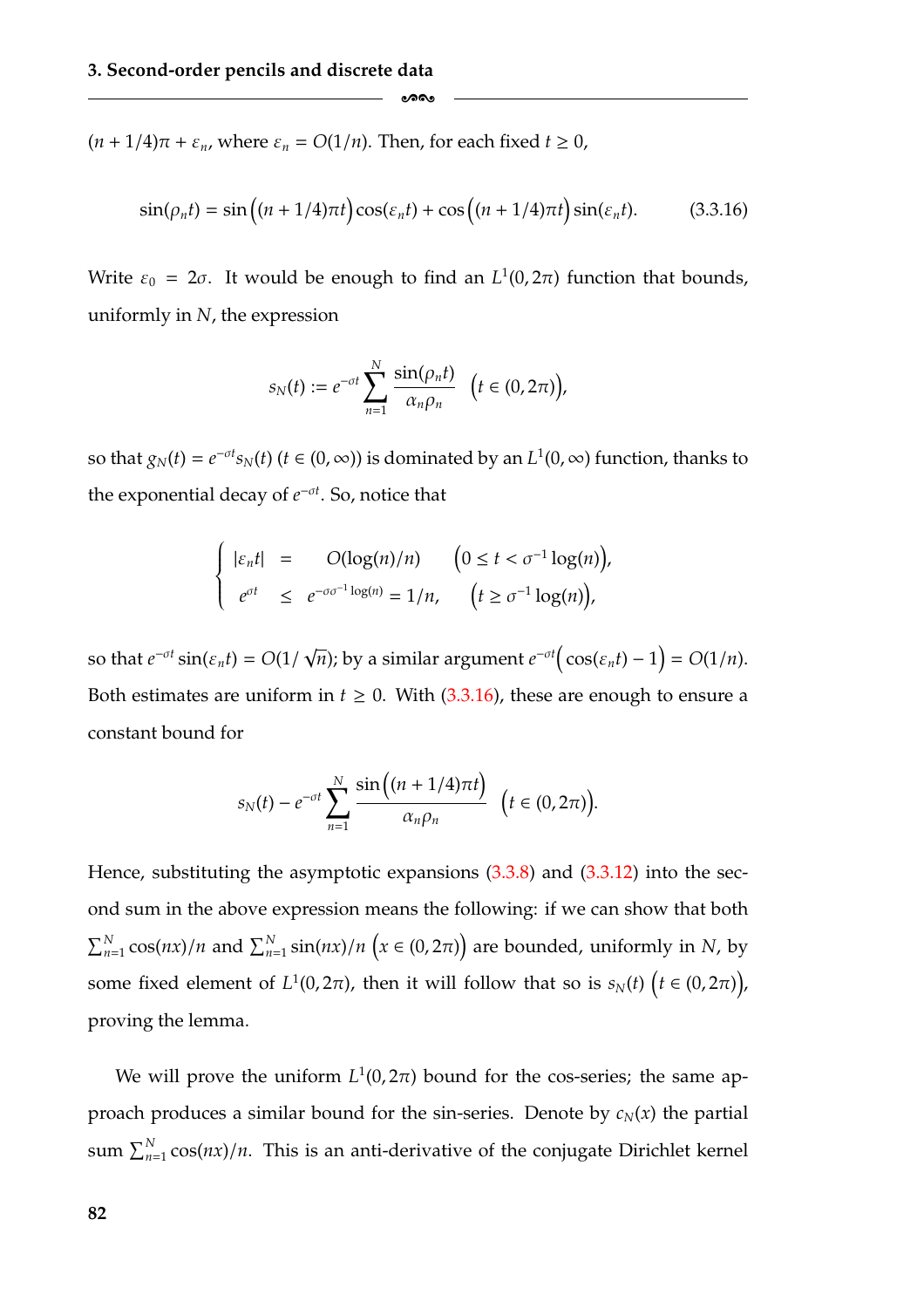sum [\[31,](#page-181-3) Sec. 15.2]—for the sin-series use the usual Dirichlet kernel—meaning

-

$$
c'_{N}(x) = -\sum_{n=1}^{N} \sin(nx) = \frac{\cos((N + 1/2)x) - \cos(x/2)}{2\sin(x/2)}.
$$

Thus  $c'_{N}(x)$  is bounded by  $1/\sin(x/2)$ . Noting  $|c_{N}(\pi)| \leq 1$ , we see  $|c_{N}(x)| \leq 1 + \pi$  $\int_{\pi}^{x} |c'_N| \leq 1 + 2 \log |\cot(x/4)|$ , which is certainly integrable over  $(0, 2\pi)$  since to leading-order it is  $-\log(x)$  for *x* near 0 and  $-\log(2\pi - x)$  near  $2\pi$ .  $\Box$ 

*Proof of Theorem [3.2.](#page-86-2)* We first observe that the Mittag-Leffler series [\(3.3.13\)](#page-84-4) may be written as

$$
m_{h,H}(-\kappa^2) - \frac{H}{h} = \sum_{n=1}^{\infty} \frac{h - H}{\alpha_n(\rho_n^2 + \kappa^2)}
$$
  
=  $(h - H) \sum_{n=1}^{\infty} \int_0^{\infty} e^{-\kappa t} \frac{\sin(\rho_n t)}{\alpha_n \rho_n} dt$  (Re( $\kappa$ ) > 0). (3.3.17)

Assuming that integration and summation may be interchanged (we show this below) we see that  $\left(m_{h,H}(-\kappa^2) - H/h\right)/(h-H)$  is the Laplace transform  $\mathscr{L}[f](\kappa)$  of

<span id="page-89-1"></span><span id="page-89-0"></span>
$$
f(t) := \sum_{n=1}^{\infty} \frac{\sin(\rho_n t)}{\alpha_n \rho_n} \quad (t \ge 0).
$$
 (3.3.18)

We now prove the convergence of  $(3.3.18)$  and justify the interchange of summation and integration in [\(3.3.17\)](#page-89-1).

From  $(3.3.16)$  we have  $\sin(\rho_n t) = \cos(\pi t/4) \sin(n\pi t) + \sin(\pi t/4) \cos(n\pi t) + O(1/n)$ . Hence, by [\(3.3.8\)](#page-83-0) and [\(3.3.12\)](#page-84-0), the pointwise convergence of [\(3.3.18\)](#page-89-0) is determined by that of the series  $\sum_{j=1}^{\infty} e^{ijx}/j$ . But this is simply the Fourier series for the 2 $\pi$ periodic extension of the expression  $-\log|2\sin(x/2)| + i(\pi - x)/2(x \in (-\pi, \pi))$  so the pointwise convergence of  $(3.3.18)$  is immediate.

We may now simply apply Lemma [3.8](#page-87-0) to see that  $g_N(t) := e^{-\text{Re}(\kappa)t} \sum_{n=1}^N$  $\frac{\sin(\rho_n t)}{\alpha_n \rho_n}$  is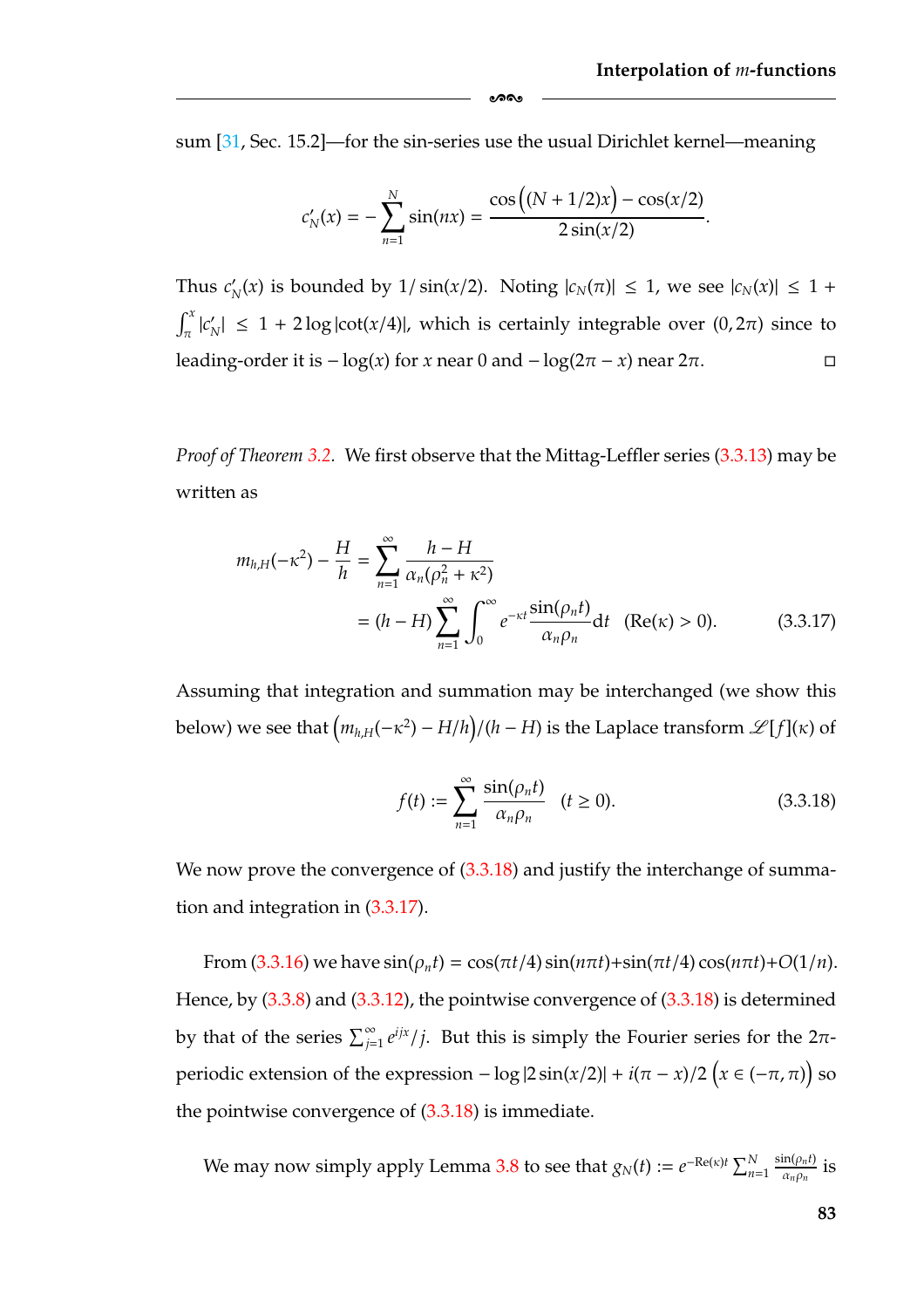dominated by an integrable function. Dominated convergence follows, so

$$
m_{h,H}(-\kappa^2) - \frac{H}{h} = (h - H) \int_0^\infty e^{-\kappa t} f(t) dt \quad (\text{Re}(\kappa) < 0).
$$

ക്ക

All that remains is to check condition [\(3.3.1\)](#page-77-2). But that it holds is obvious, since, by dominated convergence,  $e^{-\delta t}$  |  $f(t)$ | is integrable for every  $\delta > 0$ . Therefore, by application of the interpolation result [\(3.3.2\)](#page-77-3) to  $F(\kappa) = m_{h,H}(-\kappa^2) - H/h$ , the theorem follows, with uniform convergence in any compact subset of the parabolic  $\lambda$ -region Im( $\sqrt{\lambda}$ ) > 1/2 + β.

### **3.4 Uniqueness theorems for the inverse problem**

The main result of this chapter is a pair of uniqueness theorems for Inverse Problem [I.](#page-63-0) We will state and prove these here, by means of Theorem [3.1](#page-76-1) and our interpolation result in Theorem [3.2.](#page-86-2) The uniqueness theorems are kept separate due to certain technical conditions in both being similar in representation but fundamentally different in structure.

<span id="page-90-2"></span>**Theorem 3.3** (Uniqueness in the PLP case). *Fix*  $v \ge 2$ ,  $c > 0$  and  $\alpha > v/2 - 1 \ge 0$ , *and let*  $w, q \in L^{\infty}_{loc}(0, 1]$ , with q real-valued and  $w \ge c$ . Suppose that  $w', w'' \in L^{\infty}_{loc}(0, 1]$ . *Suppose also that, as*  $r \rightarrow 0$ *,* 

- <span id="page-90-1"></span>(*i*)  $w(r) = \frac{1}{r^v}$  $(1 + O(r^{\alpha}))$
- *(ii)*  $q(r) = w(r)O(r^{\alpha})$ ,
- <span id="page-90-0"></span>*(iii)*  $(w(r)r^{\nu})' = O(r^{-\nu/2})$ *, and*  $(w(r)r^{\nu})'' = O(r^{-\nu})$ *.*

*If w is known, then the interpolation sequence*  $\mathcal{S} = \left( (-n^2, m_n) \right)^{\infty}$ *n*=1 *, of values (in the graph) of the PLP Dirichlet m-function* [\(3.1.7\)](#page-62-0) *for* [\(3.1.5\)](#page-59-0)*, uniquely determines the potential q.*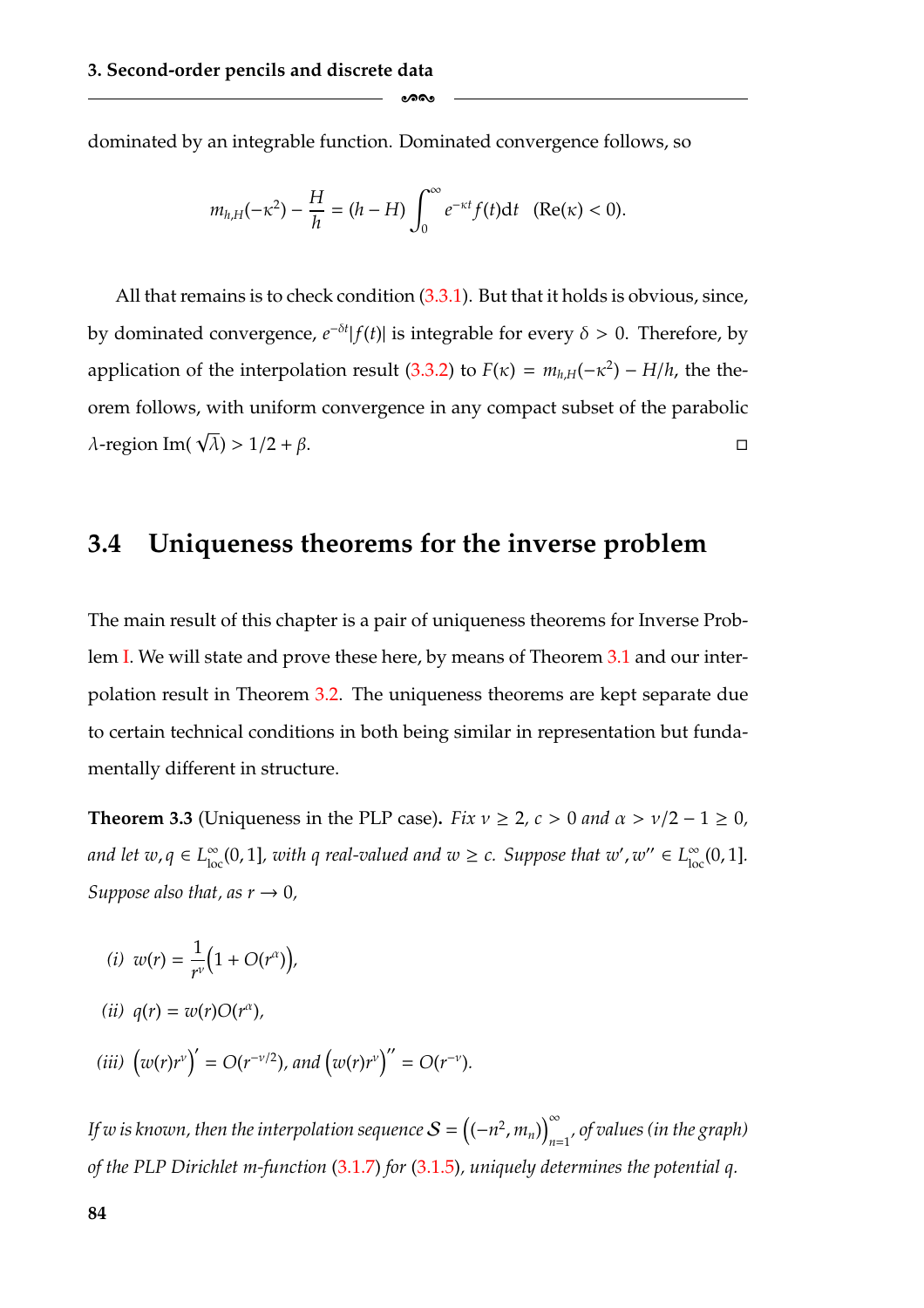*Proof.* We need to transform the differential equation to Liouville normal form, as it is for *m*-functions associated with such problems that we have interpolation formulae. In this case we set

-

$$
t = \tau(r) = \int_r^1 \sqrt{w},
$$
  
\n
$$
z(t(r)) = r^{1/2} w(r)^{1/4} u(r) \quad (r \in (0, 1)).
$$

This leads to the corresponding solution space  $L^2(0,\infty;\tau^{-1}(t)^\nu \mathrm{d} t)$  in which we seek *z*(· ;  $\lambda$ ) and over which the equation is PLP at  $t = +\infty$  (or, in the case  $\nu = 2$ , has the PLP/PLC behaviour outlined in Section [3.2\)](#page-64-0). This is not problematic since, although the classical limit-point *m*-function is defined using solutions from  $L^2(0, \infty)$ , by their definition the two *m*-functions are linearly related: if  $m<sub>S</sub>$ denotes the Schrödinger *m*-function—as defined in, e.g., Theorem [3.1—](#page-76-1)then

<span id="page-91-0"></span>
$$
m_S(\lambda) = -\frac{1}{2}w(1)^{-1/2} - \frac{1}{4}w(1)^{-3/2}w'(1) + w(1)^{-1/2}m(\lambda).
$$
 (3.4.1)

That the domain in which *t* lies is (0, ∞) follows from the fact that  $\tau(r) \sim \int_r^1 s^{-\nu/2} ds \to$  $\infty$  as  $r \to 0$ . The equation satisfied by *z* is

<span id="page-91-2"></span><span id="page-91-1"></span>
$$
-z''(t; \lambda) + Q(t)z(t; \lambda) = \lambda z(t; \lambda) \quad \left(t \in (0, \infty)\right), \tag{3.4.2}
$$

where

$$
Q(\tau(r)) := \frac{q(r)}{w(r)} - r^{-1/2}w(r)^{-3/4}\frac{d}{dr}\left\{r\frac{d}{dr}(r^{-1/2}w(r)^{-1/4})\right\}
$$
(3.4.3)  

$$
= -\left(\frac{v-2}{4}\right)^2 r^{v-2} \left(1 + \zeta(r)\right) + \varepsilon_2(r) \quad (r \in (0,1)),
$$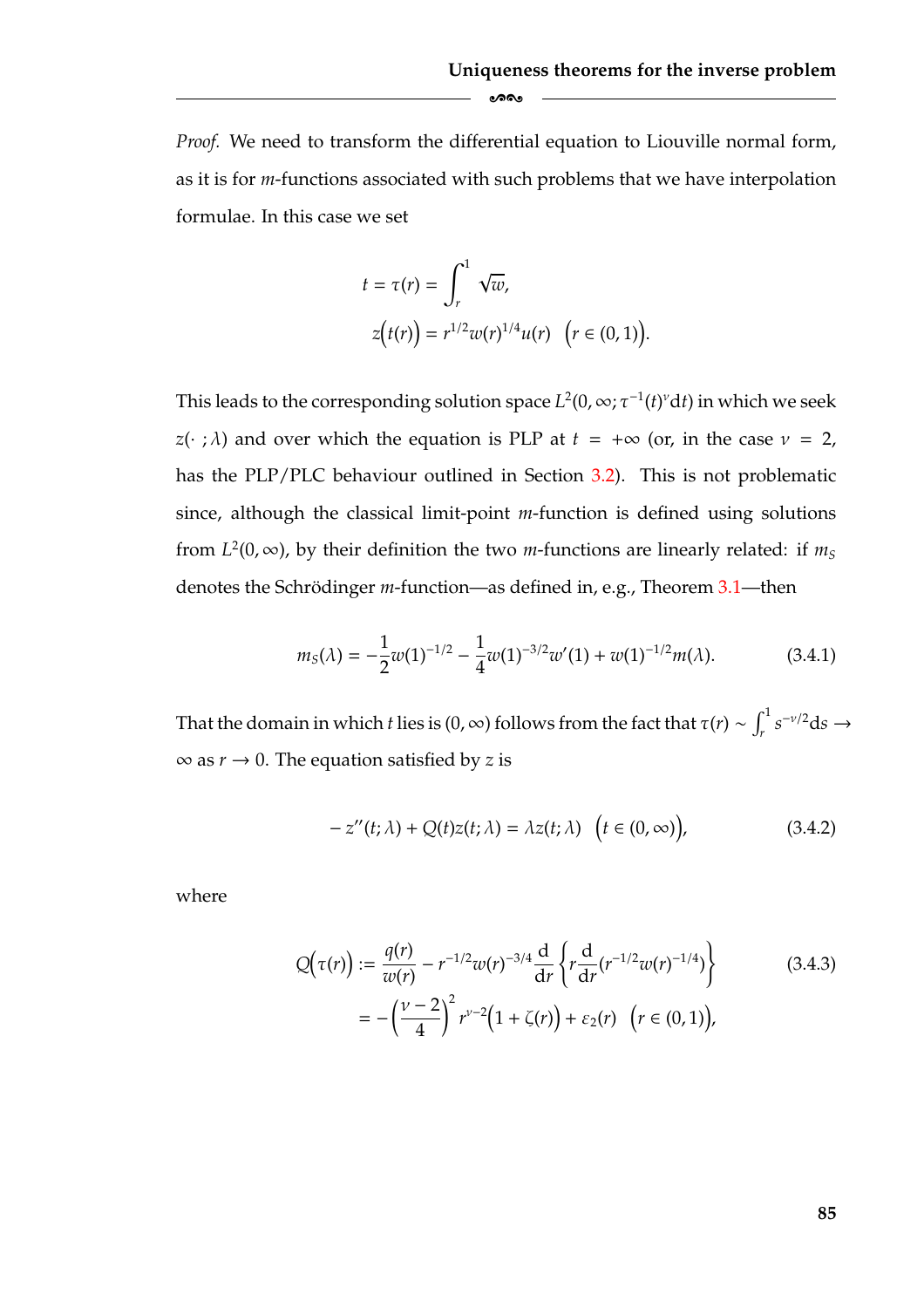and

$$
\varepsilon_1(r) = w(r)r^{\nu} - 1,\tag{3.4.4}
$$

$$
\varepsilon_2(r) = \frac{q(r)}{w(r)},\tag{3.4.5}
$$

$$
\zeta(r) = -\frac{\varepsilon_1(r)}{1 + \varepsilon_1(r)} - \left(\frac{2}{\nu - 2}\right)^2 \frac{r^2 \varepsilon_1''(r)}{(1 + \varepsilon_1(r))^2} + \frac{5}{(\nu - 2)^2} \frac{r^2 \varepsilon_1'(r)^2}{(1 + \varepsilon_1(r))^3} - \frac{2\nu}{(\nu - 2)^2} \frac{r \varepsilon_1'(r)}{(1 + \varepsilon_1(r))^2}.
$$
(3.4.6)

We now want to apply Theorem [3.1](#page-76-1) to the *m*-function of equation [\(3.4.2\)](#page-91-1); for this we need  $\int_{x}^{x+1} |Q|$  to be a bounded expression in  $x \in (0, \infty)$ , i.e.,  $Q \in$ *l*<sup>∞</sup>(*L*<sup>1</sup>)(0, ∞). It would suffice that  $Q \in L^{\infty}(0, \infty)$ . Notice that

<span id="page-92-2"></span><span id="page-92-1"></span><span id="page-92-0"></span>-

$$
\int_{x}^{x+1} |Q(t)| dt = \int_{x}^{x+1} \left| \left( \frac{\nu - 2}{4} \right)^2 \tau^{-1}(t)^{\nu - 2} \left( 1 + \zeta(\tau^{-1}(t)) \right) - \varepsilon_2(\tau^{-1}(t)) \right| dt.
$$

By applying the hypotheses  $(i)$  and  $(iii)$  to  $(3.4.4)$  we easily observe that

$$
\varepsilon'_1(r) = O(r^{-\nu/2}) \subset O(r^{1-\nu})
$$
 and  $\varepsilon''_1(r) = O(r^{-\nu})$   $(r \to 0)$ .

Thus  $\zeta(r) \in L^{\infty}_{loc}(0, 1]$  and is  $O(r^{2-\nu})$  as  $r \to 0$ . Further  $w, q \in L^{\infty}_{loc}(0, 1]$  implies that  $\varepsilon_2(r)$  is bounded. Therefore  $Q \in L^{\infty}(0, \infty) \subset l^{\infty}(L^1)(0, \infty)$ , so [\(3.4.2\)](#page-91-1) is in classical limit-point at  $\infty$ . Since the integral hypothesis of Theorem [3.1](#page-76-1) is satisfied,  $m_S$  can be interpolated from its values at the points  $(-n^2)_{n=1}^{\infty}$ . Then we may transform back to *m* by [\(3.4.1\)](#page-91-0).

In particular, given any non-real ray through the origin and the sequence of interpolation pairs

$$
\left( (-n^2, m_n) \right)_{n=1}^{\infty}, \tag{3.4.7}
$$

for any  $\lambda$  on this ray we can calculate the value of  $m(\lambda)$ . Choosing any such ray in the first quadrant and applying Theorem [2.4](#page-41-0) we immediately have that *Q* and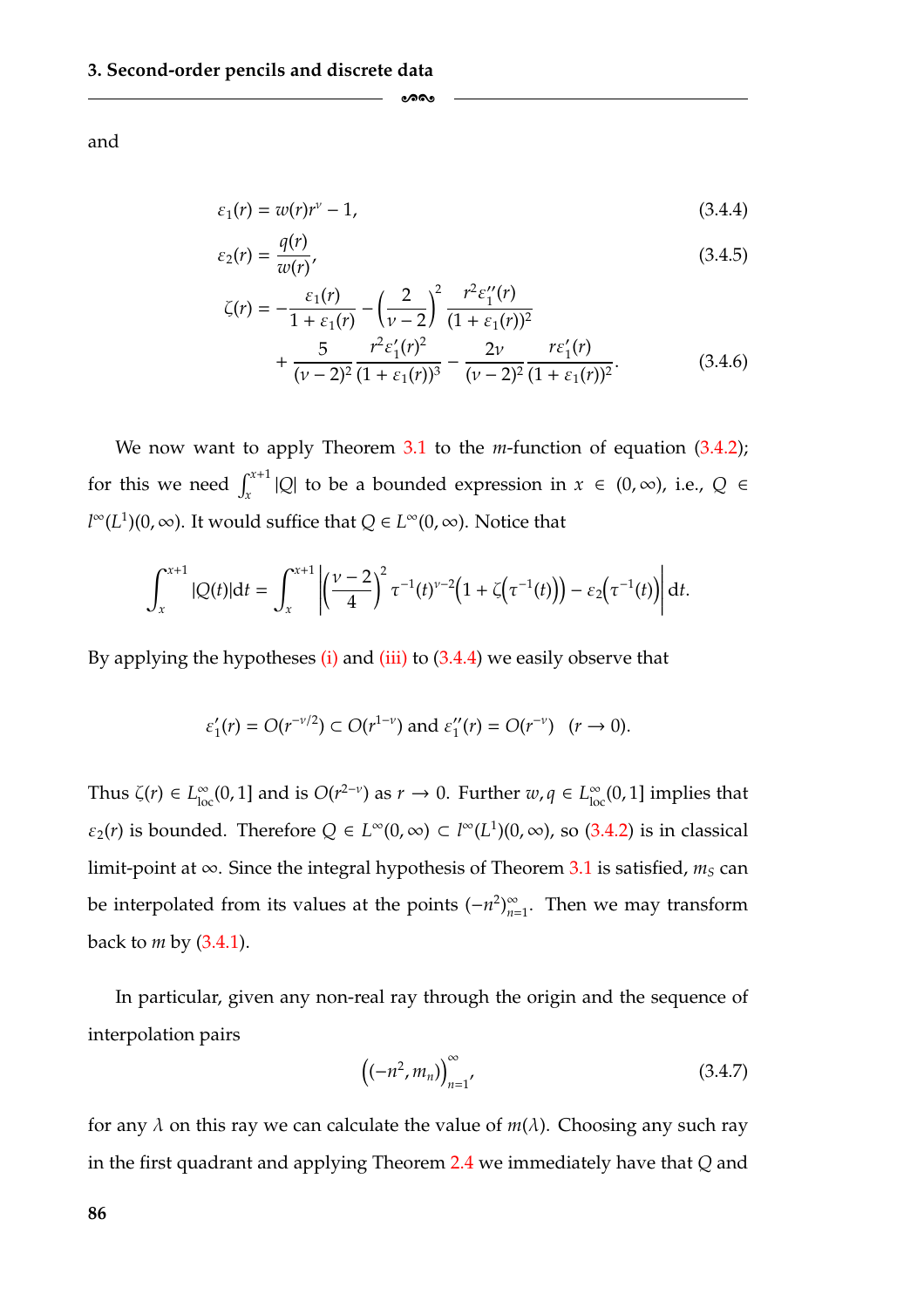$\Box$ 

hence  $q$  are uniquely determined by the sequence  $S$ .

**Remark.** *For this proof to work it is crucial to know w everywhere in order to be able to reverse the transformations* [\(3.4.1\)](#page-91-0) *and* [\(3.4.3\)](#page-91-2)*.*

-

<span id="page-93-0"></span>**Theorem 3.4** (Uniqueness in the PLC case). Let  $0 \le v < 2$ ,  $c > 0$  and  $\alpha > 0$ , and fix  $w, q \in L^{\infty}_{loc}(0, 1]$ , with q real-valued and  $w \ge c$  a.e.. Suppose that  $w', w'' \in L^{\infty}_{loc}(0, 1]$ , and *that, as*  $r \rightarrow 0$ *,* 

- (*i*)  $w(r) = \frac{1}{r^{\nu}}$  $(1 + O(r^{\alpha}))$
- *(ii)*  $q(r) = w(r)O(r^{α-2})$ *,*
- <span id="page-93-2"></span>*(iii)*  $(w(r)r^{\nu})' = O(r^{\alpha-1})$ *, and*  $(w(r)r^{\nu})'' = O(r^{\alpha-2})$ *.*

*If w is known, then the interpolation sequence*  $\mathcal{S} = \left( (-n^2, m_n) \right)^{\infty}$ *n*=1 *, of values (in the graph) of the PLC Dirichlet m-function* [\(3.1.7\)](#page-62-0) *for* [\(3.1.5\)](#page-59-0) *with boundary condition* [\(3.1.6\)](#page-61-0)*, uniquely determines the potential q.*

**Remark.** *The hypotheses of this theorem differ from those of Theorem [3.3](#page-90-2) by the range of possible* ν*'s and the technical condition [\(iii\).](#page-90-0)*

To prove this result we will need the following lemma:

<span id="page-93-3"></span>**Lemma 3.9.** *Let*  $0 \le v < 2$ ,  $c > 0$  *and*  $c \le w \in L^{\infty}_{loc}(0, 1]$ *. If*  $w(r) = r^{-\nu}(1 + o(1))$  *as*  $r \rightarrow 0$  *then* 

$$
\tau(r) := \int_0^r \sqrt{w} \tag{3.4.8}
$$

is invertible everywhere on  $\Big(0,b:=\int_0^1$ √ *w*  $\overline{1}$ *and satisfies*

<span id="page-93-1"></span>
$$
\tau^{-1}(t) = \left(\frac{2-\nu}{2}t\right)^{\frac{2}{2-\nu}} \left(1 + o(1)\right) \quad (t \to 0). \tag{3.4.9}
$$

**87**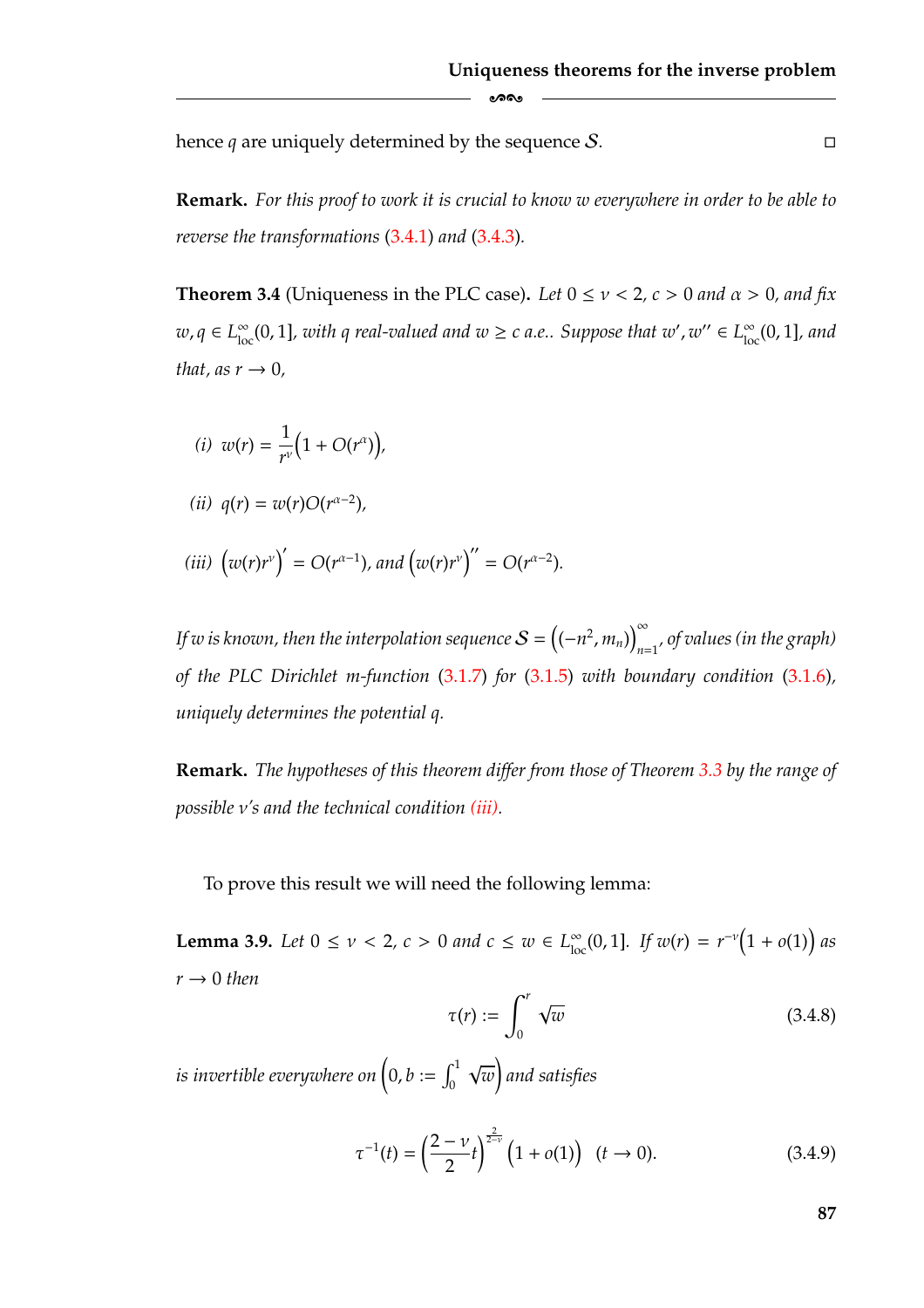*Proof.* First note that  $\sqrt{w}$  is integrable. Thus the function  $\tau$  is clearly continuous and strictly monotone increasing, since  $\tau' \geq \sqrt{c} > 0$ , implying its invertibility. By the asymptotic hypothesis of *w*, for any  $\varepsilon_0 > 0$  there is  $\delta > 0$  such that

-

$$
(1+\varepsilon_0)\frac{2}{2-\nu}r^{\frac{2-\nu}{2}}>\tau(r)>(1-\varepsilon_0)\frac{2}{2-\nu}r^{\frac{2-\nu}{2}}\quad(0
$$

Now observe that for any two strictly increasing invertible functions *f* and *g*, sharing a domain *D* ⊂ R and satisfying *f* < *g* everywhere, we have  $f^{-1} > g^{-1}$ everywhere in *f*(*D*) ∩ *g*(*D*), since if there were *y* with  $f^{-1}(y) \le g^{-1}(y)$  then

$$
y = f(f^{-1}(y)) \le f(g^{-1}(y)) < g(g^{-1}(y)) = y.
$$

It follows that

$$
\left(\frac{2-\nu}{2(1+\varepsilon_0)}t\right)^{\frac{2}{2-\nu}}<\tau^{-1}(t)<\left(\frac{2-\nu}{2(1-\varepsilon_0)}t\right)^{\frac{2}{2-\nu}}\quad \left(0
$$

 $\Box$ 

It is now simple to deduce  $(3.4.9)$ .

*Proof of Theorem [3.4.](#page-93-0)* In what follows all asymptotic estimates are as  $r$  or  $t \to 0$ . Since we want to apply Theorem [3.2](#page-86-2) we must transform [\(3.1.5\)](#page-59-0) in the following way:

$$
t = \tau(r) = \int_0^r \sqrt{w},
$$
  
\n
$$
z(\tau(r)) = r^{1/2} w(r)^{1/4} u(r) \quad (r \in (0, b)).
$$

This gives rise to

$$
-z''(t;\lambda) + \tilde{Q}(t)z(t;\lambda) = \lambda z(t;\lambda) \quad \big(t \in (0,b)\big),
$$

**88**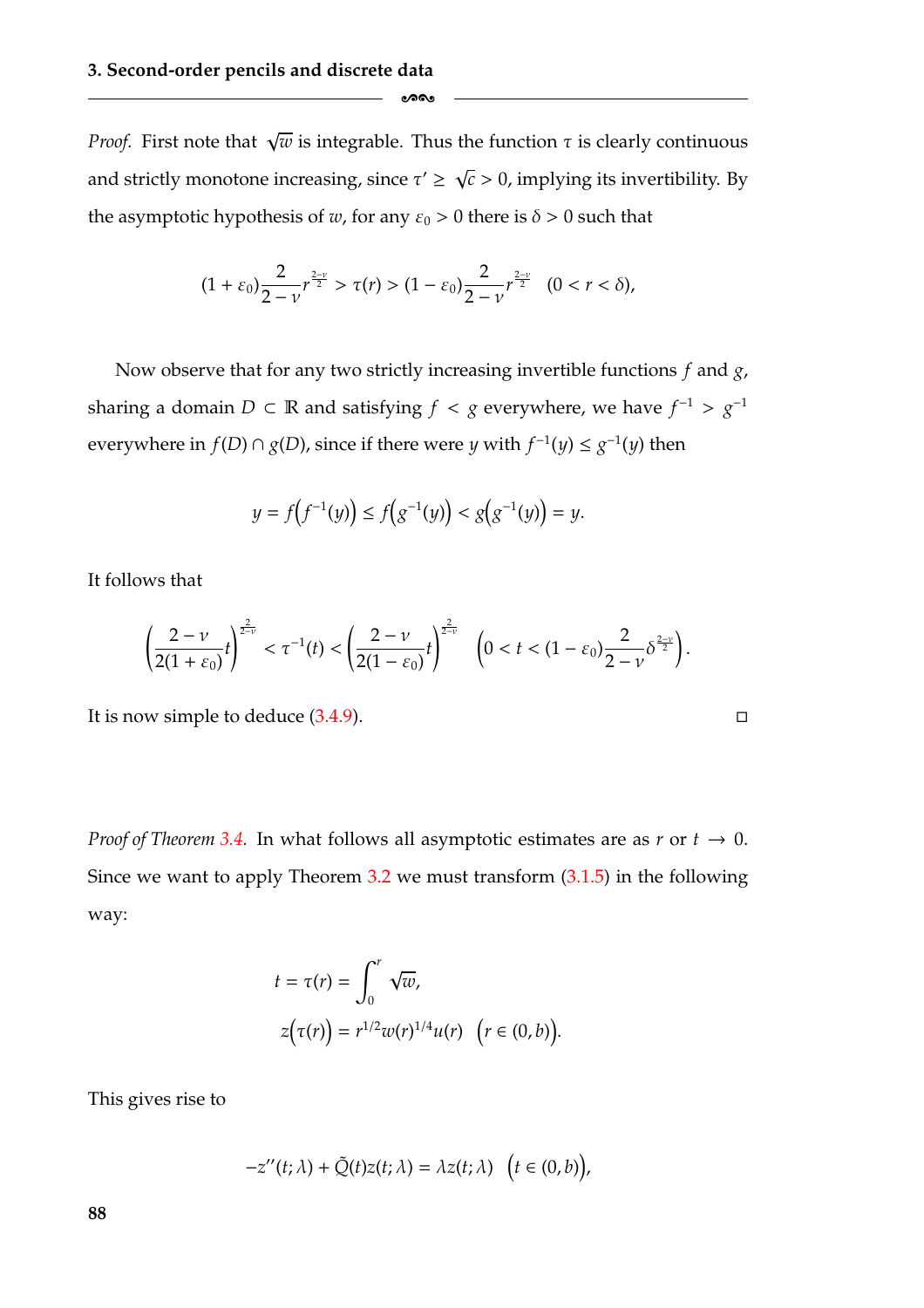Here the potential is given by

$$
\tilde{Q}(\tau(r)) = -\left(\frac{2-\nu}{4}\right)^2 r^{-(2-\nu)}\left(1+\zeta(r)\right) + \varepsilon_2(r),
$$

ക്ക

with  $\varepsilon_2$  and  $\zeta$  given in [\(3.4.5\)](#page-92-2) and [\(3.4.6\)](#page-92-1). We calculate from Lemma [3.9](#page-93-3) that

$$
-\left(\frac{2-\nu}{4}\right)^2\tau^{-1}(t)^{-(2-\nu)}=-\frac{1}{4t^2}\Big(1+\varepsilon_3(t)\Big),
$$

where  $\varepsilon_3(t) = o(1)$ , and is also continuous, implying it is bounded.

To apply Theorem [3.2](#page-86-2) we need  $Q(t) := \tilde{Q}(t) + 1/4t^2 \in L^2(0, b; dt)$ . Recalling [\(3.4.4\)](#page-92-0), we use condition [\(iii\)](#page-93-2) to observe  $\varepsilon'_1(r) = O(r^{\alpha-1})$  and  $\varepsilon''_1(r) = O(r^{\alpha-2})$ . Thus, by [\(3.4.6\)](#page-92-1),  $\zeta(r) = O(r^{\alpha}) = o(1)$ . By hypothesis all of the functions  $\varepsilon_2$ ,  $\varepsilon_3$  and  $\zeta$ are bounded except possibly in a neighbourhood of 0, and by their asymptotic behaviour at 0 they are all square integrable. Since  $f(t) \in L^2(0, b; dt)$  if and only if  $f\big(\tau(r)\big) \in L^2(0,b;\ \sqrt{w(r)}\text{d}r)$  we see  $Q \in L^2(0,b)$ , as required.

Hence, by Theorem [3.2](#page-86-2) the Robin *m*-function (and by a fractional linear transformation, any *m*-function) is uniquely determined by the sequence S. Theorem [2.4](#page-41-0) concludes the proof.  $\Box$ 

<span id="page-95-0"></span>**Corollary 3.1.** *In either theorem, any finite number of values m*(−*n*2) *in the interpolation sequence may be discarded yet the m-function, and hence the potential, will still be uniquely determined.*

*Proof.* Since, in [\(3.3.2\)](#page-77-3), the parameter  $\varepsilon_0 > 0$  may be chosen freely, one may take  $\varepsilon_0$  to be any positive integer. The resulting interpolation formula does not require the values  $F(1)$ , ...,  $F(\varepsilon_0 - 1)$  and so the values  $m(-1)$ , ...,  $m(-( \varepsilon_0 - 1)^2)$  are not needed. - $\Box$ 

**Remark.** *One final curious point to note is as follows. Firstly, these uniqueness theorems rely on the interpolation results in Section [3.3.](#page-74-0) The interpolation results are, however,*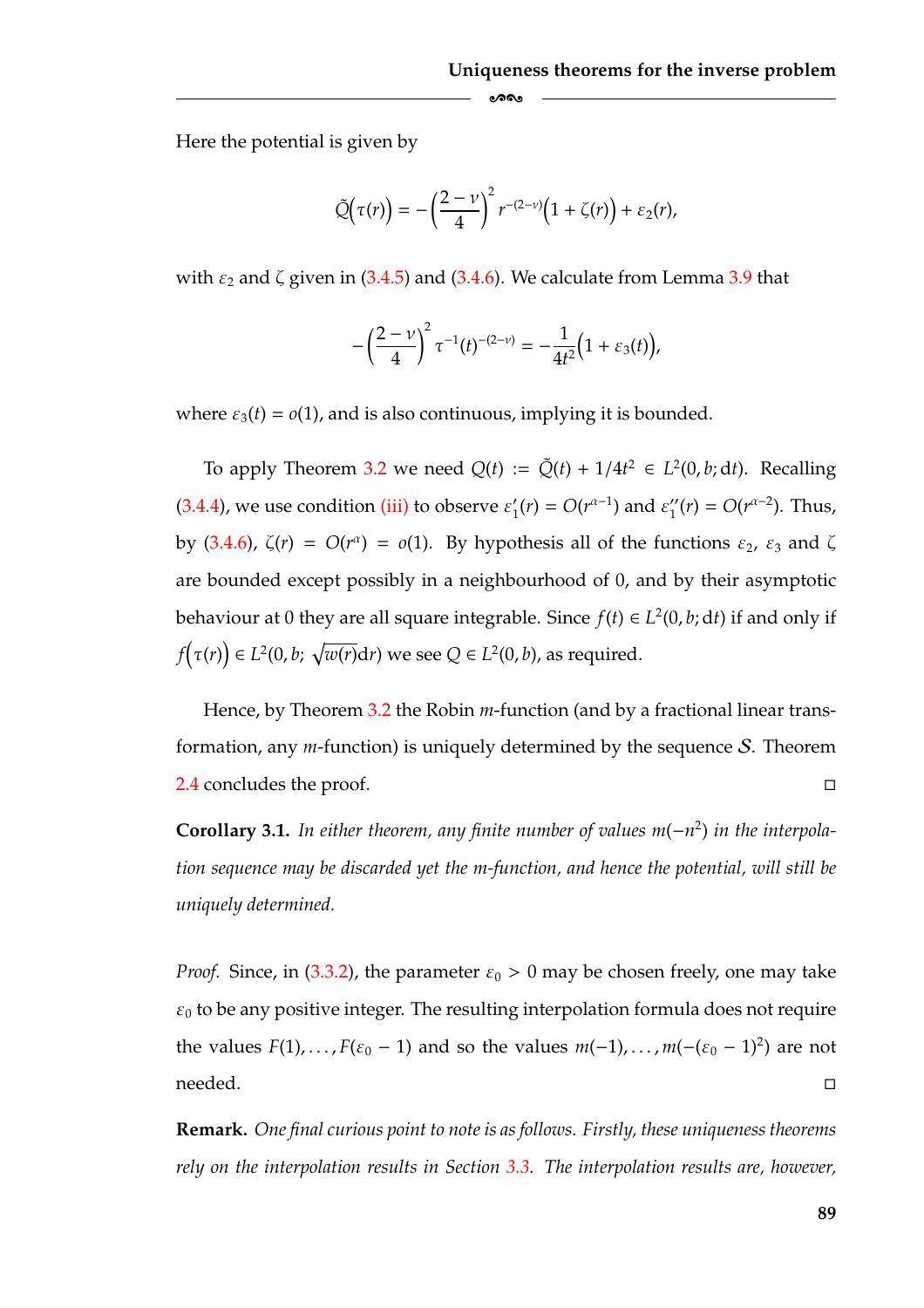*stronger than mere unique prescription of an m-function from the given sequence, since they are in addition constructive. One might hope that an answer to the question of uniqueness of an m-function interpolant could be separated from the constructive nature of the interpolation theorems. To the author's best understanding, this has not yet been done, and appears to be a difficult problem.*

-

#### **3.5 The Berry–Dennis problem**

At the beginning of this chapter and in the introductory chapter we mentioned that we can achieve uniqueness in inverse recovery of a partial differential operator in two dimensions as a corollary of Theorem [3.3,](#page-90-2) which as written above applies to an ordinary differential operator. We will prove this now. For the reader's convenience we elaborate on the set-up outlined in Section [1.3.](#page-19-0) The analysis was originally conducted by Marletta and Rozenblum [\[99\]](#page-185-4) to resolve a seemingly paradoxical non-self-adjointness result of Berry and Dennis [\[21\]](#page-180-0). We repeat it here in the framework defined earlier in this chapter.

Take a planar domain  $\Omega_1 = \{(x, y) \in \mathbb{R}^2 \mid x^2 + y^2 < 1, x > 0\}$  in the shape of a half-disc. Its boundary  $\partial\Omega_1$  is assumed to be divided (up to the point set comprising  $(0, \pm 1)$  into the straight portion  $\Gamma_1$  and semi-circular portion  $\Gamma_i$ :

$$
\Gamma_1 = \{(0, y) \mid y \in (-1, 1)\};
$$
  
\n
$$
\Gamma_i = \{(x, y) \mid x^2 + y^2 = 1, x > 0\}.
$$

Define the operator given by the negative Laplacian in  $\Omega_1$  equipped with a Berry– Dennis-type boundary condition on  $\Gamma_1$  and a homogeneous Dirichlet condition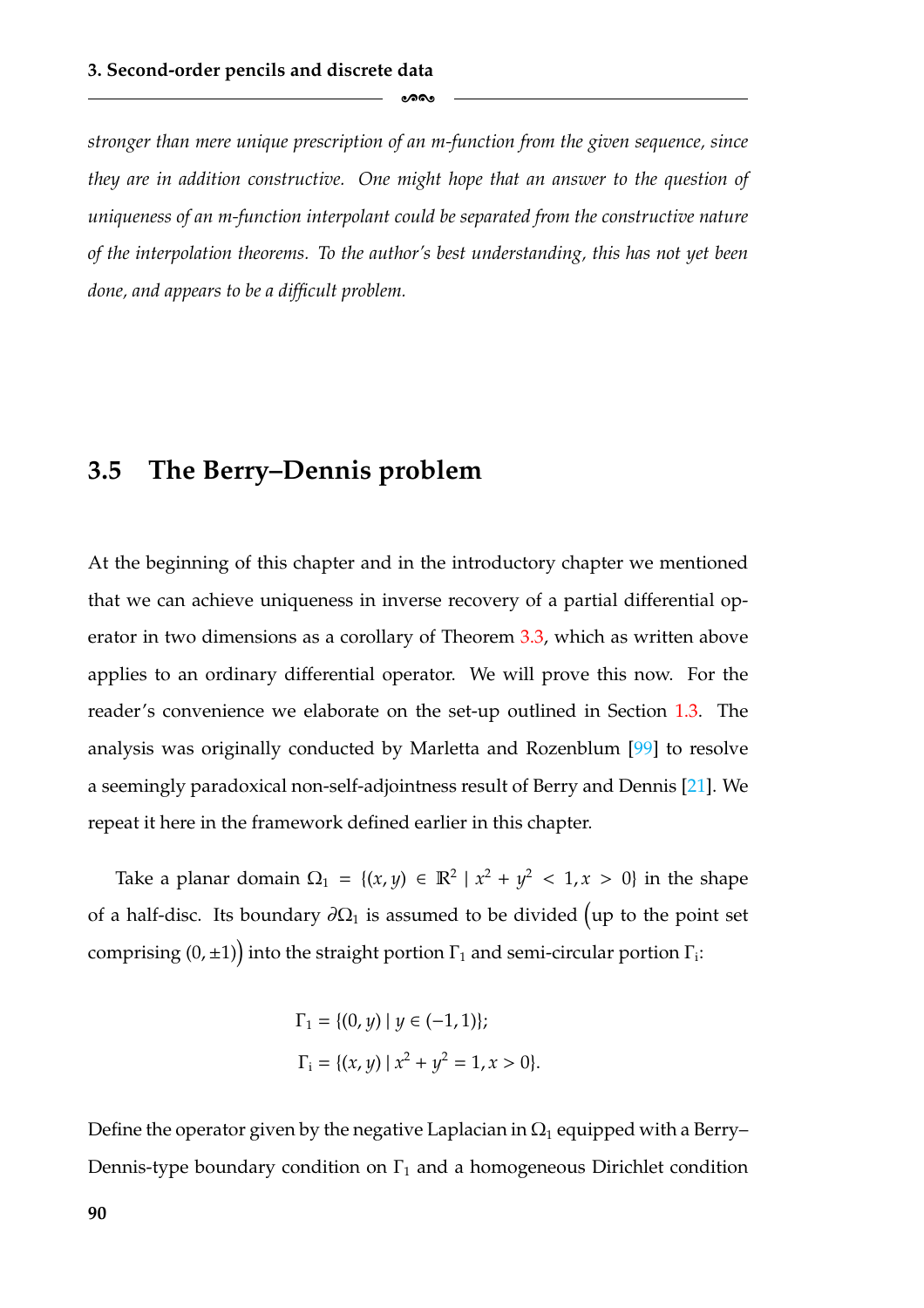on  $\Gamma_i$ :

$$
D(\ell) := \{ U \in L^{2}(\Omega_{1}) \mid \Delta U \in L^{2}(\Omega), U \upharpoonright_{\Gamma_{1}} = 0, (U + \varepsilon y \partial_{\nu} U) \upharpoonright_{\Gamma_{1}} = 0 \},
$$
  

$$
\ell U := -\Delta U,
$$
 (3.5.1)

In polar coordinates **x** = (*r*,  $\vartheta$ ) the Laplacian is given by  $\Delta = \frac{\partial^2}{\partial r^2} + \frac{1}{r}\frac{\partial}{\partial r} + \frac{1}{r^2}$ (1/*r*<sup>2</sup>) $\partial$ <sup>2</sup>/∂ $\vartheta$ <sup>2</sup>, meaning the action of  $\ell$  is that of the negative Laplacian

-

$$
-\partial_r^2 - \frac{1}{r}\partial_r - \frac{1}{r^2}\partial_\vartheta^2.
$$

Since on  $\Gamma_1$  the normal derivative is given by  $-\partial_x = \pm r^{-1}\partial_\vartheta$  ( $\vartheta = \pm \pi/2$ ), we find that the singular boundary condition in the definition of  $\ell$  becomes

$$
U(\mathbf{x}) + \varepsilon \partial_{\vartheta} U(\mathbf{x}) = 0 \quad \big( r \in (0, 1), \vartheta = \pm \frac{\pi}{2} \big).
$$

Hence, after performing the separation of variables  $U(r, \vartheta) = u(r) \Theta(\vartheta)$  we arrive at the angular eigen-value problem

$$
\begin{cases}\n-\Theta''(\vartheta) = \lambda \Theta(\vartheta) \quad (\vartheta \in (-\pi/2, \pi/2)), \\
-\Theta(\vartheta) = \varepsilon \Theta'(\vartheta) \quad (\vartheta = \pm \pi/2),\n\end{cases}
$$

where  $\lambda$  is the parameter introduced by the separation. The operator associated with this is easily calculated to possess eigen-values and eigen-functions

$$
\lambda_0 = -\frac{1}{\varepsilon^2},
$$
\n
$$
\lambda_n = n^2 \quad (n \in \mathbb{N});
$$
\n
$$
\Theta_n(\vartheta) = \begin{cases}\n e^{-\vartheta/\varepsilon} & (n = 0), \\
 \cos(n\vartheta) - (n\varepsilon)^{-1} \sin(n\vartheta) & (n \text{ even}), \\
 \cos(n\vartheta) + n\varepsilon \sin(n\vartheta) & (n \text{ odd}).\n\end{cases}
$$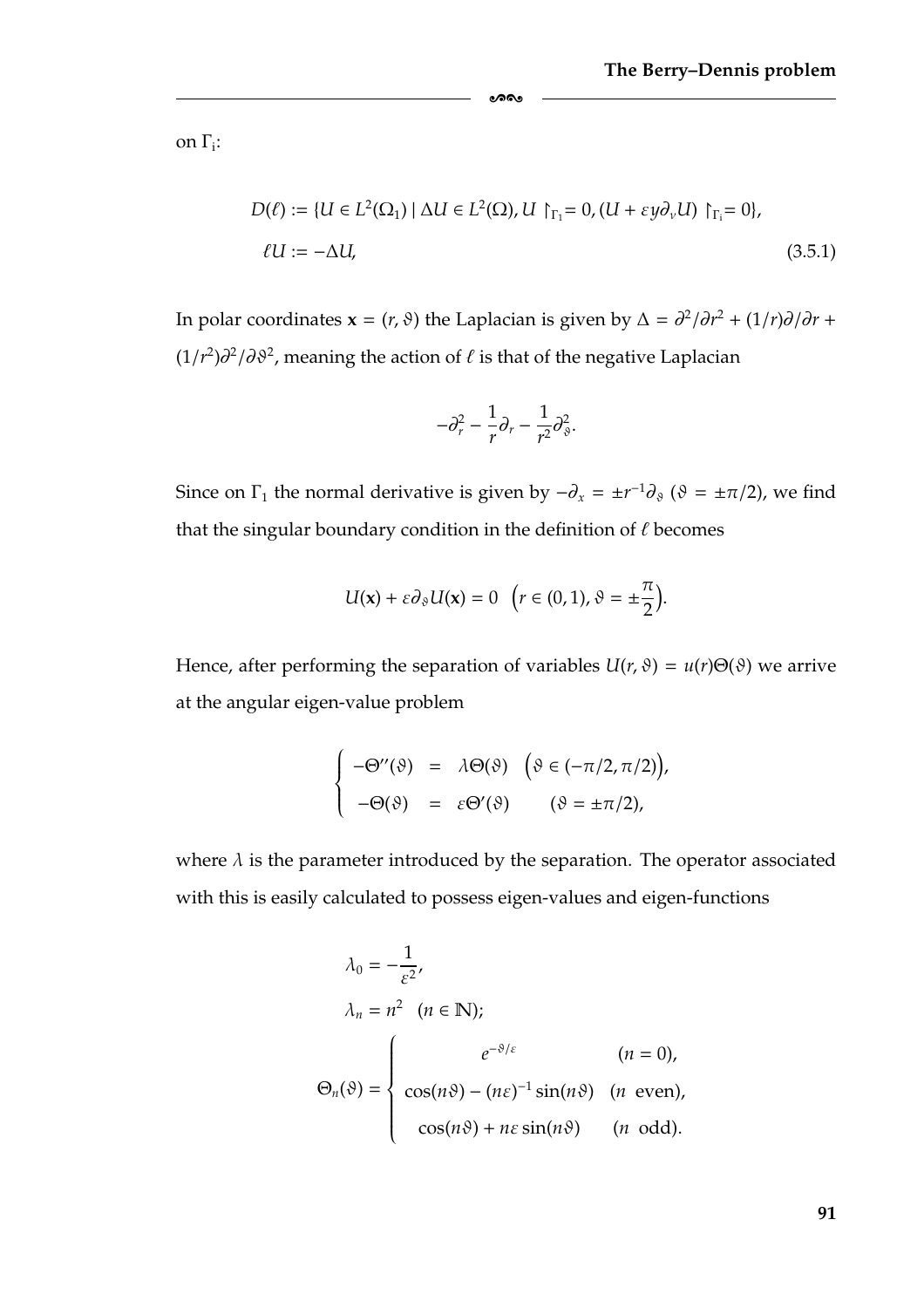Formally writing  $U(r,\vartheta)$  as the sum  $\sum_{n=0}^{\infty}\Theta_n(\vartheta)u_n(r)$  and then requiring this formally satisfy the differential equation and boundary conditions in  $\ell$  produces the countable collection of systems

-

$$
\begin{cases}\n-\frac{1}{r}(ru'_n(r))' + \frac{\lambda_n}{r^2}u_n(r) = 0 & (0 < r < 1), \\
u_n(1) = 0,\n\end{cases}
$$

which generates the collection of ordinary differential operators

$$
D(\ell_n) := \left\{ u \in L^2(0, 1; r \, dr) \mid r^{-1} \left( r u'(r) \right)' + \lambda_n r^{-2} \in L^2(0, 1; r \, dr), u(1) = 0 \right\},\
$$
  

$$
\ell_n u(r) := -\frac{1}{r} \frac{d}{dr} \left( r \frac{du}{dr}(r) \right) - \frac{\lambda_n}{r^2} u(r) \quad (n = 0, 1, 2, \ldots).
$$

Now we are in the regime of the pencil classification system developed in Section [3.1.](#page-57-1) We have  $w(r) = r^{-2}$  so  $\ell_n$  is from the "mixed" PLP/PLC class. Since  $\lambda = -\lambda_0, -\lambda_1, \ldots$ , we find from Lemma [3.2](#page-66-0) that the  $\ell_n$  are all PLP for  $n \ge 1$ , whilst  $\ell_0$  is PLC. To find a self-adjoint restriction of  $\ell_0$  we need to adjoin to it a boundary condition. As *per* Definition [3.2,](#page-61-1) we choose a  $u_0$  in the kernel of  $\ell_0$ —in this case taking  $u_0(r) = \sin(\varepsilon^{-1} \log(r))$ —to parameterise such a boundary condition. Then the operator

$$
D(\ell'_0) := D(\ell_0) \cap \{u \in L^2(0, 1; r dr) \mid [u, u_0](r) \to 0 \ (r \to 0)\},\
$$
  

$$
\ell'_0 u(r) := -\frac{1}{r} \frac{d}{dr} \left(r \frac{du}{dr}(r)\right) - \frac{1}{\varepsilon^2 r^2} u(r) \tag{3.5.2}
$$

is a self-adjoint restriction of  $\ell_0$ . It follows that the orthogonal sum of operators  $\ell' = \ell'_0 \oplus \bigoplus_{n=1}^{\infty} \ell_n$ , written more precisely as

$$
D(\ell') := \left\{ U \in L^{2}(\Omega_{1}) \mid \Delta U \in L^{2}(\Omega), U \upharpoonright_{\Gamma_{1}} = 0, (U + \varepsilon y \partial_{\nu} U) \upharpoonright_{\Gamma_{1}} = 0, \int_{\Omega_{1}} u_{0} \Delta U = 0 \right\},\
$$
  

$$
\ell'U := -\Delta U,\tag{3.5.3}
$$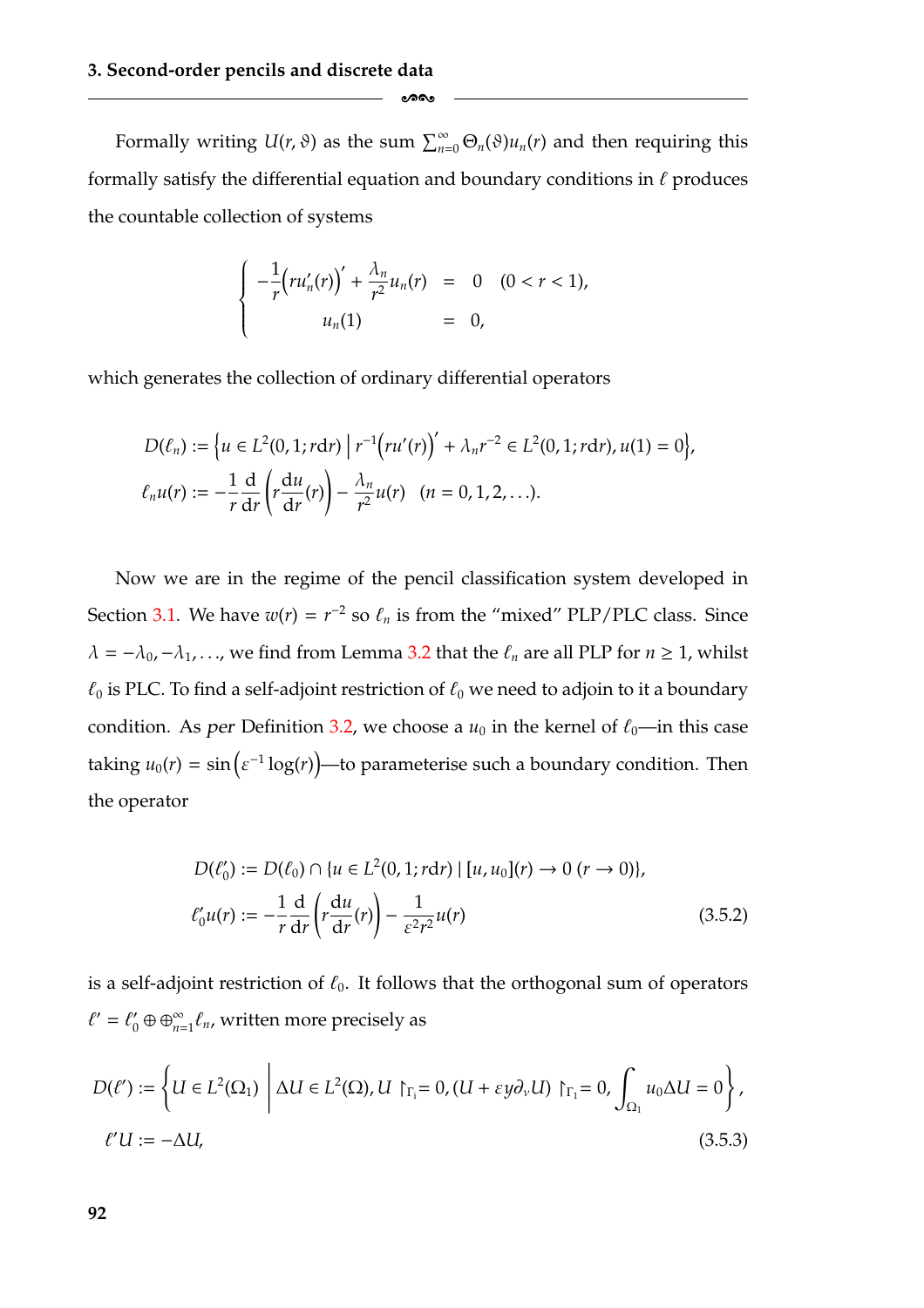is a self-adjoint restriction of  $\ell$ .

**Remark.** The condition  $\int_{\Omega_1} u_0 \Delta U = 0$  is written with a degree of informality, since, *of course, u*<sub>0</sub> *is a function on* (0, 1), not  $\Omega_1$ *. In fact we mean*  $u_0(r, \vartheta) = \Theta_0(\vartheta)u_0(r)$  = *<sup>e</sup>*<sup>−</sup>ϑ/ε sin ε<sup>−</sup><sup>1</sup> log(*r*) *. Intuitively, one may take the condition to mean that either U oscil*lates in phase with u<sub>0</sub> in a neighbourhood of 0 or else it decays rapidly enough that the *Lagrange bracket at this point, of its radial component with u*0*, is of o*(1)*. By applying*  $G$ reen's formula to  $\int_{\Omega_1 \backslash \delta\Omega_1} u_0 \Delta U$  one can easily calculate that it is completely equivalent to the Lagrange bracket requirement in the definition of  $\ell_0'$ .

കൈ

*As remarked in [\[99\]](#page-185-4)* the self-adjoint  $\ell'$  has discrete spectrum accumulating at  $\pm \infty$  alone.

The above Marletta–Rozenblum version of the Berry–Dennis model inspires an inverse problem with a curious method of resolution, which we are now able to explain. Let  $q : \Omega_1 \to \mathbb{R}$  be a Schrödinger potential from some class of functions left, for now, unspecified. Define the map  $\Lambda_{q,\varepsilon}: h \to -\partial_\nu U\restriction_{\Gamma_{\bf i}} \bigl(h\in H^{1/2}(\Gamma_{\bf i})\bigr)$  where *U* is the  $L^2(\Omega)$  solution to

<span id="page-99-0"></span>
$$
\begin{cases}\n(-\Delta + q(\mathbf{x}))U(\mathbf{x}) = 0 & (\mathbf{x} \in \Omega_1), \\
(1 + \varepsilon y \partial_v)U(\mathbf{x}) = 0 & (\mathbf{x} \in \Gamma_1), \\
U(\mathbf{x}) = h(\mathbf{x}) & (\mathbf{x} \in \Gamma_1), \\
\int_{\Omega_1} u_0 \Delta U = 0.\n\end{cases}
$$
\n(3.5.4)

**Inverse Problem I .** *From a given Dirichlet-to-Neumann operator* Λ*<sup>q</sup>*,ε *recover the potential q which gave rise to it.*

**Remark.** *This inverse problem is well defined, since once again the operator associated with the above boundary-value problem is self-adjoint with discrete spectrum, which may without loss of generality be translated so as not to include* 0 *by addition of a suitable constant to q. Without the final integral boundary condition*  $\ell'$  *would be the adjoint of*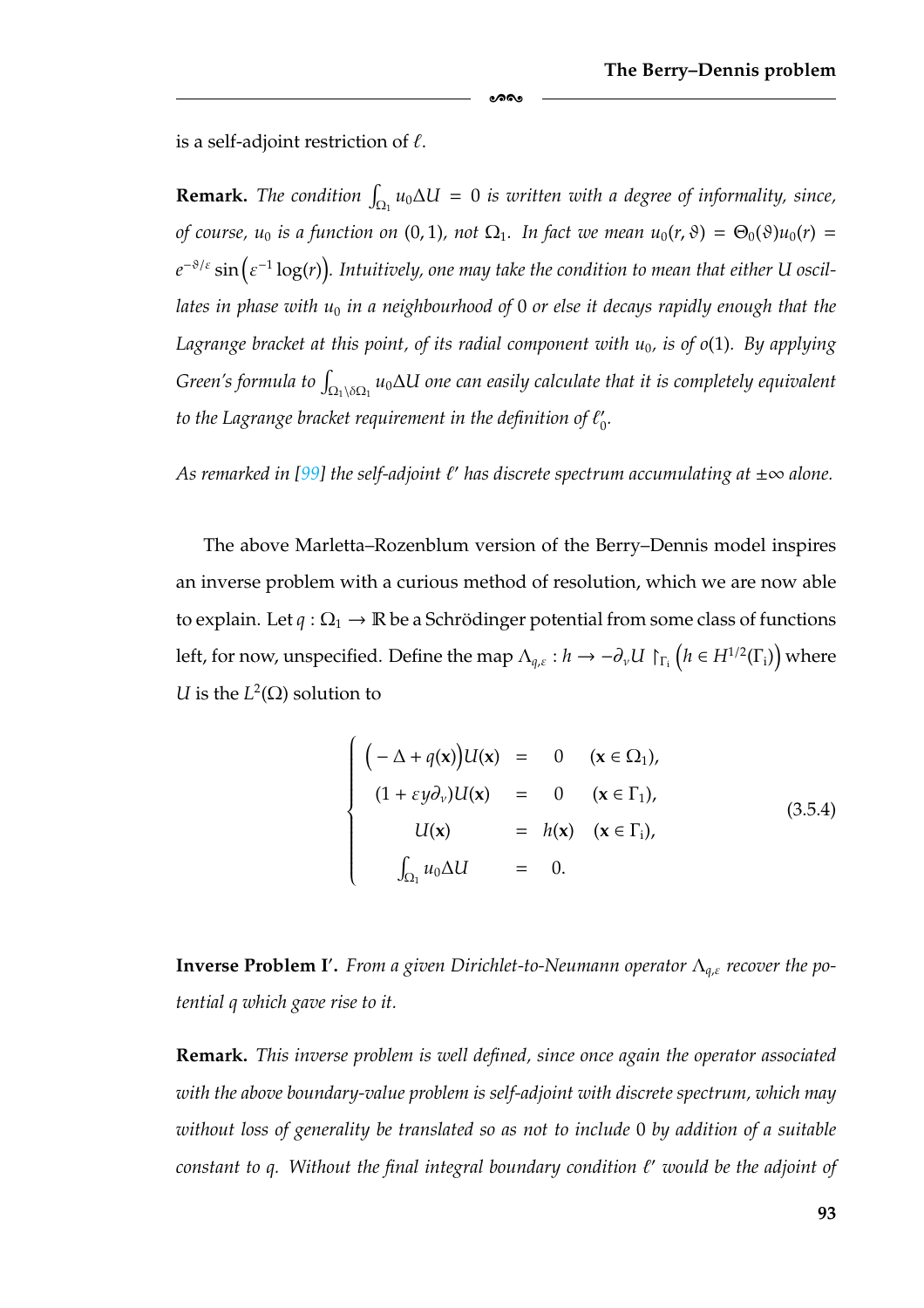*a symmetric operator, yet have spectrum* C*, meaning* 0 *would not be in its resolvent set. Therefore the differential equation and boundary conditions would well-define neither a solution U nor, consequently, the above Dirichlet-to-Neumann map.*

-

Our proof of uniqueness for this inverse problem uses a novel technique, related directly to the results earlier in this chapter. Using the Marletta–Rozenblum decomposition we may reduce the problem to a family of one-dimensional problems in the case of a spherically-symmetric potential. This family may then be analysed as a single one-dimensional inverse problem with a spectral parameter, and, as may already have been guessed by the reader, this final inverse problem is of the type tackled in the earlier sections of the chapter. The remainder of the section, and chapter, details this process.

The crucial assumption needed is spherical symmetry of the potential. So, let *q* ∈  $L^{\infty}_{loc}(0, 1]$ , and consider [\(3.5.4\)](#page-99-0) with this *q*, i.e., the system

$$
\begin{cases}\n(-\Delta + q(|\mathbf{x}|))U(\mathbf{x}) = 0 & (\mathbf{x} \in \Omega_1), \\
(1 + \varepsilon y \partial_v)U(\mathbf{x}) = 0 & (\mathbf{x} \in \Gamma_1), \\
U(\mathbf{x}) = h(\mathbf{x}) & (\mathbf{x} \in \Gamma_i), \\
\int_{\Omega_1} u_0 \Delta U = 0.\n\end{cases}
$$

With  $h = 0$ , the system defines the self-adjoint operator

$$
D(L') := D(\mathcal{L}) \cap \left\{ U \in L^{2}(\Omega_{1}) \mid \int_{\Omega_{1}} u_{0} \Delta U = 0 \right\},\
$$
  

$$
L'U(\mathbf{x}) := \left( -\Delta + q(|\mathbf{x}|) \right) U(\mathbf{x}) \quad (\mathbf{x} \in \Omega_{1}),\
$$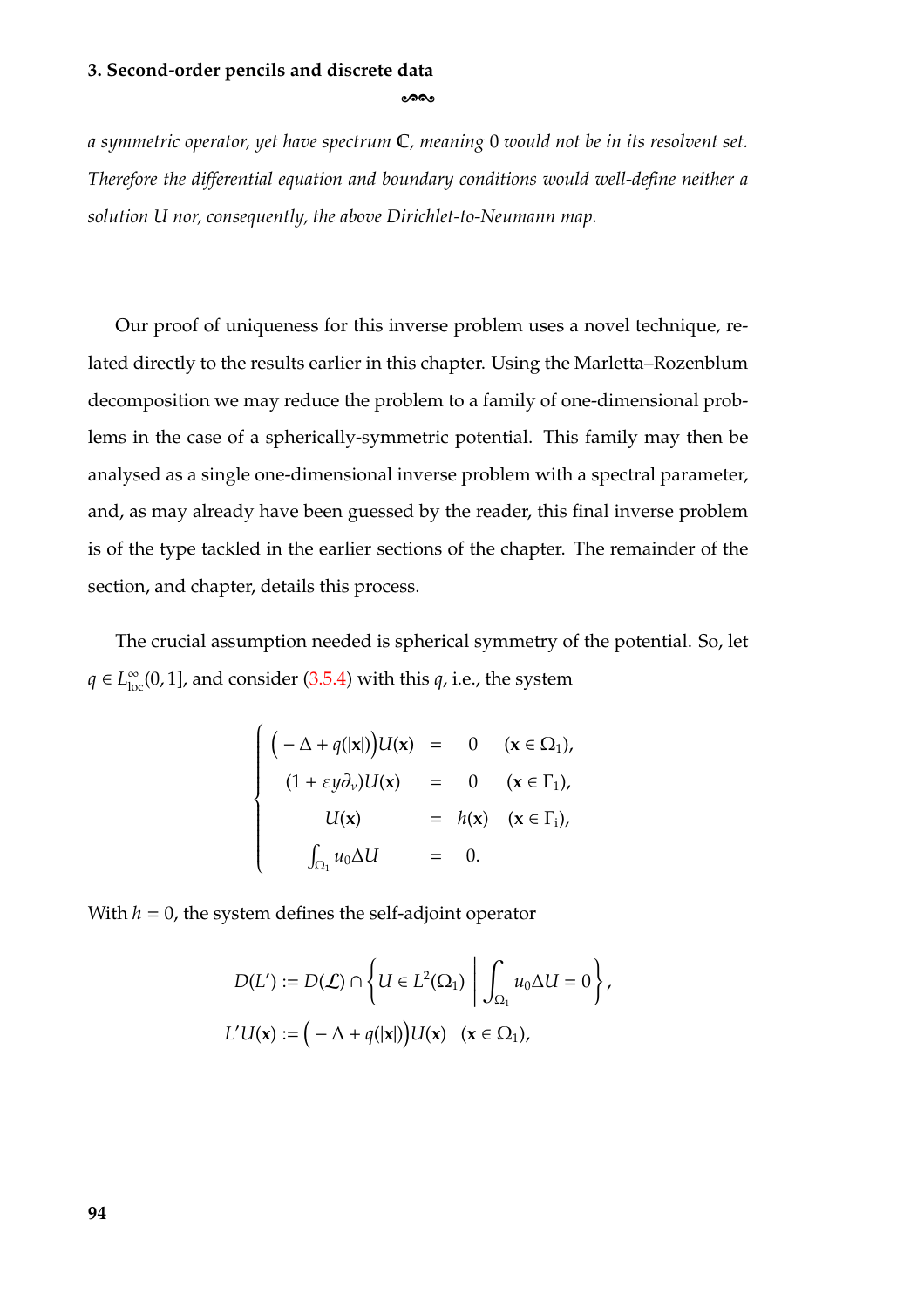

-

*Figure 3.2: A diagram of*  $Ω<sub>1</sub>$  *and a non-self-adjoint boundary-value problem* 

which is a restriction of the operator

$$
D(L) := \{ U \in L^{2}(\Omega_{1}) \mid (-\Delta + q)U \in L^{2}(\Omega_{1}), (1 + f\partial_{\nu})U \upharpoonright_{\Gamma_{1}} = 0 = U \upharpoonright_{\Gamma_{1}}\},\
$$
  

$$
LU(\mathbf{x}) := \left( -\Delta + q(|\mathbf{x}|) \right) U(\mathbf{x}),
$$

where  $f(0, y) = \varepsilon y$ .

One may prove, working in the same way as with  $\ell$ , that  $L'$  is isometrically equal to the orthogonal direct sum of the ordinary differential operators  $L'_0$  and *L<sub>n</sub>* ( $n \geq 1$ ) given by

$$
D(L'_0) := \left\{ u \in L^2(0, 1; r \, dr) \mid -r^{-1} \left( ru'(r) \right)' + \left( q(r) - \varepsilon^{-2} r^{-2} \right) u(r) \in L^2(0, 1; r \, dr), \right\}
$$
\n
$$
u(1) = 0 = \left[ u_0, u \right](0^+) \right\},
$$
\n
$$
L'_0 u(r) := -\frac{1}{r} \frac{d}{dr} \left( r \frac{du}{dr}(r) \right) + q(r) u(r) - \frac{1}{\varepsilon^2 r^2} u(r), \qquad (3.5.5)
$$
\n
$$
D(L_n) := \left\{ u \in L^2(0, 1; r \, dr) \mid -r^{-1} \left( ru'(r) \right)' + \left( q(r) + n^2 r^{-2} \right) u(r) \in L^2(0, 1; r \, dr), \right\}
$$
\n
$$
u(1) = 0 \right\},
$$
\n
$$
L_n u(r) := -\frac{1}{r} \frac{d}{dr} \left( r \frac{du}{dr}(r) \right) + q(r) u(r) + \frac{n^2}{r^2} u(r).
$$
\n
$$
(3.5.6)
$$

Being concerned with an associated inverse problem, we will consider the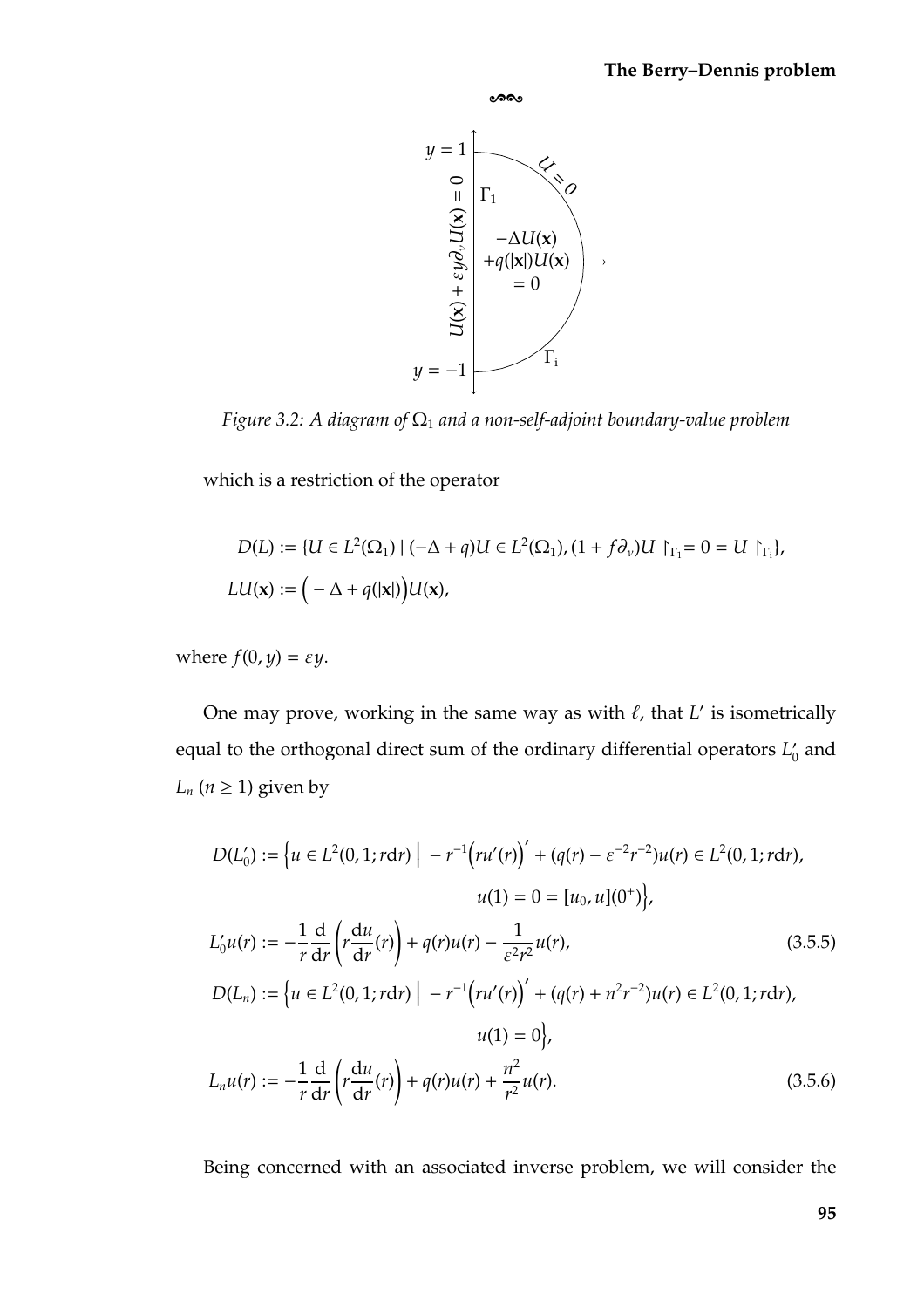generalisation for  $\lambda \in \mathbb{C}$  of  $L'_0$  and  $L_n$  ( $n \geq 1$ ) given by

$$
D(\mathcal{L}_{\lambda}) := \left\{ u \in L^{2}(0, 1; r dr) \mid -r^{-1} \left( ru'(r) \right)' + (q(r) - \lambda r^{-2}) u(r) \in L^{2}(0, 1; r dr), \right\}
$$

$$
u(1) = 0, \chi_{\Omega_{c}}(\lambda) [u_{0}, u](0^{+}) = 0 \right\},
$$

$$
\mathcal{L}_{\lambda} := -\frac{1}{r} \frac{d}{dr} \left( r \frac{du}{dr}(r) \right) + q(r) u(r) - \frac{\lambda}{r^{2}} u(r),
$$

-

where  $\chi_{\Omega_c}$  is the characteristic function of the set  $\Omega_c$ , defined in the remark after Definition [3.1.](#page-59-1) Then for  $n \geq 1$  each  $\mathcal{L}_{\lambda_n} = L_n$  whilst  $\mathcal{L}_{\lambda_0} = L'_0$ , and in fact  $\mathcal{L}_{\lambda}$  is precisely the pencil  $L - \lambda P$  defined in [\(3.1.1\)](#page-57-0). The differential equation given in  $\mathcal{L}_{\lambda} u = 0$  is simply [\(3.1.5\)](#page-59-0) with  $w(r) = 1/r^2$ .

**Remark.** *As we can see, even the domains match up, for the choice*  $\lambda = 1/\varepsilon^2$  *puts us into the complex parabolic region*  $\Omega_c$  *in which*  $L - \lambda P$  *is PLC and thereby requires the extra boundary condition*  $[u_0, u](0^+) = 0$  *to be self-adjoint.* 

This differential equation, then, displays the PLP/PLC behaviour outlined in Lemma [3.2](#page-66-0) and Figure [3.1.](#page-60-0) We define the Dirichlet *m*-function  $m(\lambda)$  as in [\(3.1.7\)](#page-62-0).

Consider the solution *U* to [\(3.5.4\)](#page-99-0) with  $q(x) = q(|x|)$ . We may write any such solution using the decomposition $3.12$ 

$$
U(r,\vartheta) = \sum_{n=0}^{\infty} u_n(r)\Theta(\vartheta).
$$
 (3.5.7)

By differentiating it follows that, in the basis Θ*<sup>n</sup>* for *L*2(Γi), the Dirichlet-to-Neumann

<span id="page-102-0"></span><sup>&</sup>lt;sup>3.12</sup>Each  $u_n$  now satisfies the differential equation  $-r^{-1}(ru'_n(r))' + q(r)u_n(r) + \lambda_n r^{-2}u_n(r) = 0$ .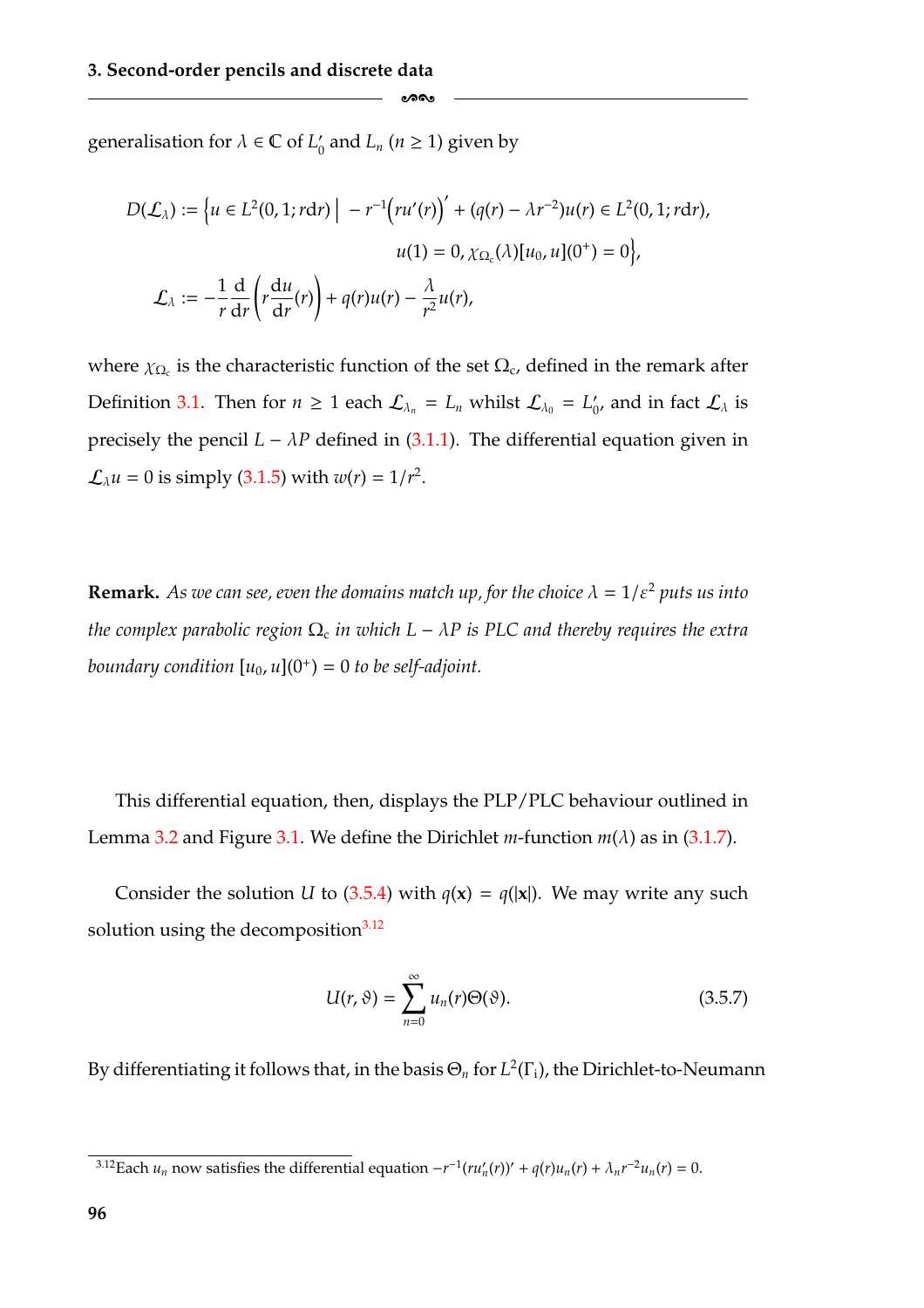map  $\Lambda_{q,\varepsilon}$  takes the form of the diagonal matrix

$$
\begin{pmatrix}\nm(-\lambda_0) & 0 & 0 & \cdots \\
0 & m(-\lambda_1) & 0 & \cdots \\
0 & 0 & m(-\lambda_2) & \cdots \\
\vdots & \vdots & \ddots & \ddots\n\end{pmatrix}.
$$

-

Uniqueness for [I](#page-63-0)nverse Problem  $\mathbf{I}'$  is immediate from Theorem [3.3,](#page-90-2) under the conditions  $q(\mathbf{x}) = q(|\mathbf{x}|)$ ,  $q \in L^{\infty}_{loc}(0, 1]$  and  $q(r) = O(r^{\alpha-2})$  ( $r \to 0$ ) for some fixed α > 0. The uniqueness follows since for positive *n* the restrictions on *q* make the type  $(3.1.5)$  pencil, associated with each operator  $L_n$ , be PLP at 0 (see [\[99\]](#page-185-4)), whilst the sequences  $-\lambda_n = -n^2$  and  $m(-n^2)$  form the interpolation sequence required in Theorem [3.3.](#page-90-2) Thus we have proved uniqueness as follows:

<span id="page-103-0"></span>**Theorem 3.5** (Uniqueness for the Berry–Dennis inverse problem)**.** *Any given Dirichlet-to-Neumann map* Λ*<sup>q</sup>*,ε *for the system* [\(3.5.4\)](#page-99-0) *may have arisen from at most one radially symmetric potential*  $q \in L^{\infty}_{loc}(0, 1] \cap O(r^{\alpha-2}; r \to 0)$ *.* 

The 0-th term  $(1/\varepsilon^2, m(1/\varepsilon^2))$  is superfluous. Moreover, we can go farther. Following Corollary [3.1,](#page-95-0) we may discard arbitrarily many of the diagonal terms in the matrix representation of Λ*<sup>q</sup>*,ε and *still* retain uniqueness of *q*.

**Remark.** *Theorem [3.5](#page-103-0) is markedly different from existing results for inverse problems involving partial-boundary Dirichlet-to-Neumann measurements in planar domains. Such existing results, e.g., [\[67,](#page-183-1) [69,](#page-183-0) [70\]](#page-184-0) all deal with problems in which the portion of the boundary where the measurements are not made,* Γ1*, has a homogeneous Dirichlet or Neumann condition assigned; the Berry–Dennis set-up has a singular boundary condition here. In the next chapter, we will examine generalisations of such domains and boundary conditions.*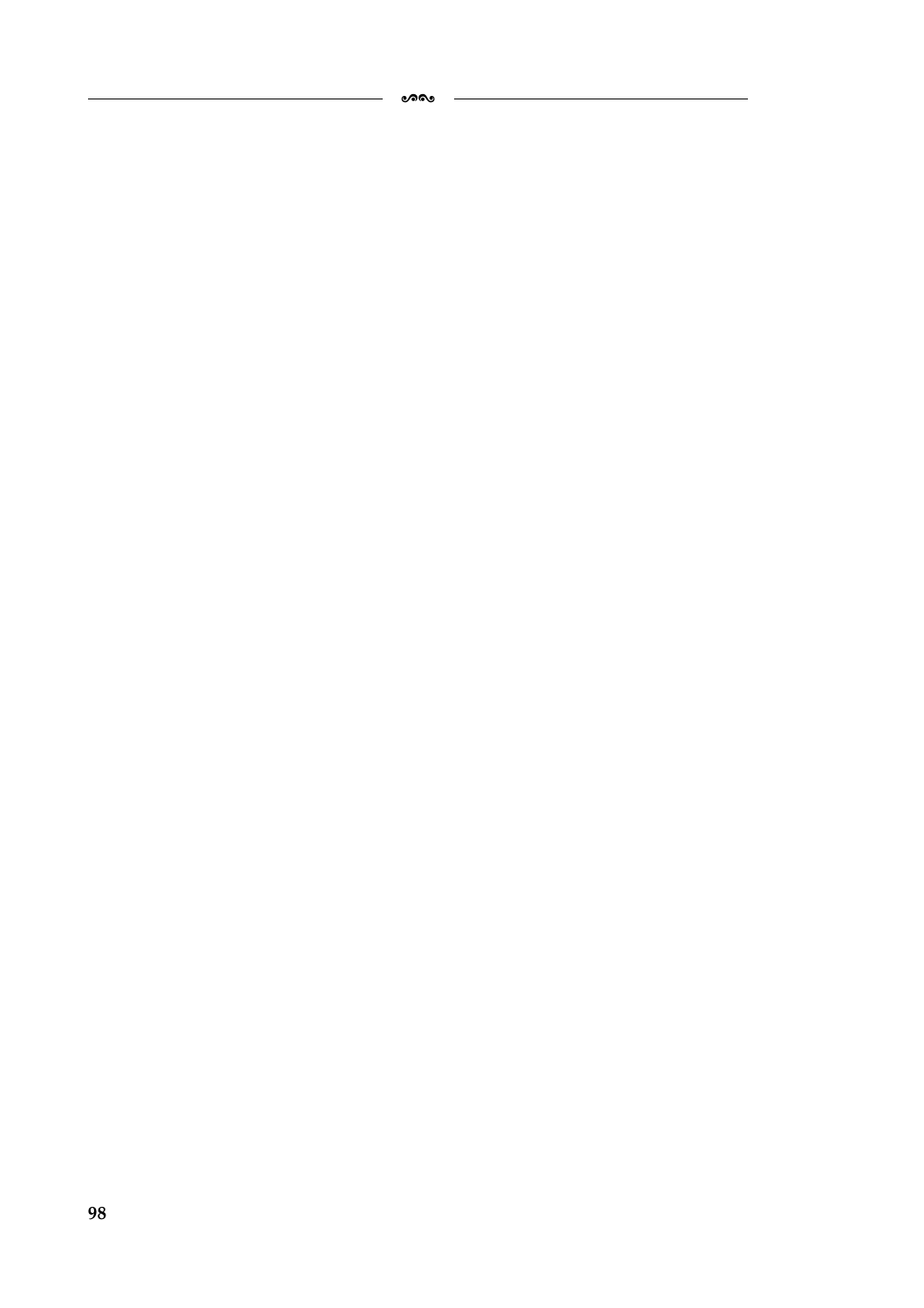## **4**

# **Partial data in two-dimensional domains with boundary singularities**

ക്ക

*'The shortest path between two truths in the real domain passes through the complex domain.'*

 $-$  Jacques Hadamard<sup>4.1</sup>

The problem of inverse recovery from partial boundary data in a two-dimensional domain presents many subtleties when compared with that in three or more dimensions. As described in the introductory chapter, we aim to prove a uniqueness theorem in a particular two-dimensional set-up, from data on a part of the boundary and with a singular boundary condition on the remaining boundary. Before we detail, in Sections [4.1–](#page-114-0)[4.5,](#page-130-0) our own problem and the uniqueness results we have developed towards its resolution, we will run through the "state-of-the-art" for the existing classes of partial-data problems. Firstly recall that at a single frequency, the three-dimensional problems are over-determined, and one may exploit this by applying the Sylvester–Uhlmann "trick" [\[123\]](#page-187-5) to pro-

<span id="page-105-0"></span><sup>4.1</sup>*The Mathematical Intelligencer <sup>13</sup>*, 1 (1991).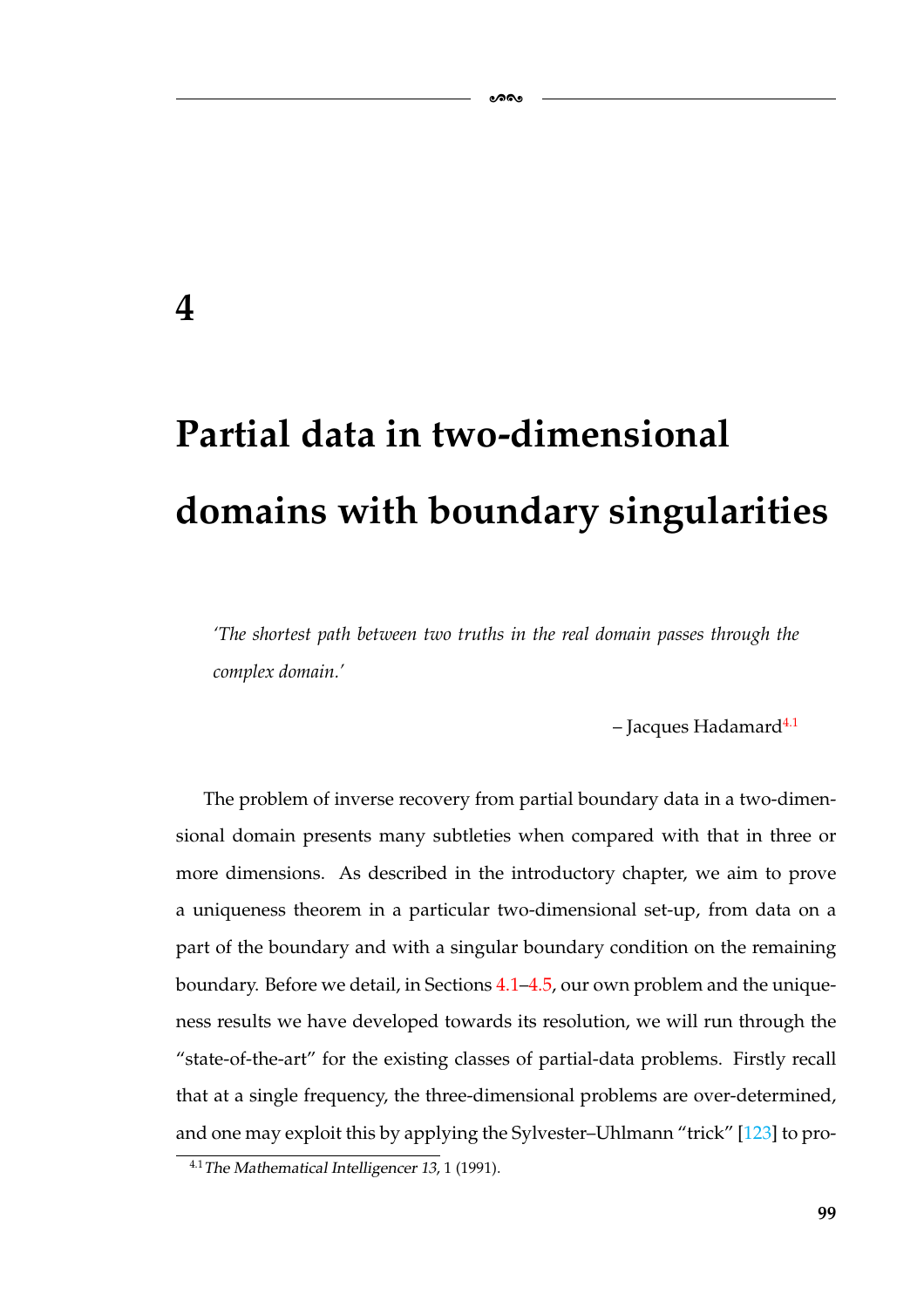duce knowledge of every Fourier-transform (of the difference of two Schrödinger potentials) from specially chosen rapidly-oscillating *complex geometric optics* solutions (to the corresponding pair of differential equations with equated boundary data). For more details on the three-dimensional Calderón problem see Section [2.4.](#page-43-0)

-

The aforementioned trick cannot be used in two dimensions, but instead one may still find cunningly chosen geometric optics solutions that can be combined appropriately to form a sufficient argument. One has to utilise all the degrees of freedom of the problem as it is no longer over-determined. But, there is also the "toolkit" of complex analysis now at the disposal of the researcher.

Partial data necessitate different methods and the results are weaker. The best known to the author, from 2015, is due to Imanuvilov, Uhlmann and Yamamoto [\[68,](#page-183-2) Thm. 1.1]. For smooth  $\partial\Omega$  the Neumann-to-Dirichlet map  $\Lambda_{q,\Gamma}^{-1}$  :  $H^{-1/2}(\Gamma)$  ∋  $g \mapsto u \upharpoonright_{\Gamma} \in H^{1/2}(\Gamma)$ , where

$$
\begin{cases}\n(-\Delta + q)u = 0 & \text{in } \Omega, \\
u = 0 & \text{on } \Gamma_c, \\
\partial_\nu u = g & \text{on } \Gamma,\n\end{cases}
$$

uniquely determines *q*, for each  $p > 2$ , from the Sobolev space  $W^{1,p}(\Omega)$ . This, by the transformation [\(1.2.1\)](#page-13-1), determines  $\gamma$  from *W*<sup>3,*p*</sup>(Ω). The proof adapts techniques from one of their earlier papers [\[67\]](#page-183-1), in which their starting data are the Dirichlet-to-Neumann map.

**Remark.** *The Neumann-to-Dirichlet operator is, as was mentioned in Chapter [1,](#page-7-0) the negative of the inverse of the Dirichlet-to-Neumann operator*  $Λ<sub>α,Γ</sub>$ *. For the Schrödinger problem, the latter was defined in Section [1.2.](#page-13-0) For convenience we repeat here that it maps*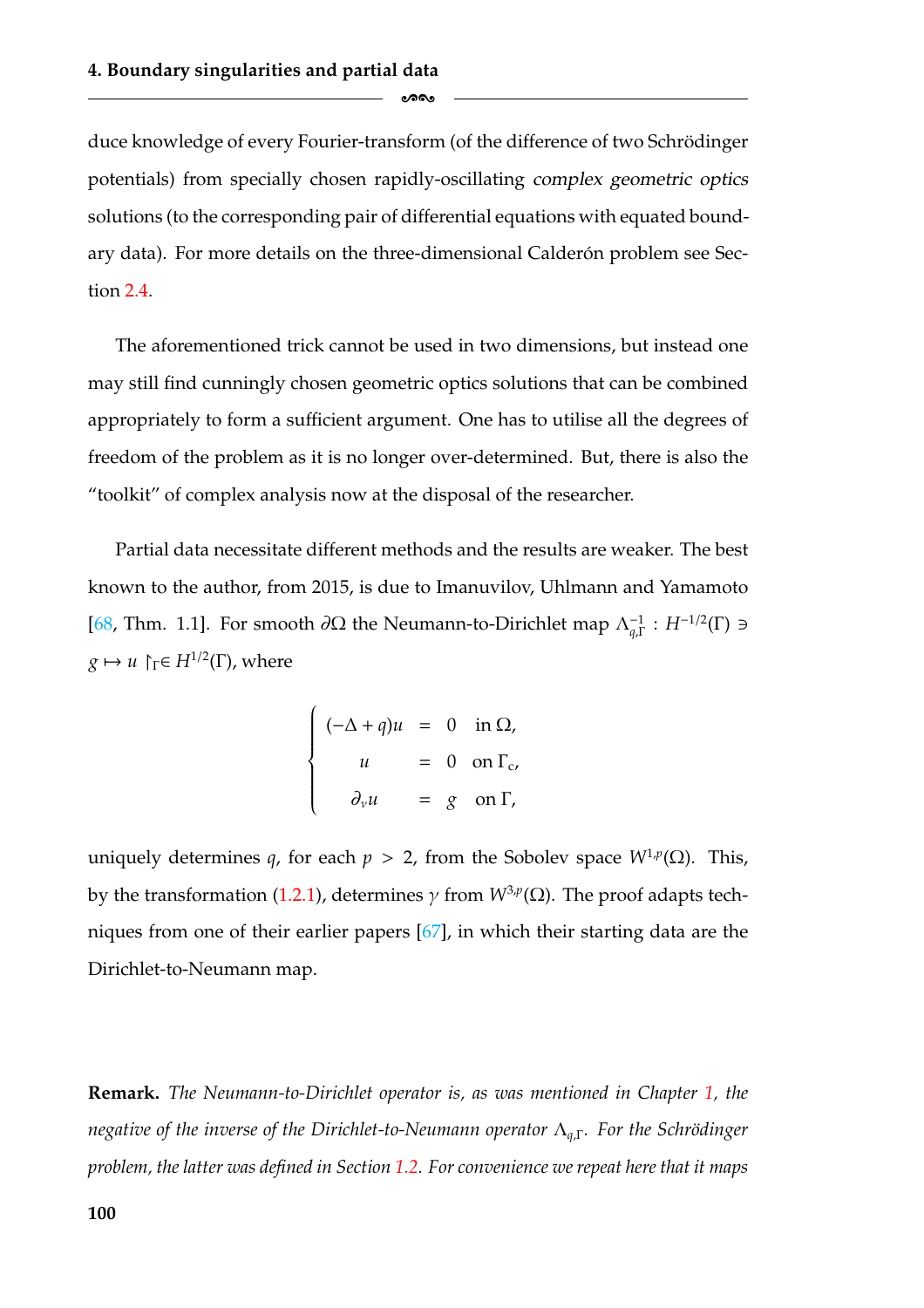*H*<sup>1/2</sup>(Γ)  $\exists$  *g*  $\mapsto -\partial_{\nu}u$   $\upharpoonright$ <sub>*Γ*</sub>∈ *H*<sup>-1/2</sup>(Γ) *where* 

$$
\begin{cases}\n(-\Delta + q)u = 0 & \text{in } \Omega, \\
u = 0 & \text{on } \Gamma_c, \\
u = g & \text{on } \Gamma.\n\end{cases}
$$

ೂನ

We will also need to adapt such techniques, and for simplicity of the exposition we will use this earlier work in our proofs. After reviewing the other literature we will explain the basic methods involved in these techniques.

Other partial data results for the inverse Schrödinger or conductivity problems are of a weaker nature. As previously mentioned, in the mid-'80s Kohn and Vogelius [\[79,](#page-184-5) [80\]](#page-184-4) were able to reconstruct a piecewise analytic conductivity  $\gamma$  from partial boundary data, in 2 or more dimensions. In 1988 Isakov [\[71\]](#page-184-3) used Runge-type arguments in dimension no less than 3 to prove a conductivity  $\gamma$ , known in a neighbourhood of the boundary<sup>4.2</sup>, is determined by the Dirichlet-to-Neumann map on Γ ⊂ ∂Ω when it is of the class  $C^2(\overline{\Omega})$ , except for possessing a single discontinuity across the interior boundary of said neighbourhood.

In a domain of dimension  $n \geq 3$  the map of Dirichlet data on the full  $C^2$  boundary to Neumann data on a certain sufficiently large subset of the boundary was shown by Bukhgeim and Uhlmann in 2002 [\[32\]](#page-181-5) to specify a bounded Schrödinger potential uniquely, by use of a linear phase function. In the same-dimensional case with smooth boundary, Kenig, Sjöstrand and Uhlmann [[77\]](#page-184-2) found in 2007 that with quadratic phase functions knowledge of Dirichlet data on Γ mapped to Neumann data on a boundary-ε-neighbourhood of Γ*<sup>c</sup>* determines *q* ∈ *L*∞(Ω) uniquely, for arbitrarily small, non-empty  $\Gamma$ . In the same year Isakov [\[72\]](#page-184-1) found that, in precisely three dimensions, when  $\Gamma_c$  is either a portion of a plane or a sphere and  $\Omega$  is contained in the corresponding half-space or ball then a bounded

<span id="page-107-0"></span> $4.2$  According to  $[26]$  this is a not-so-unreasonable requirement in many applications.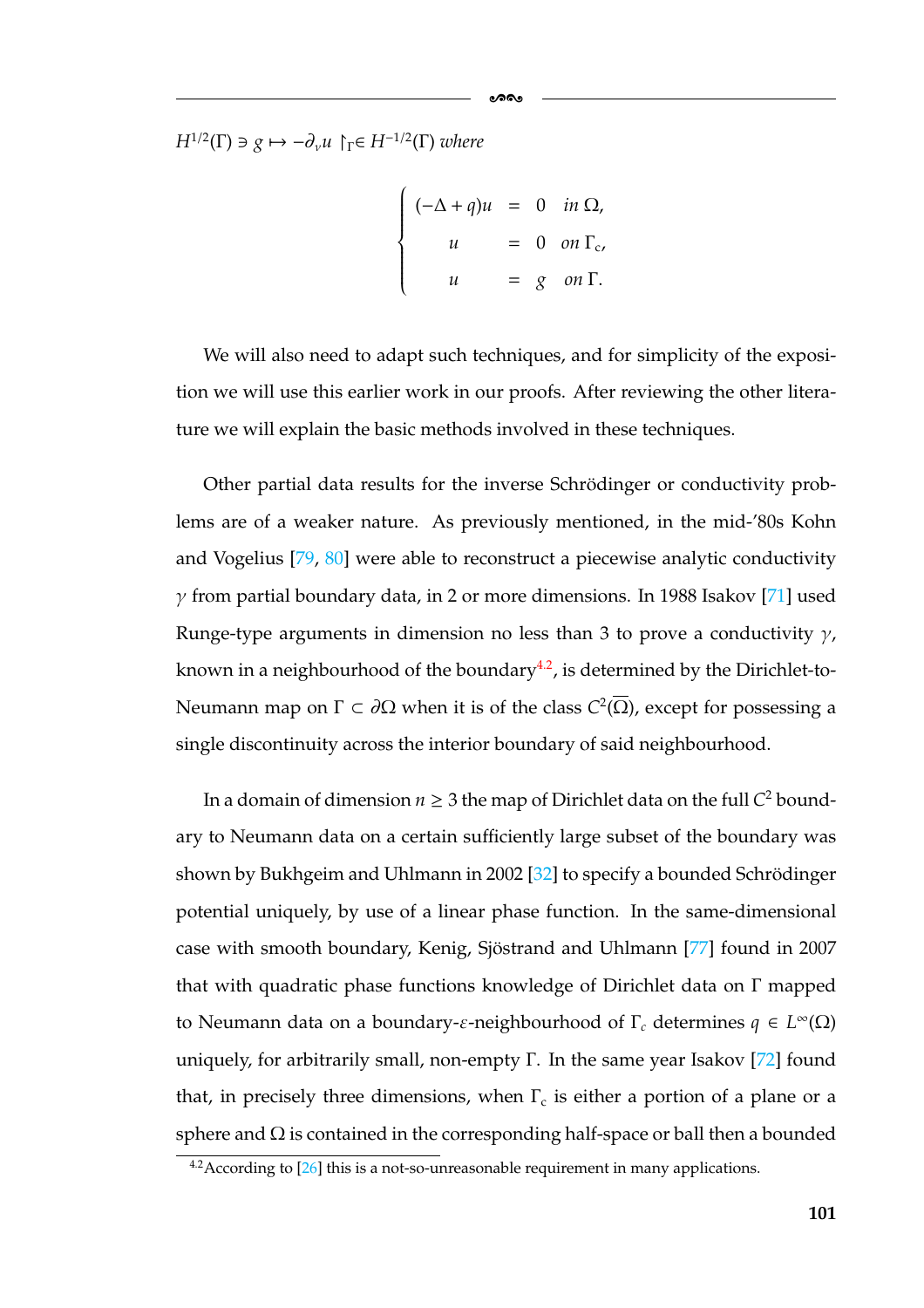potential is uniquely determined. His methods extended those of Sylvester and Uhlmann [\[123\]](#page-187-0) and involved reflection of the complex geometric optics solutions across the planar  $\Gamma_c$ . The spherical case can then be solved for using a Kelvin transform of the ball to the half-space.

ക്കം

Finally we mention the recent work of Brown, Marletta and Reyes [\[26\]](#page-181-0) who considered in 2016 the related inverse problem for Maxwell's coefficients in the time-harmonic electromagnetism equations. They proved that the coefficients, if known in a neighbourhood of the  $C^{1,1}$  boundary, are determined uniquely from the class  $C^{1,1}(\overline{\Omega}) \cap W^{2,\infty}(\Omega)$ —with some small technical restrictions—by the Cauchy data-set on Γ, equivalent in the conductivity, low-frequency limit to the Dirichlet-to-Neumann map. In all of the above it is assumed that homogeneous Dirichlet or Neumann conditions are applied on the portion of the boundary where measurements are not made.

None of the above will help in our original work, except some results from [\[26\]](#page-181-0) which we will adapt in Section [4.2,](#page-120-0) and the ideas in [\[67,](#page-183-0) [68\]](#page-183-1). The latter were developed for two-dimensional domains, and we describe them now. The main result of [\[67\]](#page-183-0) is as follows.

<span id="page-108-0"></span>**Theorem 4.1.** *Let*  $\Omega \subset \mathbb{R}^2$  *be a bounded domain, with smooth boundary*  $\partial\Omega$  *containing the non-empty and connected*  $\Gamma$ *. Suppose*  $q_1$  *and*  $q_2 \in C^{2+\alpha}(\overline{\Omega})$  *for some fixed*  $\alpha > 0$ *. If*  $Λ_{q_1,Γ} = Λ_{q_2,Γ}$  *then*  $q_1 = q_2$ .

The main ingredients in their proof are the following results. Firstly, let any **x** = ( $x_1, x_2$ ) ∈ R<sup>2</sup> be represented by the complex number  $z = x_1 + ix_2$ . Note that  $\Phi(z)$  ( $z \in \Omega$ ) is holomorphic if and only if the Cauchy–Riemann equations  $\partial_{\overline{z}}\Phi(z) = 0$  ( $z \in \Omega$ ) are satisfied.

**Definition 4.1.** *We say that a holomorphic*  $\Phi = \varphi + i\psi$  *on*  $\Omega$ *, with continuous extension to*  $\overline{\Omega}$  *and with*  $\varphi$  *and*  $\psi$  *real-valued is an admissible phase function if the following*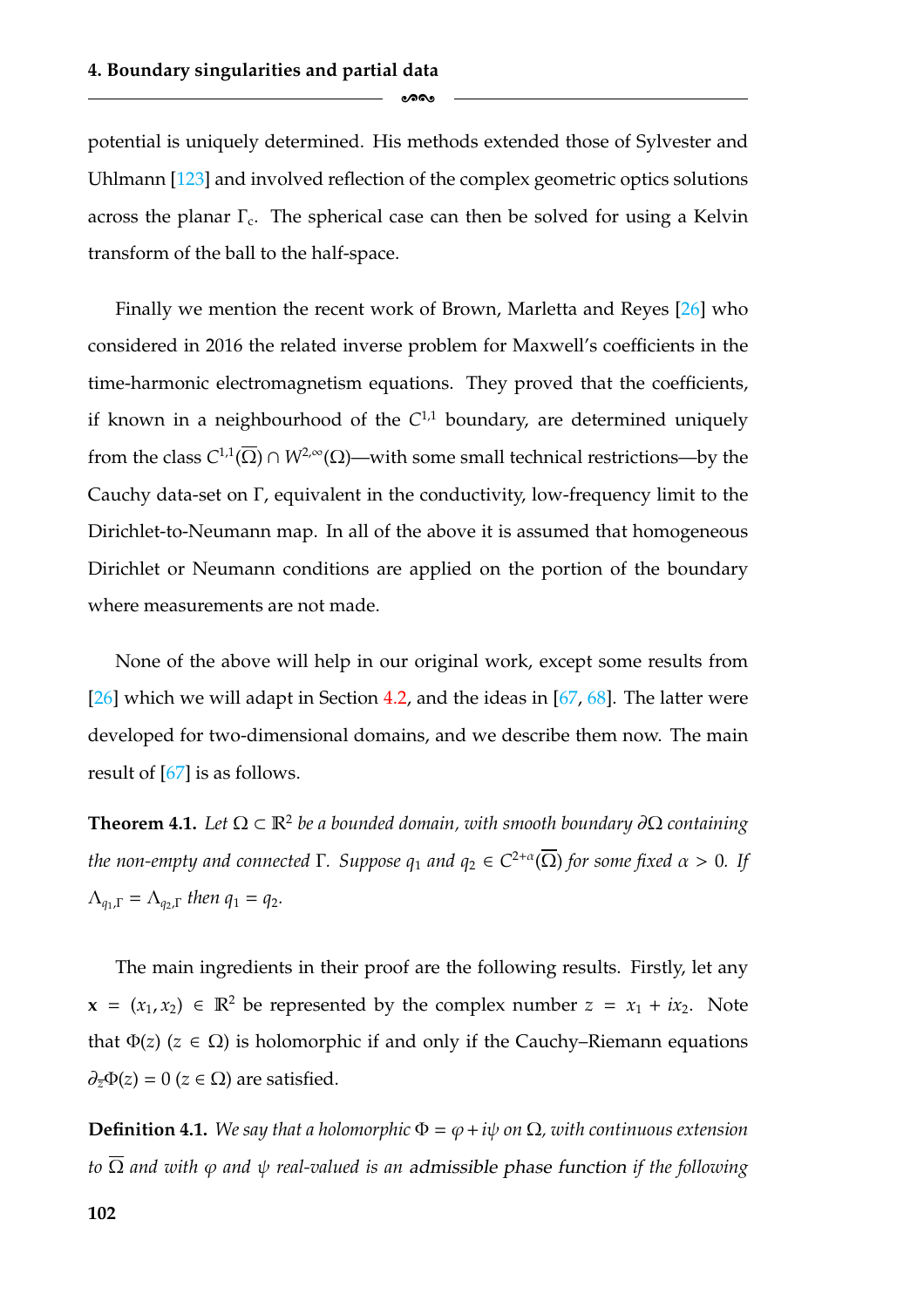*criteria are met:*

*(i) its set of critical points*  $H := \{z \in \overline{\Omega} \mid \partial_z \Phi(z) = 0\}$  *does not intersect*  $\overline{\Gamma}$ *;* 

-

- (*ii*) its critical points are non-degenerate, i.e.,  $\partial_z^2 \Phi(z) \neq 0$  (*z* ∈ H);
- *(iii)* its imaginary part  $\psi$  vanishes on  $\Gamma_c$ .

**Remark.** *The admissible phase function will be a crucial ingredient in constructing the complex geometric optics solutions. By holomorphicity, since its critical points are nondegenerate, an admissible phase function can only have a finite number of critical points, which we label*  $z_k$  ( $k = 1, \ldots, l$ ). Moreover, by the Cauchy–Riemann equations, z is a *critical point of*  $\Phi$  *if and only if it is also a critical point for*  $\varphi$  *or*  $\psi$ *.* 

Let  $z_k \in \overline{\Omega} \setminus \overline{\Gamma}$  ( $k = 1, ..., l$ ) and denote by  $z^T$  the vector  $(z_k)_{k=1}^l$  and by  $c^T =$  $(c_0^T, c_1^T, c_2^T)$  an element of  $\mathbb{C}^{3l}$  where  $c_j \in \mathbb{C}^l$ . Suppose  $b \in C^2$  $\Gamma_\mathrm{c}$ is complex-valued. and consider the following Cauchy problem for  $\Phi = \varphi + i\psi$ , involving the Cauchy-Riemann equations and partial boundary and point conditions:

<span id="page-109-0"></span>
$$
\begin{cases}\n\partial_{\overline{z}}\Phi(z) = 0 & (z \in \Omega), \\
\Phi(z) = b(z) & (z \in \Gamma_c), \\
\begin{pmatrix} \Phi(z) \\
\partial_z \Phi(z) \\
\partial_z^2 \Phi(z) \end{pmatrix} = \mathbf{c},\n\end{cases}
$$
\n(4.1)

where by  $\Phi(\mathbf{z})^T$  we mean the vector  $\big(\Phi(z_k)\big)_{k=1}^T$  $\int_{k=1}^{L}$ . We consider the triplet  $(z, b, c)$  as the Cauchy data-set for  $(4.1)$ .

<span id="page-109-1"></span>**Lemma 4.1** (Imanuvilov–Uhlmann–Yamamoto, 2010, Prop. 5.1)**.** *For each* **z** ∈  $(\overline{\Omega}\backslash\overline{\Gamma})^l$  *there is a dense subset O of C*<sup>2</sup>( $\overline{\Gamma_c}$ )  $\times$  C<sup>31</sup>. This set satisfies that for each of its *elements* (*b*, **c**) *the Cauchy problem* [\(4.1\)](#page-109-0) *with data-set* (**z**, *b*, **c**) *has at least one solution*  $\Phi \in C^2(\overline{\Omega})$ .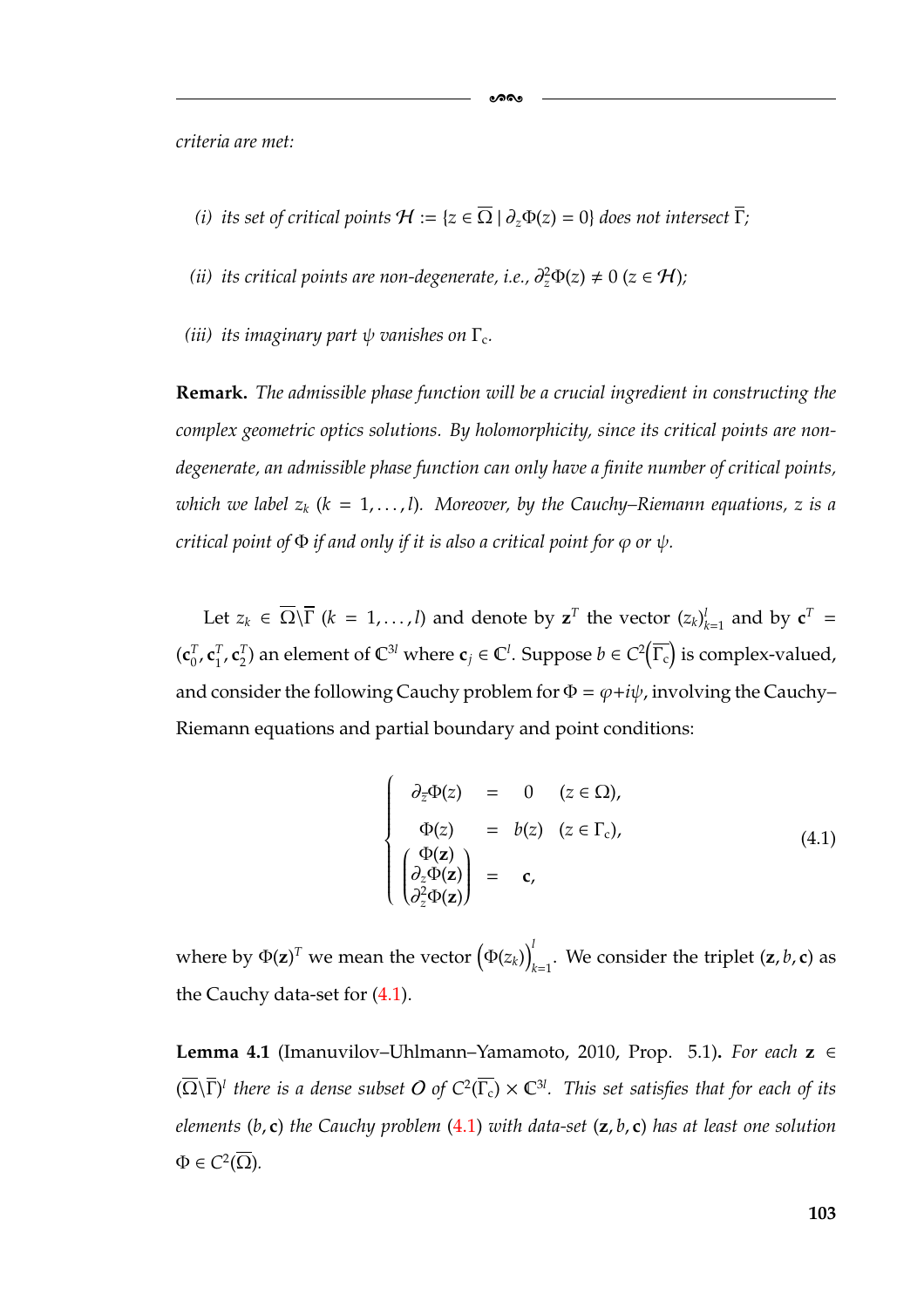**Remark.** *The intuitive consequence is that given any*  $z_k \in \overline{\Omega} \setminus \overline{\Gamma}$  ( $k = 1, ..., l$ ) *we can* "approximately" find a (not-yet-admissible) phase function with critical points  $z_k$  and *with arbitrarily specified non-zero values and second derivatives at each z<sub>k</sub>. In fact this can be improved on the part* Γ *of the boundary.*

ക്കം

<span id="page-110-1"></span>**Corollary 4.1** (Imanuvilov–Uhlmann–Yamamoto, 2010, Prop. 4.2). *Let*  $y_0, \ldots, y_m \in$  $\Omega$  and  $\eta_1, \ldots, \eta_n \in \Gamma_c$ , and consider  $\mathcal{R}$  :  $D(\mathcal{R}) \subseteq C_0^{\infty}(\Gamma) \to \mathbb{C}^{3m} \times \mathbb{R}^{2n}$  given by  $\mathcal{R} = (\mathbf{r}_1, \dots, \mathbf{r}_m, \mathbf{s}_1, \dots, \mathbf{s}_n)$  *where* 

$$
\mathbf{r}_j g = (\Phi(y_j), \partial_z \Phi(y_j), \partial_z^2 \Phi(y_j))^{T} \quad (j = 1, ..., m),
$$
  

$$
\mathbf{s}_j g = (\text{Re}(\Phi(\eta_j)), \partial_\tau \text{Re}(\Phi(\eta_j)))^{T} \quad (j = 1, ..., n),
$$

*and* Φ *(uniquely) solves the Cauchy problem*

 $\overline{1}$ 

 $\begin{cases} \frac{1}{2} & \text{if } 0 \leq x \leq 1 \\ \frac{1}{2} & \text{if } 0 \leq x \leq 1 \end{cases}$ 

 $\begin{array}{c} \begin{array}{c} \begin{array}{c} \end{array} \\ \begin{array}{c} \end{array} \end{array} \end{array}$ 

 $\begin{array}{c} \n\end{array}$ 

$$
\partial_{\overline{z}}\Phi(z) = 0 \quad (z \in \Omega),
$$
  
\n
$$
\text{Im}(\Phi(z)) = 0 \quad (z \in \Gamma_c),
$$
  
\n
$$
\text{Im}(\Phi(z)) = g \quad (z \in \Gamma),
$$
  
\n
$$
\text{Re}(\Phi(y_0)) = 0.
$$
\n(4.2)

*The map*  $\mathcal R$  *is surjective, i.e., for each initial data-set from*  $\mathbb C^{3m} \times \mathbb R^{2n}$  *there is at least one*  $g \in C_0^{\infty}(\Gamma)$  *for which the above Cauchy problem may be solved.* 

The next result is not explicitly stated in the original work [\[67\]](#page-183-0), so we present it here in a self-contained format. Firstly we need to define the operators

$$
\partial_{\overline{z}}^{-1} g(z) := -\frac{1}{\pi} \int_{\Omega} \frac{g(\xi_1 + i\xi_2)}{\xi_1 + i\xi_2 - z} d\xi_2 d\xi_1, \n=: \overline{\partial_z^{-1} \overline{g(z)}}.
$$

<span id="page-110-0"></span>**Lemma 4.2** (Imanuvilov–Uhlmann–Yamamoto, 2010, Sec. 3)**.** *Let q*<sup>1</sup> *be as in The-*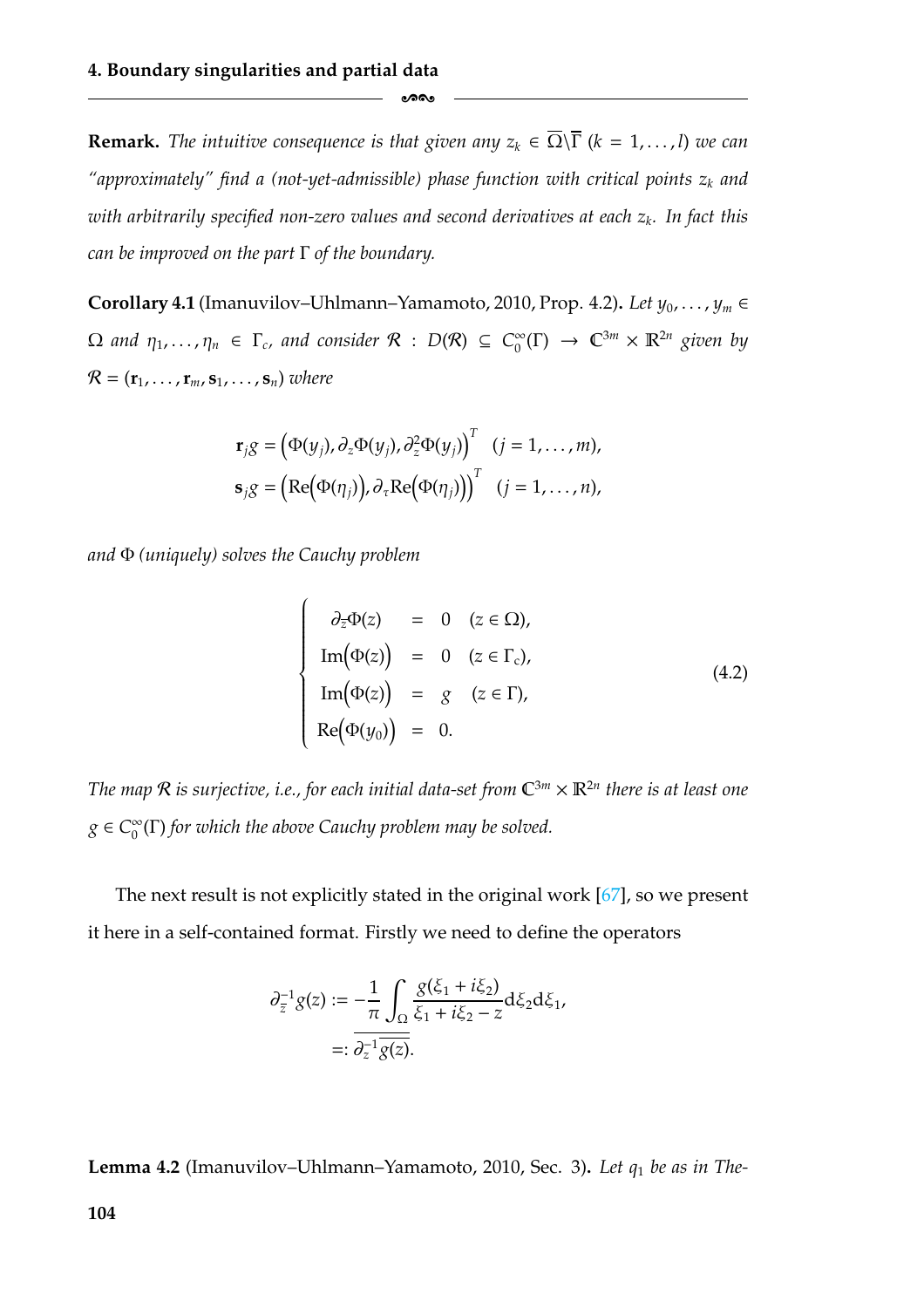ക്ക

*orem [4.1,](#page-108-0) and take any admissible phase function* Φ*. Then, for each* τ > 0*, there is a solution to*  $\overline{1}$ 

$$
\begin{cases}\n(-\Delta + q_1)u = 0 & \text{in } \Omega, \\
u = 0 & \text{on } \Gamma_c\n\end{cases}
$$

*given by*

<span id="page-111-1"></span>
$$
v_1(z;\tau) = e^{\tau \Phi(z)}(a(z) + a_0(z)/\tau) + e^{\tau \overline{\Phi(z)}}(\overline{a(z)} + \overline{a_1(z)}/\tau) + e^{\tau \text{Re}[\Phi](z)}\tilde{v}_1(x;\tau), \quad (4.3)
$$

*where the following conditions hold.*

- <span id="page-111-6"></span>*(i)* The amplitude function  $a(\cdot) \in C^2(\overline{\Omega})$  is non-trivial, holomorphic on  $\Omega$ , its real *part vanishes on*  $\Gamma_c$  *and*  $a = \partial_z a = 0$  *in*  $H \cap \partial\Omega$ *; such an*  $a(\cdot)$  *is called admissible.*
- *(ii) The remainder*  $\|\tilde{v}_1(\cdot;\tau)\|_{L^2(\Omega)} = o(1/\tau)$  *as*  $\tau \to +\infty$ *.*
- *(iii) The functions a*<sup>0</sup> *and a*<sup>1</sup> *are holomorphic and satisfy the* τ*-independent boundary condition*

<span id="page-111-5"></span>
$$
(a_0 + a_1) \upharpoonright_{\Gamma_c} = \frac{\tilde{M}_1}{4\partial_z \Phi} + \frac{\tilde{M}_3}{4\overline{\partial_z \Phi}}.
$$
\n(4.4)

*The functions*  $\tilde{M}_1 := \partial_{\overline{z}}^{-1}[aq_1] - M_1$  and  $\tilde{M}_3(z) := \partial_z^{-1}[\overline{a(z)}q_1(z)] - M_3(\overline{z})$ , where  $M_1$  *and*  $M_3$  *are any polynomials satisfying, for*  $j = 0, 1$  *and* 2*,* 

<span id="page-111-4"></span>
$$
\partial_z^j (\partial_{\overline{z}}^{-1}[a(z)q_1(z)] - M_1(z)) = 0, \qquad (4.5)
$$

<span id="page-111-3"></span>
$$
\partial_{\bar{z}}^{j}(\partial_{z}^{-1}[\overline{a(z)}q_{1}(z)] - M_{3}(\bar{z})) = 0.
$$
 (4.6)

**Remark.** *The amplitude function a*(·) *is independent of q.*

<span id="page-111-2"></span>**Corollary 4.2.** *For any admissible phase function*  $\Phi$  *and*  $\tau > 0$  *we can find the same amplitude function a*(·) *as in Lemma [4.2](#page-110-0) so that*

<span id="page-111-0"></span>
$$
v_2(x;\tau) = e^{-\tau \Phi(z)}(a(z) + b_0(z)/\tau) + e^{-\tau \overline{\Phi(z)}}(\overline{a(z)} + \overline{b_1(z)}/\tau) + e^{-\tau \text{Re}[\Phi](z)}\tilde{v}_2(x;\tau) \tag{4.7}
$$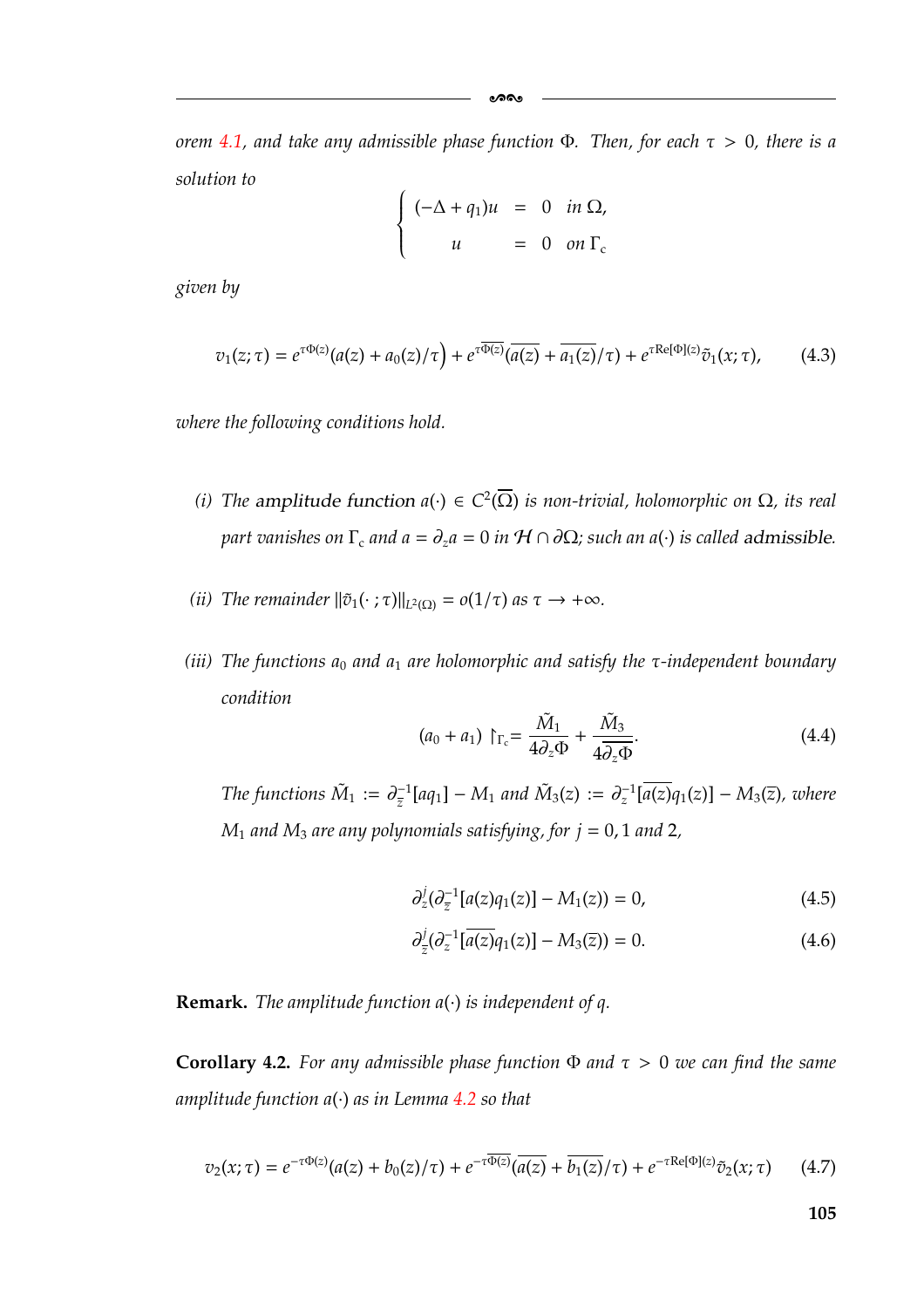$solves$   $(-\Delta + q_2)u = 0, u$   $\uparrow_{\Gamma_c} = 0, with$ 

*(i)*  $\|\tilde{v}_2(\cdot;\tau)\|_{L^2(\Omega)} = o(1/\tau)$  *as*  $\tau \to +\infty$ *, and* 

*(ii) holomorphic b*<sup>0</sup> *and b*<sup>1</sup> *satisfying*

<span id="page-112-2"></span>
$$
(b_0 + b_1) \upharpoonright_{\Gamma_c} = -\frac{\tilde{M}_2}{4\partial_z \Phi} - \frac{\tilde{M}_4}{4\overline{\partial_z \Phi}}.
$$
\n(4.8)

 $Here \ \tilde{M}_2 := \partial_{\overline{z}}^{-1}[aq_2]-M_2$  and  $\tilde{M}_4(z):=\partial_z^{-1}[\overline{a(z)}q_2(z)]-M_4(\overline{z})$ , where  $M_2$  and  $M_4$ *are any polynomials satisfying, for*  $j = 0, 1$  *and* 2,

ക്കം

<span id="page-112-1"></span><span id="page-112-0"></span>
$$
\partial_z^j (\partial_{\overline{z}}^{-1}[a(z)q_2(x)] - M_2(z)) = 0, \qquad (4.9)
$$

$$
\partial_{\bar{z}}^{j}(\partial_{z}^{-1}[\bar{a}(z)q_{2}(x)] - M_{4}(\bar{z})) = 0.
$$
 (4.10)

The final key result relates the values of  $q := q_1 - q_2$  at the points in H to a special integral linear in *q*.

<span id="page-112-3"></span>**Lemma 4.3.** *Suppose we have an admissible phase function*  $\Phi$  *and functions a*, *a*<sub>0</sub>, *a*<sub>1</sub>, *b*<sub>0</sub> *and b*<sup>1</sup> *satisfying [\(i\),](#page-111-6)*[\(4.4\)](#page-111-5) *and* [\(4.8\)](#page-112-2)*, where M*1, *M*2, *M*<sup>3</sup> *and M*<sup>4</sup> *satisfy* [\(4.5\)](#page-111-4)*,* [\(4.6\)](#page-111-3)*,* [\(4.9\)](#page-112-1) *and* [\(4.10\)](#page-112-0)*.* Denote by H<sub>Φ</sub> the Hessian matrix, and by H the set of critical points, of Φ. Let  $q_1, q_2 \in C^{2+\alpha}(\overline{\Omega})$  for some  $\alpha > 0$ , set  $q = q_1 - q_2$ , and suppose that the Dirichlet-to-*Neumann maps*  $Λ_{q_1,Γ}$  *and*  $Λ_{q_2,Γ}$  *are equal. Then, for any*  $τ > 0$ *,* 

$$
\sum_{z \in \mathcal{H}} \frac{|a(z)|^2 \cos(2\tau \text{Im}[\Phi(z)])}{|\det(\text{Im}[H_{\Phi}(z)])|^{1/2}} q(z) =
$$
  

$$
\frac{1}{8\pi} \int_{\Omega} \left[ \left( \frac{\tilde{M}_1 - \tilde{M}_2}{\partial_z \Phi} - 4(a_0 + b_0) \right) a + \left( \frac{\tilde{M}_3 - \tilde{M}_4}{\partial_z \Phi} - 4 \overline{(a_1 + b_1)} \right) \overline{a} \right] q.
$$

**Remark.** This last lemma is established firstly by proving the identity  $\int_{\Omega} qv_1v_2 = 0$  for *any complex geometric optics solutions of the form in Lemma [4.2](#page-110-0) and Corollary [4.2,](#page-111-2) then carefully analysing the resulting integrals after substituting from* [\(4.3\)](#page-111-1) *and* [\(4.7\)](#page-111-0)*.*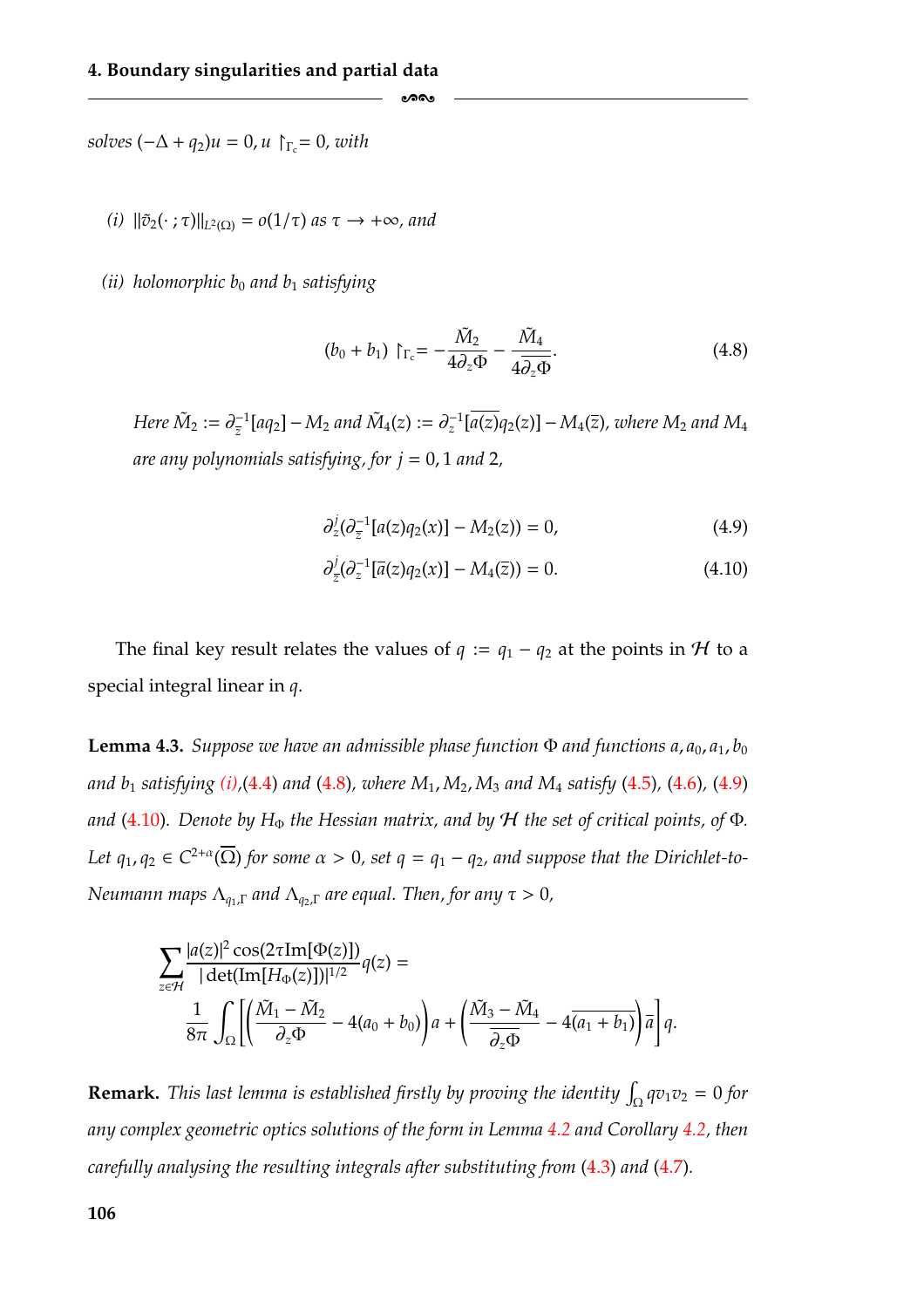In light of these lemmata the proof of Theorem [4.1](#page-108-0) proceeds roughly as follows. Fix a point  $x_0$  ∈ Ω, and using Corollary [4.1](#page-109-1) and Lemma 4.1 find a phase function  $\Phi_0$  with a non-generate critical point at  $x_0$ . Since  $\Phi_0$  might have some critical points on  $\overline{\Gamma}$ , one needs to correct it, by adding a certain  $\epsilon \Phi_1$ , chosen using Lemma [4.1.](#page-109-1) This introduces new critical points  $\mathcal{H}_{\varepsilon} = \{z_{\varepsilon,1}, \dots, z_{\varepsilon, l(\varepsilon)}\}$  in  $\Omega$ , and by the implicit function theorem, for sufficiently small  $\varepsilon$ , one of these,  $x_{\varepsilon} \to x_0$ , is the only critical point of  $\Phi_{\varepsilon} = \Phi_0 + \varepsilon \Phi_1$  in a certain neighbourhood of  $x_0$  and is moreover non-degenerate. It can be seen that  $\Phi_{\varepsilon}$  is an admissible phase function. To apply Lemma [4.3](#page-112-3) one then needs to construct an admissible amplitude function  $a_{\varepsilon}$ , which is achieved again by Corollary [4.1.](#page-110-1) Then applying Lemma [4.3](#page-112-3) one finds that  $q = q_1 - q_2$  satisfies a weighted sum of the form

-

$$
\sum_{k=1}^{l(\varepsilon)} c_{\varepsilon,k} \cos(\tilde{c}_{\varepsilon,k} \tau) q(z_{\varepsilon,k}) = \tilde{c}_{\varepsilon,0}.
$$

In particular, the above process ensures that  $c_{\varepsilon,\hat{k}} \neq 0$  where  $\hat{k}$  is the index of  $z_{\varepsilon,\hat{k}} =$ *x*<sub>ε</sub>. Varying  $\tau > 0$  then shows that the only way the sum can hold is if  $q(x<sub>\epsilon</sub>) = 0$ , implying  $q(x_0) = 0$ .

In concluding Chapter [3](#page-55-0) we discussed the application of Theorem [3.3](#page-90-0) to es-tablish a uniqueness result for the geometrically symmetric [I](#page-63-0)nverse Problem I' based on a Berry–Dennis-type boundary condition and the Marletta–Rozenblum decomposition. In this chapter we will explain a different approach to a related class of inverse problems. These will involve the same type of boundary singularity as in the previous symmetric geometry. The underlying differential expression is of Schrödinger form, and we will adapt the Imanuvilov–Uhlmann–Yamamoto techniques to establish the first results for our operator.

We will outline the problem in Section [4.1,](#page-114-0) and in the following three sections we will prove a partial uniqueness result at one frequency. This is a con-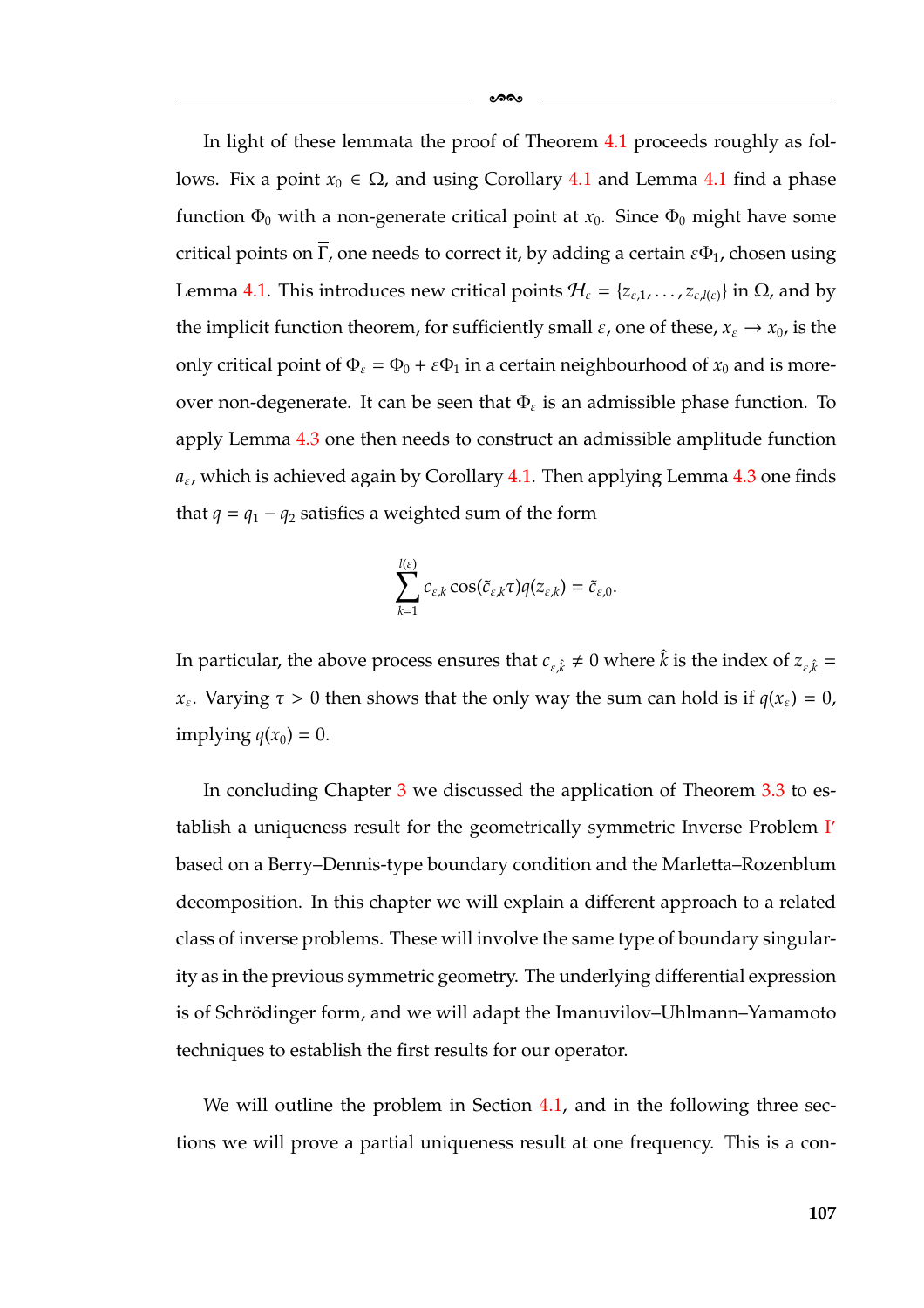ditional uniqueness result: starting in either of the following two cases with the Dirichlet-to-Neumann map on part of the boundary, (i) knowledge of the singular boundary condition forces uniqueness of the Schrödinger potential, and (ii) *vice versa*. Our proof utilises unique continuation and density arguments developed in Section [4.2—](#page-120-0)applied alongside an analogue to Lemma [4.3,](#page-112-3) proved from complex geometric optics considerations in Section [4.3.](#page-124-0)

ക്കം

We prove the partial uniqueness in Section [4.4;](#page-127-0) it may alternatively be interpreted as a so-called *cloaking* result at a single frequency. We also illustrate there the cloaking of the potential (by a suitable choice of boundary condition) in a simple numerical example, coded in MATLAB. Finally, in Section [4.5,](#page-130-0) we prove that by moving to full frequency spectral Dirichlet-to-Neumann data we are able to establish total uniqueness, of the boundary conditions and the potential.

#### <span id="page-114-0"></span>**4.1 Problem definition**

Throughout the rest of this chapter the set-up is as follows.

**Definition 4.2** (Specially decomposable domain)**.** *We say that a bounded two-dimensional simply connected open set* Ω *is a specially decomposable domain if it has C*<sup>2</sup>,<sup>1</sup> *boundary and can be written as*

$$
\Omega = \mathrm{int}(\overline{\Omega_1 \cup \Omega_0}),
$$

*where*  $\Omega_1$  *is a half-disc of radius* 1,  $\Omega_1 \cap \Omega_0 = \emptyset$  *and the straight portion*  $\Gamma_1$  *of the boundary of*  $\Omega_1$  *is contained entirely in the boundary of*  $\Omega$ *, i.e.*,  $\Gamma_1 \subset \partial \Omega$ *.* 

**Remark.** *This decomposition will underlie a special case of Glazman decomposition [\[58\]](#page-183-2) that we will use. The operator* int *returns the interior of a subset of* R*n. See Figure [4.1.](#page-115-0)*

**Definition 4.3** (Boundary accessibility). Letting  $\Omega$  be a specially decomposable do*main, specify the further boundary decomposition*  $\partial\Omega = \overline{\Gamma \cup \Gamma_c}$ ,  $\Gamma \cap \Gamma_c = \emptyset$  *such that*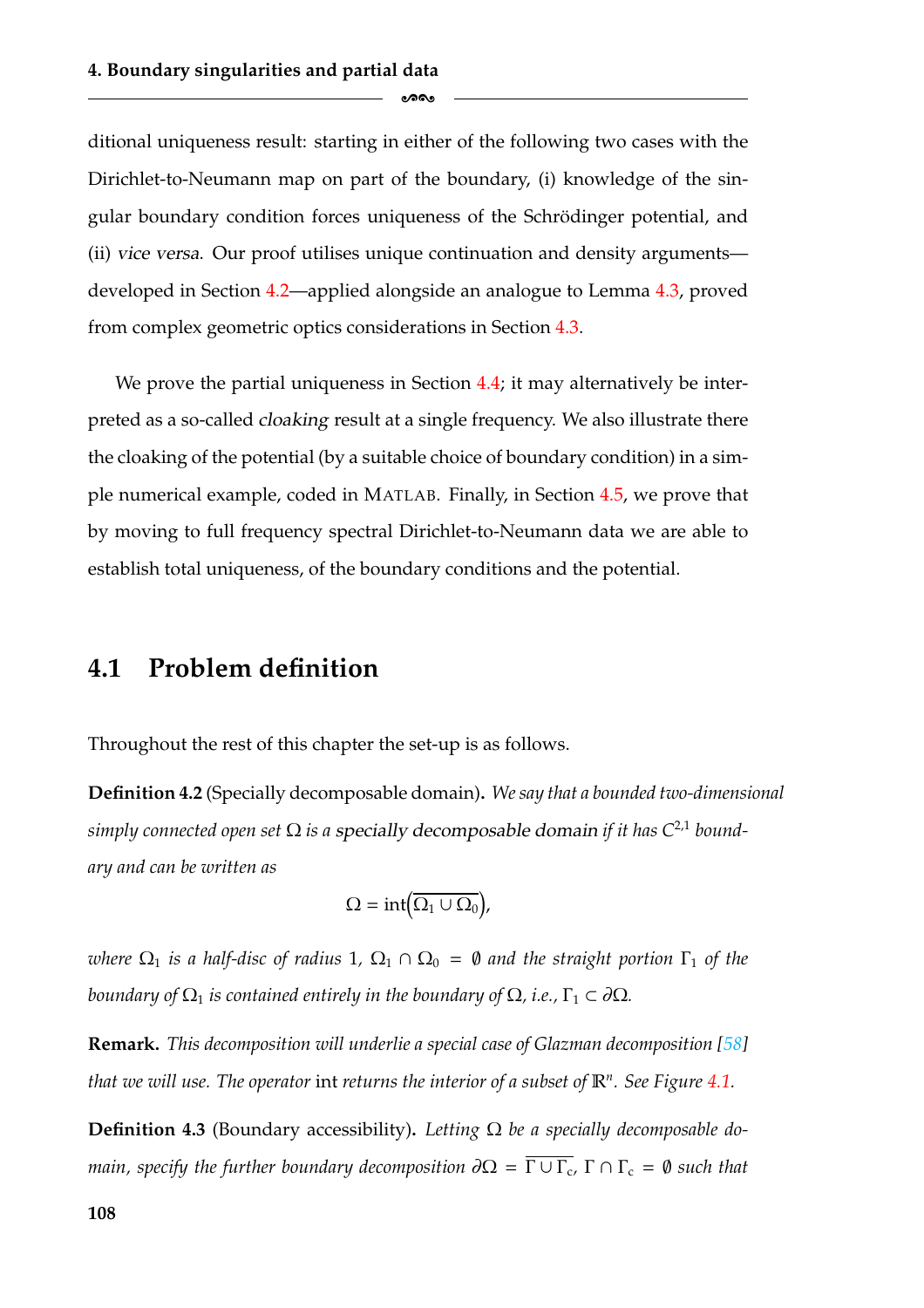Γ<sup>1</sup> ⊂ Γc*, and* Γ *and* Γ<sup>c</sup> *are both relatively open. The boundary portions* Γ *and* Γ<sup>c</sup> *are called, respectively, accessible and inaccessible. We identify<sup>4.3</sup>*  $\Omega_1$  *<i>with the set of the same name defined in Section* [3.5](#page-96-0) [p. [90\]](#page-96-0), so that the mid-point of  $\Gamma_1$  is the point 0.

-

**Definition 4.4** (Singular boundary condition)**.** *The Berry–Dennis boundary condition on*  $\Omega$  *is the requirement on a given*  $u : \Omega \to \mathbb{C}$  *that* 

$$
BD_f[u] := (u - f\partial_\nu u) \upharpoonright_{\Gamma_c} = 0,
$$

*where f is a bounded, real-valued, a.e. absolutely continuous function possessing one strictly simple zero at the point* 0 *and satisfying that for every*  $ε_0$  > 0 *we have* 0 *either not in the range of f*  $\Gamma_{c\backslash {\{x\ : |x| < \varepsilon_0\}}}$ , or an isolated point in this range. For the same technical *reasons as* [\[99\]](#page-185-0) and in Section [3.5](#page-96-0) we will need f to be linear on the straight edge  $\Gamma_1$ : *under the same coordinate convention as in that section, we require there be* ε > 0 *such that*

$$
f(y) = -\varepsilon y \quad \left(y \in (-1, 1)\right). \tag{4.1.1}
$$

<span id="page-115-0"></span>*Such an f is called an admissible boundary function.*



*Figure 4.1: an example domain*  $\Omega = int(\Omega_1 \cup \Omega_0)$ 

**Remark.** *Here,* ∂ν *denotes the outward-oriented normal derivative on* ∂Ω*. Note we do allow f to "jump" to* 0*, or be identically* 0 *in a relatively open portion of* Γc*. As explained*

<span id="page-115-1"></span><sup>4.3</sup>This might require rescaling the coordinates.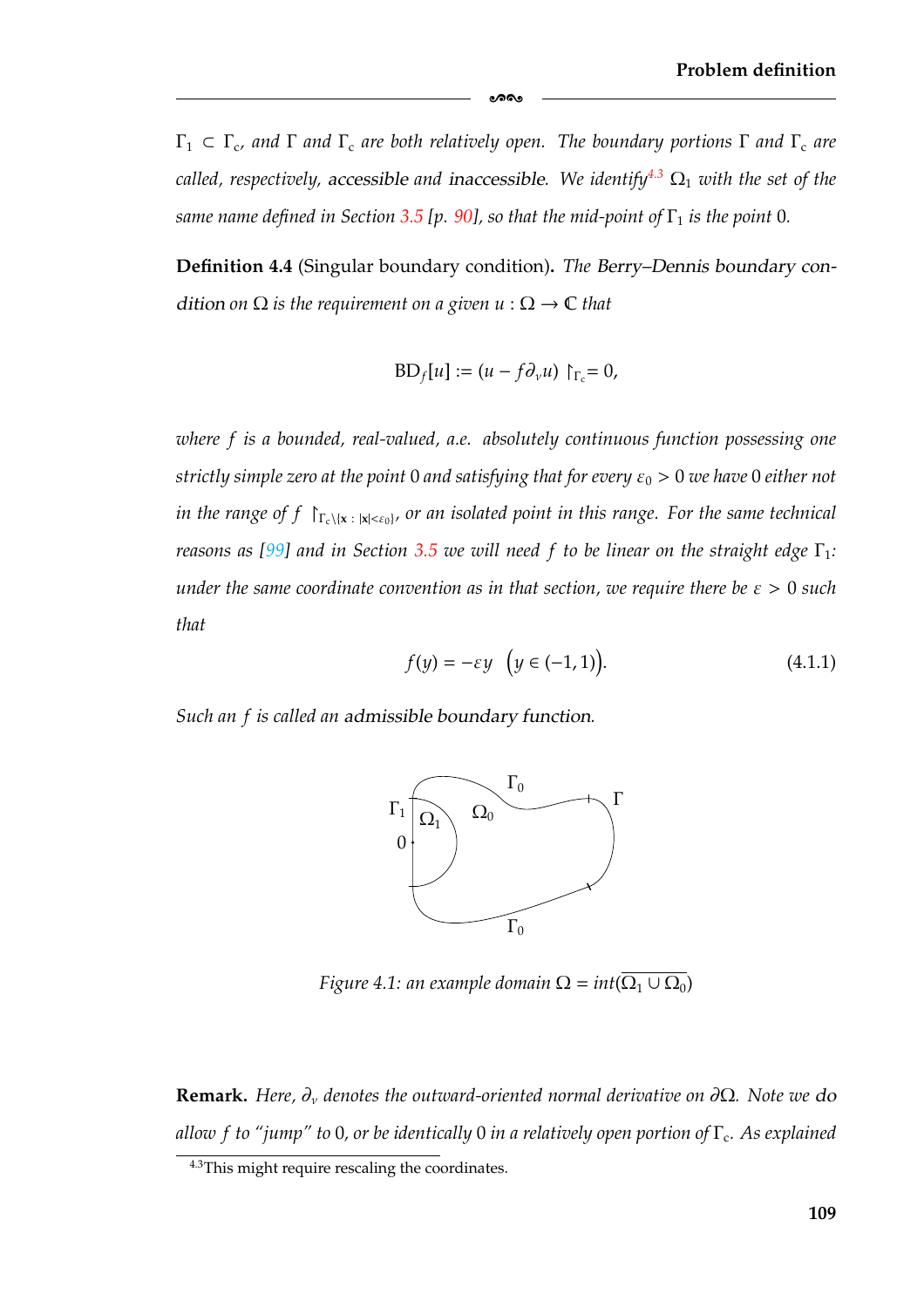*in Section [3.5,](#page-96-0) this type of boundary condition was first examined by Berry and Dennis [\[21\]](#page-180-0). When paired with a boundary condition on* Γ *it is seen to produce a non-self-adjoint operator from a second-order differential expression; this operator possesses adjoint that is symmetric and has a one-dimensional deficiency space.*

ക്കം

Notice that we denote by  $\Gamma_0$  the (possibly disjoint) portion of the boundary given by  $\Gamma_c \backslash \Gamma_1$ , and by  $\Gamma_i$  the *interface* between  $\Omega_0$  and  $\Omega_1$ , i.e., setting relint to mean the interior relative to the topology on the line,

$$
\Gamma_i := \mathrm{relint}(\overline{\Omega_1} \cap \overline{\Omega_0}).
$$

**Definition 4.5** (Admissible potential). *A function*  $q \in L^{\infty}(\Omega)$  *is called an admissible potential (for a Schro¨dinger differential operator) if it is locally radially symmetric about* 0, *i.e.*, *there is a*  $\delta > 0$  *such that in the ball r* <  $\delta$  *we have*  $\partial_{\delta}q(r, \vartheta) = 0$ *.* 

We briefly recapitulate (and rewrite more conveniently) the key points of the analysis from [\[99\]](#page-185-0) given in Section [3.5.](#page-96-0) Consider an admissible potential *q*, and over the Hilbert space  $L^2(\Omega_1)$  define the operator

$$
D(L) := \{ u \in L^2(\Omega_1) \mid (-\Delta + q)u \in L^2(\Omega_1), BD_f[u] \upharpoonright_{\Gamma_1} = 0 = u \upharpoonright_{\Gamma_i},
$$
  
\n
$$
Lu := (-\Delta + q)u \upharpoonright_{\Omega_1}.
$$

This operator is the adjoint of a symmetric operator (see [\[99,](#page-185-0) Sec. 3] and [\(1.2.2\)](#page-14-0)), and one may impose an extra boundary condition at 0 to yield a self-adjoint restriction of *L*, in the following fashion:

**Definition 4.6** (Self-adjoint boundary condition)**.** *Tak[e4.4](#page-116-0)*

$$
u_0(r,\vartheta) = e^{-\vartheta/\varepsilon} \sin\left(\varepsilon^{-1} \log(r)\right),\tag{4.1.2}
$$

<span id="page-116-0"></span><sup>&</sup>lt;sup>4.4</sup>Hopefully without forsaking the reader's sympathy, we continue the notational abuse mentioned in the Remark on page  $93$ , namely  $u_0(r, \theta) = u_0(r)e^{-\theta/\varepsilon}$  and  $v_0(r, \theta) = v_0(r)e^{-\theta/\varepsilon}$ .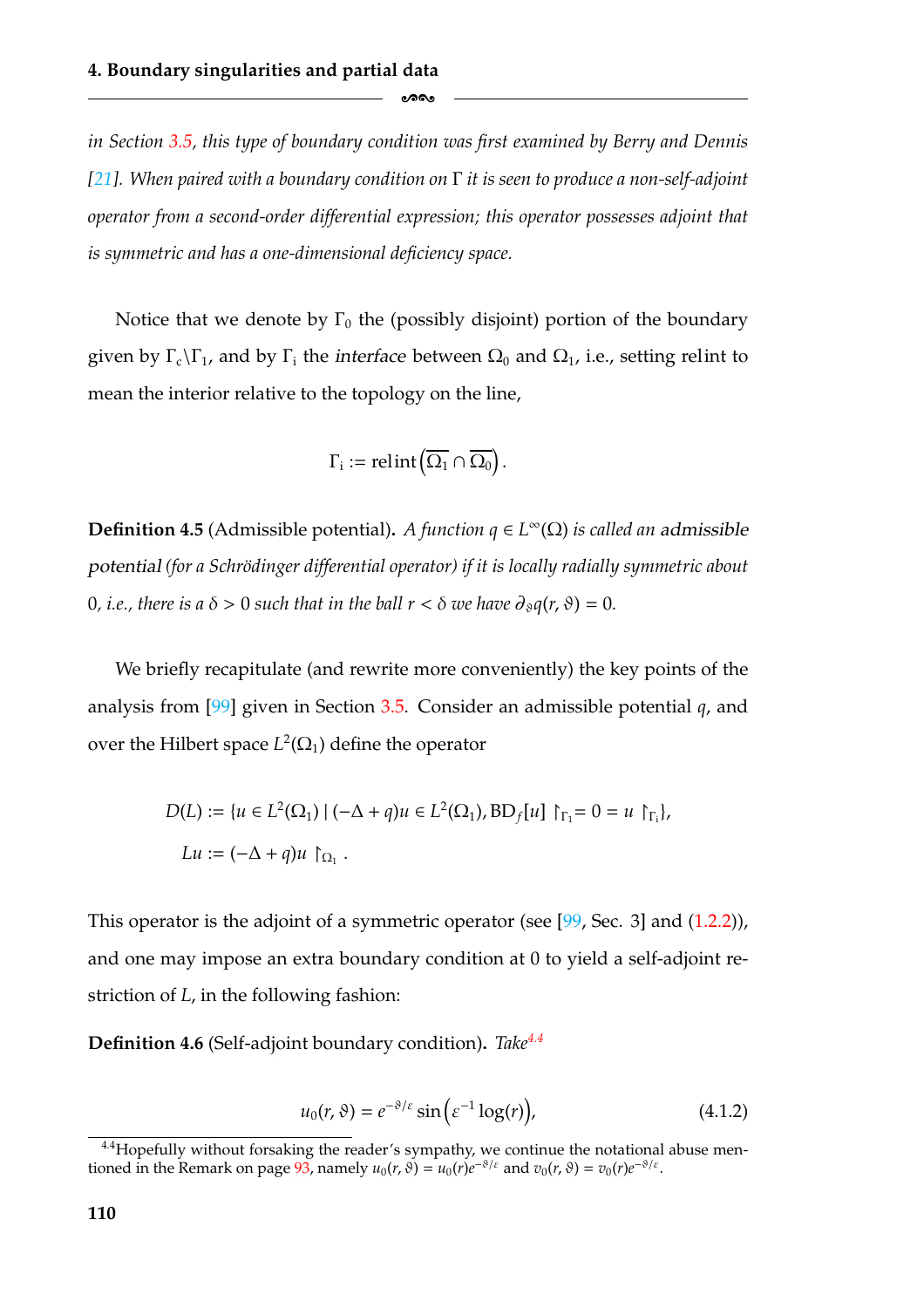*which is a solution to*

$$
\begin{cases}\n-\Delta u = 0 & \text{in } \Omega_1, \\
u - f \partial_v u = 0 & \text{on } \Gamma_1, \\
u = 0 & \text{on } \Gamma_i.\n\end{cases}
$$

ക്കം

*The boundary condition defined at* 0 *in [\[99,](#page-185-0) Eq. (22)] is the requirement on u that its Lagrange bracket with*  $u_0$  *vanishes at* 0:

$$
[u, u_0](r; \vartheta) := r(u \partial_r u_0 - (\partial_r u) u_0)(r, \vartheta) \to 0 \quad (r \to 0).
$$

*In fact, we will impose a generalised version. Consider the solution to the differential equation with only the Berry–Dennis boundary condition on*  $\Gamma_1$ —*i.e., without the Dirichlet condition on* Γi*—which is linearly independent to u*0*, given by:*

$$
v_0(r,\vartheta)=e^{-\vartheta/\varepsilon}\cos\big(\varepsilon^{-1}\log(r)\big).
$$

*We set an admissible self-adjoint boundary condition, with real parameter* β*, as follows. With an abuse of notation,*

<span id="page-117-0"></span>
$$
\beta[u] := \lim_{r \to 0} [u, u_0 + \beta v_0](r, \vartheta) = \lim_{r \to 0} r(u \partial_r(u_0 + \beta v_0) - (\partial_r u)(u_0 + \beta v_0))(r, \vartheta) = 0. \tag{4.1.3}
$$

It can be seen (see [\[99,](#page-185-0) Eq. (24)] and [\(3.5.3\)](#page-98-0)) that application of a boundary condition of the form [\(4.1.3\)](#page-117-0) is enough to restrict the operator *L* to the self-adjoint realisation

$$
D(L') := D(L) \cap \{u \in L^{2}(\Omega_{1}) \mid \beta[u] = 0\},\tag{4.1.4}
$$

<span id="page-117-1"></span>
$$
L'u := (-\Delta + q)u \upharpoonright_{\Omega_1}, \tag{4.1.5}
$$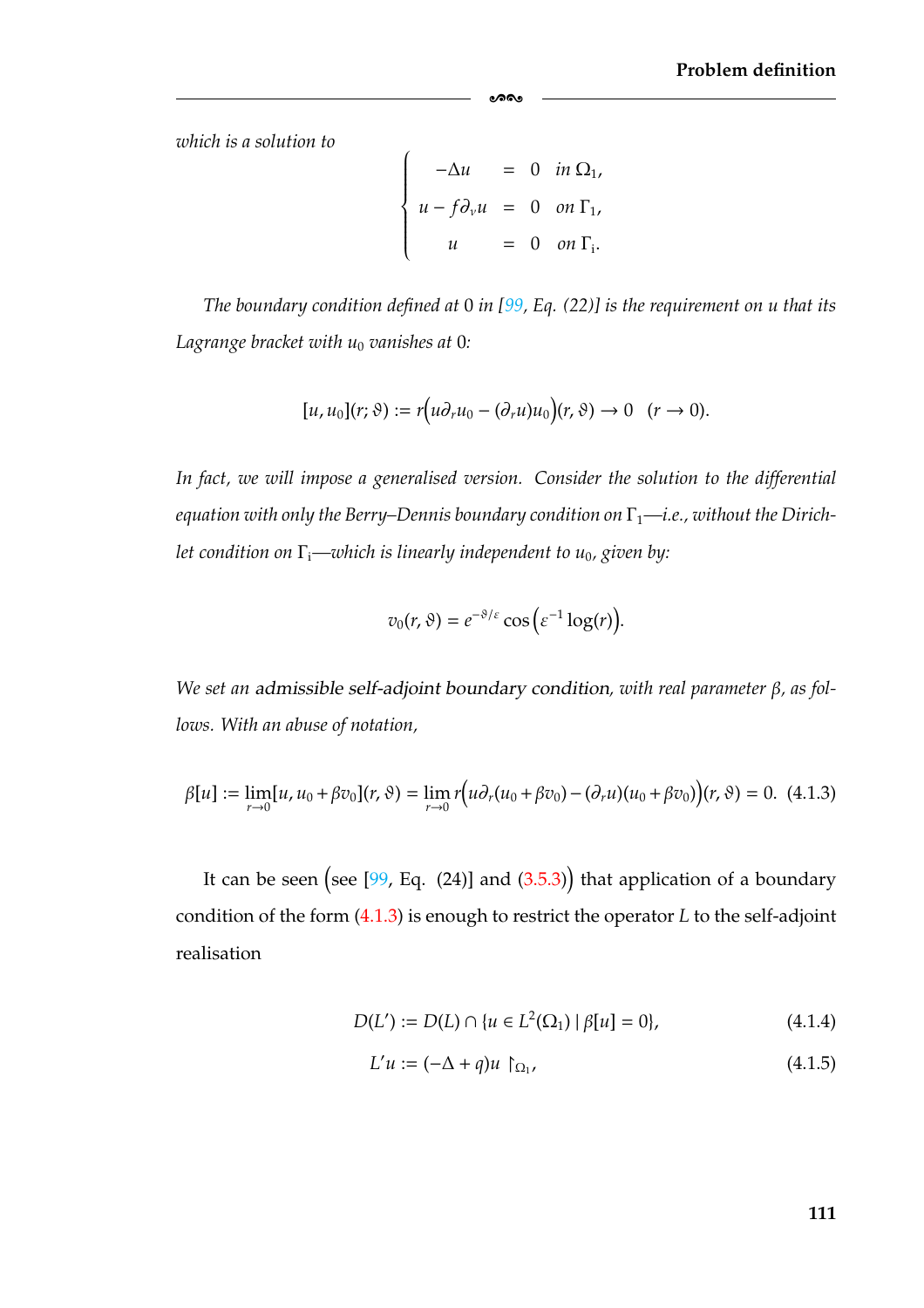whose spectrum is simple and accumulates only at  $\pm\infty$ . By exactly the same reasoning as in [\[99\]](#page-185-0), explained here on Page [92,](#page-98-1) we have an orthogonal decomposition of *L* :

ക്കം

<span id="page-118-0"></span>**Proposition 4.1.** Over the Hilbert space  $L^2(\Omega_1)$ , the operator L' is given by the orthog*onal sum*

$$
L'=L'_0\oplus\bigoplus_{n=1}^\infty L_n,
$$

where  $L_0'$  and  $L_n$  ( $n \geq 1$ ) are the ordinary differential operators defined respectively in [\(3.5.5\)](#page-101-1) *and* [\(3.5.6\)](#page-101-0)*.*

**Remark.** *The presence of the potential q in L is not problematic for either self-adjointness of the operator or discreteness of the spectrum. The former is easily established by repeating the direct sum trick of [\[99,](#page-185-0) Eq. (24)] explained in Section [3.5—](#page-96-0)or appealing to the abstract result [\[75,](#page-184-0) Thm. V.4.3] which states that a bounded, symmetric perturbation leaves self-adjointness unchanged. The latter follows from Weyl's Theorem [\[75,](#page-184-0) Thm IV.5.35], which states that adding a relatively compact operator leaves the essential spectrum unchanged; since the spectrum of L with q* = 0 *comprises isolated eigen-values of finite multiplicities, its essential spectrum is empty. Since q* ∈ *L*∞(Ω) *multiplication by q is automatically L -compact.*

One may then define the self-adjoint operator

<span id="page-118-1"></span>
$$
D(T) := \{ u \in L^{2}(\Omega) \mid (-\Delta + q)u \in L^{2}(\Omega), BD_{f}[u] \upharpoonright_{\Gamma_{c}} = u \upharpoonright_{\Gamma} = \beta[u] = 0 \},
$$
  
\n
$$
Tu := (-\Delta + q)u,
$$
\n(4.1.6)

possessing purely discrete spectrum accumulating only at  $\pm \infty$  [\[99,](#page-185-0) Sec. 5]. For convenience, define the set  $\Omega^* := \overline{\Omega} \setminus \{0\}.$ 

**Proposition 4.2.** *Any*  $u \in D(T)$  *is given by*  $v + w$  *with*  $v \in D(L')$  *and*  $\overline{\text{supp}(w)} \subseteq \Omega^*$ *.* 

*Proof.* Define the smooth cut-off function  $\mu$  to be 1 in  $\frac{1}{2}\Omega_1$  and 0 in  $\Omega_0$ , to transition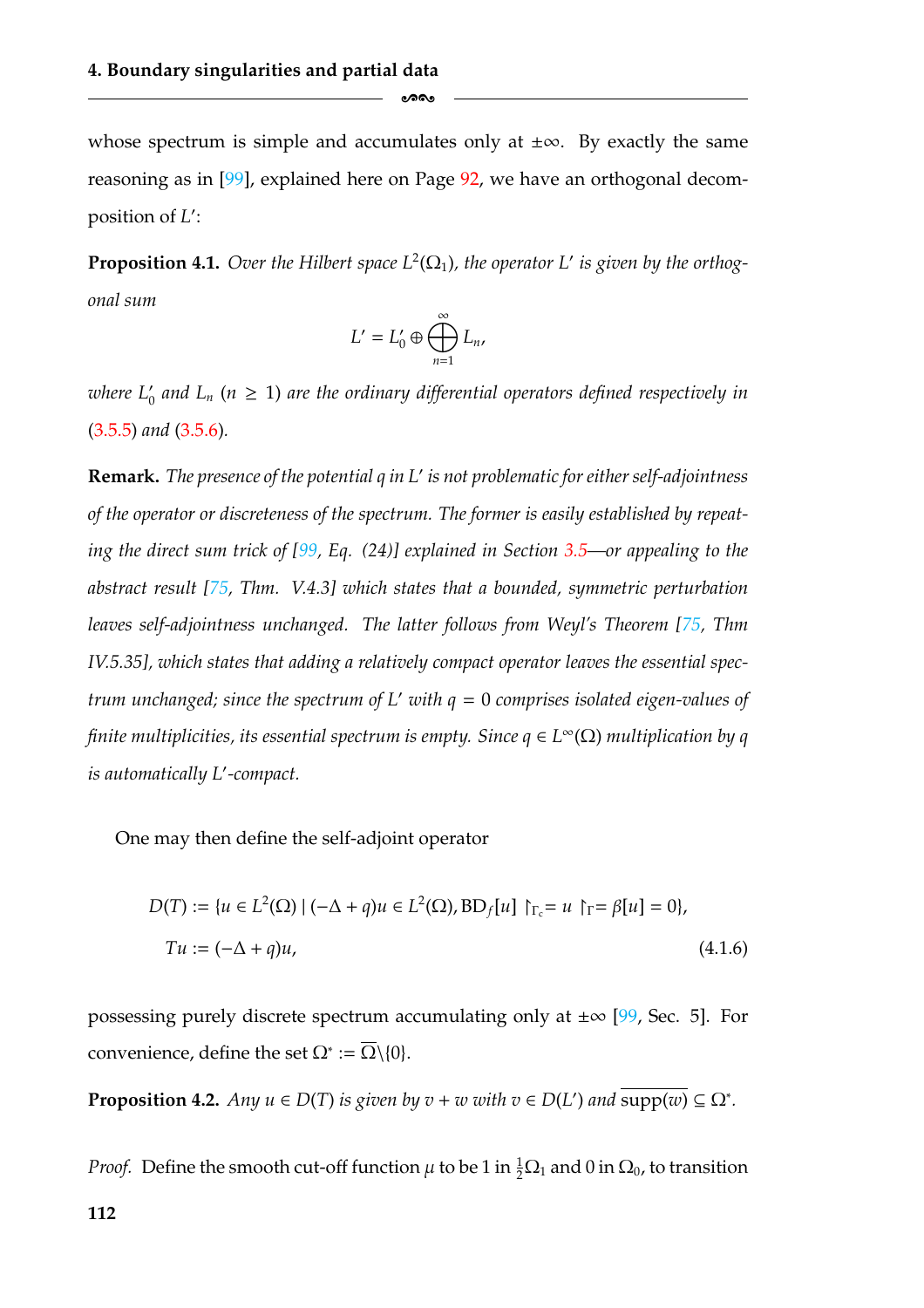smoothly between the two regions, and to be radially symmetric in  $\Omega_1$ . Then set *v* :=  $\mu u$  and  $w$  :=  $(1 - \mu)u$  and check the appropriate boundary conditions.  $\Box$ 

-

We may now define the input and output data for our inverse problem. Let Ω be specially decomposable, *f* an admissible boundary function that specifies a Berry–Dennis boundary condition, *q* an admissible potential and β a self-adjoint boundary condition. Consider the Dirichlet-to-Neumann map

<span id="page-119-0"></span>
$$
\Lambda_{q,f,\beta} : h \mapsto -\partial_{\nu} v \upharpoonright_{\Gamma} \tag{4.1.7}
$$

where *h* is any admissible function on Γ such that *v* solves

$$
\begin{cases}\n(-\Delta + q)v = 0 & \text{in } \Omega, \\
v - f\partial_v v = 0 & \text{on } \Gamma_c, \\
\beta[v] = 0 & (\text{at } 0), \\
v = h & \text{on } \Gamma.\n\end{cases}
$$

<span id="page-119-2"></span>**Inverse Problem II.** *Given the Dirichlet-to-Neumann map*  $Λ_{q, f, β}$ *, recover the potential q everywhere in* Ω*, the function f on* Γ<sup>c</sup> *and the value of* β *that parameterises the boundary condition* [\(4.1.3\)](#page-117-0) *at* 0*.*

The problem of uniqueness we wish to examine is therefore the following. For  $j = 1, 2$  let  $q_j$ ,  $f_j$  and  $\beta_j$  be, respectively, admissible potentials, boundary functions, and self-adjoint boundary conditions. Then we want to determine under which conditions

<span id="page-119-1"></span>
$$
\Lambda_{q_1, f_1, \beta_1} = \Lambda_{q_2, f_2, \beta_2} \tag{4.1.8}
$$

implies that

$$
q_1 = q_2
$$
,  $f_1 = f_2$  and  $\beta_1 = \beta_2$ .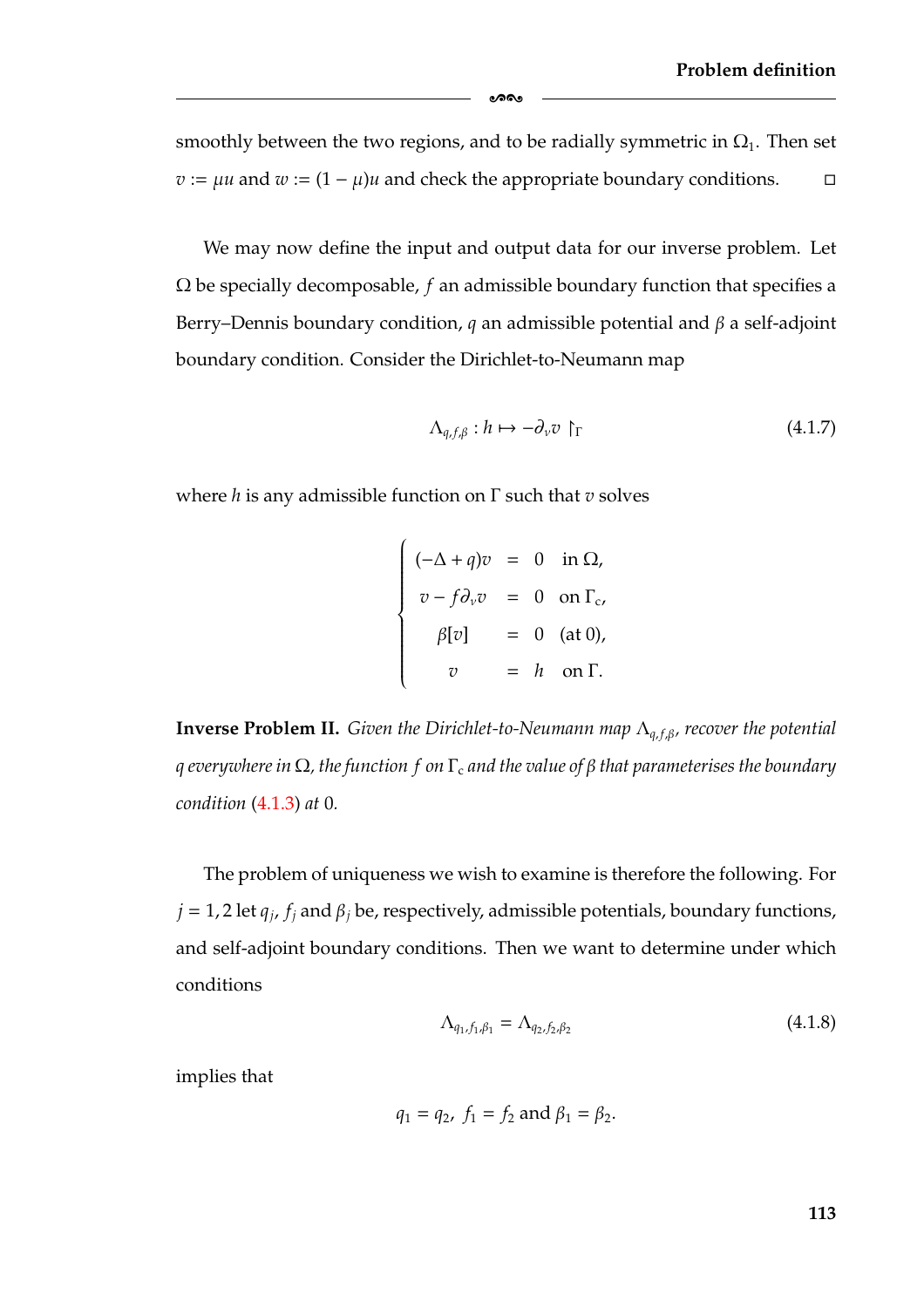**Resolvent Hypothesis.** *Without a loss of generality, when considering the above question of uniqueness we may assume that both of the operators*  $T_1$  *and*  $T_2$ —corresponding *respectively to the triples*  $(q_1, f_1, \beta_1)$  *and*  $(q_2, f_2, \beta_2)$ —*have* 0 *in their resolvent set. To see why, suppose either (or both) has* 0 *in their spectrum. Then we may simply shift their spectra, which are discrete, by adding the same sufficiently small constant to both q*<sup>1</sup> *and q*<sup>2</sup> *so that the resulting operators now both have* 0 *in their resolvent set. The question of uniqueness is left unchanged by the shift. We will assume the hypothesis holds for the rest of the chapter.*

ക്കം

## <span id="page-120-0"></span>**4.2 Unique continuation and density**

We will need certain analogous results to those in [\[26\]](#page-181-0), adapted to our singular case. The following lemmata firstly detail useful conditions for when one may extend solutions of the differential equation uniquely, and secondly establish density, in the full space of solutions, of those satisfying the singular boundary condition.

<span id="page-120-1"></span>**Lemma 4.4** (Unique continuation principles for a Schrödinger-type equation). Let *q* be admissible and  $\Omega' \subset \Omega$ , with  $\Omega'$  a non-empty, bounded domain in  $\mathbb{R}^2$  such that  $\partial\Omega' \in C^2$  *and*  $\Omega \backslash \overline{\Omega'}$  *is connected. Recall that*  $\Omega^* = \Omega \backslash \{0\}$ *.* 

- <span id="page-120-2"></span>*(i)* If  $u \in H^2_{loc}(\Omega^*)$  satisfies  $(-\Delta + q)u = 0$  in  $\Omega$ , and there is an open ball B with  $\overline{B} \subset \Omega$ *and*  $u \upharpoonright_B = 0$ *, then*  $u = 0$ *.*
- <span id="page-120-3"></span>*(ii)* If  $\Gamma$  *is smooth,*  $u \in H^2_{loc}(\Omega^* \setminus \Omega')$  and  $(-\Delta + q)u \upharpoonright_{\Omega \setminus \overline{\Omega'}} = 0$ , and the boundary condi*tions*

$$
u \upharpoonright_{\Gamma} = 0 = \partial_{\nu} u \upharpoonright_{\Gamma}
$$

*are satisfied, then u*  $\int_{\Omega \setminus \Omega'} = 0$ *.*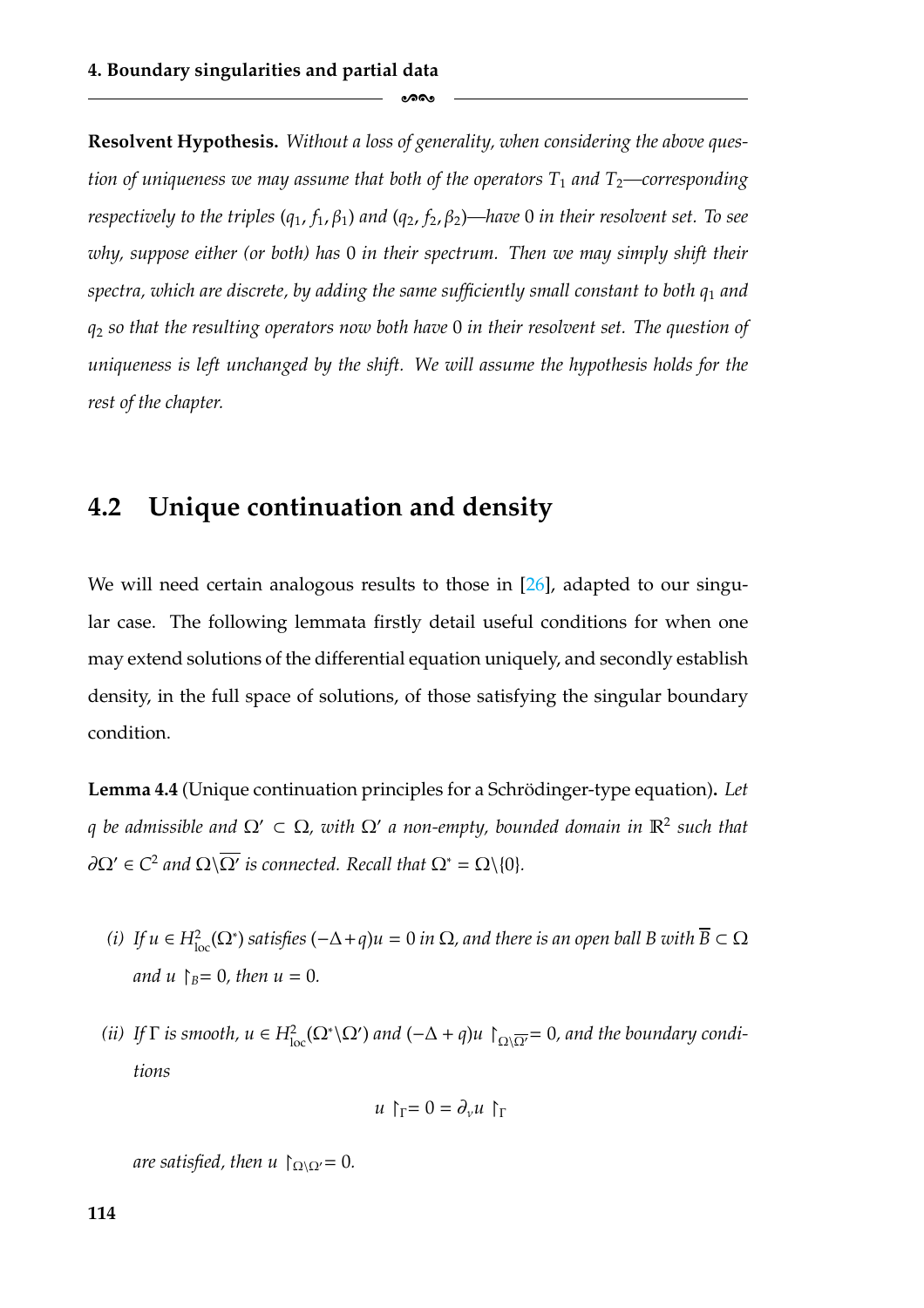*Proof.* Part [\(i\)](#page-120-2) follows standard methods, for example [\[84,](#page-184-1) Cor. 1.1]. Part [\(ii\)](#page-120-3) is consequential to extending *u* by 0 through Γ and applying [\(i\).](#page-120-2)  $\Box$ 

-

<span id="page-121-0"></span>**Lemma 4.5.** *Under the hypotheses of Lemma [4.4](#page-120-1) define the sets*

$$
K := \{ v \in H_{\text{loc}}^2(\Omega^*) \mid (-\Delta + q)v \upharpoonright_{\Omega} = 0 \},
$$
  

$$
\tilde{K} := \{ g \in K \mid BD_f[g] \upharpoonright_{\Gamma_c} = 0 = \beta[g] \}.
$$

*Then*  $\tilde{K}$  *is dense in*  $K$  *under the topology induced by*  $\|\cdot\|_{L^2(\Omega')}$ .

*Proof.* We adapt the proofs of [\[26,](#page-181-0) Prop. 5.1-2]. Let  $v \in K$  such that  $\langle g, v \rangle_{\Omega'} = 0$ for every  $g \in \tilde{K}$ ; we aim to show  $v = 0$ . By the Resolvent Hypothesis we may uniquely define  $V \in D(T)$  to solve  $TV = \chi_{\Omega'} \overline{v}$ , where  $\chi_A(x) = 1$  ( $x \in A$ ); 0 ( $x \notin A$ ).

Now we make some technical definitions (see Fig. [4.2\)](#page-122-0): the sub-domain  $\Omega_2 \subset$  $Ω\sqrt{Ω'}$  is taken to have boundary  $∂Ω<sub>2</sub> = Γ ∪ Γ' ∪ Γ ∈ C<sup>2,1</sup>$  such that Γ, Γ' and Γ are all disjoint. Here Γ continuously extends Γ in  $\partial\Omega_2 \cap \partial\Omega$  at both its endpoints, Γ' is relatively open and entirely contained in  $\Omega\backslash\overline{\Omega'}$ , and  $0\notin\partial\Omega_2$ . This means  $\Omega_2$ is a neighbourhood of Γ, and its complement is separated from Γ, i.e.,  $\overline{\Omega\setminus\Omega_2}\cap\overline{\Gamma}$ . Take a mollifier  $\mu$  on  $\Omega_2$  to be 1 in a neighbourhood of Γ, 0 in a neighbourhood of Γ' and transition smoothly between these neighbourhoods (including part of  $\tilde{\Gamma}$ ). Assume without loss of generality that the level curves of  $\mu$  are orthogonal to  $\tilde{\Gamma}$ .

Consider  $g \in \tilde{K} \subset H^2(\Omega_2)$ . We wish to make a decomposition of *g* into two parts:  $g_0 \in D(T)$ , and  $g_1 \in H^2(\Omega_2)$  which is supported in  $\Omega_2$  and whose "behaviour" on Γ is equivalent to that of *g*. Firstly extend *f* to a bounded, a.e. continuous function in the interior of  $Ω$ . By the trace theorem [\[137,](#page-188-0) Thm. 8.7]  $(g - f\partial_{\nu}g)$   $\Gamma_{\Gamma}$  can be extended by 0 to  $\tilde{F}_2 := (g - f\partial_{\nu}g)$   $\Gamma_{\partial\Omega} \in H^{1/2}(\partial\Omega)$ . Take any  $F_2 \in H^{1/2}(\partial \Omega_2)$  which agrees with  $\tilde{F}_2$  on  $\Gamma \cup \tilde{\Gamma}$  and is 0 on  $\Gamma'$ . Define  $F_1 = \mu g \restriction_{\partial \Omega_2} \in$  $H^{3/2}(\partial \Omega_2)$ .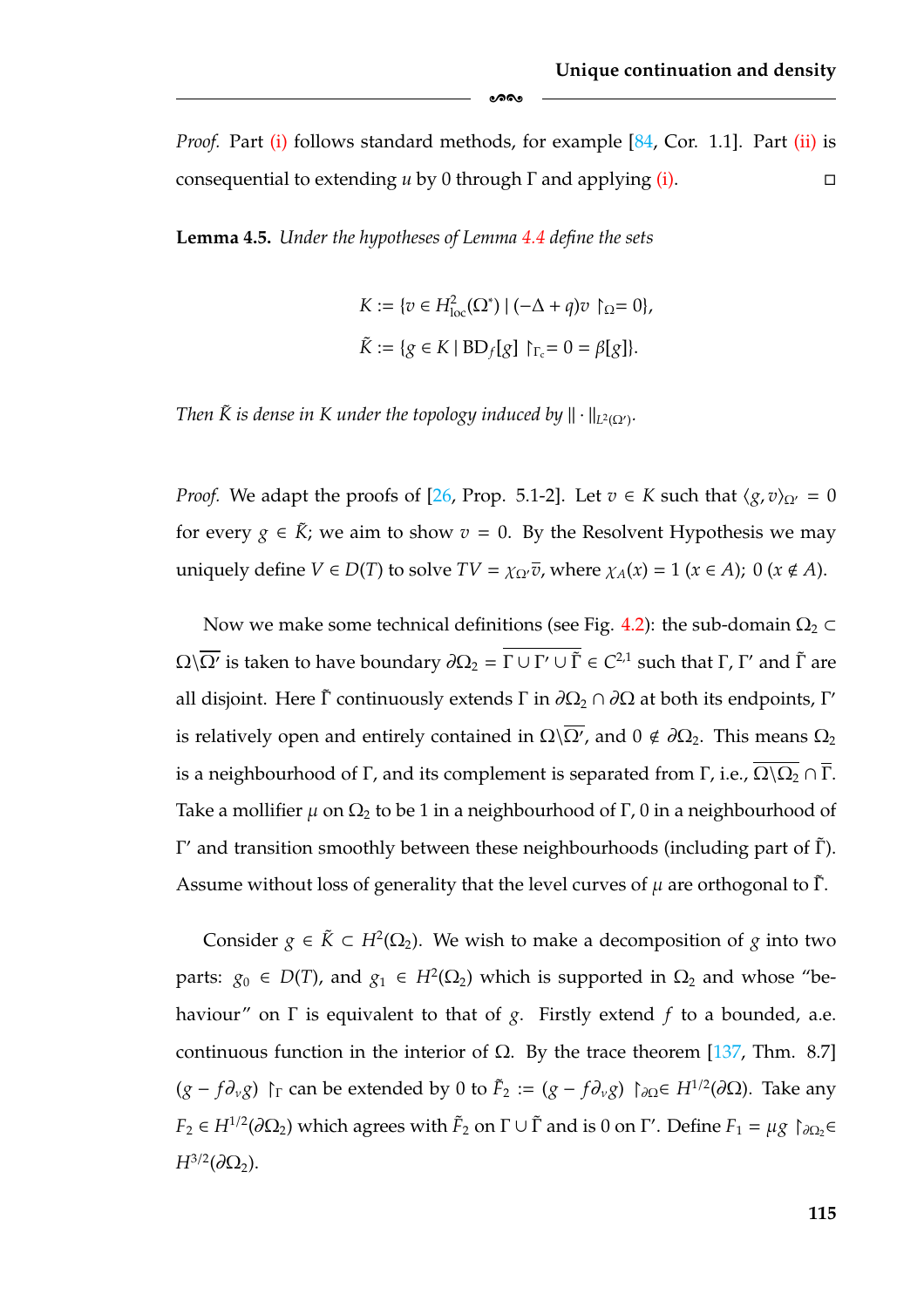<span id="page-122-0"></span>

-

*Figure 4.2: an example admissible domain*  $\Omega$  *containing*  $\Omega'$  *and*  $\Omega_2$ 

The inverse trace theorem [\[137,](#page-188-0) Thm. 8.8] guarantees the existence of  $g_1 \in$ *H*<sup>2</sup>( $\Omega$ <sub>2</sub>) such that *g*<sub>1</sub>  $\uparrow$ <sub>∂ $\Omega$ </sub> = *F*<sub>1</sub> ∈ *H*<sup>3/2</sup>( $\partial$  $\Omega$ ). Furthermore, since

$$
(g_1 - F_2)/f \upharpoonright_{\partial \Omega_2} = (\mu g - F_2)/f
$$
\n
$$
= \begin{cases}\n(g - (g - f \partial_v g))/f & \text{on } \Gamma; \\
\mu g/f & \text{on } \tilde{\Gamma}; \\
0 & \text{on } \Gamma'\n\end{cases}
$$
\n
$$
= \begin{cases}\n\partial_v g & \in H^{1/2}(\Gamma) & \text{on } \Gamma; \\
\mu g/f & \in H^{3/2}(\tilde{\Gamma}) & \text{on } \tilde{\Gamma}; \\
0 & \in H^{1/2}(\Gamma') & \text{on } \Gamma'\n\end{cases}
$$
\n
$$
\in H^{1/2}(\partial \Omega_2),
$$

we can choose this *g*<sub>1</sub> to satisfy  $\partial_v g_1 \upharpoonright_{\partial \Omega_2} = (g_1 - F_2)/f \in H^{1/2}(\partial \Omega_2)$ . This ensures that  $\partial_\nu g_1$  |  $\Gamma_V$  = 0; since  $g_1$  |  $\Gamma_V$  = *F*<sub>1</sub> |  $\Gamma_V$  = 0 we may extend this  $g_1$  by 0 into Ω, and note that, by construction,  $(g_1 - f \partial_v g_1)$   $\upharpoonright_{\Gamma} = (g - f \partial_v g) \upharpoonright_{\Gamma}$ , i.e., it is a candidate  $g_1$ for encoding the behaviour of *g* on Γ.

Now define  $g_0 = g - g_1$ . By checking the boundary conditions on  $\Gamma$ ,  $\tilde{\Gamma}$  and  $\Gamma_c \backslash \tilde{\Gamma}$ , we see that *g*<sup>0</sup> ∈ *D*(*T*). Therefore, for any *g* ∈  $\tilde{K}$ ,

$$
0=\langle g,v\rangle_{L^2(\Omega')}
$$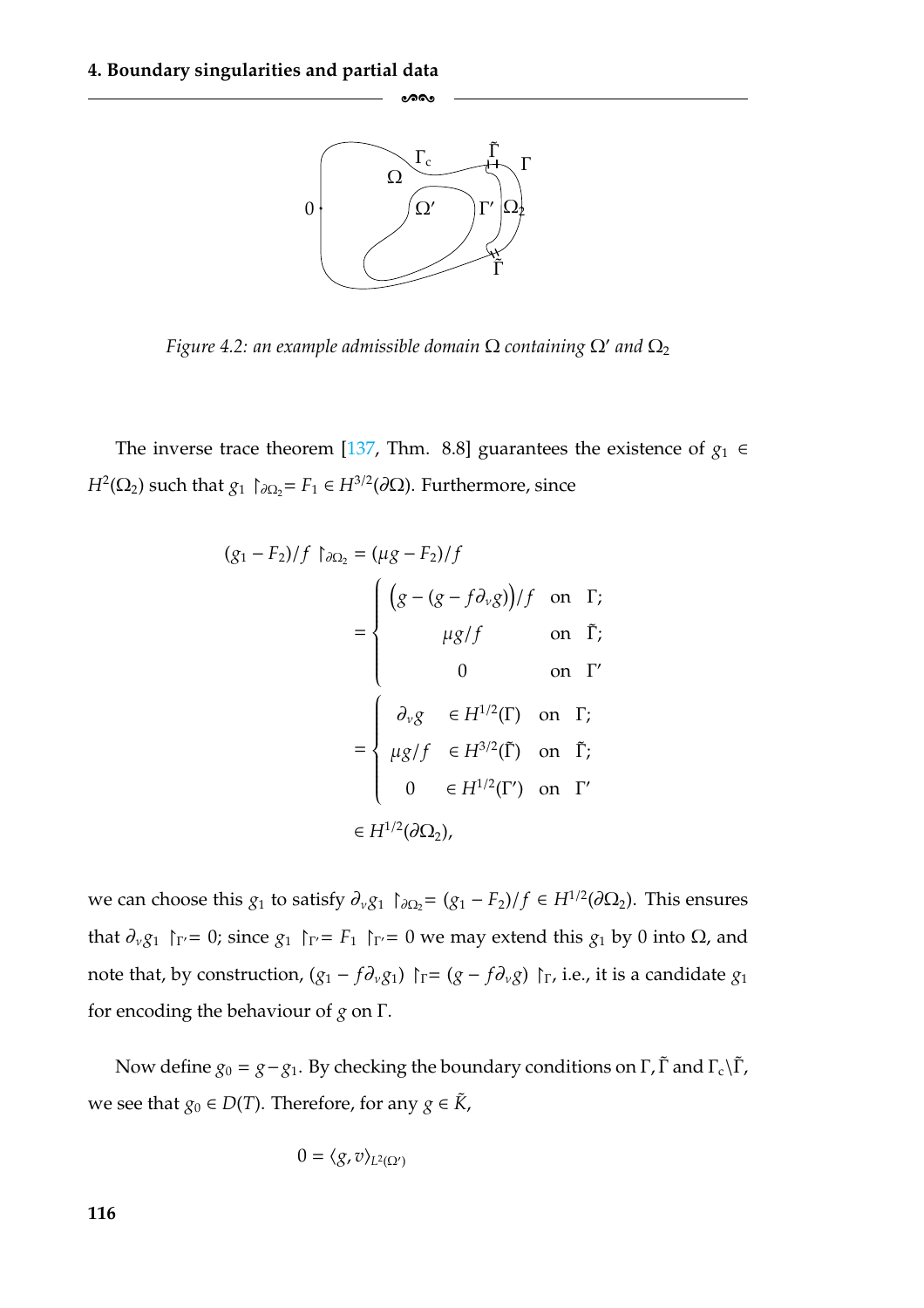$$
= \langle g_0, T\overline{V} \rangle_{L^2(\Omega)} + \langle g_1, T\overline{V} \rangle_{L^2(\Omega)}
$$
  
\n
$$
= \langle Tg_0, \overline{V} \rangle_{L^2(\Omega)} + \int_{\Omega_2} g_1(-\Delta + q)V
$$
  
\n
$$
= \langle (-\Delta + q)g, \overline{V} \rangle_{L^2(\Omega)} + \int_{\Gamma \cup \Gamma' \cup \Gamma} (-g_1 \partial_{\nu} V + V \partial_{\nu} g_1)
$$
  
\n
$$
= - \int_{\Gamma} g \partial_{\nu} V.
$$
 (4.2.1)

Here, to reach the third line we applied the self-adjointness of *T*, whilst for the fourth line we applied Green's formula twice to the integral term, noting  $g_1$  and *V* ∈ *H*<sup>2</sup>( $\Omega$ <sub>2</sub>), then recomposed *g* from *g*<sub>0</sub> and *g*<sub>1</sub> inside the inner product. The final line was achieved by noting that  $BD_f[V] = 0 = BD_f[g]$  on  $\tilde{\Gamma}$ ,  $g = \partial_v g = 0$  on  $\Gamma'$ , and  $V \in D(T)$  means that  $V = 0$  on  $\Gamma$ .

<span id="page-123-0"></span>-

Now observe that the *L*<sup>2</sup>(Γ)-closure of {*g*  $\upharpoonright$   $\upharpoonright$  *g*  $\in \tilde{K}$ } is in fact *L*<sup>2</sup>(Γ). This is because for any given basis  $\psi_n$  of  $L^2(\Gamma)$  we can solve

$$
\begin{cases}\n(-\Delta + q)g = 0 & \text{in } \Omega, \\
BD_f[g] = 0 & \text{on } \Gamma_c, \\
\beta[g] = 0 & \text{at } 0, \\
g = \psi_n & \text{on } \Gamma,\n\end{cases}
$$

as  $0 \in \varrho(T)$ . Thus, from [\(4.2.1\)](#page-123-0), we see  $\partial_{\nu}V \upharpoonright_{\Gamma} = 0$ . As  $V \upharpoonright_{\Gamma} = 0$ , the unique continuation from Lemma [4.4](#page-120-1)[\(ii\)](#page-120-3) implies *V*  $\bigcap_{\Omega\setminus\overline{\Omega'}}= 0$  since  $(-\Delta + q)V \bigcap_{\Omega\setminus\overline{\Omega'}}= 0$ .

In particular *V*  $\uparrow_{\partial\Omega'} = \partial_{\nu}V \uparrow_{\partial\Omega'} = 0$ , and so

$$
\langle v, v \rangle_{L^2(\Omega')} = \int_{\Omega'} v(-\Delta + q)V
$$
  
= 
$$
\int_{\Omega'} V(-\Delta + q)v + \int_{\partial\Omega'} (-v\partial_\nu V + V\partial_\nu v)
$$
  
= 0.

By the unique continuation in Lemma [4.4](#page-120-1)[\(i\)](#page-120-2) we deduce that  $v \upharpoonright_{\Omega} = 0$ .  $\Box$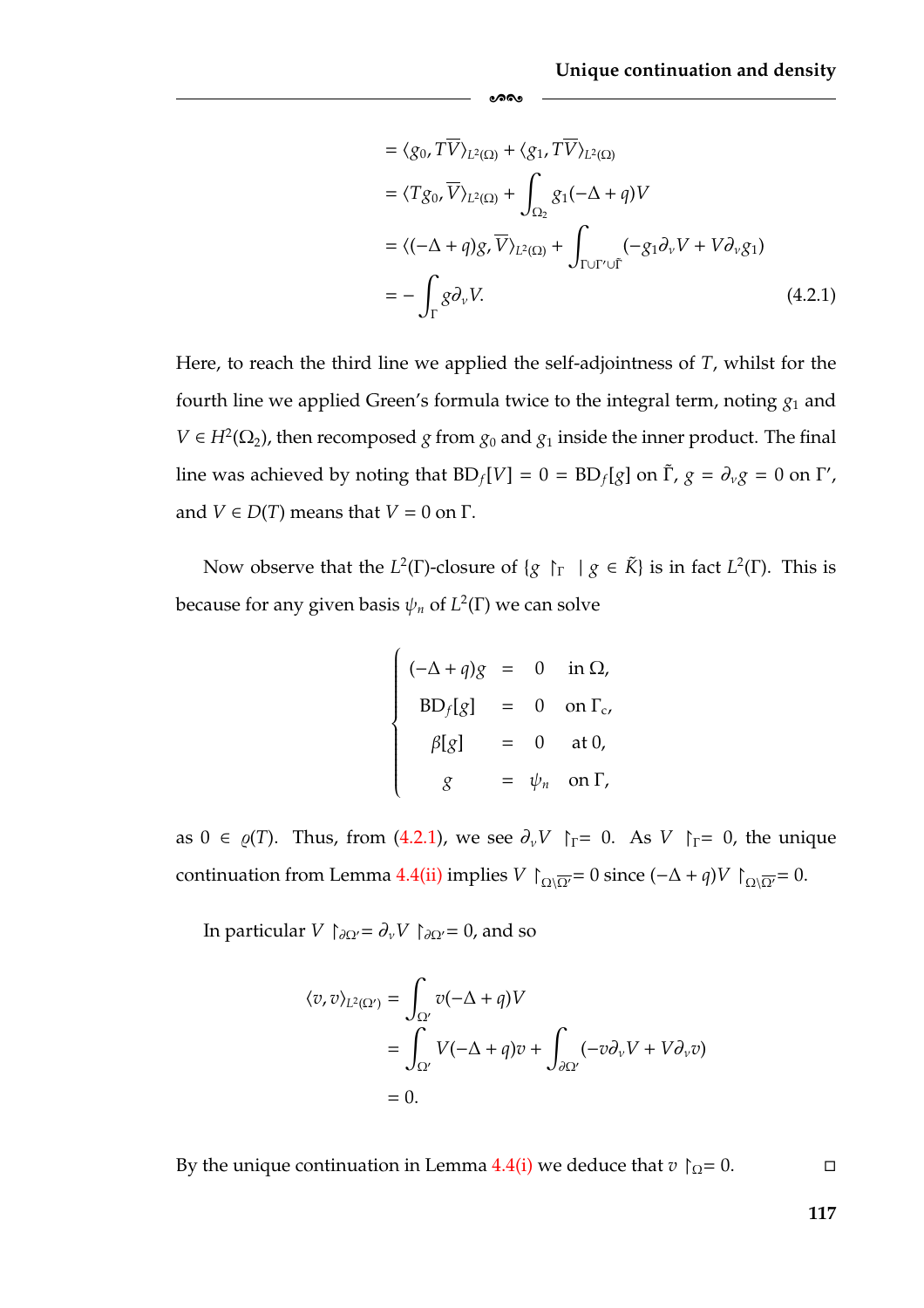### <span id="page-124-0"></span>**4.3 A weighted sum of** *q***-values**

In this section we will prove an analogue to Lemma [4.3](#page-112-3) [\[67,](#page-183-0) Prop. 4.1] in the case of the Dirichlet-to-Neumann map [\(4.1.7\)](#page-119-0)—with Berry–Dennis and Marletta– Rozenblum boundary conditions—as opposed to the more standard map from Section [2.4](#page-43-0) and the introduction of this chapter, which has a homogeneous Dirichlet condition on  $\Gamma_c$ . The complex geometric optics solutions from Lemma [4.2](#page-110-0) and Corollary [4.2](#page-111-2) will fit our needs, as we can "approach" such solutions using those with the singular boundary conditions, thanks to the density from Lemma [4.5.](#page-121-0)

-

As in Lemmata [4.4](#page-120-1) and [4.5,](#page-121-0) we consider  $\Omega' \subset \Omega$  to be non-empty, bounded domains in  $\mathbb{R}^2$  with  $\Omega\setminus\overline{\Omega'}$  connected and  $\partial\Omega' \in C^2$ . However we are forced, for the same technical reasons as in [\[67\]](#page-183-0), to accept the restriction ∂Ω ∈ *C*∞. Let  $q_1$ ,  $q_2$  be admissible potentials, fix  $\alpha > 0$ , and assume the additional restrictions  $q_1, q_2 \in C^{2+\alpha}(\overline{\Omega})$  and  $q_1 = q_2$  in  $\Omega \backslash \Omega'$ .

<span id="page-124-1"></span>**Proposition 4.3.** *Suppose we have an admissible phase function*  $\Phi$  *and functions*  $a_1$ ,  $a_0$ ,  $a_1$ ,  $b_0$ *and b*<sup>1</sup> *satisfying [\(i\),](#page-111-6)*[\(4.4\)](#page-111-5) *and* [\(4.8\)](#page-112-2)*, where M*1, *M*2, *M*<sup>3</sup> *and M*<sup>4</sup> *satisfy* [\(4.5\)](#page-111-4)*,* [\(4.6\)](#page-111-3)*,* [\(4.9\)](#page-112-1) *and* [\(4.10\)](#page-112-0). Denote by H<sub> $\Phi$ </sub> the Hessian matrix and by { $x_1, \ldots, x_l$ } the critical points of  $\Phi$ *. Let*  $q_1, q_2 \in C^{2+\alpha}(\overline{\Omega})$  *for some*  $\alpha > 0$  *such that*  $q_1 = q_2$  *in*  $\Omega \backslash \Omega'$ *, set*  $q = q_1 - q_2$ *, and suppose that the Dirichlet-to-Neumann maps (defined the same way as in* [\(4.1.7\)](#page-119-0)*) are equal, but with the same f and β, i.e.,*  $Λ_{a_1, f, β} = Λ_{a_2, f, β}$ *. Then, for any*  $τ > 0$ *,* 

$$
\sum_{z \in \mathcal{H}} \frac{|a(z)|^2 \cos(2\tau Im[\Phi(z)])}{|\det(Im[H_{\Phi}(z)])|^{1/2}} q(z) =
$$
  

$$
\frac{1}{8\pi} \int_{\Omega} \left[ \left( \frac{\tilde{M}_1 - \tilde{M}_2}{\partial_z \Phi} - 4(a_0 + b_0) \right) a + \left( \frac{\tilde{M}_3 - \tilde{M}_4}{\partial_z \Phi} - 4\overline{(a_1 + b_1)} \right) \overline{a} \right] q.
$$
 (4.3.1)

To prove Proposition [4.3](#page-124-1) we will need an integration-by-parts formula. Since elements of *D*(*T*) are not necessarily in  $H^2(\Omega)$ —in fact, expanded in polar co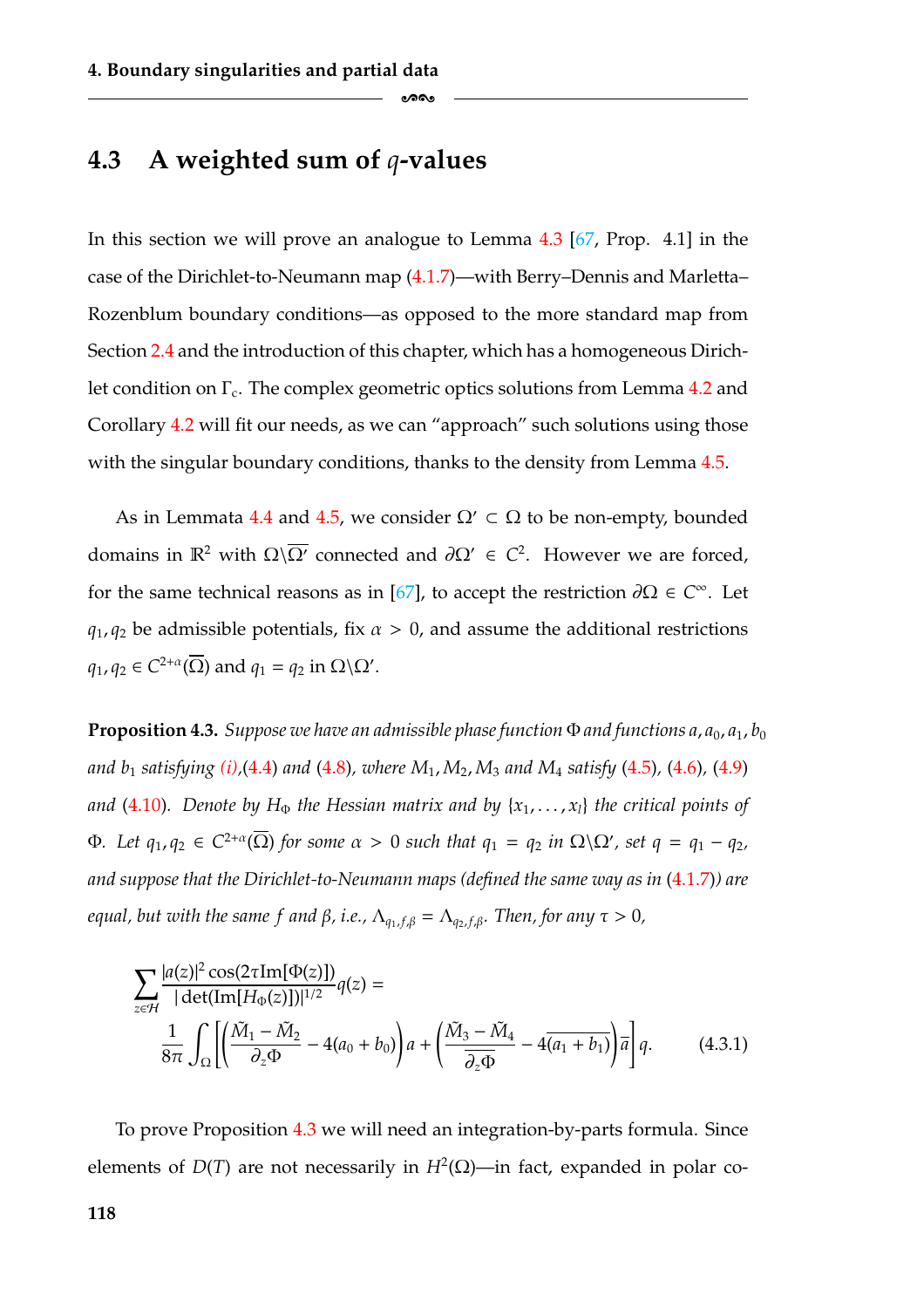ordinates, the function  $\sin(\varepsilon^{-1} \log r) + \beta \cos(\varepsilon^{-1} \log r)$  may be *C*<sup>2</sup>-extended to an element of  $D(L')$ , and this linear combination clearly fails to be in  $H^2$  at 0—we see that Green's formula cannot be applied. We circumvent this by analysing a certain line integral, which turns out to be equivalent to a Lagrange bracket.

ക്ക

<span id="page-125-2"></span>**Lemma 4.6.** *As before, take admissible domain*  $\Omega$  *and subset*  $\Omega' \subset \Omega$ *. Suppose*  $\Omega \setminus \overline{\Omega'}$ *is connected and*  $\partial\Omega' \in C^2$ . For  $j = 1, 2$  *let q<sub>i</sub> be admissible potentials and*  $f_i$  *admissible boundary functions, and suppose that the latter have the same behaviour on*  $\Gamma_1$ *, i.e.,*  $\varepsilon_1$  = ε2*. Choose an admissible self-adjoint boundary condition* β*. Let uj be any respective solutions to*  $\lambda$ 

<span id="page-125-0"></span>
$$
\begin{cases}\n(-\Delta + q_j)u_j = 0 & \text{in } \Omega, \\
BD_{f_j}[u_j] = 0 & \text{on } \Gamma_c, \\
\beta[u_j] = 0 & \text{at } 0.\n\end{cases}
$$
\n(4.3.2)

*Then, if*  $\Lambda_{q_1, f_1, \beta} = \Lambda_{q_2, f_2, \beta}$ , we have

<span id="page-125-1"></span>
$$
\int_{\Omega} (q_1 - q_2) u_1 u_2 = \int_{\partial \Omega} (u_2 \partial_v u_1 - u_1 \partial_v u_2).
$$
 (4.3.3)

*Proof.* Take a  $\delta$ -radius half-disc  $\Omega_{\delta} \subset \Omega_1$  for some  $0 < \delta < 1$ , centred at 0, and define  $\Omega_{0,\delta} = \Omega \setminus \overline{\Omega_{\delta}}$ . Set  $\Gamma_{\delta}$  and  $\Gamma_{1,\delta}$  to be, respectively, the straight and semicircular parts of the boundary of  $\Omega_{\delta}$ . Then

$$
\int_{\Omega} (q_1 - q_2) u_1 u_2 = \underbrace{\int_{\Omega_\delta} (q_1 - q_2) u_1 u_2}_{= 0} + \underbrace{\int_{\Omega_{0,\delta}} (-u_1 \Delta u_2 + u_2 \Delta u_1)}_{= 0}
$$
\n
$$
= \underbrace{\int_{\partial \Omega_{0,\delta}} (u_2 \partial_\nu u_1 - u_1 \partial_\nu u_2)}_{= \int_{\partial \Omega} (u_2 \partial_\nu u_1 - u_1 \partial_\nu u_2) - \int_{\partial \Omega_\delta} (u_2 \partial_\nu u_1 - u_1 \partial_\nu u_2)
$$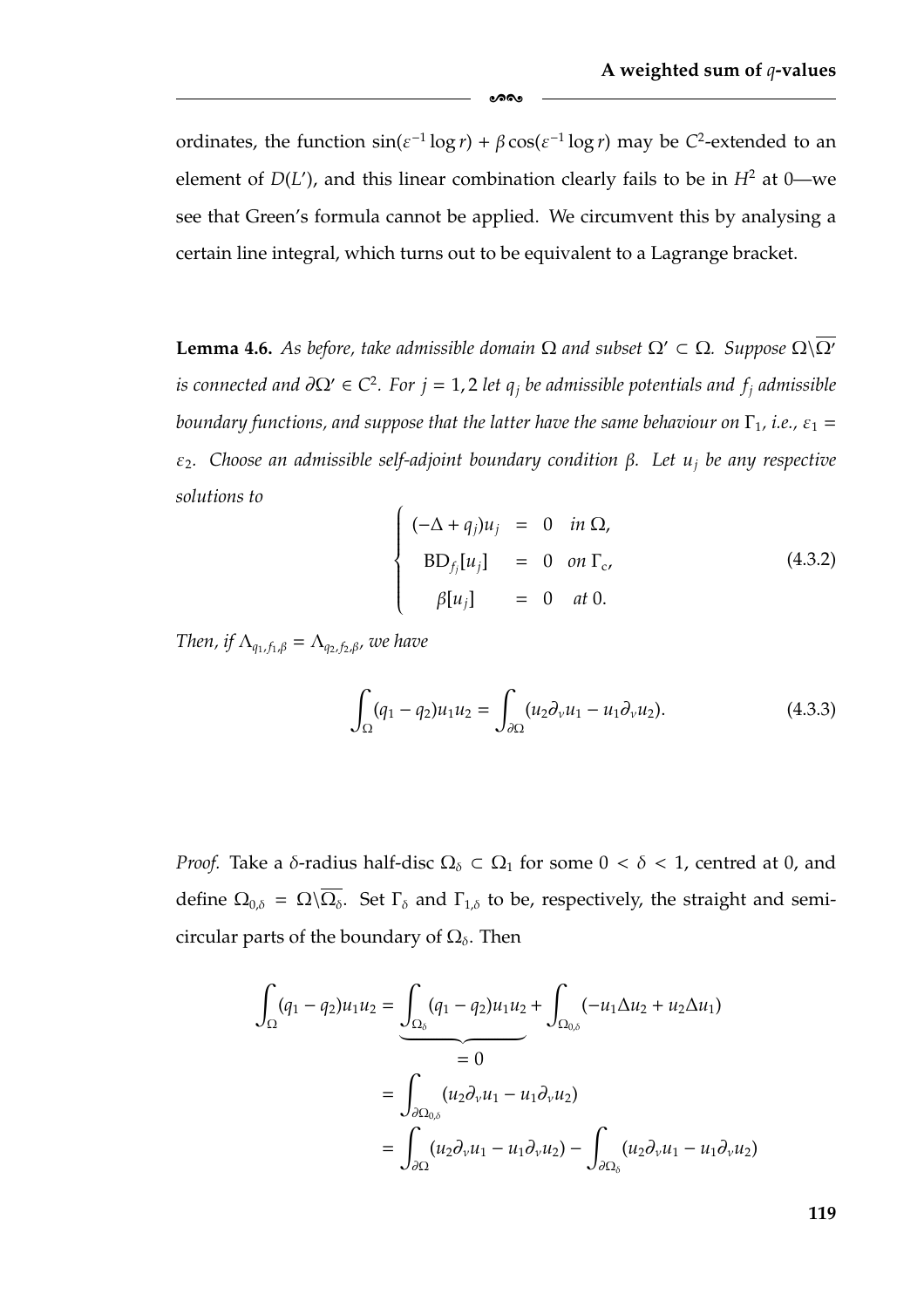$$
= \int_{\partial\Omega} (u_2 \partial_\nu u_1 - u_1 \partial_\nu u_2) + \int_{\Gamma_\delta} \left(\frac{1}{f_1} - \frac{1}{f_2}\right) u_1 u_2 - \int_{\Gamma_{1,\delta}} (u_2 \partial_\nu u_1 - u_1 \partial_\nu u_2) = \int_{\partial\Omega} (u_2 \partial_\nu u_1 - u_1 \partial_\nu u_2) - \int_{\Gamma_{1,\delta}} (u_2 \partial_\nu u_1 - u_1 \partial_\nu u_2), \quad (4.3.4)
$$

where we applied identity of the  $q_j$  outside  $\Omega'$ , identity of  $f_j$  on  $\Gamma_1$ , and equality of the Dirichlet-to-Neumann maps [\(4.1.8\)](#page-119-1) to eliminate various terms, and Green's formula over  $\Omega_{0,\delta}$  to achieve the second line. Thus the lemma follows if the sec-ond integral on the right-hand side of [\(4.3.4\)](#page-126-1) converges to 0 as  $\delta \rightarrow 0$ .

<span id="page-126-1"></span>-

Observe that

$$
\int_{\Gamma_{1,\delta}} (u_1 \partial_\nu u_2 - u_2 \partial_\nu u_1) = \int_{-\pi/2}^{\pi/2} \delta(u_1 \partial_\nu u_2 - u_2 \partial_\nu u_1)(\delta, \vartheta) d\vartheta
$$

$$
= \int_{-\pi/2}^{\pi/2} [u_1, u_2](\delta, \vartheta) d\vartheta.
$$

Moreover, by expanding the determinant and calculating  $[v_0, u_0](r, \vartheta) = \varepsilon^{-1} e^{-2\vartheta/\varepsilon}$ , one can easily see that

<span id="page-126-0"></span>
$$
[u_1, u_2](r, \vartheta) = \varepsilon e^{2\vartheta/\varepsilon} \begin{vmatrix} [u_1, v_0] & [u_1, u_0] \\ [u_2, v_0] & [u_2, u_0] \end{vmatrix} (r, \vartheta).
$$
 (4.3.5)

Now apply  $[u_i, u_0 + \beta v_0](r, \vartheta) \to 0$  as  $r \to 0$  to see that the columns in the right-hand side of [\(4.3.5\)](#page-126-0) become collinear as  $r \to 0$ . The lemma follows.  $\Box$ 

**Remark.** *The identity* [\(4.3.5\)](#page-126-0) *is usually written for solutions of ordinary differential equations; see, for example, [\[53,](#page-182-0) (2.8-9)], [\[94\]](#page-185-1) or [\[81,](#page-184-2) Lem. 1].*

*Proof of Proposition* [4.3.](#page-124-1) We consider all solutions  $u_j$  ( $j = 1, 2$ ) of [\(4.3.2\)](#page-125-0) with  $f_j = f$ ,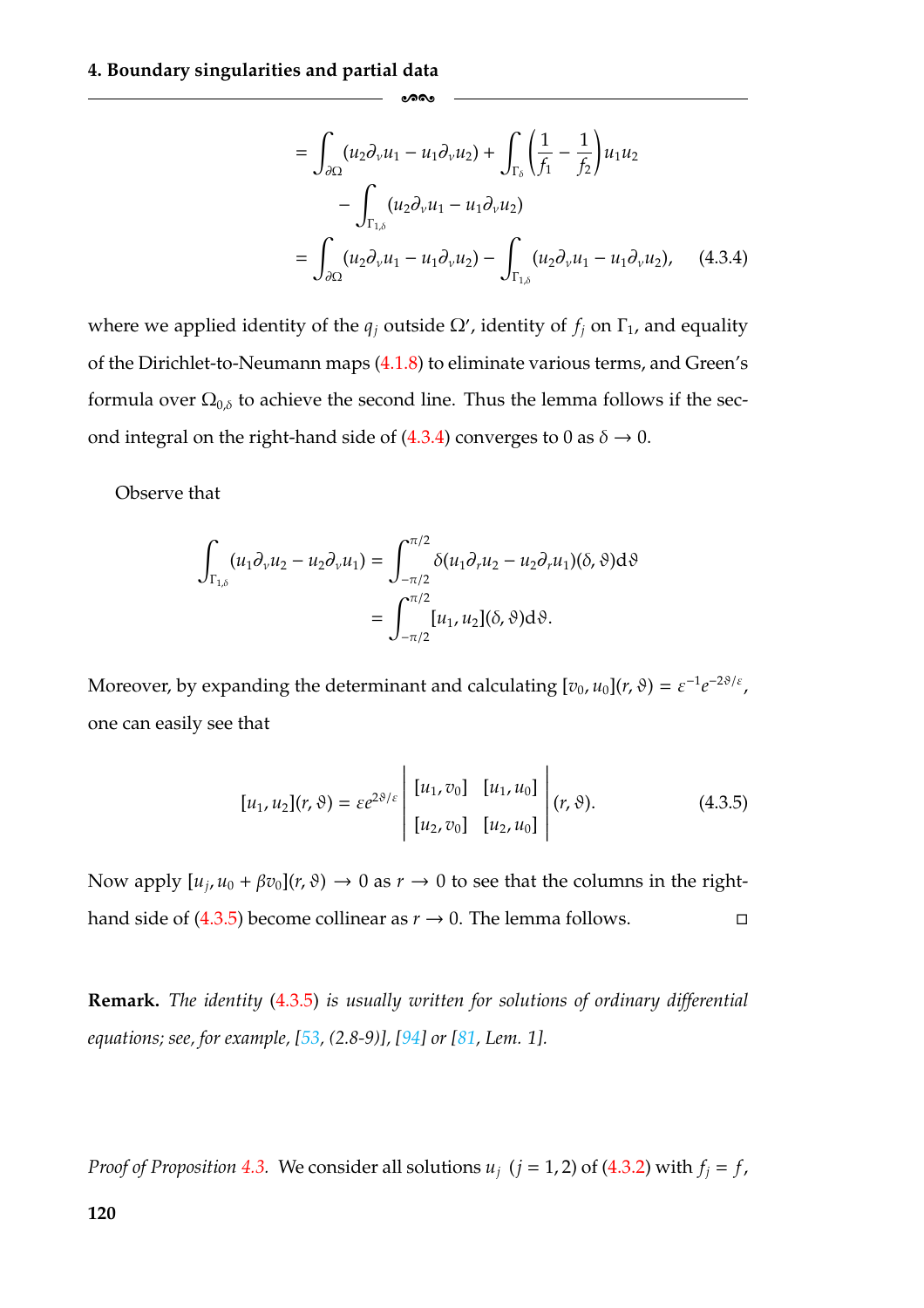$β<sub>j</sub> = β$ . By Lemma [4.6](#page-125-2) we see

$$
\int_{\Omega} (q_1 - q_2) u_1 u_2 = 0.
$$

ക്ക

Note the hypothesis  $q_1 - q_2 = 0$  outside Ω'. Clearly  $v_j \in K$ —see [\(4.3\)](#page-111-1) and [\(4.7\)](#page-111-0) and *u<sub>i</sub>* ∈  $\tilde{K}$ , so using Proposition [4.5](#page-121-0) we deduce from [\(4.3.3\)](#page-125-1) that

$$
\int_{\Omega} (q_1 - q_2) v_1(\cdot \; ; \tau) v_2(\cdot \; ; \tau) = 0 \qquad (\tau > 0).
$$

We have now arrived at precisely [\[67,](#page-183-0) Eq. (4.3)]. From here on our proof exactly follows that of  $[67, Prop. 4.1]$  $[67, Prop. 4.1]$ .  $\Box$ 

### <span id="page-127-0"></span>**4.4 Single-frequency cloaking**

We establish uniqueness for potentials already known in a neighbourhood of the boundary.

**Theorem 4.2** (Uniqueness of potential). *If*  $q_1, q_2 \in C^{2+\alpha}(\overline{\Omega})$  *for some fixed*  $\alpha > 0$ *,*  $q_1 = q_2$  *in*  $\Omega \backslash \Omega'$ , *f is an admissible boundary function*,  $\beta \in \mathbb{R}$ , *and the Dirichlet-to-Neumann maps are equal—i.e.,*  $\Lambda_{q_1, f, \beta} = \Lambda_{q_2, f, \beta}$ —then in fact  $q_1 = q_2$  in all of  $\Omega$ *.* 

*Proof.* The proof is now exactly analogous to the proof of Theorem [4.1](#page-108-0) [\[67,](#page-183-0) Thm. 1.1], with the only difference being replacing Lemma [4.3](#page-112-3) [\[67,](#page-183-0) Prop. 4.1] by our Proposition [4.3.](#page-124-1)  $\Box$ 

**Theorem 4.3** (Uniqueness of boundary condition)**.** *Consider admissible boundary functions*  $f_1$  *and*  $f_2$ *.* Let  $q \in C^{2+\alpha}(\overline{\Omega})$  *for fixed*  $\alpha > 0$ *, let*  $\beta \in \mathbb{R}$ *, and suppose the Dirichlet-to-Neumann maps are equal:*  $\Lambda_{q, f_1, \beta} = \Lambda_{q, f_2, \beta} = \Lambda$ *. Then*  $f_1 = f_2$ *.*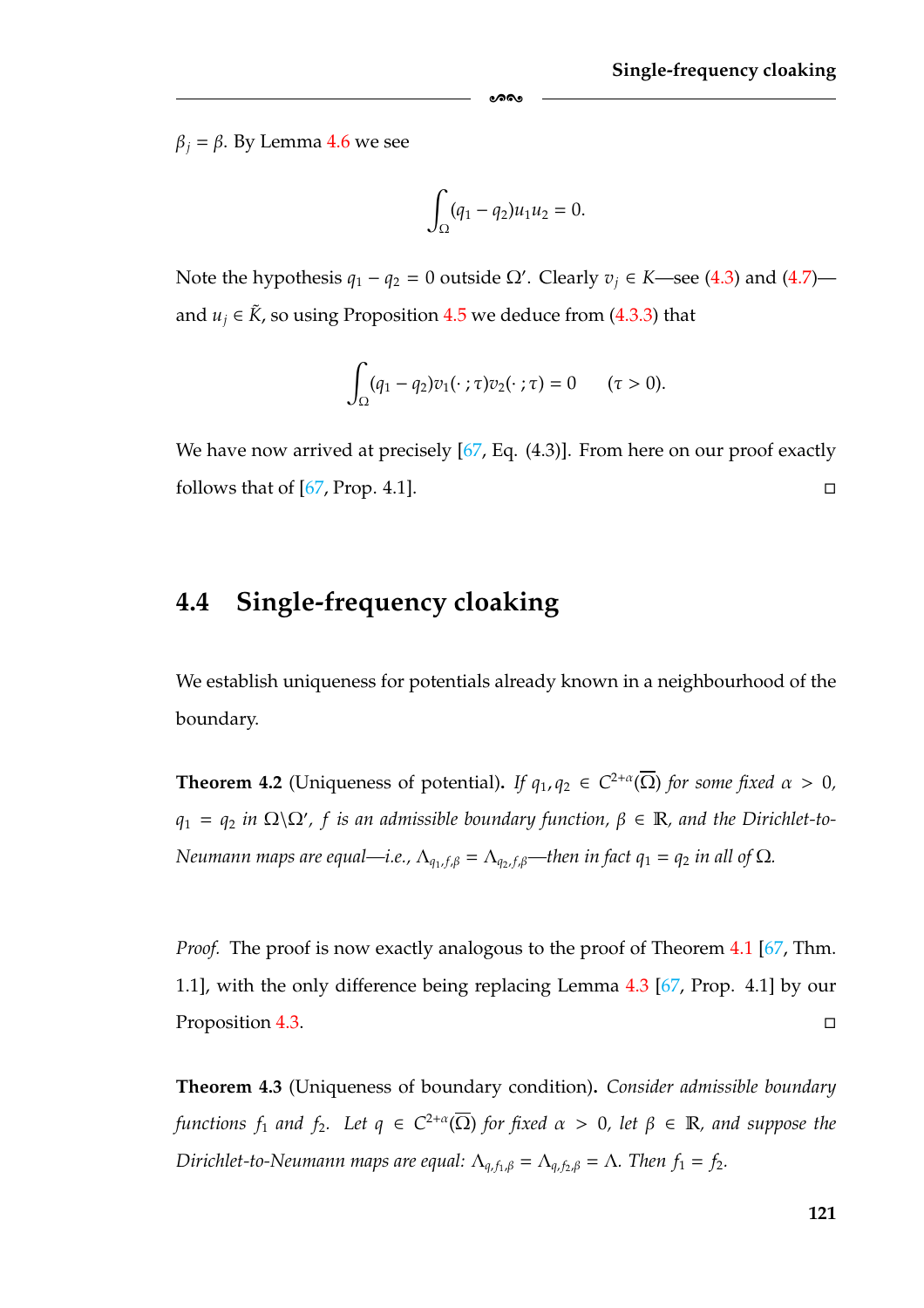*Proof.* Let  $g \in H^{1/2}(\Gamma)$ , and choose functions  $u_1$  and  $u_2$  solving

$$
\begin{cases}\n(-\Delta + q)u_j = 0 & \text{in } \Omega, \\
u_j - f_j \partial_v u_j = 0 & \text{on } \Gamma_c, \\
\beta[u_j] = 0 & \text{at } 0, \\
u_j = g & \text{on } \Gamma.\n\end{cases}
$$

ക്ക

By hypothesis  $\partial_{\nu}u_1 = \partial_{\nu}u_2 = -\Lambda g$ . Then  $u_j \in H^2_{loc}(\Omega^*)$ , so with the definitions *u* = *u*<sub>1</sub> − *u*<sub>2</sub> and  $f = f_1 - f_2$  we see

$$
\begin{cases}\n(-\Delta + q)u = 0 & \text{in } \Omega, \\
u = \partial_{\nu} u = 0 & \text{on } \Gamma,\n\end{cases}
$$
\n
$$
u - f \partial_{\nu} u = f_1 \partial_{\nu} u_2 - f_2 \partial_{\nu} u_1 \text{ on } \Gamma_c.
$$

The unique continuation principle Lemma  $4.4$ [\(ii\)](#page-120-3) immediately implies  $u = 0$  in  $\Omega$ or, in other words,  $u_1 = u_2$ , whence  $\partial_\nu u_1 = \partial_\nu u_2$  on  $\Gamma_c$ . Thus, along  $\Gamma_c$ ,

$$
f_1 = u_1/\partial_\nu u_1 = u_2/\partial_\nu u_2 = f_2,
$$

 $\Box$ 

as required.

We observe, thus, that fixing either the potential *q* or boundary condition *f* uniquely determines the other, respectively *f* or *q*, from the Dirichlet-to-Neumann map, provided β is *<sup>a</sup> priori* known. However, a crucial component in the proof of the *q*-uniqueness is Proposition [4.3.](#page-124-1) Applying this without the condition  $f_1 = f_2$ is insufficient to achieve the uniqueness. Similarly, without the condition  $q_1 = q_2$ , the proof of the *f*-uniqueness fails. Thus, in fact, we have the following result:

<span id="page-128-0"></span>**Corollary 4.3** (Single-frequency cloaking)**.** *Suppose we are given a Dirichlet-to-Neumann map of type* [\(4.1.7\)](#page-119-0) *for fixed*  $\beta \in \mathbb{R}$ *, and we know the admissible pairs* ( $q_1$ ,  $f_1$ ) *and*  $(q_2, f_2)$  *gave rise to it, with both*  $q_j \in C^{2+\alpha}(\overline{\Omega})$ *. Then*  $q_1 = q_2$  *if and only if*  $f_1 = f_2$ *.*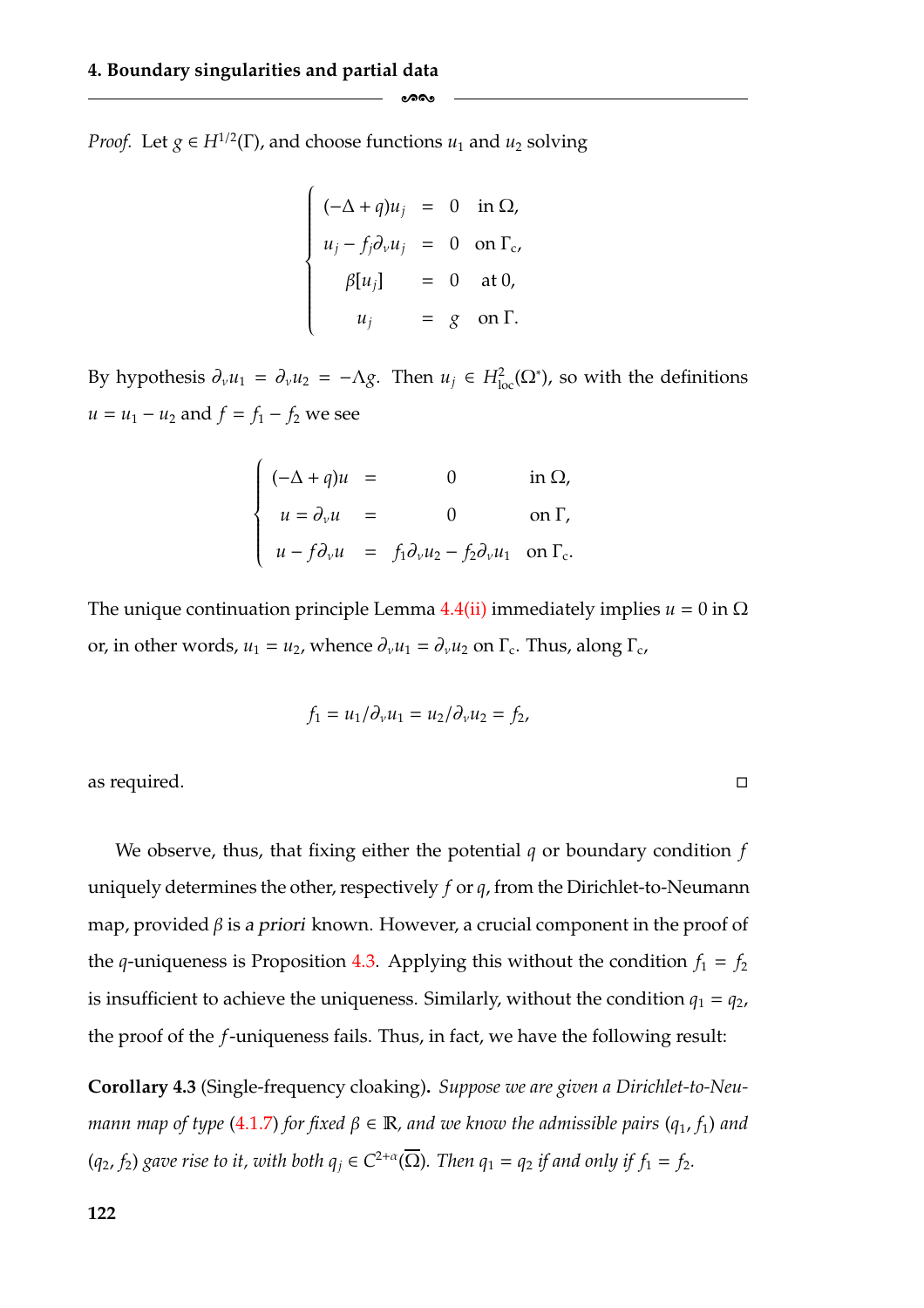<span id="page-129-0"></span>

-

*Figure 4.3: the underlying problem for the numerical example in Appendix [D](#page-169-0)*

<span id="page-129-1"></span>

*Figure 4.4: a* MATLAB *plot of q*<sup>2</sup> *from the code in Appendix [D](#page-169-0)*

Figure [4.3](#page-129-0) summarises an example two-dimensional problem for which we have performed numerical calculations to illustrate Corollary [4.3.](#page-128-0) In fact, we do not even require that *f* produce a Dirichlet-singularity, and the example prob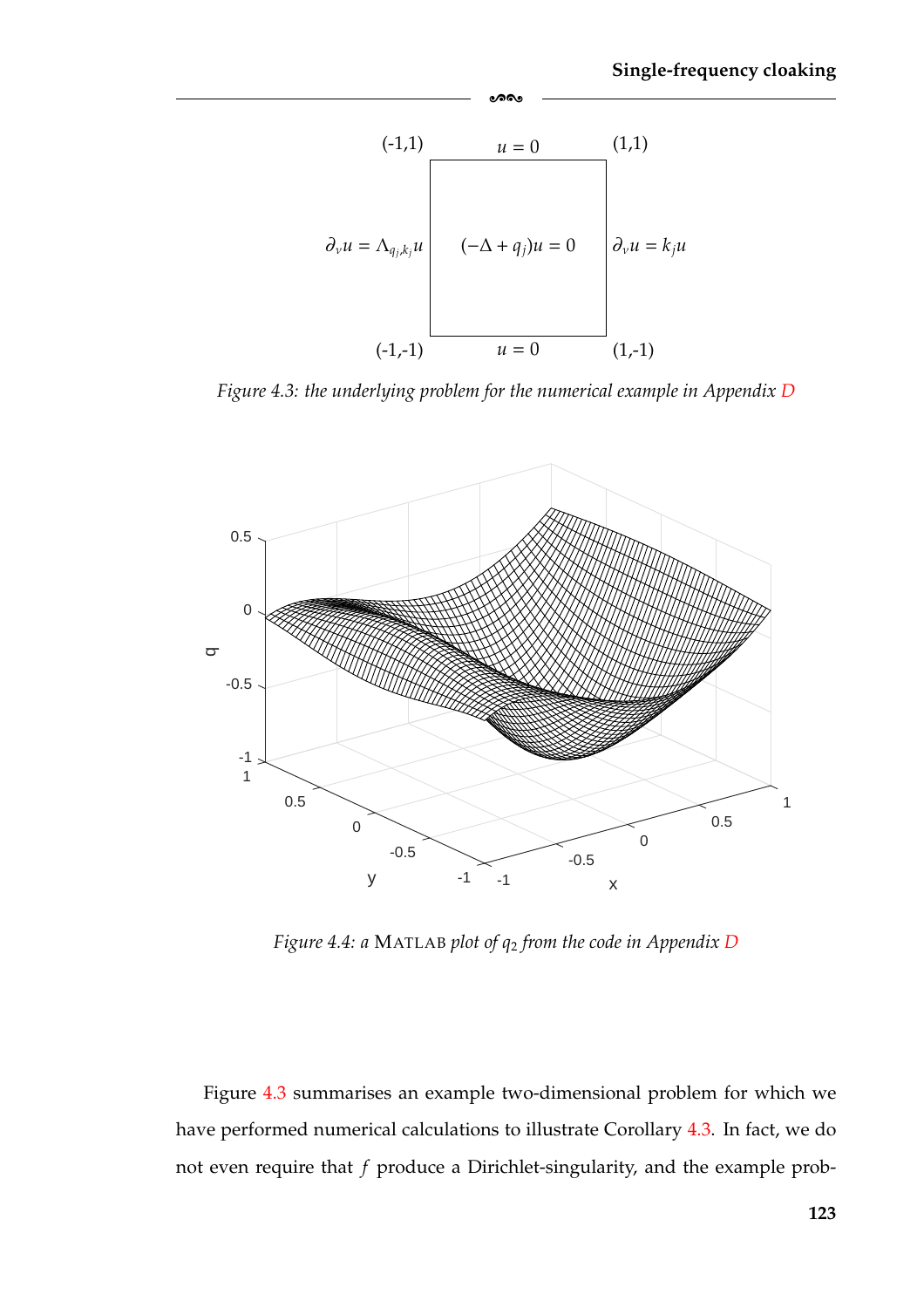lem shows this in action. In the figure, Dirichlet-to-Neumann measurements are made on the West edge of the square, Dirichlet conditions are applied to the North and South edges, and a Robin condition of the form  $u = f \partial_{\nu} u$  is applied on the East edge, with constant  $f(y) = k_i^{-1}$ . Although we lack the singular boundary condition of the Berry–Dennis regime, we are able to construct from the pair  $(q_1, k_1) = (0, 0)$  a distinct pair  $(q_2, k_2)$ , both of which, by our calculations, yield the same Dirichlet-to-Neumann map Λ*<sup>q</sup>*,*<sup>k</sup>*. In Figure [4.4](#page-129-1) we have plotted *q*2.

ക്ക

# <span id="page-130-0"></span>**4.5 Full-frequency uniqueness**

The cloaking result in Section [4.4](#page-127-0) is, we emphasise, valid only at a single frequency: we proved it at  $\lambda = 0$ , but a non-zero, real  $\lambda$  can easily be translated away in the potential. In this section we will establish uniqueness of *q*, *f* and β when one has access to full-frequency Dirichlet-to-Neumann data.

Consider the spectral Schrödinger problem

$$
\begin{cases}\n(-\Delta + q)u = \lambda u & \text{in } \Omega, \\
u = g & \text{on } \Gamma,\n\end{cases}
$$
\n
$$
\begin{cases}\nu - f\partial_{\nu}u = 0 & \text{on } \Gamma_c, \\
[u, u_0 + \beta v_0] = 0 & \text{at } 0.\n\end{cases}
$$
\n(4.5.1)

As in [\(4.1.7\)](#page-119-0) this defines the Dirichlet-to-Neumann operator  $\Lambda_{q-\lambda,f,\beta}: g \mapsto -\partial_{\nu}u$  | [. For notational simplicity we will write this as  $\Lambda(\lambda) = \Lambda_{q-\lambda,f,\beta}$ . We now reformulate Inverse Problem [II](#page-119-2) to include full-spectrum data.

**Inverse Problem II'.** Given  $\Lambda(\lambda)$  at every frequency  $\lambda \in \mathbb{R}$ , recover the potential q, *singular boundary condition f and self-adjointness-imposing* β*.*

In the case of symmetric geometry  $\Omega = \Omega_1$  knowledge of the Dirichlet-to-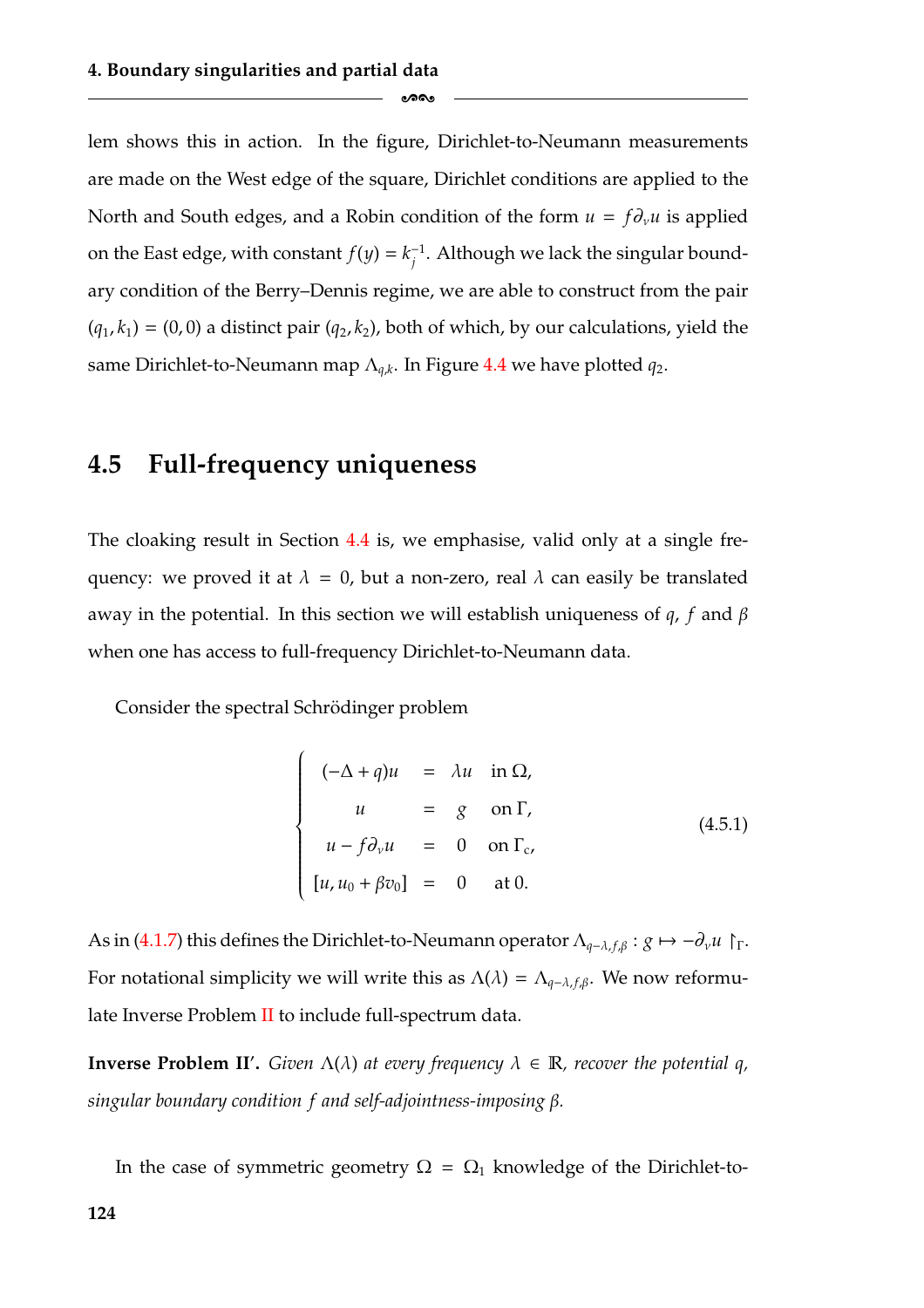Neumann operator is sufficient to prove a full uniqueness theorem for inverse problem [II](#page-119-2)'. This is because, owing to the poles of  $\Lambda$  being eigen-values of the associated operator, these data include the following negative eigen-value asymptotics:

-

**Lemma 4.7.** *Take the operator L' defined in* [\(4.1.4\)](#page-117-1), and label its eigen-values by  $\lambda_n^1$  so *that*  $\lambda_{-1}^1 < 0 \le \lambda_0^1$ *. Then as*  $n \to -\infty$  we have

<span id="page-131-0"></span>
$$
\lambda_n^1 \sim -e^{-2\varepsilon(\vartheta_0 + \tan^{-1}\beta)} e^{-2\varepsilon n\pi}.\tag{4.5.2}
$$

*Here*  $\vartheta_0 = \tan^{-1}(A/B) \in (-\pi/2, \pi/2]$  *is known, where* 

<span id="page-131-1"></span>
$$
A = \lim_{t \to +\infty} e^{-t} w_s(t), \ B = \lim_{t \to +\infty} e^{-t} w_c(t), \tag{4.5.3}
$$

*and the non-trivial functions w<sub>s</sub> and w<sub>c</sub> satisfy, as*  $t \rightarrow 0$ *,* 

$$
\left[w_{s}(t), t^{1/2}\sin\left(\varepsilon^{-1}\log(t)\right)\right] \to 0, \left[w_{c}(t), t^{1/2}\cos\left(\varepsilon^{-1}\log(t)\right)\right] \to 0 \tag{4.5.4}
$$

*and solve*  $-w''(t) - (1/4 + 1/\varepsilon^2)t^{-2}w(t) = -w(t)$  *on the interval*  $(0, |\lambda|^{1/2})$ *.* 

*Proof.* We slightly sharpen the proof of [\[99,](#page-185-0) Eq. (41)], correcting some small typographical errors and stating more precisely the asymptotics in the last few steps. For the convenience of the reader we present our proof here in its entirety. The first crucial consideration is that we may assume, without a loss of generality, that  $q = 0$ , since by [\[75,](#page-184-0) Thm. V.4.10] a non-zero q perturbs the spectrum by at most  $||q||_{L^∞(Ω_1)}$ , leaving [\(4.5.2\)](#page-131-0) unchanged, whilst Weyl's Theorem [\[75,](#page-184-0) Thm. IV.5.35] ensures the spectrum with a non-zero *q* is still discrete.

From Proposition [4.1](#page-118-0) we note the orthogonal decomposition  $L' = L'_0 \oplus \oplus_{n=1}^{\infty} L_n$ . The spectrum of *L'* is the union of the spectra of its constituent ordinary differential operators. Since all the  $L_n$  have positive spectrum, the only negative eigen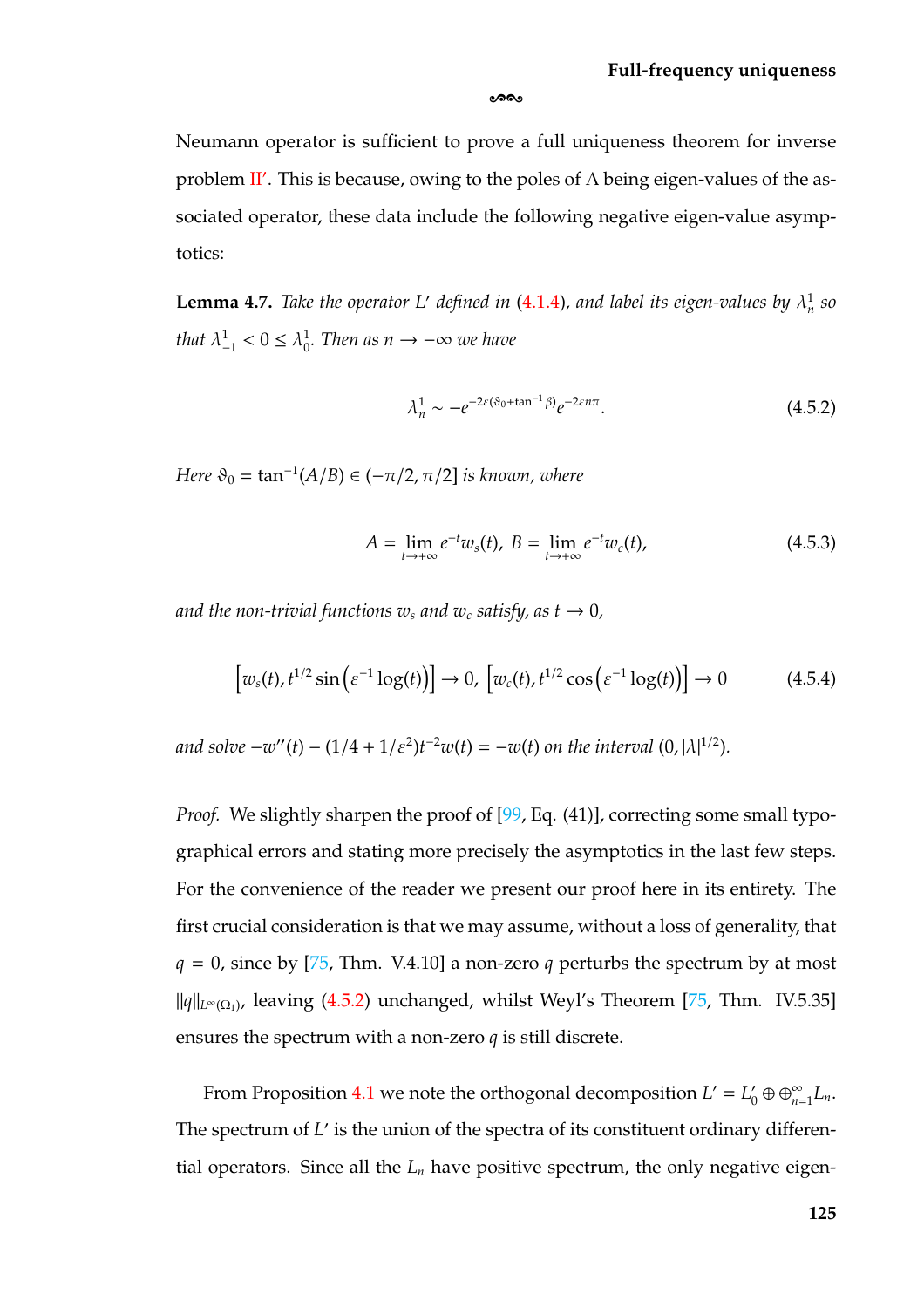values of *L'* are those of  $L_0'$ . The latter are generated by the eigen-value problem

-

$$
\begin{cases}\n-\frac{1}{r}\left(ru'(r;\lambda)\right)' - \frac{1}{\varepsilon^2 r^2}u(r;\lambda) & = \lambda u(r;\lambda) \quad \left(r \in (0,1)\right), \\
u(1) & = 0, \\
u(\cdot;\lambda), u_0 + \beta v_0](0^+) & = 0.\n\end{cases}
$$

So, let  $\lambda < 0$ . We transform the above problem by setting  $\kappa = |\lambda|^{1/2}$ ,  $t = \kappa r$ and  $w(t) = r^{1/2}u(r; \lambda)$ . Moreover define  $\tilde{u}_0(t) = r^{1/2}u_0(r) = r^{1/2}\sin(\varepsilon^{-1}\log(r))$  and  $\tilde{v}_0(t) = r^{1/2} v_0(r) = r^{1/2} \cos \left( \varepsilon^{-1} \log(r) \right)$ . Then we easily calculate

<span id="page-132-0"></span>
$$
\begin{cases}\n-w''(t) - \left(\frac{1}{4} + \frac{1}{\varepsilon^2}\right) \frac{1}{t^2} w(t) &= -w(t) \quad \left(t \in (0, \kappa)\right), \\
w(\kappa) &= 0, \\
[w, \tilde{u}_0 + \beta \tilde{v}_0](0^+) &= 0,\n\end{cases} \tag{4.5.5}
$$

where  $[w, \tilde{w}](t) = w(t)\tilde{w}'(t) - w'(t)\tilde{w}(t)$  is the Lagrange bracket for the new problem. We have  $[w, \tilde{w}](t) = \kappa^{-1}[u, \tilde{u}](r)$ , where  $\tilde{w}(t) = r^{1/2}\tilde{u}(r)$ .

Observe that, because  $\log(\kappa^{-1}t) = \log(t) - \log(\kappa)$ , we have

$$
\tilde{u}_0(t) = \kappa^{-1/2} t^{1/2} \Big( v_0(\kappa) u_0(t) - u_0(\kappa) v_0(t) \Big),
$$
  

$$
\tilde{v}_0(t) = \kappa^{-1/2} t^{1/2} \Big( v_0(\kappa) v_0(t) + u_0(\kappa) u_0(t) \Big).
$$

Thus any eigen-function  $w(t)$  for the operator generated by  $(4.5.5)$  must satisfy, as  $t \rightarrow 0$ ,

$$
(v_0 + \beta u_0)(\kappa)[w(t), t^{1/2}u_0(t)] - (u_0 - \beta v_0)(\kappa)[w(t), t^{1/2}v_0(t)] \to 0.
$$

Therefore, by the hypotheses of the lemma and the fact  $w_s$  and  $w_c$  are a fundamental system for the differential equation in [\(4.5.5\)](#page-132-0), such an eigen-function *w* is given by the linear combination

<span id="page-132-1"></span>
$$
(v_0 + \beta u_0)(\kappa)w_s - (u_0 - \beta v_0)(\kappa)w_c.
$$
 (4.5.6)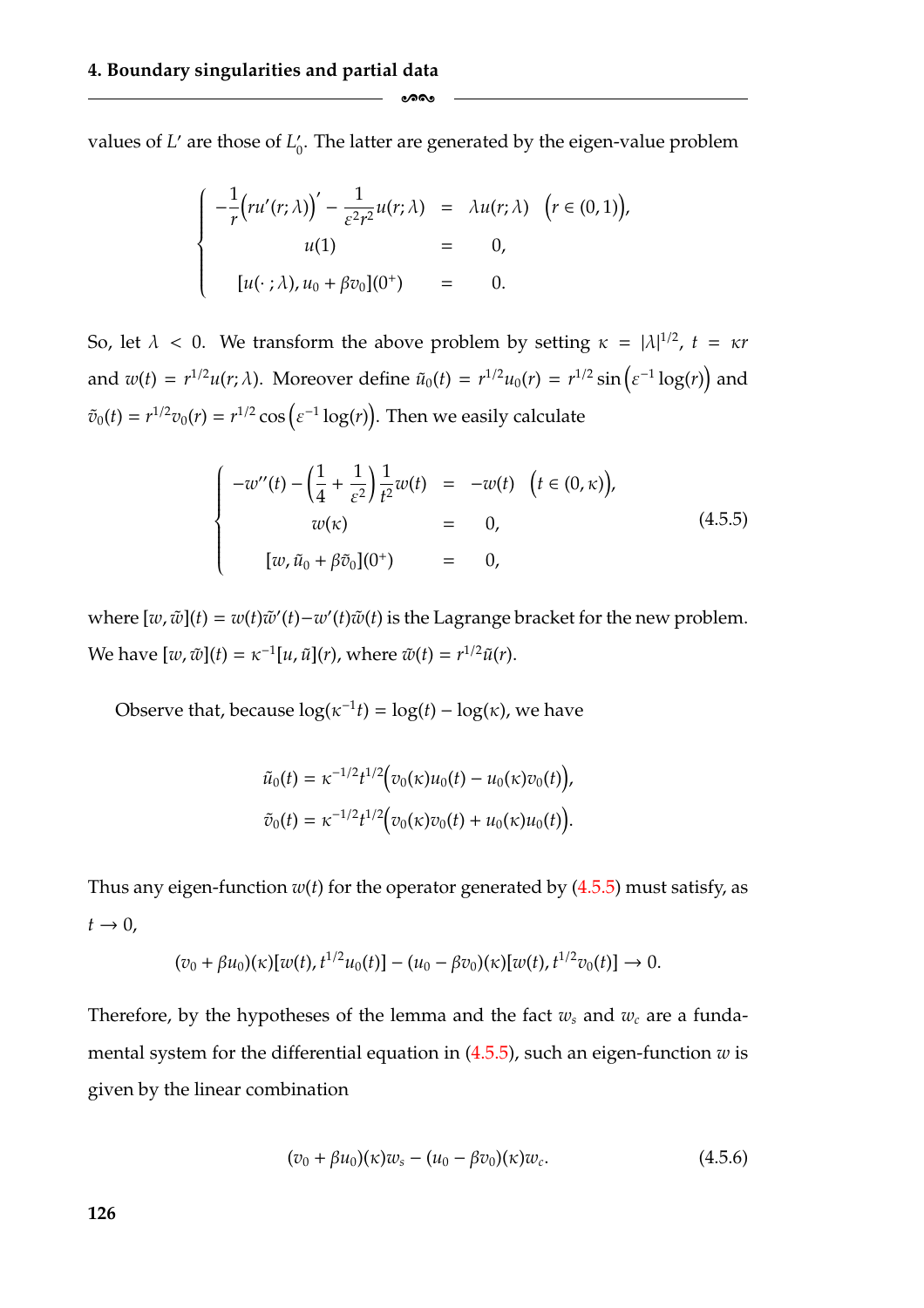Moreover, to be an eigen-function, *w* must satisfy  $w(x) = 0$ . So we seek large, positive zeros of [\(4.5.6\)](#page-132-1).

ക്ക

One can calculate without great difficulty that the differential equation in  $(4.5.5)$  is non-oscillatory at  $+\infty$ —crudely, the  $t^{-2}$ -term will play a negligible part when *t* is large—so there are constants *A* and *B* such that as  $t \rightarrow +\infty$  we have

$$
w_s(t) = Ae^{t}(1 + o(1)),
$$
  

$$
w_c(t) = Be^{t}(1 + o(1)).
$$

Thus, asymptotically, the desired zeros approach the zeros in  $\tilde{\kappa}$  of the function

$$
A(v_0 + \beta u_0)(\tilde{\kappa}) - B(u_0 - \beta v_0)(\tilde{\kappa}).
$$
\n(4.5.7)

Rearranging, we find that such  $\tilde{\kappa}$  solve

$$
(A + B\beta)\cos\left(\varepsilon^{-1}\log(\tilde{\kappa})\right) + (A\beta - B)\sin\left(\varepsilon^{-1}\log(\tilde{\kappa})\right) = 0,
$$

i.e., they can be enumerated as  $\tilde{\kappa}_n$  ( $n < 0$ ) and satisfy

$$
\varepsilon^{-1}\log(\tilde{\kappa}_n)=-n\pi+\tan^{-1}\left(\frac{A+B\beta}{B-A\beta}\right)=n\pi+\tan^{-1}\left(\frac{A}{B}\right)+\tan^{-1}(\beta).
$$

By interlacing there is precisely one zero of *w* between each  $\tilde{\kappa}_n$ , so we label the former zeros as  $\kappa_n$  in such a way that  $\kappa_{-1}$  is the smallest negative zero of *w*. As  $n \to -\infty$  we have  $\kappa_n = \tilde{\kappa}_n \big( 1 + o(1) \big)$ . Thus

$$
\lambda_n^1 = -\kappa_n^2 = -e^{-2\varepsilon(A/B + \tan^{-1}\beta)}e^{-2\varepsilon n\pi} \Big(1 + o(1)\Big),
$$

which concludes the proof.

**Remark.** In fact, repeating the above calculation for the domain  $\Omega = R\Omega_1$  shows that

 $\Box$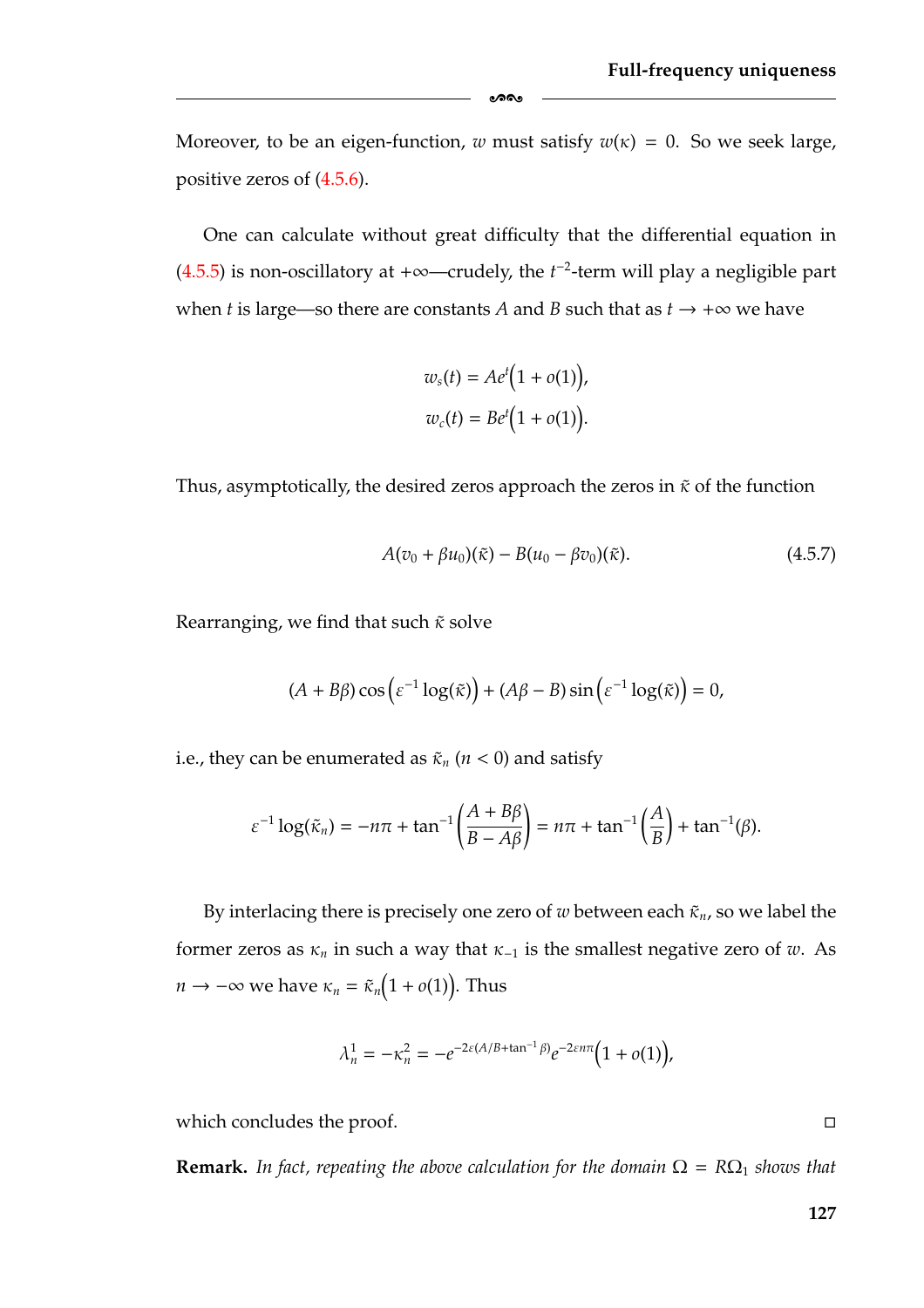*the negative eigen-value asymptotics are independent of the choice of R* > 0*, which is to be expected, since the negative eigen-values arise from the singular boundary condition, not the shape of the domain. Intuitively, the eigen-functions increasingly "concentrate" their oscillations near* 0 *as the spectral parameter becomes more negativ[e4.5.](#page-134-0)*

ക്കം

We now prove that in the case of a general domain  $\Omega = \text{int} \big( \overline{\Omega_1 \cup \Omega_0} \big)$ ), as defined in the opening paragraphs of Section [4.1,](#page-114-0) the very same negative eigenvalue asymptotics hold. For the technical reason of ensuring a definite sign for a particular Dirichlet-to-Neumann operator we will require that  $f \upharpoonright_{\Gamma_0} = 0$ . Our approach is to show that the counting functions of the eigen-values asymptotically agree. To avoid ambiguity we specify the enumeration of the eigen-values  $\lambda_n$  and  $\lambda^1_n$  of, respectively,  $T$  and  $L'$  to be such that  $\lambda_0$  and  $\lambda^1_0$  are the smallest non-negative eigen-values of each operator.

To prove our negative eigen-value asymptotics we will need upper and lower bounds on the difference between the counting functions of the negative eigenvalues for, respectively, *T* and *L* . The lower bound will follow from a "pseudomode" argument involving a fairly elementary asymptotic analysis of functions constructed from the true eigen-functions for *L* —that approximate some eigenfunctions of *T*. Our proof of the upper bound requires us to consider a pencil of Dirichlet-to-Neumann operators on  $\Gamma_i$ , the terminology and underlying results for which we will set up in two lemmata. The interface Dirichlet-to-Neumann operators are defined as follows: for  $j = 0, 1$ ,

$$
\Lambda_j(\lambda): h \mapsto -\partial_{\nu_j} w_j,
$$

<span id="page-134-0"></span> $4.5$ We will make this statement more rigorous in the proof of Theorem [4.4.](#page-140-0)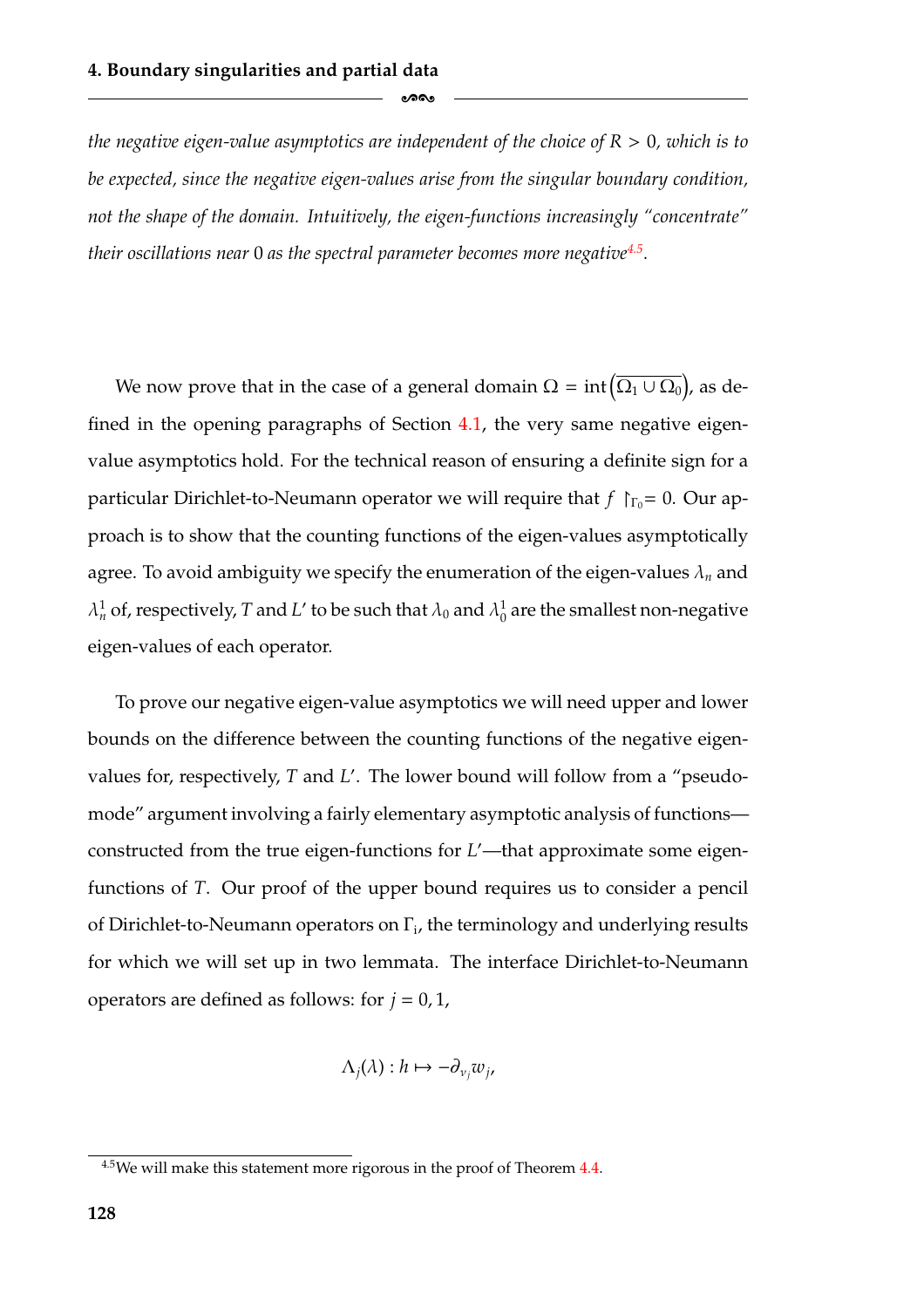where  $w_i$  solve the boundary-value problems

 $\overline{1}$  $\int$ 

 $\left\{\rule{0pt}{12pt}\right.\}$ 

<span id="page-135-1"></span>
$$
-\Delta w_0 = \lambda w_0 \quad \text{in } \Omega_0,
$$
  
\n
$$
w_0 = 0 \quad \text{on } \Gamma_0 \cup \Gamma,
$$
  
\n
$$
w_0 = h \quad \text{on } \Gamma_i,
$$
  
\n(4.5.8)

<span id="page-135-0"></span>
$$
\begin{cases}\n-\Delta w_1 = \lambda w_1 \quad \text{in } \Omega_1, \\
w_1 = f \partial_{v_1} w_1 \quad \text{on } \Gamma_1, \\
\beta[w_1] = 0 \quad \text{at } 0, \\
w_1 = h \quad \text{on } \Gamma_i,\n\end{cases}
$$
\n(4.5.9)

and  $\partial_{v_j}$  denotes the outward directed normal derivative for the subdomain  $\Omega_j$ (i.e.,  $\partial_{\nu_1} \upharpoonright_{\Gamma_1} = \partial_{\nu} = \partial_{\nu_0} \upharpoonright_{\Gamma_0 \cup \Gamma}$ , but  $\partial_{\nu_0} \upharpoonright_{\Gamma_1} = -\partial_{\nu_1} \upharpoonright_{\Gamma_1}$ ).

-

<span id="page-135-2"></span>**Remark.** *It is clear that a real number* λ *is an eigen-value for T if and only if the pencil of operators*  $\Lambda_1(\lambda) + \Lambda_0(\lambda)$  *has a non-trivial kernel*  $\mathcal{K}(\lambda)$ *, since any function in this kernel will correspond to a pair* ( $w_0$ ,  $w_1$ ) *solving*, *respectively*, [\(4.5.8\)](#page-135-1) *and* [\(4.5.9\)](#page-135-0), for which the *normal derivatives match on the interface, i.e.,*  $\partial_{v_0} w_0 = -\partial_{v_1} w_1$  *on*  $\Gamma_i$ *.* 

To conduct our analysis we bring into play the  $L^2(-\pi/2, \pi/2)$ -basis  $\Theta_n$  on  $\Gamma_i$ , defined by  $\overline{1}$ 

$$
\Theta_n(\vartheta) = \begin{cases}\n\frac{e^{-\vartheta/\varepsilon}}{2\varepsilon \sinh(\pi/2\varepsilon)} & (n = 0), \\
k_n(n\varepsilon \cos(n\vartheta) - \sin(n\vartheta)) & (n \text{ even}), \\
k_n(\cos(n\vartheta) + n\varepsilon \sin(n\vartheta)) & (n \text{ odd}).\n\end{cases}
$$

These  $\Theta_n$  are normalised versions of those in Section [3.5,](#page-96-0) so that their  $L^2(-\frac{\pi}{2},\frac{\pi}{2})$ norms are 1. Since the sufficiently negative eigen-values of *T* can only arise from the presence of the singular boundary condition (regular boundary conditions would yield a spectrum that is bounded below), any function  $h = \sum_{n=0}^{\infty} h_n \Theta_n \in$  $\mathcal{K}(\lambda)$  for  $\lambda \ll 0$  is either identically 0 or has non-trivial first component. It follows that for  $\lambda \ll 0$  such that  $\mathcal{K}(\lambda) \neq \{0\}$  we may normalise the non-trivial kernel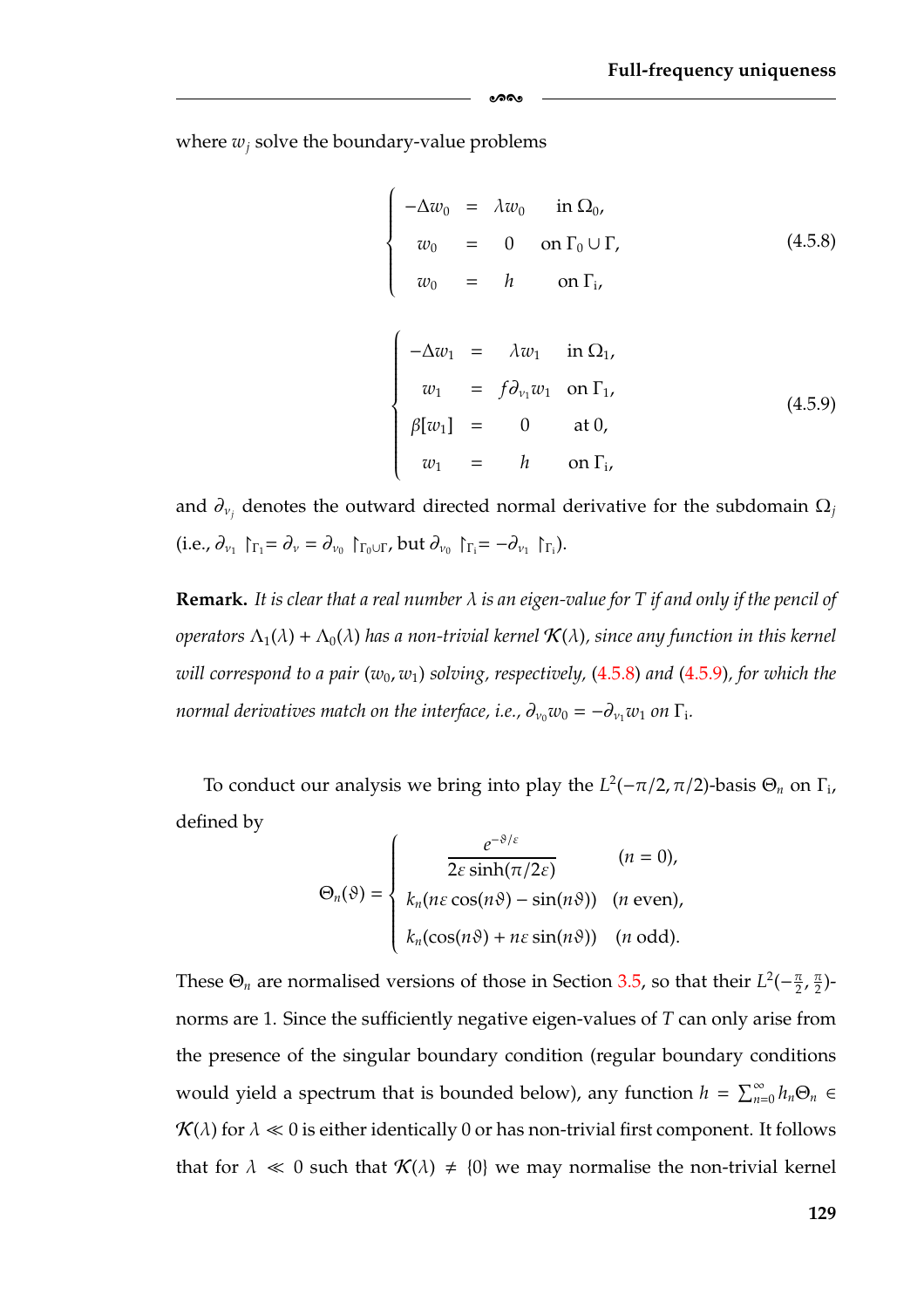element *h* so that  $h_0 = 1$ .

In the basis  $\Theta_n$  on  $\Gamma_i$  the map  $\Lambda_1(\lambda)$  takes the form of an infinite diagonal matrix, represented in the block partitioned form

-

$$
\left(\begin{array}{c|c} m_0(\lambda) & \mathbf{0}^T \\ \hline \mathbf{0} & M(\lambda) \end{array}\right). \tag{4.5.10}
$$

Here  $m_0(\lambda) := -\varphi'_0(1;\lambda)/\varphi_0(1;\lambda)$  is the Weyl–Titchmarsh *m*-function for the  $L^2(0,1)$ classical-limit-circle ordinary differential problem

$$
\begin{cases}\n-\frac{1}{r}\frac{d}{dr}\left(r\frac{d\varphi_0}{dr}(r;\lambda)\right)-\frac{1}{\varepsilon^2r^2}\varphi_0(r;\lambda) & = \lambda\varphi_0(r;\lambda) \quad (r \in (0,1)),\\ \nr(\varphi_0\partial_r(u_0+\beta v_0)-(\partial_r\varphi_0)(u_0+\beta v_0))(r;\lambda) & \to & 0 \quad (r \to 0),\n\end{cases}
$$

the infinite column-vector of zeros is denoted by  $\mathbf{0}$ , and  $M(\lambda)$  is the diagonal submatrix whose *n*-th diagonal term  $(n = 1, 2, 3, ...)$  is the  $L<sup>2</sup>(0, 1)$ -classical-limit-point Weyl–Titchmarsh *m*-function  $m_n(\lambda) := -\varphi'_n(1;\lambda)/\varphi_n(1;\lambda)$  for the ordinary differential problem

<span id="page-136-0"></span>
$$
-\frac{1}{r}\frac{d}{dr}\left(r\frac{d\varphi_n}{dr}(r;\lambda)\right)+\frac{n^2}{r^2}\varphi_n(r;\lambda)=\lambda\varphi_n(r;\lambda)\quad\big(r\in(0,1)\big).
$$
 (4.5.11)

.

In the same basis,  $\Lambda_0(\lambda)$  lacks this diagonal structure. Nonetheless we represent it in the block partitioned form

$$
\left(\begin{array}{c|c}\n a(\lambda) & \mathbf{b}(\lambda)^T \\
 \hline\n \mathbf{b}(\lambda) & C(\lambda)\n\end{array}\right)
$$

<span id="page-136-1"></span>**Lemma 4.8.** *The pencil of Dirichlet-to-Neumann maps*  $\Lambda_1 + \Lambda_0$  *is an analytic, operatorvalued function on*  $\mathbb{C}\backslash\mathbb{R}$ *, and the quadratic form*  $\langle (\Lambda_1 + \Lambda_0)(\lambda)h, h \rangle_{L^2(\Gamma_i)}$  *has imaginary part of the same sign as* Im(λ)*. The derivative of the pencil is a compact operator on any Sobolev space*  $H^k(\Gamma_i)$ *.*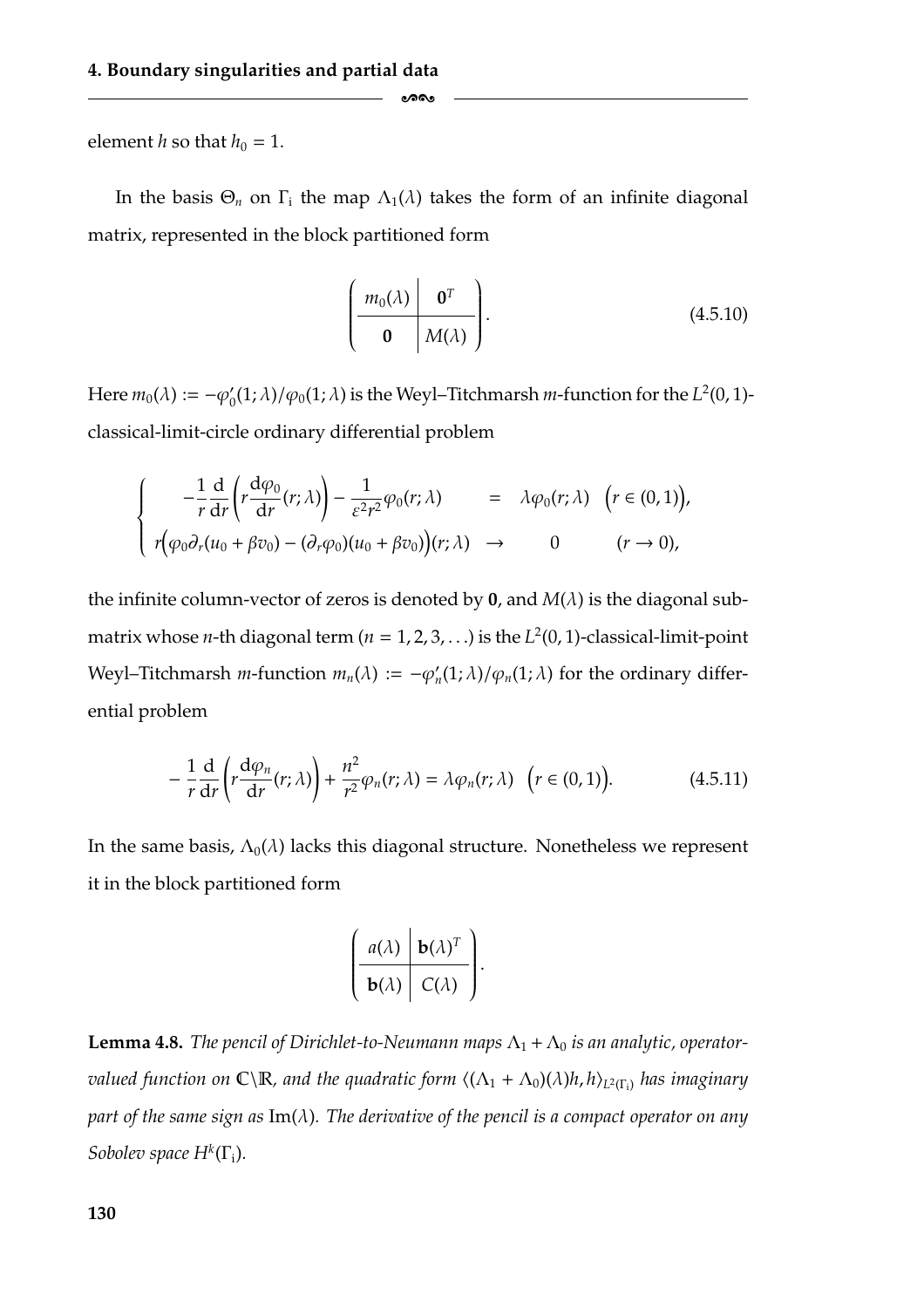**Remark.** We can think of  $\Lambda_1 + \Lambda_0$  as an operator-valued Herglotz function.

-

*Proof.* Owing to Proposition [2.1,](#page-46-0) we know that any Dirichlet-to-Neumann map, for the conductivity problem [\(2.4.2\)](#page-45-0) with Dirichlet boundary conditions, is analytic. Applying exactly the same argument to a general Schrödinger problem with any self-adjoint boundary condition on part of the boundary and a Dirichlet-to-Neumann map defined on the remaining boundary shows that  $\Lambda_0$  and  $\Lambda_1$  are both analytic, whence so is their sum.

To establish the half-plane property, we need to examine the imaginary parts of both

$$
\langle \Lambda_1(\lambda)h, h \rangle_{\Gamma_i}
$$
 and  $\langle \Lambda_0(\lambda)h, h \rangle_{\Gamma_i}$ .

The latter involves straight-forward integration by parts and proceeds like the proof of Proposition [2.2.](#page-47-0) Using Green's formula and the solution  $w_0$  to [\(4.5.8\)](#page-135-1),

<span id="page-137-1"></span>
$$
\langle \Lambda_0(\lambda)h, h \rangle_{\Gamma_i} = \int_{\Gamma_i} (-\partial_{\nu_0} w_0) \overline{w_0}
$$
  
= 
$$
- \int_{\Omega_0} \left( (\Delta w_0) \overline{w_0} + |\nabla w_0|^2 \right)
$$
  
= 
$$
\lambda \int_{\Omega_0} |w_0|^2 - \int_{\Omega_0} |\nabla w_0|^2.
$$
 (4.5.12)

This clearly has imaginary part of the same sign as that of  $\lambda$ .

On the other hand, integration by parts fails for the solutions of [\(4.5.9\)](#page-135-0) (recall the solutions  $u_0$  and  $v_0$  when  $\lambda = 0$ ). Instead, decompose the solution as in the proof of Lemma [4.6,](#page-125-2) effectively treating  $-\lambda$  and  $-\overline{\lambda}$  as, respectively, the potentials<sup>4.6</sup>  $q_1$  and  $q_2$ . Letting  $w_1$  solve [\(4.5.9\)](#page-135-0), there are real constants  $\omega_n$  ( $n =$  $(0, 1, 2, ...)$  so that  $W_n(r, \vartheta) = \omega_n U_n(r) \Theta_n(\vartheta)$  form the terms in a series expansion:  $w_1 = \sum_{n=0}^{\infty} W_n =: W_0 + W$ . The term *W* arises from the regular part of the problem,

<span id="page-137-0"></span><sup>&</sup>lt;sup>4.6</sup>The key difference between these two proofs is that before, we had  $q_1 = q_2$  in some neighbourhood of the boundary.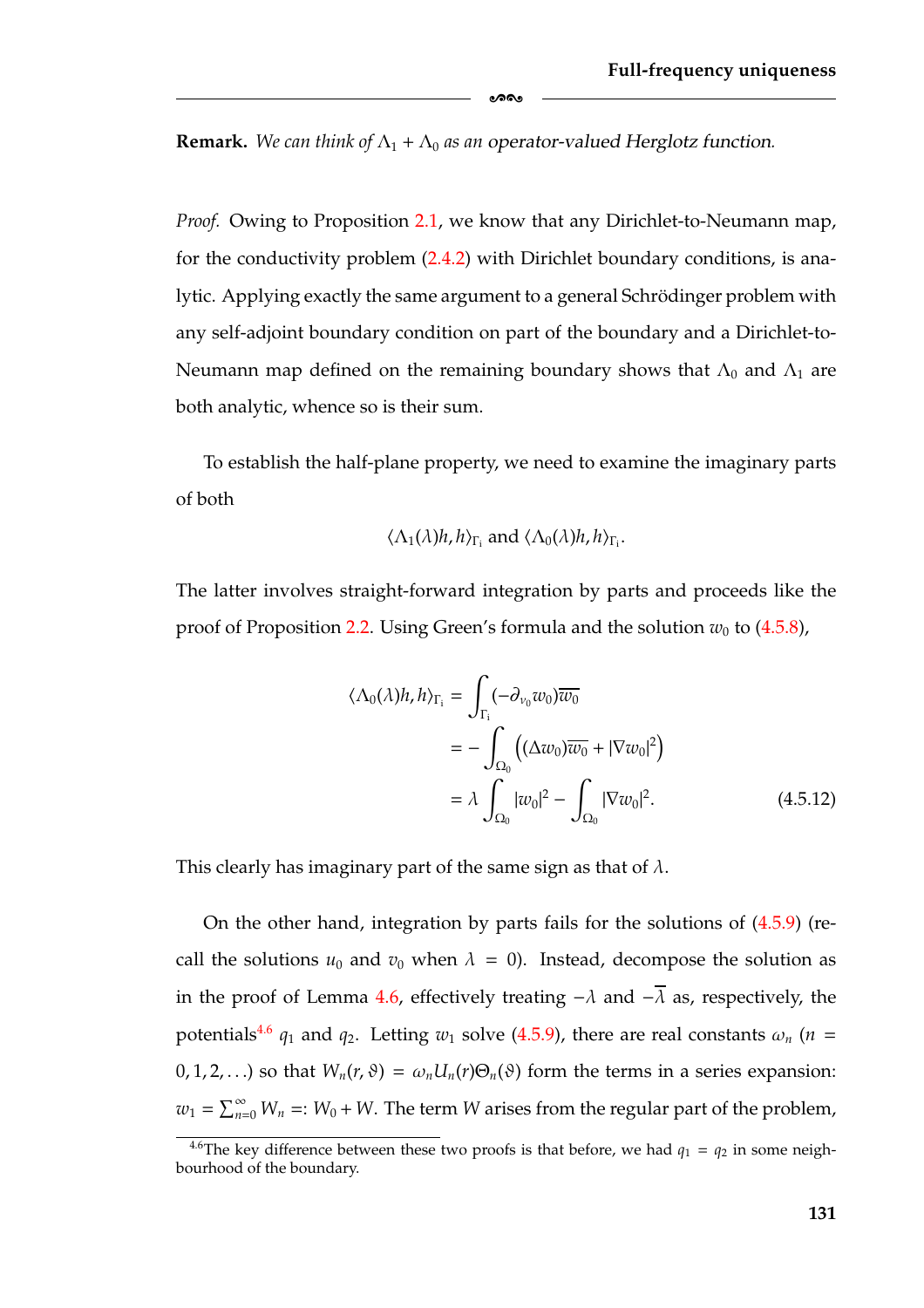and is in  $H^2(\Omega_1)$  [\[99\]](#page-185-0), and moreover all the  $W_n$  are pairwise orthogonal in  $L^2(\Omega_1)$ . Hence, by Green's formula,

<span id="page-138-1"></span>-

$$
(\lambda - \overline{\lambda}) \int_{\Omega_1} w_1 \overline{w_1} = (\lambda - \overline{\lambda}) \int_{\Omega_1} W_0 \overline{W_0} - \int_{\Omega_1} ((\Delta W) \overline{W} - W \Delta \overline{W})
$$
  
\n
$$
= \omega_0^2 (\lambda - \overline{\lambda}) \int_0^1 r dr |U_0(r)|^2 \int_{-\pi/2}^{\pi/2} d\vartheta |\Theta_0(\vartheta)|^2
$$
  
\n
$$
- \int_{\partial \Omega_1} ((\partial_{\nu_1} W) \overline{W} - W \partial_{\nu_1} \overline{W})
$$
  
\n
$$
= \omega_0^2 (\lambda - \overline{\lambda}) \int_0^1 r dr |U_0(r)|^2 + \int_{\Gamma_i} (W \partial_{\nu_1} \overline{W} - (\partial_{\nu_1} W) \overline{W}). \quad (4.5.13)
$$

Without loss of generality we scale  $\omega_0$  to be 1, set  $0 < \delta < 1$  and examine

$$
(\lambda - \overline{\lambda}) \int_{\delta}^{1} r dr U_{0}(r) \overline{U_{0}(r)} = U_{0}(1) \overline{U'_{0}(1)} - U'_{0}(1) \overline{U_{0}(1)} - \delta \Big(U_{0}(\delta) \overline{U'_{0}(\delta)} - U'_{0}(\delta) \overline{U_{0}(\delta)}\Big)
$$
  
= 
$$
\int_{\Gamma_{i}} \Big(W_{0} \partial_{1} \overline{W_{0}} - (\partial_{1} W_{0}) \overline{W_{0}}\Big) - [U_{0}, \overline{U_{0}}](\delta).
$$
 (4.5.14)

Clearly the lemma will follow if we can show that  $[U_0, \overline{U_0}](\delta)$  vanishes as  $\delta \to 0$ , since by monotone or dominated convergence the integral on the left-hand side of [\(4.5.14\)](#page-138-2) tends to  $\int_0^1 r |U_0(r)|^2 dr$ ; combining this with [\(4.5.13\)](#page-138-1) yields

<span id="page-138-2"></span>
$$
\operatorname{Im}(\lambda) \int_{\Omega_1} |w_1|^2 = \operatorname{Im}\left(\langle \Lambda_1(\lambda)h, h \rangle_{L^2(\Gamma_i)}\right). \tag{4.5.15}
$$

Similarly to Lemma  $4.6$ , we relate the boundary behaviour of  $U_0$  to that of the solutions  $u_0$  and  $v_0$  for  $\lambda = 0$  by applying the elementary identity

<span id="page-138-0"></span>
$$
[U_0, \overline{U_0}] = -\varepsilon \begin{vmatrix} [U_0, u_0] & [U_0, v_0] \\ \overline{U_0}, u_0] & [\overline{U_0}, v_0] \end{vmatrix},
$$
(4.5.16)

since  $u_0$  and  $-\varepsilon v_0$  form a fundamental system satisfying  $[u_0, v_0] = -\varepsilon^{-1}$ . Thus, since both  $U_0$  and its conjugate in its place satisfy  $[U_0, u_0 + \beta v_0](0^+) = 0$ , we see that the columns in the right-hand side of [\(4.5.16\)](#page-138-0) become collinear as its argument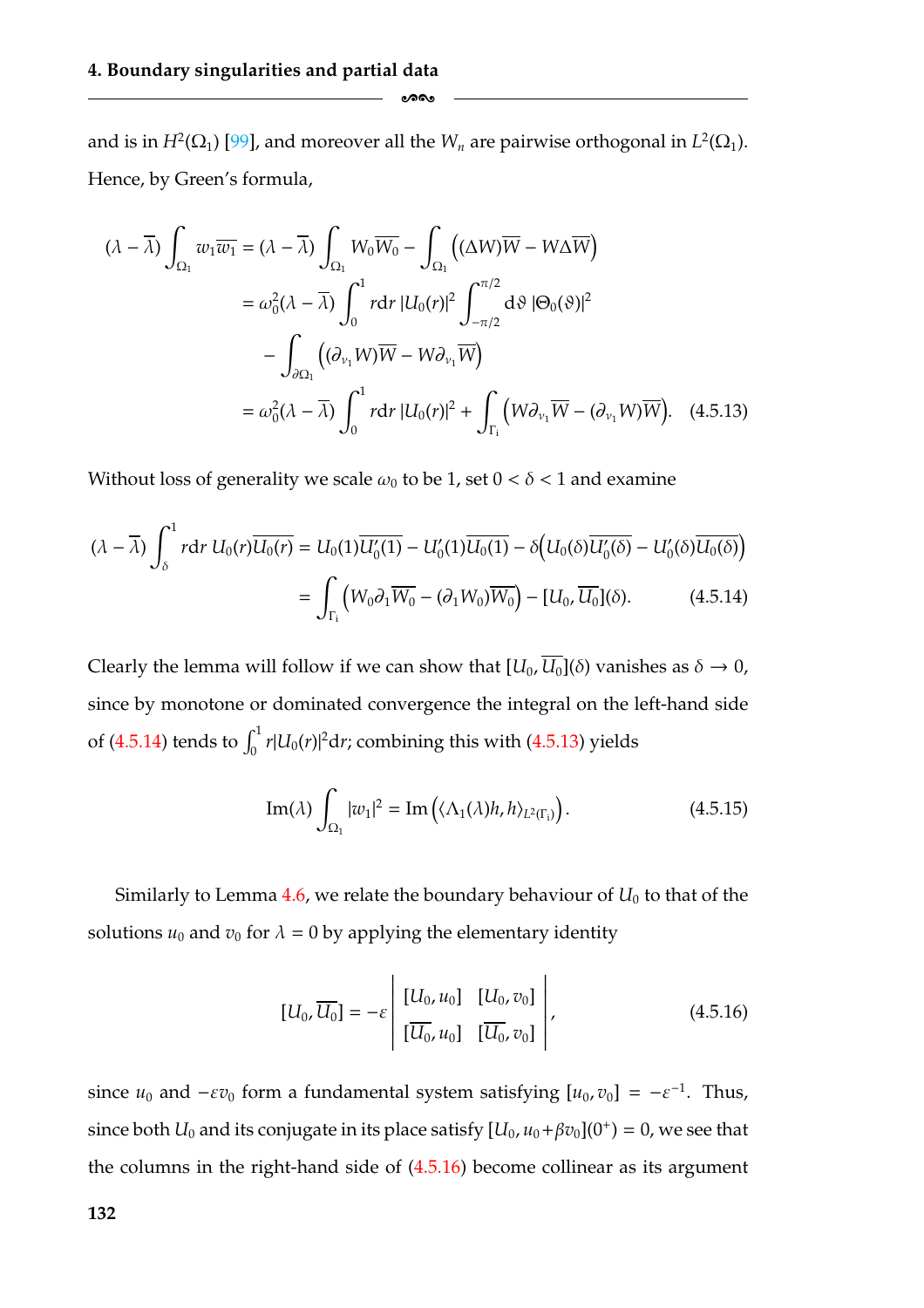approaches 0. The lemma is proved.

**Lemma 4.9.** Let  $\lambda$  be less than the infima of the spectra of each  $L_i$  ( $i = 1, 2, 3, \ldots$ ) and *of the Laplace operator in*  $\Omega_0$  *with homogeneous Dirichlet boundary conditions; let z be from the cut plane*  $\mathbb{C}_c := \mathbb{C} \setminus [0, +\infty)$ *. Then both*  $(M + C)(\lambda)$  *and*  $(M + C)(\lambda + z)$  *are invertible, and the inverse*  $(M+C)(\lambda + z)^{-1}$  *is given by x de tess than the rator in*  $\Omega_0$  *with*<br> *e*  $\mathbb{C}_c := \mathbb{C} \setminus [0, +\infty)$ <br> *inverse*  $(M + C)$ <br>  $\mathbb{I} + z(M + C)(\lambda)$ 

-

$$
\left(\mathbb{1}+z(M+C)(\lambda)^{-1}\int_{[\lambda,\lambda+z]}(M+C)'\right)^{-1}(M+C)(\lambda)^{-1}
$$

*Proof.* Lemma [4.8](#page-136-1) implies that  $M + C$  is differentiable anywhere in  $\lambda + C_c$ , and its derivative is compact. By the fundamental theorem of calculus $4.7$ ,

$$
(M+C)(\lambda + z) = (M+C)(\lambda) + \int_{[\lambda,\lambda+z]} (M+C)'.
$$

Hence, the lemma will be established upon showing that  $(M + C)(\lambda)$  and subsederivative is compact. By<br>  $(M + C)(\lambda)$ <br>
Hence, the lemma will be<br>
quently  $1 + (M + C)(\lambda)^{-1}$  $\int_{[\lambda,\lambda+z]} (M+C)'$  are invertible. The first will be achieved by checking the definiteness of the sign of  $(M+C)(\lambda)$ , the second will be a consequence of the analytic Fredholm theorem [\[116,](#page-186-0) p. 201].

By [\(4.5.12\)](#page-137-1) we see that  $Λ_0(μ) \le 0$  for any  $μ \le 0$ , from which  $C(λ) \le 0$  follows immediately. Furthermore, the diagonal entries of  $M(\lambda)$  are precisely  $m_n(\lambda)$ ; see  $(4.5.11)$  and the preceding discussion. Owing to a remark in [\[99,](#page-185-0) p. 4], for  $n =$ 1, 2, 3, . . ., we have  $m_n(\lambda) = -i$ √  $\overline{-\lambda} J'_n(i)$ √ −λ)/*Jn*(*i* √  $\overline{-\lambda}$ ), to which we may apply [\[44,](#page-182-1) Eqs. 10.6.2, 10.19.1] to show by an algebraic calculation that with fixed  $\lambda < 0$ , as  $n \to \infty$ ,

$$
m_n(\lambda) \sim -n.
$$

We deduce that  $(M + C)(\lambda) < 0$ , and its invertibility follows.

<span id="page-139-0"></span><sup>&</sup>lt;sup>4.7</sup>The version for operator-valued analytic functions, of course.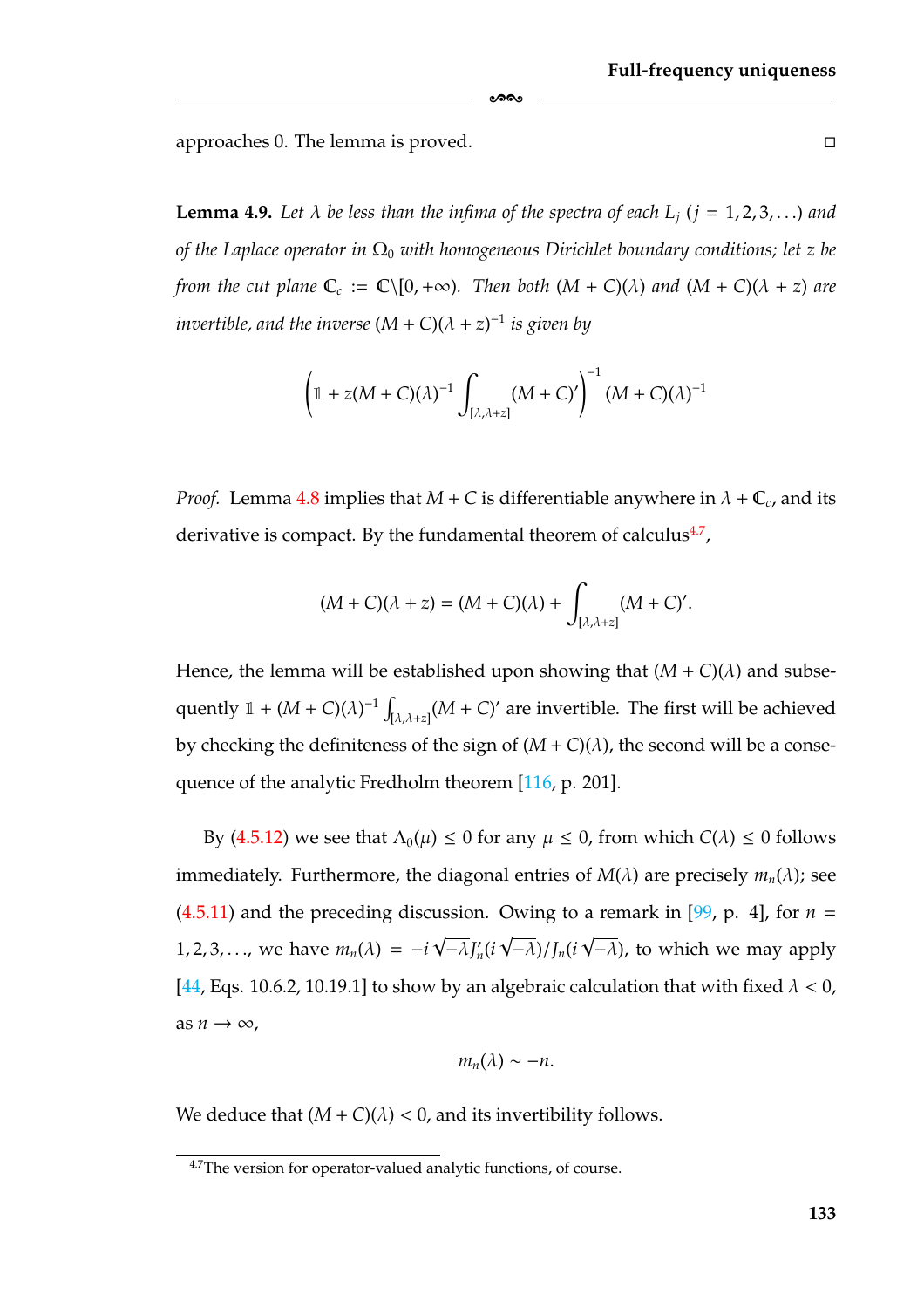Consider, now, the analytic operator-valued function

$$
\mathscr{A}(z) := (M + C)(\lambda)^{-1} \int_{[\lambda,\lambda+z]} (M + C)' \quad (z \in \mathbb{C}_c).
$$

ക്കം

Since  $\int_{[\lambda,\lambda+z]} (M+C)' = (M+C)(\lambda+z) - (M+C)(\lambda)$  we may apply the reasoning that led to equation [\(2.4.4\)](#page-47-1) to see that this integral is compact. Hence, since  $(M+C)(\lambda)^{-1}$ is bounded, we observe that  $\mathscr{A}(z)$  is compact for every  $z \in \mathbb{C}_c$ . Furthermore, if  $z \in \mathbb{C} \backslash \mathbb{R}$  then ker  $((M + C)(\lambda + z)) = \{0\}$ , since if this were not the case we would have a non-trivial function on the interface  $\Gamma_i$ , meaning (by the Remark on page [129\)](#page-135-2) there would be an eigen-function for *T* with a non-real eigen-value, which is forbidden by the self-adjointness of *T*. Indeed, this is also contradictory for any *z* < 0 since neither *M* nor *C* can give rise to eigen-values less than λ. Therefore, by the analytic Fredholm theorem [\[116,](#page-186-0) p. 201], the following two cases are mutually exhaustive: ince neitl<br>alytic Fre<br>stive:<br> $\mathbb{1} + \mathscr{A}(z)$ 

<span id="page-140-1"></span>the analytic Fredholm theorem [116, p. 20

\nchaustive:

\n(i) 
$$
\left(\mathbb{1} + \mathcal{A}(z)\right)^{-1}
$$
 exists for no  $z \in \mathbb{C}_c$ ;

\n(ii) 
$$
\left(\mathbb{1} + \mathcal{A}(z)\right)^{-1}
$$
 exists for every  $z \in \mathbb{C}_c$ .

Clearly

$$
\mathcal{A}(z)\Big)^{-1} \text{ exists for every } z \in \mathbb{C}_c.
$$
\n
$$
(M + C)(\lambda + z) = (M + C)(\lambda)\left(1 + (M + C)(\lambda)^{-1}\int_{[\lambda,\lambda+z]} (M + C)'\right)
$$
\n
$$
= (M + C)(\lambda)\left(1 + \mathcal{A}(z)\right),
$$

so if  $z \leq 0$  then both sides are invertible. This excludes case [\(i\),](#page-140-1) and the lemma is proved.  $\Box$ 

<span id="page-140-0"></span>**Theorem 4.4** (Negative eigen-value asymptotics for general domain)**.** *Let* Ω *be specially decomposable, q an admissible potential, f an admissible boundary function that is additionally* 0 *outside*  $\Gamma_1$ *, and*  $\beta \in \mathbb{R}$  *parameterise a self-adjoint boundary condition*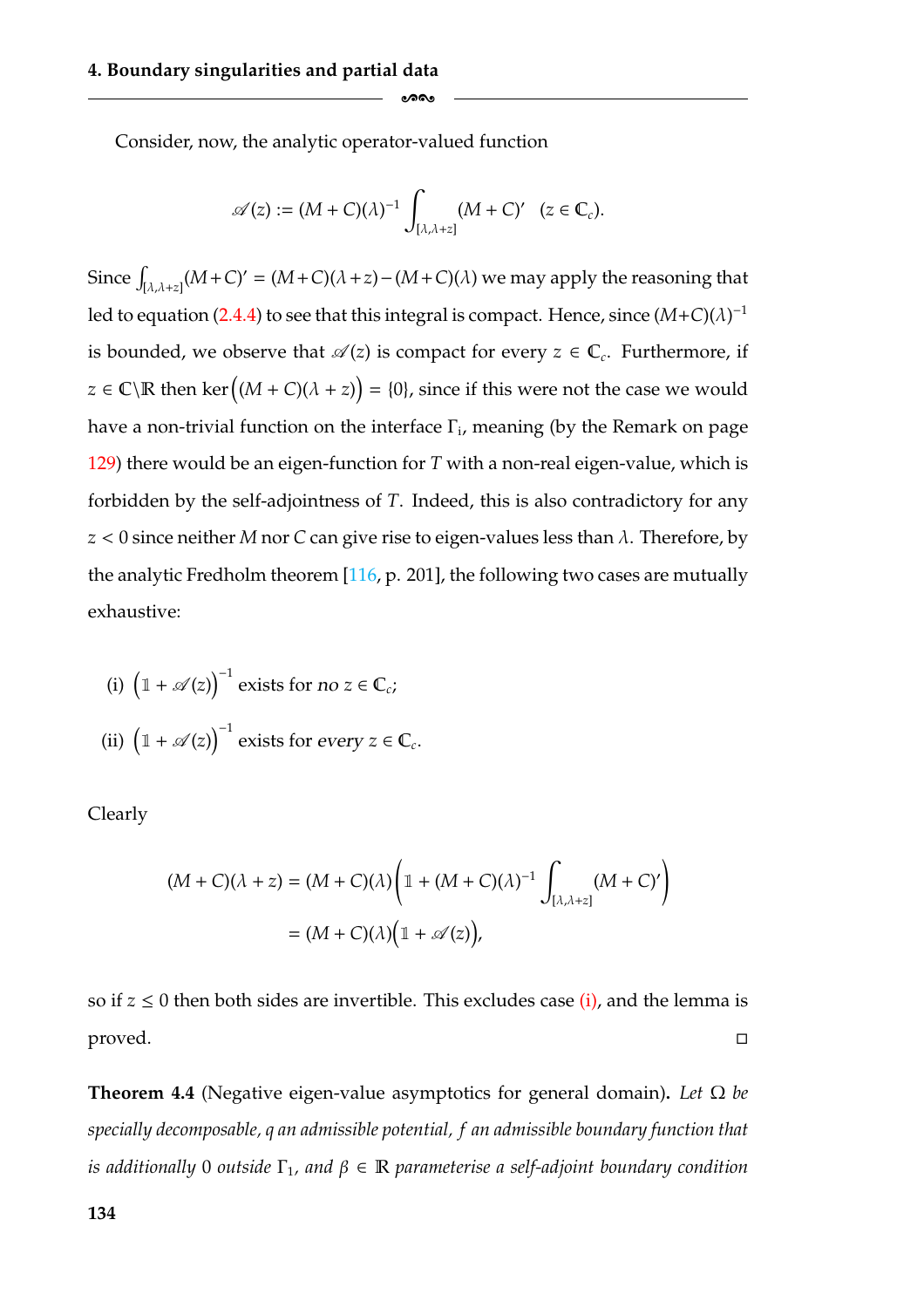*at* 0*. Then the operator T defined in* [\(4.1.6\)](#page-118-1) *has discrete spectrum accumulating only at* ±∞*, and—with* ϑ<sup>0</sup> *defined above equation* [\(4.5.3\)](#page-131-1)*—its negative eigen-values possess the asymptotic expansion*

-

$$
\lambda_n \sim -e^{-2\varepsilon(\vartheta_0 + \tan^{-1}\beta)}e^{-2n\pi\varepsilon} \quad (n \to -\infty).
$$

*Proof.* For discreteness and accumulation points of the spectrum of *T* we refer to [\[99,](#page-185-0) Sec. 5]. The remainder of the proof is split into two parts, in which we asymptotically bound the counting function for the negative eigen-values λ*<sup>n</sup>* of *T* from, in turn, above and below by that for the negative eigen-values  $\lambda_n^1$  of *L'*. We may again without loss of generality take  $q = 0$  in our calculations.

*1. Bound from below.* Take any smooth cut-off function  $\mu$  on  $\Omega$  that is supported and radially symmetric in  $\Omega_1$ , and takes value 1 in  $\frac{1}{2}\Omega_1$  (in particular,  $\partial_\nu\mu\restriction_{\Gamma_1}=0$ ). Note that the partial derivatives of  $\mu$  are supported in the half-annulus  $\mathcal{A}$  :=  $\Omega_1 \backslash \frac{1}{2} \Omega_1$ . Let  $n < 0$ , and choose eigen-function  $\varphi_n$  for *L'* at the eigen-value  $\lambda_n^1$ , such that it has *L*<sup>2</sup>-norm  $\|\varphi_n\|_{L^2(\Omega_1)} = 1$ . We will show that these  $\varphi_n$  are "pseudomodes" for *T*, i.e.,

<span id="page-141-0"></span>
$$
\frac{\left\| (T - \lambda_n^1) \mu \varphi_n \right\|_{L^2(\Omega)}}{\left\| \mu \varphi_n \right\|_{L^2(\Omega)}} =: \varepsilon_n \to 0 \quad (n \to -\infty).
$$
 (4.5.17)

By the spectral theorem, denoting the eigen-values of *T* as  $\lambda_i$  and the corresponding normalised eigen-functions as  $\psi_i$  ( $j \in \mathbb{Z}$ ), we may write

$$
||(T - \lambda_n^1)\mu\varphi_n||^2 = \sum_{j\in\mathbb{Z}} (\lambda_j - \lambda_n^1)^2 |\langle \mu\varphi_n, \psi_j \rangle_{L^2(\Omega)}|^2.
$$

Suppose  $|\lambda_j - \lambda_n^1| > \varepsilon_n$  for every  $j \in \mathbb{N}$ . Then

$$
\varepsilon_n^2 ||\mu \varphi_n||_{L^2(\Omega)}^2 > \varepsilon_n^2 \sum_{j \in \mathbb{Z}} |\langle \mu \varphi_n, \psi_j \rangle_{L^2(\Omega)}|^2 = \varepsilon_n^2 ||\mu \varphi_n||_{L^2(\Omega)}^2,
$$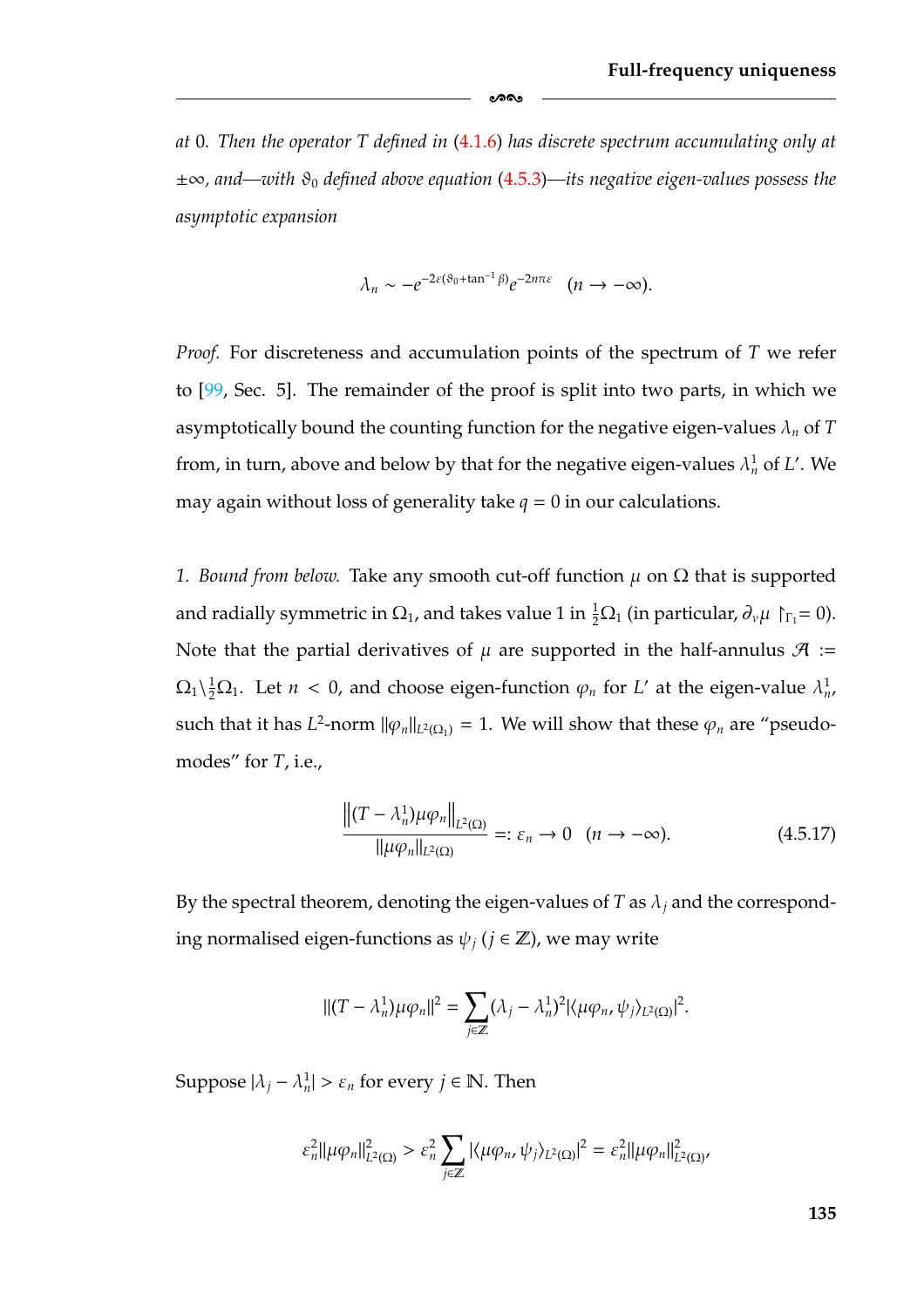a contradiction. Thus there is a subsequence  $\lambda_{j_n}$  satisfying  $|\lambda_{j_n} - \lambda_n^1| \leq \varepsilon_n$  (*n* =  $-1, -2, -3, \ldots$ ). Hence if  $\varepsilon_n \to 0$  ( $n \to -\infty$ ) we will have established the lower bound.

-

Firstly observe that, by choice of  $\mu$  and the fact  $\varphi_n \in D(L')$ , we have

$$
\mu \varphi_n - f \partial_\nu (\mu \varphi_n) = \mu (\varphi_n - f \partial_\nu \varphi_n) - f (\partial_\nu \mu) \varphi_n = 0,
$$

implying  $\mu \varphi_n$  is indeed in  $D(T)$ . Next we calculate that, clearly,

$$
(T - \lambda_n^1) \mu \varphi_n = \begin{cases} 0 & \text{in } \Omega \setminus \mathcal{A}, \\ -(\Delta \mu) \varphi_n - 2 \nabla \mu \cdot \nabla \varphi_n & \text{in } \mathcal{A}. \end{cases}
$$

If we can show that  $\varphi_n$  and  $\nabla \mu \cdot \nabla \varphi_n$  go to 0 uniformly in  $\mathcal A$  then [\(4.5.17\)](#page-141-0) will follow.

Set  $\kappa_n := \sqrt{-\lambda_n^1}$ , and define the (more conveniently notated) Hankel functions  $H_z^{\pm} = J_z \pm iY_z$ , where, as is standard,  $J_z$  and  $Y_z$  are the Bessel functions of, respectively, the first and second kind. Since  $\lambda_n^1 < 0$  we know that the eigen-functions  $\varphi_n$ for *L'* come from the  $\ell_0$  operator in the decomposition [\(3.5.7\)](#page-102-0). For any eigen-value  $\lambda$  of  $\ell'_{0}$ , the corresponding eigen-function is a constant times the sum

$$
J_{i/\varepsilon}(r\sqrt{\lambda})Y_{i/\varepsilon}(\sqrt{\lambda})-Y_{i/\varepsilon}(r\sqrt{\lambda})J_{i/\varepsilon}(\sqrt{\lambda});
$$

see the last equation of [\[99,](#page-185-0) p. 4]. Thus  $\varphi_n$  is some constant multiple of

$$
\phi_n(r,\vartheta):=e^{-\vartheta/\varepsilon}\Big(H^+_{i/\varepsilon}(ir\kappa_n)H^-_{i/\varepsilon}(i\kappa_n)-H^-_{i/\varepsilon}(ir\kappa_n)H^+_{i/\varepsilon}(i\kappa_n)\Big)=:e^{-\vartheta/\varepsilon}\mathcal{H}_n(r).
$$

It follows that, to normalise  $\phi_n$  asymptotically, we need to know the leading-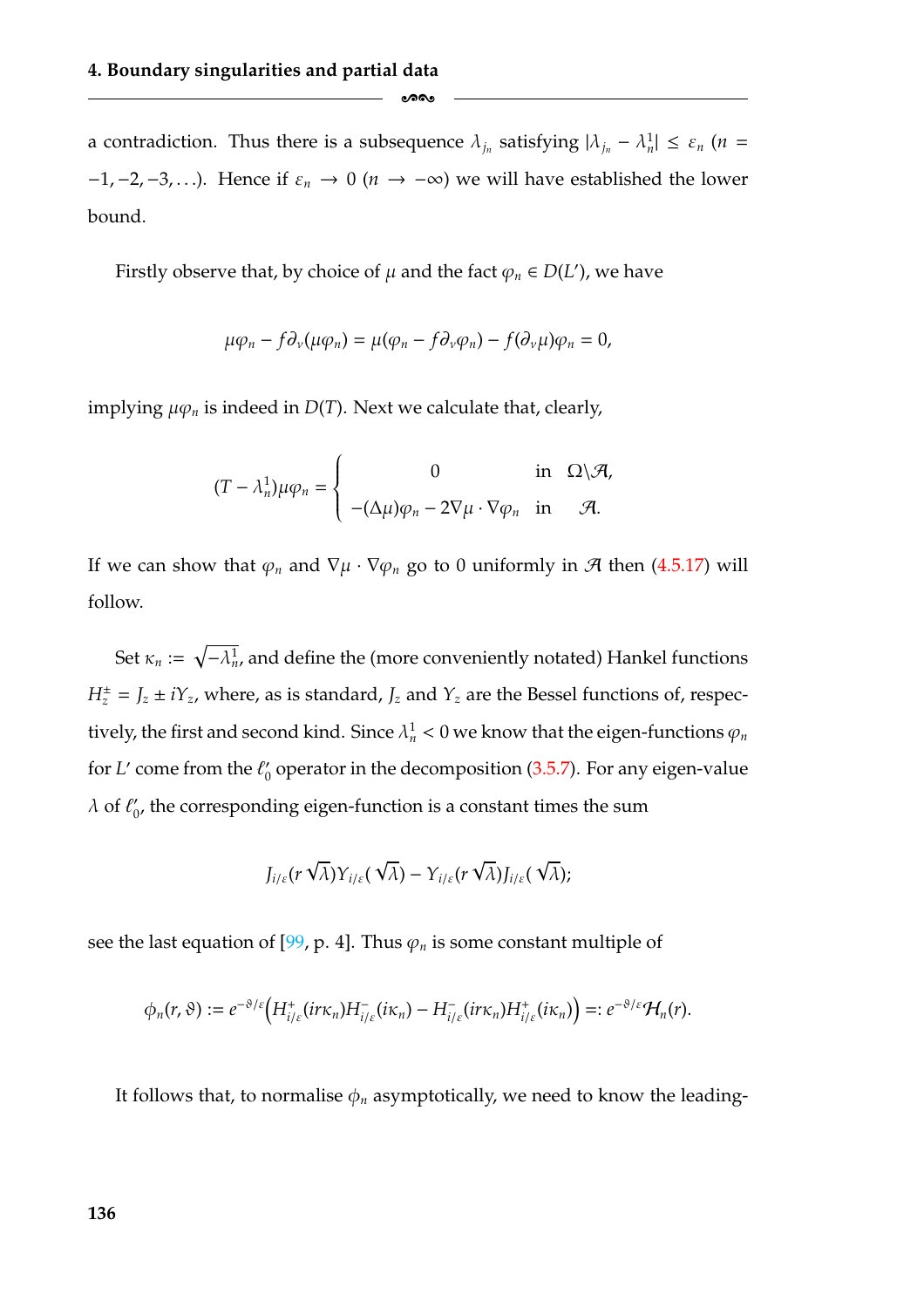order behaviour, as *n* → −∞, of

$$
\frac{1}{\varepsilon \sinh\left(\frac{\pi}{\varepsilon}\right)} \int_{\Omega_1} |\phi_n|^2 = \int_0^1 |\mathcal{H}_n(r)|^2 r dr
$$
\n
$$
= \int_0^{\kappa_n} \left| H^+_{i/\varepsilon}(it) H^-_{i/\varepsilon}(i\kappa_n) - H^-_{i/\varepsilon}(it) H^+_{i/\varepsilon}(i\kappa_n) \right|^2 \frac{t dt}{\kappa_n^2}.
$$
\n(4.5.18)

<span id="page-143-1"></span>ക്ക

One may easily calculate from [\[44,](#page-182-1) Eq. 10.17.5-6] that, for *x* > 0,

<span id="page-143-0"></span>
$$
H_{i/\varepsilon}^{\pm}(ix) \sim \sqrt{\frac{2}{\pi}} e^{-i(1\pm 1)\pi/4 \pm \pi/2\varepsilon} e^{\mp x} x^{-1/2} \quad (x \to +\infty).
$$
 (4.5.19)

Expanding the absolute value in the right-hand side of [\(4.5.18\)](#page-143-1), we see

$$
\begin{split} \kappa_n^2\frac{\int_0^1|\mathcal{H}_n(r)|^2r\mathrm{d}r}{|H_{i/\varepsilon}^-(i\kappa_n)|^2}&=\int_0^{\kappa_n}|H_{i/\varepsilon}^+(it)|^2\left\{1+\left|\frac{H_{i/\varepsilon}^-(it)}{H_{i/\varepsilon}^-(i\kappa_n)}\right|^2\left|\frac{H_{i/\varepsilon}^+(i\kappa_n)}{H_{i/\varepsilon}^+(it)}\right|^2-2\mathrm{Re}\left(\frac{H_{i/\varepsilon}^-(it)}{H_{i/\varepsilon}^-(i\kappa_n)}\frac{H_{i/\varepsilon}^+(i\kappa_n)}{H_{i/\varepsilon}^+(it)}\right)\right\}t\mathrm{d}t. \end{split}
$$

By [\(4.5.19\)](#page-143-0), as  $n \to -\infty$ , the term in {  $\}$ 's converges pointwise to 1, and moreover for sufficiently large *n*—denoting the greatest such *n* by  $n_0 < 0$ —this term is bounded by 4. By the latter it follows that for  $n \leq n_0$  the integrand of the righthand side is bounded by  $4t|H_{i/\varepsilon}^+(it)|^2$ , which, owing to  $(4.5.19)$ , is certainly integrable over (0, ∞). Hence dominated convergence applies, yielding, as *n* → −∞,

$$
\int_0^1 |\mathcal{H}_n(r)|^2 r dr \sim |H_{i/\varepsilon}^-(i\kappa_n)|^2 \int_0^{\kappa_n} |H_{i/\varepsilon}^+(it)|^2 \frac{tdt}{\kappa_n^2}
$$

$$
\sim \int_0^\infty |H_{i/\varepsilon}^+(it)|^2 t dt \cdot \kappa_n^{-2} |H_{i/\varepsilon}^-(i\kappa_n)|^2
$$

$$
\sim \frac{2 \int_0^\infty |H_{i/\varepsilon}^+(it)|^2 t dt}{\pi e^{\pi/\varepsilon}} \kappa_n^{-3} e^{2\kappa_n},
$$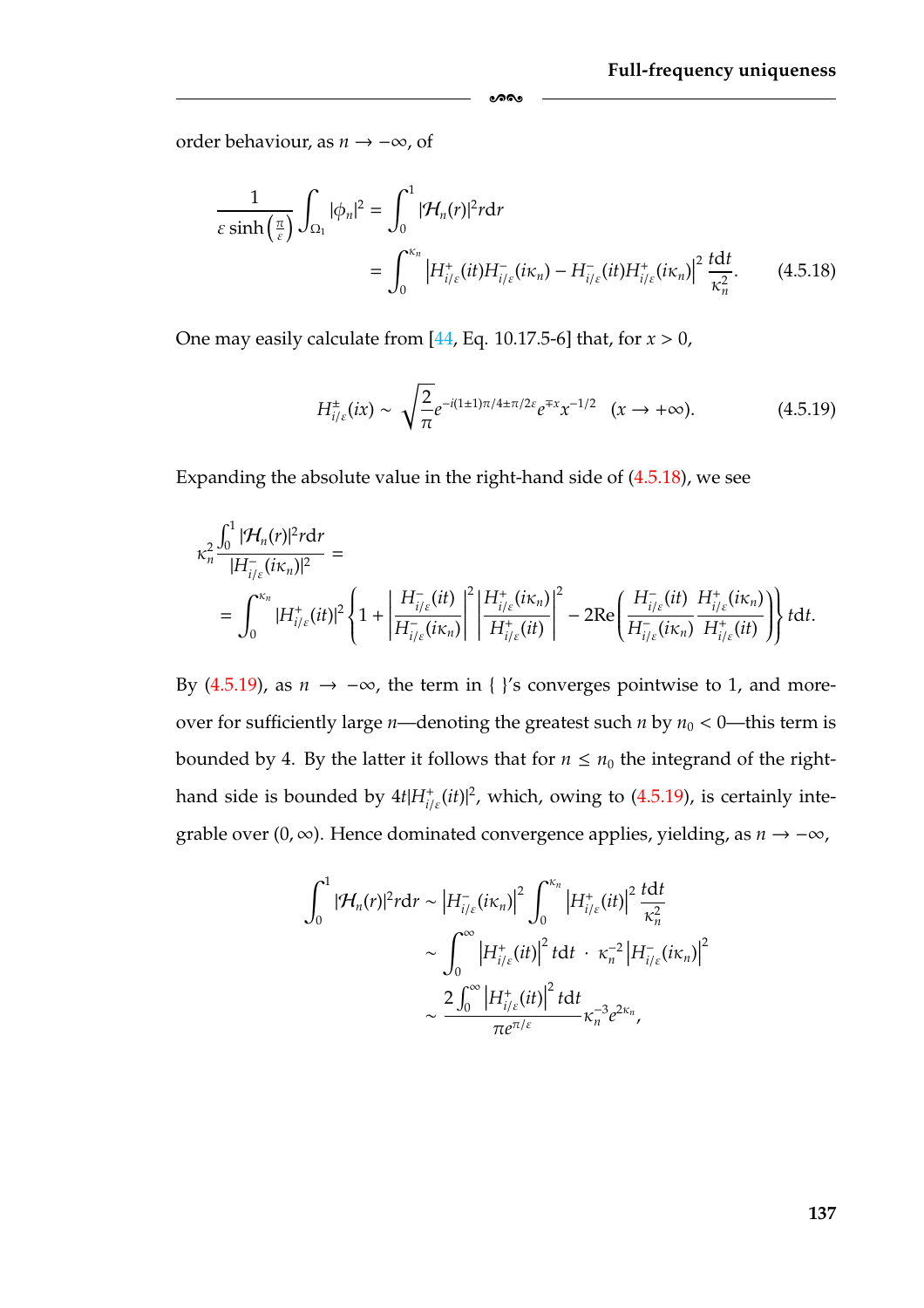from which we find

$$
\int_{\Omega_1} |\phi_n|^2 \sim \underbrace{\frac{2\varepsilon (1 - e^{-2\pi/\varepsilon}) \int_0^\infty \left| H_{i/\varepsilon}^+(it) \right|^2 t \mathrm{d}t}{\pi} \cdot \kappa_n^{-3} e^{2\kappa_n} =: c_n^2.}{=} \frac{\varepsilon_n^2}{\varepsilon_n}.
$$

-

According to this definition of  $c_n$  we have—up to sign—the pointwise asymptotics  $\varphi_n \sim c_n^{-1} \phi_n$  as  $n \to -\infty$ . More explicitly, we can calculate from [\(4.5.19\)](#page-143-0) that, pointwise, as  $n \to \infty$ , we have

$$
e^{\vartheta/\varepsilon}\phi(r,\vartheta)\sim-\frac{2i}{\pi}r^{-1/2}\kappa_n^{-1}e^{(1-r)\kappa_n}.
$$

Hence

$$
e^{\vartheta/\varepsilon}\varphi_n(r,\vartheta)\sim-\frac{2i}{\pi\eta}r^{-1/2}\kappa_n^{1/2}e^{-r\kappa_n},
$$

and since within  $\mathcal A$  we have  $1/2 < r < 1$  it is clear that  $\varphi_n \upharpoonright_{\mathcal A} \to 0$  uniformly as  $n \rightarrow -\infty$ .

Now we examine

$$
\nabla \mu(r,\vartheta) \cdot \nabla \varphi_n(r,\vartheta) = |\nabla \mu(r,\vartheta)||\nabla \varphi_n(r,\vartheta)|\cos\left(\arg \nabla \mu(r,\vartheta) - \arg \nabla \varphi_n(r,\vartheta)\right)
$$
  
\n
$$
= |\partial_r \mu(r,\vartheta) \partial_r \varphi_n(r,\vartheta)|\cos\left(\frac{1}{r}(\partial_\vartheta \mu(r,\vartheta) - \partial_\vartheta \varphi_n(r,\vartheta))\right)
$$
  
\n
$$
= |\partial_r \mu(r,\vartheta) \partial_r \varphi_n(r,\vartheta)|\cos\left(\frac{\partial_\vartheta \varphi_n(r,\vartheta)}{r}\right).
$$

It is clear from our prior calculations that  $\partial_r \varphi_n \sim c_n^{-1} \partial_r \varphi_n$ . Now recall [\[44,](#page-182-0) Eq. 10.6.2] that  $\frac{d}{dz}H^{\pm}_{\zeta}(z) = \frac{\zeta}{z}H^{\pm}_{\zeta}(z) - H^{\pm}_{\zeta+1}(z)$ , from which we derive

<span id="page-144-0"></span>
$$
e^{\vartheta/\varepsilon} \partial_r \phi_n(r, \vartheta) = \frac{i}{r\varepsilon} \left( H^+_{i/\varepsilon}(ir\kappa_n) H^-_{i/\varepsilon}(i\kappa_n) - H^-_{i/\varepsilon}(ir\kappa_n) H^+_{i/\varepsilon}(i\kappa_n) \right) - i\kappa_n \left( H^+_{1+i/\varepsilon}(ir\kappa_n) H^-_{i/\varepsilon}(i\kappa_n) - H^-_{1+i/\varepsilon}(ir\kappa_n) H^+_{i/\varepsilon}(i\kappa_n) \right).
$$
 (4.5.20)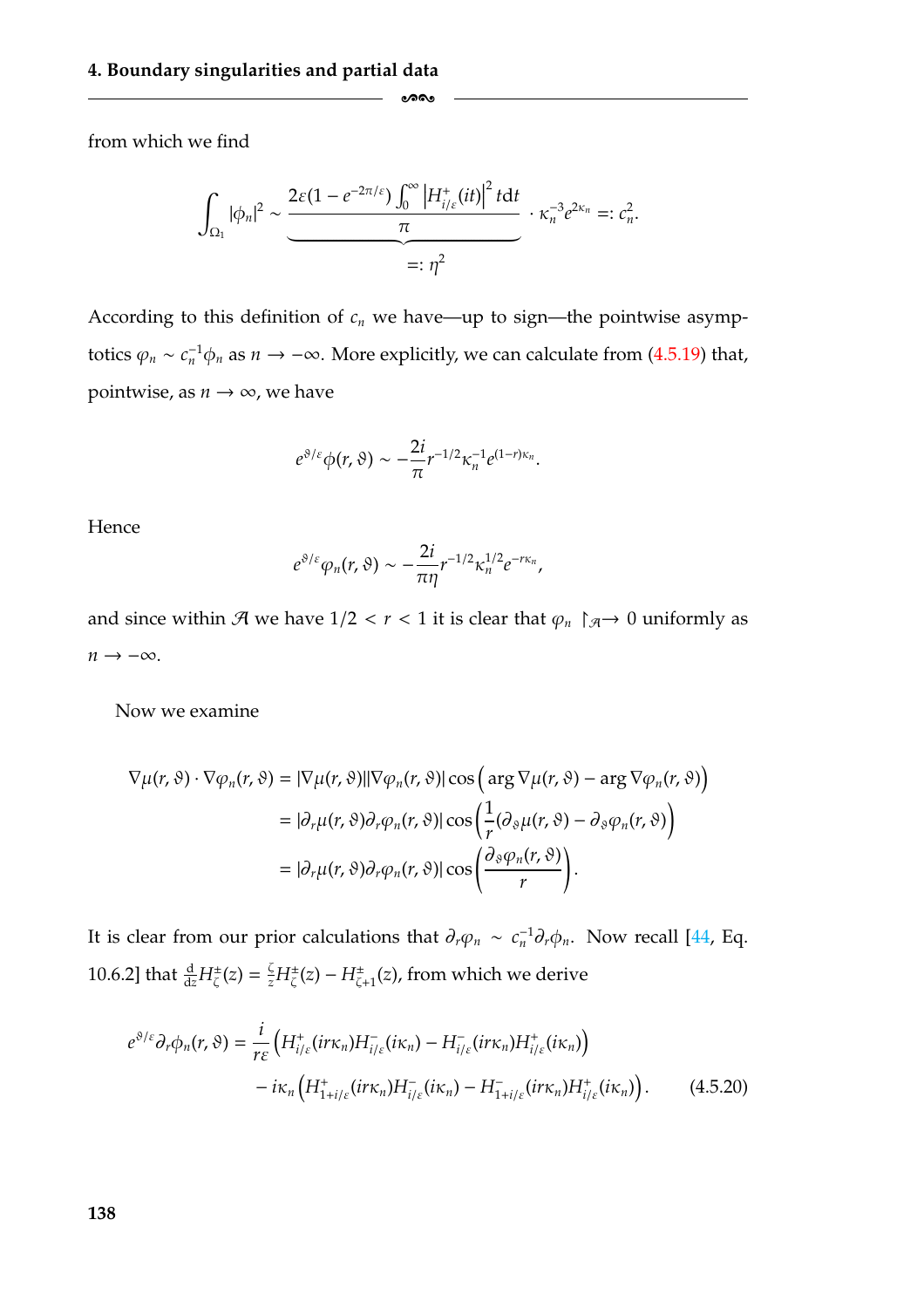Again it is easy to calculate [\[44,](#page-182-0) Eq. 10.17.5-6] that

$$
H^{\pm}_{1+i/\varepsilon}(ix) \sim \sqrt{\frac{2}{\pi}} e^{-i(1\pm 3)\pi/4\pm \pi/2\varepsilon} e^{\mp x} x^{-1/2},
$$

-

from which we may show that the first and second terms in the right-hand side of [\(4.5.20\)](#page-144-0) are asymptotically equivalent to—i.e., they "∼"—respectively,

$$
\frac{2}{r\pi\varepsilon}e^{(1-r)\kappa_n}r^{-1/2}\kappa_n^{-1} \text{ and } -\frac{2}{\pi}e^{(1-r)\kappa_n}r^{-1/2}.
$$

It follows, after substituting these into  $(4.5.20)$  then dividing by  $c_n$ , that

$$
e^{\vartheta/\varepsilon} \partial_r \varphi_n(r,\vartheta) \sim -\frac{2}{\pi\eta} r^{-1/2} \kappa_n^{3/2} e^{-r\kappa_n} \quad (n \to -\infty),
$$

and therefore, as desired,  $\nabla \mu \cdot \nabla \varphi_n$  must go to 0 uniformly in A. The lower bound on the difference between the counting functions for the negative eigen-values of *T* and *L'* is immediate.

*2. Bound from above.* Our technique here is quite different from the asymptotic analysis of part 1. Instead we will use the pencil of the Dirichlet-to-Neumann operators on  $\Gamma_i$  from the sub-domains either side of the interface, and analyse non-triviality of its kernel, which occurs precisely when *T* has an eigen-value. Counting zeros of an associated function will then provide us with the upper bound.

The normalisation  $h_0 = 1$  ensures that  $\lambda \ll 0$  is an eigen-value if and only if there is **h** such that

$$
\left(\begin{array}{c|c} m_0(\lambda) + a(\lambda) & \mathbf{b}(\lambda)^T \\ \hline \mathbf{b}(\lambda) & M(\lambda) + C(\lambda) \end{array}\right) \left(\begin{array}{c} 1 \\ \mathbf{h} \end{array}\right) = 0.
$$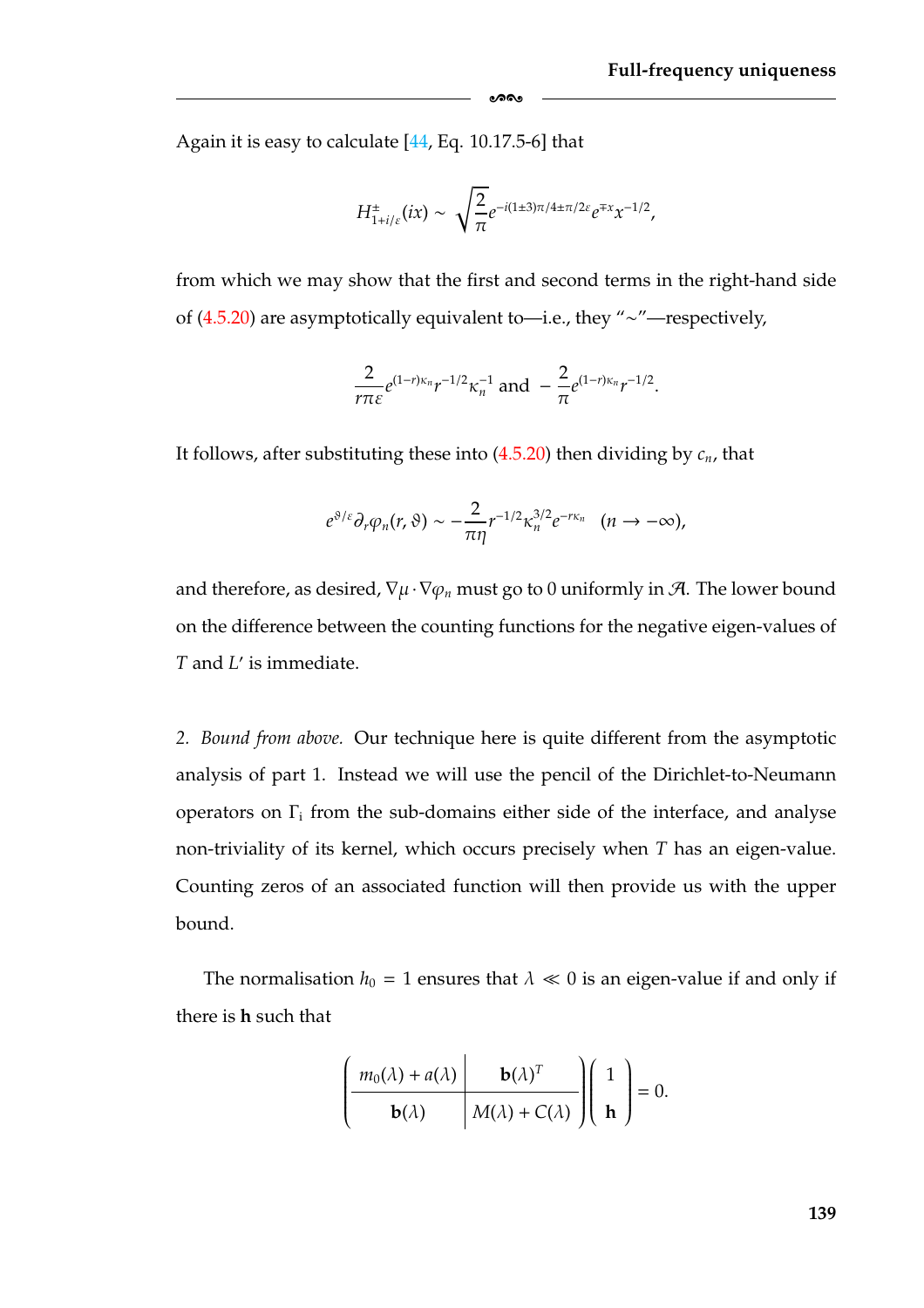After expanding the product we find that this can only happen if  $\mathbf{b}(\lambda) = - (M(\lambda) +$ *C*( $\lambda$ )**h**. Thanks to Lemma [4.9](#page-139-0) we see that  $M(\lambda) + C(\lambda)$  is invertible for  $\lambda \ll 0$ . Defining  $h(\lambda) = -\left(M(\lambda) + C(\lambda)\right)^{-1}h(\lambda)$  and  $h = (1, h^T)^T$  we observe that  $\lambda$  is a sufficiently negative eigen-value for *T* if the following expression vanishes:

-

$$
\mathcal{E}(\lambda) := \left\langle \left( \Lambda_1(\lambda) + \Lambda_0(\lambda) \right) h(\lambda), h(\lambda) \right\rangle_{L^2(\Gamma_i)}
$$
  
=  $m_0(\lambda) + a(\lambda) - b(\lambda)^T \left( M(\lambda) + C(\lambda) \right)^{-1} b(\lambda).$ 

Thanks to Lemma [4.8](#page-136-0) both  $\Lambda_i$  are Herglotz in quadratic form, and analytic as operator-valued functions; in particular any sub-block is analytic. Furthermore  $\Lambda_0$  arises from a problem on a bounded domain with regular boundary conditions. Therefore we see that  $a(\lambda)$ ,  $b(\lambda)$  and  $C(\lambda)$  lack poles when  $\lambda$  is sufficiently negative or non-real. Moreover for the same  $\lambda$  the coefficient  $a(\lambda)$  is never 0,  **is not identically the zero vector—though it could have some zero entries** and *C*( $\lambda$ ) is never null. Moreover the Herglotz property of  $\Lambda_1 + \Lambda_0$  ensures that Im $(\mathcal{E}(\lambda))$ Im $(\lambda) \geq 0$ .

The invertibility of  $M(\lambda) + C(\lambda)$  for non-real  $\lambda$  follows from Lemma [4.9,](#page-139-0) and is enough to ensure analyticity of  $\mathcal E$  away from  $\mathbb R$ , and establish that  $\mathcal E$  is, like  $\Lambda_1 + \Lambda_0$ , Herglotz. Now, for  $\lambda \ll 0$  we know  $M(\lambda)$  is of fixed sign, so we see that the poles of  $\mathcal E$  and  $m_0$  are identical; by the interlacing of the poles and zeros of Herglotz functions<sup>4.8</sup>, we have shown that between any two sufficiently negative poles of  $m_0$  there is a zero of  $\mathcal E$  and hence at most one eigen-value of *T*. The upper bound on the difference between the eigen-value-counting functions for *T* and *L* follows immediately.  $\Box$ 

We are now in a position to prove our full-spectral-data uniqueness theorem.

<span id="page-146-0"></span><sup>4.8</sup>See the final remarks of Appendix [A.](#page-154-0)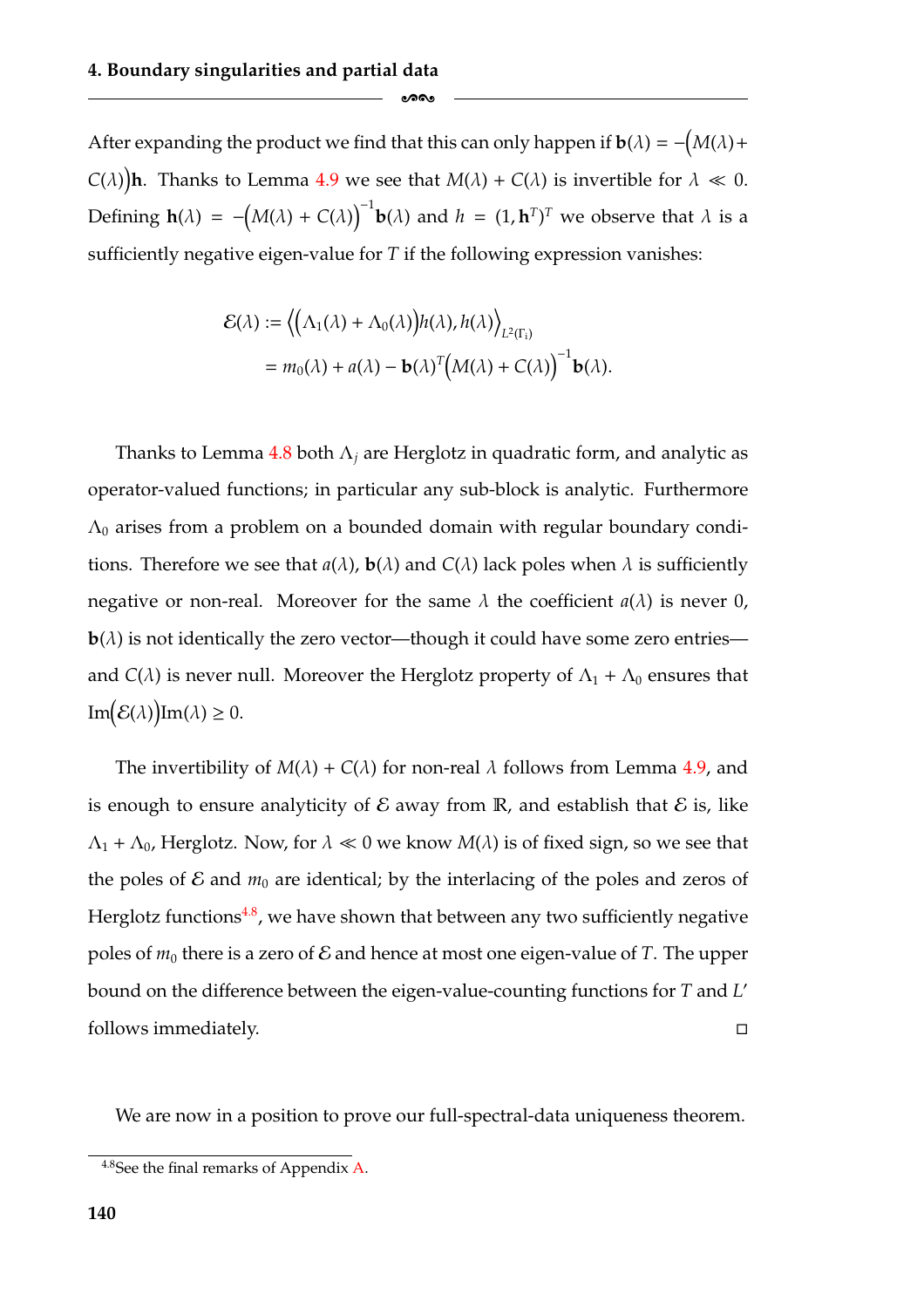<span id="page-147-0"></span>**Theorem 4.5.** Let  $\Omega$  be specially decomposable,  $\Omega'$  a sub-domain of  $\Omega$ ,  $q_1$  and  $q_2$  admis $sible$  potentials satisfying  $q_1 = q_2$  *in*  $\Omega / \Omega'$ ,  $f_1$  and  $f_2$  admissible boundary functions *for Berry–Dennis boundary conditions supported in the straight edge*  $\Gamma_1$ *, and*  $\beta_1$ *,*  $\beta_2 \in \mathbb{R}$ *self-adjoint boundary conditions at* 0*. Consider the full-spectrum Dirichlet-to-Neumann operators*  $\Lambda_j(\lambda)$  :  $h \mapsto -\partial_\nu u_j$  ( $h \in H^{1/2}(\Gamma)$ ,  $\lambda \in \mathbb{R}$ ,  $j = 1, 2$ ) *defined by* 

-

$$
\begin{cases}\n(-\Delta + q_j)u_j(\cdot;\lambda) = \lambda u_j(\cdot;\lambda) & \text{in } \Omega, \\
u_j - f_j \partial_\nu u_j = 0 & \text{on } \Gamma_c, \\
[u_j, u_0 + \beta v_0](0) = 0, \\
u_j = h & \text{on } \Gamma.\n\end{cases}
$$

*If*  $\Lambda_1 = \Lambda_2$  *then*  $q_1 = q_2$ ,  $f_1 = f_2$  *and*  $\beta_1 = \beta_2$ *.* 

*Proof.* Denote by  $\Lambda$  the equal maps  $\Lambda_1 = \Lambda_2$ . Since we know the behaviour of Λ on the real line, we know where its poles lie, *ergo* we know where the eigenvalues  $\lambda_n$  of *T* are. In particular, by Theorem [4.4](#page-140-0) we may deduce that, as  $n \to -\infty$ , we have

$$
-\frac{2n\pi}{\log(-\lambda_n)} \to \varepsilon_1^{-1} = \varepsilon_2^{-1} =: \varepsilon^{-1},
$$

which determines  $f_1 = f_2$  completely on  $\Gamma_1$ , where the latter are supported. The constant  $\vartheta_0$  is fixed and may in principle be calculated (see Lemma [4.7\)](#page-131-0), so in turn we may calculate from Theorem [4.4](#page-140-0) that, as *n* → −∞,

$$
-\frac{\log(-\lambda_n)+2\varepsilon(n\pi+\vartheta_0)}{2\varepsilon}\to\tan^{-1}(\beta_1)=\tan^{-1}(\beta_2)=:\tan^{-1}(\beta).
$$

Finally, we apply Theorem [4.2](#page-127-0) to the triples  $(q_1, f, \beta)$  and  $(q_2, f, \beta)$ , with equality of  $\Lambda_1(\lambda)$  with  $\Lambda_2(\lambda)$  for any fixed  $\lambda \in \mathbb{R}$ , to deduce that  $q_1 = q_2$  in  $\Omega$ .  $\Box$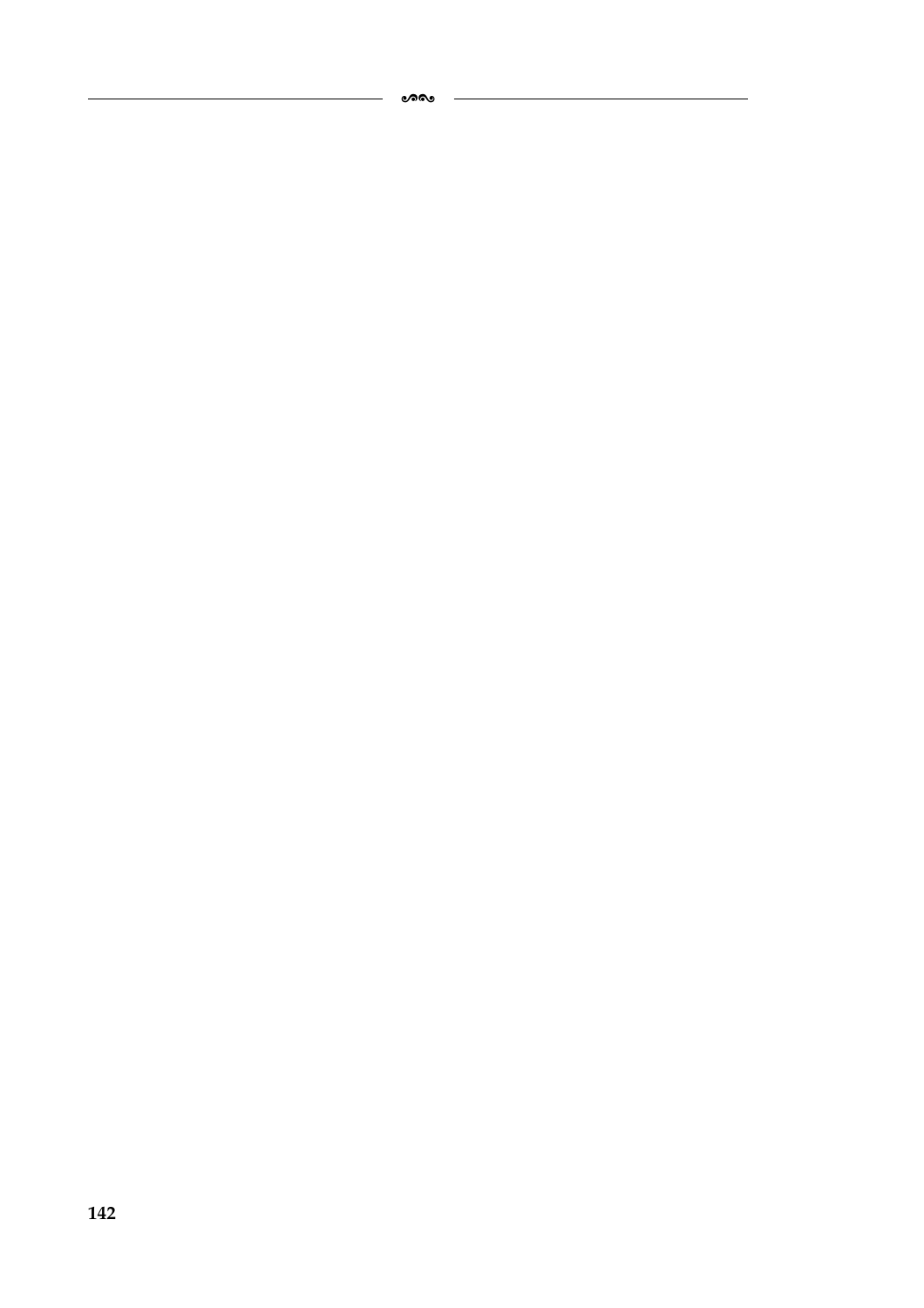## **5**

## **Further work**

*'I was born not knowing and have only had a little time to change that here and there.'*

-

– Richard P. Feynman<sup>5.1</sup>

The work carried out above has explored some curious and interconnected issues. We highlight these in this final chapter, and simultaneously discuss ideas for directions in which the work could be continued.

Firstly, for one-dimensional pencils, how does the choice of underlying Hilbert space affect the boundary data we are allowed? In Chapter [3](#page-55-0) we considered the differential equation

$$
-\frac{1}{r}\big(ru'(r;\lambda)\big)' + q(r)u(r;\lambda) = \lambda w(r)u(r;\lambda),
$$

and observed that over the Hilbert space  $L^2(0, 1; r dr)$  the dimension of its solution space can change when  $\lambda$  is varied. This is in juxtaposition to the more standard

<span id="page-149-0"></span><sup>&</sup>lt;sup>5.1</sup> Perfectly Reasonable Deviations from the Beaten Track: The Letters of Richard P. Feynman, Michelle Feynman (2005).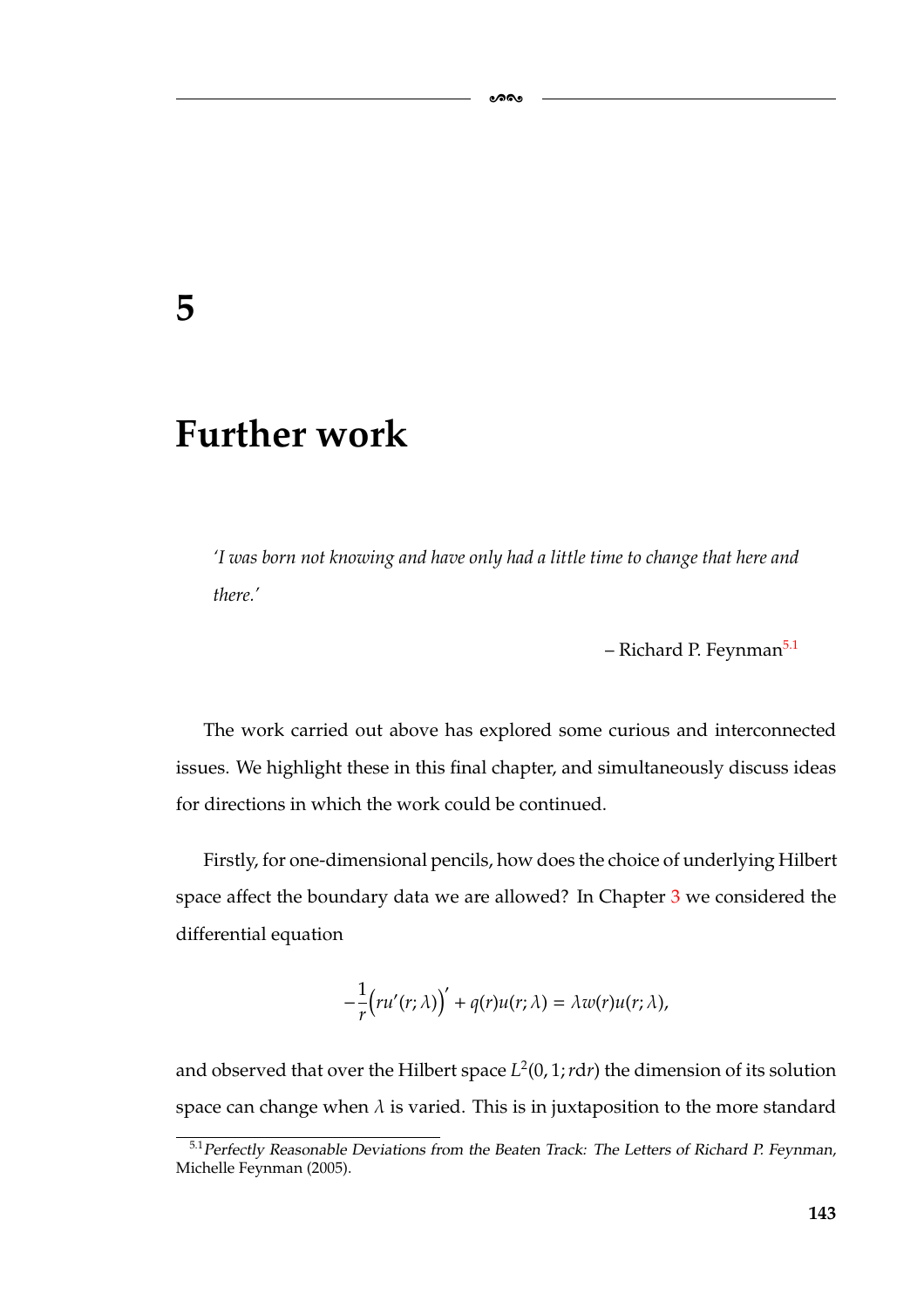choice of Hilbert space with weight *rw*(*r*)d*r*, over which the solution space dimension is invariant in  $\lambda$ . The concepts can easily be generalised to more arbitrary operators  $T_0$  and  $T_1$  over some Hilbert space, and one could consider applying the techniques of boundary triples<sup>5.2</sup> to determine more abstract formulations of boundary data for pencils of the form  $T_0 + \lambda T_1$ .

ക്ക

Secondly, the assumptions in Chapter [3](#page-55-0) that both *q* and *w* must be locally bounded except near 0 seem somewhat artificial, though they do at least capture the essence of the singularity at 0. The author hopes that they could be lifted to at least  $L^1_{loc}(0,1]$ , as this is the standard space for coefficients of Sturm–Liouville problems on (0, 1), regular at 1 and singular at 0.

Thirdly, the new interpolation theorem in Section [3.3](#page-74-0) uses a technique specific to that particular classical limit-circle case to establish that the *m*-function has an appropriate Laplace transform representation for it to be interpolatable by the Rybkin–Tuan method. One would hope that such a specific *m*-function is not the only limit-circle candidate for such interpolation. Indeed, the author believes that the *A*-amplitude and boundary control methods would likely yield stronger interpolation results, if explored more deeply.

In Chapter [4](#page-105-0) we considered a half-disc domain embedded at the boundary of some general domain. Moreover the Berry–Dennis Dirichlet-point boundary condition was linear and the Schrödinger potential was radial in a neighbourhood of the singularity. These three conditions have an artificial flavour, and were imposed only to make the given calculations possible. The author believes that the conditions can be relaxed. Perhaps by a perturbation-type argument, the Berry– Dennis condition should require at most a simple zero at the singular point and the potential could be simply continuous near the point. Moreover by taking a new coordinate system in a neighbourhood of the point one should, without too

<span id="page-150-0"></span> $5.2$ See, for example, [\[130,](#page-187-0) [42,](#page-182-1) [25\]](#page-181-0) and their references for an introduction to these ideas.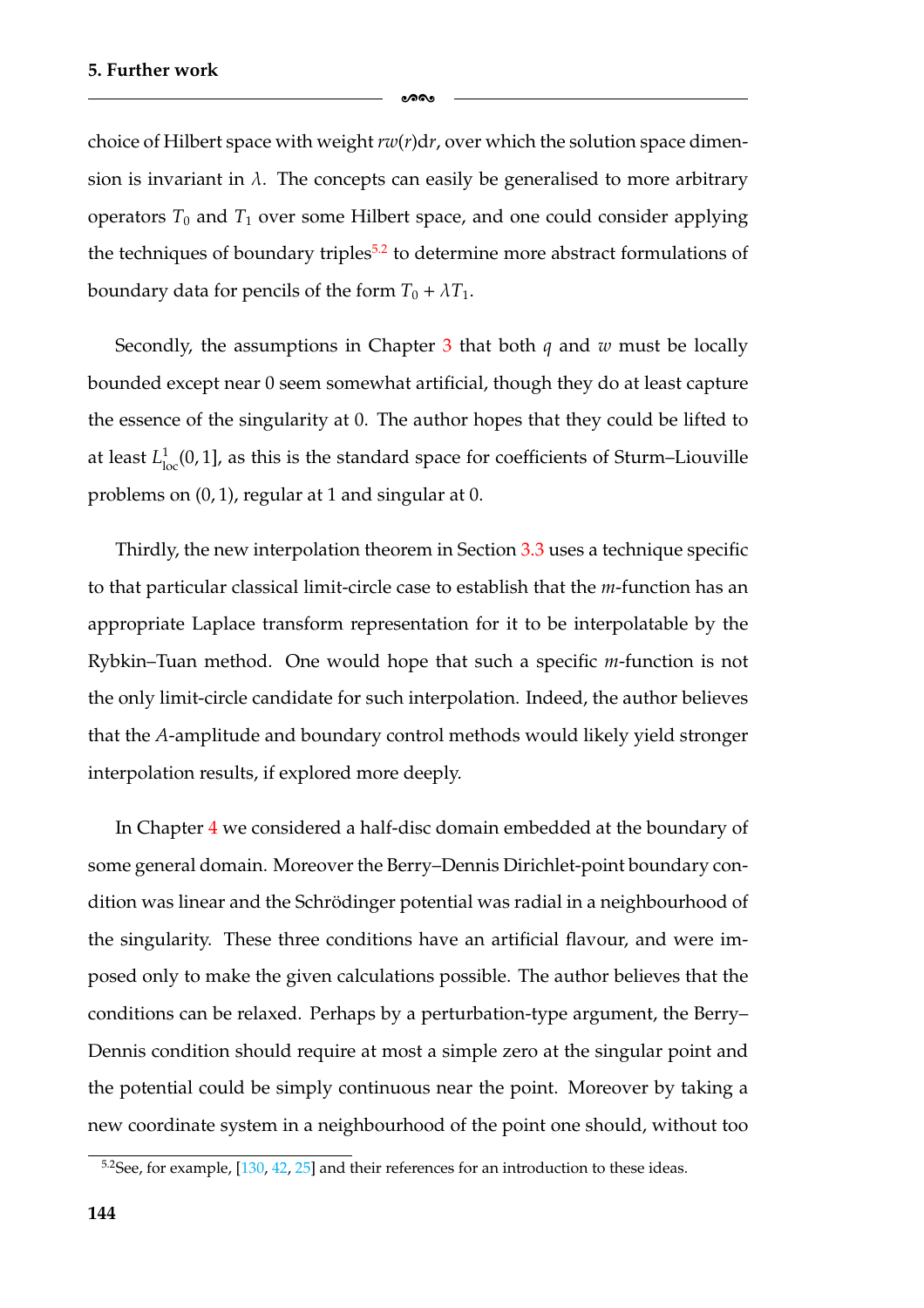much difficulty, be able to adapt the techniques of that chapter to a Dirichlet-point on a general  $C<sup>1</sup>$  part of the boundary.

Taking more Dirichlet-points could complicate matters, as the negative eigenvalues arising from each would become interspersed, rendering the eigen-value asymptotics argument from Theorem [4.4](#page-140-0) useless as part of a proof of full uniqueness. However one could in principle consider the situation of a variable Dirichletpoint, and request that its location on the inaccessible boundary also be determined by the Dirichlet-to-Neumann measurements.

In proving the cloaking result of Chapter [4](#page-105-0) we made use of the relatively recent techniques in the paper [\[67\]](#page-183-1). This was to keep the exposition simpler in this work, however in principle one ought to be able to improve the strength of the partial uniqueness of the potential by adapting the more recent methods in [\[68\]](#page-183-0).

The full-frequency uniqueness result, Theorem [4.5,](#page-147-0) takes as input data the operator-valued function  $Λ(λ)$ , considered over  $λ ∈ ℝ$ . This probably exceeds necessity. If we do a simple variables count, we find that *q* is a function of two variables, *f* a function of one, and β a "function" of zero variables, since it is just a real number. For each fixed  $\lambda \in \mathbb{R}$  (provided we avoid the Dirichlet spectrum, where  $\Lambda$  is singular) the operator  $\Lambda(\lambda)$  has a Schwartz kernel<sup>5.3</sup> which is a function of two variables. Clearly its value for one choice of  $\lambda$  is insufficient to recover (*q*, *f*, β), but, at least in principle, one should be able to prove uniqueness from knowing merely  $\Lambda \restriction_{\{\lambda_1,\lambda_2\}}$  for fixed  $\lambda_1 \neq \lambda_2$ ; indeed, it should be overdetermined, as is Calderón's problem in three or higher dimensions.

In the entirety of this thesis, we have paid little attention to the question of stability—of course, it comes into play when considering numerical examples, such as that described in Section  $4.4$  and Appendix [D—](#page-169-0)and none whatsoever to

<span id="page-151-0"></span><sup>5.3</sup>See, e.g., [\[124,](#page-187-1) Sec. 0.2].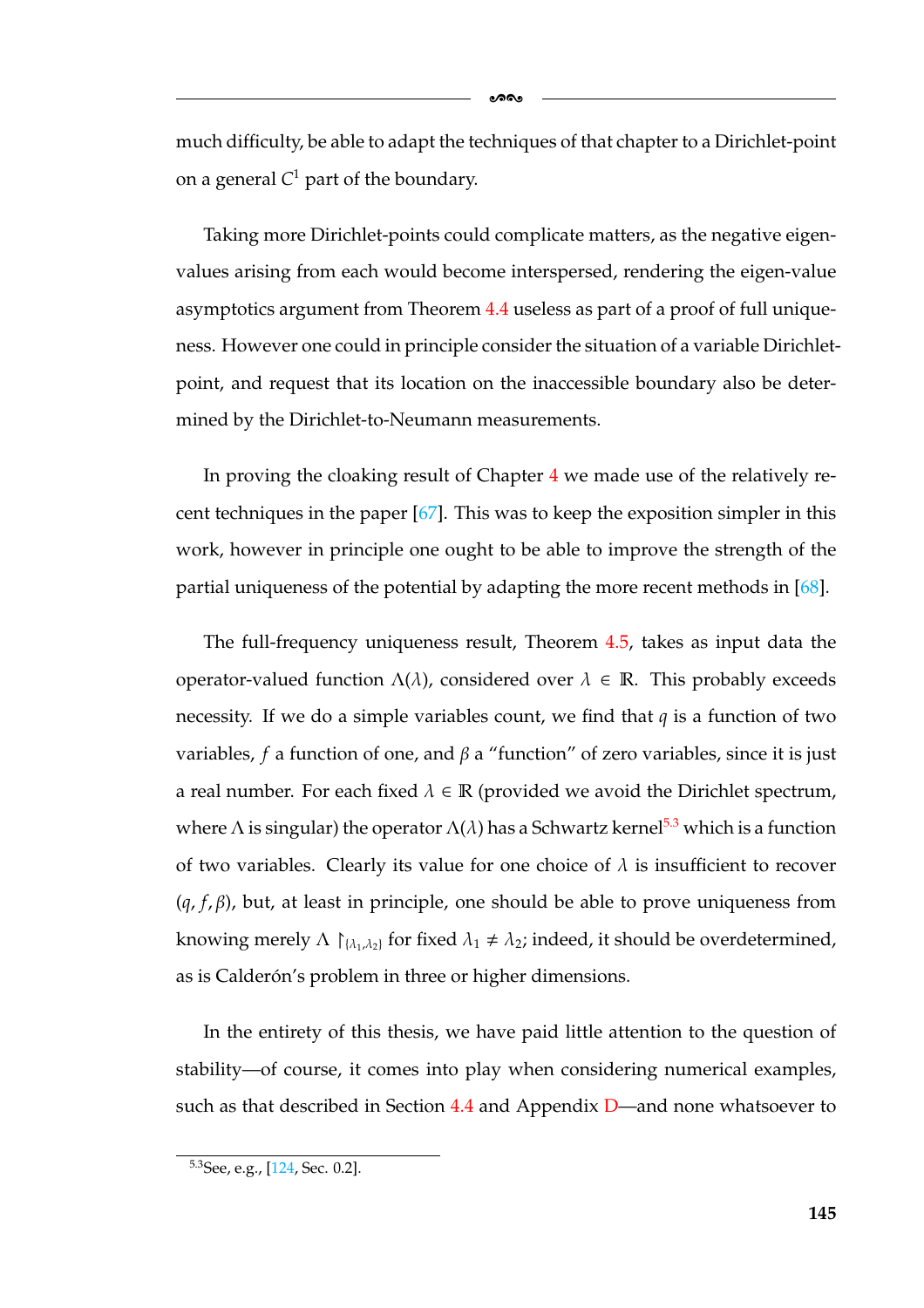the issue of existence of solutions to the inverse problems. Needless to say, these are not trivial issues, and a more complete solution of these inverse problems should include results regarding them. The author hopes this will be achieved in due course.

ക്കം

Finally, there is also the question of the physical significance of our version of the Dirichlet-point. Starting with admissible Ω, *f*, *q* and β, the set-up defining the operator  $T$  in  $(4.1.6)$  is given by

$$
\begin{cases}\n(-\Delta + q)v(\cdot;\lambda) &= \lambda v(\cdot;\lambda) \text{ in } \Omega, \\
v(\cdot;\lambda) - f\partial_v v(\cdot;\lambda) &= 0 \text{ on } \Gamma_c, \\
[v(\cdot;\lambda), u_0 + \beta v_0] &= 0 \text{ at } x_0, \\
v(\cdot;\lambda) &= 0 \text{ on } \Gamma.\n\end{cases}
$$

Formally taking the inverse of the transformation [\(1.2.1\)](#page-13-0), we write  $q = \gamma^{-1/2} \Delta \gamma^{1/2}$ ,  $u = \gamma^{-1/2}v$  and  $g = \gamma^{1/2} - f \partial_v \gamma^{1/2}$ , and find that

$$
\begin{cases}\n-\nabla \cdot (\gamma \nabla u(\cdot;\lambda)) &= \lambda \gamma u(\cdot;\lambda) \text{ in } \Omega, \\
gu(\cdot;\lambda) - f \gamma^{1/2} \partial_{\nu} u(\cdot;\lambda) &= 0 \text{ on } \Gamma_{c}, \\
[\gamma^{1/2} u(\cdot;\lambda), u_0 + \beta v_0] &= 0 \text{ at } x_0, \\
u &= 0 \text{ on } \Gamma.\n\end{cases}
$$

*<sup>A</sup> priori*, there is no reason to believe *g* need not have simple zeros of Berry– Dennis type, although the so-called "Neumann-points" $5.4$  are not problematic from the perspective of self-adjointness [\[21\]](#page-180-0). Assuming it is well behaved everywhere, then, we have the equivalent Berry–Dennis boundary condition  $u - \tilde{f} \partial_v u$ . Physically, this is a prescription of a relationship on  $\Gamma_c$  between the current and voltage, which decays (asymptotically linearly) at one point to a condition solely on the voltage. We are not aware of any physical examples of this sort of be-

<span id="page-152-0"></span><sup>&</sup>lt;sup>5.4</sup>These are where the Robin condition degenerates to a Neumann condition.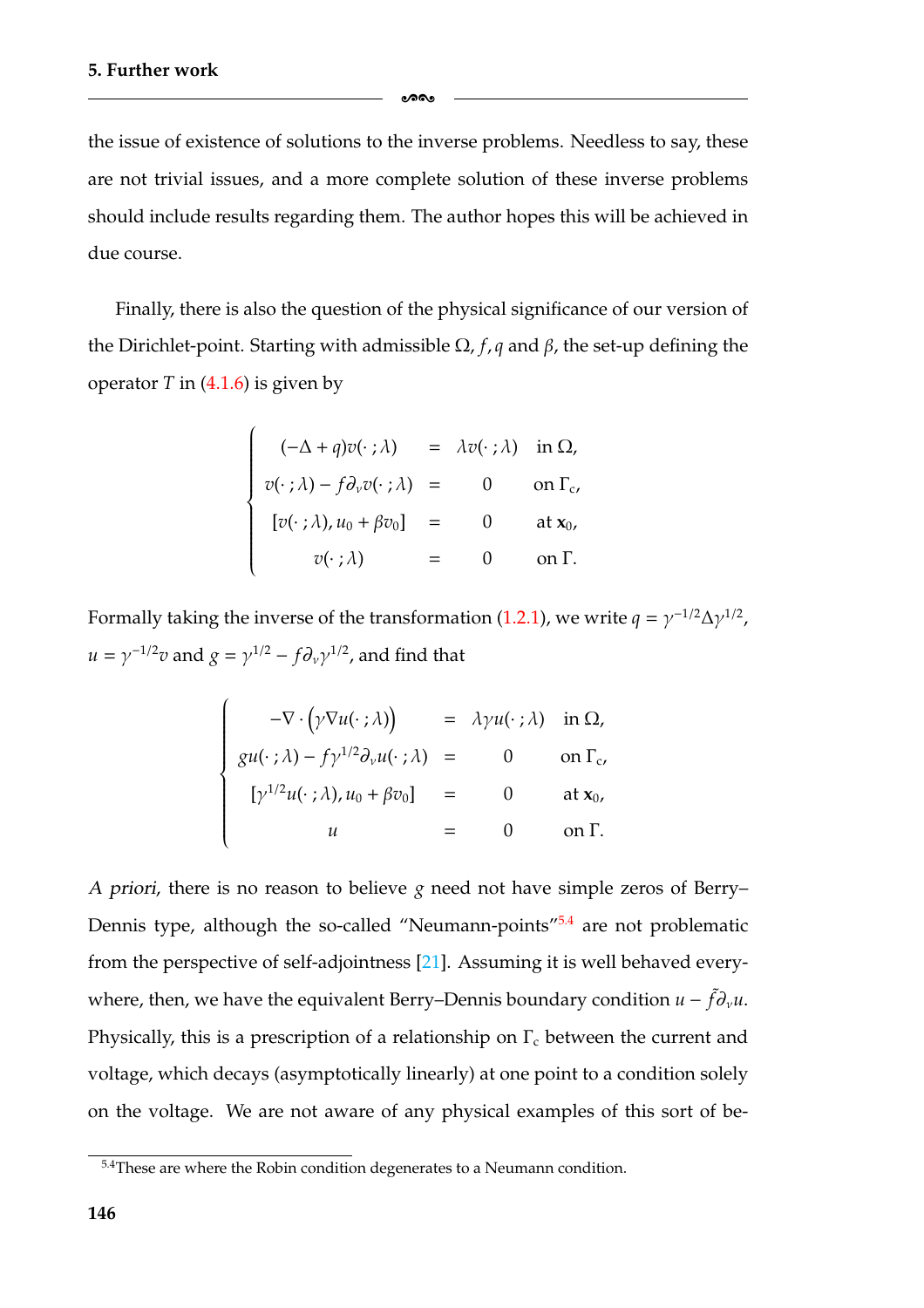haviour, but this could simply be because physicists and engineers have not yet looked for them. The author's opinion is that discovery of such examples is certainly a worthwhile endeavour, not only from his desire for mathematical completeness but also for the novel material properties that they might embody.

-

In conclusion, we hope firstly to have elucidated for the reader some interesting mathematics and described clearly for them some novel techniques in analysis. We also hope that in the last few paragraphs we have impressed on the reader that these ideas are but the first timid steps into another area of mathematics, with the potential for both physical application and to be a bountiful source of exciting and fascinating problems. Of course<sup>5.5</sup>, if we have seen further, it is by standing on the shoulders of giants. Yet, whilst we but played on this grand sea-shore, we had and still have lying before us the great undiscovered ocean of truth.

**147**

<span id="page-153-0"></span> $\overline{5.5}$ To paraphrase Newton.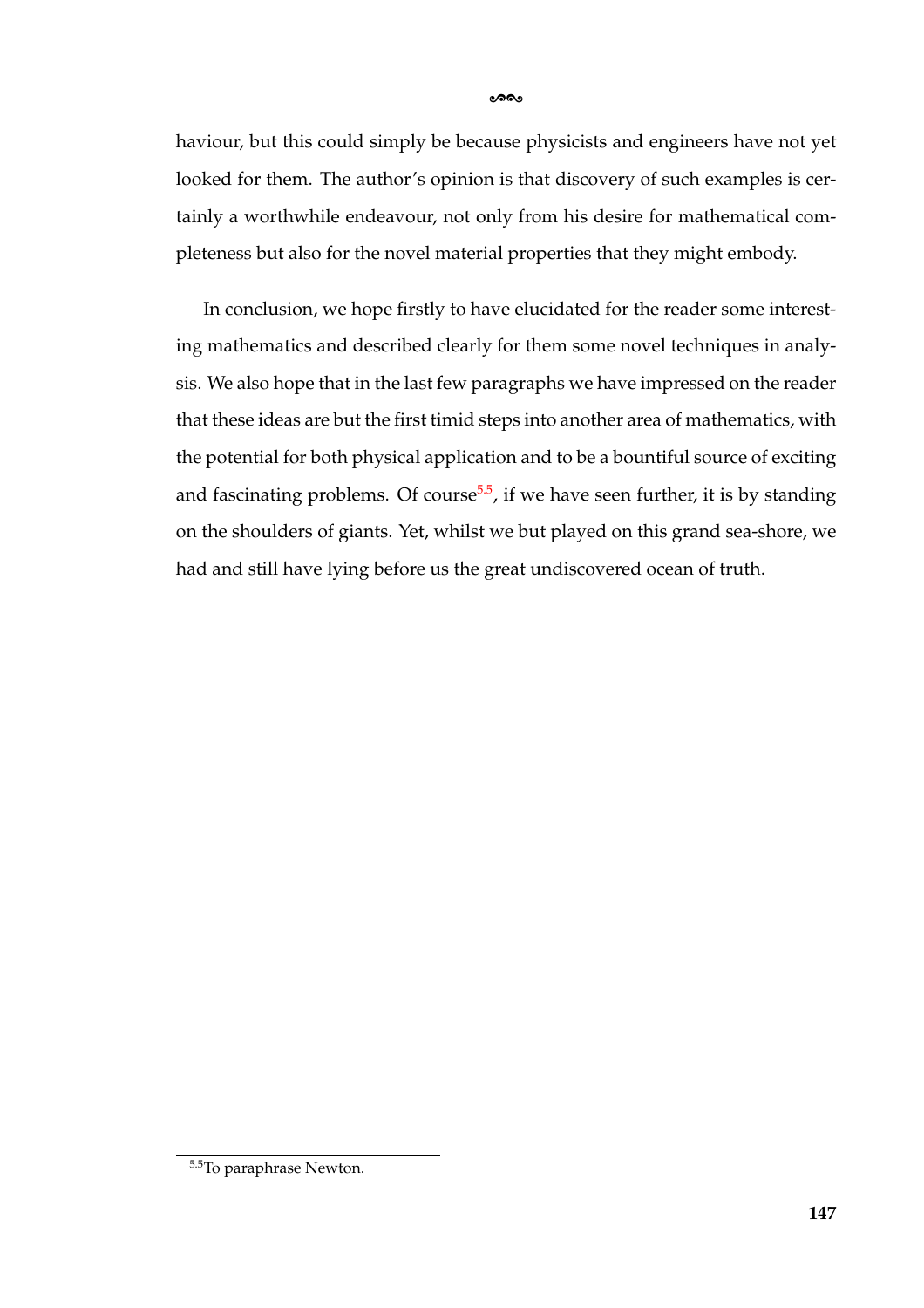# **Appendices**

*'I am a brain, Watson. The rest of me is a mere appendix.'*

 $-$  Sir Arthur Conan Doyle<sup>5.6</sup>

#### <span id="page-154-0"></span>**A Herglotz functions**

The classical theory of analytic functions in the upper half-plane  $\mathbb{C}^+ = \{x + iy \mid x \in \mathbb{C}\}$  $\mathbb{R}, y > 0$ } with non-negative imaginary part has been ascribed to various people, notably Nevanlinna, Pick, and Herglotz. We follow a tradition in mathematical physics—to which the author feels a strong connection—in referring to such functions by the latter name, and intend no insult to the others who worked on them. In this appendix we collect some useful facts concerning these functions. The proofs can be found scattered in various works, though two detailed references on the topic are due to Gesztesy and Tsekanovskii [\[57\]](#page-183-2), and (more classically) Aronszajn and Donoghue [\[8\]](#page-179-0). In what follows we refer more directly to [\[57\]](#page-183-2).

Herglotz functions are usually extended by symmetry to C<sup>−</sup> = C<sup>+</sup>, i.e., if *h* is a Herglotz function then its extension is defined by

<span id="page-154-2"></span>
$$
h(z) = \overline{h(\overline{z})} \quad (z \in \mathbb{C}^{-}).
$$
\n(A.1)

<span id="page-154-1"></span><sup>5.6</sup>Sherlock Holmes, in *The Adventure of the Mazarin Stone*, Strand Magazine (1921).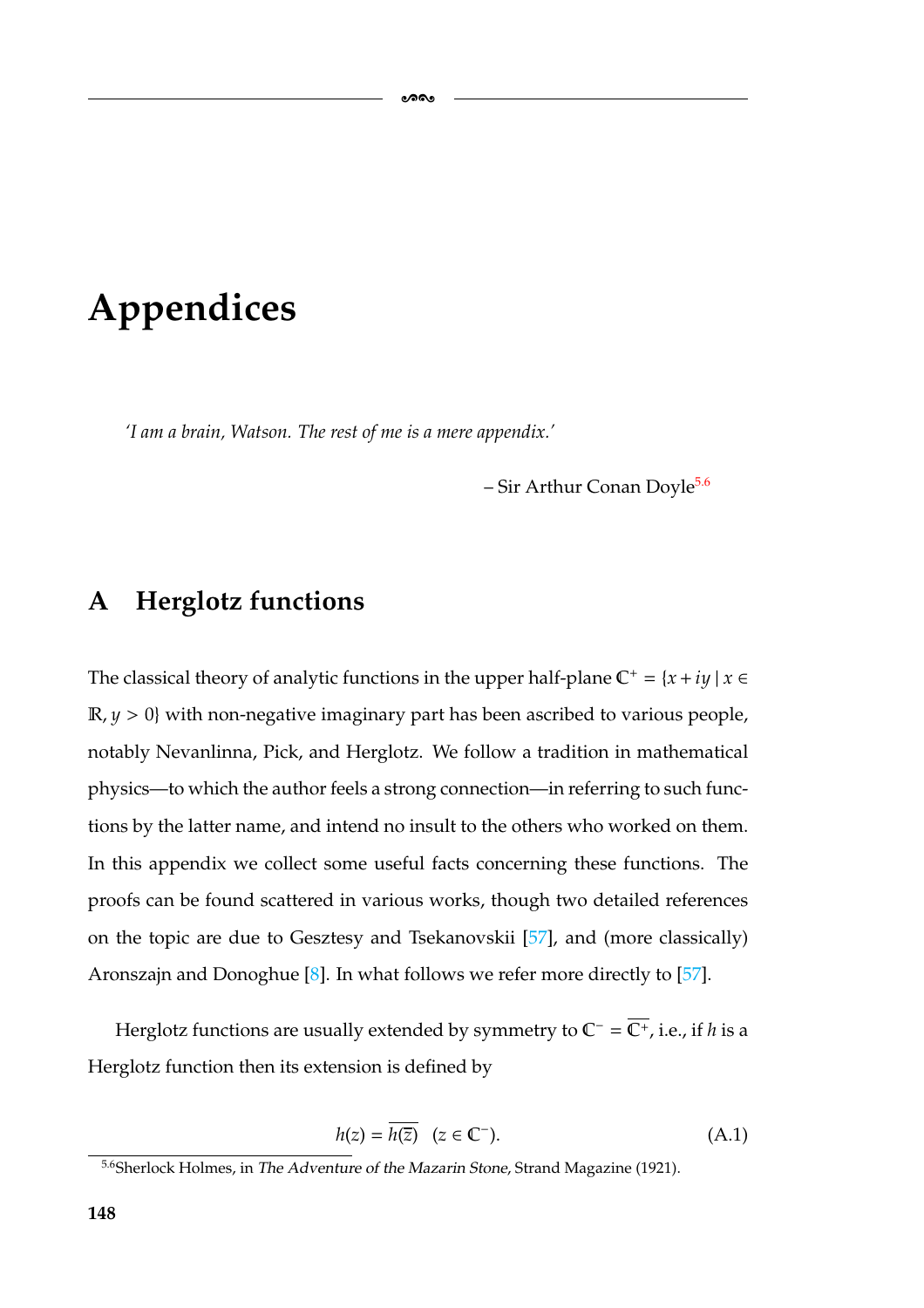We note the following two results, which are both crucial yet trivial.

**Proposition A1.** Let  $h_1$  and  $h_2$  be Herglotz functions. Then  $h_1 + h_2$  is Herglotz, and if  $h_2(\mathbb{C}^+) \subseteq \mathbb{C}^+$ , then  $h_1 \circ h_2$  *is also Herglotz.* 

ക്കം

**Corollary A1.** As a consequence, for any complex  $a_{11}$ ,  $a_{12}$ ,  $a_{21}$  and  $a_{22}$ , defining a =  $(a_{ij})_{i,j=1}^2$  *and satisfying a<sup>∗</sup>Ja* = *J* where *J* = (0, −1; 1, 0), we have

$$
h_a(\lambda):=\frac{a_{21}+a_{22}h(\lambda)}{a_{11}+a_{12}h(\lambda)}\quad (\lambda\in\mathbb{C}^+)
$$

*defines a Herglotz function whenever h is Herglotz.*

**Remark.** *In particular, a can be taken to be*

$$
\begin{pmatrix}\n\sin(\alpha) & \cos(\alpha) \\
\cos(\alpha) & -\sin(\alpha)\n\end{pmatrix}.
$$

Arguably the most important fact about Herglotz functions is their Lebesgue– Stieltjes integral representation:

<span id="page-155-1"></span>**Theorem A1.** *If h is Herglotz then there is a real-valued Borel measure* ρ *on* R *satisfying the growth condition*  $\int_{-\infty}^{\infty} (1 + t^2)^{-1} d\rho(t) < \infty$  such that

<span id="page-155-0"></span>
$$
h(\lambda) = A + B\lambda + \int_{-\infty}^{\infty} \left(\frac{1}{t - \lambda} - \frac{t}{1 + t^2}\right) d\rho(t) \quad (\lambda \in \mathbb{C}^+),
$$
 (A.2)

*and is absolutely convergent as an integral. The constants are given by*

$$
A = \text{Re}(h(i)),
$$
  
\n
$$
B = \lim_{r \to +\infty} \frac{h(ir)}{ir} \ge 0.
$$

*Conversely, any function h specified on*  $\mathbb{C}^+$  *by*  $A \in \mathbb{R}$ *, B*  $\geq$  0 *and an admissible measure* ρ *via the formula* [\(A.2\)](#page-155-0) *is a Herglotz function.*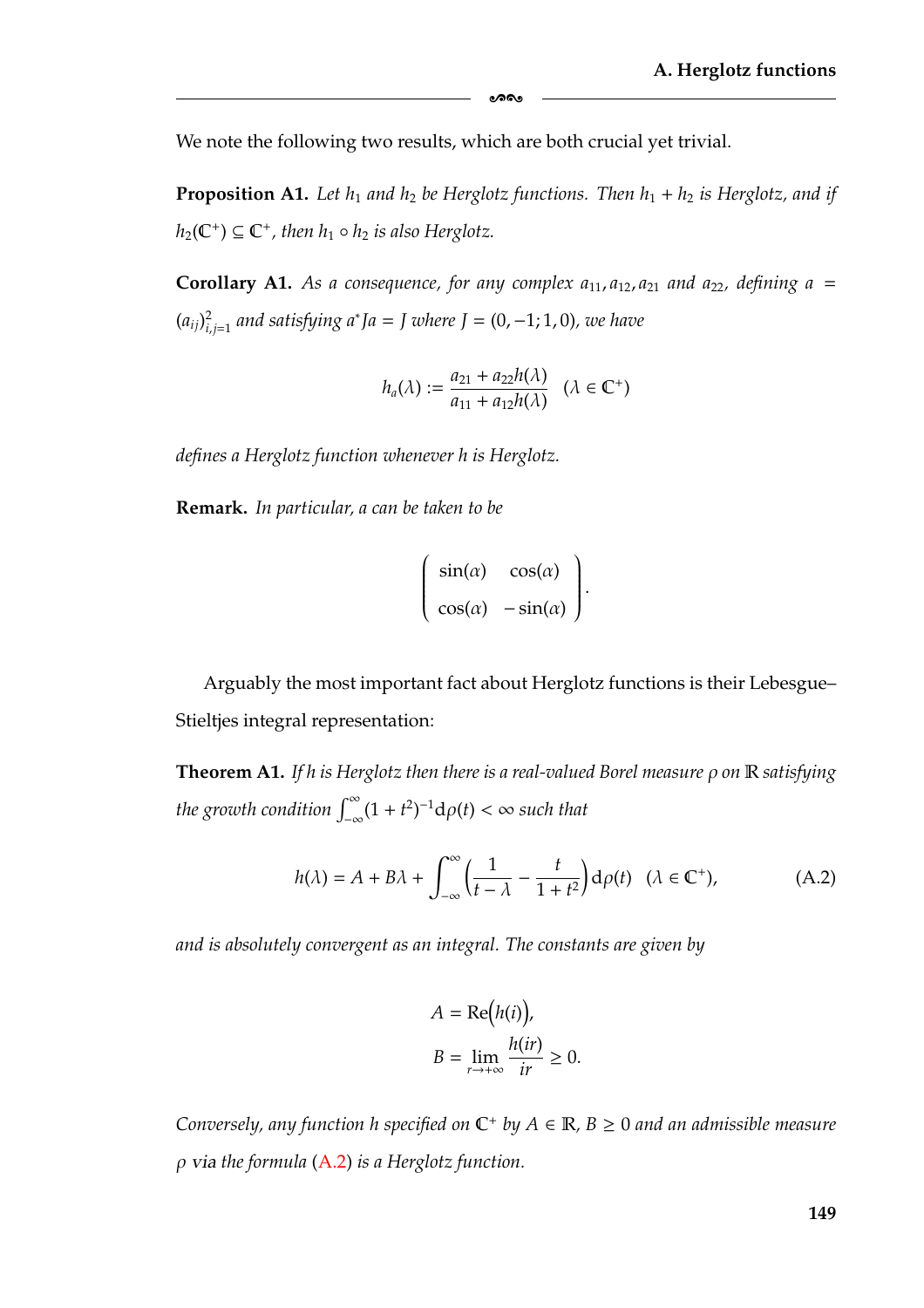*Proof.* See the references for [\[57,](#page-183-2) Thm. 2.2(iii)].

**Remark.** The term  $\frac{t}{1+t^2}$  simply increases the decay rate in the integrand. If  $\int_{-\infty}^{\infty}$  $\frac{\mathrm{d}\rho(t)}{1+|t|}<\infty$ *then the formula collapses to*

-

$$
h(\lambda) = \tilde{A} + B\lambda + \int_{-\infty}^{\infty} \frac{d\rho(t)}{t - \lambda} \quad (\lambda \in \mathbb{C}^+),
$$

*where*  $\tilde{A} = A - \int_{-\infty}^{\infty}$ −∞  $\frac{t d\rho(t)}{1+t^2}$ .

Part of the statement in Theorem [A1](#page-155-1) may be written in a constructive form: **Theorem A2.** *The measure* ρ *may be calculated from its Herglotz function h:*

$$
\rho([x, y]) + \rho((x, y)) = \frac{1}{i\pi} \lim_{\varepsilon \searrow 0} \int_x^y \Big( h(s + i\varepsilon) - h(s - i\varepsilon) \Big) \mathrm{d}s.
$$

*Proof.* See the references for [\[57,](#page-183-2) Thm. 2.2(iv)].

**Corollary A2.** *If*  $\rho$  *is continuous in an interval*  $I \subset \mathbb{R}$ *, then for all*  $x$ ,  $y \in I$  *with*  $x < y$ *we have, more explicitly,*

$$
\rho(y) - \rho(x) = \frac{1}{i\pi} \lim_{\varepsilon \searrow 0} \int_{x}^{y} \left( h(s + i\varepsilon) - h(s - i\varepsilon) \right) \mathrm{d}s. \tag{A.3}
$$

**Remark.** *We are thinking of* ρ *in two ways, both as a measure and as a real-valued function of bounded variation. In the former sense we interpret the integral in the manner of Lebesgue, whilst we view the integral in the latter sense as being of Riemann–Stieltjes type.*

Considering a closed and densely-defined self-adjoint operator<sup>5.7</sup> *T* on a Hilbert space *H* and  $\lambda \in \mathbb{C}^+ \subset \mathbb{C} \setminus \sigma(T)$ , for any  $u \in H$  the form  $h(\lambda) = \langle (T - \lambda)^{-1}u, u \rangle_H$  satisfies

$$
\operatorname{Im}\left(\langle (T-\lambda)^{-1}u,u\rangle_{H}\right)=\int_{-\infty}^{\infty}\frac{\operatorname{Im}(\lambda)}{|t-\lambda|^{2}}d\langle E_{t}u,u\rangle_{H},
$$

 $\Box$ 

<span id="page-156-0"></span><sup>5.7</sup>See Section [2.1.](#page-26-0)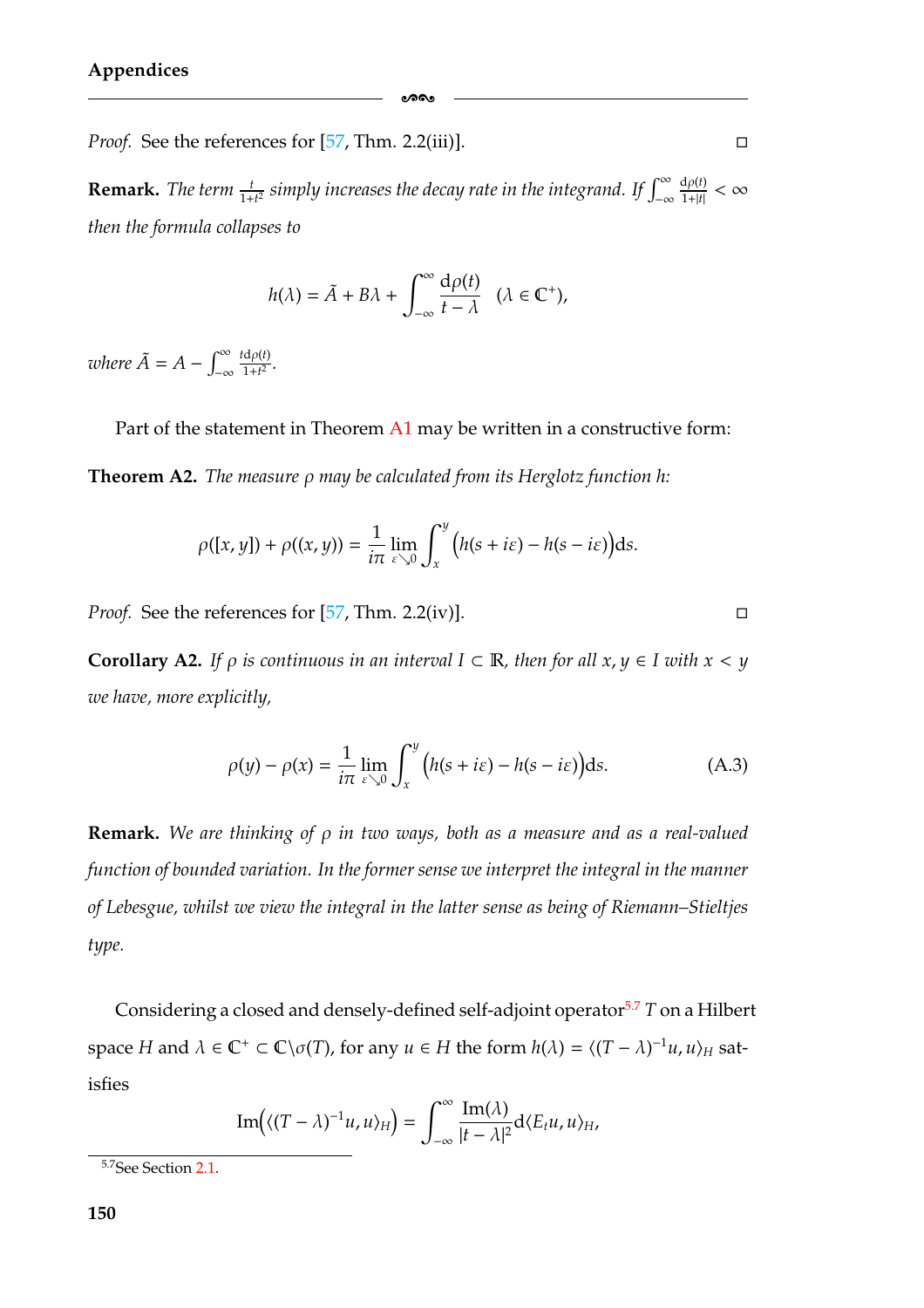and is easily seen to be analytic in  $\lambda$ , making it a Herglotz function. It follows without much difficulty that  $d\rho(t) = d\langle E_t u, u \rangle_H$  and  $A - \int_{-\infty}^{\infty}$  $\frac{t d\rho(t)}{1+t^2} = 0 = B$ . This links directly to Stone's formula [\[116,](#page-186-0) Thm. VII.3], which states

-

$$
E_{[x,y]} + E_{(x,y)} = \lim_{\varepsilon \searrow 0} \frac{1}{i\pi} \int_{x}^{y} \big( (T - s - i\varepsilon)^{-1} - (T - s + i\varepsilon)^{-1} \big) \mathrm{d} s,
$$

where the limit is strong, i.e., in *H*-norm when acting on any fixed  $u \in H$ .

Another key result for these functions concerns when they may be analytically continued from  $\mathbb{C}^+$  into  $\mathbb{C}^-$ :

**Theorem A3.** *The continuation by reflection in* [\(A.1\)](#page-154-2) *is analytic through a real interval*  $(x, y)$  *if and only if*  $\rho$  *is not supported in*  $(x, y)$ *.* 

*Proof.* See [\[61,](#page-183-3) [57,](#page-183-2) Lem. 2.5].

In light of this we consider any Herglotz function *h* to be defined on its maximal domain. To close this appendix we list a few more important properties:

- If ρ as a function has a finite discontinuity at *x* and is continuous near *x* then *h* has a simple pole at *x* with negative residue [\[57,](#page-183-2) Thm. 2.2(vi)].
- If the function ρ increases continuously in the interval *I* then *h* is not defined on *I* and suffers a discontinuity approaching *I* from either side, i.e., either of  $\mathbb{C}^{\pm}$  [\[57,](#page-183-2) Lem. 2.5].
- The zeros and poles of *h* interlace, i.e., if ρ is 0 between any two poles then in the same interval there is a zero.

The last is a simple consequence of the intermediate value theorem and noting that in any interval of continuity  $h'(\lambda) = B + \int_{-\infty}^{\infty} (t - \lambda)^{-2} d\rho(t) \ge 0$ , i.e., *h* is increasing.

 $\Box$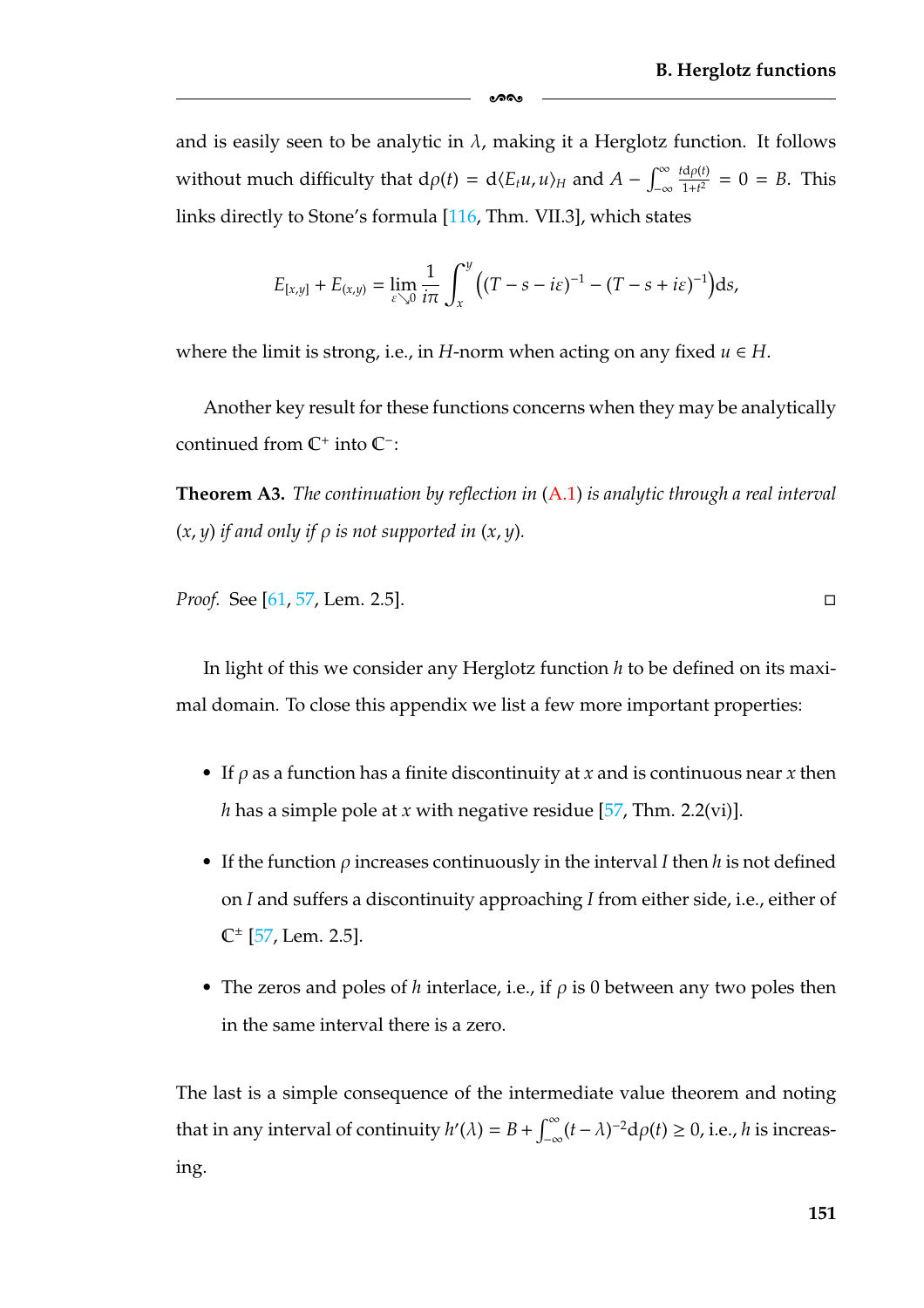#### **B Bessel functions**

In this appendix we collect some necessary results on the large-*n* asymptotics of the eigen-values and norming constants defined in Section [3.3,](#page-74-0) as well as a result on asymptotics of the *m*-function, needed in the same section.

-

The eigen-values of the Bessel equation of zeroth order, with Dirichlet and Neumann boundary conditions at the left and right end-points respectively of (0, 1), are well-studied, and are algebraically equivalent to the positive zeros of the Bessel function  $J_1$ . This information is enough to determine the eigen-values  $\lambda_n$  for the boundary value problem  $(3.3.3)$ ,  $(3.3.4)$  and  $(3.3.7)$ , asymptotically to order  $1/n$ . We calculate these first for the unperturbed equation, then use a result from [\[35\]](#page-181-1) to move to the perturbed version.

<span id="page-158-0"></span>**Lemma B1.** *Let*  $Q \in L^2(0, b)$ *,*  $h \in \mathbb{R}$  *and denote by*  $U_p(\cdot; \lambda)$  *the principal solution at* 0 *of* [\(3.3.3\)](#page-79-0)*,*

$$
-u''(x;\lambda) + \left\{Q(x) - \frac{1}{4x^2}\right\}u(x;\lambda) = \lambda u(x;\lambda) \quad \big(x \in (0,b)\big),
$$

*i.e.,*  $U_p$  *is non-trivial, and for all linearly independent solutions V we have*  $U_p(0^+)$  =  $o(V(0^+))$ . When ordered by size and enumerated by  $n = 1, 2, 3, \ldots$  the eigen-values  $\lambda_n$  of *the above differential equation with the boundary conditions*

$$
\begin{cases} [u, U_p](0^+; \lambda) = 0, \\ u'(b; \lambda) = hu(b; \lambda), \end{cases}
$$

*satisfy the asymptotics*

$$
\sqrt{\lambda_n} = \left(n + \frac{1}{4}\right)\frac{\pi}{b} + O(1/n).
$$

*Proof.* Suppose firstly that  $Q \equiv 0$ , and denote the corresponding eigen-values by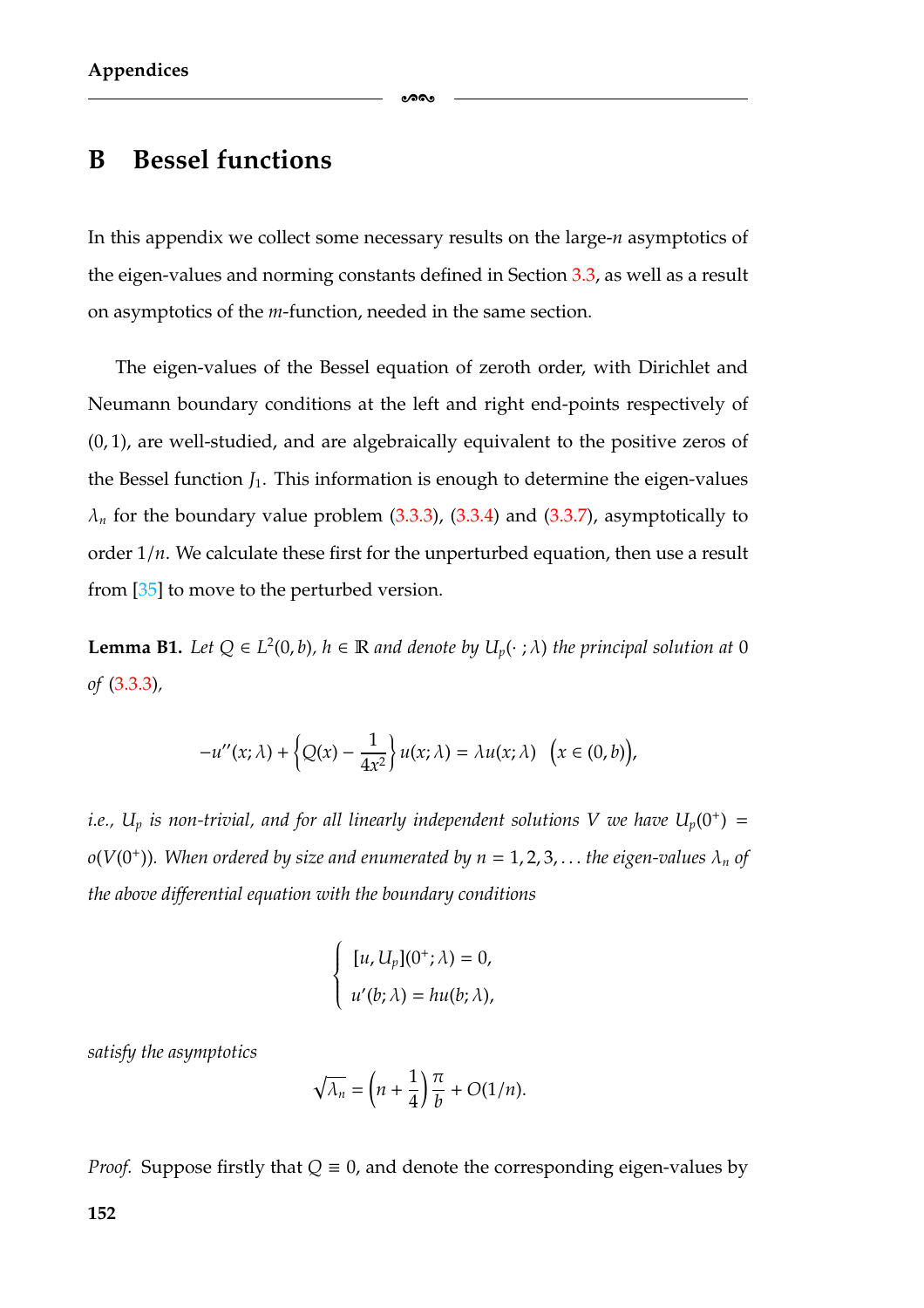$\lambda_n^0$ . The boundary condition at 0 allows us to choose any constant multiple of  $x^{1/2} J_0(x)$ √  $\overline{\lambda}$ x) as our solution. The condition at  $b$  then forces the eigen-values to be the positive zeros of

ക്ക

$$
b\sqrt{\lambda}J_1(b\sqrt{\lambda})+(h-1/2)J_0(b\sqrt{\lambda}).
$$

Thus, for each fixed *c*, we seek asymptotics for the zeros of

$$
f(z) := zJ_1(z) - cJ_0(z).
$$

Recall that  $J_0$  and  $J_1$  have only simple positive zeros  $[2,$  Sec. 9.5], and notice  $f(j_{0,n}) = j_{0,n}J_1(j_{0,n})$  which alternates in sign as *n* is incremented because  $j_{0,n}$  interlace with  $j_{1,n}$ . The intermediate value theorem then gives a zero  $z_n \in (j_{0,n}, j_{0,n+1})$ for  $f$ , whilst the fact that  $J_0$  and  $J_1$  oscillate with asymptotically the same "pe-riod" [\[2,](#page-179-1) Sec. 9.2] means  $z_n$  is unique. Since  $j_{0,n} = (n - 1/4)\pi + O(1/n)$  and  $j_{1,n} = (n + 1/4)\pi + O(1/n)$  [\[2,](#page-179-1) Eq. 9.5.12] the positive zeros of *f* are

$$
z_n=(n+1/4)\pi+\varepsilon_n\sim n,
$$

with the leading-order behaviour following from  $|\varepsilon_n| \leq \pi/2 + O(1/n)$ . We now use the asymptotic expansion [\[2,](#page-179-1) Eq. 9.2.1] of the first-order Bessel function  $J_\mu(x)$  =  $\sqrt{(2/\pi x)} (\cos(x - \mu \pi/2 - \pi/4) + O(1/x)) (x \to +\infty)$  to observe that

$$
O(1/n) \ni \frac{c}{\sqrt{z_n}} J_0(z_n) = \sqrt{z_n} J_1(z_n)
$$

$$
= -\sqrt{\frac{2}{\pi}} \Big( \cos(z_n + \pi/4) + O(1/n) \Big).
$$

Taylor-expanding around the zeros of cosine implies  $b\sqrt{\lambda_n^0} = z_n = (n + 1/4)\pi +$ *O*(1/*n*). Finally, the second equation of [\[35,](#page-181-1) p. 17] implies  $\sqrt{\lambda_n} = \sqrt{\lambda_n^0} + O(1/n)$ .  $\Box$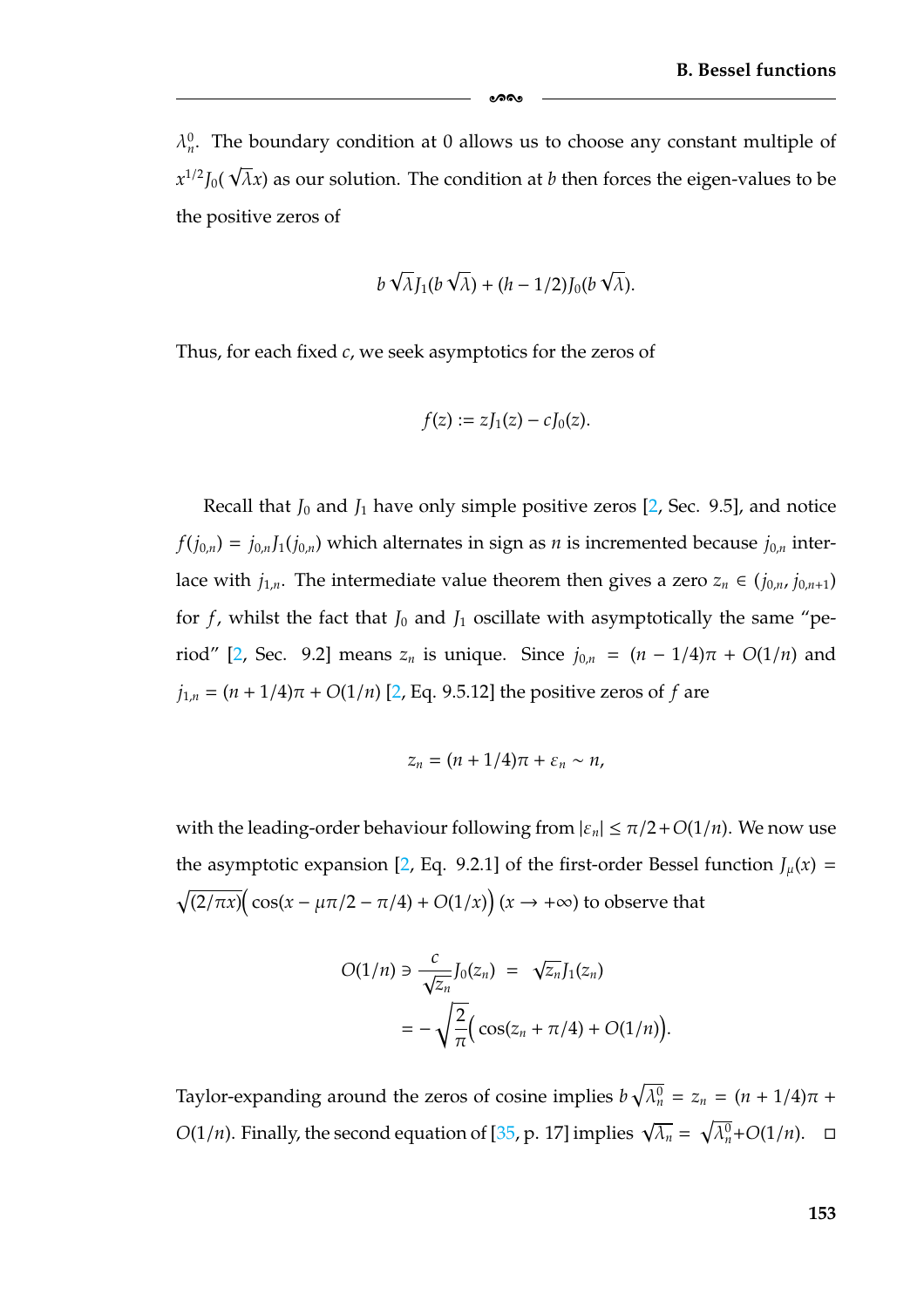The next lemma provides an asymptotic representation of the norming constants in Section [3.3.](#page-74-0) For its proof we will relate our notation to that of [\[35\]](#page-181-1), then utilise some results from the same paper.

ക്ക

**Lemma B2.** *Let*  $Q \in L^2(0, b)$ *,*  $h \in \mathbb{R}$  *and suppose*  $\varphi(\cdot; \lambda)$  *solves* [\(3.3.3\)](#page-79-0) *with initial conditions*  $\varphi$ (*b*;  $\lambda$ ) = 1,  $\varphi$ '(*b*;  $\lambda$ ) = *h.* Then the norming constants  $\alpha_n := \int_0^b \varphi(\cdot;\lambda_n)^2$ *satisfy*

$$
\alpha_n = b/2 + O(1/n).
$$

*Proof.* We begin by transforming to the interval  $(0, 1)$ , so that we may use some results from [\[35\]](#page-181-1): defining  $\eta(x) = \varphi(bx)$  and  $P(x) = b^2Q(bx)$  (0 < *x* < 1) we find

<span id="page-160-0"></span>
$$
\begin{cases}\n-\eta''(x;\mu) + (P(x) - \frac{1}{4x^2})\eta(x;\mu) & = \mu\eta(x;\mu) & (x \in (0,1)), \\
\eta(1;\mu) & = 1, \\
\eta'(1;\mu) & = bh,\n\end{cases}
$$
\n(B.1)

where  $\mu = b^2 \lambda$ . Then set  $\mu_n = b^2 \lambda_n$  and  $\eta_n = \eta(\cdot; \mu_n)$ . By checking the boundary conditions one may easily see that

$$
\eta_n = y_2(\cdot\ ;\mu_n)/y_2(1;\mu_n),
$$

where  $y_2(\cdot;\mu)$  is the solution of the differential equation in [\(B.1\)](#page-160-0) satisfying the boundary condition  $x^{-1/2}y_2(x;\mu) \to 1$  ( $x \to 0$ ). In the second-to-last equation of [\[35,](#page-181-1) p. 16] it is observed that, as  $\rho \rightarrow +\infty$ , we have

$$
\int_0^1 y_2(\cdot;\rho^2)^2 = \frac{1}{\rho} \left[ \frac{1}{2} + O\left(\frac{\log(\rho)}{\rho}\right) \right].
$$

Since  $\int_0^b \varphi(\cdot;\lambda_n)^2 = b \int_0^1 \eta_n^2$ , if we set  $\rho_n = \sqrt{\mu_n}$  then the lemma would follow if

<span id="page-160-1"></span>
$$
y_2(1; \mu_n)^{-2} = \rho_n\big(1 + O(1/n)\big). \tag{B.2}
$$

**154**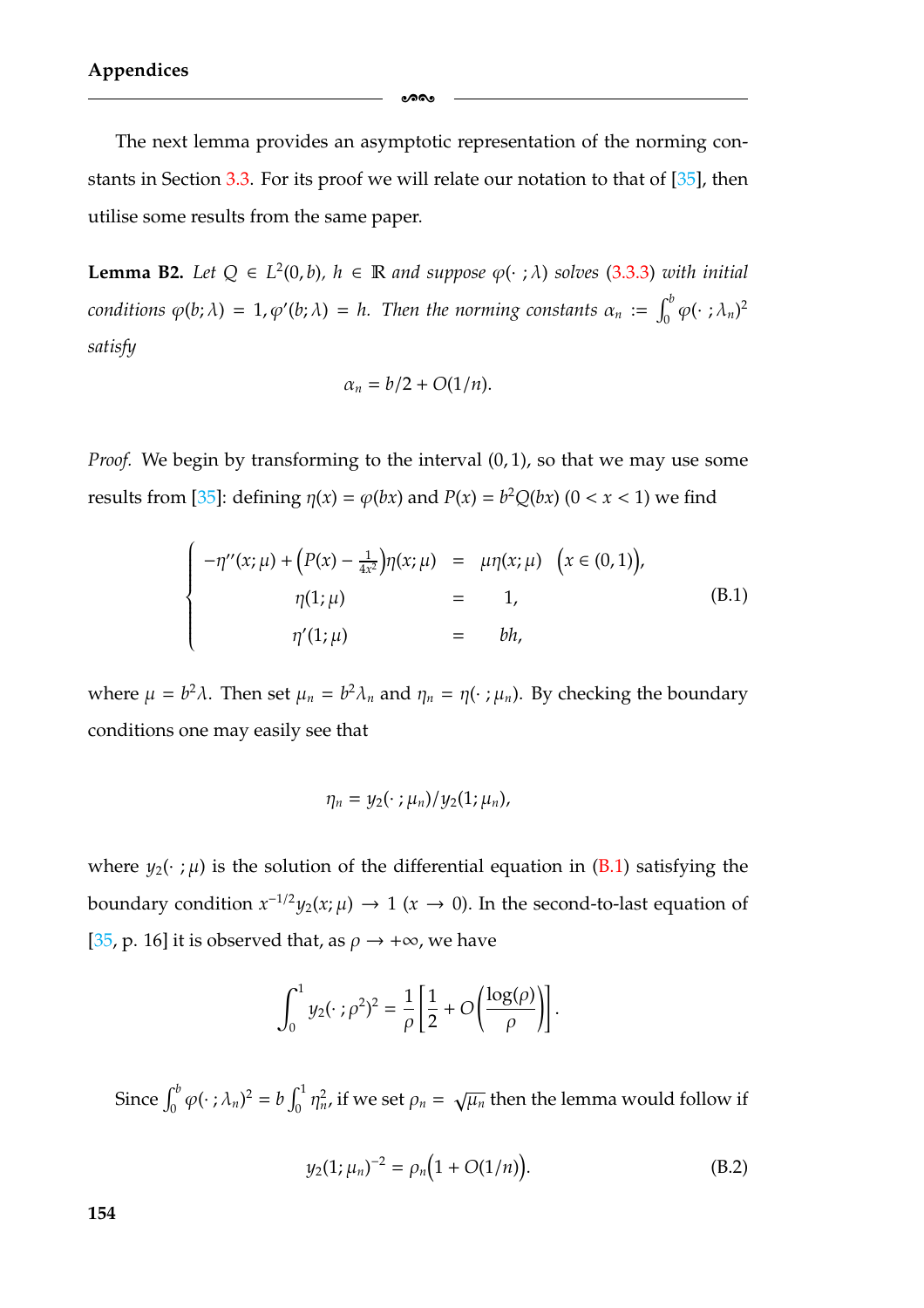To justify [\(B.2\)](#page-160-1) we appeal to [\[35,](#page-181-1) Lem. 3.2], which implies that

-

<span id="page-161-2"></span>
$$
\left| y_2(1;\mu_n) - \sqrt{\frac{\pi}{2}} J_0(\rho_n) \right| \leq \frac{C}{\sqrt{n}} \left( e^{J(n)} - 1 \right), \tag{B.3}
$$

where (using Cauchy–Schwarz for the third line)

$$
0 \le I(n) := \int_0^1 \frac{x}{1 + \rho_n x} (1 - \log(x)) |P(x)| dx
$$
  
\n
$$
\le \frac{1}{\rho_n} \int_0^1 (1 - \log(x)) |P(x)| dx
$$
  
\n
$$
\le \frac{1}{\rho_n} \left( \int_0^1 (1 - \log(x))^2 dx \right)^{1/2} ||P||_{L^2(0,1)}
$$
  
\n
$$
< \frac{3 ||Q||_{L^2(0,b)}}{b \rho_n}.
$$
 (B.4)

Thanks to  $(B.3)$ ,  $(B.4)$  and Lemma  $B1$ , we find

<span id="page-161-0"></span>
$$
y_2(1; \mu_n) = \sqrt{\frac{\pi}{2}} J_0(\rho_n) + O(n^{-3/2}).
$$
 (B.5)

<span id="page-161-1"></span>.

Lemma [B1](#page-158-0) shows furthermore that  $\rho_n = j_{1,n} + O(1/n) = (n+1/4)\pi + O(1/n)$  which, thanks to  $J'_0 = -J_1$ , are asymptotically the local extrema of  $J_0$ . Hence by expanding the cosine part of [\[2,](#page-179-1) Eq. 9.2.1] in a first-order Taylor approximation around *n*π it follows that  $\mathbb{R}^2$ 

$$
J_0(\rho_n) = \sqrt{\frac{2}{\pi \rho_n}} \left[ (-1)^n + O\left(\frac{1}{n}\right) \right]
$$

Upon substitution into  $(B.5)$  this yields  $(B.2)$ , as desired.

 $\Box$ 

### **C Asymptotics for Sturm–Liouville problems**

In Chapters [2](#page-25-0) and [3](#page-55-0) we have made free reference to various spectral asymptotic results for solutions of Sturm–Liouville problems, as well as for the resulting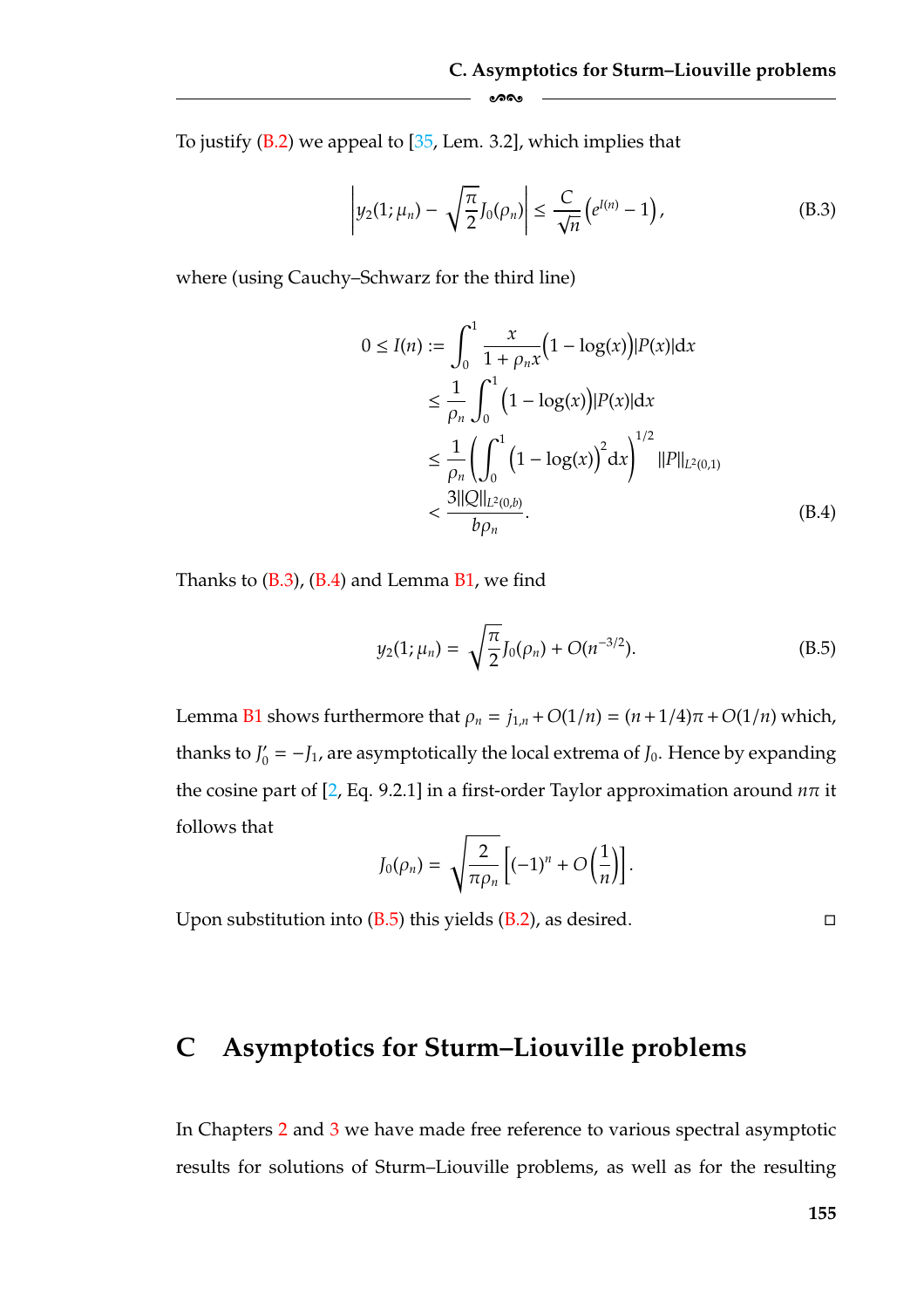Weyl–Titchmarsh *m*-functions. Such results are often classical, and well known to those familiar with the field. However the standard sources of their proofs can be arcane or difficult to follow. For this reason we include here the few key asymptotic results we will need, and our versions of their proofs, as well as references to more original sources.

ക്കം

**Lemma C1** (Asymptotics in  $\lambda$  of a fundamental system). Let  $p = w = 1$ , suppose  $0 <$  $b\leq\infty$  and take a real-valued  $q\in L^1_{\rm loc}[0,b).$  Then the fundamental system { $s(\cdot\ ;\lambda),c(\cdot\ ;\lambda)$ } *for the one-dimensional Schrödinger equation* 

<span id="page-162-1"></span>
$$
-u''(x; \lambda) + qu(x; \lambda) = \lambda u(x; \lambda) \quad (x \in (0, b)), \tag{C.1}
$$

*defined by the initial conditions*

$$
\begin{cases}\ns(0; \lambda) = 0, & c(0; \lambda) = 1, \\
s'(0; \lambda) = 1, & c'(0; \lambda) = 0,\n\end{cases}
$$

*satisfies the following asymptotic expansions. For any fixed*  $x \in (0, b)$  *and*  $0 < \delta < \pi/2$ , *as*  $\lambda \to \infty$  *in the sector*  $S_{\delta} := {\lambda \in \mathbb{C} \mid \delta < arg(\lambda) < \pi - \delta}$  *we have* 

$$
s(x; \lambda) = \frac{\sin(\sqrt{\lambda}x)}{\sqrt{\lambda}} \Big( 1 + O(|\lambda|^{-1/2}) \Big), \tag{C.2}
$$

<span id="page-162-0"></span>
$$
c(x; \lambda) = \cos(\sqrt{\lambda}x)(1 + O(|\lambda|^{-1/2})).
$$
 (C.3)

*Proof.* We explicitly show the calculation for  $s(x; \lambda)$ . By integrating by parts twice,

$$
\frac{1}{\sqrt{\lambda}} \int_0^x \sin\left(\sqrt{\lambda}(x-t)\right) q(t) s(t; \lambda) dt = \frac{1}{\sqrt{\lambda}} \int_0^x \sin\left(\sqrt{\lambda}(x-t)\right) (s'' + \lambda s)(t; \lambda) dt
$$

$$
= -\frac{\sin(\sqrt{\lambda}x)}{\sqrt{\lambda}} + s(x; \lambda).
$$
 (C.4)

Write  $\sqrt{\lambda} = \mu + i\nu$  where  $\mu, \nu > 0$  since  $\lambda \in \mathcal{R}_{\vartheta} \subset \mathbb{C}^+$ . Then, since 2*i* sin(  $\sqrt{\lambda}x$ ) =

**156**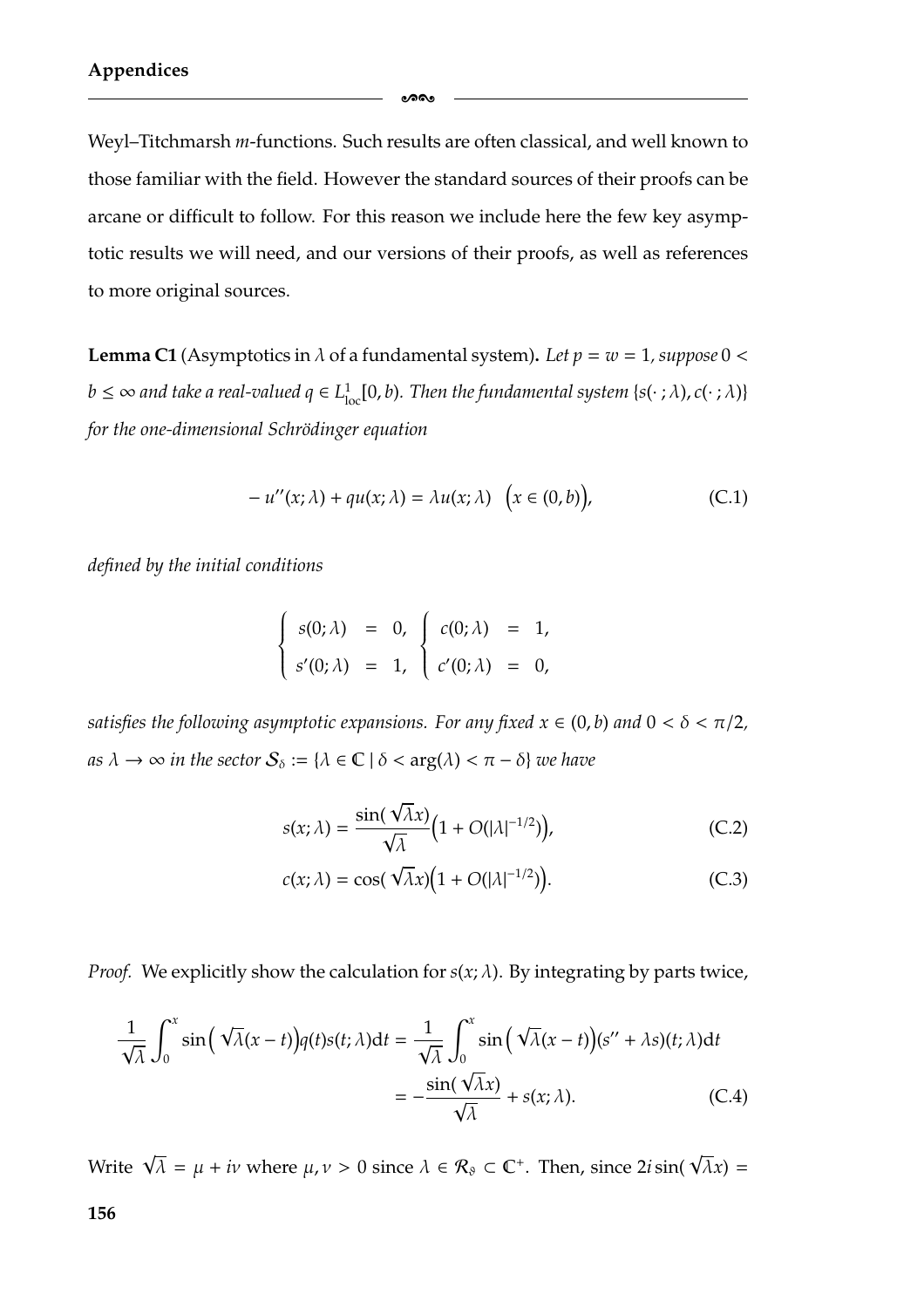$e^{-vx}e^{i\mu x} - e^{vx}e^{-i\mu x}$ , we see from [\(C.4\)](#page-162-0) that

$$
s(x; \lambda)e^{-\nu x} = \frac{e^{-2\nu x}e^{i\mu x} - e^{-i\mu x}}{2i\sqrt{\lambda}} + \int_0^x \frac{e^{-2\nu(x-t)}e^{i\mu(x-t)} - e^{-i\mu(x-t)}}{2i\sqrt{\lambda}} q(t)e^{-\nu t} s(t; \lambda) dt
$$
 (C.5)

Now, on the interval  $(0, x)$ ,  $(C.1)$  is regular and has only bounded continuous solutions<sup>5.8</sup>. Hence we may define  $h(x; \lambda) := \sup_{t \in (0,x)} |s(t; \lambda)e^{-vt}|$ , and we observe from  $(C.5)$  that

<span id="page-163-0"></span>ക്ക

$$
h(x; \lambda) \le \frac{1}{|\sqrt{\lambda}|} + \frac{h(x; \lambda)}{|\sqrt{\lambda}|} \int_0^x |q|,
$$

*ergo*, whenever |  $\sqrt{\lambda}$ | –  $\int_0^x |q| \geq |\lambda|/2$  we have

$$
|s(x;\lambda)| \le h(x;\lambda) \le \frac{1}{|\sqrt{\lambda}| - \int_0^x |q|} \le \frac{2}{|\sqrt{\lambda}|}. \tag{C.6}
$$

Finally, we may substitute this estimate into the integrand of [\(C.4\)](#page-162-0). Since −*i* √  $\lambda =$ <sup>ν</sup>−*i*µ, the expressions *<sup>e</sup>*−*ix* <sup>√</sup> <sup>λ</sup> and *eix* <sup>√</sup> <sup>λ</sup> are respectively exponentially growing and decaying in size as  $S_{\delta} \ni \lambda \to \infty$ . Thus [\(C.4\)](#page-162-0) is bounded by

$$
2|\lambda|^{-1} \int_0^x |e^{\nu x}|.|e^{-2\nu x}-e^{-\nu t)}e^{-i2\mu(x-t)}|.|q(t)|dt
$$

Moreover  $\sin(\sqrt{\lambda}x) = e^{\nu x}(e^{-i\mu x} - e^{-\nu x + i\mu x})/2i$ , meaning that

$$
\left|\frac{\sqrt{\lambda}s(x;\lambda)}{\sin(\sqrt{\lambda}x)}-1\right|\leq \frac{4\int_0^x|q|}{\sqrt{\lambda}}.
$$

This concludes the proof for  $s(x; \lambda)$ , whilst that for  $c(x; \lambda)$  follows similarly.  $\Box$ **Remark.** *These asymptotics were effectively first developed in 1958 by Titchmarsh [\[127,](#page-187-2) Sec. 1.7]; although his argument used a continuous potential, the exact same reason*ing works with a potential from L<sub>loc</sub>[0, b). The above calculation was adapted from that

<span id="page-163-1"></span><sup>5.8</sup>See Section [2.2.](#page-33-0)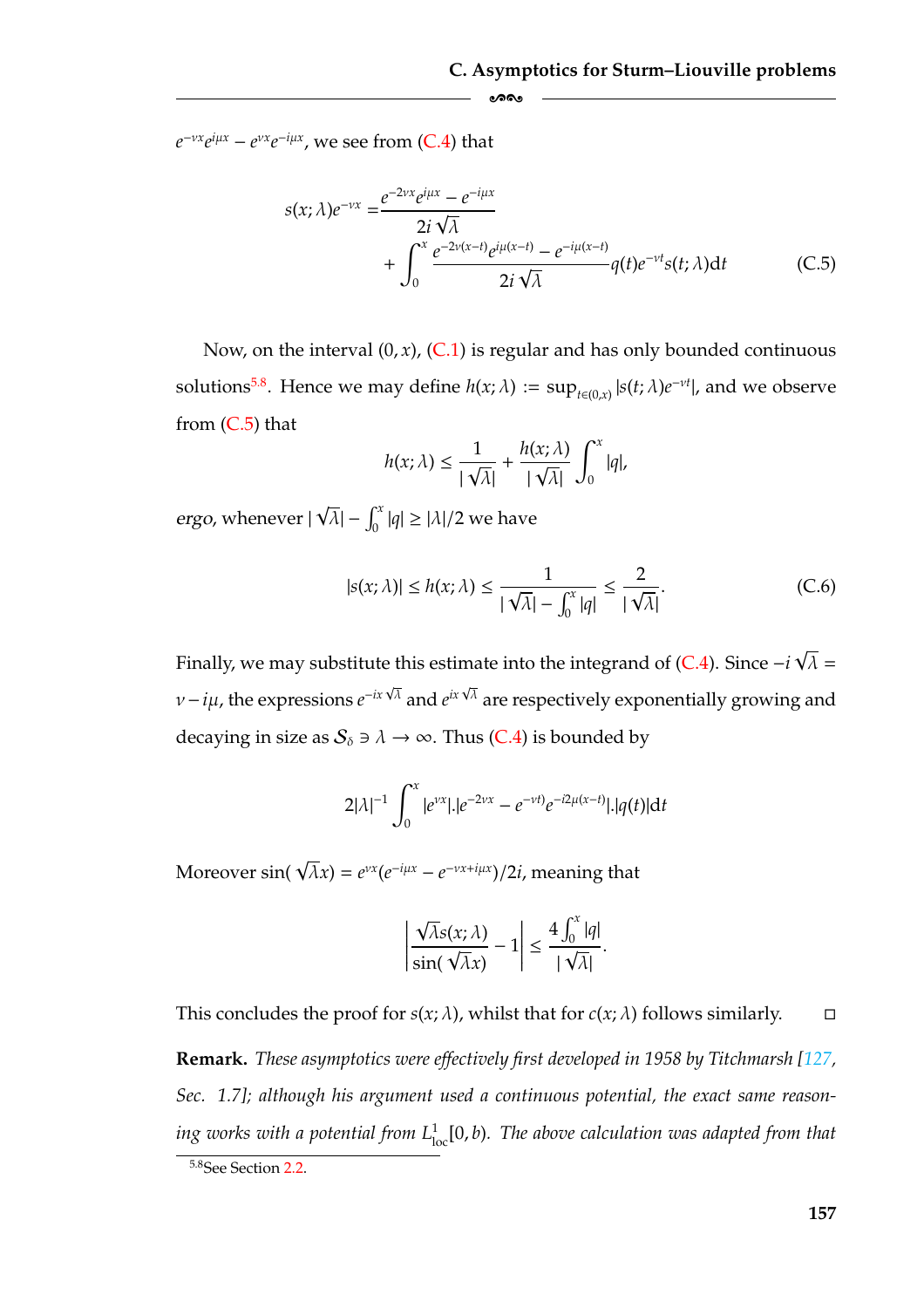*proving [\[92,](#page-185-0) Ch. I, Lem. 2.2].*

Not only do  $s(x; \cdot)$  and  $c(x; \cdot)$  possess nice asymptotics, they are also entire functions. To prove this fact we will need to use the method of variation of parameters. Since this method is usually stated in general, abstract terms, we briefly note here the most general version of the result that we will require.

ക്കം

<span id="page-164-0"></span>**Proposition C2** (Variation of parameters; variation of constants). Let  $0 < b \leq \infty$ , *and*  $1/p$ , *q* and  $f$  ∈  $L<sup>1</sup><sub>loc</sub>(0, b)$ . Suppose  $y<sub>1</sub>$  *and*  $y<sub>2</sub>$  *are linearly-independent solutions on* (0, *b*) *of the homogeneous equation*

$$
-(py'_0)' + qy_0 = 0.
$$

*Then y is a solution on* (0, *b*) *of the inhomogeneous equation*

$$
-(py')' + qy = f
$$

*if and only if there are constants c<sub>1</sub> and c<sub>2</sub> such that* 

$$
y(x) = c_1y_1(x) + c_2y_2(x) - y_1(x)\int_0^x \frac{fy_2}{W(y_1, y_2)} + y_2(x)\int_0^x \frac{fy_1}{W(y_1, y_2)} (x \in (0, b)),
$$

*where*  $W(y_1, y_2) = y_1 p y_2' - y_2 p y_1'$  *is the Wronskian.* 

**Lemma C2.** The fundamental system  $s(x; \lambda)$ ,  $c(x; \lambda)$   $(x \in (0, b)$ ,  $\lambda \in \mathbb{C}$  defined in *Lemma [C1](#page-158-0) consists of functions that, for each fixed*  $x \in (0, b)$ *, are entire in*  $\lambda$ *.* 

*Proof.* We present our version of the proof in [\[140,](#page-188-0) Thm. 3.8] for  $\lambda$ -differentiability. It is equivalent to show that *any* solution  $y(\cdot;\lambda)$  of [\(C.1\)](#page-162-1) with  $\lambda$ -independent initial conditions is entire in  $\lambda$ . Let  $\lambda$ ,  $\lambda_0 \in \mathbb{C}$  be not equal, and observe that, on  $(0, b)$ ,

$$
-y''(\cdot;\lambda) + qy(\cdot;\lambda) = (\lambda - \lambda_0)y(\cdot;\lambda) + \lambda_0y(\cdot;\lambda).
$$

**158**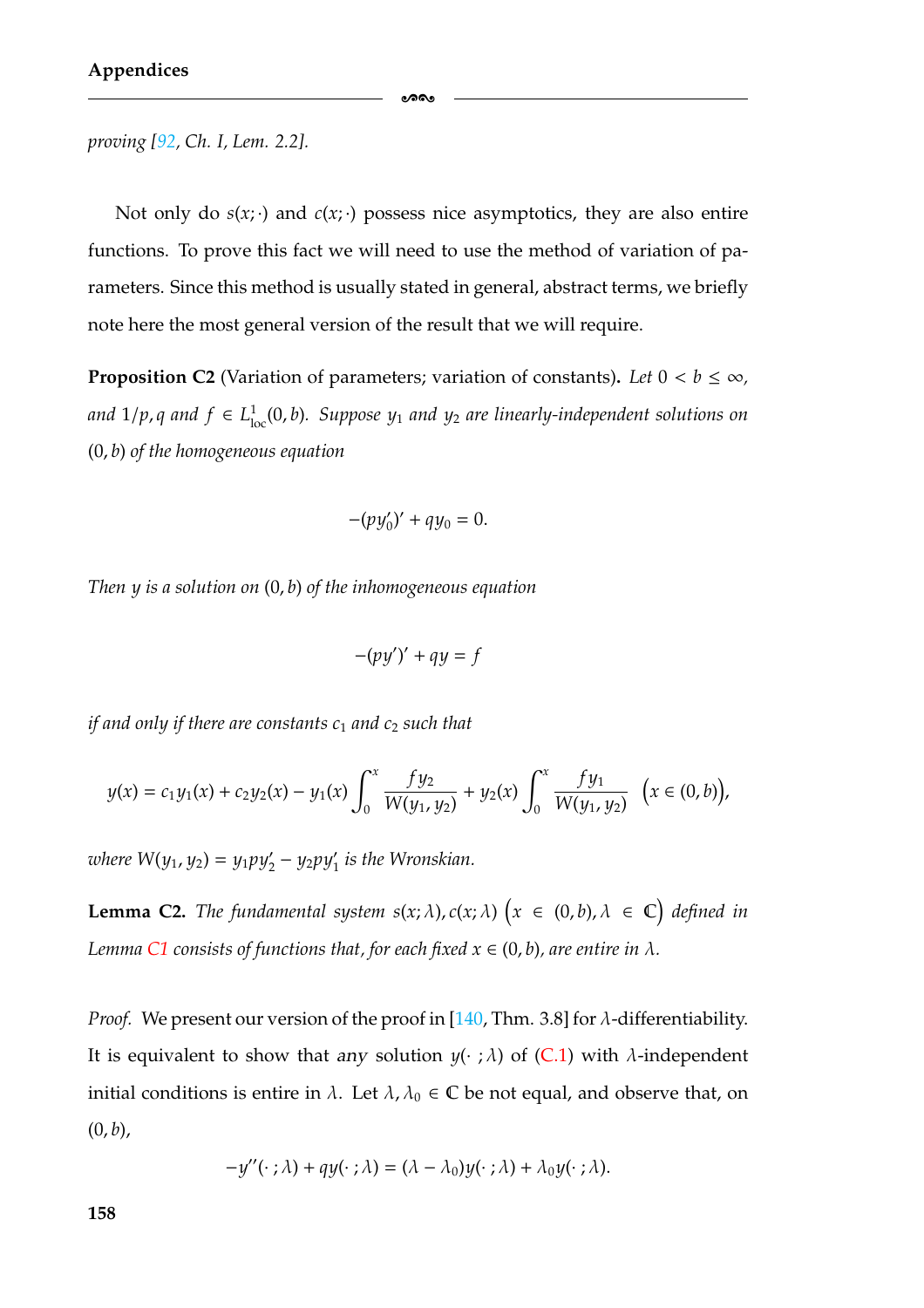Since { $s(\cdot; \lambda_0)$ ,  $c(\cdot; \lambda_0)$ } are a fundamental system, there are constants  $\alpha_1$  and  $\alpha_2$ such that  $y(\cdot; \lambda_0) = \alpha_1 c(\cdot; \lambda_0) + \alpha_2 s(\cdot; \lambda_0)$ , where  $y(0; \lambda_0) = y(0; \lambda)$  and  $y'(0; \lambda_0) =$  $y'(0; \lambda)$  satisfy the same  $\lambda$ -independent initial conditions. Hence variation of parameters—Proposition  $C2$ —implies we may use the same fundamental system to write, for every  $x \in (0, b)$ ,

<span id="page-165-1"></span>
$$
y(x; \lambda) = y(x; \lambda_0) + (\lambda - \lambda_0) \int_0^x \Big( s(x; \lambda_0) c(t; \lambda_0) - s(t; \lambda_0) c(x; \lambda_0) \Big) y(t; \lambda) dt, \quad (C.7)
$$

after noting that the Wronskian has constant value

$$
c(0; \lambda_0)s'(0; \lambda_0) - c'(0; \lambda_0)s(0; \lambda_0) = 1.
$$

Now  $s(\cdot;\lambda)$  and  $c(\cdot;\lambda)$  satisfy the unique continuation theorems for initialvalue problems, meaning they are continuous for every fixed  $\lambda$ . This means that [\(C.7\)](#page-165-1) shows that for each  $x \in (0, b)$  the function  $y(x; \cdot)$  is Lipschitz continuous at  $\lambda_0$ , implying that the same equation then proves  $y(x; \cdot)$  is differentiable at  $\lambda_0$ .  $\Box$ 

The next lemma is due to Everitt  $[49, Thm. p. 445]$  $[49, Thm. p. 445]$ , and provides one with leading-order asymptotics of the *m*-function for our particular Sturm–Liouville equation.

<span id="page-165-2"></span>**Lemma C3** (Asymptotics of an *m*-function; Everitt, 1972). Let  $q \in L^1_{loc}[0, b)$  be real*valued, and consider the differential equation*

$$
-u''(x; \lambda) + q(x)u(x; \lambda) = \lambda u(x; \lambda) \quad (x \in (0, b))
$$
 (C.8)

*If it is in limit-circle or regular at b, prescribe any self-adjoint boundary condition there. Then the Neumann m-function*<sup>5.9</sup> *m*(λ) *associated with this equation (and possible bound-*

<span id="page-165-0"></span><sup>&</sup>lt;sup>5.9</sup>This is defined in [\(2.2.5\)](#page-36-0) by  $\alpha = \pi/2$ .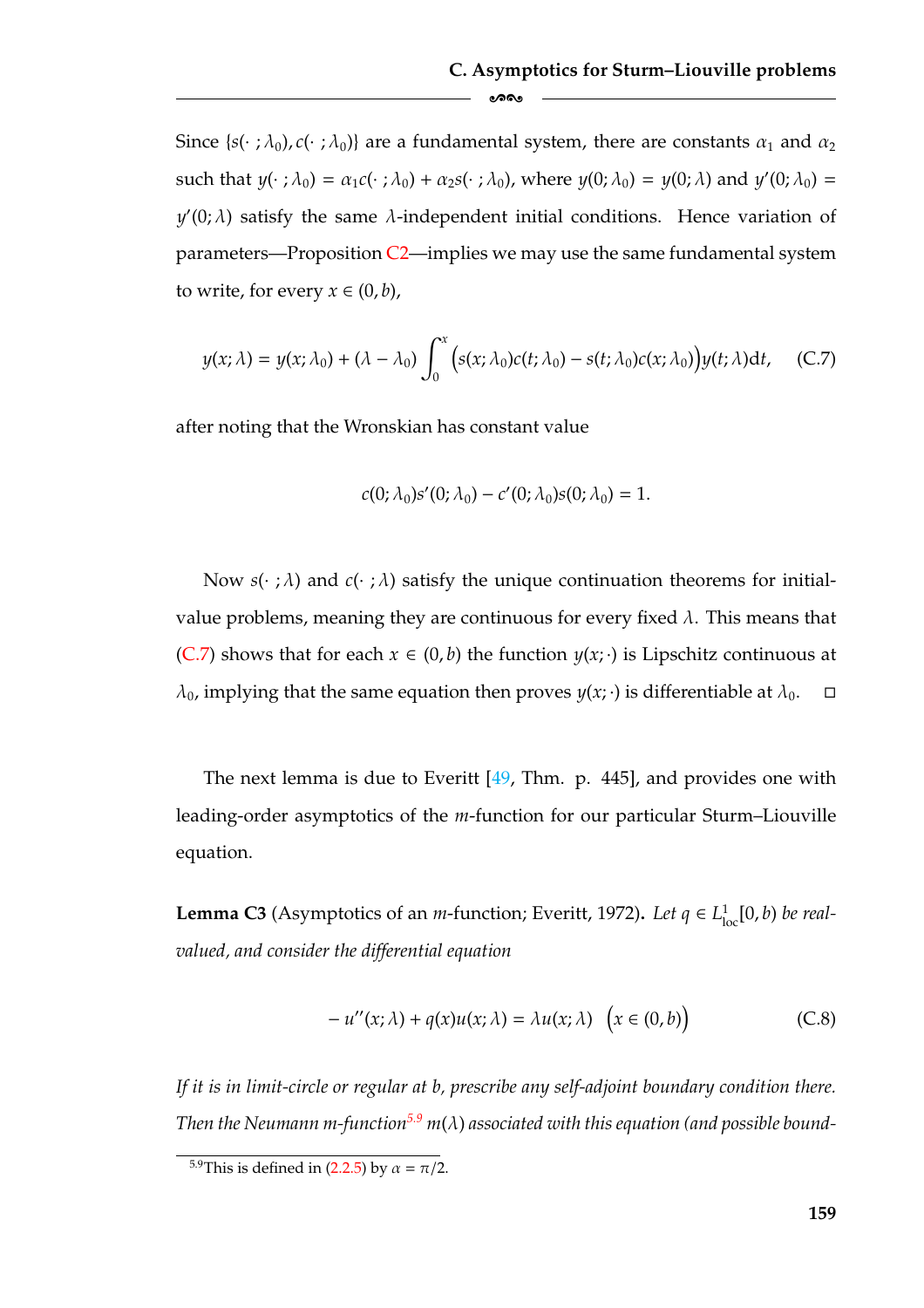*ary condition) satisfies, as*  $S_{\delta} \ni \lambda \to \infty$ ,

<span id="page-166-0"></span>
$$
m(\lambda) = \frac{i}{\sqrt{\lambda}} + O(|\lambda|^{-1}), \tag{C.9}
$$

*where*  $S_{\delta}$  *is the sector*  $\{z \in \mathbb{C} \mid \delta < \arg(z) < \pi/\delta\}$  *for a given*  $0 < \delta < \pi/2$ *.* 

**Remark.** The first asymptotic formula of this type was due to Marčenko [\[101,](#page-185-1) Thm. *2.2.1*], with remainder term o(|λ|<sup>-1/2</sup>). Everitt and Halvorsen extended Lemma [C3](#page-165-2) [\[51\]](#page-182-4). *If one imposes stronger regularity upon q then one may derive much more detailed asymptotics in place of the O-term in* [\(C.9\)](#page-166-0)*. For example, Atkinson [\[10\]](#page-179-2) was able to show, by constructing the non-linear Riccati equation for m, that if q is absolutely continuous then*

ക്ക

$$
m(\lambda) = \frac{i}{\sqrt{\lambda}} + \frac{iq(0)}{2\lambda^{3/2}} + o\left(\frac{1}{|\lambda|\text{Im}(\sqrt{\lambda})}\right)
$$

 $\cos \text{Re}(\sqrt{\lambda})$  and  $\text{Im}(\sqrt{\lambda})|\lambda|^{-1/2} \rightarrow \infty$ . Later Harris [\[65\]](#page-183-5) was able to improve the re*mainder into a power sum in* λ<sup>−</sup>1/<sup>2</sup> *whose coefficients are polynomially dependent on* q(0), q'(0), . . . , q<sup>(k)</sup>(0) whenever q is k-times continuously differentiable in a neighbour*hood of the origin. Danielyan and Levitan [\[40\]](#page-182-3) slightly improved the remainder term of this representation using a Tauberian-type argument.*

To prove this we will first need the following cruder result. It was originally provided by Hille [\[66,](#page-183-4) Thm. 10.2.1], though his proof restricted one to the regular case with *q* ∈ *L*<sup>1</sup>(0, *b*); Everitt refined the proof [\[49,](#page-182-2) Lem. p. 447 & Sec. 12] extending the result to accommodate  $q \in L^1_{loc}[0, b)$ . We present our version of Everitt's proof.

<span id="page-166-1"></span>**Lemma C4** (Hille, 1969; Everitt 1972)**.** *The Neumann m-function m*(λ) *described in Lemma C*3 *satisfies, uniformly as*  $S_{\delta} \ni \lambda \to \infty$ ,

$$
m(\lambda)=O(|\lambda|^{-1/2}).
$$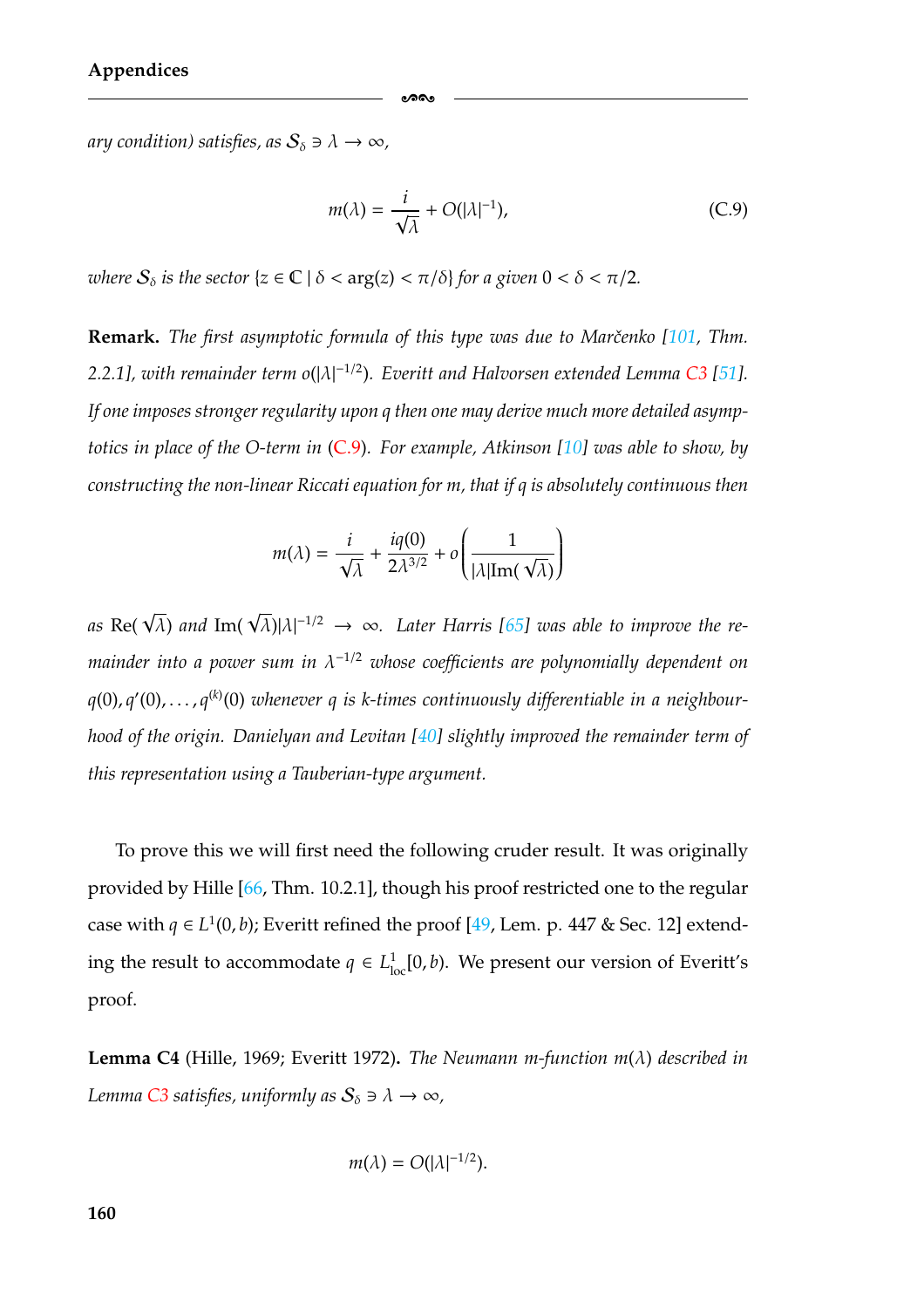*Proof.* Write  $\sqrt{\lambda} = \mu + i\nu$  with  $\mu, \nu > 0$ . It is well known<sup>5.10</sup> [\[92,](#page-185-0) Sec. II.2] that

Im
$$
(m(\lambda)) = 2\mu\nu \int_0^b |s(x;\lambda) - m(\lambda)c(x;\lambda)|^2 dx,
$$

-

which may be re-written as

$$
\left|\frac{\lambda \text{Im}(m(\lambda))}{2\mu\nu}\right| = \int_0^b |\sqrt{\lambda} s(x;\lambda) - \sqrt{\lambda} m(\lambda) c(x;\lambda)|^2 dx.
$$

We may estimate from this that when, e.g.,  $v^2 > b^{-1}$  ( $b < \infty$ ) or  $v > 0$  ( $b = \infty$ ), we have

<span id="page-167-1"></span>
$$
\int_0^{\nu^{-1}\log(\nu)} |\sqrt{\lambda} s(x;\lambda) - \sqrt{\lambda} m(\lambda) c(x;\lambda)|^2 dx \le \left| \frac{\lambda \text{Im}\big(m(\lambda)\big)}{2\mu\nu} \right|.
$$
 (C.10)

The reason for this choice of limit of integration will become clear shortly. Since  $1 \leq |\lambda|/2\mu\nu \leq 1/\sin(\delta)$  ( $\lambda \in S_\delta$ ) we obtain that the right-hand side of this is *O*( $|m(\lambda)|$ ). Note that for any *c*,*s* and *m* we have  $\sqrt{\lambda}mc = \sqrt{\lambda}s - \sqrt{\lambda}(s - mc)$ . Hence, by the triangle inequality in  $L^2(0, \nu^{-1} \log(\nu))$ , we find

$$
|m(\lambda)||\lambda|^{1/2} \left(\int_0^{\nu^{-1}\log(\nu)} |c(x;\lambda)|^2 dx\right)^{1/2} - \left(\int_0^{\nu^{-1}\log(\nu)} |\sqrt{\lambda}s(x;\lambda)|^2 dx\right)^{1/2} \le \left(\int_0^{\nu^{-1}\log(\nu)} |\sqrt{\lambda}s(x;\lambda) - \sqrt{\lambda}m(\lambda)c(x;\lambda)|^2 dx\right)^{1/2} = O\left(|m(\lambda)|^{1/2}\right).
$$

Implementing Lemma [C1](#page-158-0) we calculate that, as  $\lambda \to \infty$  in  $\mathcal{S}_{\delta}$ , we have

<span id="page-167-2"></span>
$$
\int_0^{\nu^{-1}\log(\nu)} |c(x;\lambda)|^2 dx \sim \frac{1}{4} \int_0^{\nu^{-1}\log(\nu)} e^{2\nu x} dx = \frac{\nu^2 - 1}{8\nu} \sim \frac{\nu}{8},
$$
 (C.11)

and similarly

$$
\int_0^{\nu^{-1}\log(\nu)} |\sqrt{\lambda} s(x;\lambda)|^2 dx \sim \frac{\nu}{8}.
$$
 (C.12)

<span id="page-167-0"></span><sup>&</sup>lt;sup>5.10</sup>See Section [3.3.](#page-74-0)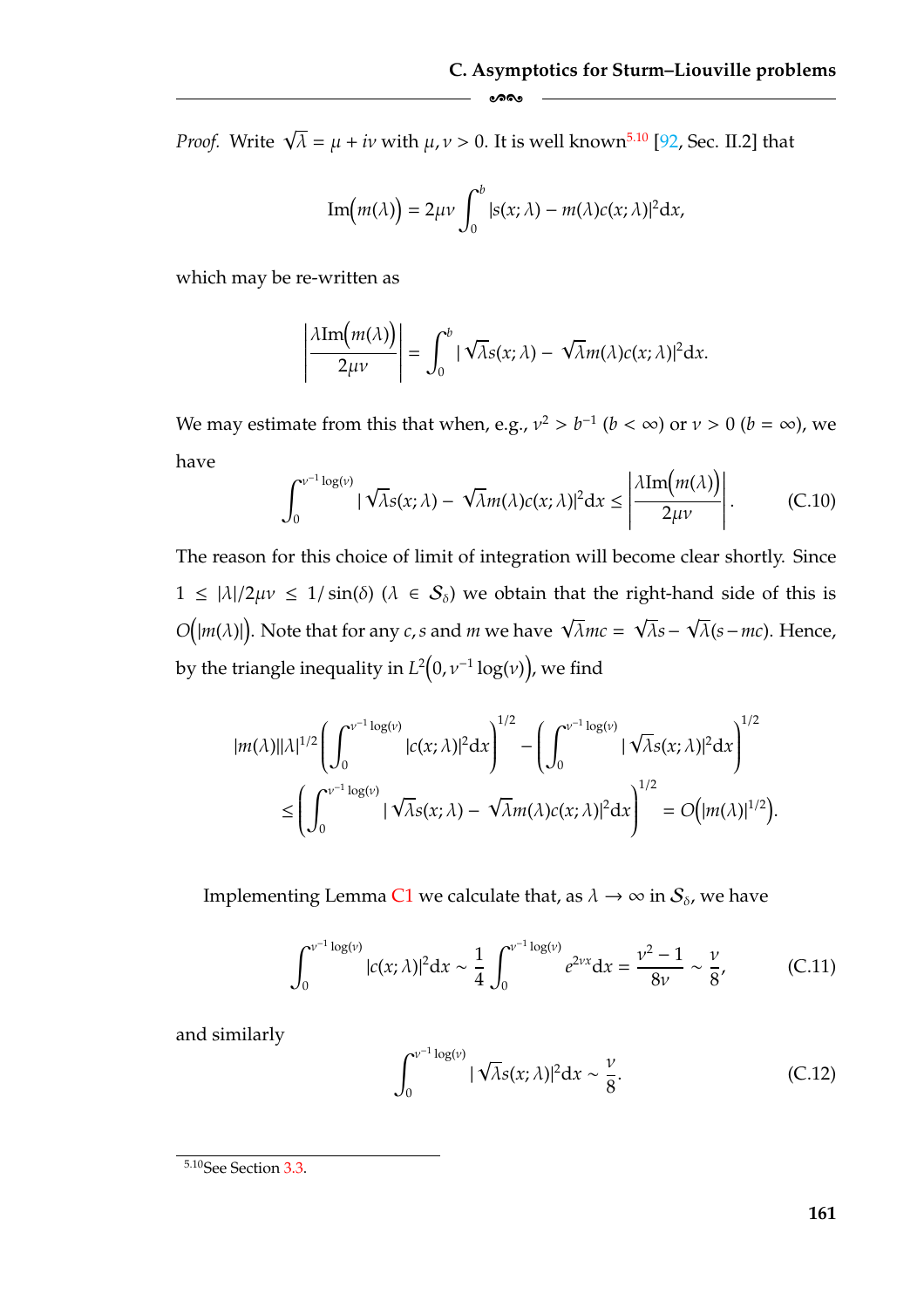Hence, as  $S_{\delta} \ni \lambda \to \infty$ , we have

$$
|\lambda|^{1/2}|m(\lambda)| = O(1) + O(|\lambda|^{-1/4}|m(\lambda)|^{1/2}) = O(1) + O(|\lambda|^{1/4}|m(\lambda)|^{1/2})
$$

ക്കം

Clearly if  $m(\lambda) \notin O$  $|\lambda|^{-1/2}$ ) then there is a contradiction, since the left-hand side would be growing slower than its own square root. This concludes the proof.  $\Box$ 

We may now proceed with the proof of Lemma [C3,](#page-165-2) presenting our version of the method of Everitt, which now follows easily from the previous proof.

*Proof of Lemma C3*. We start with (*C.10*) and apply Lemma *[C4](#page-166-1)* to observe that as  $\lambda \to \infty$  in  $\mathcal{S}_\delta$  we have

<span id="page-168-0"></span>
$$
\int_0^{\nu^{-1}\log(\nu)} |i \sqrt{\lambda} s(x;\lambda) - i \sqrt{\lambda} m(\lambda) c(x;\lambda)|^2 dx = O(|\lambda|^{-1/2}).
$$
 (C.13)

Then from the fact that for any *c*,*s* and *m* we have

<span id="page-168-1"></span>
$$
(1 + i\sqrt{\lambda}m)c = (c + i\sqrt{\lambda}s) - i\sqrt{\lambda}(s - mc)
$$

it is easily deduced from [\(C.13\)](#page-168-0) and the triangle inequality in  $L^2(0,\nu^{-1}\log(\nu))$  that for the same limit of  $\lambda$  we have

$$
\left(\int_0^{\nu^{-1}\log(\nu)} \left|\left(1 - i\sqrt{\lambda}m(\lambda)\right)c(\cdot;\lambda)\right|^2\right)^{1/2} \le \left(\int_0^{\nu^{-1}\log(\nu)} |c(\cdot;\lambda) + i\sqrt{\lambda}s(\cdot;\lambda)|^2\right)^{1/2} + O(|\lambda|^{-1/4}).\tag{C.14}
$$

By Lemma [C1](#page-158-0) the integral-term on the right-hand side is asymptotically equiva-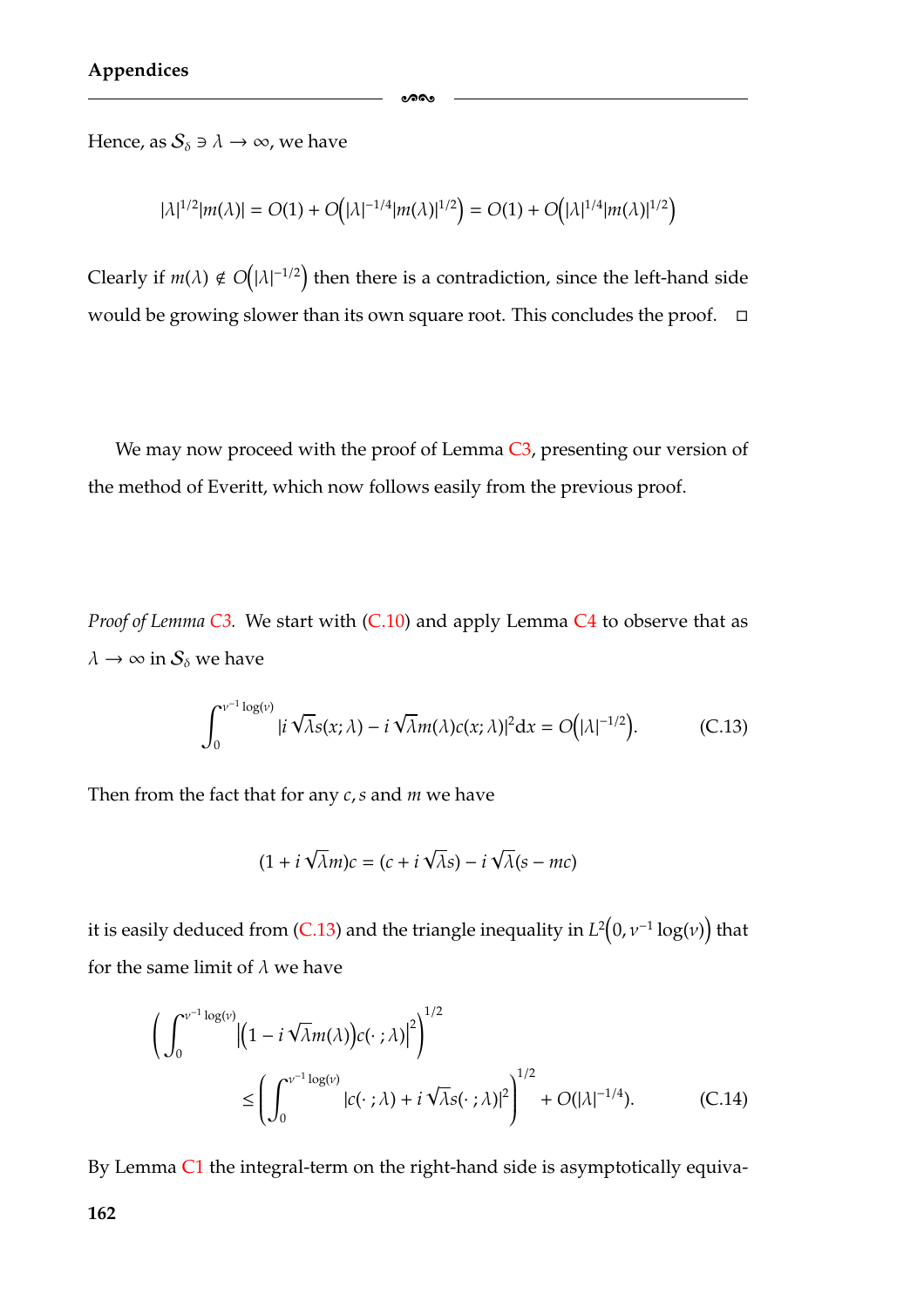lent to

$$
\left(\int_0^{\nu^{-1}\log(\nu)} |\cos(\sqrt{\lambda}x) + i \sin(\sqrt{\lambda}x)|^2 dx\right)^{1/2}
$$

$$
= \left(\int_0^{\nu^{-1}\log(\nu)} e^{i\sqrt{\lambda}x} e^{i\sqrt{\lambda}x} dx\right)^{1/2}
$$

$$
= \left(\int_0^{\nu^{-1}\log(\nu)} e^{-2\nu x} dx\right)^{1/2}
$$

$$
\leq \nu^{-1/2}.
$$

ക്ക

Moreover [\(C.11\)](#page-167-2) tells us the left-hand side of [\(C.14\)](#page-168-1) is asymptotically equivalent to √

$$
\left|1+i\sqrt{\lambda}m(\lambda)\right|\frac{\sqrt{\nu}}{2\sqrt{2}}.
$$

Therefore,

$$
\left|1+i\sqrt{\lambda}m(\lambda)\right|=O(|\lambda|^{-1/2}),
$$

from which the lemma follows immediately.

### <span id="page-169-0"></span>**D Numerical procedures**

We collect here the codes implemented for calculating approximately a pair  $(q_2, f_2)$ yielding the same Dirichlet-to-Neumann map as the pair  $(q_1, f_1) = (0, 0)$ , as illustrated in Figure [4.4.](#page-129-0) The problems in question are given by the following systems, for *j* = 1, 2, on the square  $\Omega := [-1, 1]^2$ :

$$
\begin{cases}\n(-\Delta + q_j)u = 0, \\
u(\cdot, \pm 1) = 0, \\
f_j \partial_\nu u(1, \cdot) - u(1, \cdot) = 0, \\
\partial_\nu u(-1, \cdot) = \Lambda_{q_j, k_j} u(-1, \cdot).\n\end{cases}
$$

 $\Box$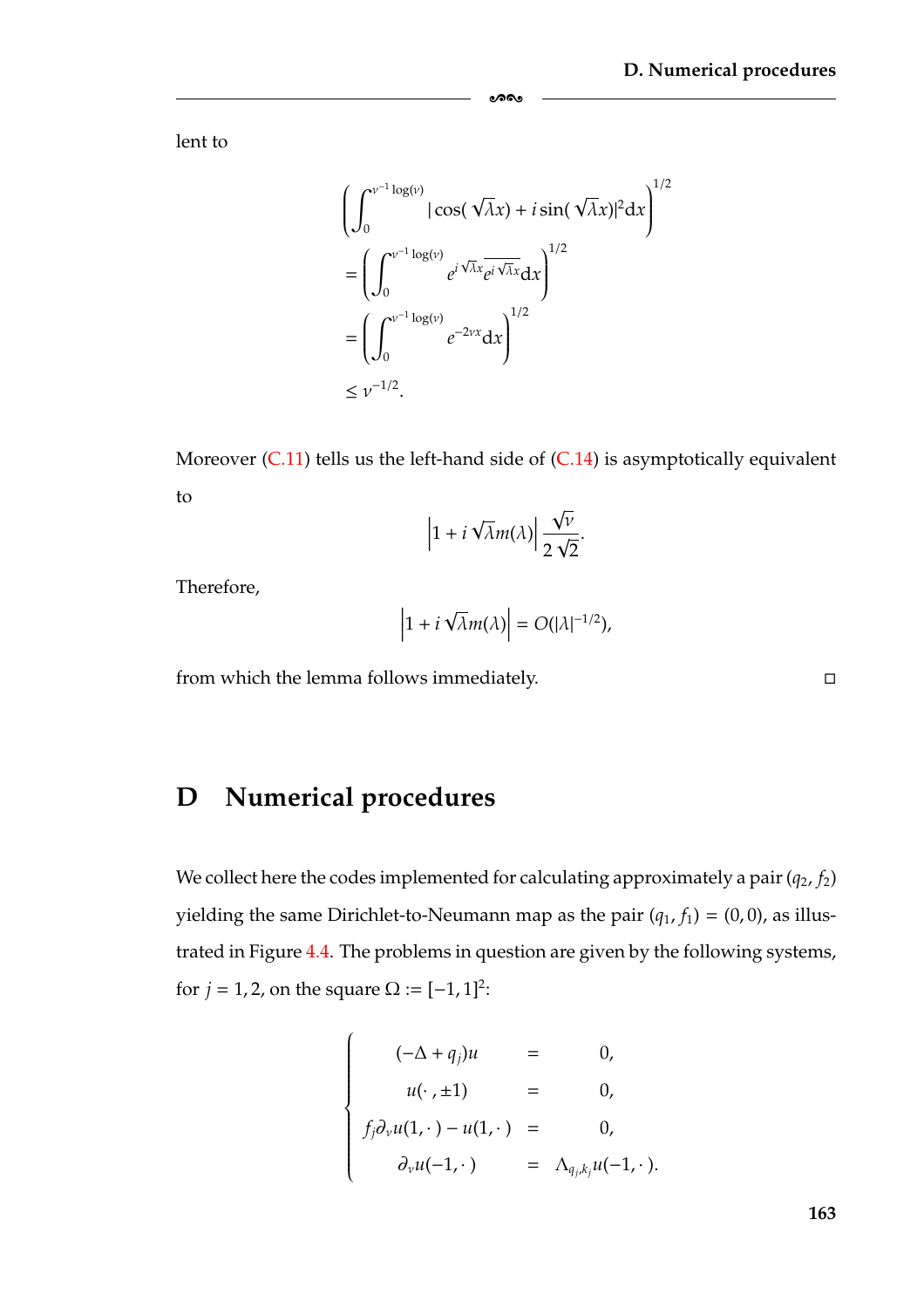The numerical computation is achieved in several steps.

- (i) Fix  $f_2$  to be the constant non-zero value  $1/k$  (we choose  $k = 10$  in our example).
- (ii) Then calculate explicitly the Dirichlet-to-Neumann map for  $(q_1, f_1) = (0, 0)$ . In the one-dimensional basis  $\varphi_{\ell}(y) = \sin(n\pi y)$  ( $\ell = 1, 2, 3, ...$ ) on the edge  $x = -1$ , the Dirichlet-to-Neumann map  $\Lambda_{0,0}$  is given by the diagonal matrix



(iii) Now, construct a functional, of possible *q*'s, whose minimum lies at the appropriate  $q_2$  corresponding to  $f_2$  and  $\Lambda_{q_2, f_2}$ , the latter chosen to equal  $\Lambda_{0,0}$ . To do this, take any given *q*, and find the solutions  $u_\ell$  and  $v_\ell$  ( $\ell = 1, 2, 3, \ldots$ ) of the following problems on the square  $[-1, 1]^2$ :

$$
\begin{cases}\n(-\Delta + q)u_{\ell} = 0, \\
u_{\ell}(\cdot, \pm 1) = 0, \\
\partial_{\nu}u_{\ell}(1,\cdot) - ku_{\ell}(1,\cdot) = 0, \\
u_{\ell}(-1,\cdot) = \varphi_{\ell},\n\end{cases}\n\begin{cases}\n(-\Delta + q)v_{\ell} = 0, \\
v_{\ell}(\cdot, \pm 1) = 0, \\
\partial_{\nu}v_{\ell}(1,\cdot) - kv_{\ell}(1,\cdot) = 0, \\
\partial_{\nu}v_{\ell}(-1,\cdot) = \Lambda_{0,0}\varphi_{\ell}.\n\end{cases}
$$

The functional we use is formally

$$
F(q) := \sum_{\ell=1}^{\infty} \int_{\Omega} \left\{ |u_{\ell} - v_{\ell}|^2 q + |\nabla (u_{\ell} - v_{\ell})|^2 \right\}.
$$

Clearly if the desired  $q_2$  exists then  $F(q_2) = 0 \leq F(q)$  for any admissible q, since when  $q = q_2$  we have  $u_\ell = v_\ell$  ( $\ell \in \mathbb{N}$ ).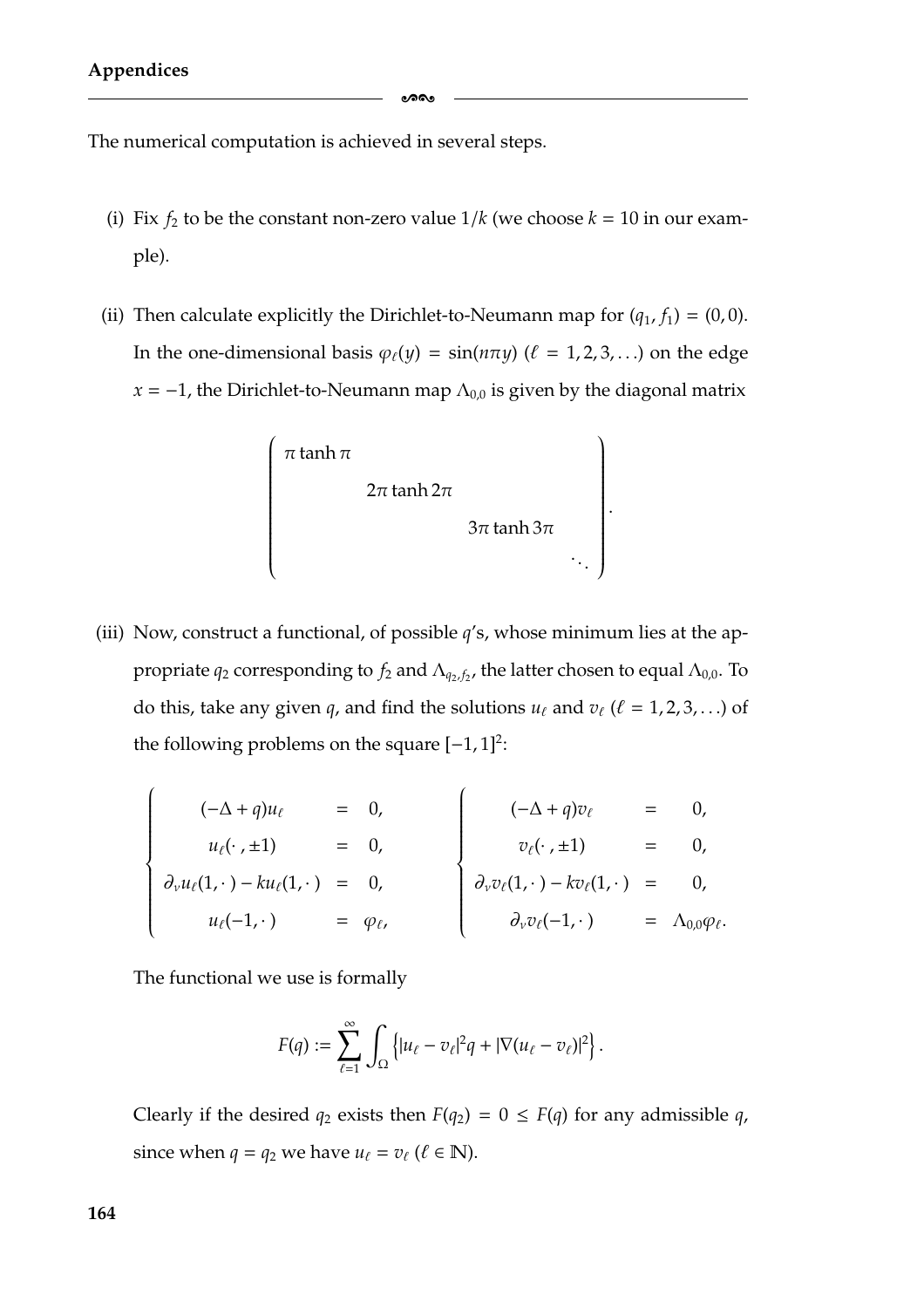**Remark.** *In fact, the above series might diverge, in which case we would require a suitable weighting sequence to ensure convergence. But, since we will truncate the series, this will not be a problem for the numerics.*

-

(iv) Then encode *q* by its set of Chebyshev coefficients, i.e., the weightings *cjk* such that

$$
q(x,y)=\sum_{j,k=0}^{\infty}c_{jk}T_j(x)T_k(y),
$$

where  $T_i$  is the *j*-th Chebyshev polynomial of the first kind:

$$
T_j(x) = \cos\big(j \arccos(x)\big).
$$

This allows us to write  $F(q) = F\left( (c_{jk})_{j,k=0}^{\infty} \right)$ ); after truncation we have the problem of minimising

$$
F_{n,M}\big((c_{jk})_{j,k=0}^M\big):=\sum_{\ell=1}^n\,\int_\Omega\mathrm{d} x\mathrm{d} y\,\Bigg\{ |u_\ell-v_\ell|(x,y)\sum_{j,k=0}^M c_{jk}T_j(x)T_k(y)+|\nabla (u_\ell-v_\ell)|^2(x,y)\Bigg\}\,.
$$

(v) The last major step in coding the procedure is to utilise a numerical differentiation scheme, allowing us to calculate ∇ of various functions as well as invert the differential operators associated with the above systems. We will implement the global method outlined by Trefethen [\[128\]](#page-187-3) which comprises polynomial interpolation through the Chebyshev points then explicit differentiation of this polynomial. All functions involved will thus be described by their values on the grid of points

$$
(\cos(s\pi/N), \cos(t\pi/N)) (s, t = 0, 1, 2, ..., N),
$$
 (D.1)

and differentiation will involve multiplying by some explicitly known matrix *D*. The boundary conditions can then be incorporated into the differential operator by suitably tailoring certain entries of  $D^2$ . The whole scheme is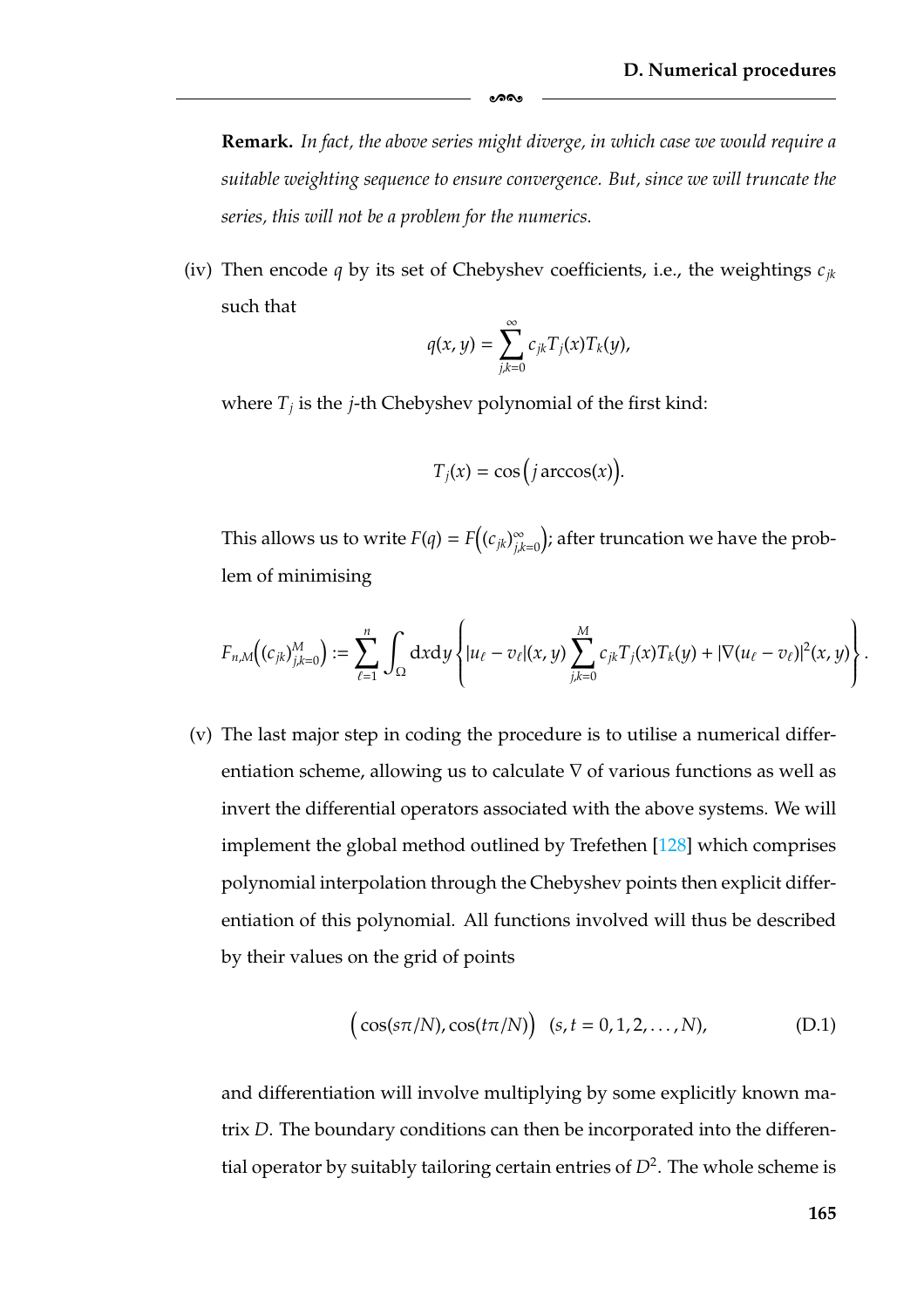extremely efficient, exhibiting convergence no worse than finite differences and avoiding the undesirable Gibbs or Runge phenomena.

-

(vi) The above considerations yield a functional  $F_{n,M,N}((c_{jk})_{ik}^M)$ *j*,*k*=0 (whose form, for simplicity, we avoid writing explicitly here) which can be minimised over using any one of MATLAB's built-in minimisation routines. We use fminunc, as it avoids certain technical limitations inherent to other minimisers such as fmincon.

In the following pages we include the exact MATLAB code used to gener-ate Figure [4.4.](#page-129-0) One may check that the  $q_2$  produced gives rise to approximately the same Dirichlet-to-Neumann map— $\Lambda_{q_2,1/10} \approx \Lambda_{0,0}$ , in the basis  $\varphi_\ell$ , truncated to some  $n \geq 1$ , i.e., the entries of the matrices corresponding to either map are "close" in the *L*<sup>∞</sup> sense. Checking this involves inputting (the Chebyshev-grid version of)  $q_2$  and  $f_2$  into  $Dt \circ N$ .m, and comparing results with the same applied to *q*<sup>1</sup> and *f*<sup>1</sup> for the same choice of Chebyshev parameter *N* and Λ-truncation *n*.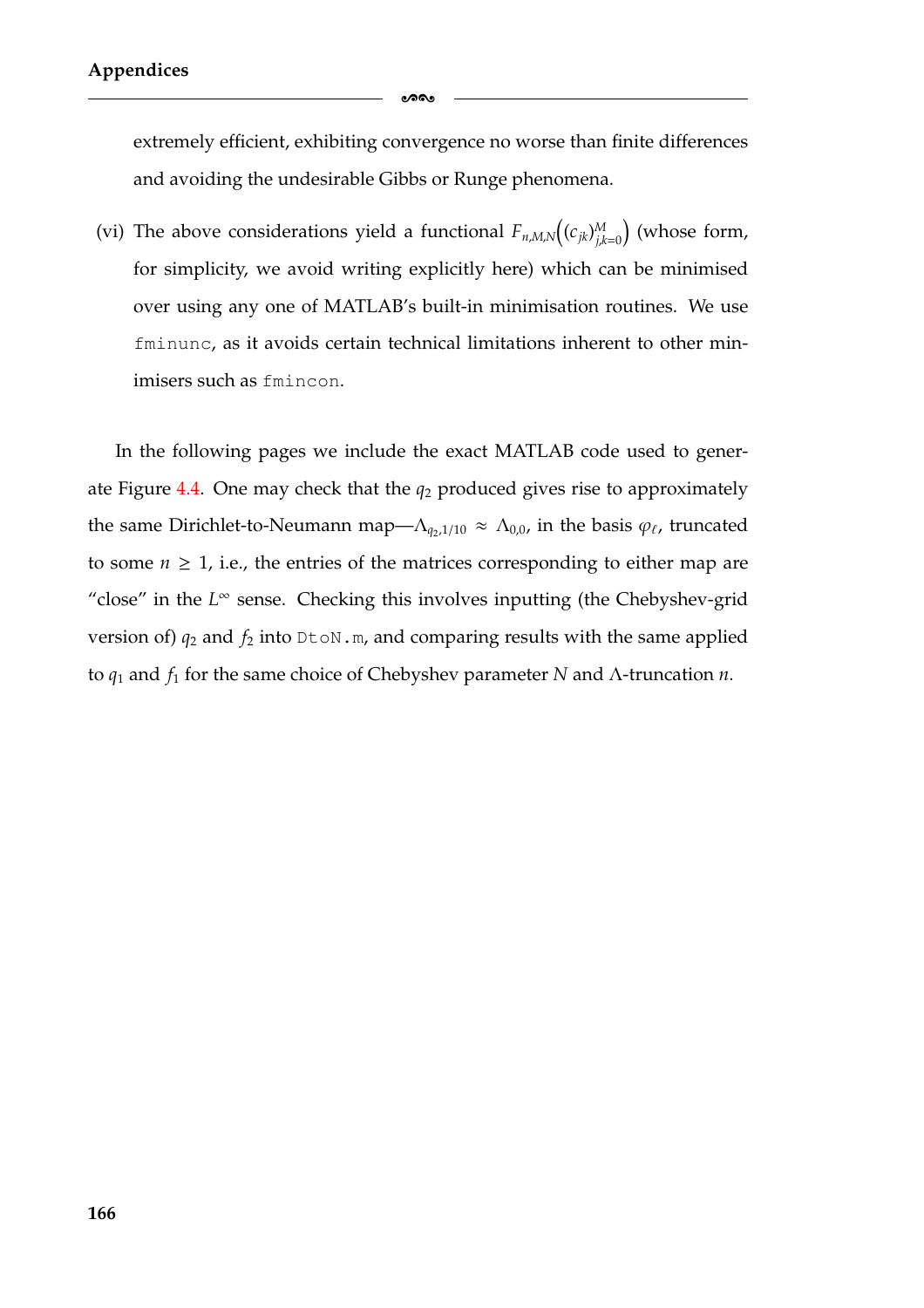```
1 % MINIMISATION ROUTINE
2 NN = 30; % Number of Cheb. pts. to an edge, minus 1
3 MM = 6; % Degree of Cheb. approx., plus 1
4 nn = 6; % Number of rows of DN map considered
5 k0 = 0; % BC of first problem
6 kk = 10; % BC of second problem
7 err = 1e-5; % Desired error between iterations
8
9 [D,xx] = cheb(NN); % Cheb. diff. matrix and pts., 1D
10 [xg, yg] = meshgrid(xx, xx); % 2D grid of points
11 Q0 = zeros (NN+1, NN+1); % Potential of first problem
12 Q = polycheb(NN, MM-1, Cmin); % Start-point of iteration
13
14 Cstart = polychebinv(NN,MM,Q); % Start-point of algorithm
15 Cstart = 0.01*round(100*Cstart); % Rounded start-point
16 Cstart = Cstart + 0.01*rand(MM,MM); % Perturbed start-point
17
18 Func = @ (CC) FunctGener(NN, MM, nn, k0, kk, Q0, CC); % Define function
19 % handle to minimise
20 CC = Cstart; % Initialise the coefficient matrix
2122 options = optimoptions('fminunc','Algorithm','quasi-newton', ...
23 IMAXFunEvals',300*MM^2,'MaxIter',...
24 600,'TolFun',1e-10,'TolX',1e-10);
25
26 Qdiff = Q_i; Initialise the inter-iteration error
27 Qdiffv = Qdiff(:); % Turn Q-array into list
28 maxQdiff = sqrt(max(Qdiffv.^2)); \frac{1}{6} maximal value of Q-array
29 k = 1 % Start counter of minimisation iterations
3031 while maxQdiff >= 1e-5 % Keep iterating the minimisation protocol
32 % until the desired error-bound is reached.
33 + iC34 [Cmin,Fval] = fminunc(Func,CC,options) % Perform minimisation
35 toc % starting from CC
36 CC = Cmin; % Update the component matrix CC
37 Qtally(1:NN+1,1:NN+1,k) = polycheb(NN,MM,CC); % Build Q from CC
38 Qdiff = Qtally(:,:,k) - Q; % Calculate new error
39 Odiffy = Odiff(:);
40 max\text{Odiff} = \text{sqrt}(\text{max}(\text{Odiff}_1, \text{2}))41 Q = Qtally(:,:,k);
42 k = k+1 % Increment counter
43 end
44
45 % Plotting
46 [xxxx, yyy] = meshgrid(1:-.04:-1,1:-.04:-1); % Grid for plotting47
48 QQ = interp2(xg,xg',Q,xxx,yyy,'spline'); % Interpolate Q over grid
49 figure(1), clf, mesh(xxx,yyy, QQ), colormap ([0 0 0]) % Plot Q
50 xlabel x, ylabel y, zlabel q
51
52 QQerr = interp2(xg,xg',Qdiff,xxx,yyy,'spline'); % Interpolate the
53 % error in Q
54 figure(2), clf, mesh(xxx,yyy,QQerr), colormap([0 0 0]) % Plot error
55 xlabel x, ylabel y, zlabel q_error
```
ക്കം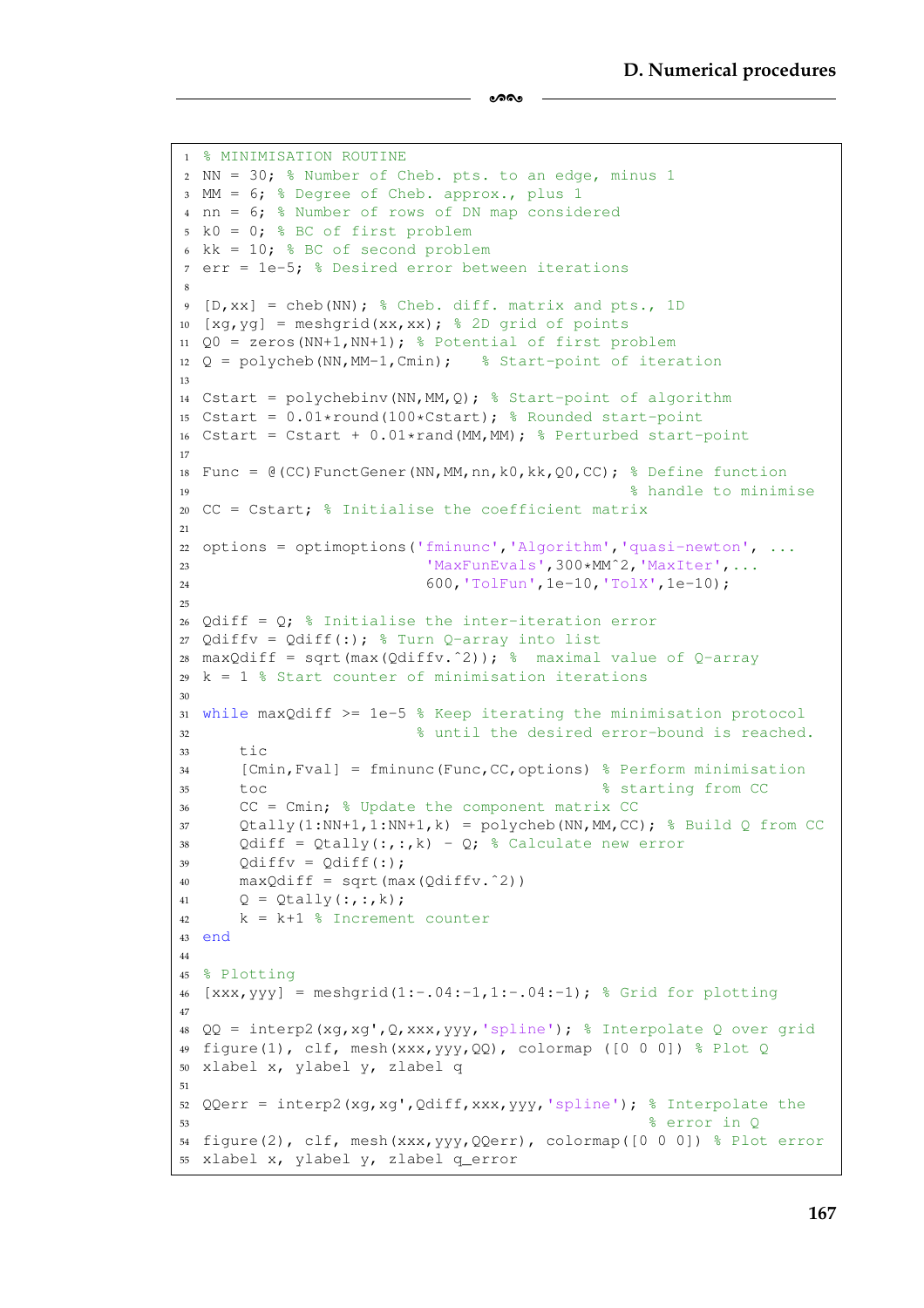```
1 function [FF] = FunctGenerator(NN, MM, nn, k0, kk, Q0, CM)\overline{2}3 QQ = polycheb(NN,MM,CM); % calculate input potential from its
4 % Chebyshev expansion
5 [DD, xx] = cheb(NN); % Chebyshev differentiation matrix and points
6 Dx = kron(eye(NN+1), DD); & dee-by-dee-x
7 Dy = kron(DD, eye(NN+1)); % \text{dee-by-dee-y}8 D2 = DD^2; % second-order derivative
9 D2x = kron(eye(NN+1),D2); % dee-two-by-dee-x-squared
10 D2y = kron(D2,eye(NN+1)); % dee-two-by-dee-y-squared
11 LL = D2x+D2y; % Laplacian
12 QQq = QQ'; % transpose potential on grid, for correct listed order
13 QQv = QQq(:); % list potential points
14 [UWM,DUWM] = DtoN(NN,nn,k0,Q0); % calculate the Dir.-to-Neu. operator
15 \text{For } j = 1 \text{ : } n16 FF = 0; % initialise the functional value
17 for j = 1:nn18 UU = SchrDSol(NN, j, QQ, kk);[ xq, DNPhiq] = meshgrid(xx, DUWM(:,j));20 Vp = 0.25*( (xq-1).^2.*DNPhiq);21 \text{Vq} = \text{Vp}';
22 Vv = Vg( :);23 Fv = (LL-diag(QQv)) *Vv;Pq = reshape(Fv, NN+1, NN+1)';
25 Fg = Fg(2:NN, 1:NN+1)';
26 Fq([1, NN+1],:)= zeros(2, NN-1);27 Fv = Fg(:,);SS = SchrN(NN, QQ, kk);29 VV = SS\ FV;30 \text{ vg} = \text{reshape}(vv, NN+1, NN-1)';
31 Vh = zeros (NN+1, NN+1);
32 Vh(2:NN, :) = vq;33 VV = Vh + Vp;34 UV = (UU - VV)35 UVv = UV(:);36 DUV2v = (Dx*UVv).<sup>2 + (Dy*UVv).<sup>2</sup>;</sup>
37 DUV2q = reshape(DUV2v, NN+1, NN+1)';
38 Fq = QQ.*(UU-VV).^2 + DUV2q;39 \quad \text{for } i = 1:NN+140 \text{Fxsec}(i) = \text{trapcheb}(NN, \text{Fq}(:,i));
41 end
42 FF = FF + trapcheb(NN, Fxsec);43 end
```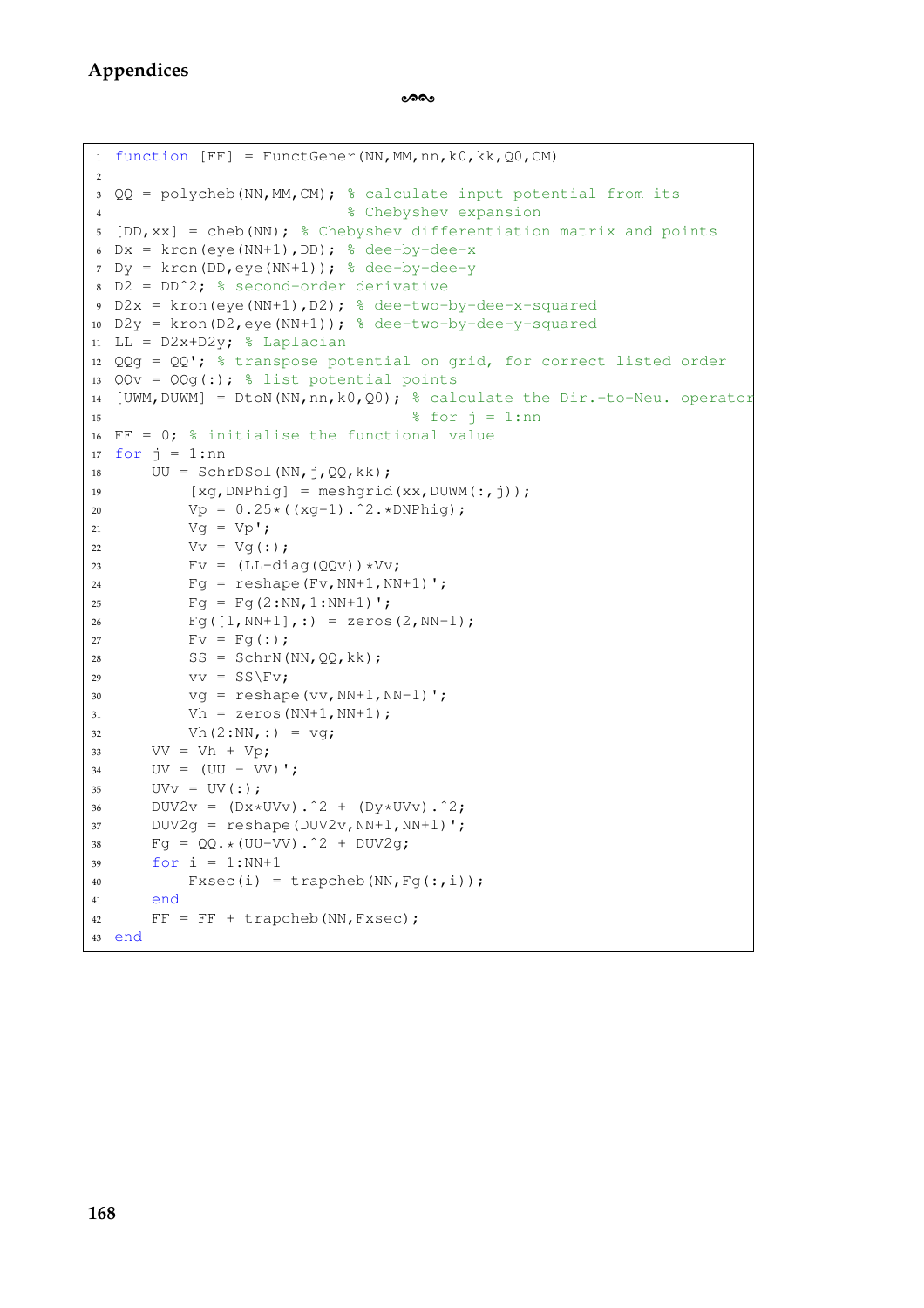```
1 function [UU,phi] = SchrDSol(NN,nn,QQ,kk)\overline{2}3 %Chebyshev grid and spectral differentiation matrix
4 [DD,xx] = cheb(NN); %Cheb. 1st-order diff. matrix,
5 %x-axis interpol. pts.
6 %Schrodinger operator
7 [xq, yq] = meshqrid(xx, xx);
8 % QQ = yg;
9 SS = SchrD(NN, QQ, kk);
10
11 %Inhomogeneity
12 [ff,up,Phi] = inhomgen(NN,nn,QQ,0); %builds PDE inhom. f from q, phi
13 fg = ff(2:NN,1:NN)'; %ignore N, W and S edges
14 fq(1,:) = zeros(1,NN-1); % f(q)=\frac{1}{2} %ignore E edge
15 fv = f g(:); & \delta sconvert to list
16
17 %Solving the PDE
18 uv = SS\fv; \frac{1}{2} solve inh. PDE with hom. b.c.s
19 ug = reshape(uv, NN, NN-1)'; \frac{1}{2} convert vector soln into grid
20 uu = zeros (NN+1, NN+1);
21 \text{ uu}(2:NN,1:NN) = \text{uq}; & sembed ug into full grid
22 UU = uu + up; 32 add b.c. inhom.
```
-

```
1 function [UWM,DUWM] = Dton(NN,nn,k0,Q0)\overline{2}3 [DD, xx] = cheb(NN);4 \text{ xq} = \text{meshgrid}(xx,xx);5 Dx = kron(eye(NN+1), DD);
6 UWM = zeros(NN+1,nn);7 DUWM = zeros(NN+1,nn);
8 for j = 1:nn9 \text{ Uq} = \text{SchrDSol}(\text{NN},\dot{1},00,\text{k0})';
10 UWM(:,j) = Ug(NN+1,:)';11 Uv = Ug(:,);12 DUV = DX*UV;13 DUg = reshape(DUv, NN+1, NN+1)';
14 DUWM(:, j) = -DUg(:, NN+1);
15 end
16 end
```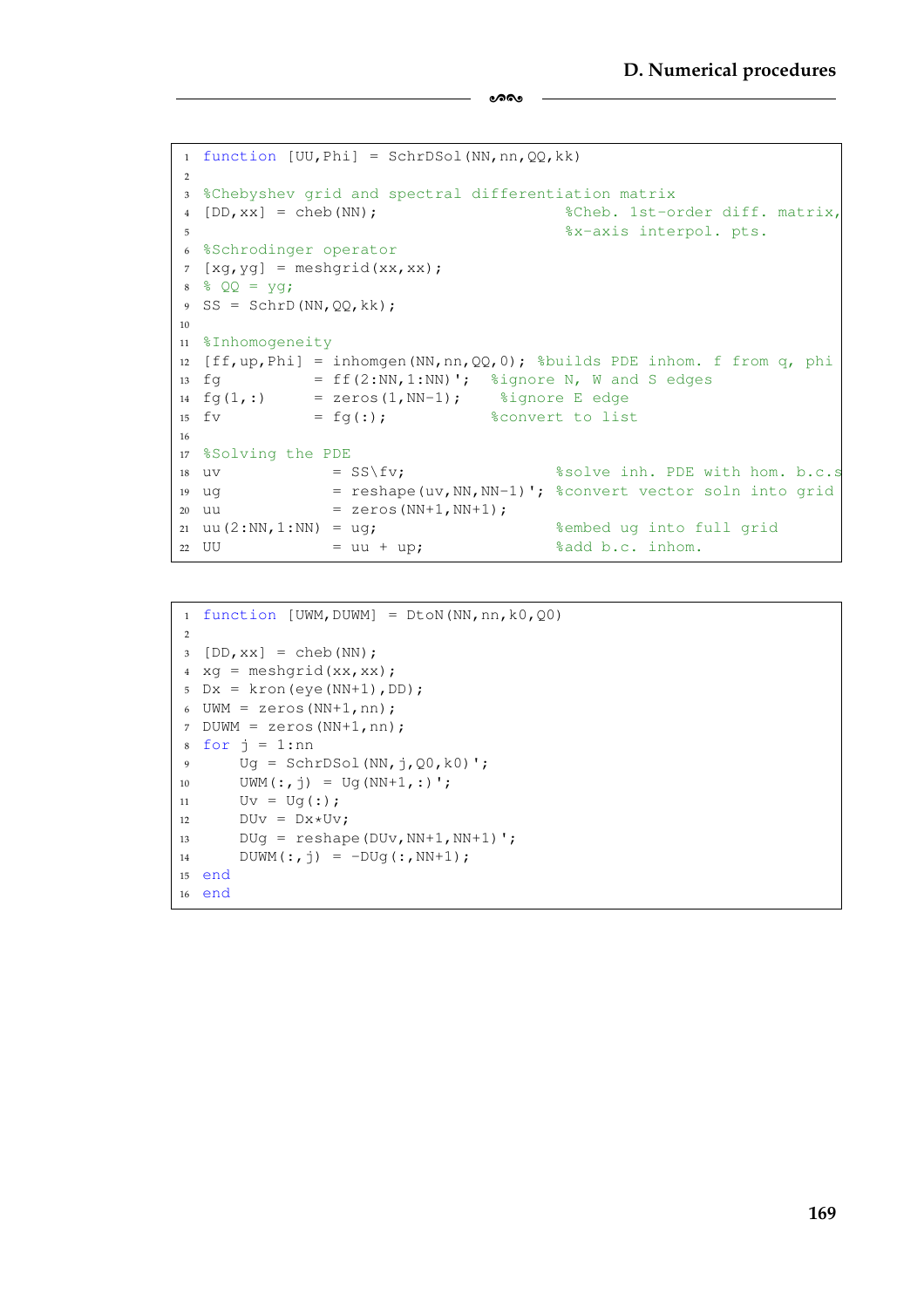-

```
1 function [S] = SchrD(N,Q,k)2
3 D = \text{cheb}(N);4 IN = eye(N);
5 \text{ e1} = \text{IN}(1,:);6 INdoc = IN - diag(e1);
7
8 D2 = D<sup>2</sup>; \frac{1}{2}Full (N+1) x (N+1) Laplacian matrix
9 \text{ D2y} = D2(2:N,2:N); %y-version with hom. Dir. BC at N&S
10 RBC = D(1, 1:N)-k*IN(1, 1:N); %Robin BC at E
11 D2x = D(1;N,1:N); \frac{1}{2} = \frac{1}{2} = \frac{1}{2} = \frac{1}{2} = \frac{1}{2} = \frac{1}{2} = \frac{1}{2} = \frac{1}{2} = \frac{1}{2} = \frac{1}{2} = \frac{1}{2} = \frac{1}{2} = \frac{1}{2} = \frac{1}{2} = \frac{1}{2} = \frac{1}{2} = \frac{1}{2}12 D2x(1,:) = RBC; %Replace 1st row with Rob. BC at E
13
14 L = kron(eye(N-1), D2x) + kron(D2y, INdoc); %Discrete Laplacian
15
16 Qq = Q(2:N,1:N); %Ignore N, W, S for potential
17 Qg(1:N-1,1) = zeros(N-1,1); %Ignore E
18 Qg = Qg'; \sqrt{3} Transpose for ordering
19 Qv = Qg(:);20
21 S = -L + diag(Qv); % Final form of Schrodinger operator, a square
22 % matrix with edge-length (N-1)*N
```

```
1 function [S] = SchrN(N,Q,k)2
3 D = \text{cheb}(N);4 IN1 = eye(N+1);
5 \text{ e1} = \text{INI}(1,:);6 IN1doc = IN1 - diag(e1) - diag(flip(e1));
7
B = D^2; %Full (N+1) \times (N+1) Laplacian matrix
9 \text{ D2y} = D2(2:N,2:N); %v-version with hom. Dir. b.c. at N&S
10 RBC = D(1,:)-k*INI(1,:); %Robin b.c. at E
11 D2x = D2; % x-version12 D2x(end,:) = D(\text{end,:}); %Replace last row with hom. Neu. b.c. at W
13 D2x(1,:) = RBC; {}_{6}Replace 1st row with Rob. BC at E
14
15 L = kron(eye(N-1),D2x) + kron(D2y,IN1doc); %Discrete Laplacian
16
17 Qq = Q(2:N, :); %Ignore N, S for potential
18 Qg(1:N-1,1) = zeros(N-1,1); %Ignore E
19 Qq(1:N-1, end) = zeros(N-1,1); \frac{1}{2} Ignore W
20 Qg = Qg'; \sqrt{2} = Transpose for ordering
21 Qv = Qg(:);22
23 S = -L + diag(Qv); % Final form of Schrodinger operator, a square
24 % matrix with edge-length (N-1)*(N+1)
```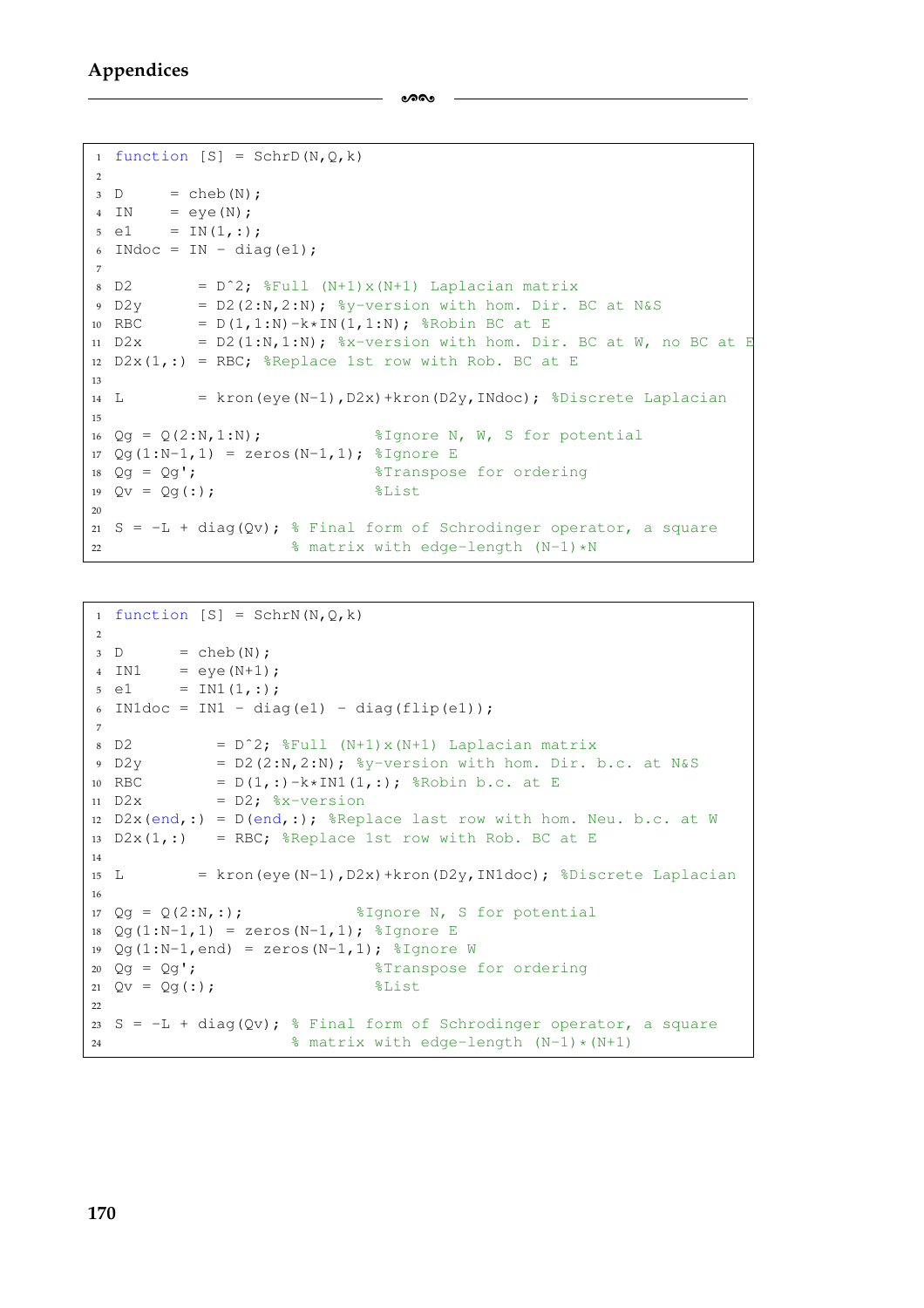```
1 function [F, Up, Phil] = inhomgen(N, n, Q, par)2 %Turns an inhomogeneous Dir. b.c. into an inhomogeneity, and produces
3 %n-th y-direction e-fn, both for the following Schrodinger problem:
4 \, \frac{6}{6} [-1, 1] 2: -Delta u = 0
5 \text{ % } \text{N\'sS:} u(x, 1) = 0 = u(x, -1)
6 \frac{6}{5} E: du(1, y)/dnu = u(1, y)
7 \& W: \quad du(-1, y)/du = 0.5*n*pi*tanh(n*pi)*phi(y) = pn*pi(y)8 %They are evaluated, respectively, on 2D & 1D grids of Chebyshev pts
9 %(Trefethen, 2000).
10
11 %Inputs: N = #{Chebyshev interpolation points per edge} - 112 \frac{8}{9} n = enumeration of y-direction eigen-function
13 % Q = (N+1)x(N+1) grid of values of potential at Cheb. pts.
14
15 %Outputs: F = (N+1) \times (N+1) grid of values of the inhomogeneity
16 % Up = (N+1) \times (N+1) grid of values of a particular solution to
17 \text{ } \frac{6}{6} the b.c.s
18 % Phi = (N+1)-vector of values of the v-direction e-fn
10<sup>9</sup>20 %Chebyshev grid and spectral differentiation matrix
21 [D, x] = \text{cheb(N)}; 3 \text{Cheb. diff. matrix, } x \text{-axis.}2223 %Eigen-function: grid and list form
24 Phi = sin(n * pi * 0.5 * (x + 1)); \frac{1}{2}y - direction e-fn.
25 [xg, Phig] = meshgrid(x, Phi); <br> %builds x-grid-pts and e-fn grid-pts
26
27 \text{ Up} = 0.25*(0.5*n*pi*tanh(n*pi))^par*(xq-1).<sup>^2</sup>.*Phig; 8Particular
28 \frac{2}{3} solution to b.c.s up = -pn*(x-1)^2xPhi(y)/429 F = 0.5*(0.5*n*pi*tanh(n*pi))^par*Phig - 0.25*n^2*pi^2*Up - Q.*Up;30 $Inhomogeneity f = (Lap - Q) * up
```
ക്കം

```
1 function [0] = \text{polycheb}(N,M,C)2 % The function evaluates a linear combination of Chebyshev polys in
3 % two variables, with linear coeffs given by the array C, over an NxN
4 % grid of Chebyshev interpolation points. C must have edge lengths no
5 % greater than N+1.
6 for i = 1:M7 for j = 1:M8 for k = 1:N+19 for l = 1:N+110 COSM(k, l, i, j) = C(i, j) * cos((i-1) * (k-1) *pi/N) * cos((i-1) * (l-1) *pi/N);11 end
12 end
13 end
14 end
15 Q = zeros (N+1, N+1);
16 for i = 1:M17 for j = 1:M18 Q = Q + COSM(:,:,:,i,j);19 end
20 end
21 end
```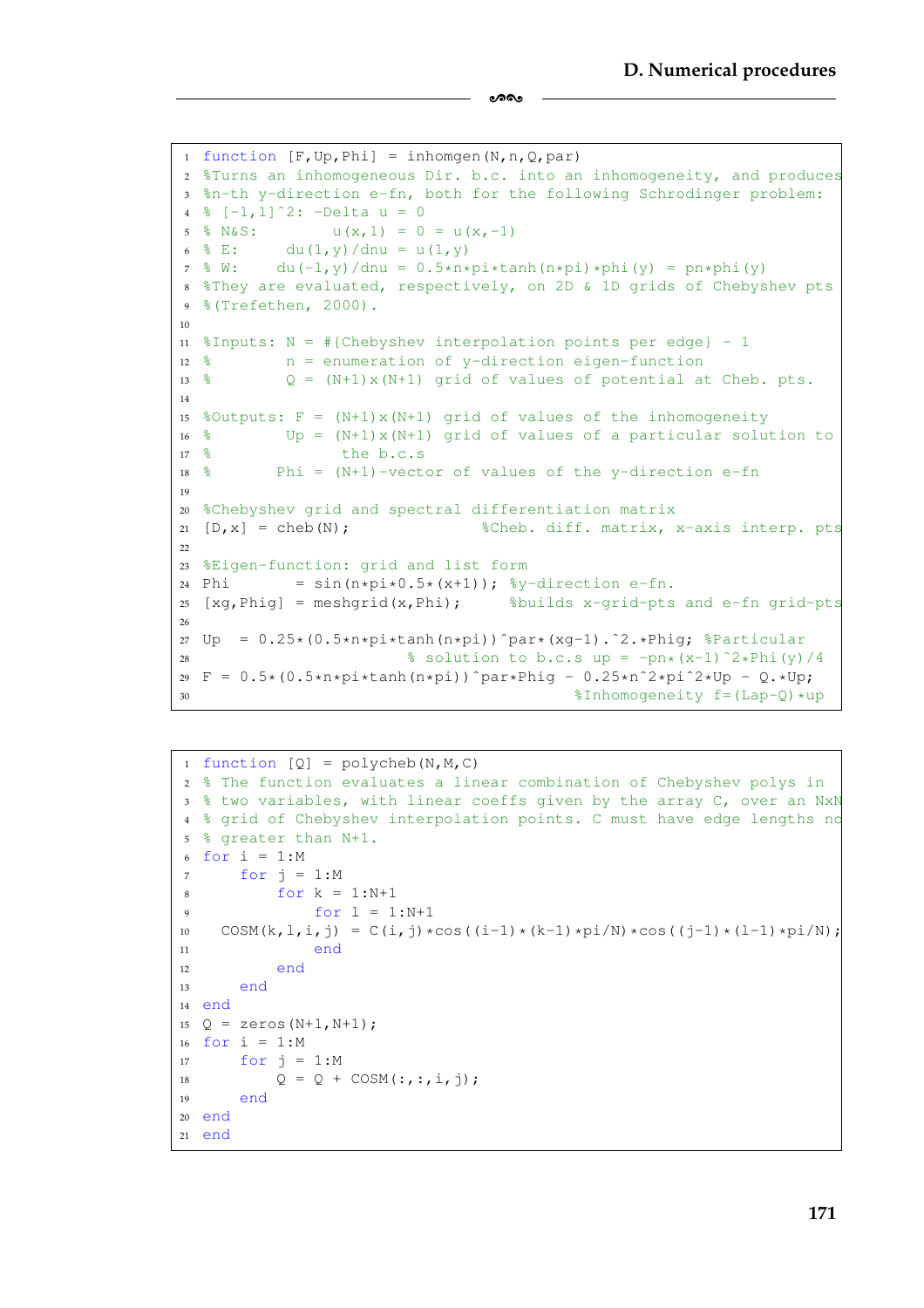```
ക്കം
```

```
1 function [C] = polychebin v(N,M,Q)\overline{2}3 % Q denotes the grid of values of a potential at the Chebyshev points
4 % on a two-dimensional, N+1xN+1 grid.
5 % M < N+2 is the order of polynomial approximation to Q.
6 % C is the MxM array of coefficients in a Chebyshev approxn to Q.
7 %N+1 is the number of Chebyshev points to an edge.
8 [D, x] = \text{cheb}(N); % x is the vector consisting in these points.
9 for k = 1:N+1
10 Cpar(1,k) = 0.5*onedwghtint(N, 1, Q(k,:)');
11 for j = 2:M12 Cpar(j,k) = onedwghtint(N,j,Q(k,:)');
13 end
14 end
15 for j = 1:M16 C(1, j) = 0.5*onedwghtint(N, 1, Cpar(j, :));
17 for i = 2:M
18 C(i, j) = \text{onedwyhtint}(N, i, \text{Cpar}(j, :));
19 end
20 end
```

```
1 function [I] = \text{trapeheb}(N, f)2 % A simple trapezoidal quadrature rule
3 [D, x] = \text{cheb}(N);4 for i = 1:N5 S(i) = (X(i) - X(i+1)) * (f(i) + f(i+1));6 end
7 I = 0.5*sum(s);8 end
```

```
1 function [D, x] = cheb(N)2 % Computes Chebyshev differentiation matrix D and Chebyshev
3 % interpolation points x
4 if N==0, D=0;
5 \times = 1;6 return,
7 end
x = \cos(\pi x (0:N) * (N^(-1)))9 \text{ c} = [2; \text{ ones}(N-1,1); 2].*(-1).^(0:N)';10 X = repmat(x, 1, N+1);
11 dX = X-X';
12 D = (c*(1./c)')./(dX+(eye(N+1)));
13 D = D - diag(sum(D'));
```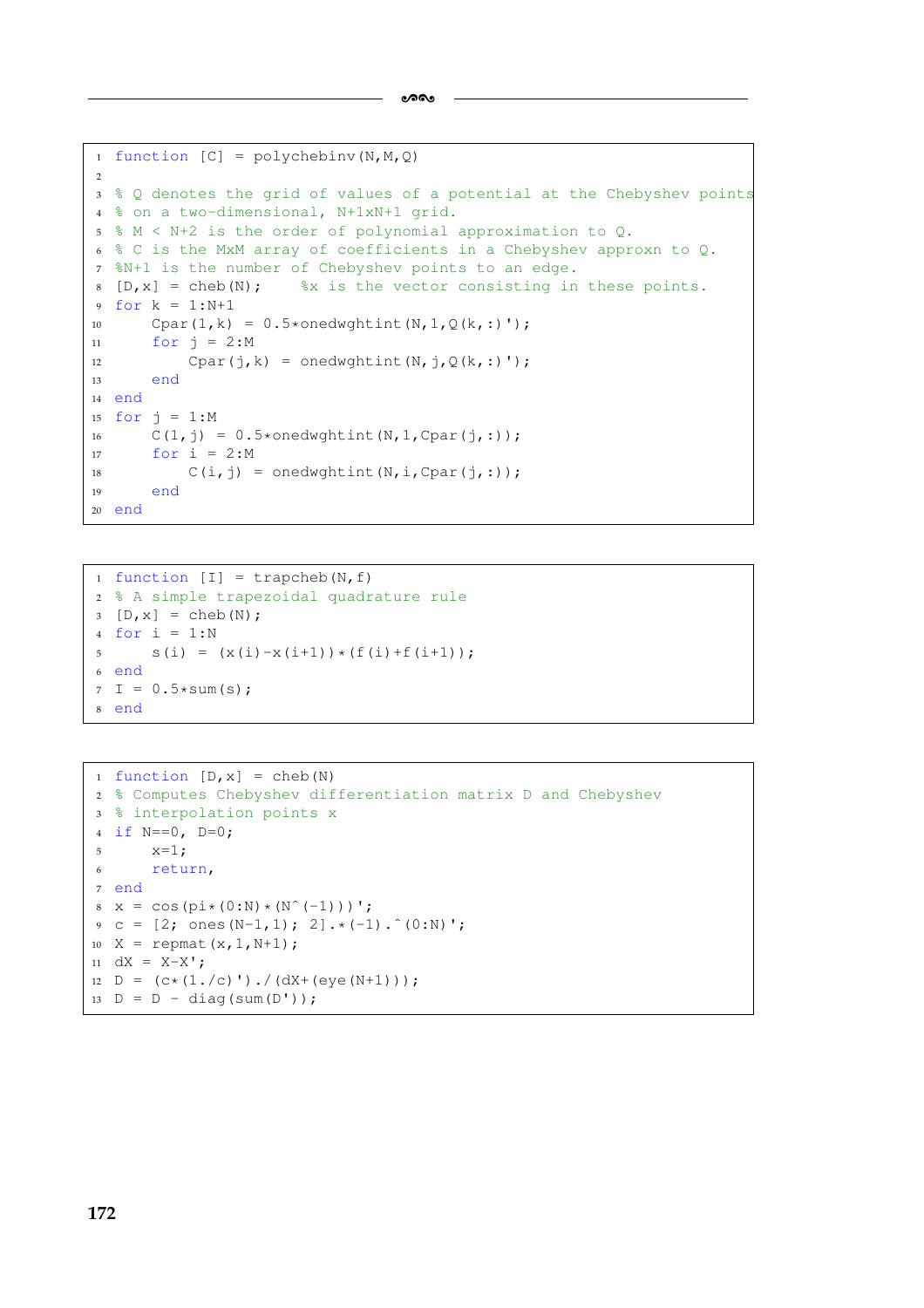# **Bibliography**

[1] ABLOWITZ, M. J., AND CLARKSON, P. A. *Solitons, Nonlinear Evolution Equations and Inverse Scattering*, vol. 149 of *London Mathematical Society Lecture Note Series*. LMS, 1992.

ക്ക

- <span id="page-179-1"></span>[2] ABRAMOWITZ, M., AND STEGUN, I. *(Eds.) A handbook of mathematical functions with formulas, graphs and mathematical tables*. New York: Dover, 1972.
- [3] ALESSANDRINI, G. Stable determination of conductivity by boundary measurements. *Appl. Anal. 27*, Issue 1-3 (1988), 153–172.
- [4] ALESSANDRINI, G. Singular solutions of elliptic equations and the determination of conductivity by boundary measurements. *J. Differential Equations 84* (1990), 252–272.
- [5] ALESSANDRINI, G. Open issues of stability for the Inverse Conductivity Problem. *J. Inv. Ill-Posed Probl. 15* (2007), 1–10.
- [6] AMBARZUMIAN, V. A. Uber eine Frage der Eigenwerttheorie. Z. Physik 53 (1929), 690–695.
- [7] ARENDT, W., AND TER ELST, A. F. M. The Dirichlet-to-Neumann operator on rough domains. *J. Differential Equations 251* (2011), 2100–2124.
- <span id="page-179-0"></span>[8] ARONSZAJN, N., AND DONOGHUE, W. F. (JR.). On exponential representations of analytic functions in the upper half-plane with positive imaginary part. *Anal. Math. 5* (1956), 321–388.
- [9] ASTALA, K., AND PÄIVÄRINTA, L. Calderón's inverse conductivity problem in the plane. *Ann. Math. 163* (2006), 265–299.
- <span id="page-179-2"></span>[10] ATKINSON, F. V. On the location of the Weyl circles. *Proc. Roy. Soc. Edinburgh Sect. A 88*, 3-4 (1981), 345–356.
- [11] AVDONIN, S. A., AND BELISHEV, M. I. Boundary control and dynamic inverse problem for nonselfadjoint Sturm–Liouville operator. *Control Cybern. 25* (1996), 429–440.
- [12] AVDONIN, S. A., BELISHEV, M. I., AND IVANOV, S. A. Matrix inverse problem for the equation  $u_{tt} - u_{xx} + Q(x)u = 0$ . *Math. USSR Sbornik 72, 2*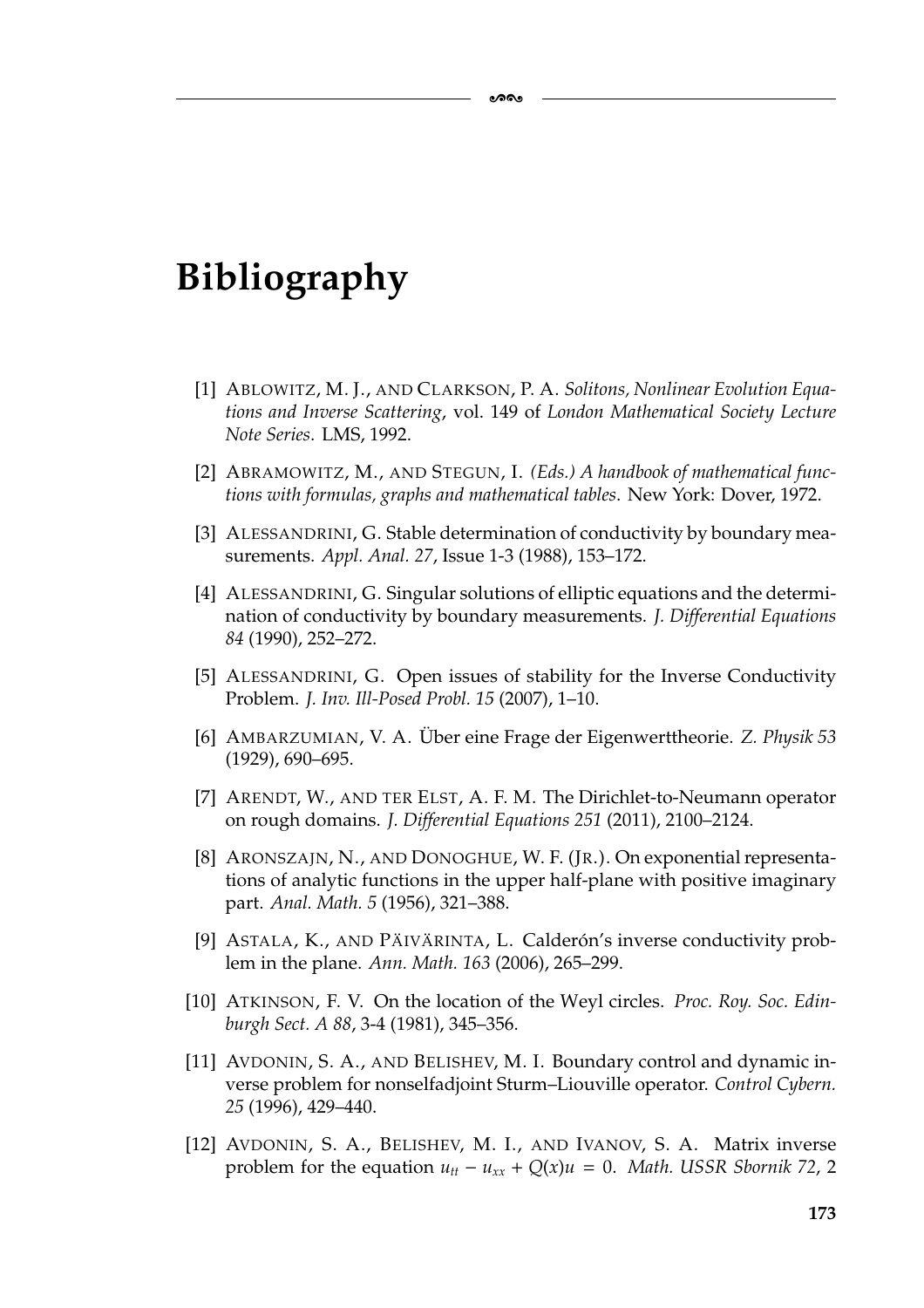(1992), 287–310. Engl. transl. from Russ., orig. publ. in *Matem. Sbornik 182*, 3 (1991).

- [13] AVDONIN, S. A., AND MIKHAYLOV, V. The boundary control approach to inverse spectral theory. *Inverse Probl. 26*, 4 (2010), 045009.
- [14] AVDONIN, S. A., MIKHAYLOV, V., AND RYBKIN, A. The boundary control approach to the Titchmarsh–Weyl *m*-function. I. The response operator and the A-amplitude. *Comm. Math. Phys. 275*, 3 (2007), 791–803.
- [15] BAILEY, P. B., EVERITT, W. N., WEIDMANN, J., AND ZETTL, A. Regular approximations of singular Sturm–Liouville problems. *Results Math. 22* (1993), 3–22.
- [16] BEALS, R., AND COIFMAN, R. R. Multidimensional inverse scattering and nonlinear partial differential equations. In *Pseudodifferential operators and applications*, F. Treves, Ed., vol. 43 of *Proceedings of Symposia in Pure Mathematics*. AMS, Verlag, 1985, pp. 45–70.
- [17] BEALS, R., AND COIFMAN, R. R. The spectral problem for the Davey– Stewartson and Ishimori hierarchies. In *Nonlinear evolution equations: Integrability and spectral methods*. Manchester University Press, 1988, pp. 15–23.
- [18] BELISHEV, M. I. Recent progress in the boundary control method. *Inverse Probl. 23* (2007), R1–R67. Topical review.
- [19] BENNEWITZ, C. Spectral Theory in Hilbert space. Lecture notes from 2008. Available online at, e.g., [https://www.researchgate.net/](https://www.researchgate.net/publication/44337185_Introduction_spectral_theory_in_Hilbert_space_Gilbert_Helmberg) [publication/44337185\\_Introduction\\_spectral\\_theory\\_in\\_](https://www.researchgate.net/publication/44337185_Introduction_spectral_theory_in_Hilbert_space_Gilbert_Helmberg) [Hilbert\\_space\\_Gilbert\\_Helmberg](https://www.researchgate.net/publication/44337185_Introduction_spectral_theory_in_Hilbert_space_Gilbert_Helmberg); link last checked on 07/08/2017.
- [20] BENNEWITZ, C. A proof of the local Borg–Marčenko theorem. *Comm. Math. Phys. 218* (2001), 131–132.
- [21] BERRY, M. V., AND DENNIS, M. R. Boundary-condition-varying circle billiards and gratings: the Dirichlet singularity. *J. Phys. A: Math. Theor. 41* (2008), 135203.
- [22] BORG, G. Eine Umkehrung der Sturm–Liouvilleschen Eigenwertaufgabe. Bestimmung der Differentialgleichung durch die Eigenwerte. *Acta Math. 78* (1946), 1–96.
- [23] BORG, G. Uniqueness theorems in the spectral theory of  $y'' + (\lambda q)y = 0$ . In *Den 11te Skandinaviske Matematikerkongress, Trondheim, 1949* (1952), pp. 276– 287.
- [24] BROWN, B. M., EVANS, W. D., AND PLUM, M. Titchmarsh–Sims–Weyl theory for complex Hamiltonian systems. *P. Lond. Math. Soc. 87*, 3 (2003), 419–450.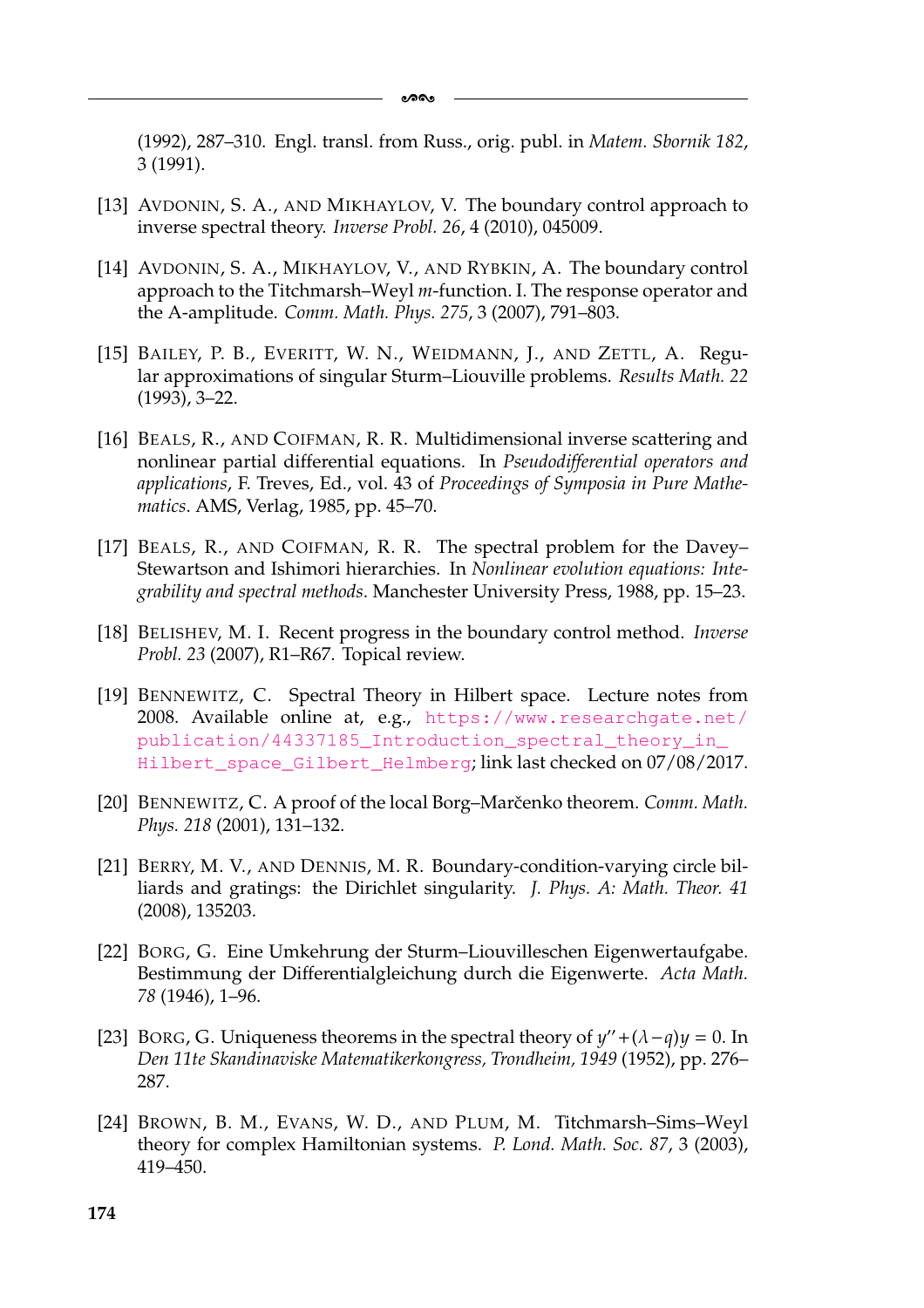[25] BROWN, B. M., MARLETTA, M., NABOKO, S., AND WOOD, I. Boundary triplets and *m*-functions for non-selfadjoint operators, with applications to elliptic PDEs and block operator matrices. *J. Lond. Math. Soc. 77*, 2 (2008), 700–718.

ക്ക

- [26] BROWN, B. M., MARLETTA, M., AND REYES, J. M. Uniqueness for an inverse problem in electromagnetism with partial data. *J. Differential Equations 260*, 8 (2016), 6525–6547.
- [27] BROWN, B. M., MARLETTA, M., AND SYMONS, F. J. F. Uniqueness from discrete data in an inverse spectral problem for a pencil of ordinary differential operators. *J. Lond. Math. Soc. 94*, 3 (2016), 793–813.
- [28] BROWN, R. M. Global uniqueness in the impedance-imaging problem for less regular conductivities. *SIAM J. Math. Anal. 27* (1996), 1049–1056.
- [29] BROWN, R. M., AND TORRES, R. Uniqueness in the inverse conductivity problem for conductivities with  $3/2$  derivatives in  $l^p$ ,  $p > 2n$ . *J. Fourier Anal. Appl. 9* (2003), 1049–1056.
- [30] BROWN, R. M., AND UHLMANN, G. Uniqueness in the inverse conductivity problem for nonsmooth conductivities in two dimensions. *Comm. Partial Differential Equations 22*, 5-6 (1997), 1009–1027.
- [31] BRUCKNER, A. M., BRUCKNER, J. B., AND THOMSON, B. S. *Real Analysis*. Prentice Hall (Pearson), 1997.
- [32] BUKHGEIM, A. L., AND UHLMANN, G. Recovering a potential from partial Cauchy data. *Comm. Partial Differential Equations 27*, 3-4 (2002), 653–668.
- [33] CALDERÓN, A.-P. On an inverse boundary value problem. In *Seminar on Numerical Analysis and its Applications to Continuum Physics, Rio de Janeiro, Soc. Brasil. Mat.* (1980), pp. 65–73. Reprinted in *Comput. Appl. Math. 25*, 2-3 (2006), 133–138.
- [34] CANNON, J. R., DOUGLAS, J., AND JONES, B. F. Determination of the diffusivity of an isotropic medium. *Internat. J. Engrg. Sci. 1* (1963), 453–455.
- [35] CARLSON, R. A Borg–Levinson theorem for Bessel operators. *Pac. J. Math. 177* (1997), 1–26.
- [36] CARO, P., AND ROGERS, K. M. Global uniqueness for the Calderón problem with Lipschitz conductivities. *Forum Math. Pi 4* (2016), e2.
- [37] CODDINGTON, E., AND LEVINSON, N. *Theory of ordinary differential equations*. McGraw-Hill, 1955.
- [38] CONWAY, J. B. *Functions of one complex variable, vol. I*. Springer-Verlag, 1978.
- [39] CRAIG, I. J. D., AND BROWN, J. C. *Inverse problems in astronomy: a guide to inversion strategies for remotely sensed data*. Adam Hilger, Ltd., 1986.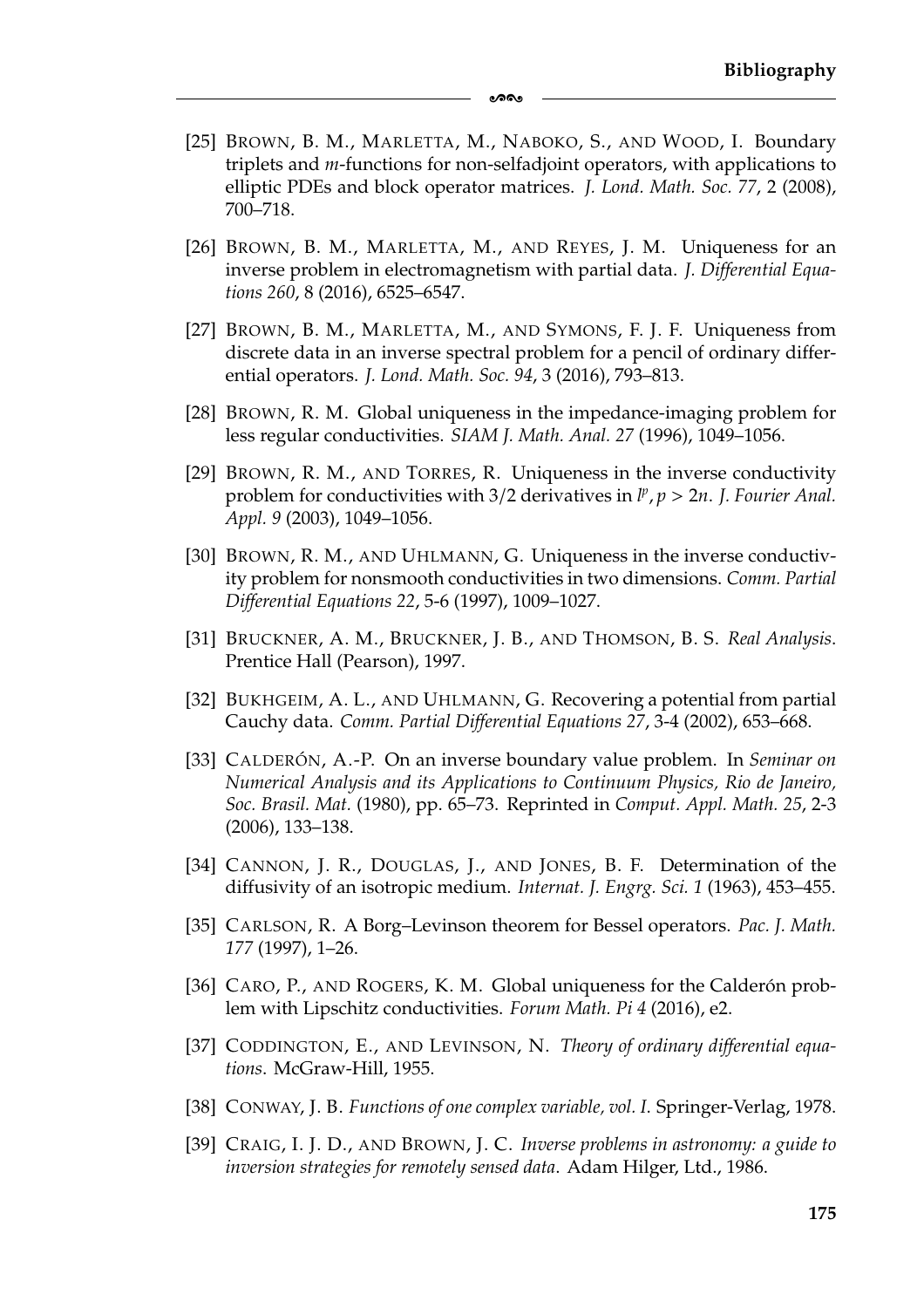- [40] DANIELYAN, A. A., AND LEVITAN, B. M. On the asymptotic behavior of the Weyl–Titchmarsh *m*-function. *Math. USSR Izv. 36*, 3 (1991), 487–496. Engl. transl. from Russ., orig. publ. in *Izv. Akad. Nauk SSSR 54*, 3 (1990).
- [41] DAVIES, E. B. An inverse spectral theorem. <arxiv.org/abs/1010.0094> (2010); link last checked on 07/08/2017.
- [42] DERKACH, V., HASSI, S., MALAMUD, M., AND DE SNOO, H. Boundary relations and their Weyl families. *Trans. Amer. Math. Soc. 358*, 12 (2006), 5351–5400.
- [43] DEVANEY, A. J. Acoustic tomography. In *Inverse Problems of Acoustic and Elastic Waves*, F. Santosa, Ed., Proceedings in Applied Mathematics Series. SIAM, 1984.
- [44] *NIST Digital Library of Mathematical Functions*. <http://dlmf.nist.gov/>, Release 1.0.13 of 2016-09-16. F. W. J. Olver, A. B. Olde Daalhuis, D. W. Lozier, B. I. Schneider, R. F. Boisvert, C. W. Clark, B. R. Miller and B. V. Saunders, eds.; link last checked on 07/08/2017.
- [45] EASTHAM, M. S. P. *The asymptotic solution of linear differential systems: Applications of the Levinson theorem*. Clarendon Press: LMS Monographs, 1989.
- [46] ECKHARDT, J., AND KOSTENKO, A. Quadratic operator pencils associated with the conservative Camassa–Holm flow. *Bull. Soc. Math. Fr. 145*, 1 (2017), 47–95.
- [47] EDMUNDS, D., AND EVANS, W. *Spectral theory and differential operators*. Clarendon Press, Oxford, 1987.
- [48] ENGL, H. W., HANKE, M., AND NEUBAUER, A. *Regularization of inverse problems*. Kluwer Academic, Dordrecht, 1996.
- [49] EVERITT, W. N. On a property of the *m*-coefficient of a second-order linear differential equation. *J. Lond. Math. Soc. s2-4*, 4 (1972), 443–457.
- [50] EVERITT, W. N. A personal history of the *m*-coefficient. *J. Comput. Appl. Math. 171*, 1–2 (2004), 185–197.
- [51] EVERITT, W. N., AND HALVORSEN, S. G. On the asymptotic form of the Titchmarsh–Weyl *m*-coefficient. *Applicable Anal. 8* (1978), 153–169.
- [52] FADDEEV, L. D. Growing solutions of the Schrödinger equation. *Dokl. Akad. Nauk. SSSR 165* (1965), 514–517.
- [53] FULTON, C. T. Parametrizations of Titchmarsh's *m*(λ)-Functions in the Limit Circle Case. *Trans. Amer. Math. Soc. 229* (1977), 51–63.
- [54] GEL'FAND, I. M., AND LEVITAN, B. M. On the determination of a differential equation from its spectral function. *Amer. Math. Soc. Transl. Ser. 2 1* (1955), 253–304. Engl. transl. from Russ., orig. publ. in *Izv. Akad. Nauk SSSR 15*, (1951), 309–360.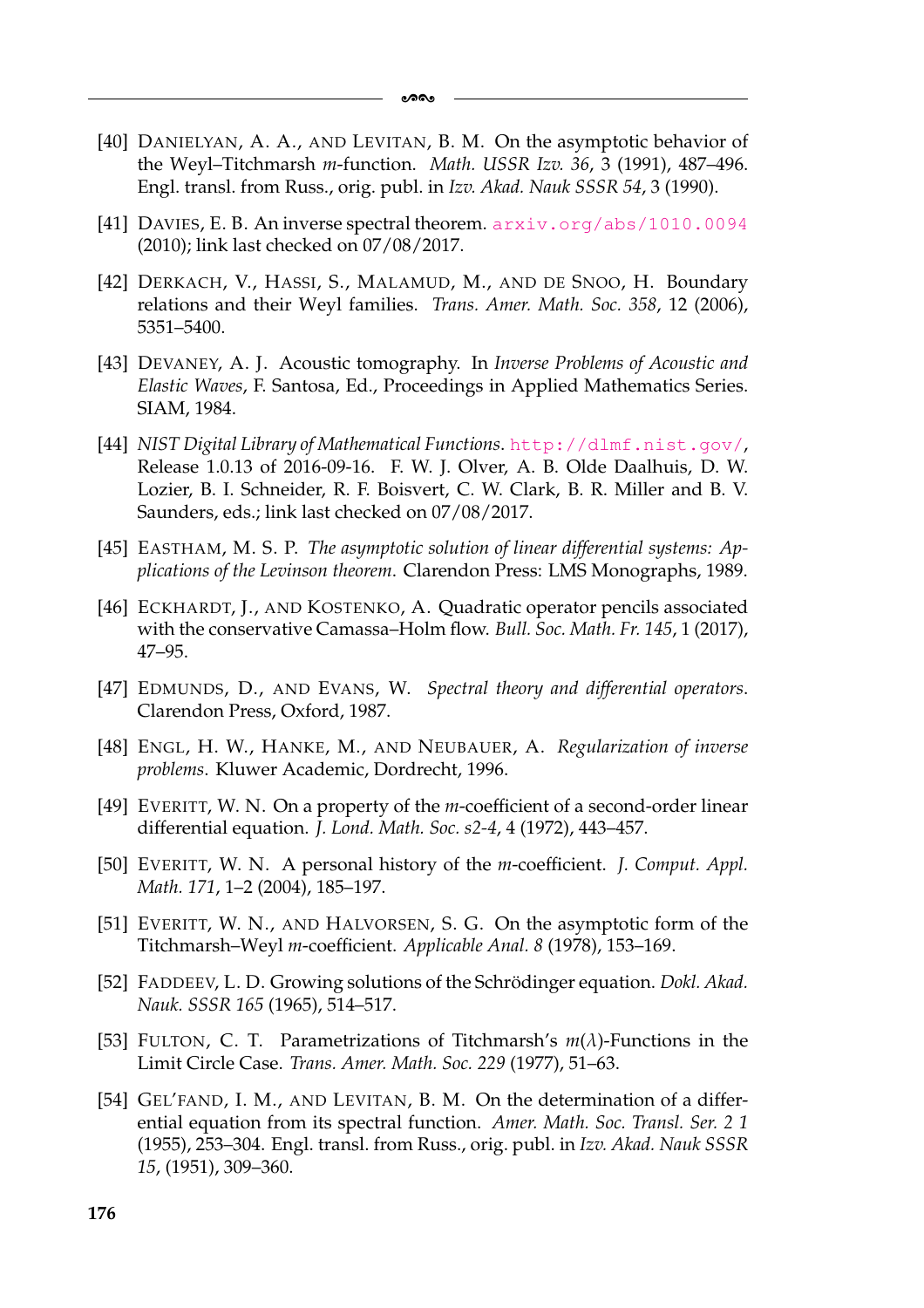[55] GESZTESY, F., AND SIMON, B. A new approach to inverse spectral theory, II. General real potentials and the connection to the spectral measure. *Ann. Math. 152* (2000), 593–643.

ക്ക

- [56] GESZTESY, F., AND SIMON, B. On local Borg–Marchenko uniqueness results. *Comm. Math. Phys. 211* (2000), 273–287.
- [57] GESZTESY, F., AND TSEKANOVSKII, E. On matrix-valued Herglotz functions. arXiv preprint availabe at  $arxiv.org/abs/funct-an/9712004;$  $arxiv.org/abs/funct-an/9712004;$ link last checked on 07/08/2017.
- [58] GLAZMAN, I. M. On an application of the method of decomposition to multidimensional singular boundary problems. *Mat. Sb. (N.S.) 35(77)*, 2 (1954), 231–246.
- [59] GREENLEAF, A., KURYLEV, B., LASSAS, M., AND UHLMANN, G. Invisibility and Inverse Problems. *Bull. Amer. Math. Soc. 46* (2009), 55–97.
- [60] GREENLEAF, A., LASSAS, M., AND UHLMANN, G. The Calderón problem for conormal potentials: I Global uniqueness and reconstruction. *Comm. Pure Appl. Math. 56*, 3 (2003), 328–352.
- [61] GREENSTEIN, D. S. On the analytic continuation of functions which map the upper half plane into itself. *J. Math. Anal. Appl. 1* (1960), 355–362.
- [62] HABERMAN, B. Uniqueness in Calderón's problem for conductivities with unbounded gradient. *Comm. Math. Phys. 340*, 2 (2015), 639–659.
- [63] HABERMAN, B., AND TATARU, D. Uniqueness in Calderón's problem with Lipschitz conductivities. *Duke Math. J. 162*, 3 (2013), 497–516.
- [64] HADAMARD, J. Sur les problèmes aux dérivées partielles et leur signification physique. *Princeton University Bulletin 13* (1902), 49–52.
- [65] HARRIS, B. J. The asymptotic form of the Titchmarsh–Weyl *m*-function. *J. Lond. Math. Soc. s2-30*, 1 (1984), 110–118.
- [66] HILLE, E. *Lectures on ordinary differential equations*. Addison–Wesley Publishing Company, London, 1969.
- [67] IMANUVILOV, O. YU., UHLMANN, G., AND YAMAMOTO, M. The Calderón problem with partial data in two dimensions. *J. Am. Math. Soc. 23*, 3 (2010), 655–691.
- [68] IMANUVILOV, O. YU., UHLMANN, G., AND YAMAMOTO, M. The Neumann-to-Dirichlet map in two dimensions. *Adv. Math. 281* (2015), 578– 593.
- [69] IMANUVILOV, O. YU., AND YAMAMOTO, M. Inverse boundary value problem for Schrödinger equation in two dimensions. *SIAM J. Math. Anal.* 44, 3 (2012), 1333–1339.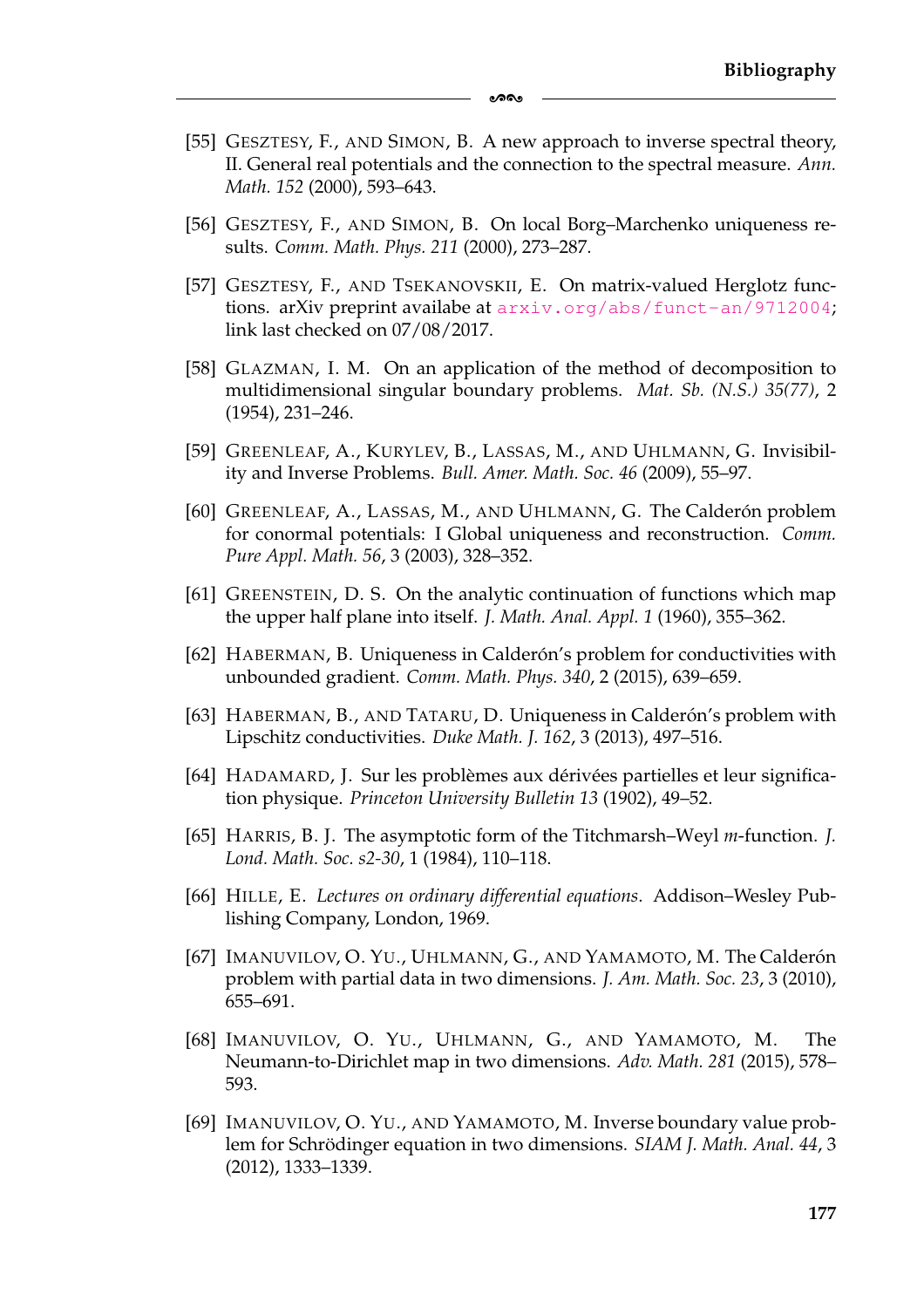- [70] IMANUVILOV, O. YU., AND YAMAMOTO, M. Inverse problem by Cauchy data on an arbitrary sub-boundary for systems of elliptic equations. *Inverse Probl. 28*, 9 (2012), 095015.
- [71] ISAKOV, V. On uniqueness of recovery of a discontinuous conductivity coefficient. *Comm. Pure Appl. Math 41* (1988), 865–877.
- [72] ISAKOV, V. On uniqueness in the inverse conductivity problem with local data. *Inverse Probl. Imaging 1*, 1 (2006), 95–105.
- [73] JAULENT, M., AND JEAN, C. The inverse *s*-wave scattering problem for a class of potentials depending on energy. *Comm. Math. Phys 28* (1972), 177– 220.
- [74] KAC, M. Can one hear the shape of a drum? *Am. Math. Mon. 73* (1966), 1–23.
- [75] KATO, T. *Perturbation Theory for Linear Operators*, second ed. Springer-Verlag, Berlin Heidelberg, 1995. first publ. in 1980, vol. 132 in Grundlehren der mathematischen Wissenschaften.
- [76] KELLER, J. B. Inverse Problems. *Am. Math. Mon. 83*, 2 (1976), 107–118.
- [77] KENIG, C. E., SJÖSTRAND, J., AND UHLMANN, G. The Calderón problem with partial data. *Ann. Math. 165* (2007), 567–591.
- [78] KODAIRA, K. The eigenvalue problem for ordinary differential equations of the second order and Heisenberg's theory of S-matrices. *Amer. J. Math. 71* (1949), 921–945.
- [79] KOHN, R., AND VOGELIUS, M. Determining conductivity by boundary measurements. *Comm. Pure Appl. Math. 37* (1984), 113–123.
- [80] KOHN, R., AND VOGELIUS, M. Determining conductivity by boundary measurements II. Interior results. *Comm. Pure Appl. Math. 38* (1985), 643– 667.
- [81] KRALL, A. M., AND ZETTL, A. Singular self-adjoint Sturm–Liouville problems. *Differential Integral Equations 1*, 4 (1988), 423–432.
- [82] KREĬN, M. G. Solution of the inverse Sturm–Liouville problem. *Doklady Akad. Nauk SSSR 76* (1951), 21–24.
- [83] KREĬN, M. G. On the transfer function of a one-dimensional boundary problem of second order. *Doklady Akad. Nauk SSSR 88* (1953), 405–408.
- [84] KURATA, K. A unique continuation theorem for the Schrödinger equation with singular magnetic field. *Proc. Am. Math. Soc. 125*, 3 (1997), 853–860.
- [85] KURYLEV, YA., AND LASSAS, M. Gel'fand inverse problem for a quadratic operator pencil. *J. Funct. Anal. 176* (2000), 247–263.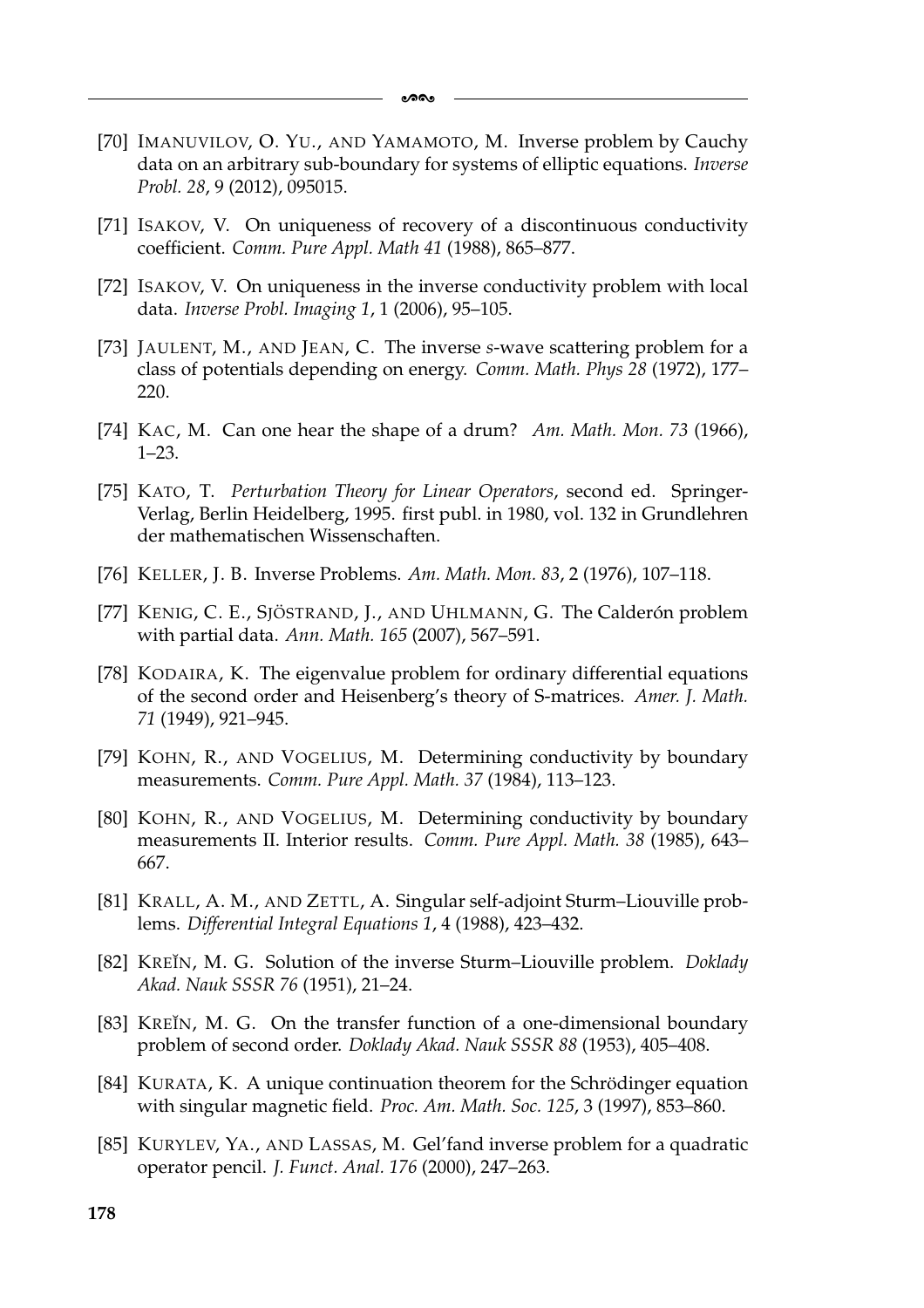[86] LAGRANGE, J. L. Lecons élémentaires sur les mathématiques données a l'école normale (1795). In Œuvres de Lagrange, J. Serret, Ed., vol. 7. Paris, France: Gauthier-Villars, 1877, pp. 183–287.

-

- [87] LANGER, R. E. An inverse problem in differential equations. *Bull. Am. Math. Soc. 39* (1933), 814–820.
- [88] LASSAS, M. The inverse boundary spectral problem for a hyperbolic equation with first order perturbation. *Appl. Anal. 70*, 3-4 (1998), 219–231.
- [89] LEVINSON, N. The asymptotic nature of solutions of linear systems of differential equations. *Duke Math. J. 15*, 1 (1948), 111–126.
- [90] LEVINSON, N. The inverse Sturm–Liouville problem. *Mat. Tidsskr. B* (1949), 25–30.
- [91] LEVITAN, B. M. *Inverse Sturm–Liouville problems*. VNU Science Press, Utrecht, NLD., 1987. translated by O. Efimov.
- [92] LEVITAN, B. M., AND SARGSJAN, I. S. *Introduction to spectral theory, Transl. Math. Monographs*, vol. 39. AMS, Providence, RI, 1975.
- [93] LIONHEART, W. R. B. EIT reconstruction algorithms: pitfalls, challenges and recent developments. *Physiol. Meas. 25*, 1 (2004), 125–142.
- [94] LITTLEJOHN, L. L., AND KRALL, A. M. Orthogonal polynomials and singular Sturm–Liouville systems. *Rocky Mountain J. Math. 16* (1986), 435–479.
- [95] LÜTZEN, J. Sturm and Liouville's work on ordinary linear differential equations. The emergence of Sturm–Liouville theory. *Arch. Hist. Exact Sci. 29*, 4 (1984), 309–376.
- [96] MACDONALD, J., LOCKWOOD, J. R., MCFEE, J., ALTSHULER, T., BROACH, T., CARIN, L., HARMON, R., RAPPAPORT, C., SCOTT, W., AND WEAVER, R. *Alternatives for landmine detection*. RAND, 2003.
- [97] MAIRE, E., AND WITHERS, P. J. Quantitative X-ray tomography. *Int. Mater. Rev. 59*, 1 (2014), 1–43.
- [98] MARKUSHEVICH, A. I. *Theory of functions of a complex variable*, vol. 2. Prentice-Hall, 1965. translated and edited by R. A. Silverman.
- [99] MARLETTA, M., AND ROZENBLUM, G. A Laplace operator with boundary conditions singular at one point. *J. Phys. A: Math. Theor. 42* (2009), 125204.
- [100] MARCENKO, V. A. Certain problems in the theory of second-order differential operators. *Doklady Akad. Nauk SSSR 72* (1950), 457–460.
- [101] MARCENKO, V. A. Some questions in the theory of one-dimensional linear differential operators of the second order, I. *Trudy Moskov. Mat. Obsˇcˇ. 1* (1952), 327–420. Eng. transl.: *Amer. Math. Soc. Transl. Ser. 2*, 101:1–104, 1973.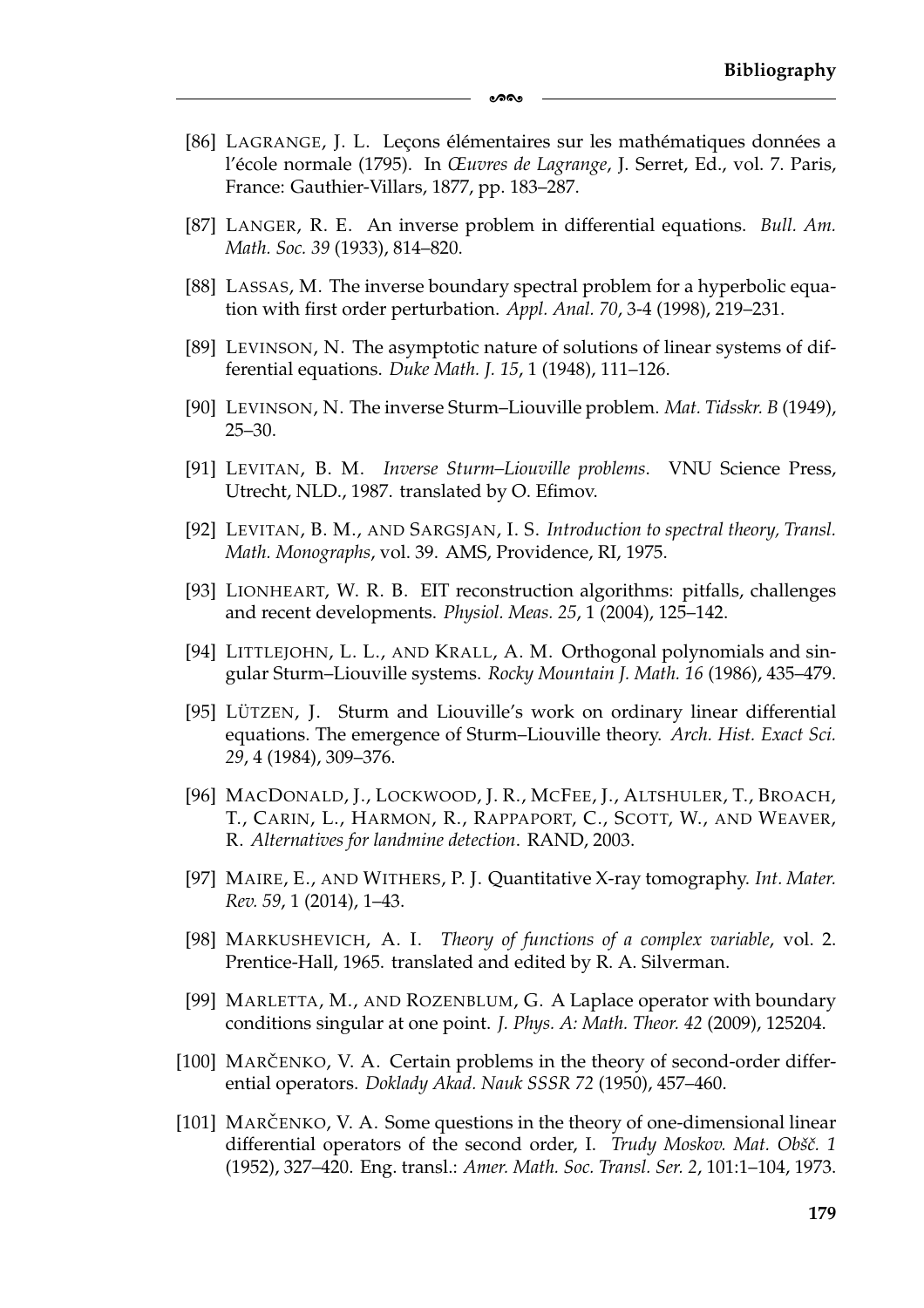- [102] MEIJERING, E. A chronology of interpolation: from ancient astronomy to modern signal and image processing. *Proc. IEEE 90*, 3 (2002), 319–342.
- [103] MÖLLER, M., AND PIVOVARCHIK, V. Applications of Quadratic Operator Pencils. In *Spectral Theory of Operator Pencils, Hermite–Biehler Functions, and their Applications*. Springer International Publishing, 2015, pp. 33–67.
- [104] MOROZOV, V. A. *Methods for solving incorrectly posed problems*. Springer-Verlag, New York, 1984.
- [105] MUELLER, J. L., AND SILTANEN, S. *Linear and Nonlinear Inverse Problems with Practical Applications*. Computational Science and Engineering. SIAM, 2012.
- [106] MURRAY-SMITH, D. J. The inverse simulation approach: a focused review of methods and applications. *Math. Comput. Simulat. 53* (2000), 239–247.
- [107] NACHMAN, A. Global uniqueness for a two-dimensional inverse boundary value problem. *Ann. Math. 143* (1996), 71–96.
- [108] NACHMAN, A., SYLVESTER, J., AND UHLMANN, G. An *n*-dimensional Borg–Levinson theorem. *Comm. Math. Phys. 115* (1988), 593–605.
- [109] NAIMARK, M. A. *Linear Differential Operators: II*. New York, Ungar, 1968.
- [110] NEVANLINNA, R. Über beschränkte Funktionen, die in gegebenen Punkten vorgeschriebene Werte annehmen. *Ann. Acad. Sci. Fenn., Ser. A 13*, 1 (1919).
- [111] NEVANLINNA, R. Über beschränkte analytische Funktionen. Ann. Acad. *Sci. Fenn., Ser. A 32*, 7 (1929).
- [112] NIESSEN, H.-D., AND ZETTL, A. Singular Sturm–Liouville problems: the Friedrichs extension and comparison of eigenvalues. *P. Lond. Math. Soc. (3) 64* (1992), 545–578.
- [113] PÄIVÄRINTA, L., PANCHENKO, A., AND UHLMANN, G. Complex geometrical optics for Lipschitz conductivities. *Rev. Mat. Iberoam. 19* (2003), 57–72.
- [114] PICK, G. Über die Beschränkungen analytischer Funktionen, welche durch vorgegebene Funktionswerte bewirkt werden. *Math. Ann. 77* (1916), 7–23.
- [115] REED, M., AND SIMON, B. *Methods of Modern Mathematical Physics*, vol. II: Fourier Analysis, Self-Adjointness. Academic Press, 1975.
- [116] REED, M., AND SIMON, B. *Methods of Modern Mathematical Physics*, vol. I: Functional Analysis. Academic Press, 1980. Revised and enlarged edition.
- [117] RUDIN, W. *Real and complex analysis*. McGraw-Hill, 1966.
- [118] RYBKIN, A., AND TUAN, V. K. A new interpolation formula for the Titchmarsh–Weyl *m*-function. *P. Am. Math. Soc. 137*, 12 (2009), 4177–4185.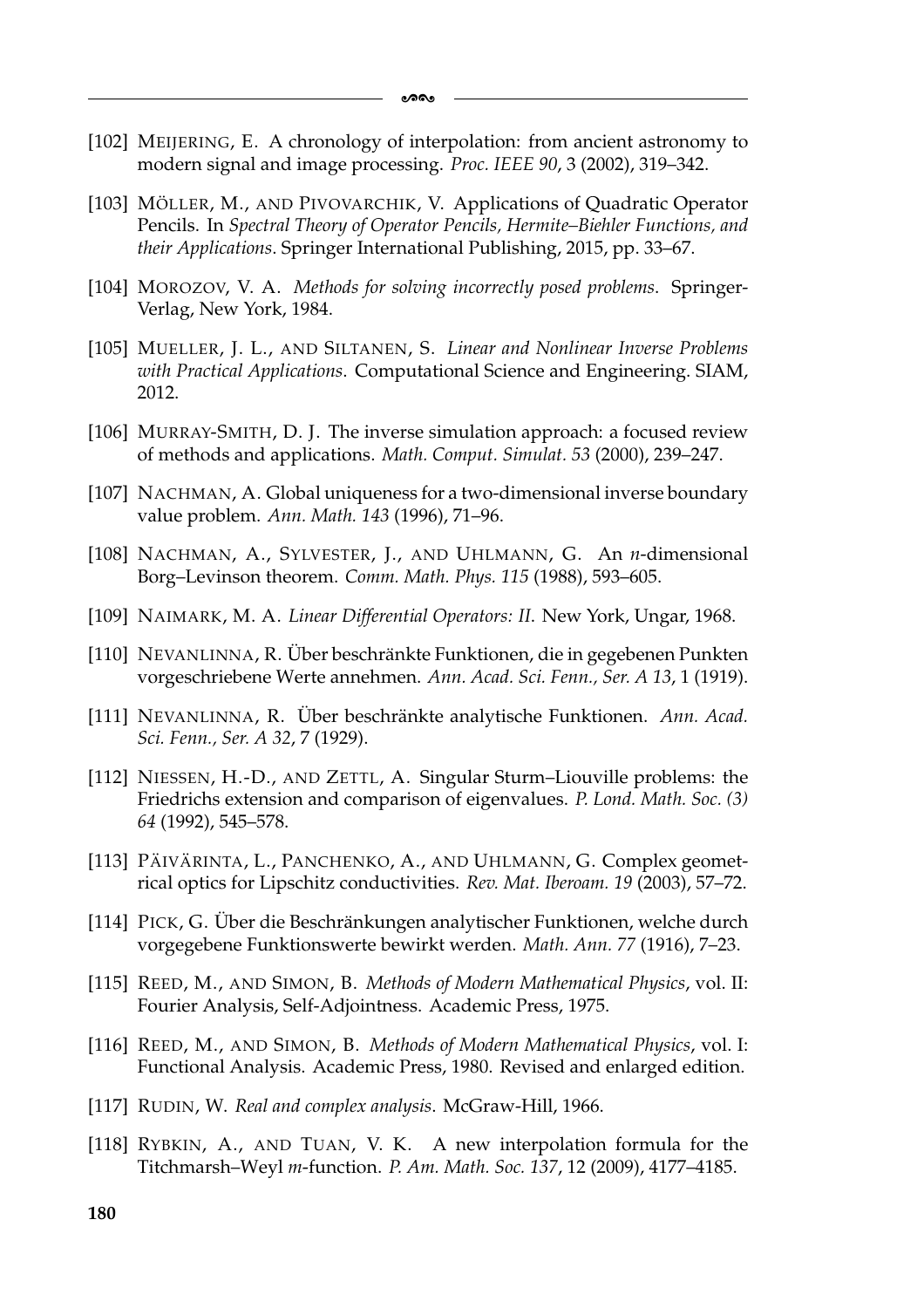[119] SCHMIDT, K. M. Spectral theory of ordinary differential operators. Lecture notes from 2011. Available online at [https://maths-magic.ac.](https://maths-magic.ac.uk/admin/send/course_file.php?id=6327) [uk/admin/send/course\\_file.php?id=6327](https://maths-magic.ac.uk/admin/send/course_file.php?id=6327); link last checked on 07/08/2017.

ക്ക

- [120] SIMON, B. A new approach to inverse spectral theory, I. Fundamental formalism. *Ann. Math. (2) 150*, 3 (1999), 1029–1057.
- [121] STRAY, A. Minimal interpolation by Blaschke products. *J. Lond. Math. Soc. s2-32*, 3 (1985), 488–496.
- [122] SYLVESTER, J., AND UHLMANN, G. A uniqueness theorem for an inverse boundary value problem in electrical prospection. *Comm. Pure Appl. Math. 39*, 1 (1986), 91–112.
- [123] SYLVESTER, J., AND UHLMANN, G. A global uniqueness theorem for an inverse boundary value problem. *Ann. Math. 125* (1987), 153–169.
- [124] TAYLOR, M. E. *Pseudodifferential operators and nonlinear PDE*. Birkhäuser Boston, 1991.
- [125] TIKHONOV, A. N. On the uniqueness of the solution of the problem of electromagnetic sounding. *Doklady Akad. Nauk SSSR 69*, 6 (1949), 797–800.
- [126] TIKHONOV, A. N., AND ARSENIN, V. YA. *Solution of ill-posed problems*. Wiley, New York, 1977.
- [127] TITCHMARSH, E. C. *Eigenfunction expansions associated with second order differential equations: Part I*. Oxford University Press, 1962. 2nd ed.; 1st ed. publ. in 1958.
- [128] TREFETHEN, L. N. *Spectral methods in* MATLAB. SIAM, Philadelphia, 2000.
- [129] UHLMANN, G. Electrical impedance tomography and Calderón's problem. *Inverse Probl. 25*, 12 (2009), 123011.
- [130] VISHIK, M. I. On general boundary problems for elliptic differential equations. *Am. Math. Soc., Transl. II Ser. 24* (1963), 107–172.
- [131] VON NEUMANN, J. Allgemeine Eigenwerttheorie Hermitescher Funktionaloperatoren. *Math. Ann. 102* (1929), 49–131.
- [132] WARING, E. Problems concerning interpolation. *Phil. Trans. 69* (1779), 59– 67.
- [133] WEIDMANN, J. *Spectral Theory of Ordinary Differential Operators*. Lecture Notes in Mathematics. Springer-Verlag Berlin Heidelberg, 1987.
- [134] WEYL, H. Über gewöhnliche lineare Differentialgleichungen mit singulären Stellen und ihre Eigenfunktionen. Nachr. Acad. Wiss. Göttingen. *Math. Phys. Kl.* (1909), 37–64.